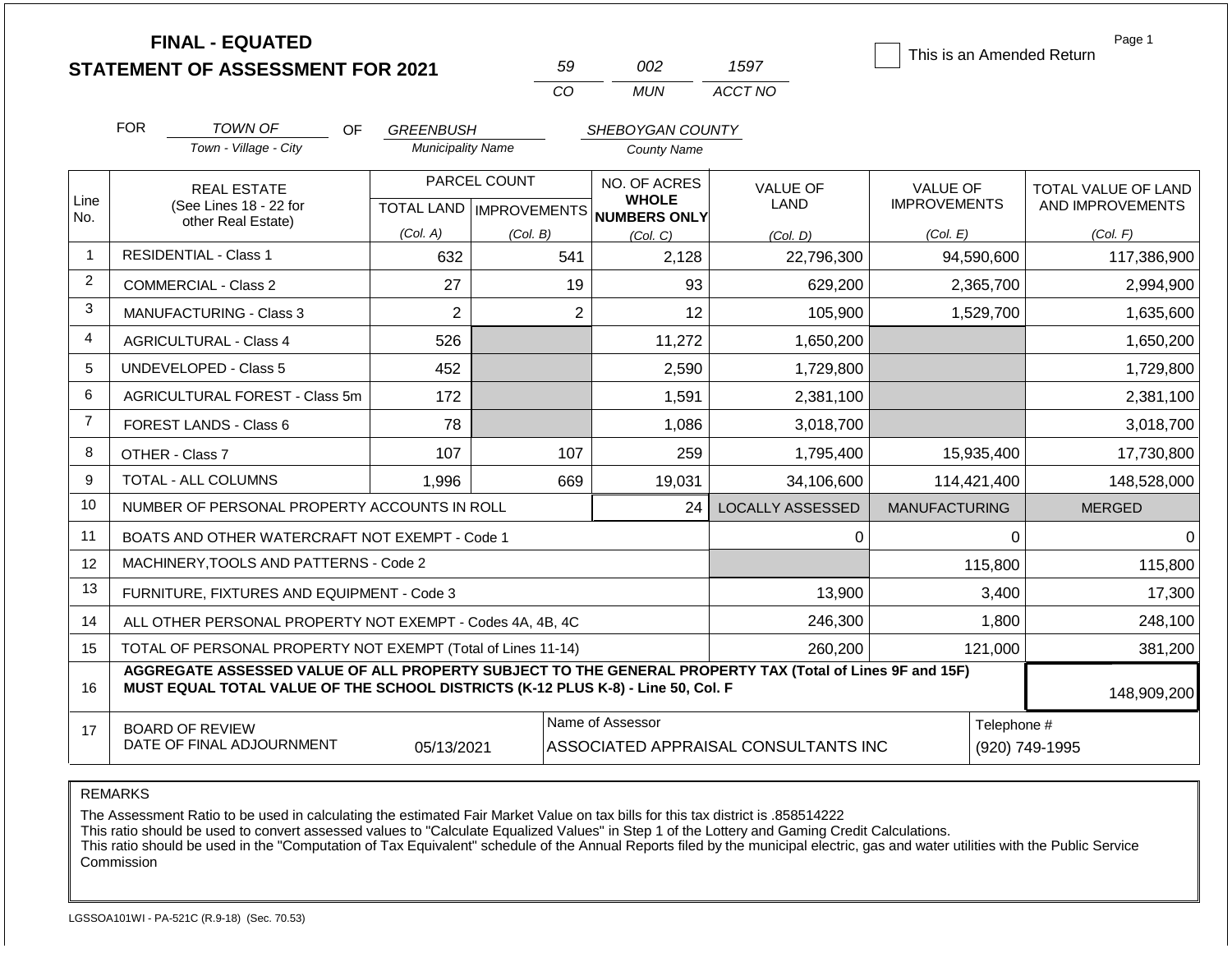2021 59 002 1597

FOREST LANDS (Line 7) and FOREST CROPS (in this section) - are **NOT** the same *YEAR CO MUN ACCT NO*

|    |                                                                                |                 |  | Private Forest Crop - Reg Class @ 10¢ per acre                           |                                                                    | Private Forest Crop - Reg Class @ \$2.52 per acre                            |  |                                                                 |  |                    |  |
|----|--------------------------------------------------------------------------------|-----------------|--|--------------------------------------------------------------------------|--------------------------------------------------------------------|------------------------------------------------------------------------------|--|-----------------------------------------------------------------|--|--------------------|--|
| 18 | (a) PARCELS                                                                    | (b) ACRES       |  | (c) ASSESSED VALUE                                                       |                                                                    | (d) PARCELS                                                                  |  | (e) ACRES                                                       |  | (f) ASSESSED VALUE |  |
|    |                                                                                |                 |  |                                                                          |                                                                    |                                                                              |  |                                                                 |  |                    |  |
|    |                                                                                |                 |  |                                                                          |                                                                    | Entered Before 2005 Managed Forest - Ferrous Mining CLOSED @ \$7.87 per acre |  |                                                                 |  |                    |  |
| 19 | (a) PARCELS                                                                    | (b) ACRES       |  | Private Forest Crop - Special Class @ 20¢ per acre<br>(c) ASSESSED VALUE |                                                                    | (d) PARCELS                                                                  |  | (e) ACRES                                                       |  | (f) ASSESSED VALUE |  |
|    |                                                                                |                 |  |                                                                          |                                                                    |                                                                              |  |                                                                 |  |                    |  |
|    |                                                                                |                 |  |                                                                          |                                                                    |                                                                              |  |                                                                 |  |                    |  |
|    |                                                                                |                 |  | Entered Before 2005 Managed Forest - OPEN @ 74 ¢ per acre                |                                                                    |                                                                              |  | Entered Before 2005 Managed Forest - CLOSED @                   |  | $$1.75$ per acre   |  |
| 20 | (a) PARCELS                                                                    | (b) ACRES       |  | (c) ASSESSED VALUE                                                       |                                                                    | (d) PARCELS                                                                  |  | (e) ACRES                                                       |  | (f) ASSESSED VALUE |  |
|    | 3                                                                              | 57.94           |  | 156,600                                                                  |                                                                    | 29                                                                           |  |                                                                 |  |                    |  |
|    |                                                                                |                 |  |                                                                          |                                                                    | 599.25                                                                       |  | 1,843,600                                                       |  |                    |  |
|    | Entered After 2004 Managed Forest - OPEN @ \$2.04 per acre                     |                 |  |                                                                          | Entered After 2004 Managed Forest - CLOSED @ \$ 10.20 per acre     |                                                                              |  |                                                                 |  |                    |  |
| 21 | (a) PARCELS                                                                    | (b) ACRES       |  | (c) ASSESSED VALUE                                                       |                                                                    | (d) PARCELS                                                                  |  | (e) ACRES                                                       |  | (f) ASSESSED VALUE |  |
|    |                                                                                |                 |  |                                                                          |                                                                    |                                                                              |  |                                                                 |  |                    |  |
|    |                                                                                | 60.87           |  | 188,700                                                                  |                                                                    | 20                                                                           |  | 385.59                                                          |  | 1,229,900          |  |
|    | (a) County Forest Cropland Acres                                               |                 |  | (b) Federal Acres                                                        |                                                                    | (c) State Acres                                                              |  | (d) County (NOT FOREST CROP) Acres                              |  | (e) Other Acres    |  |
| 22 |                                                                                |                 |  |                                                                          |                                                                    |                                                                              |  |                                                                 |  |                    |  |
|    |                                                                                |                 |  |                                                                          | 7,707.23<br>2,229.49                                               |                                                                              |  | 111.32                                                          |  |                    |  |
|    |                                                                                |                 |  | Assessed Value of Omitted Property From Prior Years (Sec. 70.44)         |                                                                    |                                                                              |  | Assessed Value of Sec. 70.43 Corrections of Errors by Assessors |  |                    |  |
|    |                                                                                | (a) REAL ESTATE |  | (b) PERSONAL                                                             |                                                                    |                                                                              |  | (c1) REAL ESTATE                                                |  | (c2) PERSONAL      |  |
| 23 |                                                                                |                 |  |                                                                          |                                                                    |                                                                              |  |                                                                 |  |                    |  |
|    | Manufacturing Equated Value of Omitted Property From Prior Years (Sec. 70.995) |                 |  |                                                                          | Mfg. Equated Value of Sec.70.43 Corrections of Errors by Assessors |                                                                              |  |                                                                 |  |                    |  |
|    |                                                                                | (d) REAL ESTATE |  | (e) PERSONAL                                                             |                                                                    |                                                                              |  | (f1) REAL ESTATE                                                |  | (f2) PERSONAL      |  |
|    |                                                                                |                 |  |                                                                          |                                                                    |                                                                              |  |                                                                 |  |                    |  |
|    |                                                                                |                 |  |                                                                          |                                                                    |                                                                              |  |                                                                 |  |                    |  |

## **SPECIAL DISTRICTS**

| Line<br>No. | <b>Enter 6-digit</b><br>Special District<br>Code (Col. A) | <b>Account</b><br><b>Number</b><br>(Col. B) | <b>Special District Name</b><br>(Col. C) | <b>Locally Assessed Value</b><br>of Real Estate and<br><b>Personal Property (Col. D)</b> | Mfg Value of Real Estate<br>and Personal Property<br>(Col. E) | <b>Merged Value of</b><br><b>Real Estate and</b><br>Personal Property (Col. F) |
|-------------|-----------------------------------------------------------|---------------------------------------------|------------------------------------------|------------------------------------------------------------------------------------------|---------------------------------------------------------------|--------------------------------------------------------------------------------|
| 24          | 597050                                                    | 0366                                        | <b>GREENBUSH SANITARY DISTRICT #1</b>    | 9,174,100                                                                                |                                                               | 9,174,100                                                                      |
| 25          |                                                           |                                             |                                          |                                                                                          |                                                               |                                                                                |
| 26          |                                                           |                                             |                                          |                                                                                          |                                                               |                                                                                |
| 27          |                                                           |                                             |                                          |                                                                                          |                                                               |                                                                                |
| 28          |                                                           |                                             |                                          |                                                                                          |                                                               |                                                                                |
| 29          |                                                           |                                             |                                          |                                                                                          |                                                               |                                                                                |
| 30          |                                                           |                                             |                                          |                                                                                          |                                                               |                                                                                |
| 31          |                                                           |                                             |                                          |                                                                                          |                                                               |                                                                                |
| 32          |                                                           |                                             |                                          |                                                                                          |                                                               |                                                                                |
| 33          |                                                           |                                             |                                          |                                                                                          |                                                               |                                                                                |
| 34          |                                                           |                                             |                                          |                                                                                          |                                                               |                                                                                |
| 35          |                                                           |                                             |                                          |                                                                                          |                                                               |                                                                                |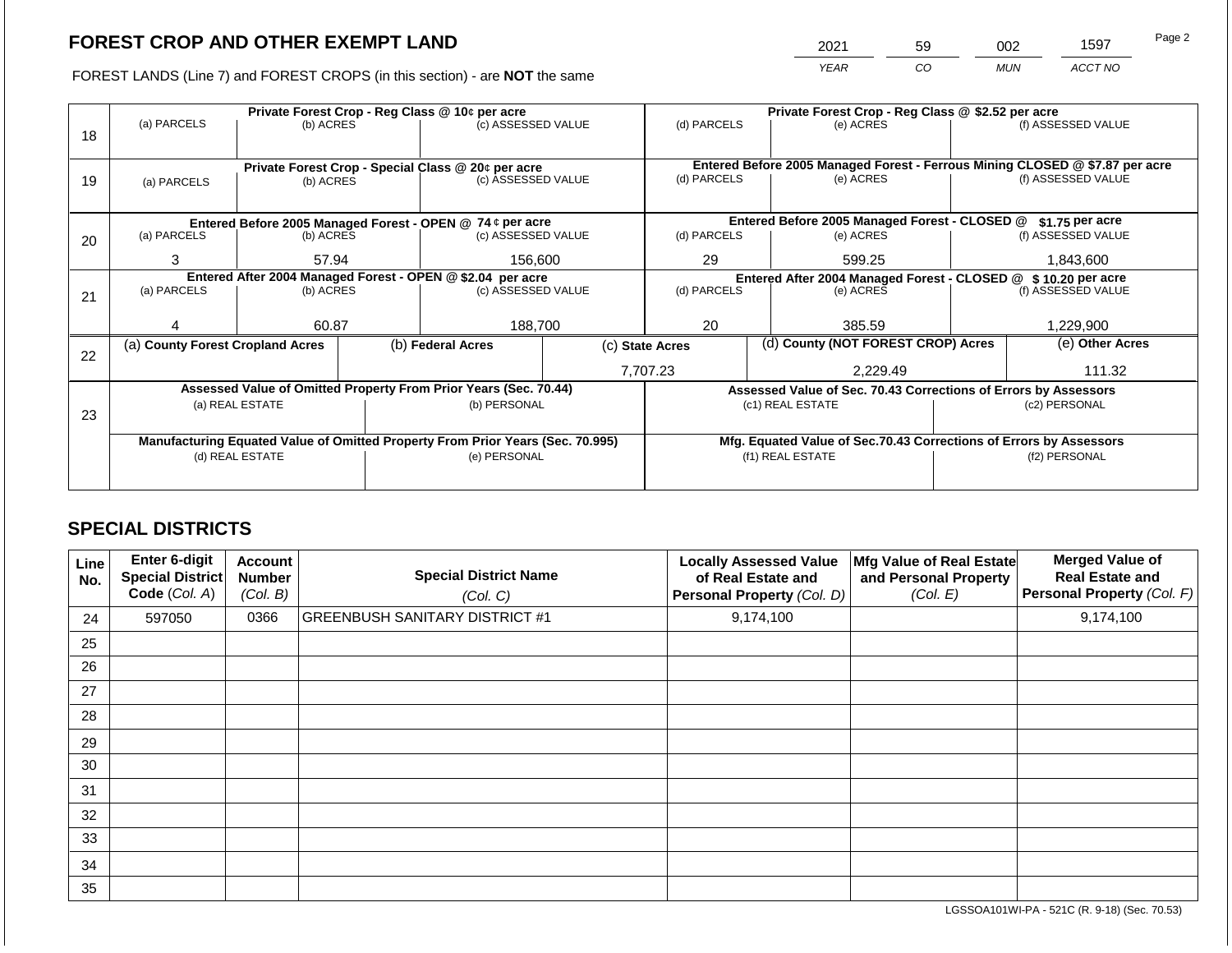|                 |                                                          |                                             |                                                         | <b>YEAR</b>                                                                       | CO<br><b>MUN</b>                                              | ACCT NO                                                                        |
|-----------------|----------------------------------------------------------|---------------------------------------------|---------------------------------------------------------|-----------------------------------------------------------------------------------|---------------------------------------------------------------|--------------------------------------------------------------------------------|
| Line<br>No.     | Enter 6-digit<br><b>School District</b><br>Code (Col. A) | <b>Account</b><br><b>Number</b><br>(Col. B) | <b>School District Name</b><br>(Col. C)                 | <b>Locally Assessed Value</b><br>of Real Estate and<br>Personal Property (Col. D) | Mfg Value of Real Estate<br>and Personal Property<br>(Col. E) | <b>Merged Value of</b><br><b>Real Estate and</b><br>Personal Property (Col. F) |
|                 | <b>SCHOOL DISTRICTS (K-8 and K-12)</b><br>A.             |                                             |                                                         |                                                                                   |                                                               |                                                                                |
| 36              | 083941                                                   | 0051                                        | SCH D OF NEW HOLSTEIN                                   | 1,608,500                                                                         |                                                               | 1,608,500                                                                      |
| 37              | 200910                                                   | 0123                                        | SCH D OF CAMPBELLSPORT                                  | 1,219,900                                                                         |                                                               | 1,219,900                                                                      |
| 38              | 591631                                                   | 0347                                        | SCH D OF ELKHART LAKE-GLENBEULAH                        | 36,690,200                                                                        | 450,200                                                       | 37,140,400                                                                     |
| 39              | 594473                                                   | 0351                                        | SCH D OF PLYMOUTH                                       | 107,634,000                                                                       | 1,306,400                                                     | 108,940,400                                                                    |
| 40              |                                                          |                                             |                                                         |                                                                                   |                                                               |                                                                                |
| 41              |                                                          |                                             |                                                         |                                                                                   |                                                               |                                                                                |
| 42              |                                                          |                                             |                                                         |                                                                                   |                                                               |                                                                                |
| 43              |                                                          |                                             |                                                         |                                                                                   |                                                               |                                                                                |
| 44              |                                                          |                                             |                                                         |                                                                                   |                                                               |                                                                                |
| 45              |                                                          |                                             |                                                         |                                                                                   |                                                               |                                                                                |
| $\overline{46}$ |                                                          |                                             |                                                         |                                                                                   |                                                               |                                                                                |
| 47              |                                                          |                                             |                                                         |                                                                                   |                                                               |                                                                                |
| 48              |                                                          |                                             |                                                         |                                                                                   |                                                               |                                                                                |
| 49              |                                                          |                                             |                                                         |                                                                                   |                                                               |                                                                                |
| 50              |                                                          |                                             | TOTAL ASSESSED VALUE OF SCHOOL DISTRICTS (K-8 and K-12) | 147,152,600                                                                       | 1,756,600                                                     | 148,909,200                                                                    |
|                 | <b>B.</b><br><b>UNION HIGH SCHOOL DISTRICTS</b>          |                                             |                                                         |                                                                                   |                                                               |                                                                                |
| 51              |                                                          |                                             |                                                         |                                                                                   |                                                               |                                                                                |
| 52              |                                                          |                                             |                                                         |                                                                                   |                                                               |                                                                                |
| 53              |                                                          |                                             |                                                         |                                                                                   |                                                               |                                                                                |
| 54              |                                                          |                                             |                                                         |                                                                                   |                                                               |                                                                                |
| 55              |                                                          |                                             | TOTAL ASSESSED VALUE OF UNION HIGH SCHOOLS              |                                                                                   |                                                               |                                                                                |
|                 | <b>TECHNICAL COLLEGE DISTRICTS</b><br>C.                 |                                             |                                                         |                                                                                   |                                                               |                                                                                |
| 56              | 001000                                                   | 0009                                        | MORAINE PARK TECHNICAL COLLEGE<br><b>FDLC</b>           | 1,608,500                                                                         |                                                               | 1,608,500                                                                      |
| 57              | 001100                                                   | 0010                                        | LAKESHORE TECHNICAL COLLEGE<br><b>CLEV</b>              | 145,544,100                                                                       | 1,756,600                                                     | 147,300,700                                                                    |
| 58              |                                                          |                                             |                                                         |                                                                                   |                                                               |                                                                                |
| 59              |                                                          |                                             | TOTAL ASSESSED VALUE OF TECHNICAL COLLEGES              | 147,152,600                                                                       | 1,756,600                                                     | 148,909,200                                                                    |

2021

59

002

 *I hereby certify, to the best of my knowledge and belief, this form is complete and correct.*

**SCHOOL DISTRICTS**

| Name                                           |                                  | Title                            | Submission date        |
|------------------------------------------------|----------------------------------|----------------------------------|------------------------|
| <b>KENDRA NYHOF</b>                            |                                  | <b>COUNTY TREASURER'S OFFICE</b> | 2021<br>∩ҕ<br>19<br>◡◡ |
| Phone                                          | Email address                    |                                  |                        |
| 920<br>459<br>3015<br>$\overline{\phantom{0}}$ | KENDRA.NYHOF@SHEBOYGANCOUNTY.COM |                                  |                        |

1597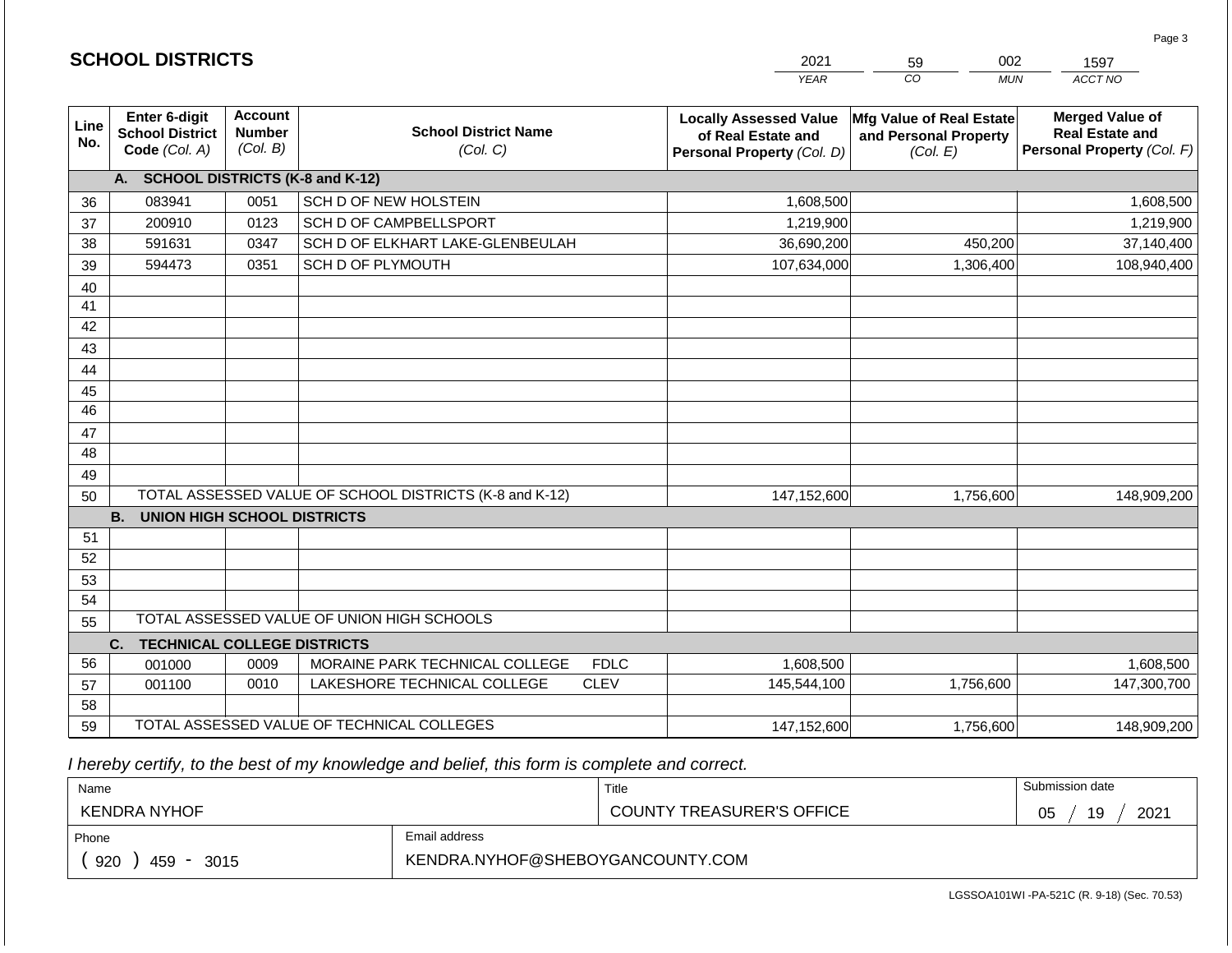- Each municipality's SOA is completed after the Board of Review and includes any changes made to the locally assessed values, under state law (sec. 70.53, Wis. Stats.)
- The Wisconsin Department of Revenue (DOR) merges the locally assessed values with the state assessed manufacturing values
- DOR provides the information regarding district names and codes. If a district is not listed, contact DOR.

Note: If you submit an amended SOA to DOR after your municipality's SOA is equated and posted to our website, we will process the SOA. However, DOR will not recalculate the *aggregate ratio or update the final SOA posted on our website. You should use the corrected values to calculate your tax rates.*

#### **Page 1: Real Estate and Personal Property**

- Lines 1-9 assessed real estate values, parcel counts and acres by classification
- Lines 10-15 assessed personal property values and number of accounts by class
- Line 16 aggregate assessed value of all property subject to general property; use to calculate tax rates. Note: This line equals the total assessed value of K-8 and K-12 school districts (Line 50) and total assessed value of technical colleges (Line 59).
- Remarks assessment ratio used to calculate estimated fair market value on property tax bills

#### **Page 2: Forest Crop, Other Exempt Land and Special Districts**

- Lines 18-21 private forest crop and managed forest lands assessed values
- Line  $22 -$  tax exempt land acres
- Line 23 prior years assessed value of omitted property under sec. 70.44 and correction of errors under sec. 70.43 shown by locally assessed or manufacturing real estate and personal property. Note: If there is an amount on this line, report the corresponding tax in the Statement of Taxes, Sections J or K.
- Lines 24-35 special district assessed values. These values are used to calculate tax rates for the special districts.

#### **Page 3: School Districts**

- Lines 36-50 school districts (K-8 and K-12) assessed values. These values are used to calculate tax rates for school districts.
- Lines 51-55 union high school district assessed values. These values are used to calculate tax rates for union high school districts.
- Lines 56-59 technical college assessed values. These values are used to calculate tax rates for technical colleges.

If you have questions: Email: lgs@wisconsin.gov

 Phone: (608) 266-2569 or (608) 264-6892 Fax: (608) 264-6887

 $-1236$ GLENBEULAH, WI 53023 - 1236TON OF GREENBUSH GLENBEULAH, WI 53023 JON J MILLER<br>TOWN OF GREENBUSH SUGARBUSH RD N6644 SUGARBUSH RD N6644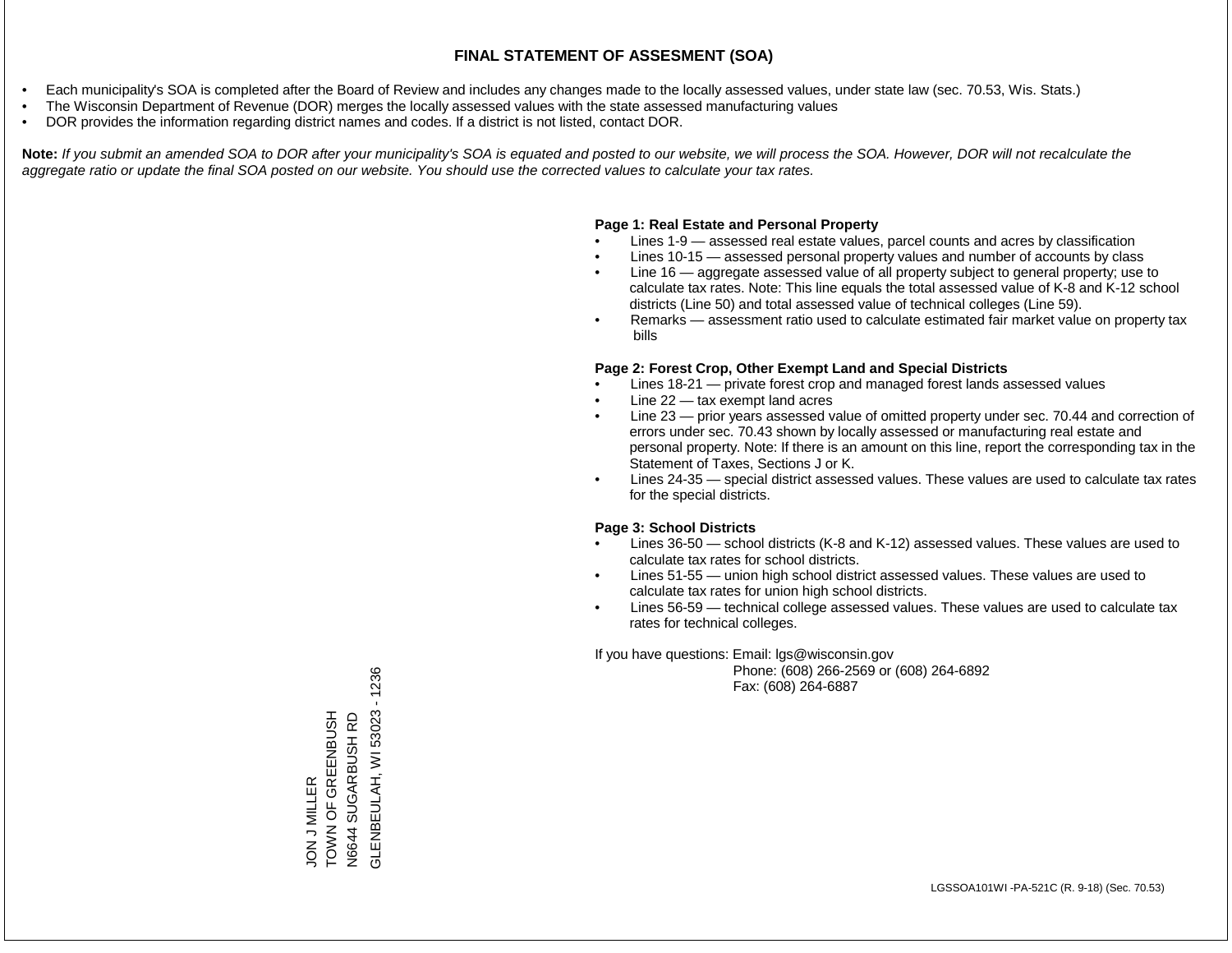|                | <b>FINAL - EQUATED</b>                                                                                                                                                                       |                          |                           |                                                 |                         | This is an Amended Return | Page 1                     |
|----------------|----------------------------------------------------------------------------------------------------------------------------------------------------------------------------------------------|--------------------------|---------------------------|-------------------------------------------------|-------------------------|---------------------------|----------------------------|
|                | <b>STATEMENT OF ASSESSMENT FOR 2021</b>                                                                                                                                                      |                          | 59                        | 004                                             | 1598                    |                           |                            |
|                |                                                                                                                                                                                              |                          | CO                        | <b>MUN</b>                                      | ACCT NO                 |                           |                            |
|                | <b>FOR</b><br>TOWN OF<br>OF                                                                                                                                                                  | <b>HERMAN</b>            |                           | SHEBOYGAN COUNTY                                |                         |                           |                            |
|                | Town - Village - City                                                                                                                                                                        | <b>Municipality Name</b> |                           | <b>County Name</b>                              |                         |                           |                            |
| Line           | <b>REAL ESTATE</b>                                                                                                                                                                           |                          | PARCEL COUNT              | NO. OF ACRES<br><b>WHOLE</b>                    | <b>VALUE OF</b>         | VALUE OF                  | <b>TOTAL VALUE OF LAND</b> |
| No.            | (See Lines 18 - 22 for<br>other Real Estate)                                                                                                                                                 |                          | TOTAL LAND   IMPROVEMENTS | <b>NUMBERS ONLY</b>                             | <b>LAND</b>             | <b>IMPROVEMENTS</b>       | AND IMPROVEMENTS           |
|                |                                                                                                                                                                                              | (Col. A)                 | (Col. B)                  | (Col, C)                                        | (Col. D)                | (Col. E)                  | (Col. F)                   |
| -1             | <b>RESIDENTIAL - Class 1</b>                                                                                                                                                                 | 614                      |                           | 579<br>1,804                                    | 25,573,500              | 86,707,800                | 112,281,300                |
| 2              | <b>COMMERCIAL - Class 2</b>                                                                                                                                                                  | 22                       | 21                        | 37                                              | 643,100                 | 3,046,800                 | 3,689,900                  |
| 3              | <b>MANUFACTURING - Class 3</b>                                                                                                                                                               | 1                        | 1                         | 17                                              | 52,500                  | 348,700                   | 401,200                    |
| $\overline{4}$ | 771<br><b>AGRICULTURAL - Class 4</b>                                                                                                                                                         |                          |                           | 14,960                                          | 2,622,000               |                           | 2,622,000                  |
| 5              | <b>UNDEVELOPED - Class 5</b><br>557                                                                                                                                                          |                          |                           | 1,798                                           | 1,622,700               |                           | 1,622,700                  |
| 6              | AGRICULTURAL FOREST - Class 5m                                                                                                                                                               | 212                      |                           | 1,709                                           | 1,995,000               |                           | 1,995,000                  |
| $\overline{7}$ | FOREST LANDS - Class 6                                                                                                                                                                       | 11                       |                           | 114                                             | 210,800                 |                           | 210,800                    |
| 8              | OTHER - Class 7                                                                                                                                                                              | 91                       | 91                        | 216                                             | 2,544,700               | 12,001,400                | 14,546,100                 |
| 9              | TOTAL - ALL COLUMNS                                                                                                                                                                          | 2,279                    | 692                       | 20,655                                          | 35,264,300              | 102,104,700               | 137,369,000                |
| 10             | NUMBER OF PERSONAL PROPERTY ACCOUNTS IN ROLL                                                                                                                                                 |                          |                           | 38                                              | <b>LOCALLY ASSESSED</b> | <b>MANUFACTURING</b>      | <b>MERGED</b>              |
| 11             | BOATS AND OTHER WATERCRAFT NOT EXEMPT - Code 1                                                                                                                                               |                          |                           |                                                 | 0                       | $\Omega$                  | $\Omega$                   |
| 12             | MACHINERY, TOOLS AND PATTERNS - Code 2                                                                                                                                                       |                          |                           |                                                 |                         | 25,400                    | 25,400                     |
| 13             | FURNITURE, FIXTURES AND EQUIPMENT - Code 3                                                                                                                                                   |                          |                           |                                                 | 359,082                 | 2,700                     | 361,782                    |
| 14             | ALL OTHER PERSONAL PROPERTY NOT EXEMPT - Codes 4A, 4B, 4C                                                                                                                                    |                          |                           |                                                 | 45,683                  | 3,800                     | 49,483                     |
| 15             | TOTAL OF PERSONAL PROPERTY NOT EXEMPT (Total of Lines 11-14)                                                                                                                                 |                          |                           |                                                 | 404,765                 | 31,900                    | 436,665                    |
| 16             | AGGREGATE ASSESSED VALUE OF ALL PROPERTY SUBJECT TO THE GENERAL PROPERTY TAX (Total of Lines 9F and 15F)<br>MUST EQUAL TOTAL VALUE OF THE SCHOOL DISTRICTS (K-12 PLUS K-8) - Line 50, Col. F |                          |                           |                                                 |                         |                           | 137,805,665                |
| 17             | <b>BOARD OF REVIEW</b><br>DATE OF FINAL ADJOURNMENT                                                                                                                                          | 06/07/2021               |                           | Name of Assessor<br><b>GROTA APPRAISALS LLC</b> |                         | Telephone #               | (262) 253-1142             |

REMARKS

The Assessment Ratio to be used in calculating the estimated Fair Market Value on tax bills for this tax district is .813457565

This ratio should be used to convert assessed values to "Calculate Equalized Values" in Step 1 of the Lottery and Gaming Credit Calculations.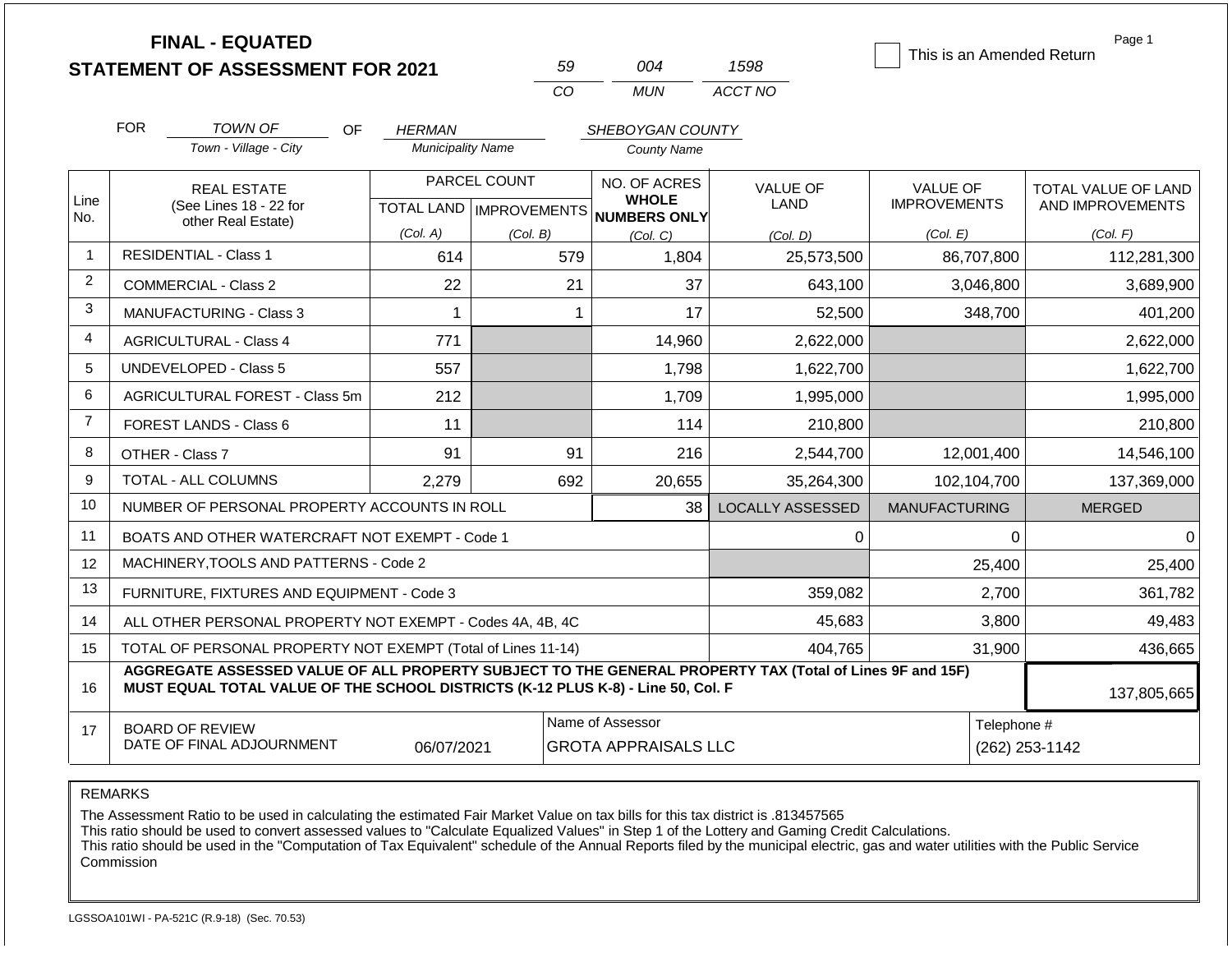2021 59 004 1598

FOREST LANDS (Line 7) and FOREST CROPS (in this section) - are **NOT** the same *YEAR CO MUN ACCT NO*

|    |                                                                                                   |                          |  | Private Forest Crop - Reg Class @ 10¢ per acre                   |                                                                    | Private Forest Crop - Reg Class @ \$2.52 per acre |  |                                                                 |                                                                              |                    |
|----|---------------------------------------------------------------------------------------------------|--------------------------|--|------------------------------------------------------------------|--------------------------------------------------------------------|---------------------------------------------------|--|-----------------------------------------------------------------|------------------------------------------------------------------------------|--------------------|
|    | (a) PARCELS                                                                                       | (b) ACRES                |  | (c) ASSESSED VALUE                                               |                                                                    | (d) PARCELS                                       |  | (e) ACRES                                                       |                                                                              | (f) ASSESSED VALUE |
| 18 |                                                                                                   |                          |  |                                                                  |                                                                    |                                                   |  |                                                                 |                                                                              |                    |
|    |                                                                                                   |                          |  |                                                                  |                                                                    |                                                   |  |                                                                 |                                                                              |                    |
|    |                                                                                                   |                          |  | Private Forest Crop - Special Class @ 20¢ per acre               |                                                                    |                                                   |  | (e) ACRES                                                       | Entered Before 2005 Managed Forest - Ferrous Mining CLOSED @ \$7.87 per acre |                    |
| 19 | (a) PARCELS                                                                                       | (b) ACRES                |  | (c) ASSESSED VALUE                                               |                                                                    | (d) PARCELS                                       |  |                                                                 |                                                                              | (f) ASSESSED VALUE |
|    |                                                                                                   |                          |  |                                                                  |                                                                    |                                                   |  |                                                                 |                                                                              |                    |
|    |                                                                                                   |                          |  | Entered Before 2005 Managed Forest - OPEN @ 74 ¢ per acre        |                                                                    |                                                   |  | Entered Before 2005 Managed Forest - CLOSED @                   |                                                                              | \$1.75 per acre    |
| 20 | (a) PARCELS                                                                                       | (b) ACRES                |  | (c) ASSESSED VALUE                                               |                                                                    | (d) PARCELS                                       |  | (e) ACRES                                                       |                                                                              | (f) ASSESSED VALUE |
|    |                                                                                                   |                          |  |                                                                  |                                                                    |                                                   |  |                                                                 |                                                                              |                    |
|    |                                                                                                   | 13<br>$\overline{2}$     |  | 32,000                                                           |                                                                    | 28                                                |  | 436.48                                                          |                                                                              | 1,071,000          |
|    |                                                                                                   |                          |  | Entered After 2004 Managed Forest - OPEN @ \$2.04 per acre       |                                                                    |                                                   |  | Entered After 2004 Managed Forest - CLOSED @ \$10.20 per acre   |                                                                              |                    |
| 21 |                                                                                                   | (a) PARCELS<br>(b) ACRES |  | (c) ASSESSED VALUE                                               |                                                                    | (d) PARCELS                                       |  | (e) ACRES                                                       |                                                                              | (f) ASSESSED VALUE |
|    |                                                                                                   |                          |  |                                                                  |                                                                    |                                                   |  |                                                                 |                                                                              |                    |
|    |                                                                                                   |                          |  |                                                                  |                                                                    |                                                   |  | 108.39                                                          |                                                                              | 249,200            |
|    | (a) County Forest Cropland Acres                                                                  |                          |  | (b) Federal Acres                                                |                                                                    | (c) State Acres                                   |  | (d) County (NOT FOREST CROP) Acres                              |                                                                              | (e) Other Acres    |
| 22 |                                                                                                   |                          |  |                                                                  |                                                                    |                                                   |  |                                                                 |                                                                              |                    |
|    |                                                                                                   |                          |  |                                                                  |                                                                    | 78.28                                             |  | 52.47                                                           |                                                                              | 1,198.82           |
|    |                                                                                                   |                          |  | Assessed Value of Omitted Property From Prior Years (Sec. 70.44) |                                                                    |                                                   |  | Assessed Value of Sec. 70.43 Corrections of Errors by Assessors |                                                                              |                    |
|    |                                                                                                   | (a) REAL ESTATE          |  | (b) PERSONAL                                                     |                                                                    |                                                   |  | (c1) REAL ESTATE                                                |                                                                              | (c2) PERSONAL      |
| 23 |                                                                                                   |                          |  |                                                                  |                                                                    |                                                   |  |                                                                 |                                                                              |                    |
|    |                                                                                                   |                          |  |                                                                  | Mfg. Equated Value of Sec.70.43 Corrections of Errors by Assessors |                                                   |  |                                                                 |                                                                              |                    |
|    | Manufacturing Equated Value of Omitted Property From Prior Years (Sec. 70.995)<br>(d) REAL ESTATE |                          |  | (e) PERSONAL                                                     |                                                                    |                                                   |  | (f1) REAL ESTATE                                                | (f2) PERSONAL                                                                |                    |
|    |                                                                                                   |                          |  |                                                                  |                                                                    |                                                   |  |                                                                 |                                                                              |                    |
|    |                                                                                                   |                          |  |                                                                  |                                                                    |                                                   |  |                                                                 |                                                                              |                    |

## **SPECIAL DISTRICTS**

| Line<br>No. | Enter 6-digit<br>Special District<br>Code (Col. A) | <b>Account</b><br><b>Number</b><br>(Col. B) | <b>Special District Name</b><br>(Col. C) | <b>Locally Assessed Value</b><br>of Real Estate and<br><b>Personal Property (Col. D)</b> | Mfg Value of Real Estate<br>and Personal Property<br>(Col. E) | <b>Merged Value of</b><br><b>Real Estate and</b><br>Personal Property (Col. F) |
|-------------|----------------------------------------------------|---------------------------------------------|------------------------------------------|------------------------------------------------------------------------------------------|---------------------------------------------------------------|--------------------------------------------------------------------------------|
| 24          |                                                    |                                             |                                          |                                                                                          |                                                               |                                                                                |
| 25          |                                                    |                                             |                                          |                                                                                          |                                                               |                                                                                |
| 26          |                                                    |                                             |                                          |                                                                                          |                                                               |                                                                                |
| 27          |                                                    |                                             |                                          |                                                                                          |                                                               |                                                                                |
| 28          |                                                    |                                             |                                          |                                                                                          |                                                               |                                                                                |
| 29          |                                                    |                                             |                                          |                                                                                          |                                                               |                                                                                |
| 30          |                                                    |                                             |                                          |                                                                                          |                                                               |                                                                                |
| 31          |                                                    |                                             |                                          |                                                                                          |                                                               |                                                                                |
| 32          |                                                    |                                             |                                          |                                                                                          |                                                               |                                                                                |
| 33          |                                                    |                                             |                                          |                                                                                          |                                                               |                                                                                |
| 34          |                                                    |                                             |                                          |                                                                                          |                                                               |                                                                                |
| 35          |                                                    |                                             |                                          |                                                                                          |                                                               |                                                                                |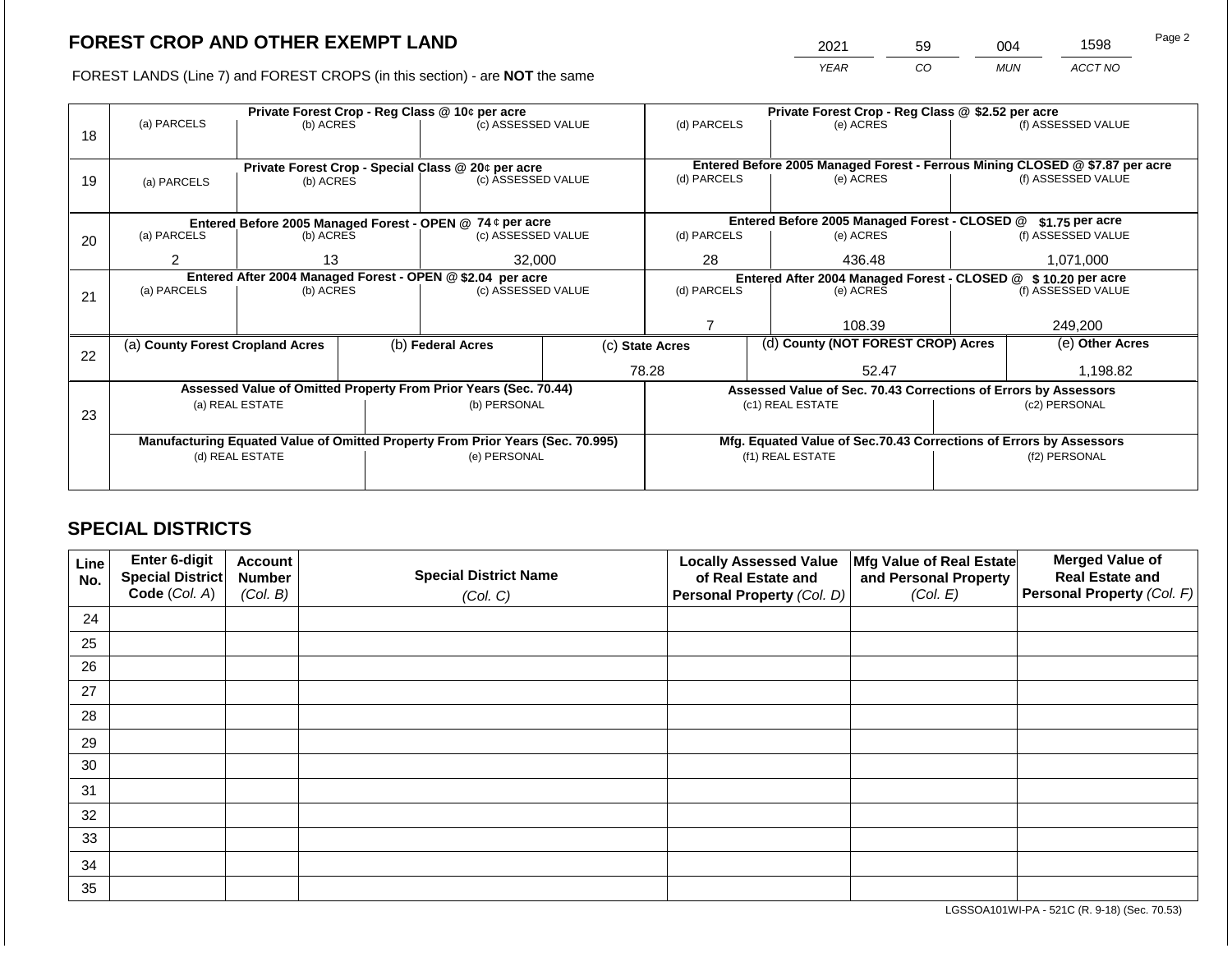|                       | <b>SCHOOL DISTRICTS</b>                                  |                                             |                                                         | 2021                                                                              | 004<br>59<br>1598                                             |                                                                                |  |  |
|-----------------------|----------------------------------------------------------|---------------------------------------------|---------------------------------------------------------|-----------------------------------------------------------------------------------|---------------------------------------------------------------|--------------------------------------------------------------------------------|--|--|
|                       |                                                          |                                             |                                                         | <b>YEAR</b>                                                                       | CO<br><b>MUN</b>                                              | ACCT NO                                                                        |  |  |
| Line<br>No.           | Enter 6-digit<br><b>School District</b><br>Code (Col. A) | <b>Account</b><br><b>Number</b><br>(Col. B) | <b>School District Name</b><br>(Col. C)                 | <b>Locally Assessed Value</b><br>of Real Estate and<br>Personal Property (Col. D) | Mfg Value of Real Estate<br>and Personal Property<br>(Col. E) | <b>Merged Value of</b><br><b>Real Estate and</b><br>Personal Property (Col. F) |  |  |
|                       | A. SCHOOL DISTRICTS (K-8 and K-12)                       |                                             |                                                         |                                                                                   |                                                               |                                                                                |  |  |
| 36                    | 362828                                                   | 0209                                        | <b>SCH D OF KIEL AREA</b>                               | 309,200                                                                           |                                                               | 309,200                                                                        |  |  |
| 37                    | 591631                                                   | 0347                                        | SCH D OF ELKHART LAKE-GLENBEULAH                        | 2,485,500                                                                         |                                                               | 2,485,500                                                                      |  |  |
| 38                    | 592605                                                   | 0348                                        | SCH D OF HOWARDS GROVE                                  | 134,284,265                                                                       | 433,100                                                       | 134,717,365                                                                    |  |  |
| 39                    | 594473                                                   | 0351                                        | SCH D OF PLYMOUTH                                       | 289,800                                                                           |                                                               | 289,800                                                                        |  |  |
| 40                    | 595278                                                   | 0354                                        | SCH D OF SHEBOYGAN FALLS                                | 3,800                                                                             |                                                               | 3,800                                                                          |  |  |
| 41                    |                                                          |                                             |                                                         |                                                                                   |                                                               |                                                                                |  |  |
| 42                    |                                                          |                                             |                                                         |                                                                                   |                                                               |                                                                                |  |  |
| 43                    |                                                          |                                             |                                                         |                                                                                   |                                                               |                                                                                |  |  |
| 44                    |                                                          |                                             |                                                         |                                                                                   |                                                               |                                                                                |  |  |
| 45<br>$\overline{46}$ |                                                          |                                             |                                                         |                                                                                   |                                                               |                                                                                |  |  |
| 47                    |                                                          |                                             |                                                         |                                                                                   |                                                               |                                                                                |  |  |
| 48                    |                                                          |                                             |                                                         |                                                                                   |                                                               |                                                                                |  |  |
| 49                    |                                                          |                                             |                                                         |                                                                                   |                                                               |                                                                                |  |  |
| 50                    |                                                          |                                             | TOTAL ASSESSED VALUE OF SCHOOL DISTRICTS (K-8 and K-12) | 137,372,565                                                                       | 433,100                                                       | 137,805,665                                                                    |  |  |
|                       | <b>B.</b><br><b>UNION HIGH SCHOOL DISTRICTS</b>          |                                             |                                                         |                                                                                   |                                                               |                                                                                |  |  |
| 51                    |                                                          |                                             |                                                         |                                                                                   |                                                               |                                                                                |  |  |
| 52                    |                                                          |                                             |                                                         |                                                                                   |                                                               |                                                                                |  |  |
| 53                    |                                                          |                                             |                                                         |                                                                                   |                                                               |                                                                                |  |  |
| 54                    |                                                          |                                             |                                                         |                                                                                   |                                                               |                                                                                |  |  |
| 55                    |                                                          |                                             | TOTAL ASSESSED VALUE OF UNION HIGH SCHOOLS              |                                                                                   |                                                               |                                                                                |  |  |
|                       | <b>TECHNICAL COLLEGE DISTRICTS</b><br>C.                 |                                             |                                                         |                                                                                   |                                                               |                                                                                |  |  |
| 56                    | 001100                                                   | 0010                                        | <b>CLEV</b><br>LAKESHORE TECHNICAL COLLEGE              | 137,372,565                                                                       | 433,100                                                       | 137,805,665                                                                    |  |  |
| 57                    |                                                          |                                             |                                                         |                                                                                   |                                                               |                                                                                |  |  |
| 58                    |                                                          |                                             |                                                         |                                                                                   |                                                               |                                                                                |  |  |
| 59                    |                                                          |                                             | TOTAL ASSESSED VALUE OF TECHNICAL COLLEGES              | 137,372,565                                                                       | 433,100                                                       | 137,805,665                                                                    |  |  |

 *I hereby certify, to the best of my knowledge and belief, this form is complete and correct.*

**SCHOOL DISTRICTS**

| Name               |                                  | Title                            | Submission date  |
|--------------------|----------------------------------|----------------------------------|------------------|
| KENDRA NYHOF       |                                  | <b>COUNTY TREASURER'S OFFICE</b> | 2021<br>06<br>14 |
| Phone              | Email address                    |                                  |                  |
| 920<br>459<br>3015 | KENDRA.NYHOF@SHEBOYGANCOUNTY.COM |                                  |                  |

Page 3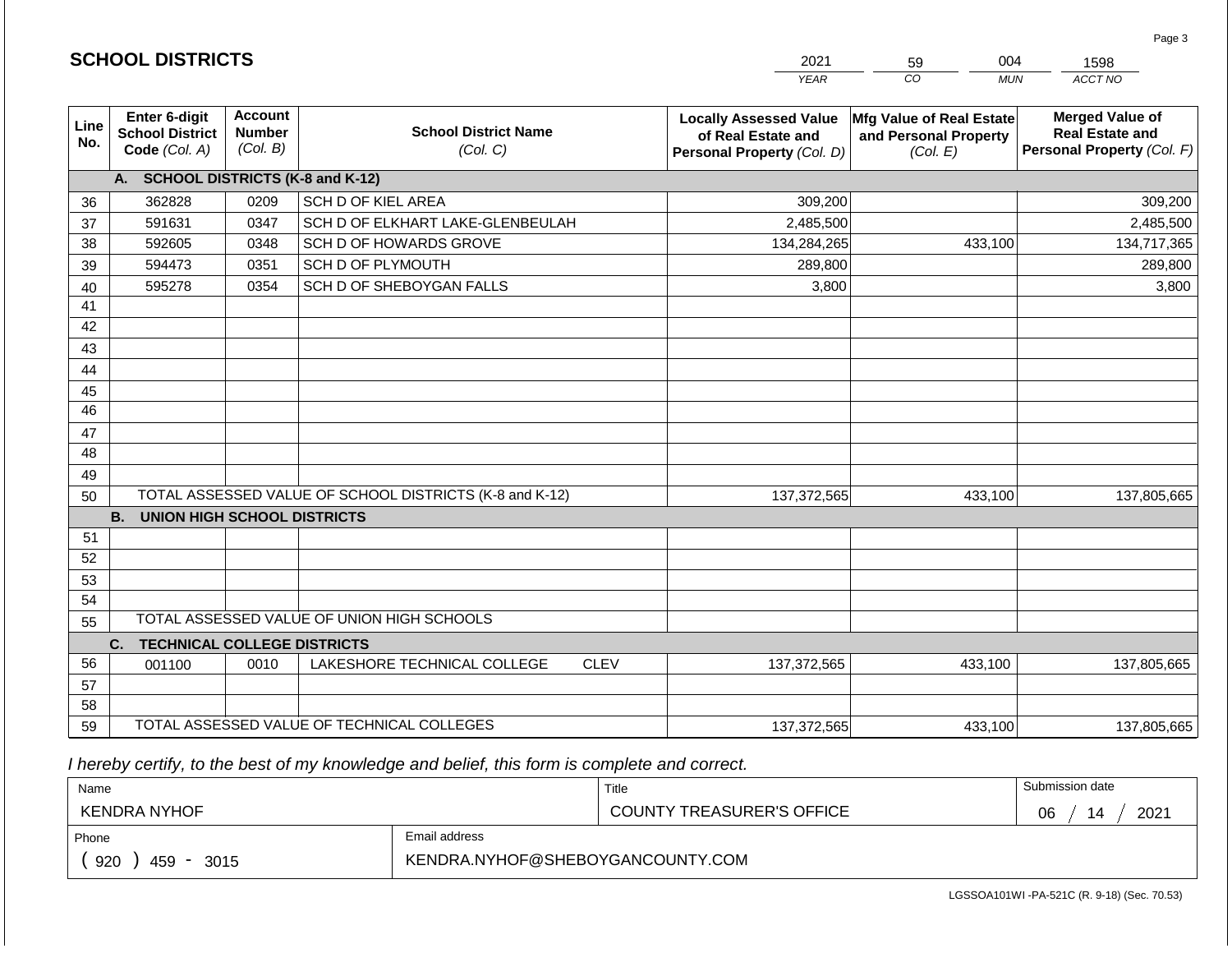- Each municipality's SOA is completed after the Board of Review and includes any changes made to the locally assessed values, under state law (sec. 70.53, Wis. Stats.)
- The Wisconsin Department of Revenue (DOR) merges the locally assessed values with the state assessed manufacturing values
- DOR provides the information regarding district names and codes. If a district is not listed, contact DOR.

Note: If you submit an amended SOA to DOR after your municipality's SOA is equated and posted to our website, we will process the SOA. However, DOR will not recalculate the *aggregate ratio or update the final SOA posted on our website. You should use the corrected values to calculate your tax rates.*

#### **Page 1: Real Estate and Personal Property**

- Lines 1-9 assessed real estate values, parcel counts and acres by classification
- Lines 10-15 assessed personal property values and number of accounts by class
- Line 16 aggregate assessed value of all property subject to general property; use to calculate tax rates. Note: This line equals the total assessed value of K-8 and K-12 school districts (Line 50) and total assessed value of technical colleges (Line 59).
- Remarks assessment ratio used to calculate estimated fair market value on property tax bills

#### **Page 2: Forest Crop, Other Exempt Land and Special Districts**

- Lines 18-21 private forest crop and managed forest lands assessed values
- Line  $22 -$  tax exempt land acres
- Line 23 prior years assessed value of omitted property under sec. 70.44 and correction of errors under sec. 70.43 shown by locally assessed or manufacturing real estate and personal property. Note: If there is an amount on this line, report the corresponding tax in the Statement of Taxes, Sections J or K.
- Lines 24-35 special district assessed values. These values are used to calculate tax rates for the special districts.

#### **Page 3: School Districts**

- Lines 36-50 school districts (K-8 and K-12) assessed values. These values are used to calculate tax rates for school districts.
- Lines 51-55 union high school district assessed values. These values are used to calculate tax rates for union high school districts.
- Lines 56-59 technical college assessed values. These values are used to calculate tax rates for technical colleges.

If you have questions: Email: lgs@wisconsin.gov

 Phone: (608) 266-2569 or (608) 264-6892 Fax: (608) 264-6887

 $-4858$ PLYMOUTH, WI 53073 - 4858JESSICA WOLFERT<br>TOWN OF HERMAN<br>N8139 FRANKLIN RD PLYMOUTH, WI 53073 N8139 FRANKLIN RD TOWN OF HERMAN JESSICA WOLFERT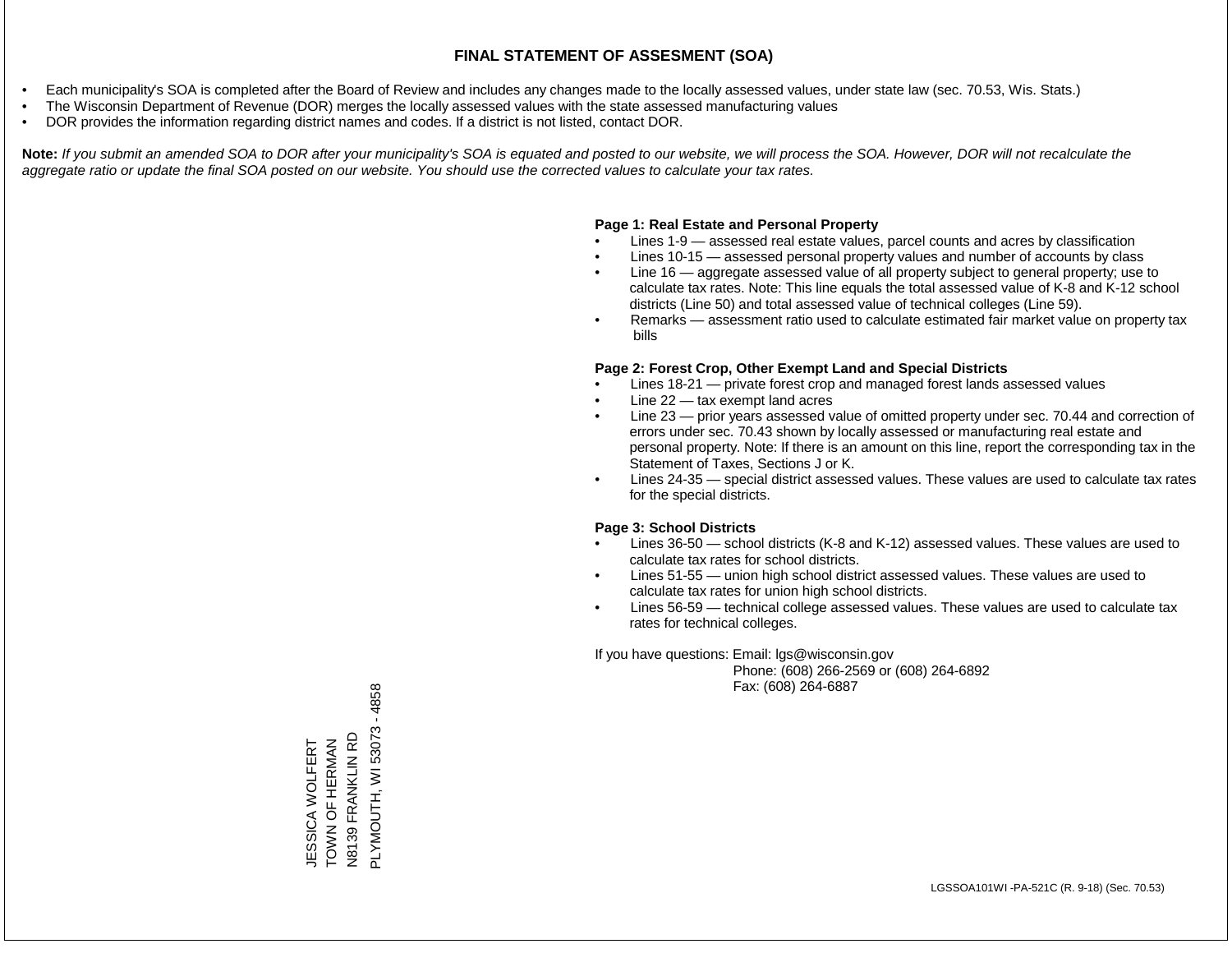|                | <b>FINAL - EQUATED</b><br><b>STATEMENT OF ASSESSMENT FOR 2021</b>                                                                                                                            |                            | 59                                        | 006                                                                     | 1599                    | This is an Amended Return              | Page 1                                  |
|----------------|----------------------------------------------------------------------------------------------------------------------------------------------------------------------------------------------|----------------------------|-------------------------------------------|-------------------------------------------------------------------------|-------------------------|----------------------------------------|-----------------------------------------|
|                |                                                                                                                                                                                              |                            | CO                                        | <b>MUN</b>                                                              | ACCT NO                 |                                        |                                         |
|                | <b>FOR</b><br><b>TOWN OF</b><br>OF                                                                                                                                                           | HOLLAND                    |                                           | SHEBOYGAN COUNTY                                                        |                         |                                        |                                         |
|                | Town - Village - City                                                                                                                                                                        | <b>Municipality Name</b>   |                                           | <b>County Name</b>                                                      |                         |                                        |                                         |
| Line           | <b>REAL ESTATE</b><br>(See Lines 18 - 22 for                                                                                                                                                 |                            | PARCEL COUNT<br>TOTAL LAND   IMPROVEMENTS | NO. OF ACRES<br><b>WHOLE</b>                                            | <b>VALUE OF</b><br>LAND | <b>VALUE OF</b><br><b>IMPROVEMENTS</b> | TOTAL VALUE OF LAND<br>AND IMPROVEMENTS |
| No.            | other Real Estate)                                                                                                                                                                           | (Col. A)                   | (Col. B)                                  | <b>NUMBERS ONLY</b><br>(Col, C)                                         | (Col. D)                | (Col. E)                               | (Col. F)                                |
| $\mathbf{1}$   | <b>RESIDENTIAL - Class 1</b>                                                                                                                                                                 | 1,222                      | 1,097                                     | 2,346                                                                   | 136,122,300             | 172,654,900                            | 308,777,200                             |
| $\overline{2}$ | <b>COMMERCIAL - Class 2</b>                                                                                                                                                                  | 32                         | 29                                        | 83                                                                      | 1,567,400               | 3,739,800                              | 5,307,200                               |
| 3              | <b>MANUFACTURING - Class 3</b>                                                                                                                                                               | $\mathbf 1$                | $\mathbf 1$                               | 8                                                                       | 32,100                  | 106,500                                | 138,600                                 |
| 4              | <b>AGRICULTURAL - Class 4</b>                                                                                                                                                                | 933<br>18,185<br>3,189,000 |                                           |                                                                         | 3,189,000               |                                        |                                         |
| 5              | <b>UNDEVELOPED - Class 5</b>                                                                                                                                                                 | 702                        | 2,476<br>1,610,200                        |                                                                         |                         | 1,610,200                              |                                         |
| 6              | AGRICULTURAL FOREST - Class 5m                                                                                                                                                               | 144                        |                                           | 742                                                                     | 1,377,700               |                                        | 1,377,700                               |
| $\overline{7}$ | FOREST LANDS - Class 6                                                                                                                                                                       | 87                         |                                           | 395                                                                     | 1,394,800               |                                        | 1,394,800                               |
| 8              | OTHER - Class 7                                                                                                                                                                              | 93                         | 92                                        | 164                                                                     | 2,754,000               | 11,507,700                             | 14,261,700                              |
| 9              | <b>TOTAL - ALL COLUMNS</b>                                                                                                                                                                   | 3,214                      | 1,219                                     | 24,399                                                                  | 148,047,500             | 188,008,900                            | 336,056,400                             |
| 10             | NUMBER OF PERSONAL PROPERTY ACCOUNTS IN ROLL                                                                                                                                                 |                            |                                           | 28                                                                      | <b>LOCALLY ASSESSED</b> | <b>MANUFACTURING</b>                   | <b>MERGED</b>                           |
| 11             | BOATS AND OTHER WATERCRAFT NOT EXEMPT - Code 1                                                                                                                                               |                            |                                           |                                                                         | $\Omega$                | $\mathbf 0$                            | 0                                       |
| 12             | MACHINERY, TOOLS AND PATTERNS - Code 2                                                                                                                                                       |                            |                                           |                                                                         |                         | 200                                    | 200                                     |
| 13             | FURNITURE, FIXTURES AND EQUIPMENT - Code 3                                                                                                                                                   |                            |                                           |                                                                         | 31,700                  | 1,800                                  | 33,500                                  |
| 14             | ALL OTHER PERSONAL PROPERTY NOT EXEMPT - Codes 4A, 4B, 4C                                                                                                                                    |                            |                                           |                                                                         | 117,800                 | 1,200                                  | 119,000                                 |
| 15             | TOTAL OF PERSONAL PROPERTY NOT EXEMPT (Total of Lines 11-14)                                                                                                                                 |                            |                                           |                                                                         | 149,500                 | 3,200                                  | 152,700                                 |
| 16             | AGGREGATE ASSESSED VALUE OF ALL PROPERTY SUBJECT TO THE GENERAL PROPERTY TAX (Total of Lines 9F and 15F)<br>MUST EQUAL TOTAL VALUE OF THE SCHOOL DISTRICTS (K-12 PLUS K-8) - Line 50, Col. F |                            |                                           |                                                                         |                         |                                        | 336,209,100                             |
| 17             | <b>BOARD OF REVIEW</b><br>DATE OF FINAL ADJOURNMENT                                                                                                                                          | 05/19/2021                 |                                           | Name of Assessor<br>Telephone #<br>ASSOCIATED APPRAISAL CONSULTANTS INC |                         |                                        | (920) 749-1995                          |

REMARKS

The Assessment Ratio to be used in calculating the estimated Fair Market Value on tax bills for this tax district is .871149822

This ratio should be used to convert assessed values to "Calculate Equalized Values" in Step 1 of the Lottery and Gaming Credit Calculations.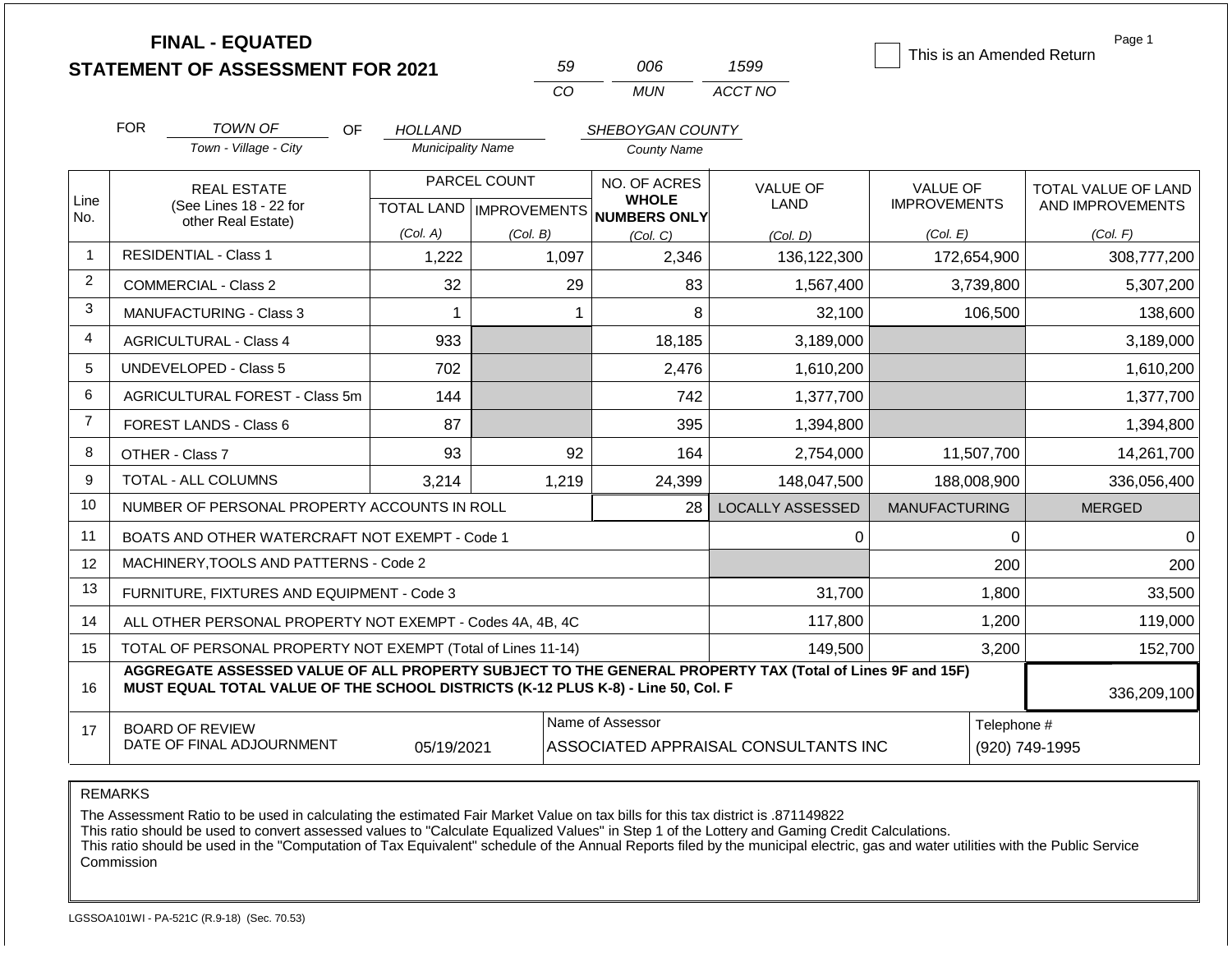2021 59 006 1599

FOREST LANDS (Line 7) and FOREST CROPS (in this section) - are **NOT** the same *YEAR CO MUN ACCT NO*

|    |                                                                                                   |                 |  | Private Forest Crop - Reg Class @ 10¢ per acre                           |                    | Private Forest Crop - Reg Class @ \$2.52 per acre                            |       |                                                                    |         |                    |  |
|----|---------------------------------------------------------------------------------------------------|-----------------|--|--------------------------------------------------------------------------|--------------------|------------------------------------------------------------------------------|-------|--------------------------------------------------------------------|---------|--------------------|--|
| 18 | (a) PARCELS                                                                                       | (b) ACRES       |  | (c) ASSESSED VALUE                                                       |                    | (d) PARCELS                                                                  |       | (e) ACRES                                                          |         | (f) ASSESSED VALUE |  |
|    |                                                                                                   |                 |  |                                                                          |                    |                                                                              |       |                                                                    |         |                    |  |
|    |                                                                                                   |                 |  |                                                                          |                    | Entered Before 2005 Managed Forest - Ferrous Mining CLOSED @ \$7.87 per acre |       |                                                                    |         |                    |  |
| 19 | (a) PARCELS                                                                                       | (b) ACRES       |  | Private Forest Crop - Special Class @ 20¢ per acre<br>(c) ASSESSED VALUE |                    | (d) PARCELS                                                                  |       | (e) ACRES                                                          |         | (f) ASSESSED VALUE |  |
|    |                                                                                                   |                 |  |                                                                          |                    |                                                                              |       |                                                                    |         |                    |  |
|    |                                                                                                   |                 |  |                                                                          |                    |                                                                              |       |                                                                    |         |                    |  |
|    |                                                                                                   |                 |  | Entered Before 2005 Managed Forest - OPEN @ 74 ¢ per acre                |                    |                                                                              |       | Entered Before 2005 Managed Forest - CLOSED @                      |         | $$1.75$ per acre   |  |
| 20 | (a) PARCELS                                                                                       | (b) ACRES       |  | (c) ASSESSED VALUE                                                       |                    | (d) PARCELS                                                                  |       | (e) ACRES                                                          |         | (f) ASSESSED VALUE |  |
|    | 2<br>10                                                                                           |                 |  | 40,000                                                                   |                    | 8                                                                            |       | 92.48                                                              |         | 1,124,500          |  |
|    | Entered After 2004 Managed Forest - OPEN @ \$2.04 per acre                                        |                 |  |                                                                          |                    |                                                                              |       |                                                                    |         |                    |  |
|    |                                                                                                   |                 |  |                                                                          |                    | (d) PARCELS                                                                  |       | Entered After 2004 Managed Forest - CLOSED @ \$ 10.20 per acre     |         |                    |  |
| 21 | (a) PARCELS                                                                                       | (b) ACRES       |  |                                                                          | (c) ASSESSED VALUE |                                                                              |       | (e) ACRES                                                          |         | (f) ASSESSED VALUE |  |
|    |                                                                                                   |                 |  |                                                                          |                    |                                                                              |       |                                                                    |         |                    |  |
|    |                                                                                                   |                 |  |                                                                          | 5                  |                                                                              | 113.8 |                                                                    | 578,500 |                    |  |
|    | (a) County Forest Cropland Acres                                                                  |                 |  | (b) Federal Acres                                                        |                    | (c) State Acres                                                              |       | (d) County (NOT FOREST CROP) Acres                                 |         | (e) Other Acres    |  |
| 22 |                                                                                                   |                 |  |                                                                          |                    |                                                                              |       |                                                                    |         |                    |  |
|    |                                                                                                   |                 |  |                                                                          |                    | 129.02                                                                       |       | 651.96                                                             |         | 821.26             |  |
|    |                                                                                                   |                 |  | Assessed Value of Omitted Property From Prior Years (Sec. 70.44)         |                    |                                                                              |       | Assessed Value of Sec. 70.43 Corrections of Errors by Assessors    |         |                    |  |
|    |                                                                                                   | (a) REAL ESTATE |  | (b) PERSONAL                                                             |                    |                                                                              |       | (c1) REAL ESTATE                                                   |         | (c2) PERSONAL      |  |
| 23 |                                                                                                   | 249.300         |  |                                                                          |                    |                                                                              |       |                                                                    |         |                    |  |
|    |                                                                                                   |                 |  |                                                                          |                    |                                                                              |       | Mfg. Equated Value of Sec.70.43 Corrections of Errors by Assessors |         |                    |  |
|    | Manufacturing Equated Value of Omitted Property From Prior Years (Sec. 70.995)<br>(d) REAL ESTATE |                 |  | (e) PERSONAL                                                             |                    |                                                                              |       | (f1) REAL ESTATE                                                   |         | (f2) PERSONAL      |  |
|    |                                                                                                   |                 |  |                                                                          |                    |                                                                              |       |                                                                    |         |                    |  |
|    |                                                                                                   |                 |  |                                                                          |                    |                                                                              |       |                                                                    |         |                    |  |

## **SPECIAL DISTRICTS**

| Line<br>No. | Enter 6-digit<br><b>Special District</b><br>Code (Col. A) | <b>Account</b><br><b>Number</b><br>(Col. B) | <b>Special District Name</b><br>(Col. C) | <b>Locally Assessed Value</b><br>of Real Estate and<br><b>Personal Property (Col. D)</b> | Mfg Value of Real Estate<br>and Personal Property<br>(Col. E) | <b>Merged Value of</b><br><b>Real Estate and</b><br>Personal Property (Col. F) |
|-------------|-----------------------------------------------------------|---------------------------------------------|------------------------------------------|------------------------------------------------------------------------------------------|---------------------------------------------------------------|--------------------------------------------------------------------------------|
| 24          | 597080                                                    | 0369                                        | HINGHAM SANITARY DISTRICT                | 263,500                                                                                  |                                                               | 263,500                                                                        |
| 25          |                                                           |                                             |                                          |                                                                                          |                                                               |                                                                                |
| 26          |                                                           |                                             |                                          |                                                                                          |                                                               |                                                                                |
| 27          |                                                           |                                             |                                          |                                                                                          |                                                               |                                                                                |
| 28          |                                                           |                                             |                                          |                                                                                          |                                                               |                                                                                |
| 29          |                                                           |                                             |                                          |                                                                                          |                                                               |                                                                                |
| 30          |                                                           |                                             |                                          |                                                                                          |                                                               |                                                                                |
| 31          |                                                           |                                             |                                          |                                                                                          |                                                               |                                                                                |
| 32          |                                                           |                                             |                                          |                                                                                          |                                                               |                                                                                |
| 33          |                                                           |                                             |                                          |                                                                                          |                                                               |                                                                                |
| 34          |                                                           |                                             |                                          |                                                                                          |                                                               |                                                                                |
| 35          |                                                           |                                             |                                          |                                                                                          |                                                               |                                                                                |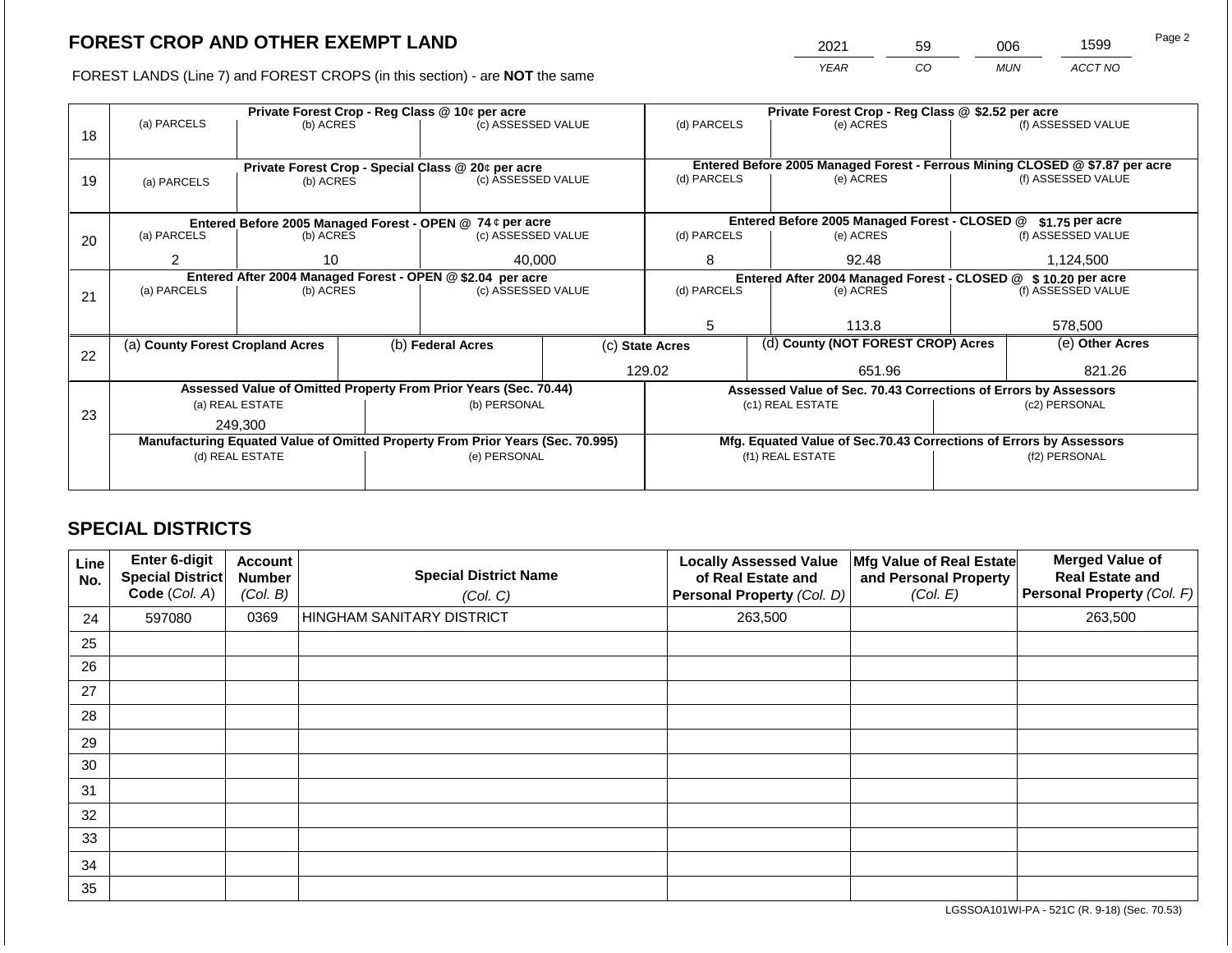|                 |                                                          |                                             |                                                         |             | <b>YEAR</b>                                                                       | $\overline{co}$<br><b>MUN</b>                                        | ACCT NO                                                                        |
|-----------------|----------------------------------------------------------|---------------------------------------------|---------------------------------------------------------|-------------|-----------------------------------------------------------------------------------|----------------------------------------------------------------------|--------------------------------------------------------------------------------|
| Line<br>No.     | Enter 6-digit<br><b>School District</b><br>Code (Col. A) | <b>Account</b><br><b>Number</b><br>(Col. B) | <b>School District Name</b><br>(Col. C)                 |             | <b>Locally Assessed Value</b><br>of Real Estate and<br>Personal Property (Col. D) | <b>Mfg Value of Real Estate</b><br>and Personal Property<br>(Col. E) | <b>Merged Value of</b><br><b>Real Estate and</b><br>Personal Property (Col. F) |
|                 | <b>SCHOOL DISTRICTS (K-8 and K-12)</b><br>A.             |                                             |                                                         |             |                                                                                   |                                                                      |                                                                                |
| 36              | 591029                                                   | 0346                                        | SCH D OF CEDAR GROVE-BELGIUM AREA                       |             | 157,245,800                                                                       |                                                                      | 157,245,800                                                                    |
| 37              | 594137                                                   | 0350                                        | SCH D OF OOSTBURG                                       |             | 150,297,400                                                                       |                                                                      | 150,297,400                                                                    |
| 38              | 594641                                                   | 0352                                        | SCH D OF RANDOM LAKE                                    |             | 28,524,100                                                                        | 141,800                                                              | 28,665,900                                                                     |
| 39              |                                                          |                                             |                                                         |             |                                                                                   |                                                                      |                                                                                |
| 40              |                                                          |                                             |                                                         |             |                                                                                   |                                                                      |                                                                                |
| 41              |                                                          |                                             |                                                         |             |                                                                                   |                                                                      |                                                                                |
| 42              |                                                          |                                             |                                                         |             |                                                                                   |                                                                      |                                                                                |
| 43              |                                                          |                                             |                                                         |             |                                                                                   |                                                                      |                                                                                |
| 44              |                                                          |                                             |                                                         |             |                                                                                   |                                                                      |                                                                                |
| 45              |                                                          |                                             |                                                         |             |                                                                                   |                                                                      |                                                                                |
| $\overline{46}$ |                                                          |                                             |                                                         |             |                                                                                   |                                                                      |                                                                                |
| 47              |                                                          |                                             |                                                         |             |                                                                                   |                                                                      |                                                                                |
| 48              |                                                          |                                             |                                                         |             |                                                                                   |                                                                      |                                                                                |
| 49              |                                                          |                                             |                                                         |             |                                                                                   |                                                                      |                                                                                |
| 50              |                                                          |                                             | TOTAL ASSESSED VALUE OF SCHOOL DISTRICTS (K-8 and K-12) |             | 336,067,300                                                                       | 141,800                                                              | 336,209,100                                                                    |
| 51              | <b>UNION HIGH SCHOOL DISTRICTS</b><br><b>B.</b>          |                                             |                                                         |             |                                                                                   |                                                                      |                                                                                |
| 52              |                                                          |                                             |                                                         |             |                                                                                   |                                                                      |                                                                                |
| 53              |                                                          |                                             |                                                         |             |                                                                                   |                                                                      |                                                                                |
| 54              |                                                          |                                             |                                                         |             |                                                                                   |                                                                      |                                                                                |
| 55              |                                                          |                                             | TOTAL ASSESSED VALUE OF UNION HIGH SCHOOLS              |             |                                                                                   |                                                                      |                                                                                |
|                 | C.<br><b>TECHNICAL COLLEGE DISTRICTS</b>                 |                                             |                                                         |             |                                                                                   |                                                                      |                                                                                |
| 56              | 001100                                                   | 0010                                        | LAKESHORE TECHNICAL COLLEGE                             | <b>CLEV</b> | 336,067,300                                                                       | 141,800                                                              | 336,209,100                                                                    |
| 57              |                                                          |                                             |                                                         |             |                                                                                   |                                                                      |                                                                                |
| 58              |                                                          |                                             |                                                         |             |                                                                                   |                                                                      |                                                                                |
| 59              | TOTAL ASSESSED VALUE OF TECHNICAL COLLEGES               |                                             |                                                         | 336,067,300 | 141,800                                                                           | 336,209,100                                                          |                                                                                |

 *I hereby certify, to the best of my knowledge and belief, this form is complete and correct.*

| Name                                                   |  | Title                            | Submission date  |
|--------------------------------------------------------|--|----------------------------------|------------------|
| <b>KENDRA NYHOF</b>                                    |  | <b>COUNTY TREASURER'S OFFICE</b> | 2021<br>02<br>06 |
| Email address<br>Phone                                 |  |                                  |                  |
| KENDRA.NYHOF@SHEBOYGANCOUNTY.COM<br>920<br>459<br>3015 |  |                                  |                  |

Page 3

| <b>SCHOOL DISTRICTS</b> |  |
|-------------------------|--|
|-------------------------|--|

59

2021

006 1599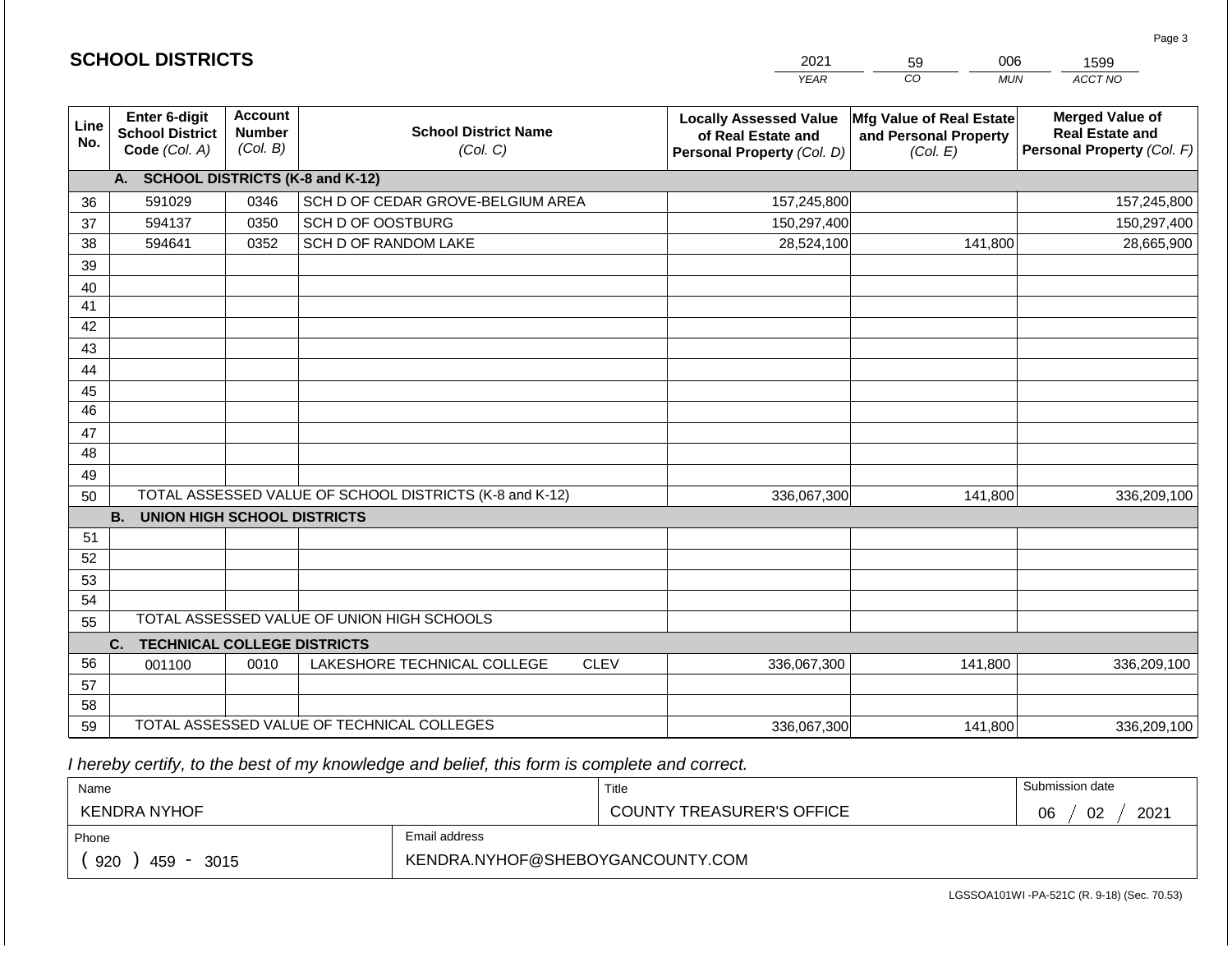- Each municipality's SOA is completed after the Board of Review and includes any changes made to the locally assessed values, under state law (sec. 70.53, Wis. Stats.)
- The Wisconsin Department of Revenue (DOR) merges the locally assessed values with the state assessed manufacturing values
- DOR provides the information regarding district names and codes. If a district is not listed, contact DOR.

Note: If you submit an amended SOA to DOR after your municipality's SOA is equated and posted to our website, we will process the SOA. However, DOR will not recalculate the *aggregate ratio or update the final SOA posted on our website. You should use the corrected values to calculate your tax rates.*

## **Page 1: Real Estate and Personal Property**

- Lines 1-9 assessed real estate values, parcel counts and acres by classification
- Lines 10-15 assessed personal property values and number of accounts by class
- Line 16 aggregate assessed value of all property subject to general property; use to calculate tax rates. Note: This line equals the total assessed value of K-8 and K-12 school districts (Line 50) and total assessed value of technical colleges (Line 59).
- Remarks assessment ratio used to calculate estimated fair market value on property tax bills

## **Page 2: Forest Crop, Other Exempt Land and Special Districts**

- Lines 18-21 private forest crop and managed forest lands assessed values
- Line  $22 -$  tax exempt land acres
- Line 23 prior years assessed value of omitted property under sec. 70.44 and correction of errors under sec. 70.43 shown by locally assessed or manufacturing real estate and personal property. Note: If there is an amount on this line, report the corresponding tax in the Statement of Taxes, Sections J or K.
- Lines 24-35 special district assessed values. These values are used to calculate tax rates for the special districts.

## **Page 3: School Districts**

- Lines 36-50 school districts (K-8 and K-12) assessed values. These values are used to calculate tax rates for school districts.
- Lines 51-55 union high school district assessed values. These values are used to calculate tax rates for union high school districts.
- Lines 56-59 technical college assessed values. These values are used to calculate tax rates for technical colleges.

If you have questions: Email: lgs@wisconsin.gov

 Phone: (608) 266-2569 or (608) 264-6892 Fax: (608) 264-6887

CEDAR GROVE, WI 53013 CEDAR GROVE, WI 53013W3005 COUNTY RD. G W3005 COUNTY RD. G TOWN OF HOLLAND TOWN OF HOLLAND **JANELLE KAISER** JANELLE KAISER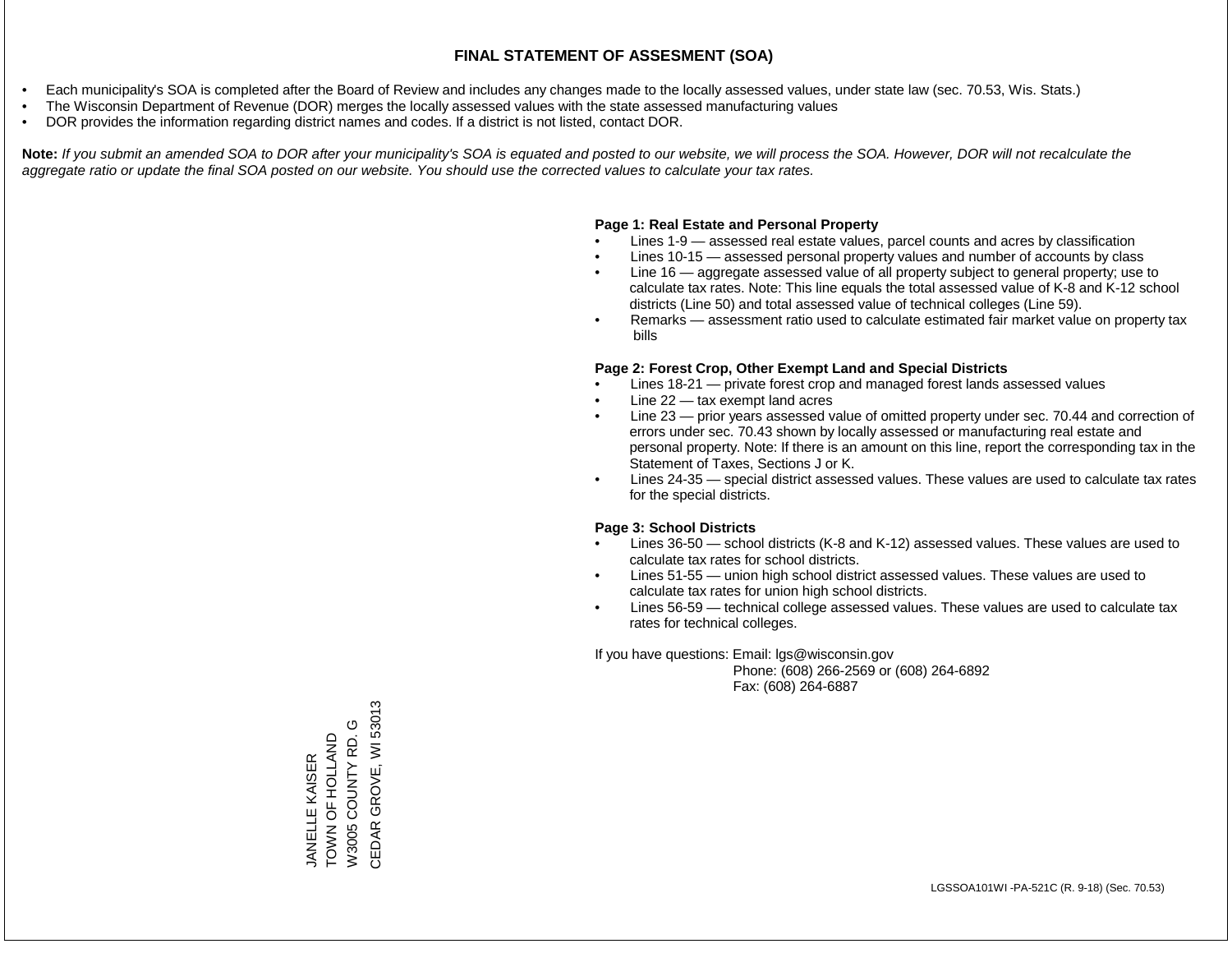| <b>FINAL - EQUATED</b>                  |    |
|-----------------------------------------|----|
| <b>STATEMENT OF ASSESSMENT FOR 2021</b> | 59 |

*CO MUN 59 008 ACCT NO 1600*

This is an Amended Return

Page 1

|                | <b>FOR</b>                                                                                                                                                                                                  | TOWN OF<br><b>OF</b>                           | <b>LIMA</b>              |                           | SHEBOYGAN COUNTY                     |                         |                      |                     |
|----------------|-------------------------------------------------------------------------------------------------------------------------------------------------------------------------------------------------------------|------------------------------------------------|--------------------------|---------------------------|--------------------------------------|-------------------------|----------------------|---------------------|
|                |                                                                                                                                                                                                             | Town - Village - City                          | <b>Municipality Name</b> |                           | <b>County Name</b>                   |                         |                      |                     |
|                |                                                                                                                                                                                                             | <b>REAL ESTATE</b>                             |                          | PARCEL COUNT              | NO. OF ACRES                         | <b>VALUE OF</b>         | VALUE OF             | TOTAL VALUE OF LAND |
| Line<br>No.    |                                                                                                                                                                                                             | (See Lines 18 - 22 for<br>other Real Estate)   |                          | TOTAL LAND   IMPROVEMENTS | <b>WHOLE</b><br><b>NUMBERS ONLY</b>  | LAND                    | <b>IMPROVEMENTS</b>  | AND IMPROVEMENTS    |
|                |                                                                                                                                                                                                             |                                                | (Col. A)                 | (Col. B)                  | (Col. C)                             | (Col. D)                | (Col. E)             | (Col. F)            |
| $\mathbf{1}$   |                                                                                                                                                                                                             | <b>RESIDENTIAL - Class 1</b>                   | 1,167                    | 1,097                     | 2,029                                | 35,679,600              | 160,978,900          | 196,658,500         |
| $\overline{2}$ |                                                                                                                                                                                                             | <b>COMMERCIAL - Class 2</b>                    | 37                       | 30                        | 56                                   | 886,100                 | 3,318,500            | 4,204,600           |
| 3              |                                                                                                                                                                                                             | <b>MANUFACTURING - Class 3</b>                 | 6                        | 6                         | 46                                   | 248,400                 | 2,146,700            | 2,395,100           |
| $\overline{4}$ |                                                                                                                                                                                                             | <b>AGRICULTURAL - Class 4</b>                  | 822                      |                           | 16,761                               | 2,805,700               |                      | 2,805,700           |
| 5              |                                                                                                                                                                                                             | <b>UNDEVELOPED - Class 5</b>                   | 514                      |                           | 1,990                                | 1,332,200               |                      | 1,332,200           |
| 6              |                                                                                                                                                                                                             | AGRICULTURAL FOREST - Class 5m                 | 103                      |                           | 603                                  | 962,800                 |                      | 962,800             |
| $\overline{7}$ |                                                                                                                                                                                                             | FOREST LANDS - Class 6                         | 31                       |                           | 212                                  | 652,700                 |                      | 652,700             |
| 8              |                                                                                                                                                                                                             | OTHER - Class 7                                | 94                       | 96                        | 291                                  | 1,721,500               | 12,491,500           | 14,213,000          |
| 9              |                                                                                                                                                                                                             | <b>TOTAL - ALL COLUMNS</b>                     | 2,774                    | 1,229                     | 21,988                               | 44,289,000              | 178,935,600          | 223,224,600         |
| 10             |                                                                                                                                                                                                             | NUMBER OF PERSONAL PROPERTY ACCOUNTS IN ROLL   |                          |                           | 27                                   | <b>LOCALLY ASSESSED</b> | <b>MANUFACTURING</b> | <b>MERGED</b>       |
| 11             |                                                                                                                                                                                                             | BOATS AND OTHER WATERCRAFT NOT EXEMPT - Code 1 |                          |                           |                                      | $\Omega$                | $\Omega$             | $\Omega$            |
| 12             |                                                                                                                                                                                                             | MACHINERY, TOOLS AND PATTERNS - Code 2         |                          |                           |                                      |                         | 238,000              | 238,000             |
| 13             |                                                                                                                                                                                                             | FURNITURE, FIXTURES AND EQUIPMENT - Code 3     |                          |                           |                                      | 35,200                  | 7,700                | 42,900              |
| 14             | 10,100<br>ALL OTHER PERSONAL PROPERTY NOT EXEMPT - Codes 4A, 4B, 4C                                                                                                                                         |                                                |                          |                           |                                      |                         | 30,100               | 40,200              |
| 15             | TOTAL OF PERSONAL PROPERTY NOT EXEMPT (Total of Lines 11-14)<br>45,300                                                                                                                                      |                                                |                          |                           |                                      |                         | 275,800              | 321,100             |
| 16             | AGGREGATE ASSESSED VALUE OF ALL PROPERTY SUBJECT TO THE GENERAL PROPERTY TAX (Total of Lines 9F and 15F)<br>MUST EQUAL TOTAL VALUE OF THE SCHOOL DISTRICTS (K-12 PLUS K-8) - Line 50, Col. F<br>223,545,700 |                                                |                          |                           |                                      |                         |                      |                     |
| 17             |                                                                                                                                                                                                             | <b>BOARD OF REVIEW</b>                         |                          |                           | Name of Assessor<br>Telephone #      |                         |                      |                     |
|                | DATE OF FINAL ADJOURNMENT<br>06/28/2021                                                                                                                                                                     |                                                |                          |                           | ASSOCIATED APPRAISAL CONSULTANTS INC |                         |                      | (920) 749-1995      |

REMARKS

The Assessment Ratio to be used in calculating the estimated Fair Market Value on tax bills for this tax district is .805393727

This ratio should be used to convert assessed values to "Calculate Equalized Values" in Step 1 of the Lottery and Gaming Credit Calculations.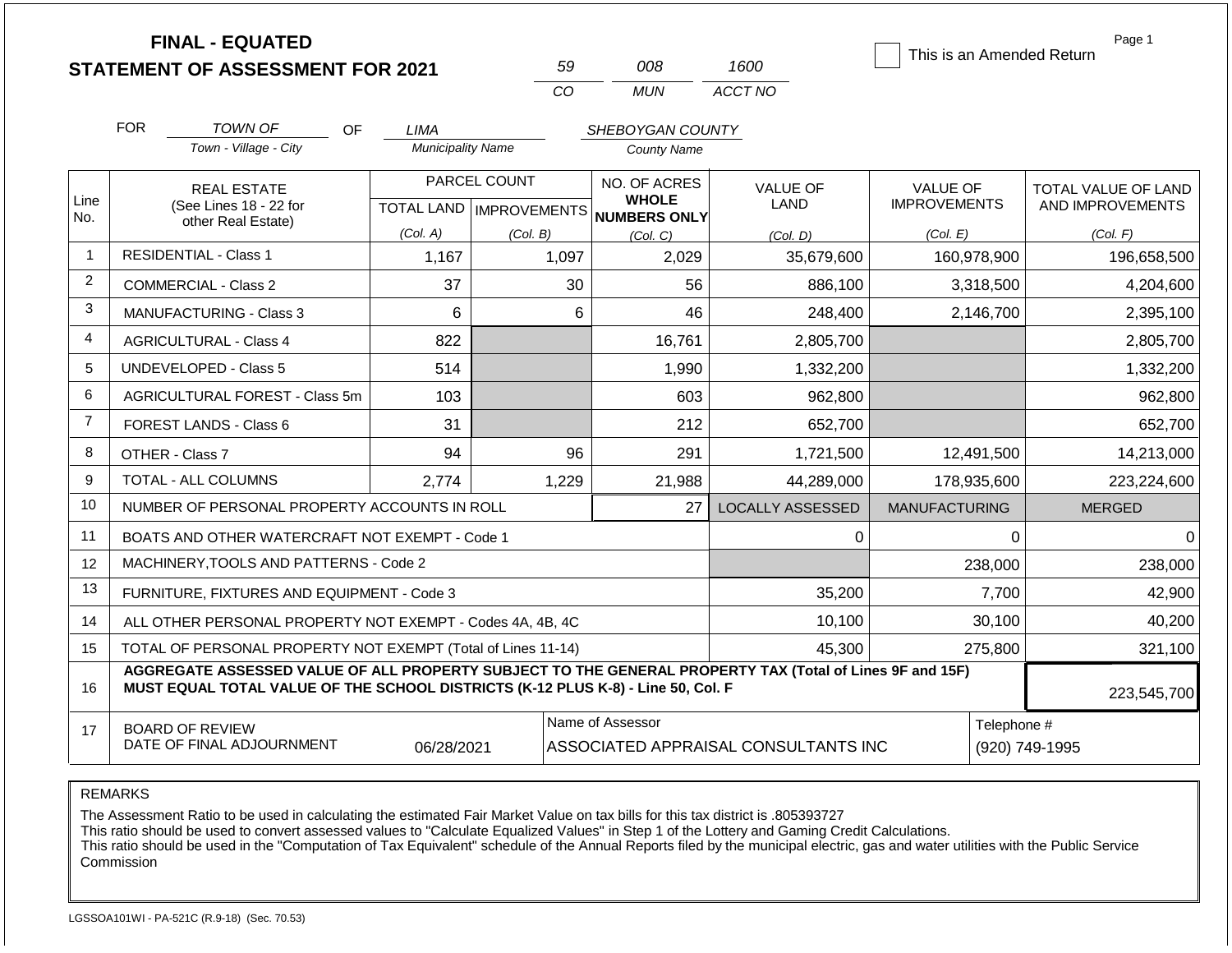2021 59 008 1600

FOREST LANDS (Line 7) and FOREST CROPS (in this section) - are **NOT** the same *YEAR CO MUN ACCT NO*

|    |                                                                                |                 | Private Forest Crop - Reg Class @ \$2.52 per acre |                                                           |                                                                 |                                                                    |  |                                               |               |                                                                                                    |
|----|--------------------------------------------------------------------------------|-----------------|---------------------------------------------------|-----------------------------------------------------------|-----------------------------------------------------------------|--------------------------------------------------------------------|--|-----------------------------------------------|---------------|----------------------------------------------------------------------------------------------------|
|    | (a) PARCELS                                                                    | (b) ACRES       |                                                   | (c) ASSESSED VALUE                                        |                                                                 | (d) PARCELS                                                        |  | (e) ACRES                                     |               | (f) ASSESSED VALUE                                                                                 |
| 18 |                                                                                |                 |                                                   |                                                           |                                                                 |                                                                    |  |                                               |               |                                                                                                    |
|    |                                                                                |                 |                                                   |                                                           |                                                                 |                                                                    |  |                                               |               |                                                                                                    |
|    |                                                                                |                 |                                                   | Private Forest Crop - Special Class @ 20¢ per acre        |                                                                 | (d) PARCELS                                                        |  | (e) ACRES                                     |               | Entered Before 2005 Managed Forest - Ferrous Mining CLOSED @ \$7.87 per acre<br>(f) ASSESSED VALUE |
| 19 | (a) PARCELS                                                                    | (b) ACRES       |                                                   | (c) ASSESSED VALUE                                        |                                                                 |                                                                    |  |                                               |               |                                                                                                    |
|    |                                                                                |                 |                                                   |                                                           |                                                                 |                                                                    |  |                                               |               |                                                                                                    |
|    |                                                                                |                 |                                                   | Entered Before 2005 Managed Forest - OPEN @ 74 ¢ per acre |                                                                 |                                                                    |  | Entered Before 2005 Managed Forest - CLOSED @ |               | \$1.75 per acre                                                                                    |
| 20 | (a) PARCELS                                                                    | (b) ACRES       |                                                   | (c) ASSESSED VALUE                                        |                                                                 | (d) PARCELS                                                        |  | (e) ACRES                                     |               | (f) ASSESSED VALUE                                                                                 |
|    |                                                                                |                 |                                                   |                                                           |                                                                 |                                                                    |  |                                               |               |                                                                                                    |
|    |                                                                                |                 |                                                   |                                                           |                                                                 | 8                                                                  |  | 117.07                                        |               | 421,500                                                                                            |
|    | Entered After 2004 Managed Forest - OPEN @ \$2.04 per acre                     |                 |                                                   |                                                           |                                                                 | Entered After 2004 Managed Forest - CLOSED @ \$10.20 per acre      |  |                                               |               |                                                                                                    |
| 21 | (a) PARCELS                                                                    | (b) ACRES       |                                                   | (c) ASSESSED VALUE                                        |                                                                 | (d) PARCELS                                                        |  | (e) ACRES                                     |               | (f) ASSESSED VALUE                                                                                 |
|    |                                                                                |                 |                                                   |                                                           |                                                                 |                                                                    |  |                                               |               |                                                                                                    |
|    |                                                                                |                 |                                                   |                                                           |                                                                 |                                                                    |  | 54.27                                         |               | 195.400                                                                                            |
|    | (a) County Forest Cropland Acres                                               |                 |                                                   | (b) Federal Acres                                         |                                                                 | (c) State Acres                                                    |  | (d) County (NOT FOREST CROP) Acres            |               | (e) Other Acres                                                                                    |
| 22 |                                                                                |                 |                                                   |                                                           |                                                                 |                                                                    |  |                                               |               |                                                                                                    |
|    |                                                                                |                 |                                                   |                                                           |                                                                 | 88.4                                                               |  | 84.9                                          |               | 265.5                                                                                              |
|    | Assessed Value of Omitted Property From Prior Years (Sec. 70.44)               |                 |                                                   |                                                           | Assessed Value of Sec. 70.43 Corrections of Errors by Assessors |                                                                    |  |                                               |               |                                                                                                    |
|    |                                                                                | (a) REAL ESTATE |                                                   | (b) PERSONAL                                              |                                                                 |                                                                    |  | (c1) REAL ESTATE                              |               | (c2) PERSONAL                                                                                      |
| 23 |                                                                                |                 |                                                   |                                                           |                                                                 |                                                                    |  |                                               |               |                                                                                                    |
|    | Manufacturing Equated Value of Omitted Property From Prior Years (Sec. 70.995) |                 |                                                   |                                                           |                                                                 | Mfg. Equated Value of Sec.70.43 Corrections of Errors by Assessors |  |                                               |               |                                                                                                    |
|    | (d) REAL ESTATE                                                                |                 |                                                   | (e) PERSONAL                                              |                                                                 |                                                                    |  | (f1) REAL ESTATE                              | (f2) PERSONAL |                                                                                                    |
|    |                                                                                |                 |                                                   |                                                           |                                                                 |                                                                    |  |                                               |               |                                                                                                    |
|    |                                                                                |                 |                                                   |                                                           |                                                                 |                                                                    |  |                                               |               |                                                                                                    |

## **SPECIAL DISTRICTS**

| Line<br>No. | Enter 6-digit<br>Special District<br>Code (Col. A) | <b>Account</b><br><b>Number</b><br>(Col. B) | <b>Special District Name</b><br>(Col. C) | <b>Locally Assessed Value</b><br>of Real Estate and<br>Personal Property (Col. D) | Mfg Value of Real Estate<br>and Personal Property<br>(Col. E) | <b>Merged Value of</b><br><b>Real Estate and</b><br>Personal Property (Col. F) |
|-------------|----------------------------------------------------|---------------------------------------------|------------------------------------------|-----------------------------------------------------------------------------------|---------------------------------------------------------------|--------------------------------------------------------------------------------|
| 24          | 597040                                             | 0365                                        | <b>GIBBSVILLE SANITARY DISTRICT</b>      | 30,137,100                                                                        | 994,500                                                       | 31,131,600                                                                     |
| 25          | 597080                                             | 0369                                        | HINGHAM SANITARY DISTRICT                | 50,299,400                                                                        |                                                               | 50,299,400                                                                     |
| 26          | 597280                                             | 0579                                        | HINGHAM MILL POND SANITARY DISTRICT      | 38,992,300                                                                        |                                                               | 38,992,300                                                                     |
| 27          |                                                    |                                             |                                          |                                                                                   |                                                               |                                                                                |
| 28          |                                                    |                                             |                                          |                                                                                   |                                                               |                                                                                |
| 29          |                                                    |                                             |                                          |                                                                                   |                                                               |                                                                                |
| 30          |                                                    |                                             |                                          |                                                                                   |                                                               |                                                                                |
| 31          |                                                    |                                             |                                          |                                                                                   |                                                               |                                                                                |
| 32          |                                                    |                                             |                                          |                                                                                   |                                                               |                                                                                |
| 33          |                                                    |                                             |                                          |                                                                                   |                                                               |                                                                                |
| 34          |                                                    |                                             |                                          |                                                                                   |                                                               |                                                                                |
| 35          |                                                    |                                             |                                          |                                                                                   |                                                               |                                                                                |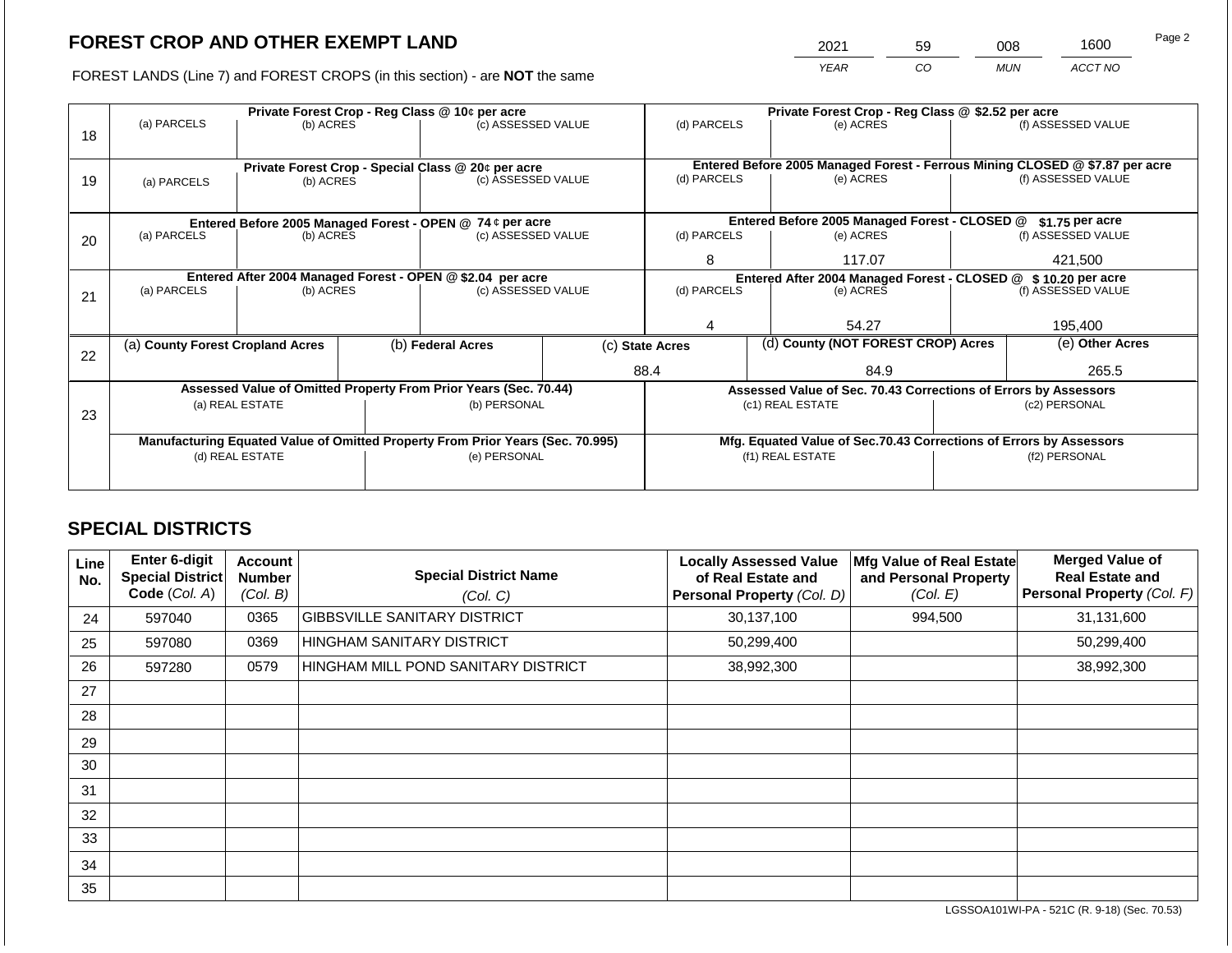|                 |                                                          |                                             |                                                         |             | <b>YEAR</b>                                                                       | CO<br><b>MUN</b>                                                     | ACCT NO                                                                        |
|-----------------|----------------------------------------------------------|---------------------------------------------|---------------------------------------------------------|-------------|-----------------------------------------------------------------------------------|----------------------------------------------------------------------|--------------------------------------------------------------------------------|
| Line<br>No.     | Enter 6-digit<br><b>School District</b><br>Code (Col. A) | <b>Account</b><br><b>Number</b><br>(Col. B) | <b>School District Name</b><br>(Col. C)                 |             | <b>Locally Assessed Value</b><br>of Real Estate and<br>Personal Property (Col. D) | <b>Mfg Value of Real Estate</b><br>and Personal Property<br>(Col. E) | <b>Merged Value of</b><br><b>Real Estate and</b><br>Personal Property (Col. F) |
|                 | A.                                                       |                                             | <b>SCHOOL DISTRICTS (K-8 and K-12)</b>                  |             |                                                                                   |                                                                      |                                                                                |
| 36              | 594137                                                   | 0350                                        | SCH D OF OOSTBURG                                       |             | 129,271,200                                                                       | 1,987,000                                                            | 131,258,200                                                                    |
| 37              | 594473                                                   | 0351                                        | SCH D OF PLYMOUTH                                       |             | 2,043,100                                                                         |                                                                      | 2,043,100                                                                      |
| 38              | 595278                                                   | 0354                                        | SCH D OF SHEBOYGAN FALLS                                |             | 89,560,500                                                                        | 683,900                                                              | 90,244,400                                                                     |
| 39              |                                                          |                                             |                                                         |             |                                                                                   |                                                                      |                                                                                |
| 40              |                                                          |                                             |                                                         |             |                                                                                   |                                                                      |                                                                                |
| 41              |                                                          |                                             |                                                         |             |                                                                                   |                                                                      |                                                                                |
| 42              |                                                          |                                             |                                                         |             |                                                                                   |                                                                      |                                                                                |
| 43              |                                                          |                                             |                                                         |             |                                                                                   |                                                                      |                                                                                |
| 44              |                                                          |                                             |                                                         |             |                                                                                   |                                                                      |                                                                                |
| 45              |                                                          |                                             |                                                         |             |                                                                                   |                                                                      |                                                                                |
| $\overline{46}$ |                                                          |                                             |                                                         |             |                                                                                   |                                                                      |                                                                                |
| 47              |                                                          |                                             |                                                         |             |                                                                                   |                                                                      |                                                                                |
| 48              |                                                          |                                             |                                                         |             |                                                                                   |                                                                      |                                                                                |
| 49              |                                                          |                                             |                                                         |             |                                                                                   |                                                                      |                                                                                |
| 50              |                                                          |                                             | TOTAL ASSESSED VALUE OF SCHOOL DISTRICTS (K-8 and K-12) |             | 220,874,800                                                                       | 2,670,900                                                            | 223,545,700                                                                    |
|                 | <b>B.</b><br><b>UNION HIGH SCHOOL DISTRICTS</b>          |                                             |                                                         |             |                                                                                   |                                                                      |                                                                                |
| 51              |                                                          |                                             |                                                         |             |                                                                                   |                                                                      |                                                                                |
| 52              |                                                          |                                             |                                                         |             |                                                                                   |                                                                      |                                                                                |
| 53              |                                                          |                                             |                                                         |             |                                                                                   |                                                                      |                                                                                |
| 54              |                                                          |                                             |                                                         |             |                                                                                   |                                                                      |                                                                                |
| 55              |                                                          |                                             | TOTAL ASSESSED VALUE OF UNION HIGH SCHOOLS              |             |                                                                                   |                                                                      |                                                                                |
|                 | C.<br><b>TECHNICAL COLLEGE DISTRICTS</b>                 |                                             |                                                         |             |                                                                                   |                                                                      |                                                                                |
| 56              | 001100                                                   | 0010                                        | LAKESHORE TECHNICAL COLLEGE                             | <b>CLEV</b> | 220,874,800                                                                       | 2,670,900                                                            | 223,545,700                                                                    |
| 57              |                                                          |                                             |                                                         |             |                                                                                   |                                                                      |                                                                                |
| 58              |                                                          |                                             |                                                         |             |                                                                                   |                                                                      |                                                                                |
| 59              |                                                          | TOTAL ASSESSED VALUE OF TECHNICAL COLLEGES  |                                                         |             | 220,874,800                                                                       | 2,670,900                                                            | 223,545,700                                                                    |

 *I hereby certify, to the best of my knowledge and belief, this form is complete and correct.*

| Name                                                   |  | Title                            | Submission date  |
|--------------------------------------------------------|--|----------------------------------|------------------|
| <b>KENDRA NYHOF</b>                                    |  | <b>COUNTY TREASURER'S OFFICE</b> | 2021<br>02<br>U. |
| Email address<br>Phone                                 |  |                                  |                  |
| KENDRA.NYHOF@SHEBOYGANCOUNTY.COM<br>920<br>459<br>3015 |  |                                  |                  |

Page 3

|  | <b>SCHOOL DISTRICTS</b> |
|--|-------------------------|
|--|-------------------------|

59

2021

008 1600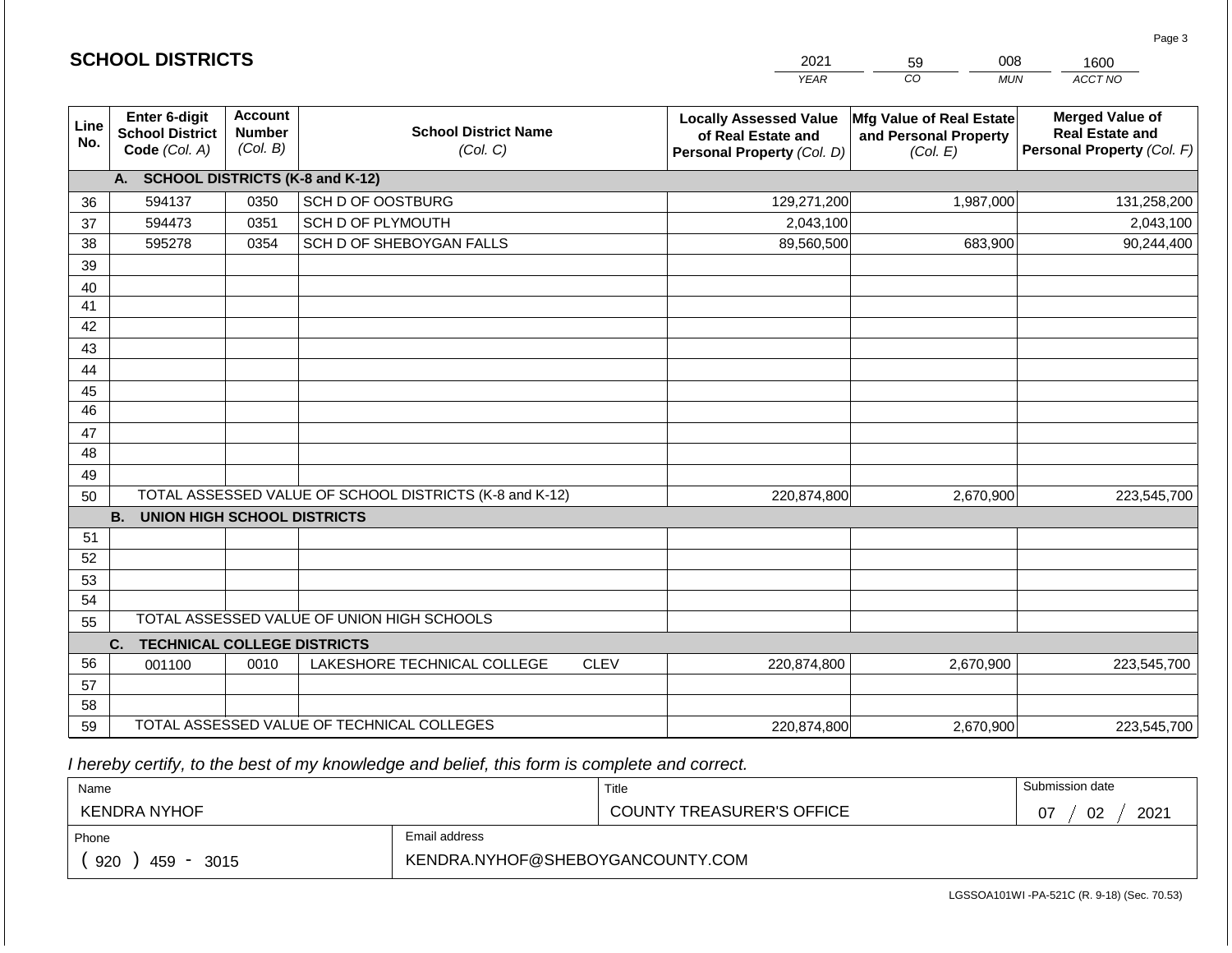- Each municipality's SOA is completed after the Board of Review and includes any changes made to the locally assessed values, under state law (sec. 70.53, Wis. Stats.)
- The Wisconsin Department of Revenue (DOR) merges the locally assessed values with the state assessed manufacturing values
- DOR provides the information regarding district names and codes. If a district is not listed, contact DOR.

Note: If you submit an amended SOA to DOR after your municipality's SOA is equated and posted to our website, we will process the SOA. However, DOR will not recalculate the *aggregate ratio or update the final SOA posted on our website. You should use the corrected values to calculate your tax rates.*

#### **Page 1: Real Estate and Personal Property**

- Lines 1-9 assessed real estate values, parcel counts and acres by classification
- Lines 10-15 assessed personal property values and number of accounts by class
- Line 16 aggregate assessed value of all property subject to general property; use to calculate tax rates. Note: This line equals the total assessed value of K-8 and K-12 school districts (Line 50) and total assessed value of technical colleges (Line 59).
- Remarks assessment ratio used to calculate estimated fair market value on property tax bills

#### **Page 2: Forest Crop, Other Exempt Land and Special Districts**

- Lines 18-21 private forest crop and managed forest lands assessed values
- Line  $22 -$  tax exempt land acres
- Line 23 prior years assessed value of omitted property under sec. 70.44 and correction of errors under sec. 70.43 shown by locally assessed or manufacturing real estate and personal property. Note: If there is an amount on this line, report the corresponding tax in the Statement of Taxes, Sections J or K.
- Lines 24-35 special district assessed values. These values are used to calculate tax rates for the special districts.

#### **Page 3: School Districts**

- Lines 36-50 school districts (K-8 and K-12) assessed values. These values are used to calculate tax rates for school districts.
- Lines 51-55 union high school district assessed values. These values are used to calculate tax rates for union high school districts.
- Lines 56-59 technical college assessed values. These values are used to calculate tax rates for technical colleges.

If you have questions: Email: lgs@wisconsin.gov

 Phone: (608) 266-2569 or (608) 264-6892 Fax: (608) 264-6887

KAREN POHL P.O. BOX 225 TOWN OF LIMA WALDO, WI 53093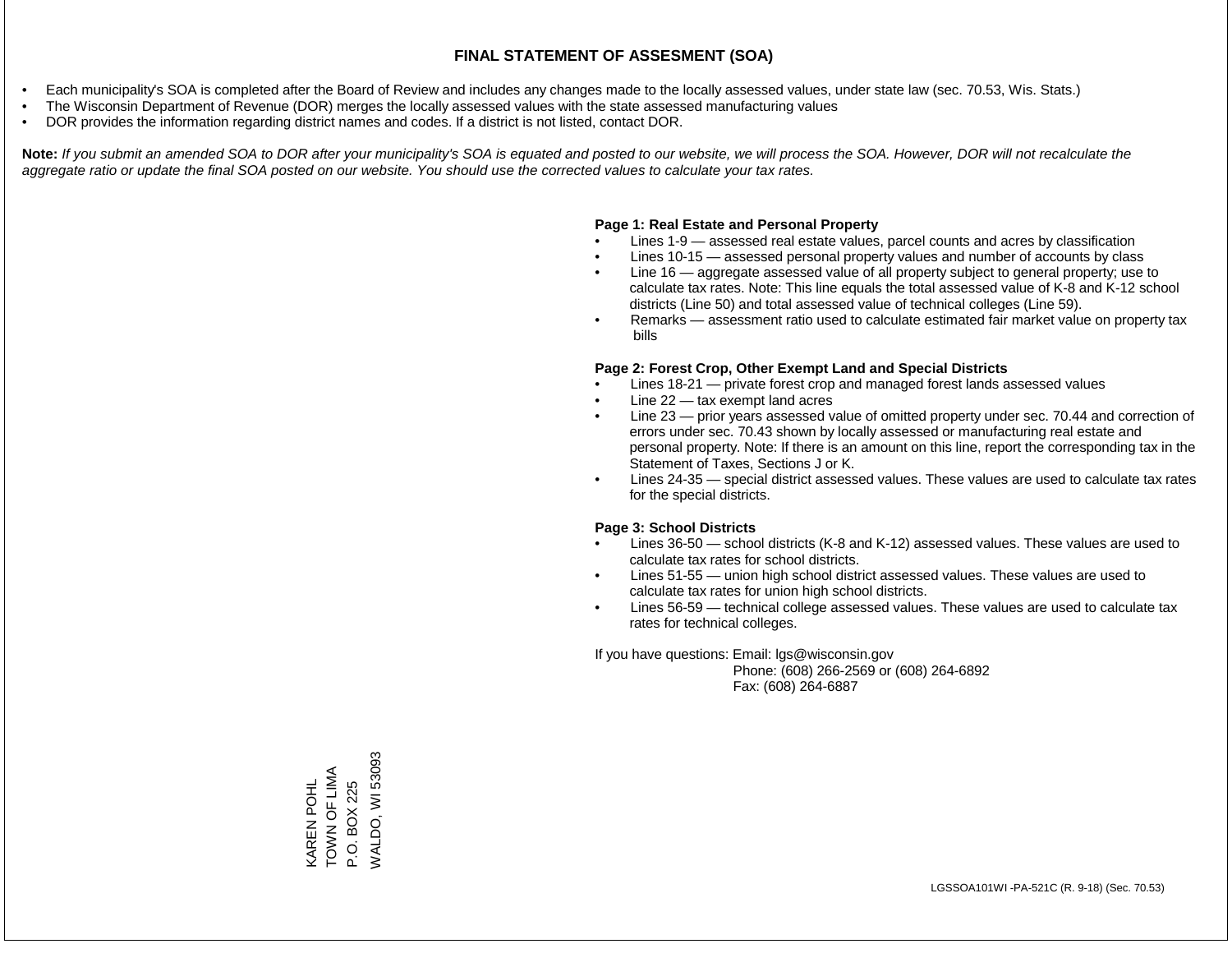| <b>STATEMENT OF ASSESSMENT FOR 2021</b> |
|-----------------------------------------|
|                                         |

**FINAL - EQUATED**

| 50  | 010   | 1601    |
|-----|-------|---------|
| CO. | MI IN | ACCT NO |

This is an Amended Return

Page 1

|                | <b>FOR</b>                                                                            | TOWN OF<br>OF.                                                                                                                                                                               | <b>LYNDON</b>            |          | SHEBOYGAN COUNTY                                         |                                          |                      |                     |
|----------------|---------------------------------------------------------------------------------------|----------------------------------------------------------------------------------------------------------------------------------------------------------------------------------------------|--------------------------|----------|----------------------------------------------------------|------------------------------------------|----------------------|---------------------|
|                |                                                                                       | Town - Village - City                                                                                                                                                                        | <b>Municipality Name</b> |          | <b>County Name</b>                                       |                                          |                      |                     |
|                |                                                                                       | <b>REAL ESTATE</b>                                                                                                                                                                           | PARCEL COUNT             |          | NO. OF ACRES                                             | <b>VALUE OF</b>                          | <b>VALUE OF</b>      | TOTAL VALUE OF LAND |
| Line<br>No.    |                                                                                       | (See Lines 18 - 22 for<br>other Real Estate)                                                                                                                                                 |                          |          | <b>WHOLE</b><br>TOTAL LAND   IMPROVEMENTS   NUMBERS ONLY | <b>LAND</b>                              | <b>IMPROVEMENTS</b>  | AND IMPROVEMENTS    |
|                |                                                                                       |                                                                                                                                                                                              | (Col. A)                 | (Col, B) | (Col. C)                                                 | (Col, D)                                 | (Col. E)             | (Col. F)            |
| $\overline{1}$ |                                                                                       | <b>RESIDENTIAL - Class 1</b>                                                                                                                                                                 | 731                      | 674      | 2,047                                                    | 35,712,700                               | 116,722,600          | 152,435,300         |
| $\overline{2}$ |                                                                                       | <b>COMMERCIAL - Class 2</b>                                                                                                                                                                  | 34                       | 26       | 184                                                      | 1,601,500                                | 7,332,700            | 8,934,200           |
| 3              |                                                                                       | <b>MANUFACTURING - Class 3</b>                                                                                                                                                               | 5                        | 5        | 35                                                       | 374,100                                  | 1,909,000            | 2,283,100           |
| $\overline{4}$ |                                                                                       | <b>AGRICULTURAL - Class 4</b>                                                                                                                                                                | 521                      |          | 11,089                                                   | 2,250,300                                |                      | 2,250,300           |
| 5              |                                                                                       | <b>UNDEVELOPED - Class 5</b>                                                                                                                                                                 | 456                      |          | 2,980                                                    | 6,037,800                                |                      | 6,037,800           |
| 6              | AGRICULTURAL FOREST - Class 5m                                                        |                                                                                                                                                                                              | 159                      |          | 1,546                                                    | 2,903,500                                |                      | 2,903,500           |
| $\overline{7}$ |                                                                                       | <b>FOREST LANDS - Class 6</b>                                                                                                                                                                | 148                      |          | 1,304                                                    | 3,961,400                                |                      | 3,961,400           |
| 8              |                                                                                       | OTHER - Class 7                                                                                                                                                                              | 62                       | 62       | 133                                                      | 1,393,300                                | 9,143,600            | 10,536,900          |
| 9              |                                                                                       | TOTAL - ALL COLUMNS                                                                                                                                                                          | 2,116                    | 767      | 19,318                                                   | 54,234,600                               | 135,107,900          | 189,342,500         |
| 10             |                                                                                       | NUMBER OF PERSONAL PROPERTY ACCOUNTS IN ROLL                                                                                                                                                 |                          |          | 40                                                       | <b>LOCALLY ASSESSED</b>                  | <b>MANUFACTURING</b> | <b>MERGED</b>       |
| 11             |                                                                                       | BOATS AND OTHER WATERCRAFT NOT EXEMPT - Code 1                                                                                                                                               |                          |          |                                                          | 5,000                                    |                      | 5,000<br>0          |
| 12             |                                                                                       | MACHINERY, TOOLS AND PATTERNS - Code 2                                                                                                                                                       |                          |          |                                                          |                                          | 193,800              | 193,800             |
| 13             |                                                                                       | FURNITURE, FIXTURES AND EQUIPMENT - Code 3                                                                                                                                                   |                          |          |                                                          | 75,784                                   | 21,800               | 97,584              |
| 14             |                                                                                       | ALL OTHER PERSONAL PROPERTY NOT EXEMPT - Codes 4A, 4B, 4C                                                                                                                                    |                          |          |                                                          | 96,645                                   | 6,200                | 102,845             |
| 15             |                                                                                       | TOTAL OF PERSONAL PROPERTY NOT EXEMPT (Total of Lines 11-14)                                                                                                                                 |                          |          |                                                          | 177,429                                  | 221,800              | 399,229             |
| 16             |                                                                                       | AGGREGATE ASSESSED VALUE OF ALL PROPERTY SUBJECT TO THE GENERAL PROPERTY TAX (Total of Lines 9F and 15F)<br>MUST EQUAL TOTAL VALUE OF THE SCHOOL DISTRICTS (K-12 PLUS K-8) - Line 50, Col. F |                          |          |                                                          |                                          |                      | 189,741,729         |
| 17             | Name of Assessor<br><b>BOARD OF REVIEW</b><br>DATE OF FINAL ADJOURNMENT<br>05/06/2021 |                                                                                                                                                                                              |                          |          |                                                          | UP NORTH ASSESSMENTS LLC - TODD ANDERSON | Telephone #          | (715) 845-2022      |

REMARKS

The Assessment Ratio to be used in calculating the estimated Fair Market Value on tax bills for this tax district is .942919893

This ratio should be used to convert assessed values to "Calculate Equalized Values" in Step 1 of the Lottery and Gaming Credit Calculations.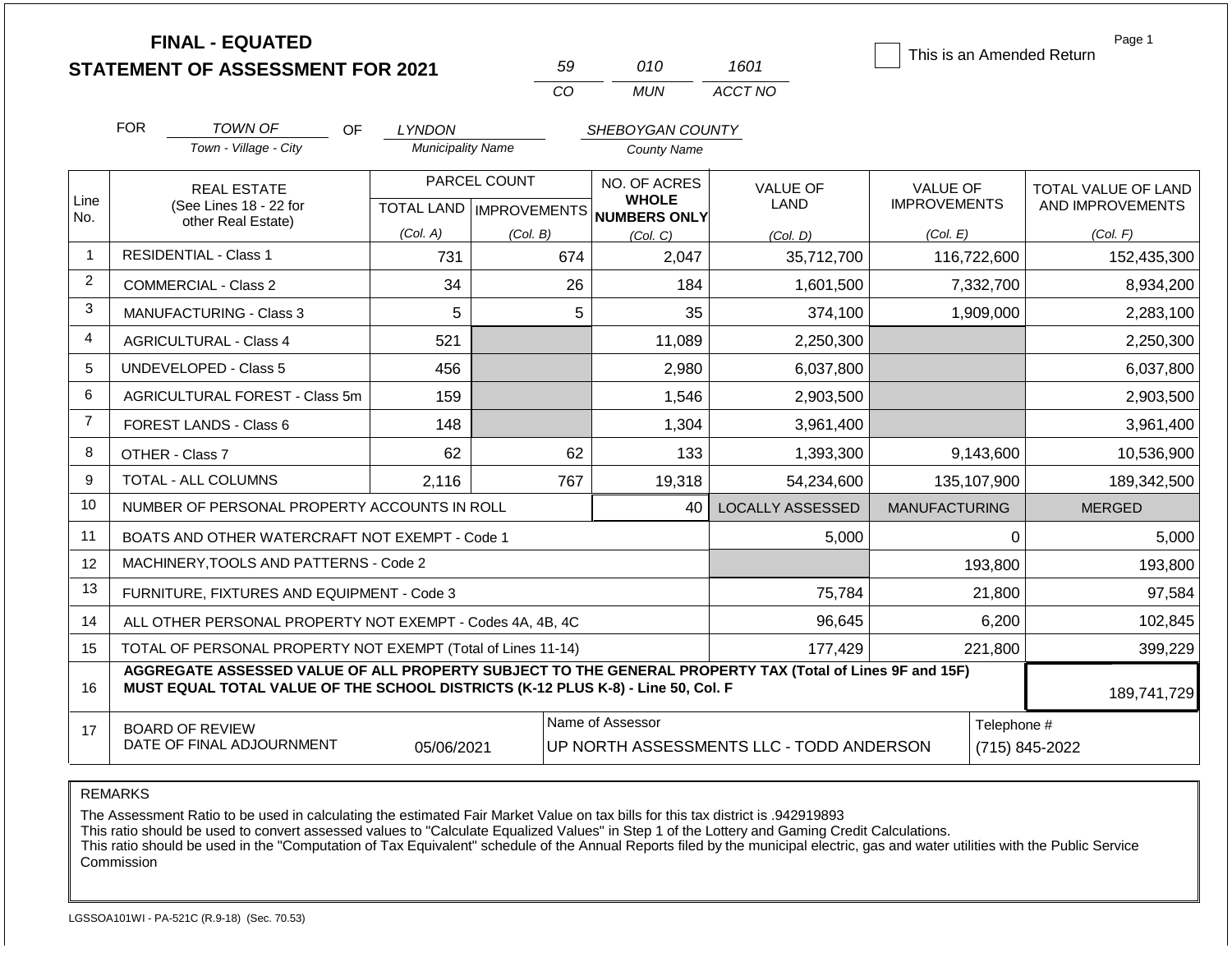2021 59 010 1601

FOREST LANDS (Line 7) and FOREST CROPS (in this section) - are **NOT** the same *YEAR CO MUN ACCT NO*

|    |                                                            |                 | Private Forest Crop - Reg Class @ \$2.52 per acre |                                                                                |  |                                                       |  |                                                                    |               |                                                                              |
|----|------------------------------------------------------------|-----------------|---------------------------------------------------|--------------------------------------------------------------------------------|--|-------------------------------------------------------|--|--------------------------------------------------------------------|---------------|------------------------------------------------------------------------------|
|    | (a) PARCELS                                                | (b) ACRES       |                                                   | Private Forest Crop - Reg Class @ 10¢ per acre<br>(c) ASSESSED VALUE           |  | (d) PARCELS                                           |  | (e) ACRES                                                          |               | (f) ASSESSED VALUE                                                           |
| 18 |                                                            |                 |                                                   |                                                                                |  |                                                       |  |                                                                    |               |                                                                              |
|    |                                                            |                 |                                                   |                                                                                |  |                                                       |  |                                                                    |               |                                                                              |
|    |                                                            |                 |                                                   | Private Forest Crop - Special Class @ 20¢ per acre                             |  |                                                       |  |                                                                    |               | Entered Before 2005 Managed Forest - Ferrous Mining CLOSED @ \$7.87 per acre |
| 19 | (a) PARCELS                                                | (b) ACRES       |                                                   | (c) ASSESSED VALUE                                                             |  | (d) PARCELS                                           |  | (e) ACRES                                                          |               | (f) ASSESSED VALUE                                                           |
|    |                                                            |                 |                                                   |                                                                                |  |                                                       |  |                                                                    |               |                                                                              |
|    |                                                            |                 |                                                   | Entered Before 2005 Managed Forest - OPEN @ 74 ¢ per acre                      |  |                                                       |  | Entered Before 2005 Managed Forest - CLOSED @                      |               | $$1.75$ per acre                                                             |
| 20 | (a) PARCELS                                                | (b) ACRES       |                                                   | (c) ASSESSED VALUE                                                             |  | (d) PARCELS                                           |  | (e) ACRES                                                          |               | (f) ASSESSED VALUE                                                           |
|    |                                                            |                 |                                                   |                                                                                |  |                                                       |  |                                                                    |               |                                                                              |
|    |                                                            |                 |                                                   |                                                                                |  | 11                                                    |  | 284.5                                                              |               | 878.600                                                                      |
|    | Entered After 2004 Managed Forest - OPEN @ \$2.04 per acre |                 |                                                   |                                                                                |  |                                                       |  | Entered After 2004 Managed Forest - CLOSED @ \$10.20 per acre      |               |                                                                              |
| 21 | (a) PARCELS                                                | (b) ACRES       |                                                   | (c) ASSESSED VALUE                                                             |  | (d) PARCELS<br>(e) ACRES                              |  | (f) ASSESSED VALUE                                                 |               |                                                                              |
|    |                                                            |                 |                                                   |                                                                                |  |                                                       |  |                                                                    |               |                                                                              |
|    |                                                            |                 |                                                   |                                                                                |  | 18<br>350.32                                          |  |                                                                    | 1,018,900     |                                                                              |
|    | (a) County Forest Cropland Acres                           |                 |                                                   | (b) Federal Acres                                                              |  | (d) County (NOT FOREST CROP) Acres<br>(c) State Acres |  | (e) Other Acres                                                    |               |                                                                              |
| 22 |                                                            |                 |                                                   |                                                                                |  |                                                       |  |                                                                    |               |                                                                              |
|    |                                                            |                 |                                                   |                                                                                |  | 1,426.21                                              |  | 165                                                                |               | 91.04                                                                        |
|    |                                                            |                 |                                                   | Assessed Value of Omitted Property From Prior Years (Sec. 70.44)               |  |                                                       |  | Assessed Value of Sec. 70.43 Corrections of Errors by Assessors    |               |                                                                              |
|    |                                                            | (a) REAL ESTATE |                                                   | (b) PERSONAL                                                                   |  |                                                       |  | (c1) REAL ESTATE                                                   |               | (c2) PERSONAL                                                                |
| 23 |                                                            |                 |                                                   |                                                                                |  |                                                       |  |                                                                    |               |                                                                              |
|    |                                                            |                 |                                                   | Manufacturing Equated Value of Omitted Property From Prior Years (Sec. 70.995) |  |                                                       |  | Mfg. Equated Value of Sec.70.43 Corrections of Errors by Assessors |               |                                                                              |
|    |                                                            | (d) REAL ESTATE |                                                   | (e) PERSONAL                                                                   |  |                                                       |  | (f1) REAL ESTATE                                                   | (f2) PERSONAL |                                                                              |
|    |                                                            |                 |                                                   |                                                                                |  |                                                       |  |                                                                    |               |                                                                              |
|    |                                                            |                 |                                                   |                                                                                |  |                                                       |  |                                                                    |               |                                                                              |

## **SPECIAL DISTRICTS**

| Line<br>No. | Enter 6-digit<br>Special District<br>Code (Col. A) | <b>Account</b><br><b>Number</b><br>(Col. B) | <b>Special District Name</b><br>(Col. C) | <b>Locally Assessed Value</b><br>of Real Estate and<br>Personal Property (Col. D) | Mfg Value of Real Estate<br>and Personal Property<br>(Col. E) | <b>Merged Value of</b><br><b>Real Estate and</b><br>Personal Property (Col. F) |
|-------------|----------------------------------------------------|---------------------------------------------|------------------------------------------|-----------------------------------------------------------------------------------|---------------------------------------------------------------|--------------------------------------------------------------------------------|
| 24          | 597080                                             | 0369                                        | HINGHAM SANITARY DISTRICT                | 4,866,400                                                                         |                                                               | 4,866,400                                                                      |
| 25          | 597120                                             | 0371                                        | LYNDON SANITARY DISTRICT #1              | 27,931,439                                                                        |                                                               | 27,931,439                                                                     |
| 26          | 597280                                             | 0579                                        | HINGHAM MILL POND SANITARY DISTRICT      | 632,800                                                                           |                                                               | 632,800                                                                        |
| 27          |                                                    |                                             |                                          |                                                                                   |                                                               |                                                                                |
| 28          |                                                    |                                             |                                          |                                                                                   |                                                               |                                                                                |
| 29          |                                                    |                                             |                                          |                                                                                   |                                                               |                                                                                |
| 30          |                                                    |                                             |                                          |                                                                                   |                                                               |                                                                                |
| 31          |                                                    |                                             |                                          |                                                                                   |                                                               |                                                                                |
| 32          |                                                    |                                             |                                          |                                                                                   |                                                               |                                                                                |
| 33          |                                                    |                                             |                                          |                                                                                   |                                                               |                                                                                |
| 34          |                                                    |                                             |                                          |                                                                                   |                                                               |                                                                                |
| 35          |                                                    |                                             |                                          |                                                                                   |                                                               |                                                                                |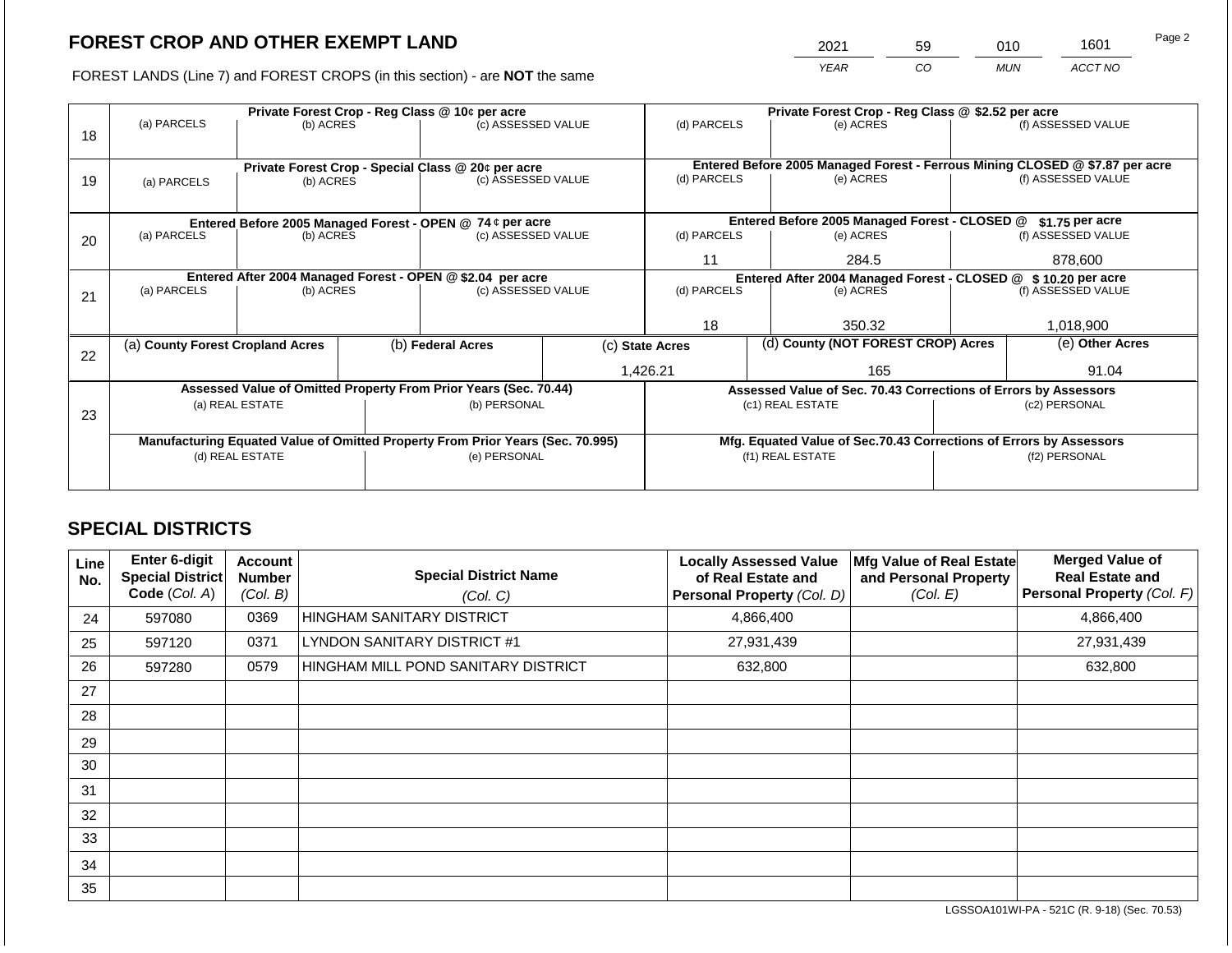|                 |                                                          |                                             |                                                         |             | <b>YEAR</b>                                                                       | $\overline{co}$<br><b>MUN</b>                                 | ACCT NO                                                                        |
|-----------------|----------------------------------------------------------|---------------------------------------------|---------------------------------------------------------|-------------|-----------------------------------------------------------------------------------|---------------------------------------------------------------|--------------------------------------------------------------------------------|
| Line<br>No.     | Enter 6-digit<br><b>School District</b><br>Code (Col. A) | <b>Account</b><br><b>Number</b><br>(Col. B) | <b>School District Name</b><br>(Col. C)                 |             | <b>Locally Assessed Value</b><br>of Real Estate and<br>Personal Property (Col. D) | Mfg Value of Real Estate<br>and Personal Property<br>(Col. E) | <b>Merged Value of</b><br><b>Real Estate and</b><br>Personal Property (Col. F) |
|                 | A.                                                       |                                             | <b>SCHOOL DISTRICTS (K-8 and K-12)</b>                  |             |                                                                                   |                                                               |                                                                                |
| 36              | 594137                                                   | 0350                                        | SCH D OF OOSTBURG                                       |             | 11,447,200                                                                        | 449,200                                                       | 11,896,400                                                                     |
| 37              | 594473                                                   | 0351                                        | SCH D OF PLYMOUTH                                       |             | 118,975,192                                                                       | 322,800                                                       | 119,297,992                                                                    |
| 38              | 594641                                                   | 0352                                        | SCH D OF RANDOM LAKE                                    |             | 29,775,019                                                                        | 1,117,800                                                     | 30,892,819                                                                     |
| 39              | 595278                                                   | 0354                                        | SCH D OF SHEBOYGAN FALLS                                |             | 27,039,418                                                                        | 615,100                                                       | 27,654,518                                                                     |
| 40              |                                                          |                                             |                                                         |             |                                                                                   |                                                               |                                                                                |
| 41              |                                                          |                                             |                                                         |             |                                                                                   |                                                               |                                                                                |
| 42              |                                                          |                                             |                                                         |             |                                                                                   |                                                               |                                                                                |
| 43              |                                                          |                                             |                                                         |             |                                                                                   |                                                               |                                                                                |
| 44              |                                                          |                                             |                                                         |             |                                                                                   |                                                               |                                                                                |
| 45              |                                                          |                                             |                                                         |             |                                                                                   |                                                               |                                                                                |
| $\overline{46}$ |                                                          |                                             |                                                         |             |                                                                                   |                                                               |                                                                                |
| 47              |                                                          |                                             |                                                         |             |                                                                                   |                                                               |                                                                                |
| 48              |                                                          |                                             |                                                         |             |                                                                                   |                                                               |                                                                                |
| 49              |                                                          |                                             |                                                         |             |                                                                                   |                                                               |                                                                                |
| 50              |                                                          |                                             | TOTAL ASSESSED VALUE OF SCHOOL DISTRICTS (K-8 and K-12) |             | 187,236,829                                                                       | 2,504,900                                                     | 189,741,729                                                                    |
|                 | <b>B.</b><br><b>UNION HIGH SCHOOL DISTRICTS</b>          |                                             |                                                         |             |                                                                                   |                                                               |                                                                                |
| 51              |                                                          |                                             |                                                         |             |                                                                                   |                                                               |                                                                                |
| 52              |                                                          |                                             |                                                         |             |                                                                                   |                                                               |                                                                                |
| 53              |                                                          |                                             |                                                         |             |                                                                                   |                                                               |                                                                                |
| 54              |                                                          |                                             |                                                         |             |                                                                                   |                                                               |                                                                                |
| 55              |                                                          |                                             | TOTAL ASSESSED VALUE OF UNION HIGH SCHOOLS              |             |                                                                                   |                                                               |                                                                                |
|                 | C.<br><b>TECHNICAL COLLEGE DISTRICTS</b>                 |                                             |                                                         |             |                                                                                   |                                                               |                                                                                |
| 56              | 001100                                                   | 0010                                        | LAKESHORE TECHNICAL COLLEGE                             | <b>CLEV</b> | 187,236,829                                                                       | 2,504,900                                                     | 189,741,729                                                                    |
| 57              |                                                          |                                             |                                                         |             |                                                                                   |                                                               |                                                                                |
| 58              |                                                          |                                             |                                                         |             |                                                                                   |                                                               |                                                                                |
| 59              |                                                          |                                             | TOTAL ASSESSED VALUE OF TECHNICAL COLLEGES              |             | 187,236,829                                                                       | 2,504,900                                                     | 189,741,729                                                                    |

2021

59

010

 *I hereby certify, to the best of my knowledge and belief, this form is complete and correct.*

**SCHOOL DISTRICTS**

| Name                |                                  | Title                            | Submission date        |
|---------------------|----------------------------------|----------------------------------|------------------------|
| <b>KENDRA NYHOF</b> |                                  | <b>COUNTY TREASURER'S OFFICE</b> | 2021<br>26<br>∩ҕ<br>υJ |
| Phone               | Email address                    |                                  |                        |
| 920<br>459<br>3015  | KENDRA.NYHOF@SHEBOYGANCOUNTY.COM |                                  |                        |

Page 3

1601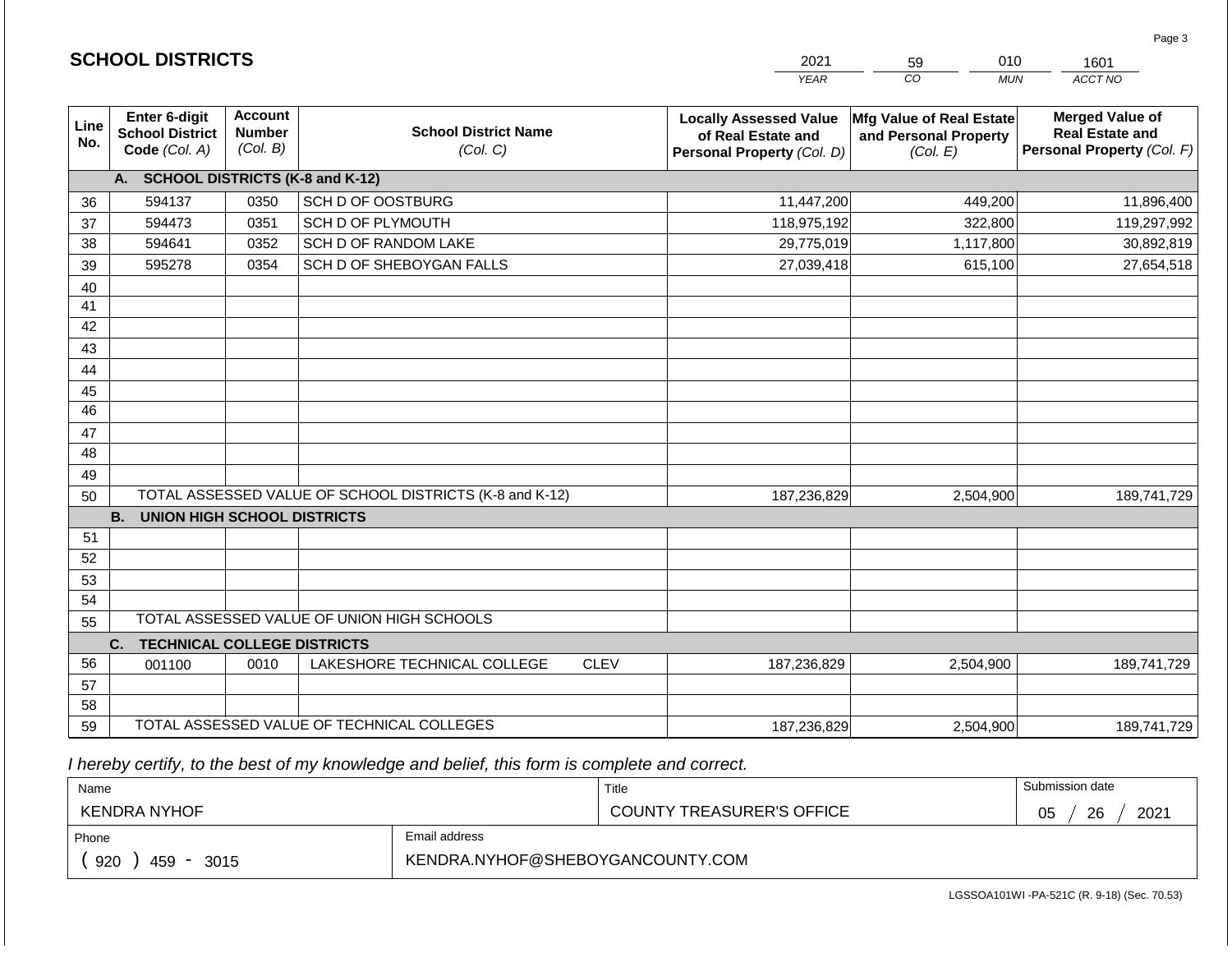- Each municipality's SOA is completed after the Board of Review and includes any changes made to the locally assessed values, under state law (sec. 70.53, Wis. Stats.)
- The Wisconsin Department of Revenue (DOR) merges the locally assessed values with the state assessed manufacturing values
- DOR provides the information regarding district names and codes. If a district is not listed, contact DOR.

Note: If you submit an amended SOA to DOR after your municipality's SOA is equated and posted to our website, we will process the SOA. However, DOR will not recalculate the *aggregate ratio or update the final SOA posted on our website. You should use the corrected values to calculate your tax rates.*

#### **Page 1: Real Estate and Personal Property**

- Lines 1-9 assessed real estate values, parcel counts and acres by classification
- Lines 10-15 assessed personal property values and number of accounts by class
- Line 16 aggregate assessed value of all property subject to general property; use to calculate tax rates. Note: This line equals the total assessed value of K-8 and K-12 school districts (Line 50) and total assessed value of technical colleges (Line 59).
- Remarks assessment ratio used to calculate estimated fair market value on property tax bills

#### **Page 2: Forest Crop, Other Exempt Land and Special Districts**

- Lines 18-21 private forest crop and managed forest lands assessed values
- Line  $22 -$  tax exempt land acres
- Line 23 prior years assessed value of omitted property under sec. 70.44 and correction of errors under sec. 70.43 shown by locally assessed or manufacturing real estate and personal property. Note: If there is an amount on this line, report the corresponding tax in the Statement of Taxes, Sections J or K.
- Lines 24-35 special district assessed values. These values are used to calculate tax rates for the special districts.

#### **Page 3: School Districts**

- Lines 36-50 school districts (K-8 and K-12) assessed values. These values are used to calculate tax rates for school districts.
- Lines 51-55 union high school district assessed values. These values are used to calculate tax rates for union high school districts.
- Lines 56-59 technical college assessed values. These values are used to calculate tax rates for technical colleges.

If you have questions: Email: lgs@wisconsin.gov

 Phone: (608) 266-2569 or (608) 264-6892 Fax: (608) 264-6887

PLYMOUTH, WI 53073 - 4638 PLYMOUTH, WI 53073 - 4638W6081 COUNTY ROAD N W6081 COUNTY ROAD N ZOQNYJ LO NNOL TOWN OF LYNDON RHONDA KLATT RHONDA KLATT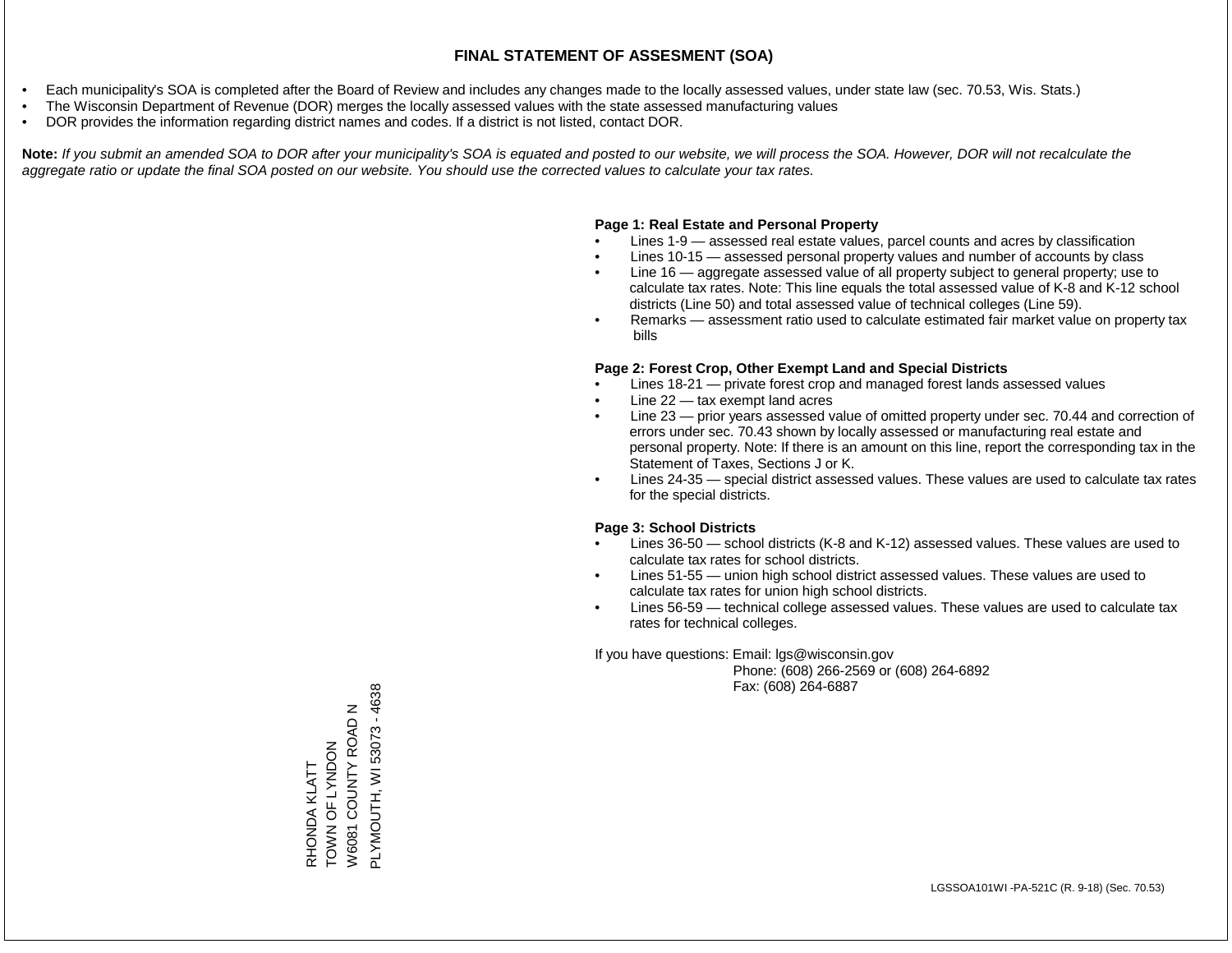|                | <b>FINAL - EQUATED</b>                                                                                                                                                                       |                          |                           |                                      |                         | This is an Amended Return | Page 1              |
|----------------|----------------------------------------------------------------------------------------------------------------------------------------------------------------------------------------------|--------------------------|---------------------------|--------------------------------------|-------------------------|---------------------------|---------------------|
|                | <b>STATEMENT OF ASSESSMENT FOR 2021</b>                                                                                                                                                      |                          | 59                        | 012                                  | 1602                    |                           |                     |
|                |                                                                                                                                                                                              |                          | CO                        | <b>MUN</b>                           | ACCT NO                 |                           |                     |
|                | <b>FOR</b><br><b>TOWN OF</b>                                                                                                                                                                 | OF<br><b>MITCHELL</b>    |                           | SHEBOYGAN COUNTY                     |                         |                           |                     |
|                | Town - Village - City                                                                                                                                                                        | <b>Municipality Name</b> |                           | <b>County Name</b>                   |                         |                           |                     |
| Line           | <b>REAL ESTATE</b>                                                                                                                                                                           |                          | PARCEL COUNT              | NO. OF ACRES<br><b>WHOLE</b>         | VALUE OF                | <b>VALUE OF</b>           | TOTAL VALUE OF LAND |
| No.            | (See Lines 18 - 22 for<br>other Real Estate)                                                                                                                                                 |                          | TOTAL LAND   IMPROVEMENTS | <b>NUMBERS ONLY</b>                  | LAND                    | <b>IMPROVEMENTS</b>       | AND IMPROVEMENTS    |
|                |                                                                                                                                                                                              | (Col. A)                 | (Col. B)                  | (Col. C)                             | (Col. D)                | (Col. E)                  | (Col. F)            |
|                | <b>RESIDENTIAL - Class 1</b>                                                                                                                                                                 | 504                      | 479                       | 1,474                                | 20,735,500              | 79,023,000                | 99,758,500          |
| 2              | <b>COMMERCIAL - Class 2</b>                                                                                                                                                                  | 12                       | 10                        | 61                                   | 378,100                 | 1,079,500                 | 1,457,600           |
| 3              | <b>MANUFACTURING - Class 3</b>                                                                                                                                                               |                          |                           | 10                                   | 66,000                  | 85,700                    | 151,700             |
| 4              | 428<br><b>AGRICULTURAL - Class 4</b>                                                                                                                                                         |                          |                           | 7,956                                | 1,259,700               |                           | 1,259,700           |
| 5              | <b>UNDEVELOPED - Class 5</b>                                                                                                                                                                 | 390                      |                           | 2,035                                | 1,753,600               |                           | 1,753,600           |
| 6              | AGRICULTURAL FOREST - Class 5m                                                                                                                                                               | 148                      |                           | 1,164                                | 1,538,100               |                           | 1,538,100           |
| $\overline{7}$ | FOREST LANDS - Class 6                                                                                                                                                                       | 69                       |                           | 550                                  | 1,579,100               |                           | 1,579,100           |
| 8              | OTHER - Class 7                                                                                                                                                                              | 79                       | 79                        | 175                                  | 1,316,400               | 8,804,100                 | 10,120,500          |
| 9              | TOTAL - ALL COLUMNS                                                                                                                                                                          | 1,631                    | 569                       | 13,425                               | 28,626,500              | 88,992,300                | 117,618,800         |
| 10             | NUMBER OF PERSONAL PROPERTY ACCOUNTS IN ROLL                                                                                                                                                 |                          |                           | 24                                   | <b>LOCALLY ASSESSED</b> | <b>MANUFACTURING</b>      | <b>MERGED</b>       |
| 11             | BOATS AND OTHER WATERCRAFT NOT EXEMPT - Code 1                                                                                                                                               |                          |                           |                                      | 0                       | $\Omega$                  | ∩                   |
| 12             | MACHINERY, TOOLS AND PATTERNS - Code 2                                                                                                                                                       |                          |                           |                                      |                         | 8,900                     | 8,900               |
| 13             | FURNITURE, FIXTURES AND EQUIPMENT - Code 3                                                                                                                                                   |                          |                           |                                      | 155,500                 | $\Omega$                  | 155,500             |
| 14             | ALL OTHER PERSONAL PROPERTY NOT EXEMPT - Codes 4A, 4B, 4C                                                                                                                                    |                          |                           |                                      | 23,400                  | 1,600                     | 25,000              |
| 15             | TOTAL OF PERSONAL PROPERTY NOT EXEMPT (Total of Lines 11-14)                                                                                                                                 |                          |                           |                                      | 178,900                 | 10,500                    | 189,400             |
| 16             | AGGREGATE ASSESSED VALUE OF ALL PROPERTY SUBJECT TO THE GENERAL PROPERTY TAX (Total of Lines 9F and 15F)<br>MUST EQUAL TOTAL VALUE OF THE SCHOOL DISTRICTS (K-12 PLUS K-8) - Line 50, Col. F |                          |                           |                                      |                         |                           | 117,808,200         |
| 17             | <b>BOARD OF REVIEW</b><br>DATE OF FINAL ADJOURNMENT                                                                                                                                          | 05/10/2021               | Name of Assessor          | ASSOCIATED APPRAISAL CONSULTANTS INC | Telephone #             | (920) 749-1995            |                     |

REMARKS

The Assessment Ratio to be used in calculating the estimated Fair Market Value on tax bills for this tax district is .824480293

This ratio should be used to convert assessed values to "Calculate Equalized Values" in Step 1 of the Lottery and Gaming Credit Calculations.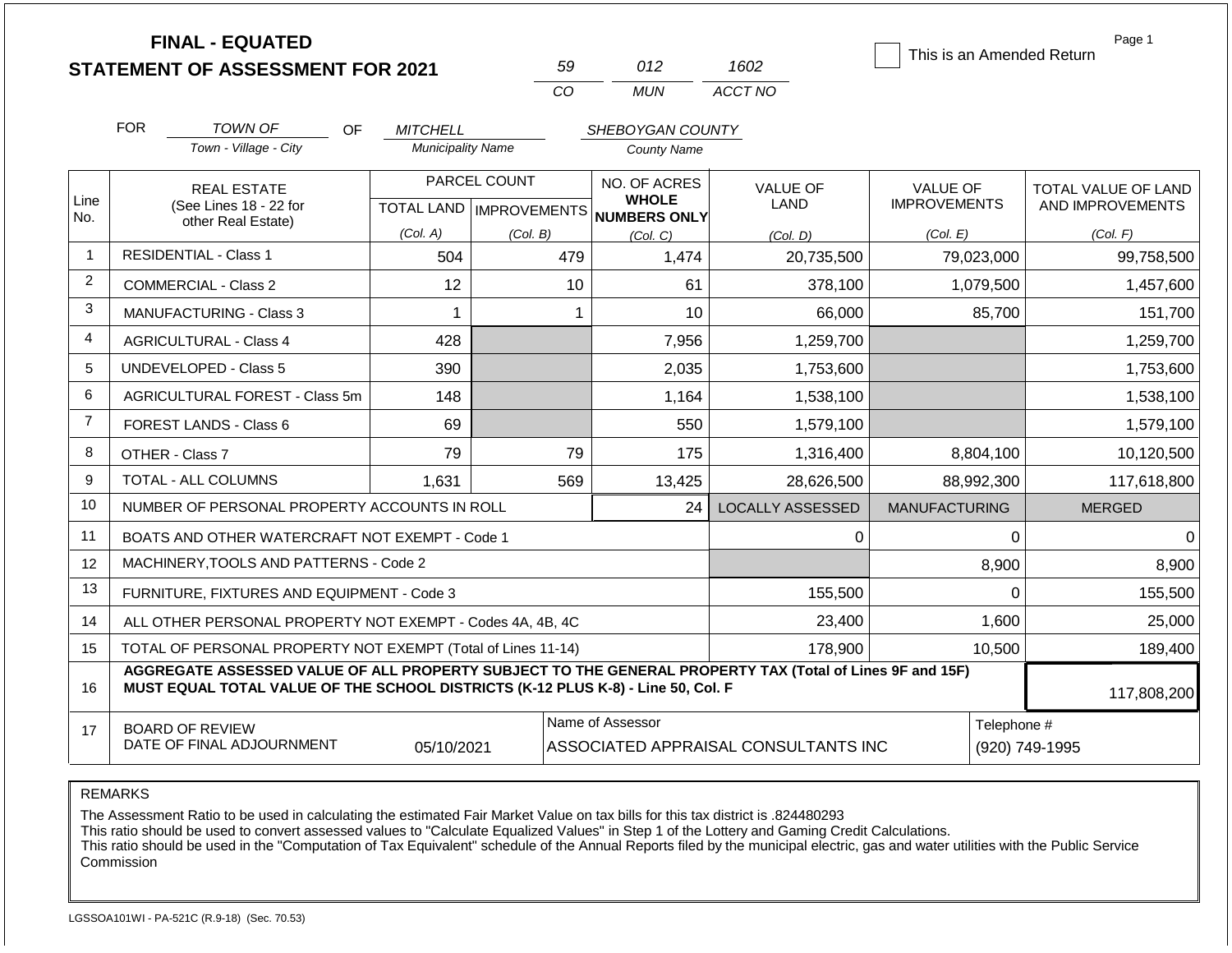2021 59 012 1602

FOREST LANDS (Line 7) and FOREST CROPS (in this section) - are **NOT** the same *YEAR CO MUN ACCT NO*

|    |                                  |                                                            | Private Forest Crop - Reg Class @ \$2.52 per acre |                                                                                |  |                                                       |           |                                                                    |                                                                              |                    |
|----|----------------------------------|------------------------------------------------------------|---------------------------------------------------|--------------------------------------------------------------------------------|--|-------------------------------------------------------|-----------|--------------------------------------------------------------------|------------------------------------------------------------------------------|--------------------|
|    | (a) PARCELS                      | (b) ACRES                                                  |                                                   | Private Forest Crop - Reg Class @ 10¢ per acre<br>(c) ASSESSED VALUE           |  | (d) PARCELS                                           |           | (e) ACRES                                                          |                                                                              | (f) ASSESSED VALUE |
| 18 |                                  |                                                            |                                                   |                                                                                |  |                                                       |           |                                                                    |                                                                              |                    |
|    |                                  |                                                            |                                                   |                                                                                |  |                                                       |           |                                                                    |                                                                              |                    |
|    |                                  |                                                            |                                                   | Private Forest Crop - Special Class @ 20¢ per acre                             |  |                                                       |           |                                                                    | Entered Before 2005 Managed Forest - Ferrous Mining CLOSED @ \$7.87 per acre |                    |
| 19 | (a) PARCELS                      | (b) ACRES                                                  |                                                   | (c) ASSESSED VALUE                                                             |  | (d) PARCELS                                           |           | (e) ACRES                                                          |                                                                              | (f) ASSESSED VALUE |
|    |                                  |                                                            |                                                   |                                                                                |  |                                                       |           |                                                                    |                                                                              |                    |
|    |                                  |                                                            |                                                   | Entered Before 2005 Managed Forest - OPEN @ 74 ¢ per acre                      |  |                                                       |           | Entered Before 2005 Managed Forest - CLOSED @                      |                                                                              | $$1.75$ per acre   |
| 20 | (a) PARCELS                      | (b) ACRES                                                  |                                                   | (c) ASSESSED VALUE                                                             |  | (d) PARCELS                                           |           | (e) ACRES                                                          |                                                                              | (f) ASSESSED VALUE |
|    |                                  |                                                            |                                                   |                                                                                |  |                                                       |           |                                                                    |                                                                              |                    |
|    |                                  |                                                            |                                                   |                                                                                |  | 10                                                    |           | 145                                                                |                                                                              | 302,400            |
|    |                                  | Entered After 2004 Managed Forest - OPEN @ \$2.04 per acre |                                                   |                                                                                |  |                                                       |           | Entered After 2004 Managed Forest - CLOSED @ \$ 10.20 per acre     |                                                                              |                    |
| 21 | (a) PARCELS                      | (b) ACRES                                                  |                                                   | (c) ASSESSED VALUE                                                             |  | (d) PARCELS                                           | (e) ACRES |                                                                    | (f) ASSESSED VALUE                                                           |                    |
|    |                                  |                                                            |                                                   |                                                                                |  |                                                       |           |                                                                    |                                                                              |                    |
|    |                                  |                                                            |                                                   |                                                                                |  | 3<br>81                                               |           | 226,800                                                            |                                                                              |                    |
|    | (a) County Forest Cropland Acres |                                                            |                                                   | (b) Federal Acres                                                              |  | (d) County (NOT FOREST CROP) Acres<br>(c) State Acres |           |                                                                    | (e) Other Acres                                                              |                    |
| 22 |                                  |                                                            |                                                   |                                                                                |  |                                                       |           |                                                                    |                                                                              |                    |
|    |                                  |                                                            |                                                   | 299.09                                                                         |  | 8,912                                                 |           | 31.3                                                               |                                                                              | 38.04              |
|    |                                  |                                                            |                                                   | Assessed Value of Omitted Property From Prior Years (Sec. 70.44)               |  |                                                       |           | Assessed Value of Sec. 70.43 Corrections of Errors by Assessors    |                                                                              |                    |
|    |                                  | (a) REAL ESTATE                                            |                                                   | (b) PERSONAL                                                                   |  |                                                       |           | (c1) REAL ESTATE                                                   |                                                                              | (c2) PERSONAL      |
| 23 |                                  |                                                            |                                                   |                                                                                |  |                                                       |           |                                                                    |                                                                              |                    |
|    |                                  |                                                            |                                                   | Manufacturing Equated Value of Omitted Property From Prior Years (Sec. 70.995) |  |                                                       |           | Mfg. Equated Value of Sec.70.43 Corrections of Errors by Assessors |                                                                              |                    |
|    |                                  | (d) REAL ESTATE                                            |                                                   | (e) PERSONAL                                                                   |  | (f1) REAL ESTATE                                      |           |                                                                    | (f2) PERSONAL                                                                |                    |
|    |                                  |                                                            |                                                   |                                                                                |  |                                                       |           |                                                                    |                                                                              |                    |
|    |                                  |                                                            |                                                   |                                                                                |  |                                                       |           |                                                                    |                                                                              |                    |

## **SPECIAL DISTRICTS**

| Line<br>No. | Enter 6-digit<br>Special District<br>Code (Col. A) | <b>Account</b><br><b>Number</b><br>(Col. B) | <b>Special District Name</b><br>(Col. C) | <b>Locally Assessed Value</b><br>of Real Estate and<br><b>Personal Property (Col. D)</b> | Mfg Value of Real Estate<br>and Personal Property<br>(Col. E) | <b>Merged Value of</b><br><b>Real Estate and</b><br>Personal Property (Col. F) |
|-------------|----------------------------------------------------|---------------------------------------------|------------------------------------------|------------------------------------------------------------------------------------------|---------------------------------------------------------------|--------------------------------------------------------------------------------|
| 24          |                                                    |                                             |                                          |                                                                                          |                                                               |                                                                                |
| 25          |                                                    |                                             |                                          |                                                                                          |                                                               |                                                                                |
| 26          |                                                    |                                             |                                          |                                                                                          |                                                               |                                                                                |
| 27          |                                                    |                                             |                                          |                                                                                          |                                                               |                                                                                |
| 28          |                                                    |                                             |                                          |                                                                                          |                                                               |                                                                                |
| 29          |                                                    |                                             |                                          |                                                                                          |                                                               |                                                                                |
| 30          |                                                    |                                             |                                          |                                                                                          |                                                               |                                                                                |
| 31          |                                                    |                                             |                                          |                                                                                          |                                                               |                                                                                |
| 32          |                                                    |                                             |                                          |                                                                                          |                                                               |                                                                                |
| 33          |                                                    |                                             |                                          |                                                                                          |                                                               |                                                                                |
| 34          |                                                    |                                             |                                          |                                                                                          |                                                               |                                                                                |
| 35          |                                                    |                                             |                                          |                                                                                          |                                                               |                                                                                |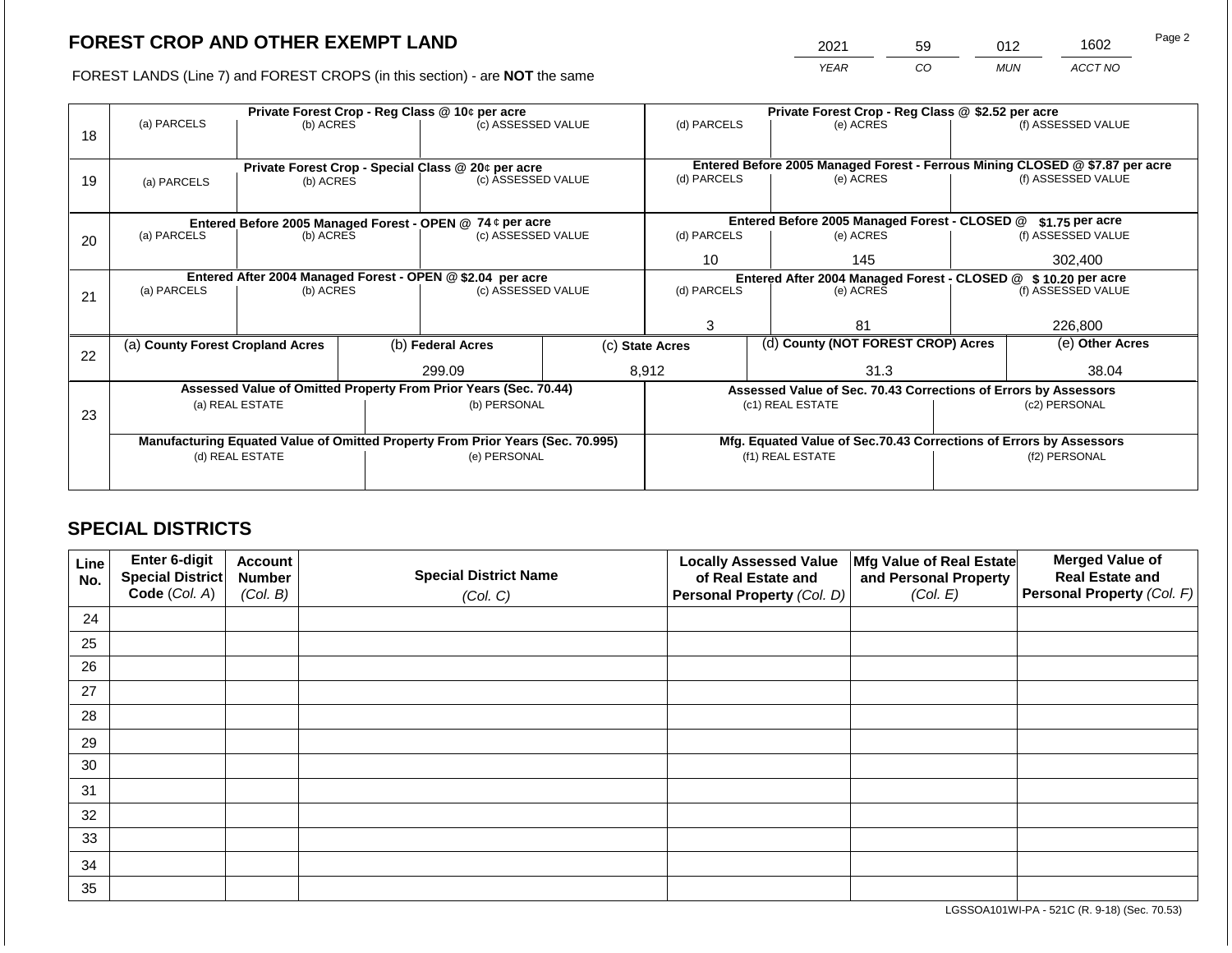|                 |                                                          |                                             |                                                         |             | <b>YEAR</b>                                                                       | $\overline{co}$<br><b>MUN</b>                                 | ACCT NO                                                                        |
|-----------------|----------------------------------------------------------|---------------------------------------------|---------------------------------------------------------|-------------|-----------------------------------------------------------------------------------|---------------------------------------------------------------|--------------------------------------------------------------------------------|
| Line<br>No.     | Enter 6-digit<br><b>School District</b><br>Code (Col. A) | <b>Account</b><br><b>Number</b><br>(Col. B) | <b>School District Name</b><br>(Col. C)                 |             | <b>Locally Assessed Value</b><br>of Real Estate and<br>Personal Property (Col. D) | Mfg Value of Real Estate<br>and Personal Property<br>(Col. E) | <b>Merged Value of</b><br><b>Real Estate and</b><br>Personal Property (Col. F) |
|                 | <b>SCHOOL DISTRICTS (K-8 and K-12)</b><br>A.             |                                             |                                                         |             |                                                                                   |                                                               |                                                                                |
| 36              | 200910                                                   | 0123                                        | SCH D OF CAMPBELLSPORT                                  |             | 9,440,800                                                                         |                                                               | 9,440,800                                                                      |
| 37              | 594473                                                   | 0351                                        | SCH D OF PLYMOUTH                                       |             | 106,559,600                                                                       | 162,200                                                       | 106,721,800                                                                    |
| 38              | 662800                                                   | 0398                                        | SCH D OF KEWASKUM                                       |             | 1,645,600                                                                         |                                                               | 1,645,600                                                                      |
| 39              |                                                          |                                             |                                                         |             |                                                                                   |                                                               |                                                                                |
| 40              |                                                          |                                             |                                                         |             |                                                                                   |                                                               |                                                                                |
| 41              |                                                          |                                             |                                                         |             |                                                                                   |                                                               |                                                                                |
| 42              |                                                          |                                             |                                                         |             |                                                                                   |                                                               |                                                                                |
| 43              |                                                          |                                             |                                                         |             |                                                                                   |                                                               |                                                                                |
| 44              |                                                          |                                             |                                                         |             |                                                                                   |                                                               |                                                                                |
| 45              |                                                          |                                             |                                                         |             |                                                                                   |                                                               |                                                                                |
| $\overline{46}$ |                                                          |                                             |                                                         |             |                                                                                   |                                                               |                                                                                |
| 47              |                                                          |                                             |                                                         |             |                                                                                   |                                                               |                                                                                |
| 48              |                                                          |                                             |                                                         |             |                                                                                   |                                                               |                                                                                |
| 49              |                                                          |                                             |                                                         |             |                                                                                   |                                                               |                                                                                |
| 50              |                                                          |                                             | TOTAL ASSESSED VALUE OF SCHOOL DISTRICTS (K-8 and K-12) |             | 117,646,000                                                                       | 162,200                                                       | 117,808,200                                                                    |
|                 | <b>B.</b><br><b>UNION HIGH SCHOOL DISTRICTS</b>          |                                             |                                                         |             |                                                                                   |                                                               |                                                                                |
| 51              |                                                          |                                             |                                                         |             |                                                                                   |                                                               |                                                                                |
| 52              |                                                          |                                             |                                                         |             |                                                                                   |                                                               |                                                                                |
| 53              |                                                          |                                             |                                                         |             |                                                                                   |                                                               |                                                                                |
| 54              |                                                          |                                             |                                                         |             |                                                                                   |                                                               |                                                                                |
| 55              |                                                          |                                             | TOTAL ASSESSED VALUE OF UNION HIGH SCHOOLS              |             |                                                                                   |                                                               |                                                                                |
|                 | C.<br><b>TECHNICAL COLLEGE DISTRICTS</b>                 |                                             |                                                         |             |                                                                                   |                                                               |                                                                                |
| 56              | 001100                                                   | 0010                                        | LAKESHORE TECHNICAL COLLEGE                             | <b>CLEV</b> | 117,646,000                                                                       | 162,200                                                       | 117,808,200                                                                    |
| 57              |                                                          |                                             |                                                         |             |                                                                                   |                                                               |                                                                                |
| 58              |                                                          |                                             |                                                         |             |                                                                                   |                                                               |                                                                                |
| 59              |                                                          |                                             | TOTAL ASSESSED VALUE OF TECHNICAL COLLEGES              |             | 117,646,000                                                                       | 162,200                                                       | 117,808,200                                                                    |

2021

59

012

 *I hereby certify, to the best of my knowledge and belief, this form is complete and correct.*

**SCHOOL DISTRICTS**

| Name                                           |                                  | Title                            | Submission date  |
|------------------------------------------------|----------------------------------|----------------------------------|------------------|
| <b>KENDRA NYHOF</b>                            |                                  | <b>COUNTY TREASURER'S OFFICE</b> | 2021<br>∩ഭ<br>14 |
| Phone                                          | Email address                    |                                  |                  |
| 920<br>459<br>3015<br>$\overline{\phantom{0}}$ | KENDRA.NYHOF@SHEBOYGANCOUNTY.COM |                                  |                  |

Page 3

1602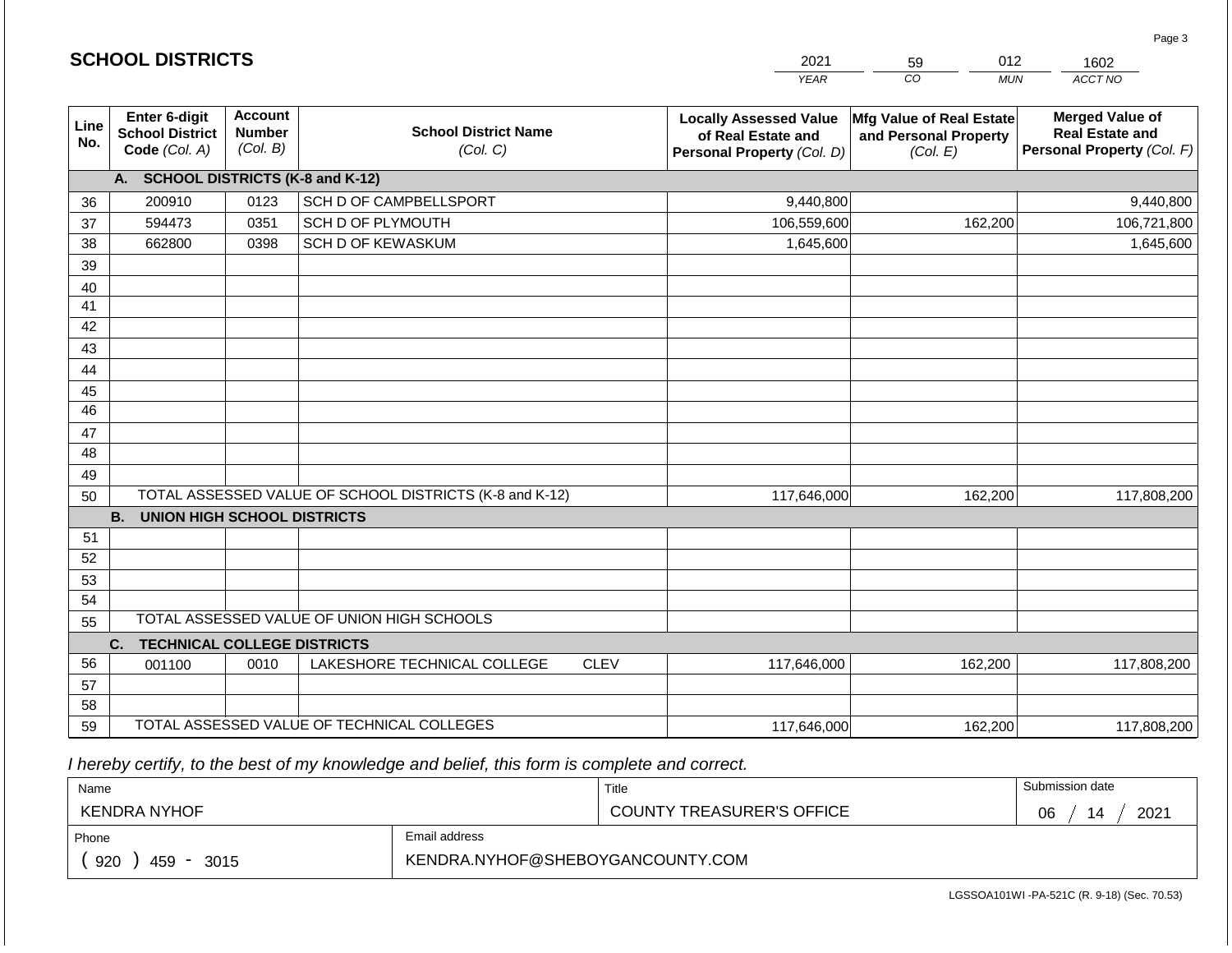- Each municipality's SOA is completed after the Board of Review and includes any changes made to the locally assessed values, under state law (sec. 70.53, Wis. Stats.)
- The Wisconsin Department of Revenue (DOR) merges the locally assessed values with the state assessed manufacturing values
- DOR provides the information regarding district names and codes. If a district is not listed, contact DOR.

Note: If you submit an amended SOA to DOR after your municipality's SOA is equated and posted to our website, we will process the SOA. However, DOR will not recalculate the *aggregate ratio or update the final SOA posted on our website. You should use the corrected values to calculate your tax rates.*

## **Page 1: Real Estate and Personal Property**

- Lines 1-9 assessed real estate values, parcel counts and acres by classification
- Lines 10-15 assessed personal property values and number of accounts by class
- Line 16 aggregate assessed value of all property subject to general property; use to calculate tax rates. Note: This line equals the total assessed value of K-8 and K-12 school districts (Line 50) and total assessed value of technical colleges (Line 59).
- Remarks assessment ratio used to calculate estimated fair market value on property tax bills

## **Page 2: Forest Crop, Other Exempt Land and Special Districts**

- Lines 18-21 private forest crop and managed forest lands assessed values
- Line  $22 -$  tax exempt land acres
- Line 23 prior years assessed value of omitted property under sec. 70.44 and correction of errors under sec. 70.43 shown by locally assessed or manufacturing real estate and personal property. Note: If there is an amount on this line, report the corresponding tax in the Statement of Taxes, Sections J or K.
- Lines 24-35 special district assessed values. These values are used to calculate tax rates for the special districts.

## **Page 3: School Districts**

- Lines 36-50 school districts (K-8 and K-12) assessed values. These values are used to calculate tax rates for school districts.
- Lines 51-55 union high school district assessed values. These values are used to calculate tax rates for union high school districts.
- Lines 56-59 technical college assessed values. These values are used to calculate tax rates for technical colleges.

If you have questions: Email: lgs@wisconsin.gov

 Phone: (608) 266-2569 or (608) 264-6892 Fax: (608) 264-6887

 $-1250$ CASCADE, WI 53011 - 1250TOWN OF MITCHELL KRISTIN BECKFORD<br>TOWN OF MITCHELL W8095 PARNELL RD KRISTIN BECKFORD W8095 PARNELL RD CASCADE, WI 53011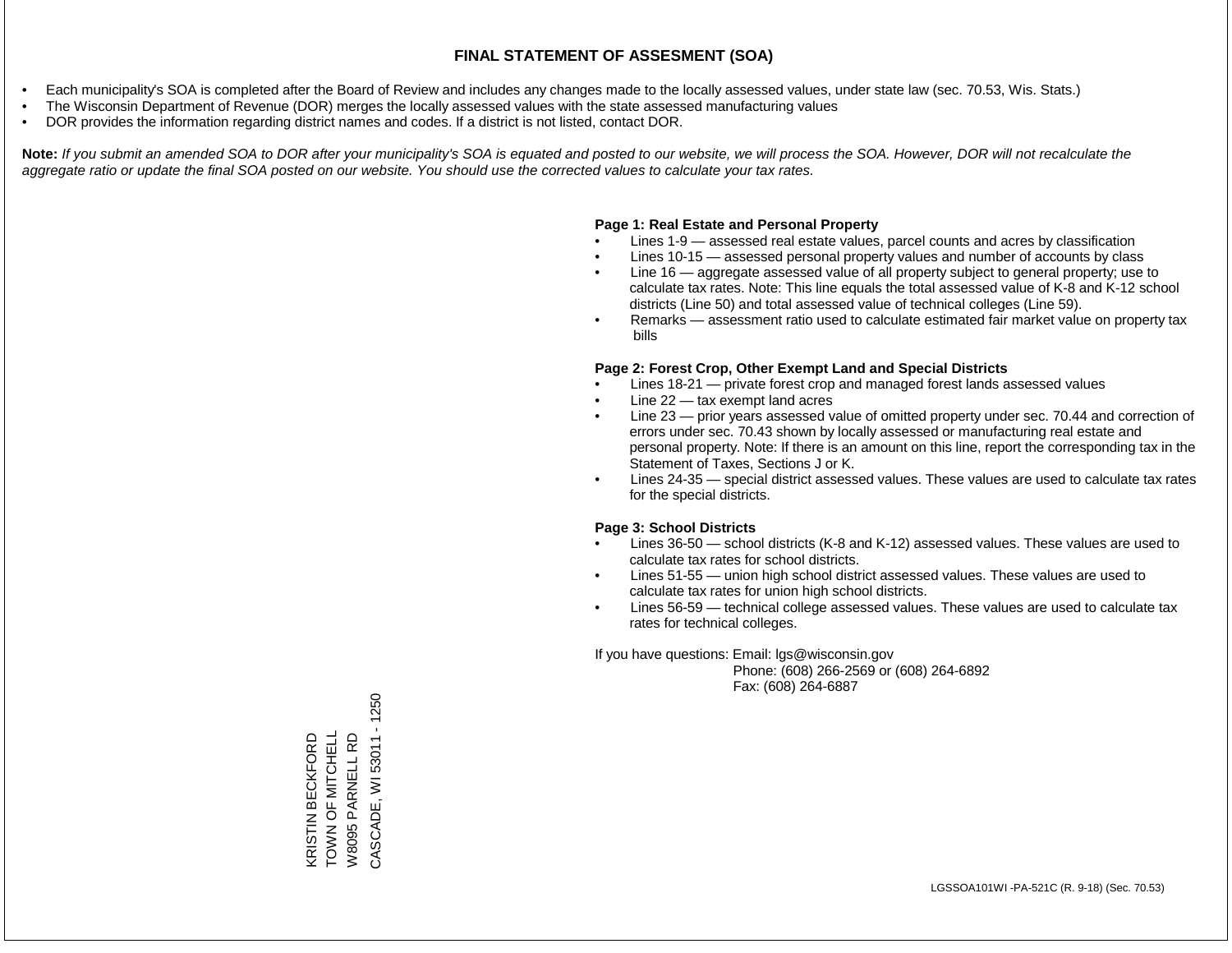**STATEMENT OF ASSESSMENT FOR 2021**

| 59  | 014 | 1603    |
|-----|-----|---------|
| CO. | MUN | ACCT NO |

**FINAL - EQUATED**<br>  $\overline{X}$  This is an Amended Return

Page 1

|                | <b>FOR</b>                                                                                                                                                                                                  | <b>TOWN OF</b>                                               | <b>OF</b> | <b>MOSEL</b>             |                           | SHEBOYGAN COUNTY             |                                      |                                        |             |                                         |
|----------------|-------------------------------------------------------------------------------------------------------------------------------------------------------------------------------------------------------------|--------------------------------------------------------------|-----------|--------------------------|---------------------------|------------------------------|--------------------------------------|----------------------------------------|-------------|-----------------------------------------|
|                |                                                                                                                                                                                                             | Town - Village - City                                        |           | <b>Municipality Name</b> |                           | <b>County Name</b>           |                                      |                                        |             |                                         |
| Line           |                                                                                                                                                                                                             | <b>REAL ESTATE</b><br>(See Lines 18 - 22 for                 |           |                          | PARCEL COUNT              | NO. OF ACRES<br><b>WHOLE</b> | <b>VALUE OF</b><br><b>LAND</b>       | <b>VALUE OF</b><br><b>IMPROVEMENTS</b> |             | TOTAL VALUE OF LAND<br>AND IMPROVEMENTS |
| No.            |                                                                                                                                                                                                             | other Real Estate)                                           |           | (Col. A)                 | TOTAL LAND   IMPROVEMENTS | NUMBERS ONLY                 |                                      |                                        |             |                                         |
| $\mathbf{1}$   |                                                                                                                                                                                                             | <b>RESIDENTIAL - Class 1</b>                                 |           | 311                      | (Col. B)<br>277           | (Col, C)<br>659              | (Col, D)<br>16,205,700               | (Col. E)                               | 42,741,000  | (Col. F)<br>58,946,700                  |
| $\overline{2}$ |                                                                                                                                                                                                             |                                                              |           |                          |                           |                              |                                      |                                        |             |                                         |
| 3              |                                                                                                                                                                                                             | <b>COMMERCIAL - Class 2</b>                                  |           | 75                       | 66                        | 753                          | 7,783,800                            |                                        | 39,781,200  | 47,565,000                              |
|                |                                                                                                                                                                                                             | <b>MANUFACTURING - Class 3</b>                               |           | 6                        | 6                         | 105                          | 799,800                              |                                        | 10,708,300  | 11,508,100                              |
| $\overline{4}$ |                                                                                                                                                                                                             | <b>AGRICULTURAL - Class 4</b>                                |           | 463                      |                           | 8,930                        | 1,710,600                            |                                        |             | 1,710,600                               |
| 5              |                                                                                                                                                                                                             | <b>UNDEVELOPED - Class 5</b>                                 |           | 314                      |                           | 835                          | 574,100                              |                                        |             | 574,100                                 |
| 6              |                                                                                                                                                                                                             | <b>AGRICULTURAL FOREST - Class 5m</b>                        |           | 106                      |                           | 931                          | 1,553,900                            |                                        |             | 1,553,900                               |
| $\overline{7}$ |                                                                                                                                                                                                             | FOREST LANDS - Class 6                                       |           | 24                       |                           | 382                          | 1,172,400                            |                                        |             | 1,172,400                               |
| 8              |                                                                                                                                                                                                             | OTHER - Class 7                                              |           | 76                       | 70                        | 237                          | 2,224,000                            |                                        | 11,247,300  | 13,471,300                              |
| 9              |                                                                                                                                                                                                             | <b>TOTAL - ALL COLUMNS</b>                                   |           | 1,375                    | 419                       | 12,832                       | 32,024,300                           |                                        | 104,477,800 | 136,502,100                             |
| 10             |                                                                                                                                                                                                             | NUMBER OF PERSONAL PROPERTY ACCOUNTS IN ROLL                 |           |                          |                           | 46                           | <b>LOCALLY ASSESSED</b>              | <b>MANUFACTURING</b>                   |             | <b>MERGED</b>                           |
| 11             |                                                                                                                                                                                                             | BOATS AND OTHER WATERCRAFT NOT EXEMPT - Code 1               |           |                          |                           |                              | 0                                    |                                        | 0           | ∩                                       |
| 12             |                                                                                                                                                                                                             | MACHINERY, TOOLS AND PATTERNS - Code 2                       |           |                          |                           |                              |                                      |                                        | 3,531,400   | 3,531,400                               |
| 13             |                                                                                                                                                                                                             | FURNITURE, FIXTURES AND EQUIPMENT - Code 3                   |           |                          |                           |                              | 452,600                              |                                        | 994,700     | 1,447,300                               |
| 14             |                                                                                                                                                                                                             | ALL OTHER PERSONAL PROPERTY NOT EXEMPT - Codes 4A, 4B, 4C    |           |                          |                           |                              | 266,500                              |                                        | 44,700      | 311,200                                 |
| 15             |                                                                                                                                                                                                             | TOTAL OF PERSONAL PROPERTY NOT EXEMPT (Total of Lines 11-14) |           |                          |                           |                              | 719,100                              |                                        | 4,570,800   | 5,289,900                               |
| 16             | AGGREGATE ASSESSED VALUE OF ALL PROPERTY SUBJECT TO THE GENERAL PROPERTY TAX (Total of Lines 9F and 15F)<br>MUST EQUAL TOTAL VALUE OF THE SCHOOL DISTRICTS (K-12 PLUS K-8) - Line 50, Col. F<br>141,792,000 |                                                              |           |                          |                           |                              |                                      |                                        |             |                                         |
| 17             | Name of Assessor<br><b>BOARD OF REVIEW</b><br>DATE OF FINAL ADJOURNMENT<br>05/11/2021                                                                                                                       |                                                              |           |                          |                           |                              | ASSOCIATED APPRAISAL CONSULTANTS INC |                                        | Telephone # | (920) 749-1995                          |

REMARKS

The Assessment Ratio to be used in calculating the estimated Fair Market Value on tax bills for this tax district is .937772556

This ratio should be used to convert assessed values to "Calculate Equalized Values" in Step 1 of the Lottery and Gaming Credit Calculations.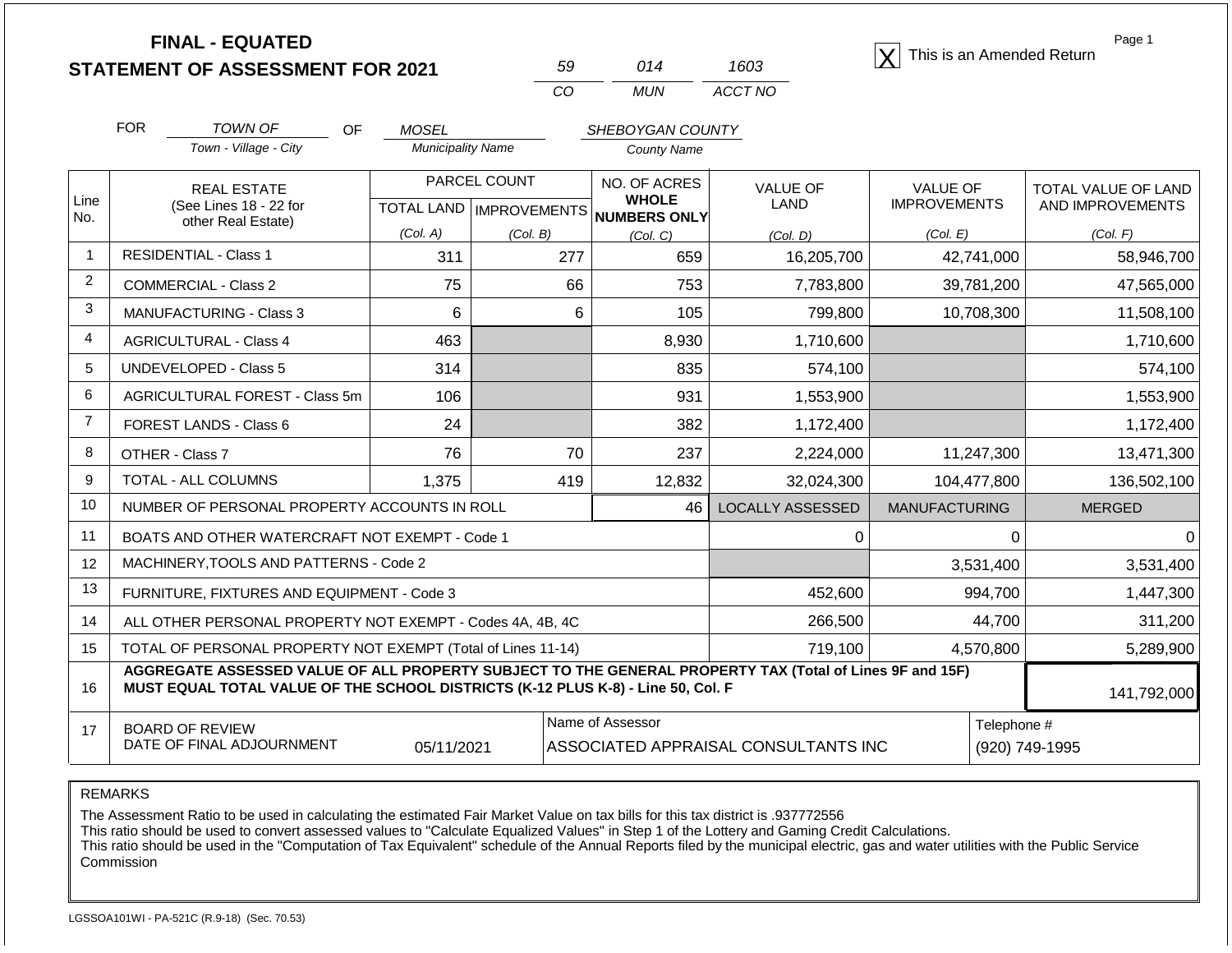2021 59 014 1603

FOREST LANDS (Line 7) and FOREST CROPS (in this section) - are **NOT** the same *YEAR CO MUN ACCT NO*

|    |                                                            |                 | Private Forest Crop - Reg Class @ \$2.52 per acre |                                                                                |  |                 |  |                                                                              |  |                    |
|----|------------------------------------------------------------|-----------------|---------------------------------------------------|--------------------------------------------------------------------------------|--|-----------------|--|------------------------------------------------------------------------------|--|--------------------|
|    | (a) PARCELS                                                | (b) ACRES       |                                                   | (c) ASSESSED VALUE                                                             |  | (d) PARCELS     |  | (e) ACRES                                                                    |  | (f) ASSESSED VALUE |
| 18 |                                                            |                 |                                                   |                                                                                |  |                 |  |                                                                              |  |                    |
|    |                                                            |                 |                                                   |                                                                                |  |                 |  | Entered Before 2005 Managed Forest - Ferrous Mining CLOSED @ \$7.87 per acre |  |                    |
| 19 |                                                            | (b) ACRES       |                                                   | Private Forest Crop - Special Class @ 20¢ per acre<br>(c) ASSESSED VALUE       |  | (d) PARCELS     |  | (e) ACRES                                                                    |  | (f) ASSESSED VALUE |
|    | (a) PARCELS                                                |                 |                                                   |                                                                                |  |                 |  |                                                                              |  |                    |
|    |                                                            |                 |                                                   |                                                                                |  |                 |  |                                                                              |  |                    |
|    | Entered Before 2005 Managed Forest - OPEN @ 74 ¢ per acre  |                 |                                                   |                                                                                |  |                 |  | Entered Before 2005 Managed Forest - CLOSED @                                |  | \$1.75 per acre    |
| 20 | (a) PARCELS                                                | (b) ACRES       |                                                   | (c) ASSESSED VALUE                                                             |  | (d) PARCELS     |  | (e) ACRES                                                                    |  | (f) ASSESSED VALUE |
|    | 2                                                          | 49.71           |                                                   | 152,500                                                                        |  | 5               |  | 73                                                                           |  | 240,900            |
|    |                                                            |                 |                                                   |                                                                                |  |                 |  |                                                                              |  |                    |
|    | Entered After 2004 Managed Forest - OPEN @ \$2.04 per acre |                 |                                                   |                                                                                |  |                 |  | Entered After 2004 Managed Forest - CLOSED @ \$10.20 per acre                |  |                    |
| 21 | (a) PARCELS                                                | (b) ACRES       |                                                   | (c) ASSESSED VALUE                                                             |  | (d) PARCELS     |  | (e) ACRES                                                                    |  | (f) ASSESSED VALUE |
|    |                                                            |                 |                                                   |                                                                                |  |                 |  |                                                                              |  |                    |
|    |                                                            |                 |                                                   |                                                                                |  | 3<br>71.21      |  | 222,400                                                                      |  |                    |
|    | (a) County Forest Cropland Acres                           |                 |                                                   | (b) Federal Acres                                                              |  | (c) State Acres |  | (d) County (NOT FOREST CROP) Acres                                           |  | (e) Other Acres    |
| 22 |                                                            |                 |                                                   |                                                                                |  |                 |  |                                                                              |  |                    |
|    |                                                            |                 |                                                   |                                                                                |  | 41.41           |  | 62.58                                                                        |  | 129.63             |
|    |                                                            |                 |                                                   | Assessed Value of Omitted Property From Prior Years (Sec. 70.44)               |  |                 |  | Assessed Value of Sec. 70.43 Corrections of Errors by Assessors              |  |                    |
|    |                                                            | (a) REAL ESTATE |                                                   | (b) PERSONAL                                                                   |  |                 |  | (c1) REAL ESTATE                                                             |  | (c2) PERSONAL      |
| 23 |                                                            |                 |                                                   |                                                                                |  |                 |  |                                                                              |  |                    |
|    |                                                            |                 |                                                   | Manufacturing Equated Value of Omitted Property From Prior Years (Sec. 70.995) |  |                 |  | Mfg. Equated Value of Sec.70.43 Corrections of Errors by Assessors           |  |                    |
|    |                                                            | (d) REAL ESTATE |                                                   | (e) PERSONAL                                                                   |  |                 |  | (f1) REAL ESTATE                                                             |  | (f2) PERSONAL      |
|    |                                                            |                 |                                                   |                                                                                |  |                 |  |                                                                              |  |                    |
|    |                                                            |                 |                                                   |                                                                                |  |                 |  |                                                                              |  |                    |

## **SPECIAL DISTRICTS**

| Line<br>No. | Enter 6-digit<br>Special District<br>Code (Col. A) | <b>Account</b><br><b>Number</b><br>(Col. B) | <b>Special District Name</b><br>(Col. C) | <b>Locally Assessed Value</b><br>of Real Estate and<br><b>Personal Property (Col. D)</b> | Mfg Value of Real Estate<br>and Personal Property<br>(Col. E) | <b>Merged Value of</b><br><b>Real Estate and</b><br>Personal Property (Col. F) |
|-------------|----------------------------------------------------|---------------------------------------------|------------------------------------------|------------------------------------------------------------------------------------------|---------------------------------------------------------------|--------------------------------------------------------------------------------|
| 24          |                                                    |                                             |                                          |                                                                                          |                                                               |                                                                                |
| 25          |                                                    |                                             |                                          |                                                                                          |                                                               |                                                                                |
| 26          |                                                    |                                             |                                          |                                                                                          |                                                               |                                                                                |
| 27          |                                                    |                                             |                                          |                                                                                          |                                                               |                                                                                |
| 28          |                                                    |                                             |                                          |                                                                                          |                                                               |                                                                                |
| 29          |                                                    |                                             |                                          |                                                                                          |                                                               |                                                                                |
| 30          |                                                    |                                             |                                          |                                                                                          |                                                               |                                                                                |
| 31          |                                                    |                                             |                                          |                                                                                          |                                                               |                                                                                |
| 32          |                                                    |                                             |                                          |                                                                                          |                                                               |                                                                                |
| 33          |                                                    |                                             |                                          |                                                                                          |                                                               |                                                                                |
| 34          |                                                    |                                             |                                          |                                                                                          |                                                               |                                                                                |
| 35          |                                                    |                                             |                                          |                                                                                          |                                                               |                                                                                |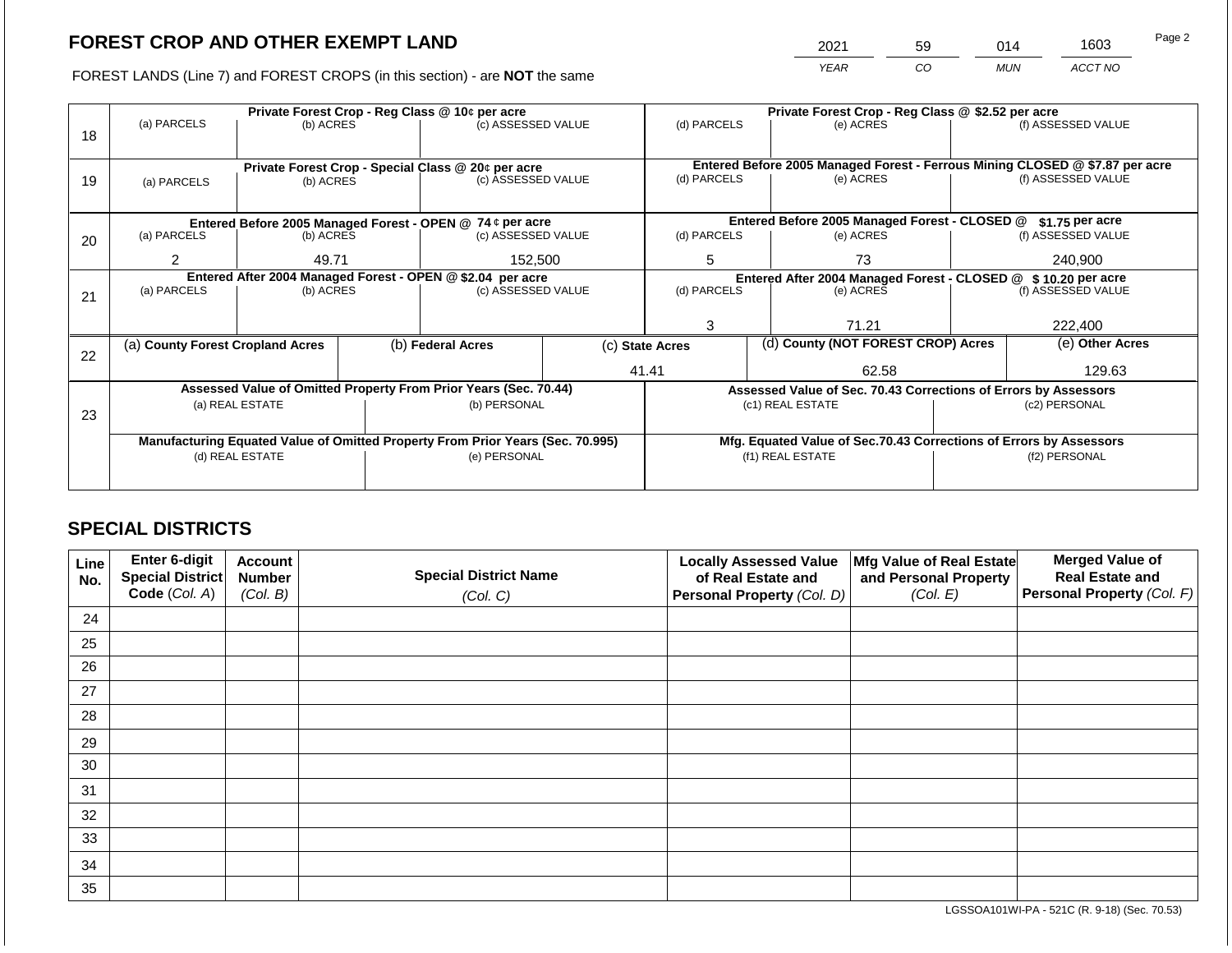|                       | <b>SCHOOL DISTRICTS</b>                                  |                                             |                                                         | 2021        | 014<br>59                                                                         | 1603                                                          |                                                                                |
|-----------------------|----------------------------------------------------------|---------------------------------------------|---------------------------------------------------------|-------------|-----------------------------------------------------------------------------------|---------------------------------------------------------------|--------------------------------------------------------------------------------|
|                       |                                                          |                                             |                                                         |             | <b>YEAR</b>                                                                       | CO<br><b>MUN</b>                                              | ACCT NO                                                                        |
| Line<br>No.           | Enter 6-digit<br><b>School District</b><br>Code (Col. A) | <b>Account</b><br><b>Number</b><br>(Col. B) | <b>School District Name</b><br>(Col. C)                 |             | <b>Locally Assessed Value</b><br>of Real Estate and<br>Personal Property (Col. D) | Mfg Value of Real Estate<br>and Personal Property<br>(Col. E) | <b>Merged Value of</b><br><b>Real Estate and</b><br>Personal Property (Col. F) |
|                       | A. SCHOOL DISTRICTS (K-8 and K-12)                       |                                             |                                                         |             |                                                                                   |                                                               |                                                                                |
| 36                    | 592605                                                   | 0348                                        | SCH D OF HOWARDS GROVE                                  |             | 88,297,800                                                                        | 1,054,000                                                     | 89,351,800                                                                     |
| 37                    | 595271                                                   | 0353                                        | SCH D OF SHEBOYGAN AREA                                 |             | 37,415,300                                                                        | 15,024,900                                                    | 52,440,200                                                                     |
| 38                    |                                                          |                                             |                                                         |             |                                                                                   |                                                               |                                                                                |
| 39                    |                                                          |                                             |                                                         |             |                                                                                   |                                                               |                                                                                |
| 40                    |                                                          |                                             |                                                         |             |                                                                                   |                                                               |                                                                                |
| 41                    |                                                          |                                             |                                                         |             |                                                                                   |                                                               |                                                                                |
| 42                    |                                                          |                                             |                                                         |             |                                                                                   |                                                               |                                                                                |
| 43                    |                                                          |                                             |                                                         |             |                                                                                   |                                                               |                                                                                |
| 44                    |                                                          |                                             |                                                         |             |                                                                                   |                                                               |                                                                                |
| 45<br>$\overline{46}$ |                                                          |                                             |                                                         |             |                                                                                   |                                                               |                                                                                |
| 47                    |                                                          |                                             |                                                         |             |                                                                                   |                                                               |                                                                                |
| 48                    |                                                          |                                             |                                                         |             |                                                                                   |                                                               |                                                                                |
| 49                    |                                                          |                                             |                                                         |             |                                                                                   |                                                               |                                                                                |
| 50                    |                                                          |                                             | TOTAL ASSESSED VALUE OF SCHOOL DISTRICTS (K-8 and K-12) |             | 125,713,100                                                                       | 16,078,900                                                    | 141,792,000                                                                    |
|                       | <b>B.</b><br><b>UNION HIGH SCHOOL DISTRICTS</b>          |                                             |                                                         |             |                                                                                   |                                                               |                                                                                |
| 51                    |                                                          |                                             |                                                         |             |                                                                                   |                                                               |                                                                                |
| 52                    |                                                          |                                             |                                                         |             |                                                                                   |                                                               |                                                                                |
| 53                    |                                                          |                                             |                                                         |             |                                                                                   |                                                               |                                                                                |
| 54                    |                                                          |                                             |                                                         |             |                                                                                   |                                                               |                                                                                |
| 55                    |                                                          |                                             | TOTAL ASSESSED VALUE OF UNION HIGH SCHOOLS              |             |                                                                                   |                                                               |                                                                                |
|                       | C.<br><b>TECHNICAL COLLEGE DISTRICTS</b>                 |                                             |                                                         |             |                                                                                   |                                                               |                                                                                |
| 56                    | 001100                                                   | 0010                                        | LAKESHORE TECHNICAL COLLEGE                             | <b>CLEV</b> | 125,713,100                                                                       | 16,078,900                                                    | 141,792,000                                                                    |
| 57                    |                                                          |                                             |                                                         |             |                                                                                   |                                                               |                                                                                |
| 58                    |                                                          |                                             |                                                         |             |                                                                                   |                                                               |                                                                                |
| 59                    |                                                          |                                             | TOTAL ASSESSED VALUE OF TECHNICAL COLLEGES              |             | 125,713,100                                                                       | 16,078,900                                                    | 141,792,000                                                                    |

 *I hereby certify, to the best of my knowledge and belief, this form is complete and correct.*

**SCHOOL DISTRICTS**

| Name                                           |                                  | Title                            | Submission date  |
|------------------------------------------------|----------------------------------|----------------------------------|------------------|
| KENDRA NYHOF                                   |                                  | <b>COUNTY TREASURER'S OFFICE</b> | 2021<br>19<br>07 |
| Phone                                          | Email address                    |                                  |                  |
| 920<br>459<br>3015<br>$\overline{\phantom{0}}$ | KENDRA.NYHOF@SHEBOYGANCOUNTY.COM |                                  |                  |

Page 3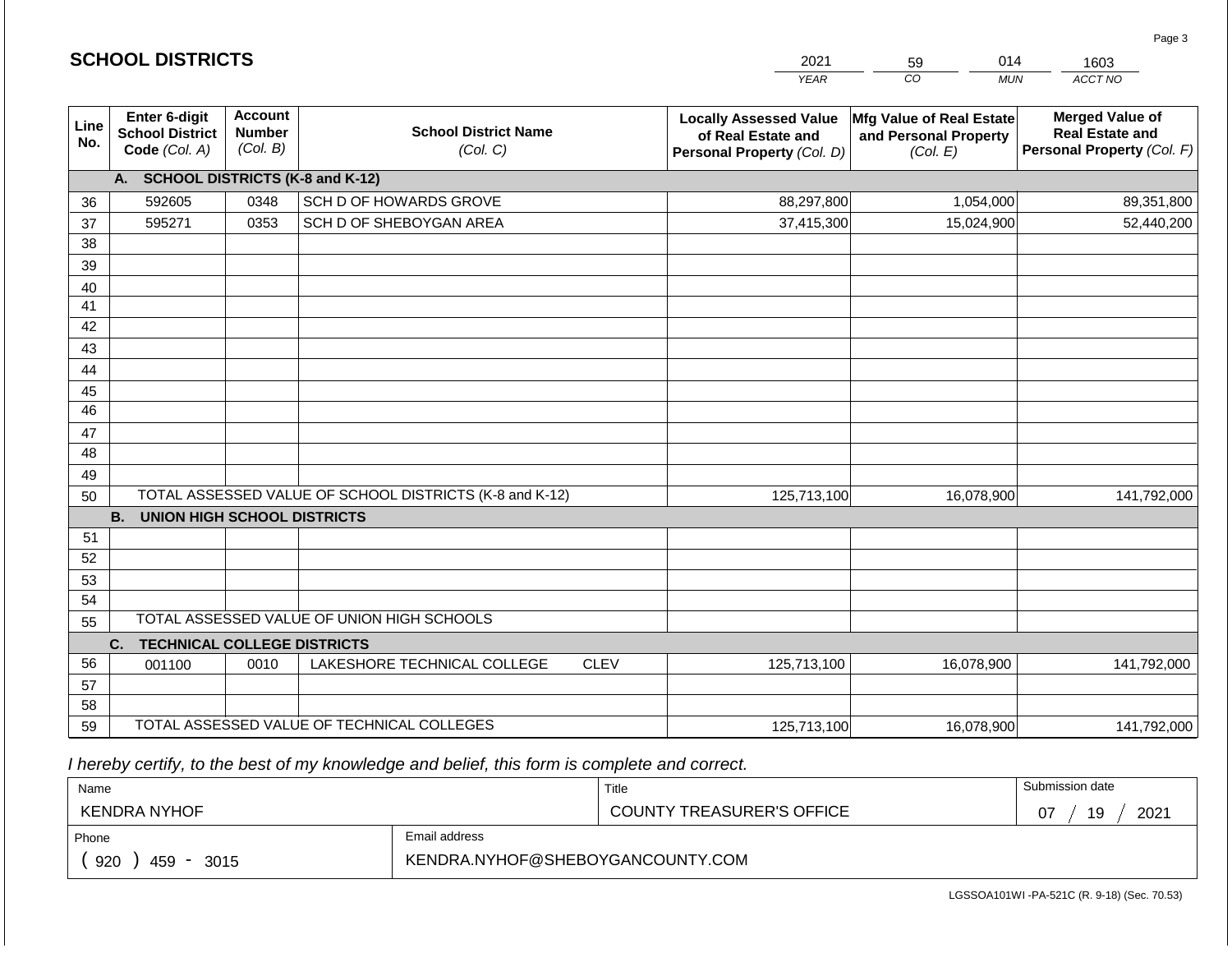- Each municipality's SOA is completed after the Board of Review and includes any changes made to the locally assessed values, under state law (sec. 70.53, Wis. Stats.)
- The Wisconsin Department of Revenue (DOR) merges the locally assessed values with the state assessed manufacturing values
- DOR provides the information regarding district names and codes. If a district is not listed, contact DOR.

Note: If you submit an amended SOA to DOR after your municipality's SOA is equated and posted to our website, we will process the SOA. However, DOR will not recalculate the *aggregate ratio or update the final SOA posted on our website. You should use the corrected values to calculate your tax rates.*

## **Page 1: Real Estate and Personal Property**

- Lines 1-9 assessed real estate values, parcel counts and acres by classification
- Lines 10-15 assessed personal property values and number of accounts by class
- Line 16 aggregate assessed value of all property subject to general property; use to calculate tax rates. Note: This line equals the total assessed value of K-8 and K-12 school districts (Line 50) and total assessed value of technical colleges (Line 59).
- Remarks assessment ratio used to calculate estimated fair market value on property tax bills

## **Page 2: Forest Crop, Other Exempt Land and Special Districts**

- Lines 18-21 private forest crop and managed forest lands assessed values
- Line  $22 -$  tax exempt land acres
- Line 23 prior years assessed value of omitted property under sec. 70.44 and correction of errors under sec. 70.43 shown by locally assessed or manufacturing real estate and personal property. Note: If there is an amount on this line, report the corresponding tax in the Statement of Taxes, Sections J or K.
- Lines 24-35 special district assessed values. These values are used to calculate tax rates for the special districts.

## **Page 3: School Districts**

- Lines 36-50 school districts (K-8 and K-12) assessed values. These values are used to calculate tax rates for school districts.
- Lines 51-55 union high school district assessed values. These values are used to calculate tax rates for union high school districts.
- Lines 56-59 technical college assessed values. These values are used to calculate tax rates for technical colleges.

If you have questions: Email: lgs@wisconsin.gov

 Phone: (608) 266-2569 or (608) 264-6892 Fax: (608) 264-6887

SHEBOYGAN, WI 53083 - 5136 SHEBOYGAN, WI 53083 - 5136푼 W982 COUNTY RD FF TRACI HERMANN<br>TOWN OF MOSEL W982 COUNTY RD TOWN OF MOSEL TRACI HERMANN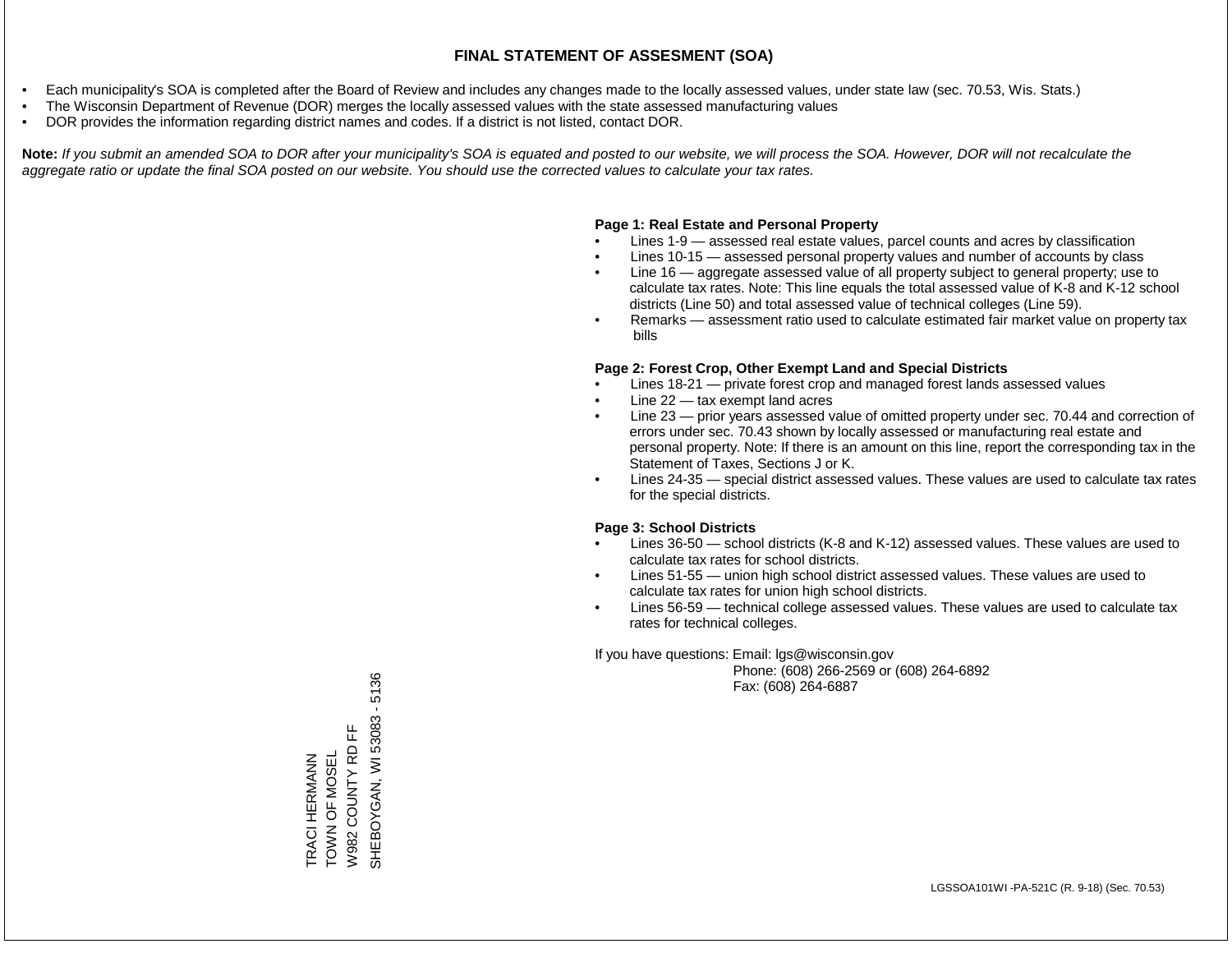|                | <b>FINAL - EQUATED</b><br><b>STATEMENT OF ASSESSMENT FOR 2021</b>                                                                                                                            |                          | 59                                               | 016                                                 | 1604                                 | This is an Amended Return       | Page 1                                  |
|----------------|----------------------------------------------------------------------------------------------------------------------------------------------------------------------------------------------|--------------------------|--------------------------------------------------|-----------------------------------------------------|--------------------------------------|---------------------------------|-----------------------------------------|
|                |                                                                                                                                                                                              |                          | CO                                               | <b>MUN</b>                                          | ACCT NO                              |                                 |                                         |
|                | <b>FOR</b><br>TOWN OF<br><b>OF</b>                                                                                                                                                           | <b>PLYMOUTH</b>          |                                                  | SHEBOYGAN COUNTY                                    |                                      |                                 |                                         |
|                | Town - Village - City                                                                                                                                                                        | <b>Municipality Name</b> |                                                  | <b>County Name</b>                                  |                                      |                                 |                                         |
| Line<br>No.    | <b>REAL ESTATE</b><br>(See Lines 18 - 22 for                                                                                                                                                 |                          | PARCEL COUNT<br><b>TOTAL LAND   IMPROVEMENTS</b> | NO. OF ACRES<br><b>WHOLE</b><br><b>NUMBERS ONLY</b> | <b>VALUE OF</b><br><b>LAND</b>       | VALUE OF<br><b>IMPROVEMENTS</b> | TOTAL VALUE OF LAND<br>AND IMPROVEMENTS |
|                | other Real Estate)                                                                                                                                                                           | (Col. A)                 | (Col. B)                                         | (Col, C)                                            | (Col. D)                             | (Col. E)                        | (Col. F)                                |
| 1              | <b>RESIDENTIAL - Class 1</b>                                                                                                                                                                 | 1,390                    | 1,249                                            | 3,673                                               | 61,725,200                           | 223,355,700                     | 285,080,900                             |
| 2              | <b>COMMERCIAL - Class 2</b>                                                                                                                                                                  | 112                      | 95                                               | 1,016                                               | 6,331,100                            | 27,581,200                      | 33,912,300                              |
| 3              | <b>MANUFACTURING - Class 3</b>                                                                                                                                                               | 3                        | 3                                                | 9                                                   | 134,800                              | 540,700                         | 675,500                                 |
| 4              | <b>AGRICULTURAL - Class 4</b>                                                                                                                                                                | 457                      |                                                  | 8,600                                               | 1,388,900                            |                                 | 1,388,900                               |
| 5              | <b>UNDEVELOPED - Class 5</b>                                                                                                                                                                 | 357                      |                                                  | 2,318                                               | 3,237,100                            |                                 | 3,237,100                               |
| 6              | AGRICULTURAL FOREST - Class 5m                                                                                                                                                               | 143                      |                                                  | 963                                                 | 1,585,300                            |                                 | 1,585,300                               |
| $\overline{7}$ | FOREST LANDS - Class 6                                                                                                                                                                       | 54                       |                                                  | 545                                                 | 1,720,400                            |                                 | 1,720,400                               |
| 8              | OTHER - Class 7                                                                                                                                                                              | 50                       | 50                                               | 129                                                 | 963,500                              | 6,478,700                       | 7,442,200                               |
| 9              | <b>TOTAL - ALL COLUMNS</b>                                                                                                                                                                   | 2,566                    | 1,397                                            | 17,253                                              | 77,086,300                           | 257,956,300                     | 335,042,600                             |
| 10             | NUMBER OF PERSONAL PROPERTY ACCOUNTS IN ROLL                                                                                                                                                 |                          |                                                  | 75                                                  | <b>LOCALLY ASSESSED</b>              | <b>MANUFACTURING</b>            | <b>MERGED</b>                           |
| 11             | BOATS AND OTHER WATERCRAFT NOT EXEMPT - Code 1                                                                                                                                               |                          |                                                  |                                                     | $\Omega$                             | $\Omega$                        | $\Omega$                                |
| 12             | MACHINERY, TOOLS AND PATTERNS - Code 2                                                                                                                                                       |                          |                                                  |                                                     |                                      | 48,000                          | 48,000                                  |
| 13             | FURNITURE, FIXTURES AND EQUIPMENT - Code 3                                                                                                                                                   |                          |                                                  |                                                     | 1,366,000                            | 29,200                          | 1,395,200                               |
| 14             | ALL OTHER PERSONAL PROPERTY NOT EXEMPT - Codes 4A, 4B, 4C                                                                                                                                    |                          |                                                  |                                                     | 1,822,200                            | 3,500                           | 1,825,700                               |
| 15             | TOTAL OF PERSONAL PROPERTY NOT EXEMPT (Total of Lines 11-14)                                                                                                                                 |                          |                                                  |                                                     | 3,188,200                            | 80,700                          | 3,268,900                               |
| 16             | AGGREGATE ASSESSED VALUE OF ALL PROPERTY SUBJECT TO THE GENERAL PROPERTY TAX (Total of Lines 9F and 15F)<br>MUST EQUAL TOTAL VALUE OF THE SCHOOL DISTRICTS (K-12 PLUS K-8) - Line 50, Col. F |                          |                                                  |                                                     |                                      |                                 | 338,311,500                             |
| 17             | <b>BOARD OF REVIEW</b><br>DATE OF FINAL ADJOURNMENT                                                                                                                                          | 05/13/2021               |                                                  | Name of Assessor                                    | ASSOCIATED APPRAISAL CONSULTANTS INC | Telephone #                     | (920) 749-1995                          |

REMARKS

The Assessment Ratio to be used in calculating the estimated Fair Market Value on tax bills for this tax district is .820659882

This ratio should be used to convert assessed values to "Calculate Equalized Values" in Step 1 of the Lottery and Gaming Credit Calculations.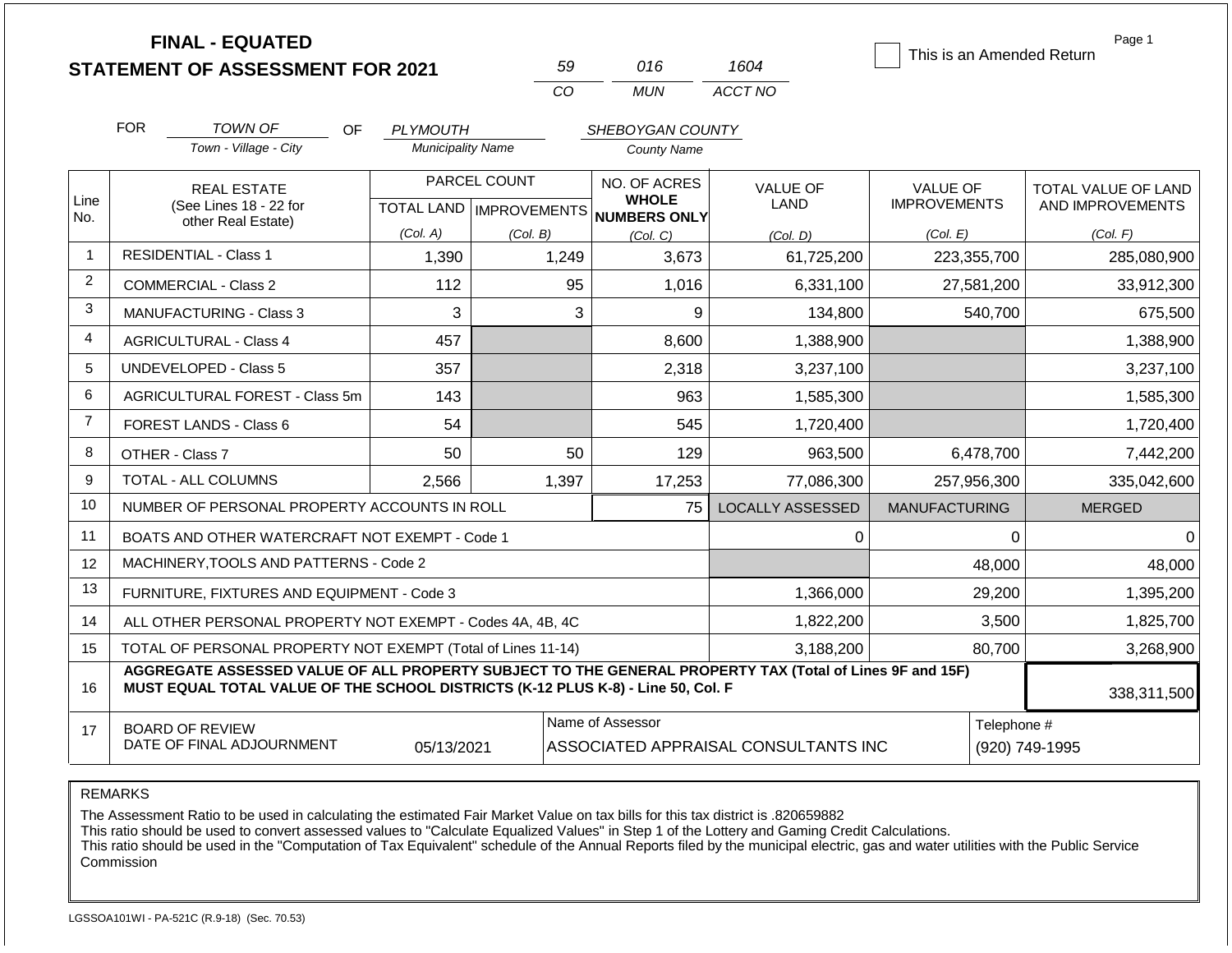2021 59 016 1604

FOREST LANDS (Line 7) and FOREST CROPS (in this section) - are **NOT** the same *YEAR CO MUN ACCT NO*

|    | Private Forest Crop - Reg Class @ 10¢ per acre                                                    |                                                    |  |                                                                  |  | Private Forest Crop - Reg Class @ \$2.52 per acre |                                                               |                                                                    |         |                                                                                                    |
|----|---------------------------------------------------------------------------------------------------|----------------------------------------------------|--|------------------------------------------------------------------|--|---------------------------------------------------|---------------------------------------------------------------|--------------------------------------------------------------------|---------|----------------------------------------------------------------------------------------------------|
|    | (a) PARCELS                                                                                       | (b) ACRES                                          |  | (c) ASSESSED VALUE                                               |  | (d) PARCELS                                       |                                                               | (e) ACRES                                                          |         | (f) ASSESSED VALUE                                                                                 |
| 18 |                                                                                                   |                                                    |  |                                                                  |  |                                                   |                                                               |                                                                    |         |                                                                                                    |
|    |                                                                                                   |                                                    |  |                                                                  |  |                                                   |                                                               |                                                                    |         |                                                                                                    |
|    |                                                                                                   | Private Forest Crop - Special Class @ 20¢ per acre |  | (c) ASSESSED VALUE                                               |  | (d) PARCELS                                       |                                                               | (e) ACRES                                                          |         | Entered Before 2005 Managed Forest - Ferrous Mining CLOSED @ \$7.87 per acre<br>(f) ASSESSED VALUE |
| 19 | (a) PARCELS                                                                                       | (b) ACRES                                          |  |                                                                  |  |                                                   |                                                               |                                                                    |         |                                                                                                    |
|    |                                                                                                   |                                                    |  |                                                                  |  |                                                   |                                                               |                                                                    |         |                                                                                                    |
|    |                                                                                                   |                                                    |  | Entered Before 2005 Managed Forest - OPEN @ 74 ¢ per acre        |  |                                                   |                                                               | Entered Before 2005 Managed Forest - CLOSED @                      |         | $$1.75$ per acre                                                                                   |
| 20 | (a) PARCELS                                                                                       | (b) ACRES                                          |  | (c) ASSESSED VALUE                                               |  | (d) PARCELS                                       |                                                               | (e) ACRES                                                          |         | (f) ASSESSED VALUE                                                                                 |
|    |                                                                                                   |                                                    |  |                                                                  |  |                                                   |                                                               |                                                                    |         |                                                                                                    |
|    |                                                                                                   | 10                                                 |  | 30,000                                                           |  | 5                                                 |                                                               | 50.38                                                              | 166.300 |                                                                                                    |
|    | Entered After 2004 Managed Forest - OPEN @ \$2.04 per acre                                        |                                                    |  |                                                                  |  |                                                   | Entered After 2004 Managed Forest - CLOSED @ \$10.20 per acre |                                                                    |         |                                                                                                    |
| 21 | (a) PARCELS                                                                                       | (b) ACRES                                          |  | (c) ASSESSED VALUE                                               |  | (d) PARCELS                                       |                                                               | (e) ACRES                                                          |         | (f) ASSESSED VALUE                                                                                 |
|    |                                                                                                   |                                                    |  |                                                                  |  |                                                   |                                                               |                                                                    |         |                                                                                                    |
|    |                                                                                                   |                                                    |  |                                                                  |  | 3<br>54.38                                        |                                                               | 182,700                                                            |         |                                                                                                    |
|    | (a) County Forest Cropland Acres                                                                  |                                                    |  | (b) Federal Acres                                                |  | (c) State Acres                                   |                                                               | (d) County (NOT FOREST CROP) Acres                                 |         | (e) Other Acres                                                                                    |
| 22 |                                                                                                   |                                                    |  |                                                                  |  |                                                   |                                                               |                                                                    |         |                                                                                                    |
|    |                                                                                                   |                                                    |  |                                                                  |  | 962.1                                             |                                                               | 110.72                                                             |         | 725.69                                                                                             |
|    |                                                                                                   |                                                    |  | Assessed Value of Omitted Property From Prior Years (Sec. 70.44) |  |                                                   |                                                               | Assessed Value of Sec. 70.43 Corrections of Errors by Assessors    |         |                                                                                                    |
|    |                                                                                                   | (a) REAL ESTATE                                    |  | (b) PERSONAL                                                     |  |                                                   |                                                               | (c1) REAL ESTATE                                                   |         | (c2) PERSONAL                                                                                      |
| 23 |                                                                                                   |                                                    |  |                                                                  |  |                                                   |                                                               |                                                                    |         |                                                                                                    |
|    |                                                                                                   |                                                    |  |                                                                  |  |                                                   |                                                               | Mfg. Equated Value of Sec.70.43 Corrections of Errors by Assessors |         |                                                                                                    |
|    | Manufacturing Equated Value of Omitted Property From Prior Years (Sec. 70.995)<br>(d) REAL ESTATE |                                                    |  | (e) PERSONAL                                                     |  |                                                   |                                                               | (f1) REAL ESTATE                                                   |         | (f2) PERSONAL                                                                                      |
|    |                                                                                                   |                                                    |  |                                                                  |  |                                                   |                                                               |                                                                    |         |                                                                                                    |
|    |                                                                                                   |                                                    |  |                                                                  |  |                                                   |                                                               |                                                                    |         |                                                                                                    |

## **SPECIAL DISTRICTS**

| Line<br>No. | <b>Enter 6-digit</b><br>Special District<br>Code (Col. A) | <b>Account</b><br><b>Number</b><br>(Col. B) | <b>Special District Name</b><br>(Col. C)    | <b>Locally Assessed Value</b><br>of Real Estate and<br>Personal Property (Col. D) | Mfg Value of Real Estate<br>and Personal Property<br>(Col. E) | <b>Merged Value of</b><br><b>Real Estate and</b><br>Personal Property (Col. F) |
|-------------|-----------------------------------------------------------|---------------------------------------------|---------------------------------------------|-----------------------------------------------------------------------------------|---------------------------------------------------------------|--------------------------------------------------------------------------------|
| 24          | 597030                                                    | 0364                                        | RHINE & PLYMOUTH SANITARY DISTRICT #1       | 18,405,600                                                                        |                                                               | 18,405,600                                                                     |
| 25          | 598030                                                    | 0379                                        | LITTLE ELKHART LAKE REHABILITATION DISTRICT | 3,506,900                                                                         |                                                               | 3,506,900                                                                      |
| 26          |                                                           |                                             |                                             |                                                                                   |                                                               |                                                                                |
| 27          |                                                           |                                             |                                             |                                                                                   |                                                               |                                                                                |
| 28          |                                                           |                                             |                                             |                                                                                   |                                                               |                                                                                |
| 29          |                                                           |                                             |                                             |                                                                                   |                                                               |                                                                                |
| 30          |                                                           |                                             |                                             |                                                                                   |                                                               |                                                                                |
| 31          |                                                           |                                             |                                             |                                                                                   |                                                               |                                                                                |
| 32          |                                                           |                                             |                                             |                                                                                   |                                                               |                                                                                |
| 33          |                                                           |                                             |                                             |                                                                                   |                                                               |                                                                                |
| 34          |                                                           |                                             |                                             |                                                                                   |                                                               |                                                                                |
| 35          |                                                           |                                             |                                             |                                                                                   |                                                               |                                                                                |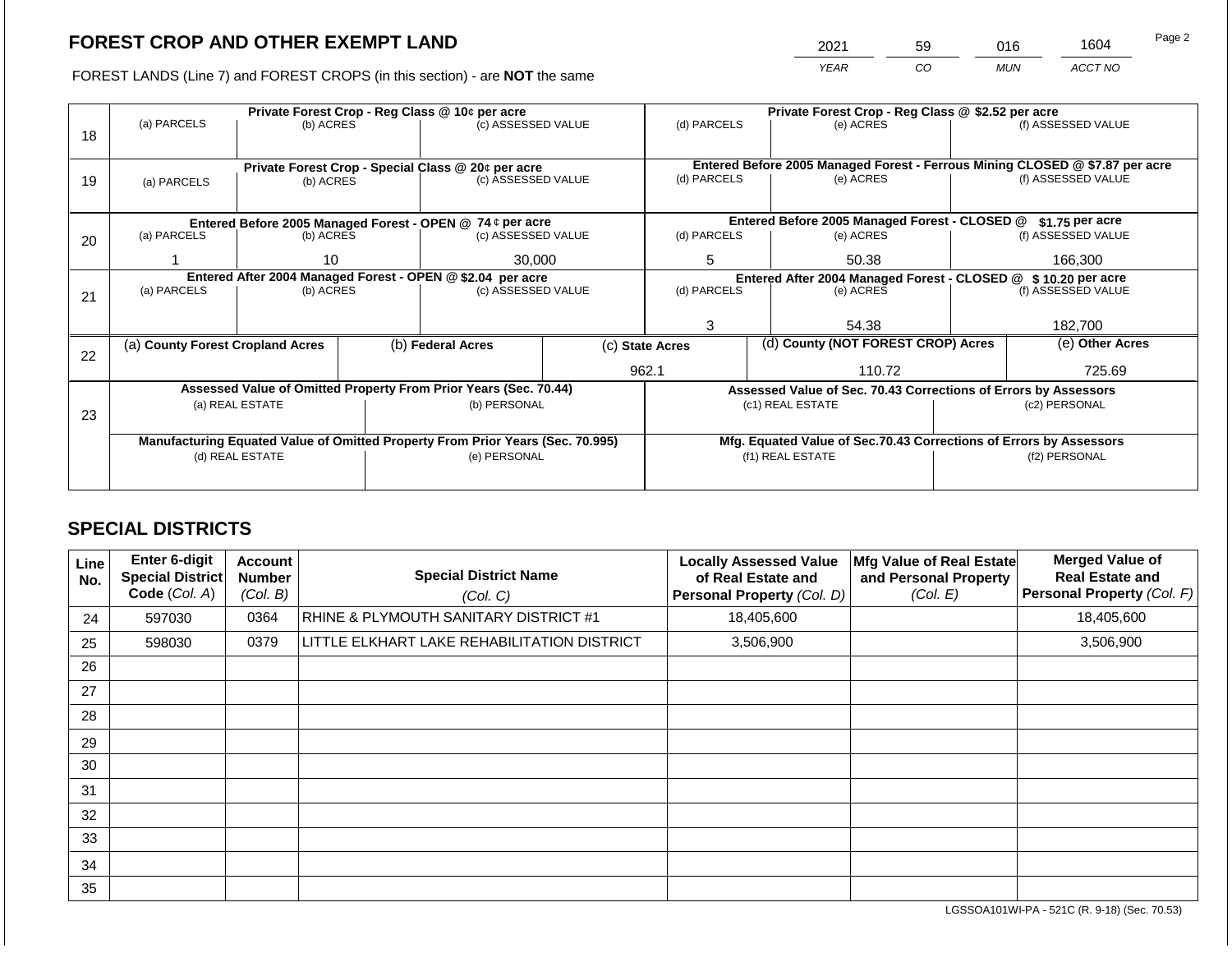|                       |                                                          |                                             |                                                         |             | <b>YEAR</b>                                                                       | $\overline{co}$<br><b>MUN</b>                                 | ACCT NO                                                                        |  |
|-----------------------|----------------------------------------------------------|---------------------------------------------|---------------------------------------------------------|-------------|-----------------------------------------------------------------------------------|---------------------------------------------------------------|--------------------------------------------------------------------------------|--|
| Line<br>No.           | Enter 6-digit<br><b>School District</b><br>Code (Col. A) | <b>Account</b><br><b>Number</b><br>(Col. B) | <b>School District Name</b><br>(Col. C)                 |             | <b>Locally Assessed Value</b><br>of Real Estate and<br>Personal Property (Col. D) | Mfg Value of Real Estate<br>and Personal Property<br>(Col. E) | <b>Merged Value of</b><br><b>Real Estate and</b><br>Personal Property (Col. F) |  |
|                       | A.                                                       |                                             | <b>SCHOOL DISTRICTS (K-8 and K-12)</b>                  |             |                                                                                   |                                                               |                                                                                |  |
| 36                    | 591631                                                   | 0347                                        | SCH D OF ELKHART LAKE-GLENBEULAH                        |             | 172,300                                                                           |                                                               | 172,300                                                                        |  |
| 37                    | 594473                                                   | 0351                                        | SCH D OF PLYMOUTH                                       |             | 337,383,000                                                                       | 756,200                                                       | 338,139,200                                                                    |  |
| 38                    |                                                          |                                             |                                                         |             |                                                                                   |                                                               |                                                                                |  |
| 39                    |                                                          |                                             |                                                         |             |                                                                                   |                                                               |                                                                                |  |
| 40                    |                                                          |                                             |                                                         |             |                                                                                   |                                                               |                                                                                |  |
| 41                    |                                                          |                                             |                                                         |             |                                                                                   |                                                               |                                                                                |  |
| 42                    |                                                          |                                             |                                                         |             |                                                                                   |                                                               |                                                                                |  |
| 43                    |                                                          |                                             |                                                         |             |                                                                                   |                                                               |                                                                                |  |
| 44                    |                                                          |                                             |                                                         |             |                                                                                   |                                                               |                                                                                |  |
| 45<br>$\overline{46}$ |                                                          |                                             |                                                         |             |                                                                                   |                                                               |                                                                                |  |
|                       |                                                          |                                             |                                                         |             |                                                                                   |                                                               |                                                                                |  |
| 47<br>48              |                                                          |                                             |                                                         |             |                                                                                   |                                                               |                                                                                |  |
| 49                    |                                                          |                                             |                                                         |             |                                                                                   |                                                               |                                                                                |  |
| 50                    |                                                          |                                             | TOTAL ASSESSED VALUE OF SCHOOL DISTRICTS (K-8 and K-12) |             | 337,555,300                                                                       | 756,200                                                       | 338,311,500                                                                    |  |
|                       | <b>B.</b><br><b>UNION HIGH SCHOOL DISTRICTS</b>          |                                             |                                                         |             |                                                                                   |                                                               |                                                                                |  |
| 51                    |                                                          |                                             |                                                         |             |                                                                                   |                                                               |                                                                                |  |
| 52                    |                                                          |                                             |                                                         |             |                                                                                   |                                                               |                                                                                |  |
| 53                    |                                                          |                                             |                                                         |             |                                                                                   |                                                               |                                                                                |  |
| 54                    |                                                          |                                             |                                                         |             |                                                                                   |                                                               |                                                                                |  |
| 55                    | TOTAL ASSESSED VALUE OF UNION HIGH SCHOOLS               |                                             |                                                         |             |                                                                                   |                                                               |                                                                                |  |
|                       | C.<br><b>TECHNICAL COLLEGE DISTRICTS</b>                 |                                             |                                                         |             |                                                                                   |                                                               |                                                                                |  |
| 56                    | 001100                                                   | 0010                                        | LAKESHORE TECHNICAL COLLEGE                             | <b>CLEV</b> | 337,555,300                                                                       | 756,200                                                       | 338,311,500                                                                    |  |
| 57                    |                                                          |                                             |                                                         |             |                                                                                   |                                                               |                                                                                |  |
| 58                    |                                                          |                                             |                                                         |             |                                                                                   |                                                               |                                                                                |  |
| 59                    |                                                          |                                             | TOTAL ASSESSED VALUE OF TECHNICAL COLLEGES              |             | 337,555,300                                                                       | 756,200                                                       | 338,311,500                                                                    |  |

2021

59

016

 *I hereby certify, to the best of my knowledge and belief, this form is complete and correct.*

**SCHOOL DISTRICTS**

| Name                                           |                                  | Title                            | Submission date  |
|------------------------------------------------|----------------------------------|----------------------------------|------------------|
| <b>KENDRA NYHOF</b>                            |                                  | <b>COUNTY TREASURER'S OFFICE</b> | 2021<br>24<br>υu |
| Phone                                          | Email address                    |                                  |                  |
| 920<br>459<br>3015<br>$\overline{\phantom{0}}$ | KENDRA.NYHOF@SHEBOYGANCOUNTY.COM |                                  |                  |

1604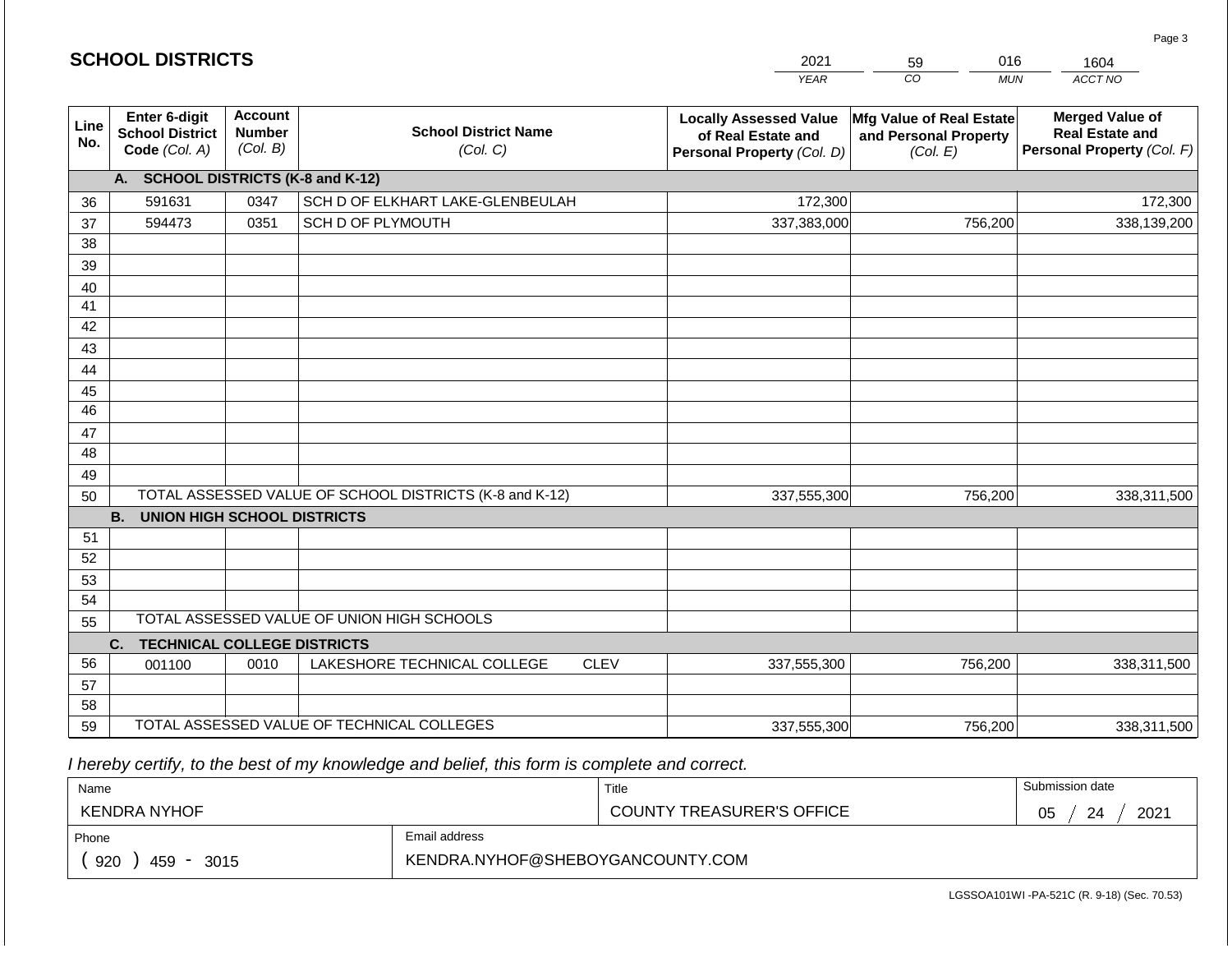- Each municipality's SOA is completed after the Board of Review and includes any changes made to the locally assessed values, under state law (sec. 70.53, Wis. Stats.)
- The Wisconsin Department of Revenue (DOR) merges the locally assessed values with the state assessed manufacturing values
- DOR provides the information regarding district names and codes. If a district is not listed, contact DOR.

Note: If you submit an amended SOA to DOR after your municipality's SOA is equated and posted to our website, we will process the SOA. However, DOR will not recalculate the *aggregate ratio or update the final SOA posted on our website. You should use the corrected values to calculate your tax rates.*

## **Page 1: Real Estate and Personal Property**

- Lines 1-9 assessed real estate values, parcel counts and acres by classification
- Lines 10-15 assessed personal property values and number of accounts by class
- Line 16 aggregate assessed value of all property subject to general property; use to calculate tax rates. Note: This line equals the total assessed value of K-8 and K-12 school districts (Line 50) and total assessed value of technical colleges (Line 59).
- Remarks assessment ratio used to calculate estimated fair market value on property tax bills

## **Page 2: Forest Crop, Other Exempt Land and Special Districts**

- Lines 18-21 private forest crop and managed forest lands assessed values
- Line  $22 -$  tax exempt land acres
- Line 23 prior years assessed value of omitted property under sec. 70.44 and correction of errors under sec. 70.43 shown by locally assessed or manufacturing real estate and personal property. Note: If there is an amount on this line, report the corresponding tax in the Statement of Taxes, Sections J or K.
- Lines 24-35 special district assessed values. These values are used to calculate tax rates for the special districts.

## **Page 3: School Districts**

- Lines 36-50 school districts (K-8 and K-12) assessed values. These values are used to calculate tax rates for school districts.
- Lines 51-55 union high school district assessed values. These values are used to calculate tax rates for union high school districts.
- Lines 56-59 technical college assessed values. These values are used to calculate tax rates for technical colleges.

If you have questions: Email: lgs@wisconsin.gov

 Phone: (608) 266-2569 or (608) 264-6892 Fax: (608) 264-6887

DEBRA SCHWIND<br>TOWN OF PLYMOUTH<br>120 SUHRKE ROAD THOMY OF PLYMOM PLYMOUTH, WI 53073 PLYMOUTH, WI 53073120 SUHRKE ROAD DEBRA SCHWIND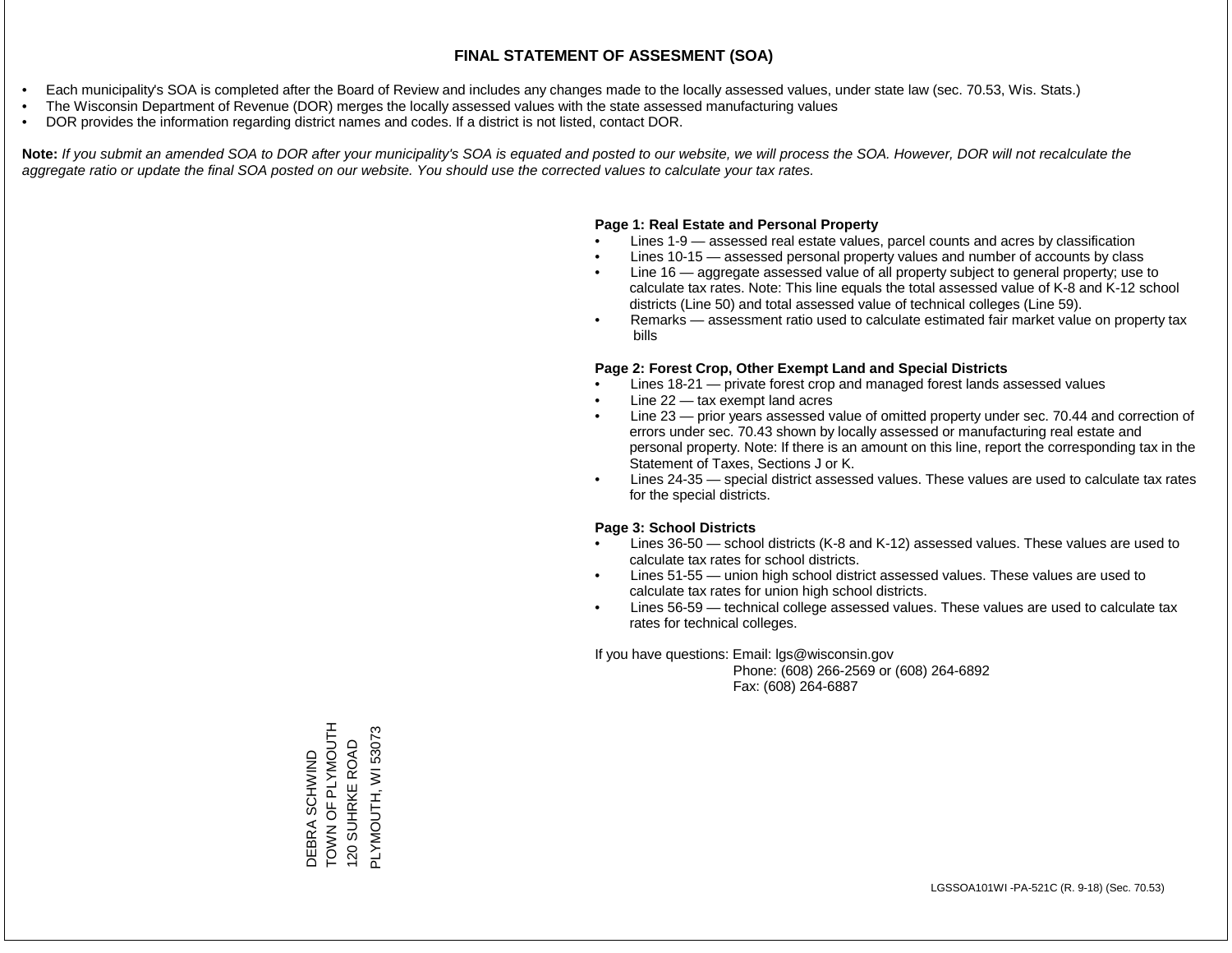| <b>FINAL - EQUATED</b>                  |  |
|-----------------------------------------|--|
| <b>STATEMENT OF ASSESSMENT FOR 2021</b> |  |

| 59  | 018 | 1605    |
|-----|-----|---------|
| CO. | MUN | ACCT NO |

This is an Amended Return

Page 1

|                | <b>FOR</b>                                                                                                                                                                                                  | <b>TOWN OF</b><br>OF                                      | <b>RHINE</b>             |                           | SHEBOYGAN COUNTY             |                         |                               |                     |
|----------------|-------------------------------------------------------------------------------------------------------------------------------------------------------------------------------------------------------------|-----------------------------------------------------------|--------------------------|---------------------------|------------------------------|-------------------------|-------------------------------|---------------------|
|                |                                                                                                                                                                                                             | Town - Village - City                                     | <b>Municipality Name</b> |                           | County Name                  |                         |                               |                     |
|                |                                                                                                                                                                                                             | <b>REAL ESTATE</b>                                        | PARCEL COUNT             |                           | NO. OF ACRES                 | <b>VALUE OF</b>         | <b>VALUE OF</b>               | TOTAL VALUE OF LAND |
| Line<br>No.    | (See Lines 18 - 22 for<br>other Real Estate)                                                                                                                                                                |                                                           |                          | TOTAL LAND   IMPROVEMENTS | <b>WHOLE</b><br>NUMBERS ONLY | <b>LAND</b>             | <b>IMPROVEMENTS</b>           | AND IMPROVEMENTS    |
|                |                                                                                                                                                                                                             |                                                           | (Col. A)                 | (Col. B)                  | (Col, C)                     | (Col, D)                | (Col. E)                      | (Col. F)            |
| 1              |                                                                                                                                                                                                             | <b>RESIDENTIAL - Class 1</b>                              | 1,432                    | 1,113                     | 3,735                        | 127,023,300             | 200,039,700                   | 327,063,000         |
| $\overline{2}$ |                                                                                                                                                                                                             | <b>COMMERCIAL - Class 2</b>                               | 51                       | 39                        | 443                          | 2,298,700               | 5,995,500                     | 8,294,200           |
| 3              |                                                                                                                                                                                                             | <b>MANUFACTURING - Class 3</b>                            | 3                        | 1                         | 87                           | 522,700                 | 29,300                        | 552,000             |
| 4              |                                                                                                                                                                                                             | <b>AGRICULTURAL - Class 4</b>                             | 470                      |                           | 9,038                        | 1,105,000               |                               | 1,105,000           |
| 5              |                                                                                                                                                                                                             | <b>UNDEVELOPED - Class 5</b>                              | 400                      |                           | 3,158                        | 2,432,000               |                               | 2,432,000           |
| 6              |                                                                                                                                                                                                             | AGRICULTURAL FOREST - Class 5m                            | 170                      |                           | 1,537                        | 2,061,500               |                               | 2,061,500           |
| $\overline{7}$ |                                                                                                                                                                                                             | <b>FOREST LANDS - Class 6</b>                             | 82                       |                           | 994                          | 2,607,200               |                               | 2,607,200           |
| 8              |                                                                                                                                                                                                             | OTHER - Class 7                                           | 38                       | 38                        | 75                           | 923,700                 | 5,062,400                     | 5,986,100           |
| 9              |                                                                                                                                                                                                             | TOTAL - ALL COLUMNS                                       | 2,646                    | 1,191                     | 19,067                       | 138,974,100             | 211,126,900                   | 350,101,000         |
| 10             |                                                                                                                                                                                                             | NUMBER OF PERSONAL PROPERTY ACCOUNTS IN ROLL              |                          |                           | 22                           | <b>LOCALLY ASSESSED</b> | <b>MANUFACTURING</b>          | <b>MERGED</b>       |
| 11             |                                                                                                                                                                                                             | BOATS AND OTHER WATERCRAFT NOT EXEMPT - Code 1            |                          |                           |                              | $\Omega$                |                               | $\Omega$<br>0       |
| 12             |                                                                                                                                                                                                             | MACHINERY, TOOLS AND PATTERNS - Code 2                    |                          |                           |                              |                         |                               | 3,100<br>3,100      |
| 13             |                                                                                                                                                                                                             | FURNITURE, FIXTURES AND EQUIPMENT - Code 3                |                          |                           |                              | 68,000                  |                               | $\Omega$<br>68,000  |
| 14             |                                                                                                                                                                                                             | ALL OTHER PERSONAL PROPERTY NOT EXEMPT - Codes 4A, 4B, 4C |                          |                           | 112,500                      | 200<br>112,700          |                               |                     |
| 15             | TOTAL OF PERSONAL PROPERTY NOT EXEMPT (Total of Lines 11-14)                                                                                                                                                |                                                           |                          |                           |                              |                         |                               | 3,300<br>183,800    |
| 16             | AGGREGATE ASSESSED VALUE OF ALL PROPERTY SUBJECT TO THE GENERAL PROPERTY TAX (Total of Lines 9F and 15F)<br>MUST EQUAL TOTAL VALUE OF THE SCHOOL DISTRICTS (K-12 PLUS K-8) - Line 50, Col. F<br>350,284,800 |                                                           |                          |                           |                              |                         |                               |                     |
| 17             | Name of Assessor<br><b>BOARD OF REVIEW</b><br>DATE OF FINAL ADJOURNMENT<br>06/02/2021<br>ASSOCIATED APPRAISAL CONSULTANTS INC                                                                               |                                                           |                          |                           |                              |                         | Telephone #<br>(920) 749-1995 |                     |

REMARKS

The Assessment Ratio to be used in calculating the estimated Fair Market Value on tax bills for this tax district is .803373424

This ratio should be used to convert assessed values to "Calculate Equalized Values" in Step 1 of the Lottery and Gaming Credit Calculations.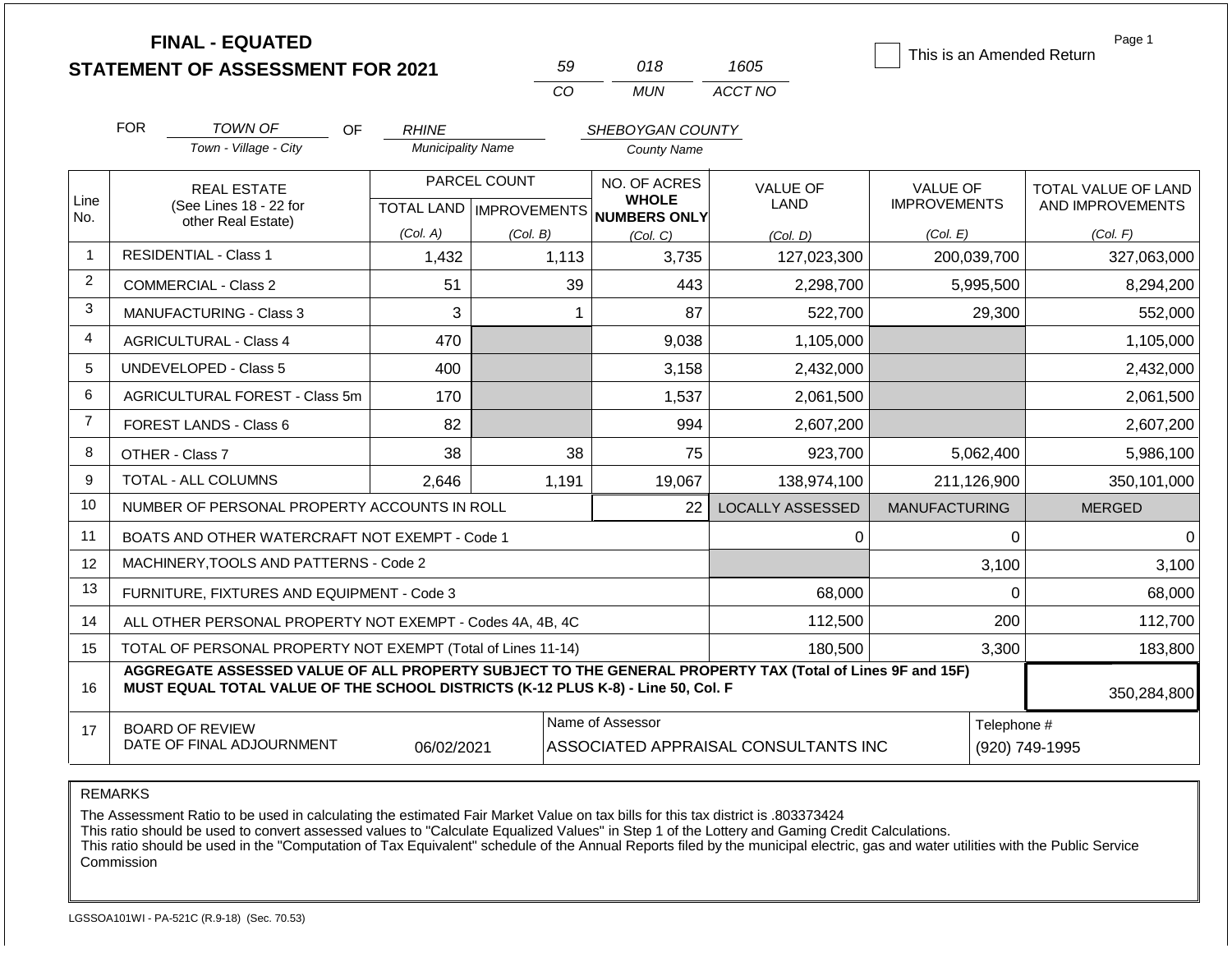2021 59 018 1605

FOREST LANDS (Line 7) and FOREST CROPS (in this section) - are **NOT** the same *YEAR CO MUN ACCT NO*

|    | Private Forest Crop - Reg Class @ 10¢ per acre                                 |           |  |                                                           | Private Forest Crop - Reg Class @ \$2.52 per acre |                                                                                                          |  |                                               |  |                    |  |
|----|--------------------------------------------------------------------------------|-----------|--|-----------------------------------------------------------|---------------------------------------------------|----------------------------------------------------------------------------------------------------------|--|-----------------------------------------------|--|--------------------|--|
|    | (a) PARCELS                                                                    | (b) ACRES |  | (c) ASSESSED VALUE                                        |                                                   | (d) PARCELS                                                                                              |  | (e) ACRES                                     |  | (f) ASSESSED VALUE |  |
| 18 |                                                                                |           |  |                                                           |                                                   |                                                                                                          |  |                                               |  |                    |  |
|    |                                                                                |           |  |                                                           |                                                   |                                                                                                          |  |                                               |  |                    |  |
|    |                                                                                |           |  | Private Forest Crop - Special Class @ 20¢ per acre        |                                                   | Entered Before 2005 Managed Forest - Ferrous Mining CLOSED @ \$7.87 per acre<br>(d) PARCELS<br>(e) ACRES |  |                                               |  | (f) ASSESSED VALUE |  |
| 19 | (a) PARCELS                                                                    | (b) ACRES |  | (c) ASSESSED VALUE                                        |                                                   |                                                                                                          |  |                                               |  |                    |  |
|    |                                                                                |           |  |                                                           |                                                   |                                                                                                          |  |                                               |  |                    |  |
|    |                                                                                |           |  | Entered Before 2005 Managed Forest - OPEN @ 74 ¢ per acre |                                                   |                                                                                                          |  | Entered Before 2005 Managed Forest - CLOSED @ |  | $$1.75$ per acre   |  |
| 20 | (a) PARCELS                                                                    | (b) ACRES |  | (c) ASSESSED VALUE                                        |                                                   | (d) PARCELS                                                                                              |  | (e) ACRES                                     |  | (f) ASSESSED VALUE |  |
|    |                                                                                |           |  |                                                           |                                                   |                                                                                                          |  |                                               |  |                    |  |
|    |                                                                                |           |  |                                                           |                                                   | 27<br>483.12                                                                                             |  | 1,276,100                                     |  |                    |  |
|    | Entered After 2004 Managed Forest - OPEN @ \$2.04 per acre                     |           |  |                                                           |                                                   | Entered After 2004 Managed Forest - CLOSED @ \$ 10.20 per acre                                           |  |                                               |  |                    |  |
| 21 | (a) PARCELS<br>(b) ACRES                                                       |           |  | (c) ASSESSED VALUE                                        |                                                   | (d) PARCELS                                                                                              |  | (e) ACRES                                     |  | (f) ASSESSED VALUE |  |
|    |                                                                                |           |  |                                                           |                                                   |                                                                                                          |  |                                               |  |                    |  |
|    |                                                                                | 77.86     |  | 210,200                                                   |                                                   | 21                                                                                                       |  | 406.88                                        |  | 920,600            |  |
|    | (a) County Forest Cropland Acres                                               |           |  | (b) Federal Acres                                         |                                                   | (d) County (NOT FOREST CROP) Acres<br>(c) State Acres                                                    |  | (e) Other Acres                               |  |                    |  |
| 22 |                                                                                |           |  |                                                           |                                                   |                                                                                                          |  |                                               |  |                    |  |
|    |                                                                                |           |  |                                                           |                                                   | 980.18                                                                                                   |  | 272.37                                        |  | 258.02             |  |
|    | Assessed Value of Omitted Property From Prior Years (Sec. 70.44)               |           |  |                                                           |                                                   | Assessed Value of Sec. 70.43 Corrections of Errors by Assessors                                          |  |                                               |  |                    |  |
|    | (a) REAL ESTATE                                                                |           |  | (b) PERSONAL                                              |                                                   | (c1) REAL ESTATE                                                                                         |  | (c2) PERSONAL                                 |  |                    |  |
| 23 |                                                                                |           |  |                                                           |                                                   |                                                                                                          |  |                                               |  |                    |  |
|    | Manufacturing Equated Value of Omitted Property From Prior Years (Sec. 70.995) |           |  |                                                           |                                                   | Mfg. Equated Value of Sec.70.43 Corrections of Errors by Assessors                                       |  |                                               |  |                    |  |
|    | (d) REAL ESTATE                                                                |           |  | (e) PERSONAL                                              |                                                   | (f1) REAL ESTATE                                                                                         |  | (f2) PERSONAL                                 |  |                    |  |
|    |                                                                                |           |  |                                                           |                                                   |                                                                                                          |  |                                               |  |                    |  |
|    |                                                                                |           |  |                                                           |                                                   |                                                                                                          |  |                                               |  |                    |  |

## **SPECIAL DISTRICTS**

| Line<br>No. | <b>Enter 6-digit</b><br>Special District | <b>Account</b><br><b>Number</b> | <b>Special District Name</b>                | <b>Locally Assessed Value</b><br>of Real Estate and | Mfg Value of Real Estate<br>and Personal Property | <b>Merged Value of</b><br><b>Real Estate and</b> |
|-------------|------------------------------------------|---------------------------------|---------------------------------------------|-----------------------------------------------------|---------------------------------------------------|--------------------------------------------------|
|             | Code (Col. A)                            | (Col. B)                        | (Col. C)                                    | Personal Property (Col. D)                          | (Col. E)                                          | Personal Property (Col. F)                       |
| 24          | 597020                                   | 0363                            | RHINE SANITARY DISTRICT #3                  | 51,248,700                                          |                                                   | 51,248,700                                       |
| 25          | 597030                                   | 0364                            | RHINE & PLYMOUTH SANITARY DISTRICT #1       | 78,182,600                                          |                                                   | 78,182,600                                       |
| 26          | 598030                                   | 0379                            | LITTLE ELKHART LAKE REHABILITATION DISTRICT | 19,133,400                                          |                                                   | 19,133,400                                       |
| 27          |                                          |                                 |                                             |                                                     |                                                   |                                                  |
| 28          |                                          |                                 |                                             |                                                     |                                                   |                                                  |
| 29          |                                          |                                 |                                             |                                                     |                                                   |                                                  |
| 30          |                                          |                                 |                                             |                                                     |                                                   |                                                  |
| 31          |                                          |                                 |                                             |                                                     |                                                   |                                                  |
| 32          |                                          |                                 |                                             |                                                     |                                                   |                                                  |
| 33          |                                          |                                 |                                             |                                                     |                                                   |                                                  |
| 34          |                                          |                                 |                                             |                                                     |                                                   |                                                  |
| 35          |                                          |                                 |                                             |                                                     |                                                   |                                                  |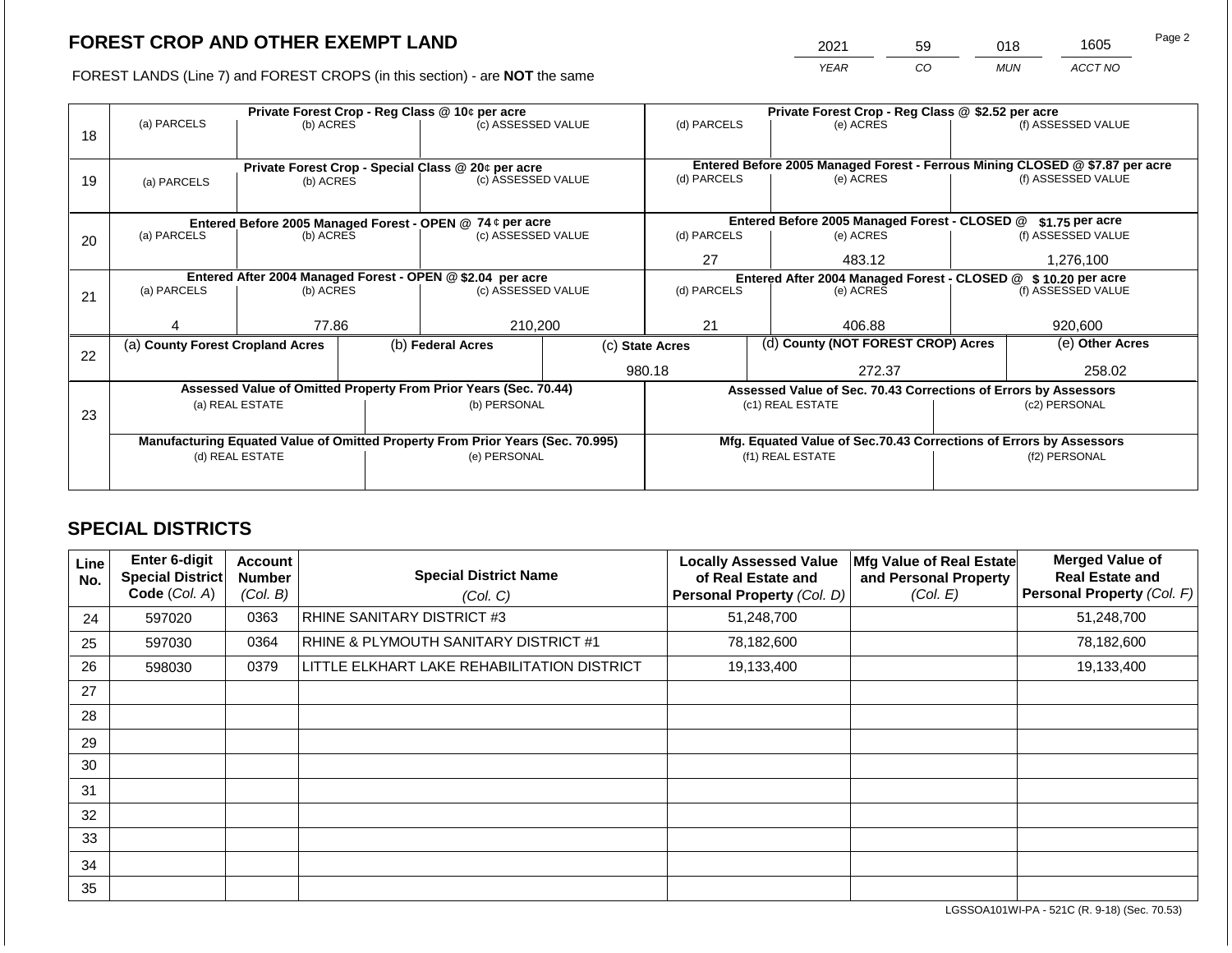|                 |                                                          |                                             |                                                         |             | <b>YEAR</b>                                                                       | CO<br><b>MUN</b>                                                     | ACCT NO                                                                        |  |  |
|-----------------|----------------------------------------------------------|---------------------------------------------|---------------------------------------------------------|-------------|-----------------------------------------------------------------------------------|----------------------------------------------------------------------|--------------------------------------------------------------------------------|--|--|
| Line<br>No.     | Enter 6-digit<br><b>School District</b><br>Code (Col. A) | <b>Account</b><br><b>Number</b><br>(Col. B) | <b>School District Name</b><br>(Col. C)                 |             | <b>Locally Assessed Value</b><br>of Real Estate and<br>Personal Property (Col. D) | <b>Mfg Value of Real Estate</b><br>and Personal Property<br>(Col. E) | <b>Merged Value of</b><br><b>Real Estate and</b><br>Personal Property (Col. F) |  |  |
|                 | А.                                                       |                                             | <b>SCHOOL DISTRICTS (K-8 and K-12)</b>                  |             |                                                                                   |                                                                      |                                                                                |  |  |
| 36              | 362828                                                   | 0209                                        | <b>SCH D OF KIEL AREA</b>                               |             | 39,935,700                                                                        |                                                                      | 39,935,700                                                                     |  |  |
| 37              | 591631                                                   | 0347                                        | SCH D OF ELKHART LAKE-GLENBEULAH                        |             | 305,779,300                                                                       | 555,300                                                              | 306,334,600                                                                    |  |  |
| 38              | 592605                                                   | 0348                                        | SCH D OF HOWARDS GROVE                                  |             | 3,776,200                                                                         |                                                                      | 3,776,200                                                                      |  |  |
| 39              | 594473                                                   | 0351                                        | SCH D OF PLYMOUTH                                       |             | 238,300                                                                           |                                                                      | 238,300                                                                        |  |  |
| 40              |                                                          |                                             |                                                         |             |                                                                                   |                                                                      |                                                                                |  |  |
| 41              |                                                          |                                             |                                                         |             |                                                                                   |                                                                      |                                                                                |  |  |
| 42              |                                                          |                                             |                                                         |             |                                                                                   |                                                                      |                                                                                |  |  |
| 43              |                                                          |                                             |                                                         |             |                                                                                   |                                                                      |                                                                                |  |  |
| 44              |                                                          |                                             |                                                         |             |                                                                                   |                                                                      |                                                                                |  |  |
| 45              |                                                          |                                             |                                                         |             |                                                                                   |                                                                      |                                                                                |  |  |
| $\overline{46}$ |                                                          |                                             |                                                         |             |                                                                                   |                                                                      |                                                                                |  |  |
| 47              |                                                          |                                             |                                                         |             |                                                                                   |                                                                      |                                                                                |  |  |
| 48              |                                                          |                                             |                                                         |             |                                                                                   |                                                                      |                                                                                |  |  |
| 49              |                                                          |                                             |                                                         |             |                                                                                   |                                                                      |                                                                                |  |  |
| 50              |                                                          |                                             | TOTAL ASSESSED VALUE OF SCHOOL DISTRICTS (K-8 and K-12) |             | 349,729,500                                                                       | 555,300                                                              | 350,284,800                                                                    |  |  |
|                 | <b>B.</b><br><b>UNION HIGH SCHOOL DISTRICTS</b>          |                                             |                                                         |             |                                                                                   |                                                                      |                                                                                |  |  |
| 51              |                                                          |                                             |                                                         |             |                                                                                   |                                                                      |                                                                                |  |  |
| 52              |                                                          |                                             |                                                         |             |                                                                                   |                                                                      |                                                                                |  |  |
| 53              |                                                          |                                             |                                                         |             |                                                                                   |                                                                      |                                                                                |  |  |
| 54              |                                                          |                                             |                                                         |             |                                                                                   |                                                                      |                                                                                |  |  |
| 55              | TOTAL ASSESSED VALUE OF UNION HIGH SCHOOLS               |                                             |                                                         |             |                                                                                   |                                                                      |                                                                                |  |  |
|                 | <b>TECHNICAL COLLEGE DISTRICTS</b><br>C.                 |                                             |                                                         |             |                                                                                   |                                                                      |                                                                                |  |  |
| 56              | 001100                                                   | 0010                                        | LAKESHORE TECHNICAL COLLEGE                             | <b>CLEV</b> | 349,729,500                                                                       | 555,300                                                              | 350,284,800                                                                    |  |  |
| 57              |                                                          |                                             |                                                         |             |                                                                                   |                                                                      |                                                                                |  |  |
| 58              |                                                          |                                             |                                                         |             |                                                                                   |                                                                      |                                                                                |  |  |
| 59              |                                                          |                                             | TOTAL ASSESSED VALUE OF TECHNICAL COLLEGES              | 349,729,500 | 555,300                                                                           | 350,284,800                                                          |                                                                                |  |  |

2021

59

018

 *I hereby certify, to the best of my knowledge and belief, this form is complete and correct.*

**SCHOOL DISTRICTS**

| Name                |                                  | Title                            | Submission date  |
|---------------------|----------------------------------|----------------------------------|------------------|
| <b>KENDRA NYHOF</b> |                                  | <b>COUNTY TREASURER'S OFFICE</b> | 2021<br>16<br>06 |
| Phone               | Email address                    |                                  |                  |
| 920<br>459<br>3015  | KENDRA.NYHOF@SHEBOYGANCOUNTY.COM |                                  |                  |

Page 3

1605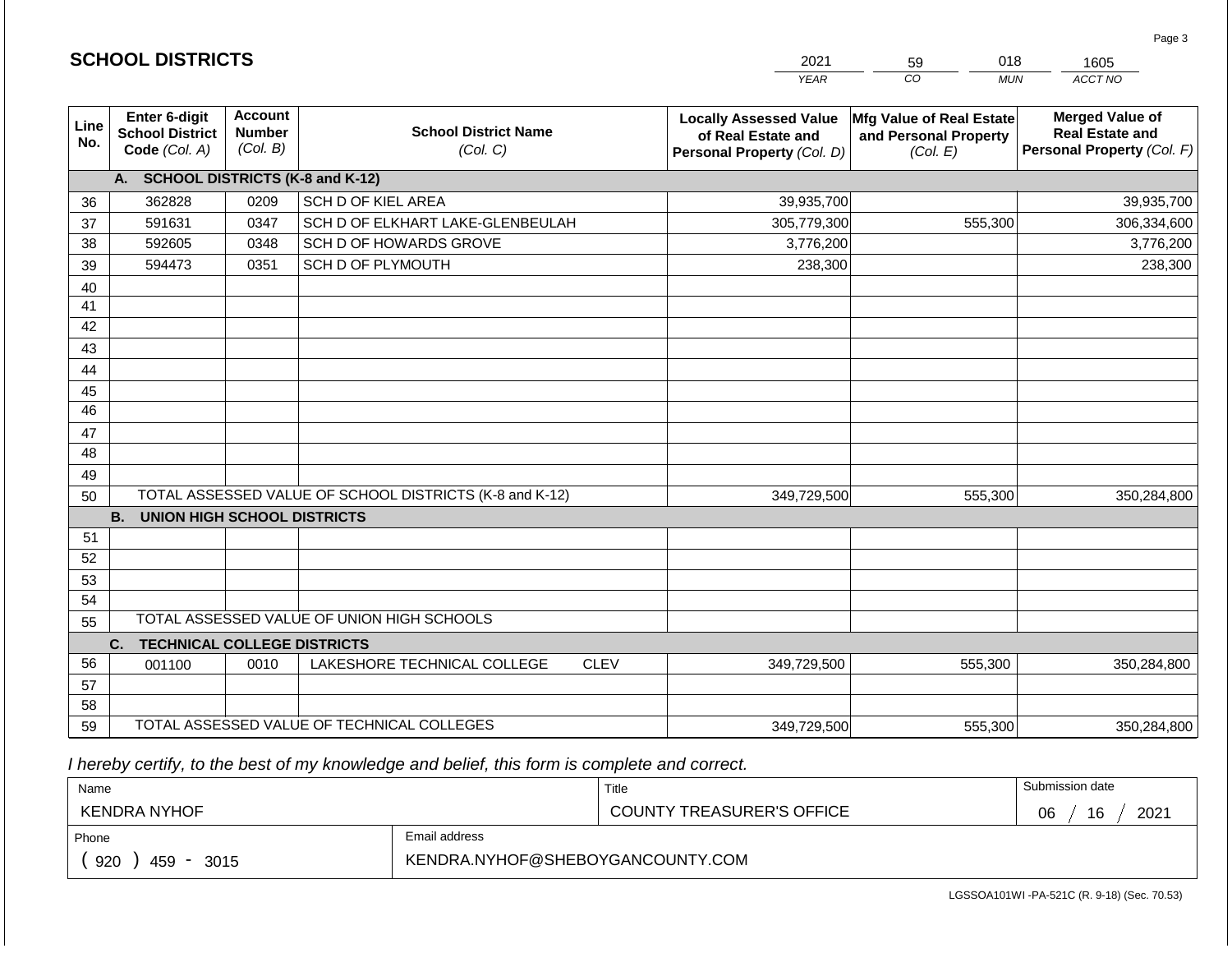- Each municipality's SOA is completed after the Board of Review and includes any changes made to the locally assessed values, under state law (sec. 70.53, Wis. Stats.)
- The Wisconsin Department of Revenue (DOR) merges the locally assessed values with the state assessed manufacturing values
- DOR provides the information regarding district names and codes. If a district is not listed, contact DOR.

Note: If you submit an amended SOA to DOR after your municipality's SOA is equated and posted to our website, we will process the SOA. However, DOR will not recalculate the *aggregate ratio or update the final SOA posted on our website. You should use the corrected values to calculate your tax rates.*

#### **Page 1: Real Estate and Personal Property**

- Lines 1-9 assessed real estate values, parcel counts and acres by classification
- Lines 10-15 assessed personal property values and number of accounts by class
- Line 16 aggregate assessed value of all property subject to general property; use to calculate tax rates. Note: This line equals the total assessed value of K-8 and K-12 school districts (Line 50) and total assessed value of technical colleges (Line 59).
- Remarks assessment ratio used to calculate estimated fair market value on property tax bills

#### **Page 2: Forest Crop, Other Exempt Land and Special Districts**

- Lines 18-21 private forest crop and managed forest lands assessed values
- Line  $22 -$  tax exempt land acres
- Line 23 prior years assessed value of omitted property under sec. 70.44 and correction of errors under sec. 70.43 shown by locally assessed or manufacturing real estate and personal property. Note: If there is an amount on this line, report the corresponding tax in the Statement of Taxes, Sections J or K.
- Lines 24-35 special district assessed values. These values are used to calculate tax rates for the special districts.

#### **Page 3: School Districts**

- Lines 36-50 school districts (K-8 and K-12) assessed values. These values are used to calculate tax rates for school districts.
- Lines 51-55 union high school district assessed values. These values are used to calculate tax rates for union high school districts.
- Lines 56-59 technical college assessed values. These values are used to calculate tax rates for technical colleges.

If you have questions: Email: lgs@wisconsin.gov

 Phone: (608) 266-2569 or (608) 264-6892 Fax: (608) 264-6887

P O BOX 117, W5250 CTY RD FF BOX 117, W5250 CTY RD ELKHART LAKE, WI 53020 ELKHART LAKE, WI 53020LEXANN HOOGSTRA<br>TOWN OF RHINE LEXANN HOOGSTRA TOWN OF RHINE  $\overline{P}$ 

푼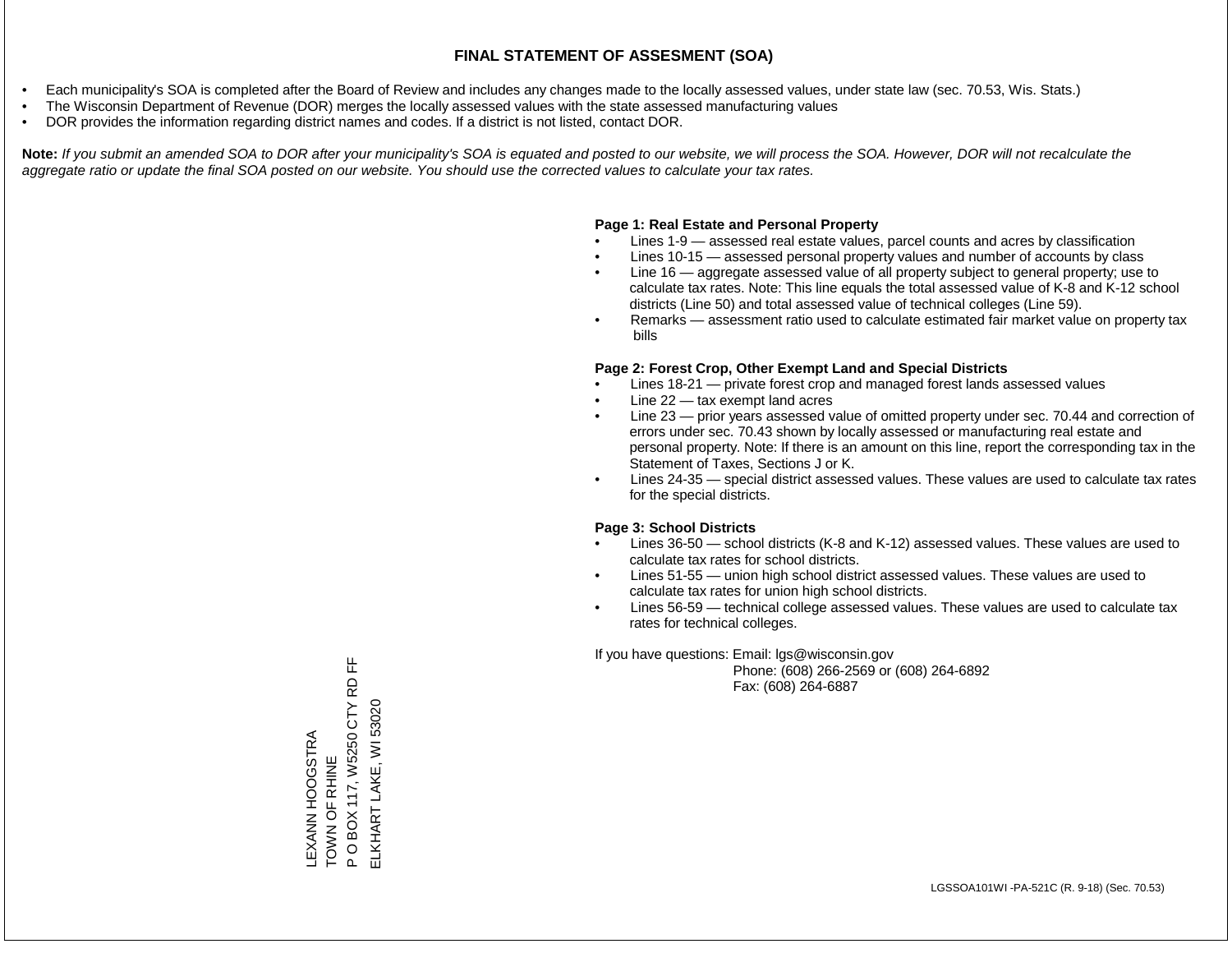|                |            | <b>FINAL - EQUATED</b><br><b>STATEMENT OF ASSESSMENT FOR 2021</b>                                                                                                                            |                                                  | 59       |                                                 | 020                | 1606                    |                                        |              | Page 1<br>This is an Amended Return     |
|----------------|------------|----------------------------------------------------------------------------------------------------------------------------------------------------------------------------------------------|--------------------------------------------------|----------|-------------------------------------------------|--------------------|-------------------------|----------------------------------------|--------------|-----------------------------------------|
|                |            |                                                                                                                                                                                              |                                                  | CO       |                                                 | <b>MUN</b>         | ACCT NO                 |                                        |              |                                         |
|                | <b>FOR</b> | <b>TOWN OF</b><br>OF                                                                                                                                                                         | <b>RUSSELL</b>                                   |          |                                                 | SHEBOYGAN COUNTY   |                         |                                        |              |                                         |
|                |            | Town - Village - City                                                                                                                                                                        | <b>Municipality Name</b>                         |          |                                                 | <b>County Name</b> |                         |                                        |              |                                         |
| Line           |            | <b>REAL ESTATE</b><br>(See Lines 18 - 22 for                                                                                                                                                 | PARCEL COUNT<br><b>TOTAL LAND   IMPROVEMENTS</b> |          | NO. OF ACRES<br><b>WHOLE</b><br>NUMBERS ONLY    |                    | VALUE OF<br><b>LAND</b> | <b>VALUE OF</b><br><b>IMPROVEMENTS</b> |              | TOTAL VALUE OF LAND<br>AND IMPROVEMENTS |
| No.            |            | other Real Estate)                                                                                                                                                                           | (Col. A)                                         | (Col. B) |                                                 | (Col, C)           | (Col, D)                | (Col. E)                               |              | (Col. F)                                |
| $\mathbf{1}$   |            | <b>RESIDENTIAL - Class 1</b>                                                                                                                                                                 | 155                                              |          | 152                                             | 367                | 4,132,400               |                                        | 21,977,000   | 26,109,400                              |
| $\overline{c}$ |            | <b>COMMERCIAL - Class 2</b>                                                                                                                                                                  | $\overline{7}$                                   |          | $\overline{7}$                                  | 6                  | 139,900                 |                                        | 533,100      | 673,000                                 |
| 3              |            | <b>MANUFACTURING - Class 3</b>                                                                                                                                                               | $\mathbf 0$                                      |          | $\mathbf 0$                                     | $\overline{0}$     | 0                       |                                        | $\mathbf 0$  | 0                                       |
| 4              |            | <b>AGRICULTURAL - Class 4</b>                                                                                                                                                                | 257<br>5,931<br>1,083,200                        |          |                                                 |                    | 1,083,200               |                                        |              |                                         |
| 5              |            | UNDEVELOPED - Class 5                                                                                                                                                                        | 228                                              |          |                                                 | 1,409              | 1,175,000               |                                        |              | 1,175,000                               |
| 6              |            | <b>AGRICULTURAL FOREST - Class 5m</b>                                                                                                                                                        | 57                                               |          |                                                 | 401                | 476,400                 |                                        |              | 476,400                                 |
| $\overline{7}$ |            | FOREST LANDS - Class 6                                                                                                                                                                       | 30                                               |          | 371                                             |                    | 784,800                 |                                        |              | 784,800                                 |
| 8              |            | OTHER - Class 7                                                                                                                                                                              | 38                                               |          | 36                                              | 129                | 815,700                 |                                        | 8,143,600    | 8,959,300                               |
| 9              |            | TOTAL - ALL COLUMNS                                                                                                                                                                          | 772                                              |          | 195                                             | 8,614              | 8,607,400               |                                        | 30,653,700   | 39,261,100                              |
| 10             |            | NUMBER OF PERSONAL PROPERTY ACCOUNTS IN ROLL                                                                                                                                                 |                                                  |          |                                                 | 8                  | <b>LOCALLY ASSESSED</b> | <b>MANUFACTURING</b>                   |              | <b>MERGED</b>                           |
| 11             |            | BOATS AND OTHER WATERCRAFT NOT EXEMPT - Code 1                                                                                                                                               |                                                  |          |                                                 |                    | 0                       |                                        | $\pmb{0}$    | 0                                       |
| 12             |            | MACHINERY, TOOLS AND PATTERNS - Code 2                                                                                                                                                       |                                                  |          |                                                 |                    |                         |                                        | $\mathbf 0$  | 0                                       |
| 13             |            | FURNITURE, FIXTURES AND EQUIPMENT - Code 3                                                                                                                                                   |                                                  |          |                                                 |                    | 14,000                  |                                        | $\mathbf 0$  | 14,000                                  |
| 14             |            | ALL OTHER PERSONAL PROPERTY NOT EXEMPT - Codes 4A, 4B, 4C                                                                                                                                    |                                                  |          |                                                 |                    | 19,200                  |                                        | $\mathbf 0$  | 19,200                                  |
| 15             |            | TOTAL OF PERSONAL PROPERTY NOT EXEMPT (Total of Lines 11-14)                                                                                                                                 |                                                  |          |                                                 |                    | 33,200                  |                                        | $\mathbf{0}$ | 33,200                                  |
| 16             |            | AGGREGATE ASSESSED VALUE OF ALL PROPERTY SUBJECT TO THE GENERAL PROPERTY TAX (Total of Lines 9F and 15F)<br>MUST EQUAL TOTAL VALUE OF THE SCHOOL DISTRICTS (K-12 PLUS K-8) - Line 50, Col. F |                                                  |          |                                                 |                    |                         |                                        |              | 39,294,300                              |
| 17             |            | <b>BOARD OF REVIEW</b><br>DATE OF FINAL ADJOURNMENT                                                                                                                                          | 06/02/2021                                       |          | Name of Assessor<br><b>GROTA APPRAISALS LLC</b> |                    |                         | Telephone #<br>(262) 253-1142          |              |                                         |

REMARKS

The Assessment Ratio to be used in calculating the estimated Fair Market Value on tax bills for this tax district is .947809832

This ratio should be used to convert assessed values to "Calculate Equalized Values" in Step 1 of the Lottery and Gaming Credit Calculations.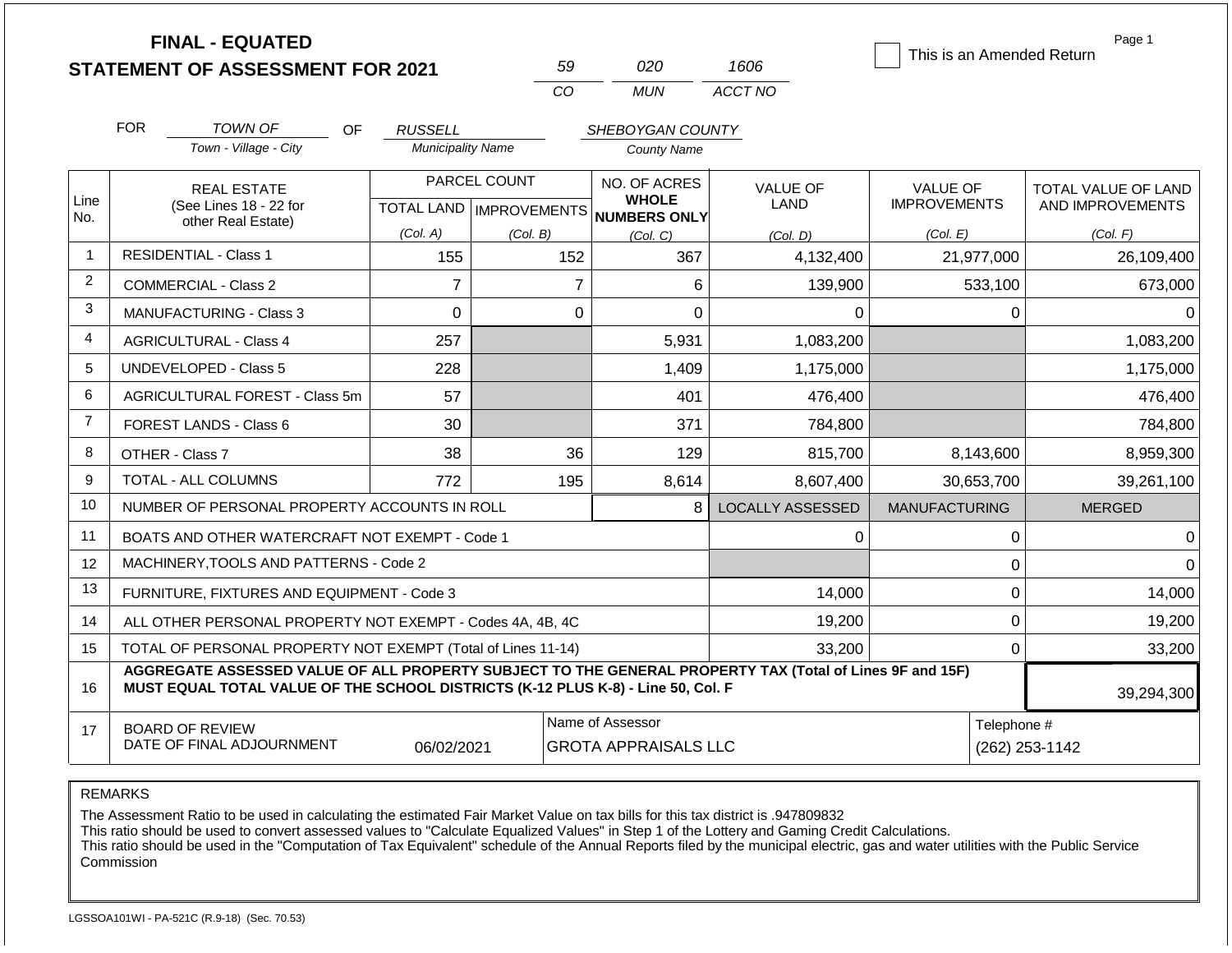2021 59 020 1606

FOREST LANDS (Line 7) and FOREST CROPS (in this section) - are **NOT** the same *YEAR CO MUN ACCT NO*

|    |                                                                                                   |                                                           |  | Private Forest Crop - Reg Class @ 10¢ per acre                   |                                                                    | Private Forest Crop - Reg Class @ \$2.52 per acre              |  |                                                                 |                                                                              |                    |  |
|----|---------------------------------------------------------------------------------------------------|-----------------------------------------------------------|--|------------------------------------------------------------------|--------------------------------------------------------------------|----------------------------------------------------------------|--|-----------------------------------------------------------------|------------------------------------------------------------------------------|--------------------|--|
|    | (a) PARCELS                                                                                       | (b) ACRES                                                 |  | (c) ASSESSED VALUE                                               |                                                                    | (d) PARCELS                                                    |  | (e) ACRES                                                       |                                                                              | (f) ASSESSED VALUE |  |
| 18 |                                                                                                   |                                                           |  |                                                                  |                                                                    |                                                                |  |                                                                 |                                                                              |                    |  |
|    |                                                                                                   |                                                           |  |                                                                  |                                                                    |                                                                |  |                                                                 |                                                                              |                    |  |
|    |                                                                                                   |                                                           |  | Private Forest Crop - Special Class @ 20¢ per acre               |                                                                    |                                                                |  |                                                                 | Entered Before 2005 Managed Forest - Ferrous Mining CLOSED @ \$7.87 per acre |                    |  |
| 19 | (a) PARCELS                                                                                       | (b) ACRES                                                 |  | (c) ASSESSED VALUE                                               |                                                                    | (d) PARCELS                                                    |  | (e) ACRES                                                       |                                                                              | (f) ASSESSED VALUE |  |
|    |                                                                                                   |                                                           |  |                                                                  |                                                                    |                                                                |  |                                                                 |                                                                              |                    |  |
|    |                                                                                                   | Entered Before 2005 Managed Forest - OPEN @ 74 ¢ per acre |  |                                                                  |                                                                    | Entered Before 2005 Managed Forest - CLOSED @                  |  | \$1.75 per acre                                                 |                                                                              |                    |  |
| 20 | (a) PARCELS                                                                                       | (b) ACRES                                                 |  | (c) ASSESSED VALUE                                               |                                                                    | (d) PARCELS                                                    |  | (e) ACRES                                                       |                                                                              | (f) ASSESSED VALUE |  |
|    |                                                                                                   |                                                           |  |                                                                  |                                                                    |                                                                |  |                                                                 |                                                                              |                    |  |
|    |                                                                                                   | 17                                                        |  | 37,200                                                           |                                                                    | 51                                                             |  | 832.94                                                          |                                                                              | 1,416,200          |  |
|    | Entered After 2004 Managed Forest - OPEN @ \$2.04 per acre                                        |                                                           |  |                                                                  |                                                                    | Entered After 2004 Managed Forest - CLOSED @ \$ 10.20 per acre |  |                                                                 |                                                                              |                    |  |
| 21 |                                                                                                   | (a) PARCELS<br>(b) ACRES                                  |  | (c) ASSESSED VALUE                                               |                                                                    | (d) PARCELS                                                    |  | (e) ACRES                                                       |                                                                              | (f) ASSESSED VALUE |  |
|    |                                                                                                   |                                                           |  |                                                                  |                                                                    |                                                                |  |                                                                 |                                                                              |                    |  |
|    | っ                                                                                                 | 37                                                        |  | 74,000                                                           |                                                                    | 26                                                             |  | 541.2                                                           |                                                                              | 1,018,100          |  |
|    | (a) County Forest Cropland Acres                                                                  |                                                           |  | (b) Federal Acres                                                |                                                                    | (c) State Acres                                                |  | (d) County (NOT FOREST CROP) Acres                              |                                                                              | (e) Other Acres    |  |
| 22 |                                                                                                   |                                                           |  |                                                                  |                                                                    |                                                                |  |                                                                 |                                                                              |                    |  |
|    |                                                                                                   |                                                           |  |                                                                  |                                                                    | 90.17                                                          |  | 5,232.34                                                        | 18.98                                                                        |                    |  |
|    |                                                                                                   |                                                           |  | Assessed Value of Omitted Property From Prior Years (Sec. 70.44) |                                                                    |                                                                |  | Assessed Value of Sec. 70.43 Corrections of Errors by Assessors |                                                                              |                    |  |
|    |                                                                                                   | (a) REAL ESTATE                                           |  | (b) PERSONAL                                                     |                                                                    |                                                                |  | (c1) REAL ESTATE                                                |                                                                              | (c2) PERSONAL      |  |
| 23 |                                                                                                   |                                                           |  |                                                                  |                                                                    |                                                                |  |                                                                 |                                                                              |                    |  |
|    |                                                                                                   |                                                           |  |                                                                  | Mfg. Equated Value of Sec.70.43 Corrections of Errors by Assessors |                                                                |  |                                                                 |                                                                              |                    |  |
|    | Manufacturing Equated Value of Omitted Property From Prior Years (Sec. 70.995)<br>(d) REAL ESTATE |                                                           |  | (e) PERSONAL                                                     |                                                                    |                                                                |  | (f1) REAL ESTATE                                                |                                                                              | (f2) PERSONAL      |  |
|    |                                                                                                   |                                                           |  |                                                                  |                                                                    |                                                                |  |                                                                 |                                                                              |                    |  |
|    |                                                                                                   |                                                           |  |                                                                  |                                                                    |                                                                |  |                                                                 |                                                                              |                    |  |

## **SPECIAL DISTRICTS**

| Line<br>No. | Enter 6-digit<br>Special District<br>Code (Col. A) | <b>Account</b><br><b>Number</b><br>(Col. B) | <b>Special District Name</b><br>(Col. C) | <b>Locally Assessed Value</b><br>of Real Estate and<br><b>Personal Property (Col. D)</b> | Mfg Value of Real Estate<br>and Personal Property<br>(Col. E) | <b>Merged Value of</b><br><b>Real Estate and</b><br>Personal Property (Col. F) |
|-------------|----------------------------------------------------|---------------------------------------------|------------------------------------------|------------------------------------------------------------------------------------------|---------------------------------------------------------------|--------------------------------------------------------------------------------|
| 24          |                                                    |                                             |                                          |                                                                                          |                                                               |                                                                                |
| 25          |                                                    |                                             |                                          |                                                                                          |                                                               |                                                                                |
| 26          |                                                    |                                             |                                          |                                                                                          |                                                               |                                                                                |
| 27          |                                                    |                                             |                                          |                                                                                          |                                                               |                                                                                |
| 28          |                                                    |                                             |                                          |                                                                                          |                                                               |                                                                                |
| 29          |                                                    |                                             |                                          |                                                                                          |                                                               |                                                                                |
| 30          |                                                    |                                             |                                          |                                                                                          |                                                               |                                                                                |
| 31          |                                                    |                                             |                                          |                                                                                          |                                                               |                                                                                |
| 32          |                                                    |                                             |                                          |                                                                                          |                                                               |                                                                                |
| 33          |                                                    |                                             |                                          |                                                                                          |                                                               |                                                                                |
| 34          |                                                    |                                             |                                          |                                                                                          |                                                               |                                                                                |
| 35          |                                                    |                                             |                                          |                                                                                          |                                                               |                                                                                |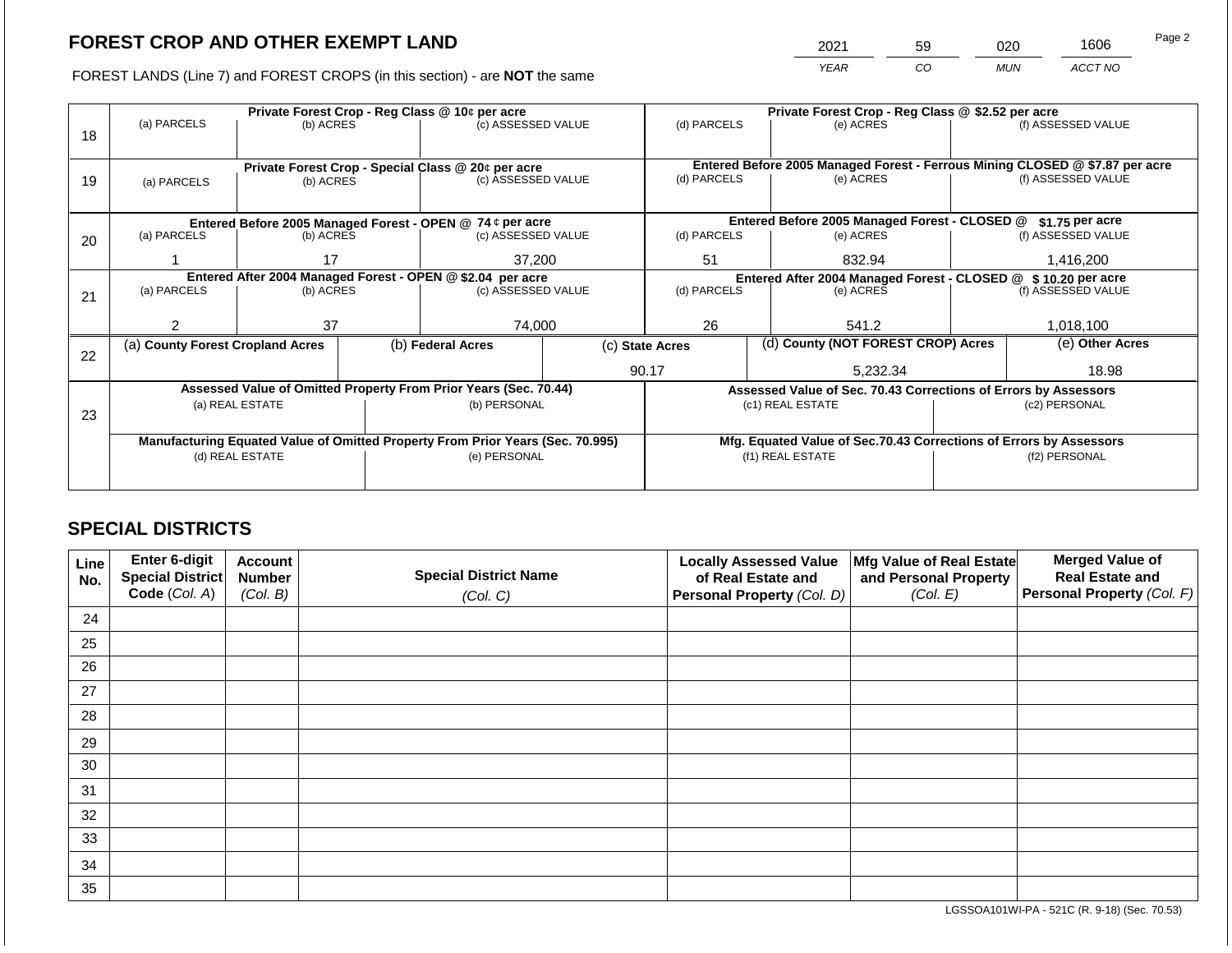|             | <b>SCHOOL DISTRICTS</b>                                  |                                             |                                                         | 2021                                                                              | 020<br>59<br>1606                                             |                                                                                |  |  |
|-------------|----------------------------------------------------------|---------------------------------------------|---------------------------------------------------------|-----------------------------------------------------------------------------------|---------------------------------------------------------------|--------------------------------------------------------------------------------|--|--|
|             |                                                          |                                             |                                                         | <b>YEAR</b>                                                                       | CO                                                            | ACCT NO<br><b>MUN</b>                                                          |  |  |
| Line<br>No. | Enter 6-digit<br><b>School District</b><br>Code (Col. A) | <b>Account</b><br><b>Number</b><br>(Col. B) | <b>School District Name</b><br>(Col. C)                 | <b>Locally Assessed Value</b><br>of Real Estate and<br>Personal Property (Col. D) | Mfg Value of Real Estate<br>and Personal Property<br>(Col. E) | <b>Merged Value of</b><br><b>Real Estate and</b><br>Personal Property (Col. F) |  |  |
|             | A. SCHOOL DISTRICTS (K-8 and K-12)                       |                                             |                                                         |                                                                                   |                                                               |                                                                                |  |  |
| 36          | 083941                                                   | 0051                                        | SCH D OF NEW HOLSTEIN                                   | 7,911,400                                                                         |                                                               | 7,911,400                                                                      |  |  |
| 37          | 362828                                                   | 0209                                        | SCH D OF KIEL AREA                                      | 12,750,300                                                                        |                                                               | 12,750,300                                                                     |  |  |
| 38          | 591631                                                   | 0347                                        | SCH D OF ELKHART LAKE-GLENBEULAH                        | 18,632,600                                                                        |                                                               | 18,632,600                                                                     |  |  |
| 39          |                                                          |                                             |                                                         |                                                                                   |                                                               |                                                                                |  |  |
| 40          |                                                          |                                             |                                                         |                                                                                   |                                                               |                                                                                |  |  |
| 41          |                                                          |                                             |                                                         |                                                                                   |                                                               |                                                                                |  |  |
| 42          |                                                          |                                             |                                                         |                                                                                   |                                                               |                                                                                |  |  |
| 43          |                                                          |                                             |                                                         |                                                                                   |                                                               |                                                                                |  |  |
| 44          |                                                          |                                             |                                                         |                                                                                   |                                                               |                                                                                |  |  |
| 45          |                                                          |                                             |                                                         |                                                                                   |                                                               |                                                                                |  |  |
| 46          |                                                          |                                             |                                                         |                                                                                   |                                                               |                                                                                |  |  |
| 47          |                                                          |                                             |                                                         |                                                                                   |                                                               |                                                                                |  |  |
| 48          |                                                          |                                             |                                                         |                                                                                   |                                                               |                                                                                |  |  |
| 49<br>50    |                                                          |                                             | TOTAL ASSESSED VALUE OF SCHOOL DISTRICTS (K-8 and K-12) | 39,294,300                                                                        |                                                               | 39,294,300                                                                     |  |  |
|             | <b>B.</b><br><b>UNION HIGH SCHOOL DISTRICTS</b>          |                                             |                                                         |                                                                                   |                                                               |                                                                                |  |  |
| 51          |                                                          |                                             |                                                         |                                                                                   |                                                               |                                                                                |  |  |
| 52          |                                                          |                                             |                                                         |                                                                                   |                                                               |                                                                                |  |  |
| 53          |                                                          |                                             |                                                         |                                                                                   |                                                               |                                                                                |  |  |
| 54          |                                                          |                                             |                                                         |                                                                                   |                                                               |                                                                                |  |  |
| 55          |                                                          |                                             | TOTAL ASSESSED VALUE OF UNION HIGH SCHOOLS              |                                                                                   |                                                               |                                                                                |  |  |
|             | <b>TECHNICAL COLLEGE DISTRICTS</b><br>C.                 |                                             |                                                         |                                                                                   |                                                               |                                                                                |  |  |
| 56          | 001000                                                   | 0009                                        | MORAINE PARK TECHNICAL COLLEGE<br><b>FDLC</b>           | 7,911,400                                                                         |                                                               | 7,911,400                                                                      |  |  |
| 57          | 001100                                                   | 0010                                        | LAKESHORE TECHNICAL COLLEGE<br><b>CLEV</b>              | 31,382,900                                                                        |                                                               | 31,382,900                                                                     |  |  |
| 58          |                                                          |                                             |                                                         |                                                                                   |                                                               |                                                                                |  |  |
| 59          |                                                          |                                             | TOTAL ASSESSED VALUE OF TECHNICAL COLLEGES              | 39,294,300                                                                        |                                                               | 39,294,300                                                                     |  |  |

 *I hereby certify, to the best of my knowledge and belief, this form is complete and correct.*

**SCHOOL DISTRICTS**

| Name                                           |                                  | Title                            | Submission date  |
|------------------------------------------------|----------------------------------|----------------------------------|------------------|
| KENDRA NYHOF                                   |                                  | <b>COUNTY TREASURER'S OFFICE</b> | 2021<br>15<br>06 |
| Phone                                          | Email address                    |                                  |                  |
| 920<br>459<br>3015<br>$\overline{\phantom{a}}$ | KENDRA.NYHOF@SHEBOYGANCOUNTY.COM |                                  |                  |

Page 3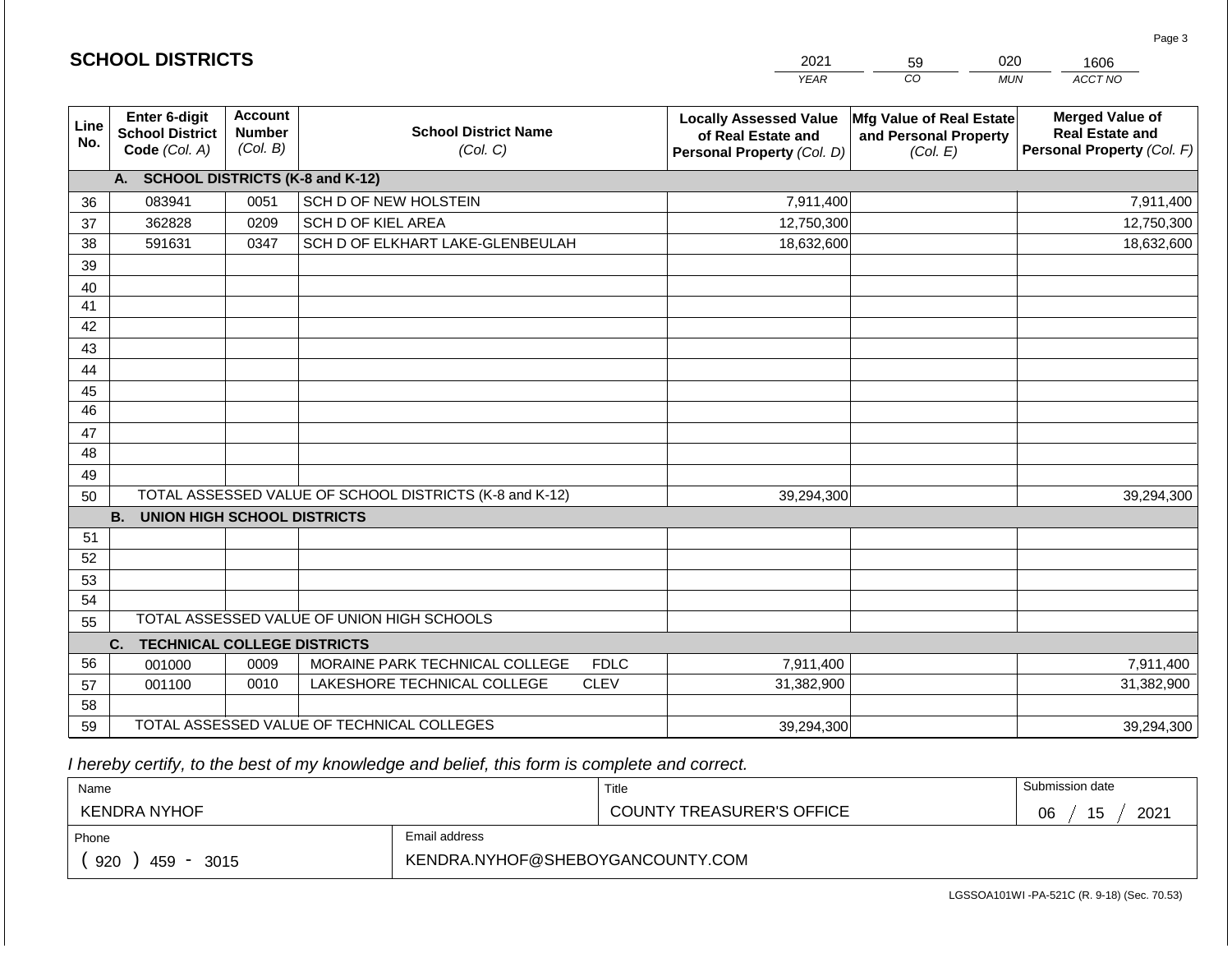- Each municipality's SOA is completed after the Board of Review and includes any changes made to the locally assessed values, under state law (sec. 70.53, Wis. Stats.)
- The Wisconsin Department of Revenue (DOR) merges the locally assessed values with the state assessed manufacturing values
- DOR provides the information regarding district names and codes. If a district is not listed, contact DOR.

Note: If you submit an amended SOA to DOR after your municipality's SOA is equated and posted to our website, we will process the SOA. However, DOR will not recalculate the *aggregate ratio or update the final SOA posted on our website. You should use the corrected values to calculate your tax rates.*

## **Page 1: Real Estate and Personal Property**

- Lines 1-9 assessed real estate values, parcel counts and acres by classification
- Lines 10-15 assessed personal property values and number of accounts by class
- Line 16 aggregate assessed value of all property subject to general property; use to calculate tax rates. Note: This line equals the total assessed value of K-8 and K-12 school districts (Line 50) and total assessed value of technical colleges (Line 59).
- Remarks assessment ratio used to calculate estimated fair market value on property tax bills

## **Page 2: Forest Crop, Other Exempt Land and Special Districts**

- Lines 18-21 private forest crop and managed forest lands assessed values
- Line  $22 -$  tax exempt land acres
- Line 23 prior years assessed value of omitted property under sec. 70.44 and correction of errors under sec. 70.43 shown by locally assessed or manufacturing real estate and personal property. Note: If there is an amount on this line, report the corresponding tax in the Statement of Taxes, Sections J or K.
- Lines 24-35 special district assessed values. These values are used to calculate tax rates for the special districts.

## **Page 3: School Districts**

- Lines 36-50 school districts (K-8 and K-12) assessed values. These values are used to calculate tax rates for school districts.
- Lines 51-55 union high school district assessed values. These values are used to calculate tax rates for union high school districts.
- Lines 56-59 technical college assessed values. These values are used to calculate tax rates for technical colleges.

If you have questions: Email: lgs@wisconsin.gov

 Phone: (608) 266-2569 or (608) 264-6892 Fax: (608) 264-6887

LYNETTE MIERZEJEWSKI<br>TOWN OF RUSSELL ELKHART LAKE, WI 53020 LYNETTE MIERZEJEWSKI ELKHART LAKE, WI 53020SEXTON ROAD N9534 SEXTON ROAD TOWN OF RUSSELL N9534 \$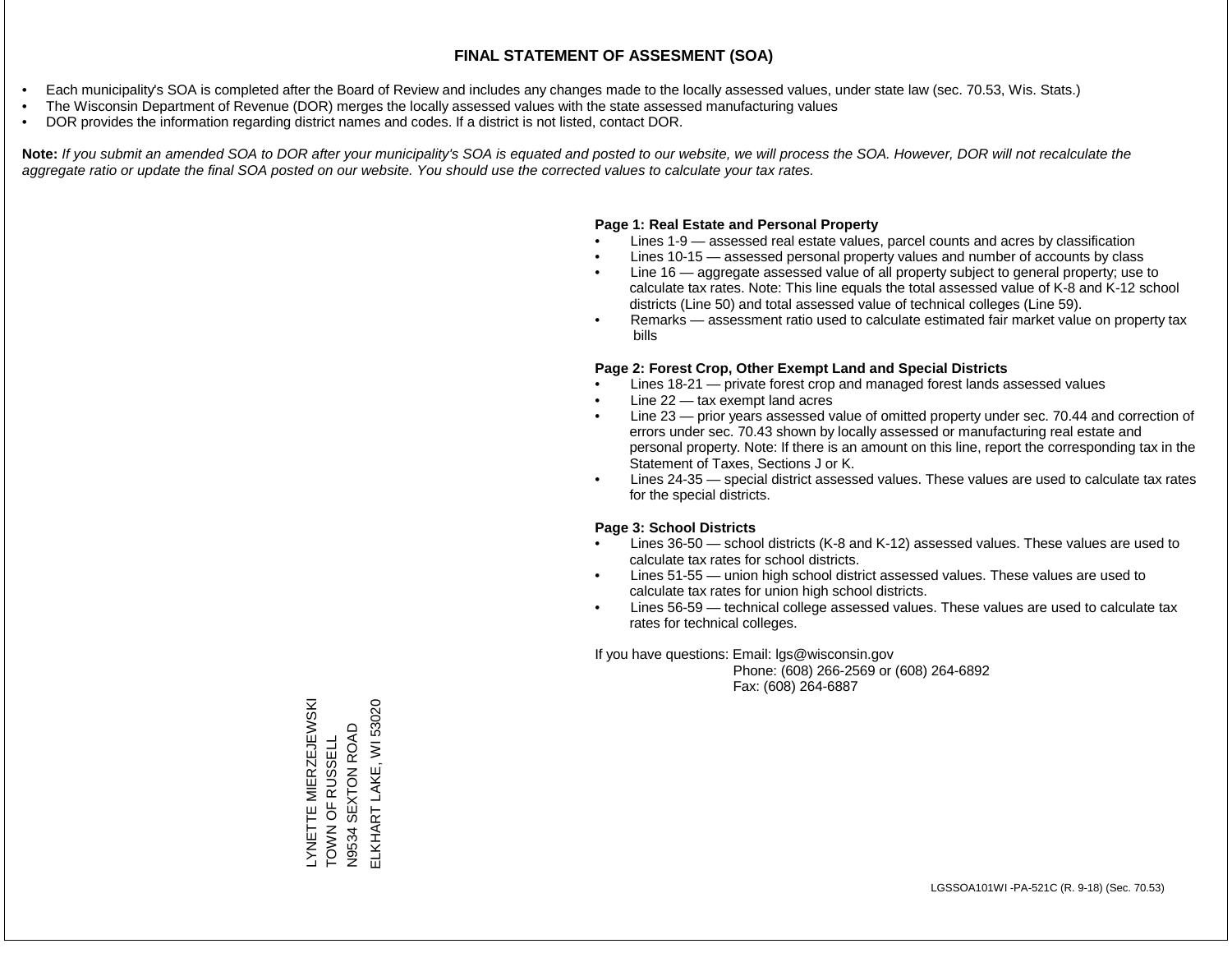|                | <b>FINAL - EQUATED</b><br><b>STATEMENT OF ASSESSMENT FOR 2021</b>                                                                                                                            |                                          | 59                        | 022                                             | 1607                    | This is an Amended Return     | Page 1              |  |
|----------------|----------------------------------------------------------------------------------------------------------------------------------------------------------------------------------------------|------------------------------------------|---------------------------|-------------------------------------------------|-------------------------|-------------------------------|---------------------|--|
|                |                                                                                                                                                                                              |                                          | CO                        | <b>MUN</b>                                      | ACCT NO                 |                               |                     |  |
|                |                                                                                                                                                                                              |                                          |                           |                                                 |                         |                               |                     |  |
|                | <b>FOR</b><br>TOWN OF<br>OF<br>Town - Village - City                                                                                                                                         | <b>SCOTT</b><br><b>Municipality Name</b> |                           | SHEBOYGAN COUNTY<br><b>County Name</b>          |                         |                               |                     |  |
|                |                                                                                                                                                                                              |                                          |                           |                                                 |                         |                               |                     |  |
|                | <b>REAL ESTATE</b>                                                                                                                                                                           |                                          | PARCEL COUNT              | NO. OF ACRES<br><b>WHOLE</b>                    | <b>VALUE OF</b>         | <b>VALUE OF</b>               | TOTAL VALUE OF LAND |  |
| Line<br>No.    | (See Lines 18 - 22 for<br>other Real Estate)                                                                                                                                                 |                                          | TOTAL LAND   IMPROVEMENTS | NUMBERS ONLY                                    | LAND                    | <b>IMPROVEMENTS</b>           | AND IMPROVEMENTS    |  |
|                |                                                                                                                                                                                              | (Col. A)                                 | (Col. B)                  | (Col, C)                                        | (Col. D)                | (Col. E)                      | (Col. F)            |  |
| $\overline{1}$ | <b>RESIDENTIAL - Class 1</b>                                                                                                                                                                 | 731                                      | 695                       | 1,822                                           | 32,290,400              | 92,466,100                    | 124,756,500         |  |
| 2              | <b>COMMERCIAL - Class 2</b>                                                                                                                                                                  | 27                                       | 21                        | 177                                             | 1,793,000               | 2,806,700                     | 4,599,700           |  |
| 3              | <b>MANUFACTURING - Class 3</b>                                                                                                                                                               | $\Omega$                                 | $\Omega$                  | $\overline{0}$                                  | 0                       | 0                             | $\Omega$            |  |
| 4              | <b>AGRICULTURAL - Class 4</b>                                                                                                                                                                | 632                                      |                           | 12,554                                          | 1,805,600               |                               | 1,805,600           |  |
| 5              | UNDEVELOPED - Class 5<br>518                                                                                                                                                                 |                                          |                           | 2,707                                           | 2,431,200               |                               | 2,431,200           |  |
| 6              | <b>AGRICULTURAL FOREST - Class 5m</b>                                                                                                                                                        | 260                                      |                           | 2,006                                           | 1,864,800               |                               | 1,864,800           |  |
| $\overline{7}$ | <b>FOREST LANDS - Class 6</b>                                                                                                                                                                | 32                                       |                           | 508                                             | 1,006,000               |                               | 1,006,000           |  |
| 8              | OTHER - Class 7                                                                                                                                                                              | 84                                       | 81                        | 161                                             | 2,501,500               | 10,210,700                    | 12,712,200          |  |
| 9              | <b>TOTAL - ALL COLUMNS</b>                                                                                                                                                                   | 2,284                                    | 797                       | 19,935                                          | 43,692,500              | 105,483,500                   | 149,176,000         |  |
| 10             | NUMBER OF PERSONAL PROPERTY ACCOUNTS IN ROLL                                                                                                                                                 |                                          |                           | 24                                              | <b>LOCALLY ASSESSED</b> | <b>MANUFACTURING</b>          | <b>MERGED</b>       |  |
| 11             | BOATS AND OTHER WATERCRAFT NOT EXEMPT - Code 1                                                                                                                                               |                                          |                           |                                                 | 3,931                   | $\Omega$                      | 3,931               |  |
| 12             | MACHINERY, TOOLS AND PATTERNS - Code 2                                                                                                                                                       |                                          |                           |                                                 |                         | 3,100                         | 3,100               |  |
| 13             | FURNITURE, FIXTURES AND EQUIPMENT - Code 3                                                                                                                                                   |                                          |                           |                                                 | 98,894                  | 0                             | 98,894              |  |
| 14             | ALL OTHER PERSONAL PROPERTY NOT EXEMPT - Codes 4A, 4B, 4C                                                                                                                                    |                                          |                           |                                                 | 24,206                  | 100                           | 24,306              |  |
| 15             | TOTAL OF PERSONAL PROPERTY NOT EXEMPT (Total of Lines 11-14)                                                                                                                                 |                                          |                           |                                                 | 127,031                 | 3,200                         | 130,231             |  |
| 16             | AGGREGATE ASSESSED VALUE OF ALL PROPERTY SUBJECT TO THE GENERAL PROPERTY TAX (Total of Lines 9F and 15F)<br>MUST EQUAL TOTAL VALUE OF THE SCHOOL DISTRICTS (K-12 PLUS K-8) - Line 50, Col. F |                                          |                           |                                                 |                         |                               | 149,306,231         |  |
| 17             | <b>BOARD OF REVIEW</b><br>DATE OF FINAL ADJOURNMENT                                                                                                                                          | 05/04/2021                               |                           | Name of Assessor<br><b>GROTA APPRAISALS LLC</b> |                         | Telephone #<br>(262) 253-1142 |                     |  |

REMARKS

The Assessment Ratio to be used in calculating the estimated Fair Market Value on tax bills for this tax district is .811468767

This ratio should be used to convert assessed values to "Calculate Equalized Values" in Step 1 of the Lottery and Gaming Credit Calculations.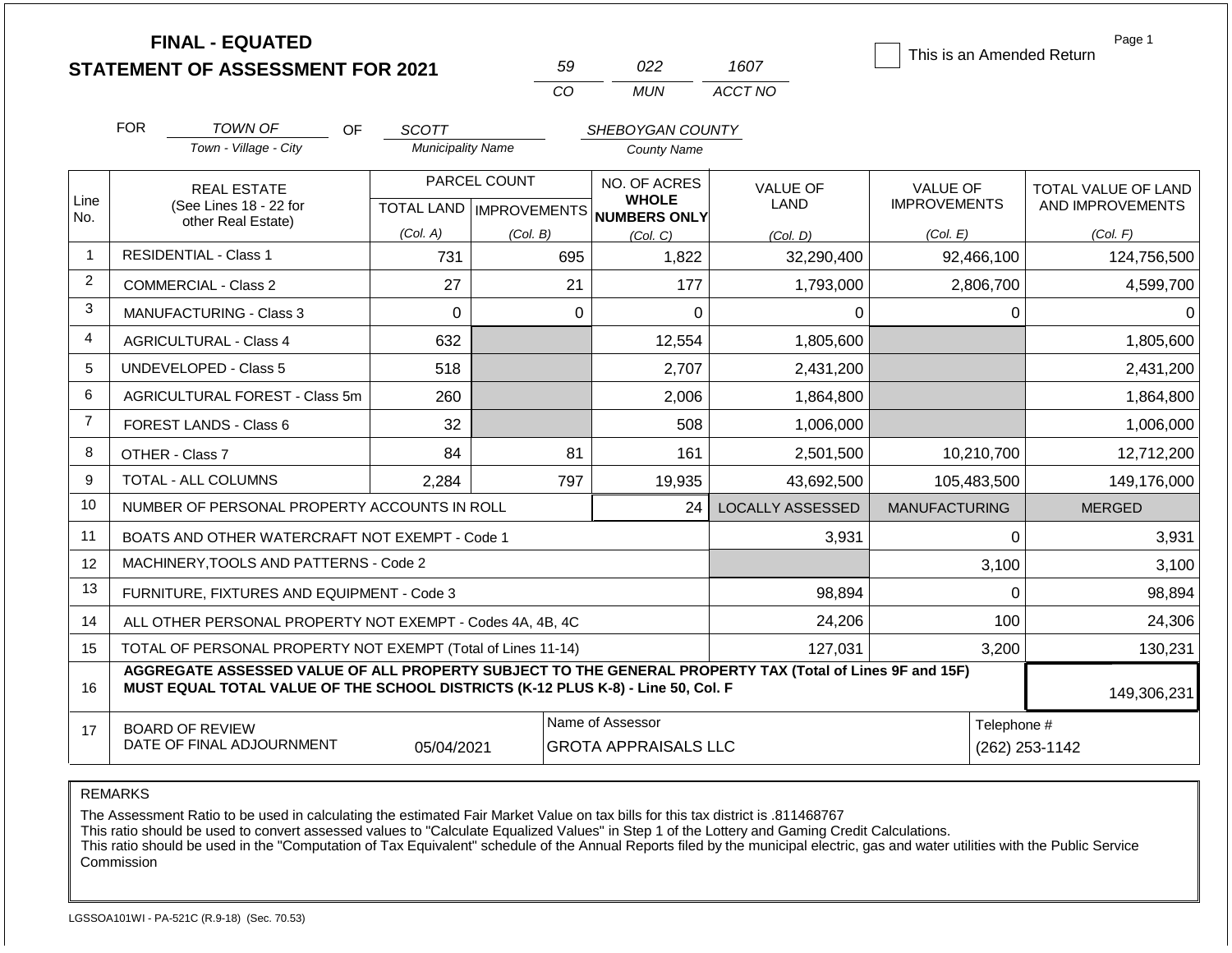2021 59 022 1607

FOREST LANDS (Line 7) and FOREST CROPS (in this section) - are **NOT** the same *YEAR CO MUN ACCT NO*

|    |                                                                                |                          |  | Private Forest Crop - Reg Class @ 10¢ per acre                           |  | Private Forest Crop - Reg Class @ \$2.52 per acre             |                                                                    |  |                                                                                                    |  |  |
|----|--------------------------------------------------------------------------------|--------------------------|--|--------------------------------------------------------------------------|--|---------------------------------------------------------------|--------------------------------------------------------------------|--|----------------------------------------------------------------------------------------------------|--|--|
|    | (a) PARCELS                                                                    | (b) ACRES                |  | (c) ASSESSED VALUE                                                       |  | (d) PARCELS                                                   | (e) ACRES                                                          |  | (f) ASSESSED VALUE                                                                                 |  |  |
| 18 |                                                                                |                          |  |                                                                          |  |                                                               |                                                                    |  |                                                                                                    |  |  |
|    |                                                                                |                          |  |                                                                          |  |                                                               |                                                                    |  |                                                                                                    |  |  |
|    |                                                                                |                          |  | Private Forest Crop - Special Class @ 20¢ per acre<br>(c) ASSESSED VALUE |  | (d) PARCELS                                                   | (e) ACRES                                                          |  | Entered Before 2005 Managed Forest - Ferrous Mining CLOSED @ \$7.87 per acre<br>(f) ASSESSED VALUE |  |  |
| 19 | (a) PARCELS                                                                    | (b) ACRES                |  |                                                                          |  |                                                               |                                                                    |  |                                                                                                    |  |  |
|    |                                                                                |                          |  |                                                                          |  |                                                               |                                                                    |  |                                                                                                    |  |  |
|    |                                                                                |                          |  | Entered Before 2005 Managed Forest - OPEN @ 74 ¢ per acre                |  |                                                               | Entered Before 2005 Managed Forest - CLOSED @                      |  | $$1.75$ per acre                                                                                   |  |  |
| 20 | (a) PARCELS                                                                    | (b) ACRES                |  | (c) ASSESSED VALUE                                                       |  | (d) PARCELS                                                   | (e) ACRES                                                          |  | (f) ASSESSED VALUE                                                                                 |  |  |
|    |                                                                                |                          |  |                                                                          |  |                                                               |                                                                    |  |                                                                                                    |  |  |
|    |                                                                                |                          |  |                                                                          |  | 11<br>330.89                                                  |                                                                    |  | 502.400                                                                                            |  |  |
|    | Entered After 2004 Managed Forest - OPEN @ \$2.04 per acre                     |                          |  |                                                                          |  | Entered After 2004 Managed Forest - CLOSED @ \$10.20 per acre |                                                                    |  |                                                                                                    |  |  |
| 21 |                                                                                | (a) PARCELS<br>(b) ACRES |  | (c) ASSESSED VALUE                                                       |  | (d) PARCELS                                                   | (e) ACRES                                                          |  | (f) ASSESSED VALUE                                                                                 |  |  |
|    |                                                                                |                          |  |                                                                          |  |                                                               |                                                                    |  |                                                                                                    |  |  |
|    |                                                                                | 38                       |  | 83,600                                                                   |  | 3                                                             | 166.15                                                             |  | 306,200                                                                                            |  |  |
|    | (a) County Forest Cropland Acres                                               |                          |  | (b) Federal Acres                                                        |  | (d) County (NOT FOREST CROP) Acres<br>(c) State Acres         |                                                                    |  | (e) Other Acres                                                                                    |  |  |
| 22 |                                                                                |                          |  |                                                                          |  |                                                               |                                                                    |  |                                                                                                    |  |  |
|    |                                                                                |                          |  | 421.59                                                                   |  | 2,077.04                                                      | 23.5                                                               |  | 211.7                                                                                              |  |  |
|    |                                                                                |                          |  | Assessed Value of Omitted Property From Prior Years (Sec. 70.44)         |  |                                                               | Assessed Value of Sec. 70.43 Corrections of Errors by Assessors    |  |                                                                                                    |  |  |
|    |                                                                                | (a) REAL ESTATE          |  | (b) PERSONAL                                                             |  |                                                               | (c1) REAL ESTATE                                                   |  | (c2) PERSONAL                                                                                      |  |  |
| 23 |                                                                                |                          |  |                                                                          |  |                                                               |                                                                    |  |                                                                                                    |  |  |
|    | Manufacturing Equated Value of Omitted Property From Prior Years (Sec. 70.995) |                          |  |                                                                          |  |                                                               | Mfg. Equated Value of Sec.70.43 Corrections of Errors by Assessors |  |                                                                                                    |  |  |
|    |                                                                                | (d) REAL ESTATE          |  | (e) PERSONAL                                                             |  |                                                               | (f1) REAL ESTATE                                                   |  | (f2) PERSONAL                                                                                      |  |  |
|    |                                                                                |                          |  |                                                                          |  |                                                               |                                                                    |  |                                                                                                    |  |  |
|    |                                                                                |                          |  |                                                                          |  |                                                               |                                                                    |  |                                                                                                    |  |  |

## **SPECIAL DISTRICTS**

| Line<br>No. | Enter 6-digit<br><b>Special District</b><br>Code (Col. A) | Account<br><b>Number</b><br>(Col. B) | <b>Special District Name</b><br>(Col. C) | <b>Locally Assessed Value</b><br>of Real Estate and<br>Personal Property (Col. D) | Mfg Value of Real Estate<br>and Personal Property<br>(Col. E) | <b>Merged Value of</b><br><b>Real Estate and</b><br>Personal Property (Col. F) |
|-------------|-----------------------------------------------------------|--------------------------------------|------------------------------------------|-----------------------------------------------------------------------------------|---------------------------------------------------------------|--------------------------------------------------------------------------------|
| 24          | 597190                                                    | 0374                                 | TOWN OF SCOTT SANITARY DISTRICT #1       | 16,019,148                                                                        |                                                               | 16,019,148                                                                     |
| 25          |                                                           |                                      |                                          |                                                                                   |                                                               |                                                                                |
| 26          |                                                           |                                      |                                          |                                                                                   |                                                               |                                                                                |
| 27          |                                                           |                                      |                                          |                                                                                   |                                                               |                                                                                |
| 28          |                                                           |                                      |                                          |                                                                                   |                                                               |                                                                                |
| 29          |                                                           |                                      |                                          |                                                                                   |                                                               |                                                                                |
| 30          |                                                           |                                      |                                          |                                                                                   |                                                               |                                                                                |
| 31          |                                                           |                                      |                                          |                                                                                   |                                                               |                                                                                |
| 32          |                                                           |                                      |                                          |                                                                                   |                                                               |                                                                                |
| 33          |                                                           |                                      |                                          |                                                                                   |                                                               |                                                                                |
| 34          |                                                           |                                      |                                          |                                                                                   |                                                               |                                                                                |
| 35          |                                                           |                                      |                                          |                                                                                   |                                                               |                                                                                |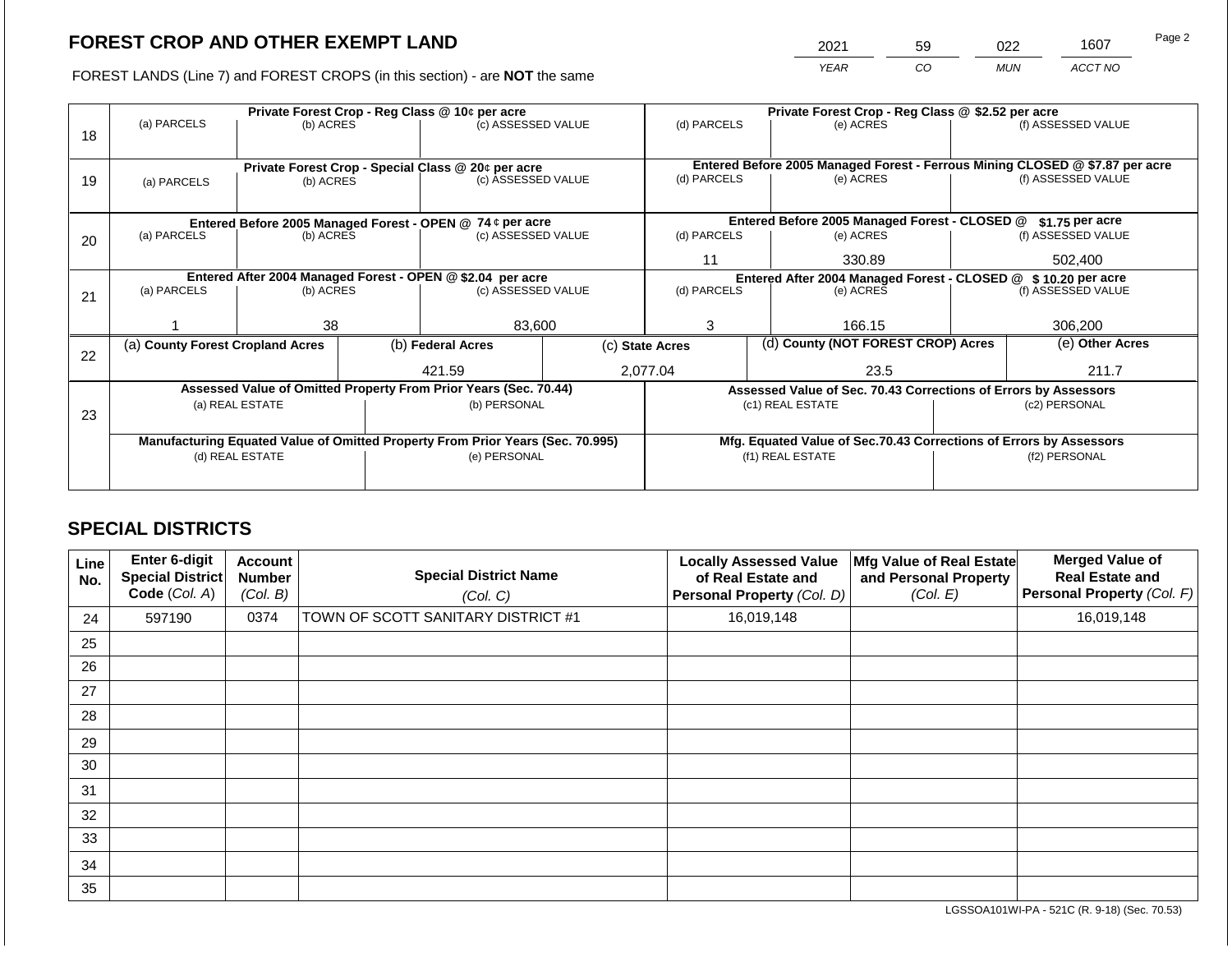|                       | <b>SCHOOL DISTRICTS</b>                                  |                                             |                                                         |             | 2021                                                                              | 022<br>59<br>1607                                             |                                                                                |  |  |
|-----------------------|----------------------------------------------------------|---------------------------------------------|---------------------------------------------------------|-------------|-----------------------------------------------------------------------------------|---------------------------------------------------------------|--------------------------------------------------------------------------------|--|--|
|                       |                                                          |                                             |                                                         |             | <b>YEAR</b>                                                                       | CO<br><b>MUN</b>                                              | ACCT NO                                                                        |  |  |
| Line<br>No.           | Enter 6-digit<br><b>School District</b><br>Code (Col. A) | <b>Account</b><br><b>Number</b><br>(Col. B) | <b>School District Name</b><br>(Col. C)                 |             | <b>Locally Assessed Value</b><br>of Real Estate and<br>Personal Property (Col. D) | Mfg Value of Real Estate<br>and Personal Property<br>(Col. E) | <b>Merged Value of</b><br><b>Real Estate and</b><br>Personal Property (Col. F) |  |  |
|                       | A. SCHOOL DISTRICTS (K-8 and K-12)                       |                                             |                                                         |             |                                                                                   |                                                               |                                                                                |  |  |
| 36                    | 594473                                                   | 0351                                        | SCH D OF PLYMOUTH                                       |             | 108,200                                                                           |                                                               | 108,200                                                                        |  |  |
| 37                    | 594641                                                   | 0352                                        | SCH D OF RANDOM LAKE                                    |             | 68,890,787                                                                        |                                                               | 68,890,787                                                                     |  |  |
| 38                    | 662800                                                   | 0398                                        | SCH D OF KEWASKUM                                       |             | 80,304,044                                                                        | 3,200                                                         | 80,307,244                                                                     |  |  |
| 39                    |                                                          |                                             |                                                         |             |                                                                                   |                                                               |                                                                                |  |  |
| 40                    |                                                          |                                             |                                                         |             |                                                                                   |                                                               |                                                                                |  |  |
| 41                    |                                                          |                                             |                                                         |             |                                                                                   |                                                               |                                                                                |  |  |
| 42                    |                                                          |                                             |                                                         |             |                                                                                   |                                                               |                                                                                |  |  |
| 43                    |                                                          |                                             |                                                         |             |                                                                                   |                                                               |                                                                                |  |  |
| 44                    |                                                          |                                             |                                                         |             |                                                                                   |                                                               |                                                                                |  |  |
| 45<br>$\overline{46}$ |                                                          |                                             |                                                         |             |                                                                                   |                                                               |                                                                                |  |  |
| 47                    |                                                          |                                             |                                                         |             |                                                                                   |                                                               |                                                                                |  |  |
| 48                    |                                                          |                                             |                                                         |             |                                                                                   |                                                               |                                                                                |  |  |
| 49                    |                                                          |                                             |                                                         |             |                                                                                   |                                                               |                                                                                |  |  |
| 50                    |                                                          |                                             | TOTAL ASSESSED VALUE OF SCHOOL DISTRICTS (K-8 and K-12) |             | 149,303,031                                                                       | 3,200                                                         | 149,306,231                                                                    |  |  |
|                       | <b>B.</b><br><b>UNION HIGH SCHOOL DISTRICTS</b>          |                                             |                                                         |             |                                                                                   |                                                               |                                                                                |  |  |
| 51                    |                                                          |                                             |                                                         |             |                                                                                   |                                                               |                                                                                |  |  |
| 52                    |                                                          |                                             |                                                         |             |                                                                                   |                                                               |                                                                                |  |  |
| 53                    |                                                          |                                             |                                                         |             |                                                                                   |                                                               |                                                                                |  |  |
| 54                    |                                                          |                                             |                                                         |             |                                                                                   |                                                               |                                                                                |  |  |
| 55                    |                                                          |                                             | TOTAL ASSESSED VALUE OF UNION HIGH SCHOOLS              |             |                                                                                   |                                                               |                                                                                |  |  |
|                       | C.<br><b>TECHNICAL COLLEGE DISTRICTS</b>                 |                                             |                                                         |             |                                                                                   |                                                               |                                                                                |  |  |
| 56                    | 001100                                                   | 0010                                        | LAKESHORE TECHNICAL COLLEGE                             | <b>CLEV</b> | 149,303,031                                                                       | 3,200                                                         | 149,306,231                                                                    |  |  |
| 57                    |                                                          |                                             |                                                         |             |                                                                                   |                                                               |                                                                                |  |  |
| 58                    |                                                          |                                             |                                                         |             |                                                                                   |                                                               |                                                                                |  |  |
| 59                    |                                                          |                                             | TOTAL ASSESSED VALUE OF TECHNICAL COLLEGES              |             | 149,303,031                                                                       | 3,200                                                         | 149,306,231                                                                    |  |  |

 *I hereby certify, to the best of my knowledge and belief, this form is complete and correct.*

**SCHOOL DISTRICTS**

| Name                                           |                                  | Title                            | Submission date  |
|------------------------------------------------|----------------------------------|----------------------------------|------------------|
| KENDRA NYHOF                                   |                                  | <b>COUNTY TREASURER'S OFFICE</b> | 2021<br>05<br>14 |
| Phone                                          | Email address                    |                                  |                  |
| 920<br>459<br>3015<br>$\overline{\phantom{a}}$ | KENDRA.NYHOF@SHEBOYGANCOUNTY.COM |                                  |                  |

Page 3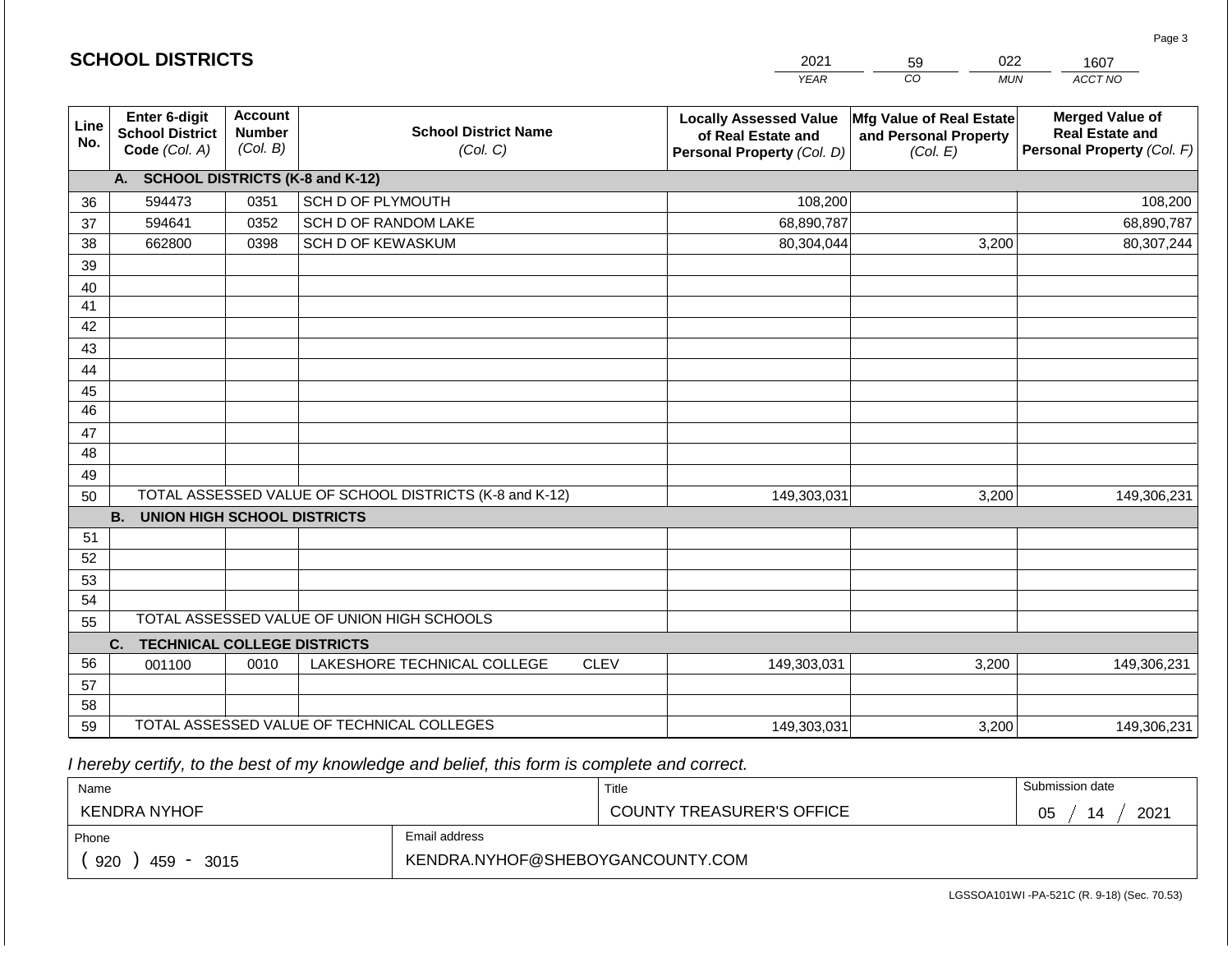- Each municipality's SOA is completed after the Board of Review and includes any changes made to the locally assessed values, under state law (sec. 70.53, Wis. Stats.)
- The Wisconsin Department of Revenue (DOR) merges the locally assessed values with the state assessed manufacturing values
- DOR provides the information regarding district names and codes. If a district is not listed, contact DOR.

Note: If you submit an amended SOA to DOR after your municipality's SOA is equated and posted to our website, we will process the SOA. However, DOR will not recalculate the *aggregate ratio or update the final SOA posted on our website. You should use the corrected values to calculate your tax rates.*

## **Page 1: Real Estate and Personal Property**

- Lines 1-9 assessed real estate values, parcel counts and acres by classification
- Lines 10-15 assessed personal property values and number of accounts by class
- Line 16 aggregate assessed value of all property subject to general property; use to calculate tax rates. Note: This line equals the total assessed value of K-8 and K-12 school districts (Line 50) and total assessed value of technical colleges (Line 59).
- Remarks assessment ratio used to calculate estimated fair market value on property tax bills

## **Page 2: Forest Crop, Other Exempt Land and Special Districts**

- Lines 18-21 private forest crop and managed forest lands assessed values
- Line  $22 -$  tax exempt land acres
- Line 23 prior years assessed value of omitted property under sec. 70.44 and correction of errors under sec. 70.43 shown by locally assessed or manufacturing real estate and personal property. Note: If there is an amount on this line, report the corresponding tax in the Statement of Taxes, Sections J or K.
- Lines 24-35 special district assessed values. These values are used to calculate tax rates for the special districts.

## **Page 3: School Districts**

- Lines 36-50 school districts (K-8 and K-12) assessed values. These values are used to calculate tax rates for school districts.
- Lines 51-55 union high school district assessed values. These values are used to calculate tax rates for union high school districts.
- Lines 56-59 technical college assessed values. These values are used to calculate tax rates for technical colleges.

If you have questions: Email: lgs@wisconsin.gov

 Phone: (608) 266-2569 or (608) 264-6892 Fax: (608) 264-6887

N1306 BOLTONVILLE RD N1306 BOLTONVILLE RD ADELL, WI 53001 - 1426 ADELL, WI 53001 - 1426LUANNE RADY<br>TOWN OF SCOTT TOWN OF SCOTT LUANNE RADY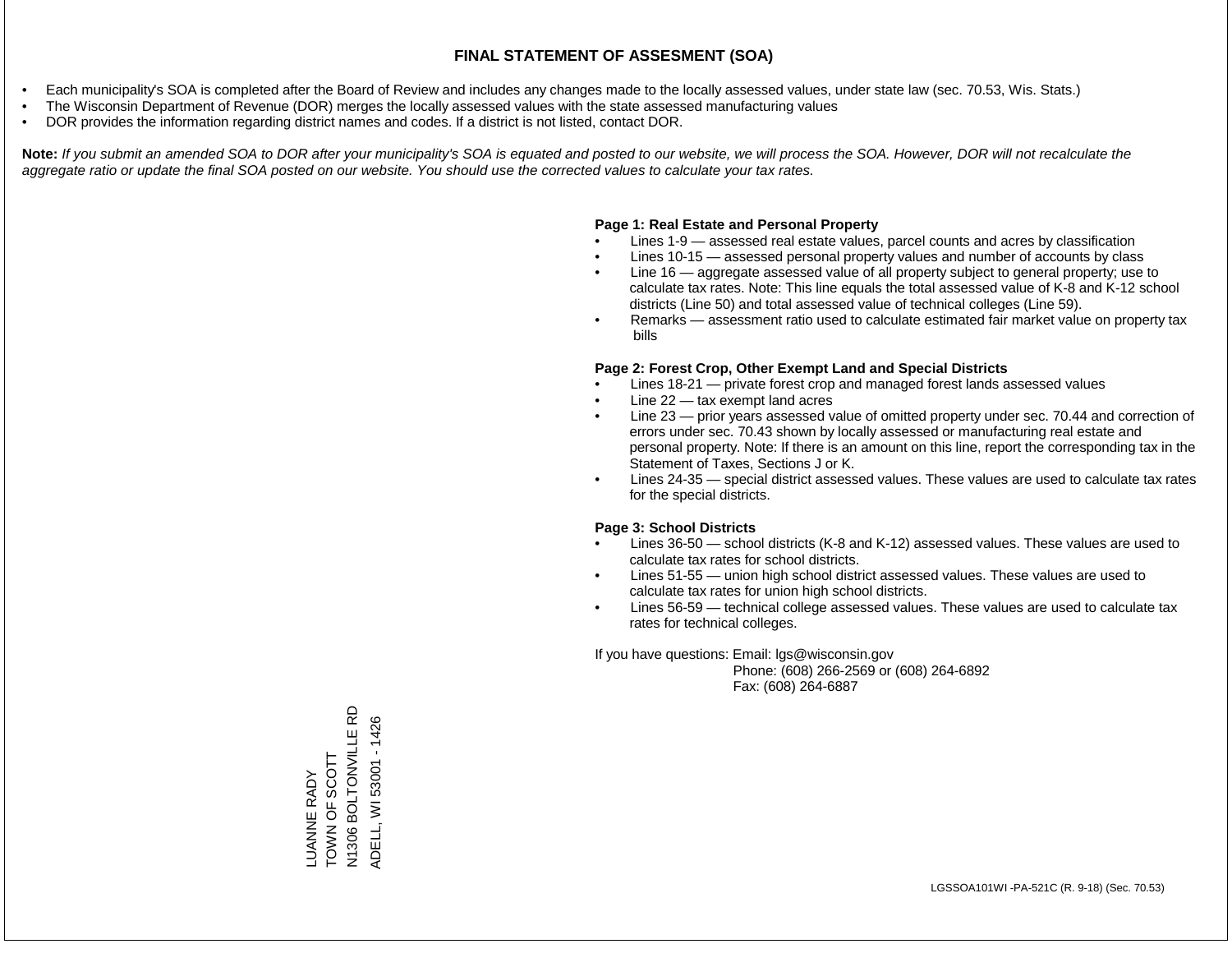|                | <b>FINAL - EQUATED</b><br><b>STATEMENT OF ASSESSMENT FOR 2021</b>                                                                                                                            |                          | 59                                               | 024                                                 | 1608                                  | This is an Amended Return              | Page 1                                  |  |
|----------------|----------------------------------------------------------------------------------------------------------------------------------------------------------------------------------------------|--------------------------|--------------------------------------------------|-----------------------------------------------------|---------------------------------------|----------------------------------------|-----------------------------------------|--|
|                |                                                                                                                                                                                              |                          | CO                                               | <b>MUN</b>                                          | ACCT NO                               |                                        |                                         |  |
|                | <b>FOR</b><br><b>TOWN OF</b><br>OF.                                                                                                                                                          | <b>SHEBOYGAN</b>         |                                                  | SHEBOYGAN COUNTY                                    |                                       |                                        |                                         |  |
|                | Town - Village - City                                                                                                                                                                        | <b>Municipality Name</b> |                                                  | <b>County Name</b>                                  |                                       |                                        |                                         |  |
| Line<br>No.    | <b>REAL ESTATE</b><br>(See Lines 18 - 22 for                                                                                                                                                 |                          | PARCEL COUNT<br><b>TOTAL LAND   IMPROVEMENTS</b> | NO. OF ACRES<br><b>WHOLE</b><br><b>NUMBERS ONLY</b> | <b>VALUE OF</b><br>LAND               | <b>VALUE OF</b><br><b>IMPROVEMENTS</b> | TOTAL VALUE OF LAND<br>AND IMPROVEMENTS |  |
|                | other Real Estate)                                                                                                                                                                           | (Col. A)                 | (Col. B)                                         | (Col. C)                                            | (Col, D)                              | (Col. E)                               | (Col. F)                                |  |
| 1              | <b>RESIDENTIAL - Class 1</b>                                                                                                                                                                 | 3,038                    | 2,799                                            | 2,581                                               | 120,786,200                           | 477,956,600                            | 598,742,800                             |  |
| $\overline{c}$ | <b>COMMERCIAL - Class 2</b>                                                                                                                                                                  | 190                      | 135                                              | 957                                                 | 35,438,300                            | 105,790,700                            | 141,229,000                             |  |
| 3              | <b>MANUFACTURING - Class 3</b>                                                                                                                                                               | 8                        | 8                                                | 47                                                  | 1,009,700                             | 6,014,300                              | 7,024,000                               |  |
| 4              | <b>AGRICULTURAL - Class 4</b>                                                                                                                                                                | 190                      |                                                  | 1,369                                               | 203,600                               |                                        | 203,600                                 |  |
| 5              | UNDEVELOPED - Class 5<br>68                                                                                                                                                                  |                          |                                                  | 311                                                 | 238,900                               |                                        | 238,900                                 |  |
| 6              | AGRICULTURAL FOREST - Class 5m                                                                                                                                                               | 14                       |                                                  | 86                                                  | 148,100                               |                                        | 148,100                                 |  |
| $\overline{7}$ | FOREST LANDS - Class 6                                                                                                                                                                       | 8                        |                                                  | 104<br>341,300                                      |                                       |                                        | 341,300                                 |  |
| 8              | OTHER - Class 7                                                                                                                                                                              | 9                        | 9                                                | 20                                                  | 407,600                               | 1,245,400                              | 1,653,000                               |  |
| 9              | TOTAL - ALL COLUMNS                                                                                                                                                                          | 3,525                    | 2,951                                            | 5,475                                               | 158,573,700                           | 591,007,000                            | 749,580,700                             |  |
| 10             | NUMBER OF PERSONAL PROPERTY ACCOUNTS IN ROLL                                                                                                                                                 |                          |                                                  | 147                                                 | <b>LOCALLY ASSESSED</b>               | <b>MANUFACTURING</b>                   | <b>MERGED</b>                           |  |
| 11             | BOATS AND OTHER WATERCRAFT NOT EXEMPT - Code 1                                                                                                                                               |                          |                                                  |                                                     | 0                                     | 0                                      | 0                                       |  |
| 12             | MACHINERY, TOOLS AND PATTERNS - Code 2                                                                                                                                                       |                          |                                                  |                                                     |                                       | 342,300                                | 342,300                                 |  |
| 13             | FURNITURE, FIXTURES AND EQUIPMENT - Code 3                                                                                                                                                   |                          |                                                  |                                                     | 4,743,800                             | 548,000                                | 5,291,800                               |  |
| 14             | ALL OTHER PERSONAL PROPERTY NOT EXEMPT - Codes 4A, 4B, 4C                                                                                                                                    |                          |                                                  |                                                     | 738,300                               | 91,200                                 | 829,500                                 |  |
| 15             | TOTAL OF PERSONAL PROPERTY NOT EXEMPT (Total of Lines 11-14)                                                                                                                                 |                          |                                                  |                                                     | 5,482,100                             | 981,500                                | 6,463,600                               |  |
| 16             | AGGREGATE ASSESSED VALUE OF ALL PROPERTY SUBJECT TO THE GENERAL PROPERTY TAX (Total of Lines 9F and 15F)<br>MUST EQUAL TOTAL VALUE OF THE SCHOOL DISTRICTS (K-12 PLUS K-8) - Line 50, Col. F |                          |                                                  |                                                     |                                       |                                        | 756,044,300                             |  |
| 17             | <b>BOARD OF REVIEW</b><br>DATE OF FINAL ADJOURNMENT                                                                                                                                          | 05/24/2021               |                                                  | Name of Assessor                                    | ASSOCIATED APPRAISALS CONSULTANTS INC | Telephone #<br>(920) 749-1995          |                                         |  |

REMARKS

The Assessment Ratio to be used in calculating the estimated Fair Market Value on tax bills for this tax district is .817787933

This ratio should be used to convert assessed values to "Calculate Equalized Values" in Step 1 of the Lottery and Gaming Credit Calculations.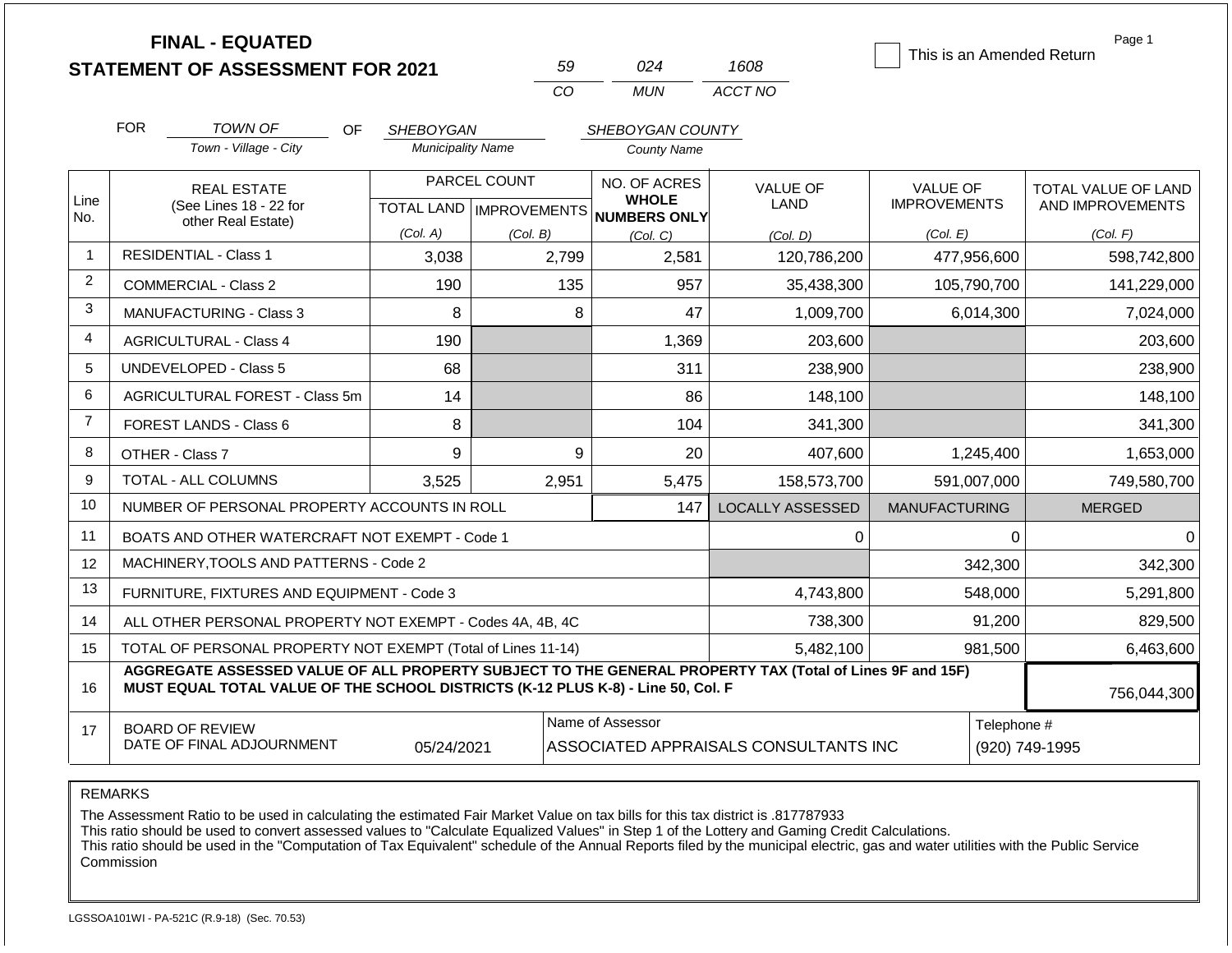2021 59 024 1608

FOREST LANDS (Line 7) and FOREST CROPS (in this section) - are **NOT** the same *YEAR CO MUN ACCT NO*

|    |                                                                                | Private Forest Crop - Reg Class @ 10¢ per acre |  |                                                                  |                                                                    | Private Forest Crop - Reg Class @ \$2.52 per acre |  |                                                                |                                                                              |                    |  |
|----|--------------------------------------------------------------------------------|------------------------------------------------|--|------------------------------------------------------------------|--------------------------------------------------------------------|---------------------------------------------------|--|----------------------------------------------------------------|------------------------------------------------------------------------------|--------------------|--|
| 18 | (a) PARCELS                                                                    | (b) ACRES                                      |  | (c) ASSESSED VALUE                                               |                                                                    | (d) PARCELS                                       |  | (e) ACRES                                                      |                                                                              | (f) ASSESSED VALUE |  |
|    |                                                                                |                                                |  |                                                                  |                                                                    |                                                   |  |                                                                |                                                                              |                    |  |
|    |                                                                                |                                                |  | Private Forest Crop - Special Class @ 20¢ per acre               |                                                                    |                                                   |  |                                                                | Entered Before 2005 Managed Forest - Ferrous Mining CLOSED @ \$7.87 per acre |                    |  |
| 19 | (a) PARCELS                                                                    | (b) ACRES                                      |  | (c) ASSESSED VALUE                                               |                                                                    | (d) PARCELS                                       |  | (e) ACRES                                                      |                                                                              | (f) ASSESSED VALUE |  |
|    |                                                                                |                                                |  |                                                                  |                                                                    |                                                   |  |                                                                |                                                                              |                    |  |
|    |                                                                                |                                                |  | Entered Before 2005 Managed Forest - OPEN @ 74 ¢ per acre        |                                                                    |                                                   |  | Entered Before 2005 Managed Forest - CLOSED @                  |                                                                              | $$1.75$ per acre   |  |
| 20 | (a) PARCELS<br>(b) ACRES                                                       |                                                |  | (c) ASSESSED VALUE                                               |                                                                    | (d) PARCELS                                       |  | (e) ACRES                                                      |                                                                              | (f) ASSESSED VALUE |  |
|    |                                                                                |                                                |  |                                                                  |                                                                    | 3                                                 |  | 30                                                             |                                                                              | 100,000            |  |
|    | Entered After 2004 Managed Forest - OPEN @ \$2.04 per acre                     |                                                |  |                                                                  |                                                                    |                                                   |  | Entered After 2004 Managed Forest - CLOSED @ \$ 10.20 per acre |                                                                              |                    |  |
| 21 | (a) PARCELS                                                                    | (b) ACRES                                      |  | (c) ASSESSED VALUE                                               |                                                                    | (d) PARCELS                                       |  | (e) ACRES                                                      |                                                                              | (f) ASSESSED VALUE |  |
|    |                                                                                |                                                |  |                                                                  |                                                                    |                                                   |  |                                                                |                                                                              |                    |  |
|    |                                                                                |                                                |  |                                                                  |                                                                    |                                                   |  |                                                                |                                                                              |                    |  |
| 22 | (a) County Forest Cropland Acres                                               |                                                |  | (b) Federal Acres                                                |                                                                    | (c) State Acres                                   |  | (d) County (NOT FOREST CROP) Acres                             |                                                                              | (e) Other Acres    |  |
|    |                                                                                |                                                |  |                                                                  |                                                                    | 77.06                                             |  | 305.99                                                         |                                                                              | 585.44             |  |
|    |                                                                                |                                                |  | Assessed Value of Omitted Property From Prior Years (Sec. 70.44) |                                                                    |                                                   |  |                                                                | Assessed Value of Sec. 70.43 Corrections of Errors by Assessors              |                    |  |
|    |                                                                                | (a) REAL ESTATE                                |  | (b) PERSONAL                                                     |                                                                    |                                                   |  | (c1) REAL ESTATE                                               | (c2) PERSONAL                                                                |                    |  |
| 23 |                                                                                |                                                |  |                                                                  |                                                                    |                                                   |  |                                                                |                                                                              |                    |  |
|    | Manufacturing Equated Value of Omitted Property From Prior Years (Sec. 70.995) |                                                |  |                                                                  | Mfg. Equated Value of Sec.70.43 Corrections of Errors by Assessors |                                                   |  |                                                                |                                                                              |                    |  |
|    | (d) REAL ESTATE                                                                |                                                |  | (e) PERSONAL                                                     |                                                                    |                                                   |  | (f1) REAL ESTATE                                               |                                                                              | (f2) PERSONAL      |  |
|    |                                                                                |                                                |  |                                                                  |                                                                    |                                                   |  |                                                                |                                                                              |                    |  |
|    |                                                                                |                                                |  |                                                                  |                                                                    |                                                   |  |                                                                |                                                                              |                    |  |

## **SPECIAL DISTRICTS**

| Line<br>No. | <b>Enter 6-digit</b><br>Special District<br>Code (Col. A) | <b>Account</b><br><b>Number</b><br>(Col. B) | <b>Special District Name</b><br>(Col. C) | <b>Locally Assessed Value</b><br>of Real Estate and<br>Personal Property (Col. D) | Mfg Value of Real Estate<br>and Personal Property<br>(Col. E) | <b>Merged Value of</b><br><b>Real Estate and</b><br>Personal Property (Col. F) |
|-------------|-----------------------------------------------------------|---------------------------------------------|------------------------------------------|-----------------------------------------------------------------------------------|---------------------------------------------------------------|--------------------------------------------------------------------------------|
| 24          | 597140                                                    | 0373                                        | SHEBOYGAN SANITARY DISTRICT #2           | 718,574,400                                                                       | 7,498,700                                                     | 726,073,100                                                                    |
| 25          | 597230                                                    | 0377                                        | TOWN OF SHEBOYGAN SANITARY DISTRICT #3   | 735,076,800                                                                       | 8,005,500                                                     | 743,082,300                                                                    |
| 26          |                                                           |                                             |                                          |                                                                                   |                                                               |                                                                                |
| 27          |                                                           |                                             |                                          |                                                                                   |                                                               |                                                                                |
| 28          |                                                           |                                             |                                          |                                                                                   |                                                               |                                                                                |
| 29          |                                                           |                                             |                                          |                                                                                   |                                                               |                                                                                |
| 30          |                                                           |                                             |                                          |                                                                                   |                                                               |                                                                                |
| 31          |                                                           |                                             |                                          |                                                                                   |                                                               |                                                                                |
| 32          |                                                           |                                             |                                          |                                                                                   |                                                               |                                                                                |
| 33          |                                                           |                                             |                                          |                                                                                   |                                                               |                                                                                |
| 34          |                                                           |                                             |                                          |                                                                                   |                                                               |                                                                                |
| 35          |                                                           |                                             |                                          |                                                                                   |                                                               |                                                                                |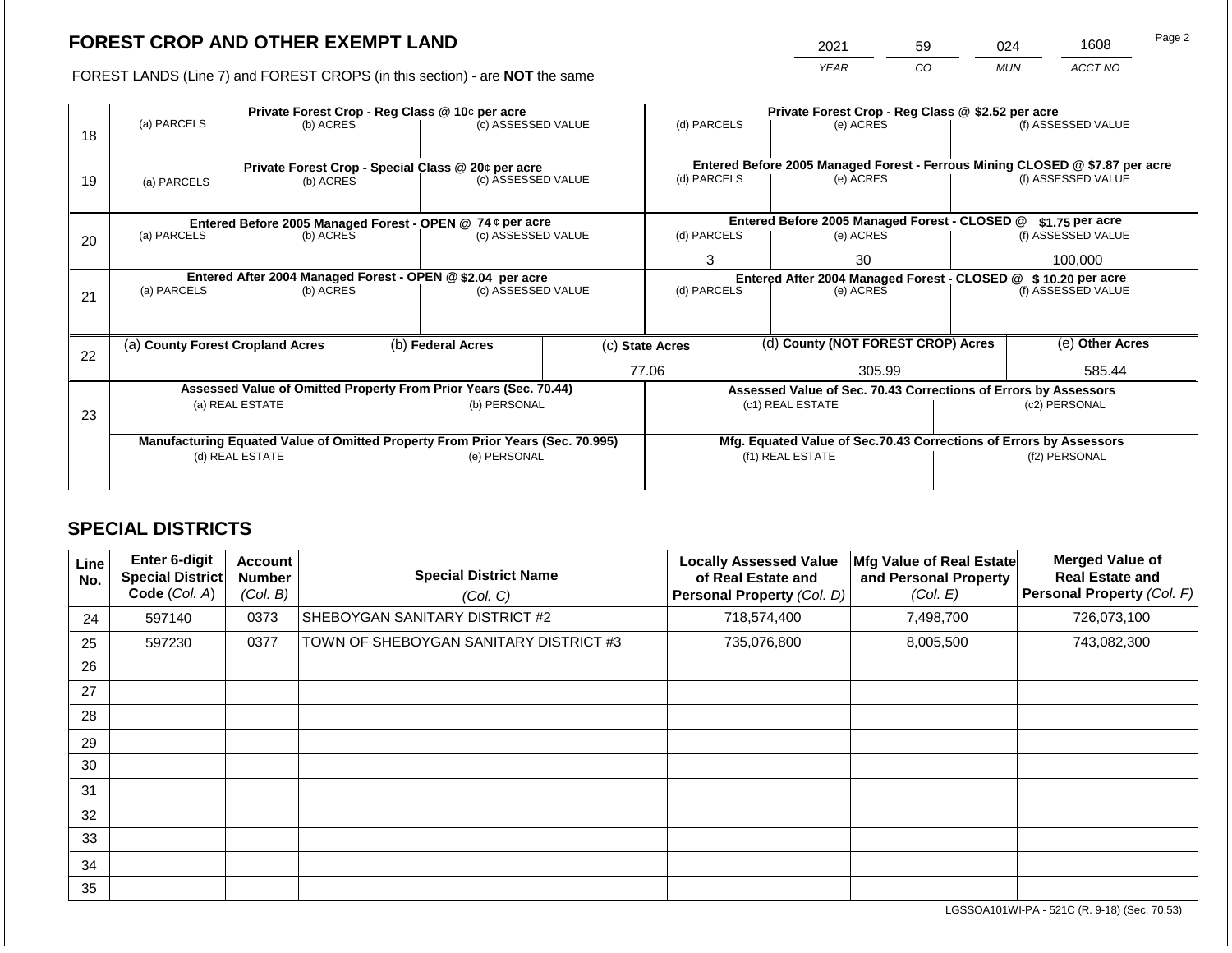|                 |                                                          |                                             |                                                         |             | <b>YEAR</b>                                                                       | $\overline{co}$<br><b>MUN</b>                                 | ACCT NO                                                                        |
|-----------------|----------------------------------------------------------|---------------------------------------------|---------------------------------------------------------|-------------|-----------------------------------------------------------------------------------|---------------------------------------------------------------|--------------------------------------------------------------------------------|
| Line<br>No.     | Enter 6-digit<br><b>School District</b><br>Code (Col. A) | <b>Account</b><br><b>Number</b><br>(Col. B) | <b>School District Name</b><br>(Col. C)                 |             | <b>Locally Assessed Value</b><br>of Real Estate and<br>Personal Property (Col. D) | Mfg Value of Real Estate<br>and Personal Property<br>(Col. E) | <b>Merged Value of</b><br><b>Real Estate and</b><br>Personal Property (Col. F) |
|                 | A.                                                       |                                             | <b>SCHOOL DISTRICTS (K-8 and K-12)</b>                  |             |                                                                                   |                                                               |                                                                                |
| 36              | 592842                                                   | 0349                                        | SCH D OF KOHLER                                         |             | 1,378,800                                                                         |                                                               | 1,378,800                                                                      |
| 37              | 595271                                                   | 0353                                        | SCH D OF SHEBOYGAN AREA                                 |             | 715,110,500                                                                       | 8,005,500                                                     | 723,116,000                                                                    |
| 38              | 595278                                                   | 0354                                        | SCH D OF SHEBOYGAN FALLS                                |             | 31,549,500                                                                        |                                                               | 31,549,500                                                                     |
| 39              |                                                          |                                             |                                                         |             |                                                                                   |                                                               |                                                                                |
| 40              |                                                          |                                             |                                                         |             |                                                                                   |                                                               |                                                                                |
| 41              |                                                          |                                             |                                                         |             |                                                                                   |                                                               |                                                                                |
| 42              |                                                          |                                             |                                                         |             |                                                                                   |                                                               |                                                                                |
| 43              |                                                          |                                             |                                                         |             |                                                                                   |                                                               |                                                                                |
| 44              |                                                          |                                             |                                                         |             |                                                                                   |                                                               |                                                                                |
| 45              |                                                          |                                             |                                                         |             |                                                                                   |                                                               |                                                                                |
| $\overline{46}$ |                                                          |                                             |                                                         |             |                                                                                   |                                                               |                                                                                |
| 47              |                                                          |                                             |                                                         |             |                                                                                   |                                                               |                                                                                |
| 48              |                                                          |                                             |                                                         |             |                                                                                   |                                                               |                                                                                |
| 49              |                                                          |                                             |                                                         |             |                                                                                   |                                                               |                                                                                |
| 50              |                                                          |                                             | TOTAL ASSESSED VALUE OF SCHOOL DISTRICTS (K-8 and K-12) |             | 748,038,800                                                                       | 8,005,500                                                     | 756,044,300                                                                    |
|                 | <b>B.</b><br><b>UNION HIGH SCHOOL DISTRICTS</b>          |                                             |                                                         |             |                                                                                   |                                                               |                                                                                |
| 51              |                                                          |                                             |                                                         |             |                                                                                   |                                                               |                                                                                |
| 52              |                                                          |                                             |                                                         |             |                                                                                   |                                                               |                                                                                |
| 53<br>54        |                                                          |                                             |                                                         |             |                                                                                   |                                                               |                                                                                |
| 55              |                                                          |                                             | TOTAL ASSESSED VALUE OF UNION HIGH SCHOOLS              |             |                                                                                   |                                                               |                                                                                |
|                 | C.<br><b>TECHNICAL COLLEGE DISTRICTS</b>                 |                                             |                                                         |             |                                                                                   |                                                               |                                                                                |
| 56              | 001100                                                   | 0010                                        | LAKESHORE TECHNICAL COLLEGE                             | <b>CLEV</b> | 748,038,800                                                                       | 8,005,500                                                     | 756,044,300                                                                    |
| 57              |                                                          |                                             |                                                         |             |                                                                                   |                                                               |                                                                                |
| 58              |                                                          |                                             |                                                         |             |                                                                                   |                                                               |                                                                                |
| 59              |                                                          |                                             | TOTAL ASSESSED VALUE OF TECHNICAL COLLEGES              |             | 748,038,800                                                                       | 8,005,500                                                     | 756,044,300                                                                    |

2021

59

024

 *I hereby certify, to the best of my knowledge and belief, this form is complete and correct.*

**SCHOOL DISTRICTS**

| Name                                           |                                  | Title                            | Submission date  |
|------------------------------------------------|----------------------------------|----------------------------------|------------------|
| KENDRA NYHOF                                   |                                  | <b>COUNTY TREASURER'S OFFICE</b> | 2021<br>16<br>06 |
| Phone                                          | Email address                    |                                  |                  |
| 920<br>459<br>3015<br>$\overline{\phantom{a}}$ | KENDRA.NYHOF@SHEBOYGANCOUNTY.COM |                                  |                  |

Page 3

1608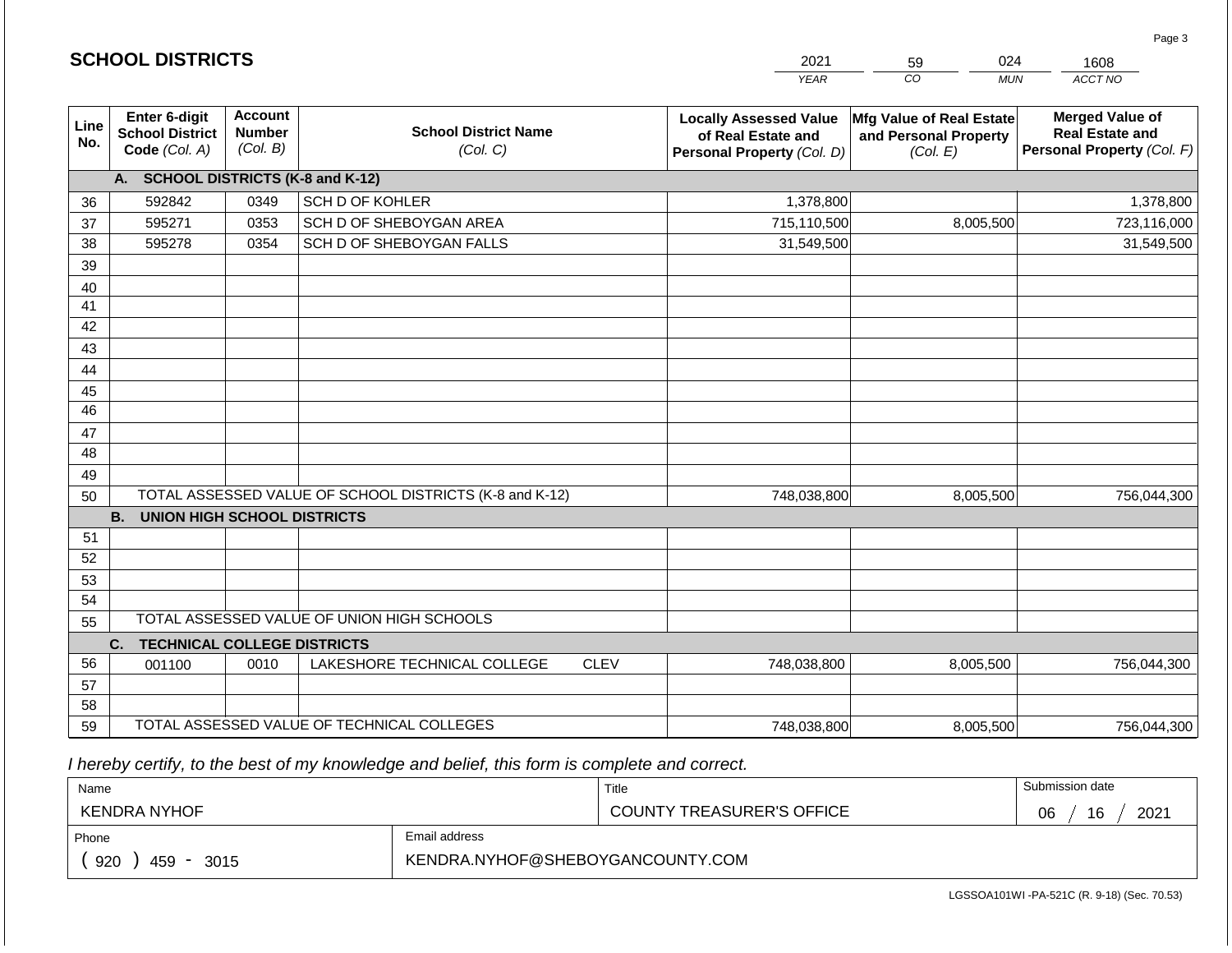- Each municipality's SOA is completed after the Board of Review and includes any changes made to the locally assessed values, under state law (sec. 70.53, Wis. Stats.)
- The Wisconsin Department of Revenue (DOR) merges the locally assessed values with the state assessed manufacturing values
- DOR provides the information regarding district names and codes. If a district is not listed, contact DOR.

Note: If you submit an amended SOA to DOR after your municipality's SOA is equated and posted to our website, we will process the SOA. However, DOR will not recalculate the *aggregate ratio or update the final SOA posted on our website. You should use the corrected values to calculate your tax rates.*

## **Page 1: Real Estate and Personal Property**

- Lines 1-9 assessed real estate values, parcel counts and acres by classification
- Lines 10-15 assessed personal property values and number of accounts by class
- Line 16 aggregate assessed value of all property subject to general property; use to calculate tax rates. Note: This line equals the total assessed value of K-8 and K-12 school districts (Line 50) and total assessed value of technical colleges (Line 59).
- Remarks assessment ratio used to calculate estimated fair market value on property tax bills

## **Page 2: Forest Crop, Other Exempt Land and Special Districts**

- Lines 18-21 private forest crop and managed forest lands assessed values
- Line  $22 -$  tax exempt land acres
- Line 23 prior years assessed value of omitted property under sec. 70.44 and correction of errors under sec. 70.43 shown by locally assessed or manufacturing real estate and personal property. Note: If there is an amount on this line, report the corresponding tax in the Statement of Taxes, Sections J or K.
- Lines 24-35 special district assessed values. These values are used to calculate tax rates for the special districts.

## **Page 3: School Districts**

- Lines 36-50 school districts (K-8 and K-12) assessed values. These values are used to calculate tax rates for school districts.
- Lines 51-55 union high school district assessed values. These values are used to calculate tax rates for union high school districts.
- Lines 56-59 technical college assessed values. These values are used to calculate tax rates for technical colleges.

If you have questions: Email: lgs@wisconsin.gov

 Phone: (608) 266-2569 or (608) 264-6892 Fax: (608) 264-6887

PEGGY FISCHER<br>TOWN OF SHEBOYGAN<br>4020 TECHNOLOGY PARKWAY 4020 TECHNOLOGY PARKWAY NAN SHORT SHOW SHAFF SHOW SHAFEBOY OF SHEP SHOW SHAFF SHAFF SHAFF SHAFF SHAFF SHAFF SHAFF SHAFF SHAFF SHAFF SH SHEBOYGAN, WI 53083 SHEBOYGAN, WI 53083PEGGY FISCHER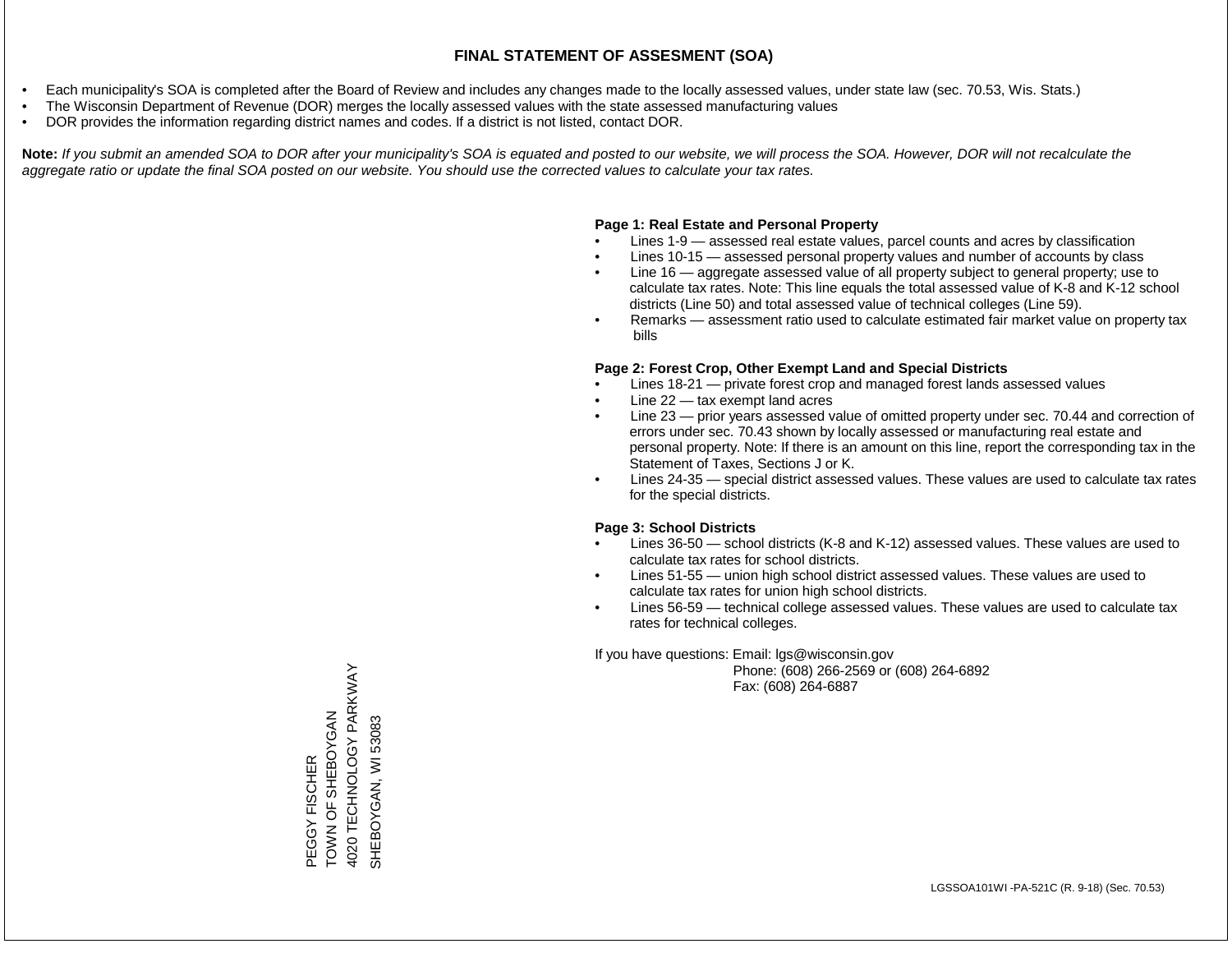|                |                                                                   | <b>FINAL - EQUATED</b><br><b>STATEMENT OF ASSESSMENT FOR 2021</b>                                                                                                                            |                          |              | 59                                                   | 026                                                | 1609                    |                      |             | Page 1<br>This is an Amended Return |
|----------------|-------------------------------------------------------------------|----------------------------------------------------------------------------------------------------------------------------------------------------------------------------------------------|--------------------------|--------------|------------------------------------------------------|----------------------------------------------------|-------------------------|----------------------|-------------|-------------------------------------|
|                |                                                                   |                                                                                                                                                                                              |                          |              | CO                                                   | <b>MUN</b>                                         | ACCT NO                 |                      |             |                                     |
|                | <b>FOR</b>                                                        | <b>TOWN OF</b><br>OF.                                                                                                                                                                        | SHEBOYGAN FALLS          |              |                                                      | SHEBOYGAN COUNTY                                   |                         |                      |             |                                     |
|                |                                                                   | Town - Village - City                                                                                                                                                                        | <b>Municipality Name</b> |              |                                                      | <b>County Name</b>                                 |                         |                      |             |                                     |
|                |                                                                   | <b>REAL ESTATE</b>                                                                                                                                                                           |                          | PARCEL COUNT |                                                      | NO. OF ACRES                                       | <b>VALUE OF</b>         | <b>VALUE OF</b>      |             | TOTAL VALUE OF LAND                 |
| Line<br>No.    | (See Lines 18 - 22 for<br>other Real Estate)                      |                                                                                                                                                                                              |                          |              | <b>WHOLE</b><br>TOTAL LAND IMPROVEMENTS NUMBERS ONLY |                                                    | <b>LAND</b>             | <b>IMPROVEMENTS</b>  |             | AND IMPROVEMENTS                    |
|                |                                                                   |                                                                                                                                                                                              | (Col. A)                 | (Col. B)     |                                                      | (Col, C)                                           | (Col. D)                | (Col. E)             |             | (Col. F)                            |
|                |                                                                   | <b>RESIDENTIAL - Class 1</b>                                                                                                                                                                 | 723                      |              | 615                                                  | 1,306                                              | 27,918,500              |                      | 122,839,100 | 150,757,600                         |
| $\overline{2}$ |                                                                   | <b>COMMERCIAL - Class 2</b>                                                                                                                                                                  | 56                       |              | 44                                                   | 206                                                | 2,209,400               |                      | 8,119,700   | 10,329,100                          |
| 3              |                                                                   | <b>MANUFACTURING - Class 3</b>                                                                                                                                                               | 12                       |              | 10                                                   | 177                                                | 1,595,900               |                      | 33,393,100  | 34,989,000                          |
| 4              |                                                                   | <b>AGRICULTURAL - Class 4</b>                                                                                                                                                                | 655                      |              |                                                      | 12,666                                             | 2,360,900               |                      |             | 2,360,900                           |
| 5              |                                                                   | UNDEVELOPED - Class 5                                                                                                                                                                        | 520                      |              |                                                      | 1,895                                              | 1,292,700               |                      |             | 1,292,700                           |
| 6              |                                                                   | <b>AGRICULTURAL FOREST - Class 5m</b>                                                                                                                                                        | 131                      |              |                                                      | 986                                                | 1,775,100               |                      |             | 1,775,100                           |
| $\overline{7}$ |                                                                   | <b>FOREST LANDS - Class 6</b>                                                                                                                                                                | 44                       |              |                                                      | 397                                                | 1,406,800               |                      |             | 1,406,800                           |
| 8              |                                                                   | OTHER - Class 7                                                                                                                                                                              | 110                      |              | 109                                                  | 284                                                | 4,120,400               |                      | 17,913,900  | 22,034,300                          |
| 9              |                                                                   | <b>TOTAL - ALL COLUMNS</b>                                                                                                                                                                   | 2,251                    |              | 778                                                  | 17,917                                             | 42,679,700              |                      | 182,265,800 | 224,945,500                         |
| 10             |                                                                   | NUMBER OF PERSONAL PROPERTY ACCOUNTS IN ROLL                                                                                                                                                 |                          |              |                                                      | 102                                                | <b>LOCALLY ASSESSED</b> | <b>MANUFACTURING</b> |             | <b>MERGED</b>                       |
| 11             |                                                                   | BOATS AND OTHER WATERCRAFT NOT EXEMPT - Code 1                                                                                                                                               |                          |              |                                                      |                                                    | 0                       |                      | 0           | 0                                   |
| 12             |                                                                   | MACHINERY, TOOLS AND PATTERNS - Code 2                                                                                                                                                       |                          |              |                                                      |                                                    |                         |                      | 5,783,200   | 5,783,200                           |
| 13             |                                                                   | FURNITURE, FIXTURES AND EQUIPMENT - Code 3                                                                                                                                                   |                          |              |                                                      |                                                    | 389,100                 |                      | 3,387,000   | 3,776,100                           |
| 14             |                                                                   | ALL OTHER PERSONAL PROPERTY NOT EXEMPT - Codes 4A, 4B, 4C                                                                                                                                    |                          |              |                                                      |                                                    | 6,926,700               |                      | 119,200     | 7,045,900                           |
| 15             | TOTAL OF PERSONAL PROPERTY NOT EXEMPT (Total of Lines 11-14)      |                                                                                                                                                                                              |                          |              |                                                      |                                                    | 7,315,800               |                      | 9,289,400   | 16,605,200                          |
| 16             |                                                                   | AGGREGATE ASSESSED VALUE OF ALL PROPERTY SUBJECT TO THE GENERAL PROPERTY TAX (Total of Lines 9F and 15F)<br>MUST EQUAL TOTAL VALUE OF THE SCHOOL DISTRICTS (K-12 PLUS K-8) - Line 50, Col. F |                          |              |                                                      |                                                    |                         |                      |             | 241,550,700                         |
| 17             | <b>BOARD OF REVIEW</b><br>DATE OF FINAL ADJOURNMENT<br>06/22/2021 |                                                                                                                                                                                              |                          |              |                                                      | Name of Assessor<br><b>ACCURATE APPRAISALS LLC</b> |                         |                      | Telephone # | (920) 749-8098                      |

REMARKS

The Assessment Ratio to be used in calculating the estimated Fair Market Value on tax bills for this tax district is .928571395

This ratio should be used to convert assessed values to "Calculate Equalized Values" in Step 1 of the Lottery and Gaming Credit Calculations.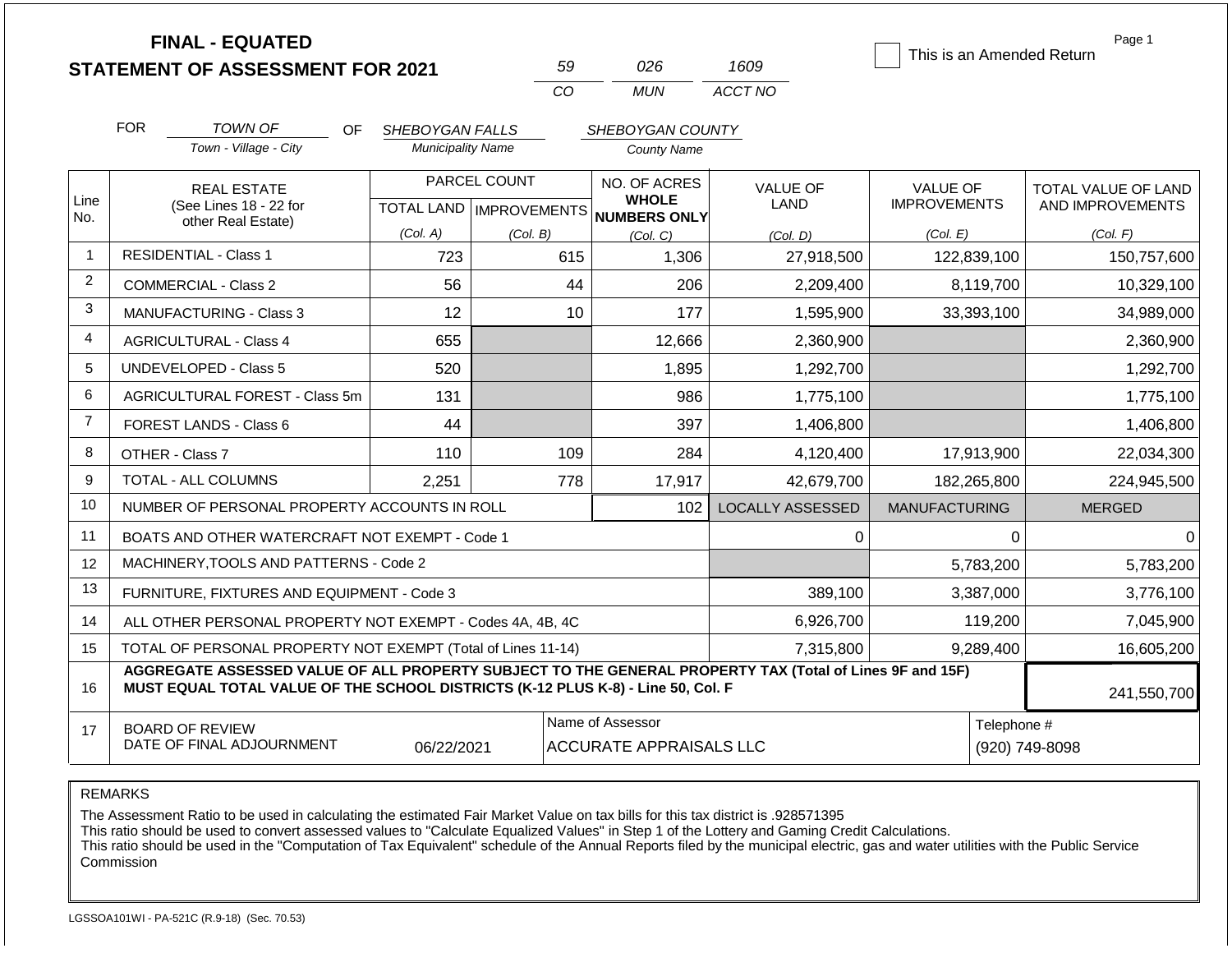2021 59 026 1609

FOREST LANDS (Line 7) and FOREST CROPS (in this section) - are **NOT** the same *YEAR CO MUN ACCT NO*

|    |                                                                                |                 |  | Private Forest Crop - Reg Class @ 10¢ per acre                           |                 | Private Forest Crop - Reg Class @ \$2.52 per acre                                           |  |                                                                    |               |                    |  |
|----|--------------------------------------------------------------------------------|-----------------|--|--------------------------------------------------------------------------|-----------------|---------------------------------------------------------------------------------------------|--|--------------------------------------------------------------------|---------------|--------------------|--|
|    | (a) PARCELS                                                                    | (b) ACRES       |  | (c) ASSESSED VALUE                                                       |                 | (d) PARCELS                                                                                 |  | (e) ACRES                                                          |               | (f) ASSESSED VALUE |  |
| 18 |                                                                                |                 |  |                                                                          |                 |                                                                                             |  |                                                                    |               |                    |  |
|    |                                                                                |                 |  |                                                                          |                 |                                                                                             |  |                                                                    |               |                    |  |
|    |                                                                                |                 |  | Private Forest Crop - Special Class @ 20¢ per acre<br>(c) ASSESSED VALUE |                 | Entered Before 2005 Managed Forest - Ferrous Mining CLOSED @ \$7.87 per acre<br>(d) PARCELS |  | (e) ACRES                                                          |               | (f) ASSESSED VALUE |  |
| 19 | (a) PARCELS                                                                    | (b) ACRES       |  |                                                                          |                 |                                                                                             |  |                                                                    |               |                    |  |
|    |                                                                                |                 |  |                                                                          |                 |                                                                                             |  |                                                                    |               |                    |  |
|    |                                                                                |                 |  | Entered Before 2005 Managed Forest - OPEN @ 74 ¢ per acre                |                 |                                                                                             |  | Entered Before 2005 Managed Forest - CLOSED @                      |               | $$1.75$ per acre   |  |
| 20 | (a) PARCELS<br>(b) ACRES                                                       |                 |  | (c) ASSESSED VALUE                                                       |                 | (d) PARCELS                                                                                 |  | (e) ACRES                                                          |               | (f) ASSESSED VALUE |  |
|    |                                                                                |                 |  |                                                                          |                 |                                                                                             |  |                                                                    |               |                    |  |
|    | 6<br>39                                                                        |                 |  | 48,900                                                                   |                 | 14<br>200                                                                                   |  |                                                                    |               | 275,200            |  |
|    | Entered After 2004 Managed Forest - OPEN @ \$2.04 per acre                     |                 |  |                                                                          |                 | Entered After 2004 Managed Forest - CLOSED @ \$ 10.20 per acre                              |  |                                                                    |               |                    |  |
| 21 | (a) PARCELS                                                                    | (b) ACRES       |  | (c) ASSESSED VALUE                                                       |                 | (d) PARCELS                                                                                 |  | (e) ACRES                                                          |               | (f) ASSESSED VALUE |  |
|    |                                                                                |                 |  |                                                                          |                 |                                                                                             |  |                                                                    |               |                    |  |
|    |                                                                                |                 |  |                                                                          | 6<br>100.75     |                                                                                             |  |                                                                    | 266,400       |                    |  |
|    | (a) County Forest Cropland Acres                                               |                 |  | (b) Federal Acres                                                        | (c) State Acres |                                                                                             |  | (d) County (NOT FOREST CROP) Acres                                 |               | (e) Other Acres    |  |
| 22 |                                                                                |                 |  |                                                                          |                 |                                                                                             |  |                                                                    |               |                    |  |
|    |                                                                                |                 |  |                                                                          |                 | 76.37                                                                                       |  | 934.6                                                              | 234.01        |                    |  |
|    |                                                                                |                 |  | Assessed Value of Omitted Property From Prior Years (Sec. 70.44)         |                 |                                                                                             |  | Assessed Value of Sec. 70.43 Corrections of Errors by Assessors    |               |                    |  |
|    |                                                                                | (a) REAL ESTATE |  | (b) PERSONAL                                                             |                 |                                                                                             |  | (c1) REAL ESTATE                                                   |               | (c2) PERSONAL      |  |
| 23 |                                                                                |                 |  |                                                                          |                 |                                                                                             |  |                                                                    |               |                    |  |
|    | Manufacturing Equated Value of Omitted Property From Prior Years (Sec. 70.995) |                 |  |                                                                          |                 |                                                                                             |  | Mfg. Equated Value of Sec.70.43 Corrections of Errors by Assessors |               |                    |  |
|    |                                                                                | (d) REAL ESTATE |  | (e) PERSONAL                                                             |                 |                                                                                             |  | (f1) REAL ESTATE                                                   | (f2) PERSONAL |                    |  |
|    |                                                                                |                 |  |                                                                          |                 |                                                                                             |  |                                                                    |               | $-1,986,800$       |  |

## **SPECIAL DISTRICTS**

| Line<br>No. | <b>Enter 6-digit</b><br>Special District<br>Code (Col. A) | Account<br><b>Number</b><br>(Col. B) | <b>Special District Name</b><br>(Col. C) | <b>Locally Assessed Value</b><br>of Real Estate and<br>Personal Property (Col. D) | Mfg Value of Real Estate<br>and Personal Property<br>(Col. E) | <b>Merged Value of</b><br><b>Real Estate and</b><br>Personal Property (Col. F) |
|-------------|-----------------------------------------------------------|--------------------------------------|------------------------------------------|-----------------------------------------------------------------------------------|---------------------------------------------------------------|--------------------------------------------------------------------------------|
| 24          | 597140                                                    | 0373                                 | SHEBOYGAN SANITARY DISTRICT #2           | 40,063,600                                                                        |                                                               | 40,063,600                                                                     |
| 25          | 597200                                                    | 0375                                 | JOHNSONVILLE SANITARY DISTRICT           | 5,211,400                                                                         | 7,927,600                                                     | 13,139,000                                                                     |
| 26          | 597250                                                    | 0522                                 | SHEBOYGAN FALLS SANITARY DISTRICT #4     | 530,000                                                                           |                                                               | 530,000                                                                        |
| 27          | 597260                                                    | 0550                                 | SHEBOYGAN FALLS SANITARY DISTRICT #5     | 313,300                                                                           |                                                               | 313,300                                                                        |
| 28          | 597270                                                    | 0565                                 | SHEBOYGAN FALLS SANITARY DISTRICT #6     | 2,336,100                                                                         |                                                               | 2,336,100                                                                      |
| 29          |                                                           |                                      |                                          |                                                                                   |                                                               |                                                                                |
| 30          |                                                           |                                      |                                          |                                                                                   |                                                               |                                                                                |
| 31          |                                                           |                                      |                                          |                                                                                   |                                                               |                                                                                |
| 32          |                                                           |                                      |                                          |                                                                                   |                                                               |                                                                                |
| 33          |                                                           |                                      |                                          |                                                                                   |                                                               |                                                                                |
| 34          |                                                           |                                      |                                          |                                                                                   |                                                               |                                                                                |
| 35          |                                                           |                                      |                                          |                                                                                   |                                                               |                                                                                |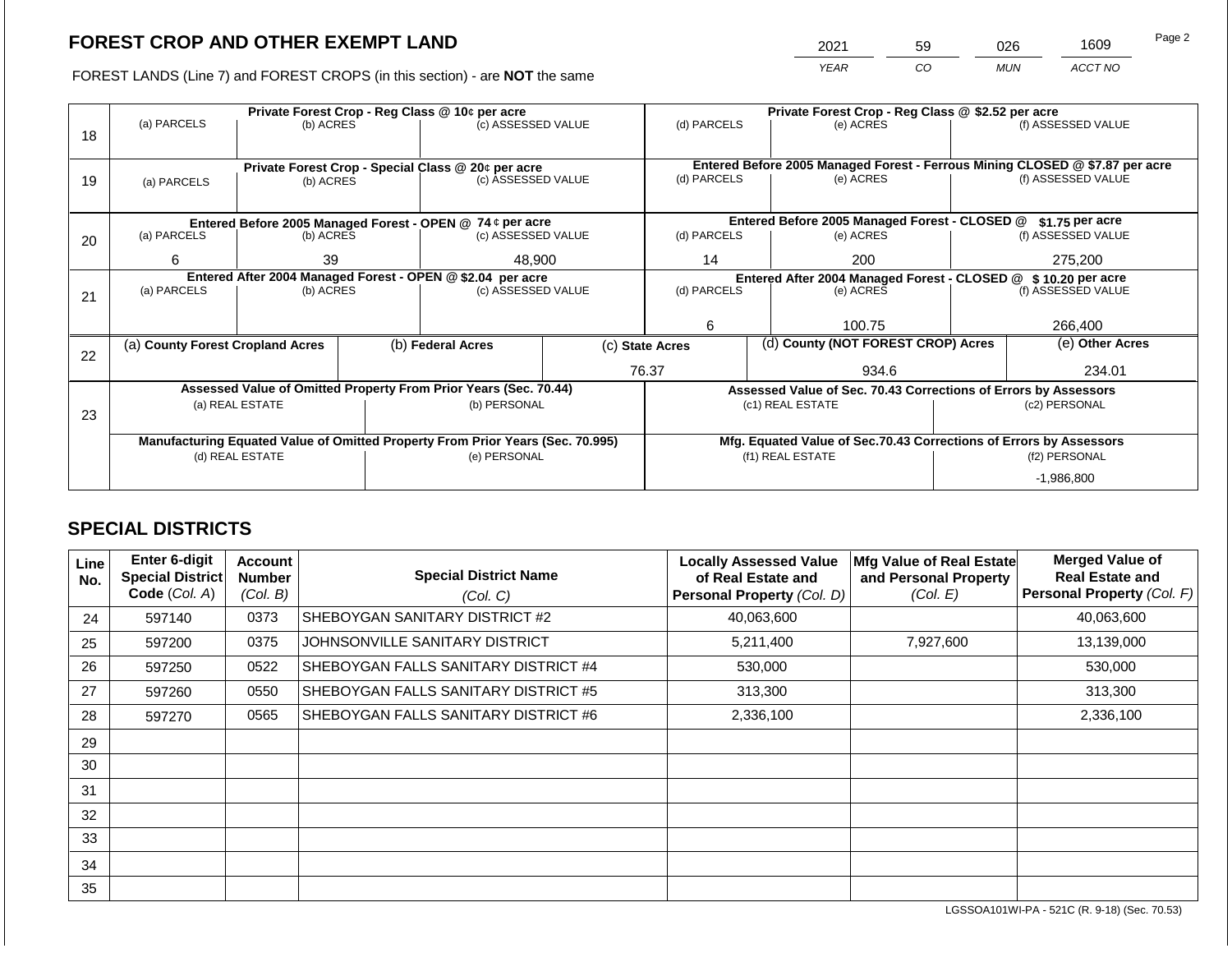|                 |                                                          |                                             |                                                         |             | <b>YEAR</b>                                                                       | $\overline{co}$<br><b>MUN</b>                                 | ACCT NO                                                                        |
|-----------------|----------------------------------------------------------|---------------------------------------------|---------------------------------------------------------|-------------|-----------------------------------------------------------------------------------|---------------------------------------------------------------|--------------------------------------------------------------------------------|
| Line<br>No.     | Enter 6-digit<br><b>School District</b><br>Code (Col. A) | <b>Account</b><br><b>Number</b><br>(Col. B) | <b>School District Name</b><br>(Col. C)                 |             | <b>Locally Assessed Value</b><br>of Real Estate and<br>Personal Property (Col. D) | Mfg Value of Real Estate<br>and Personal Property<br>(Col. E) | <b>Merged Value of</b><br><b>Real Estate and</b><br>Personal Property (Col. F) |
|                 | A.                                                       |                                             | <b>SCHOOL DISTRICTS (K-8 and K-12)</b>                  |             |                                                                                   |                                                               |                                                                                |
| 36              | 592605                                                   | 0348                                        | SCH D OF HOWARDS GROVE                                  |             | 8,016,700                                                                         |                                                               | 8,016,700                                                                      |
| 37              | 594473                                                   | 0351                                        | SCH D OF PLYMOUTH                                       |             | 37,129,500                                                                        | 43,076,900                                                    | 80,206,400                                                                     |
| 38              | 595278                                                   | 0354                                        | SCH D OF SHEBOYGAN FALLS                                |             | 152,126,100                                                                       | 1,201,500                                                     | 153,327,600                                                                    |
| 39              |                                                          |                                             |                                                         |             |                                                                                   |                                                               |                                                                                |
| 40              |                                                          |                                             |                                                         |             |                                                                                   |                                                               |                                                                                |
| 41              |                                                          |                                             |                                                         |             |                                                                                   |                                                               |                                                                                |
| 42              |                                                          |                                             |                                                         |             |                                                                                   |                                                               |                                                                                |
| 43              |                                                          |                                             |                                                         |             |                                                                                   |                                                               |                                                                                |
| 44              |                                                          |                                             |                                                         |             |                                                                                   |                                                               |                                                                                |
| 45              |                                                          |                                             |                                                         |             |                                                                                   |                                                               |                                                                                |
| $\overline{46}$ |                                                          |                                             |                                                         |             |                                                                                   |                                                               |                                                                                |
| 47              |                                                          |                                             |                                                         |             |                                                                                   |                                                               |                                                                                |
| 48              |                                                          |                                             |                                                         |             |                                                                                   |                                                               |                                                                                |
| 49              |                                                          |                                             |                                                         |             |                                                                                   |                                                               |                                                                                |
| 50              |                                                          |                                             | TOTAL ASSESSED VALUE OF SCHOOL DISTRICTS (K-8 and K-12) |             | 197,272,300                                                                       | 44,278,400                                                    | 241,550,700                                                                    |
|                 | <b>B.</b><br><b>UNION HIGH SCHOOL DISTRICTS</b>          |                                             |                                                         |             |                                                                                   |                                                               |                                                                                |
| 51<br>52        |                                                          |                                             |                                                         |             |                                                                                   |                                                               |                                                                                |
| 53              |                                                          |                                             |                                                         |             |                                                                                   |                                                               |                                                                                |
| 54              |                                                          |                                             |                                                         |             |                                                                                   |                                                               |                                                                                |
| 55              |                                                          |                                             | TOTAL ASSESSED VALUE OF UNION HIGH SCHOOLS              |             |                                                                                   |                                                               |                                                                                |
|                 | C.<br><b>TECHNICAL COLLEGE DISTRICTS</b>                 |                                             |                                                         |             |                                                                                   |                                                               |                                                                                |
| 56              | 001100                                                   | 0010                                        | LAKESHORE TECHNICAL COLLEGE                             | <b>CLEV</b> | 197,272,300                                                                       | 44,278,400                                                    | 241,550,700                                                                    |
| 57              |                                                          |                                             |                                                         |             |                                                                                   |                                                               |                                                                                |
| 58              |                                                          |                                             |                                                         |             |                                                                                   |                                                               |                                                                                |
| 59              |                                                          |                                             | TOTAL ASSESSED VALUE OF TECHNICAL COLLEGES              |             | 197,272,300                                                                       | 44,278,400                                                    | 241,550,700                                                                    |

2021

59

026

 *I hereby certify, to the best of my knowledge and belief, this form is complete and correct.*

**SCHOOL DISTRICTS**

| Name                                           |                                  | Title                            | Submission date  |
|------------------------------------------------|----------------------------------|----------------------------------|------------------|
| KENDRA NYHOF                                   |                                  | <b>COUNTY TREASURER'S OFFICE</b> | 2021<br>14<br>07 |
| Phone                                          | Email address                    |                                  |                  |
| 920<br>459<br>3015<br>$\overline{\phantom{0}}$ | KENDRA.NYHOF@SHEBOYGANCOUNTY.COM |                                  |                  |

Page 3

1609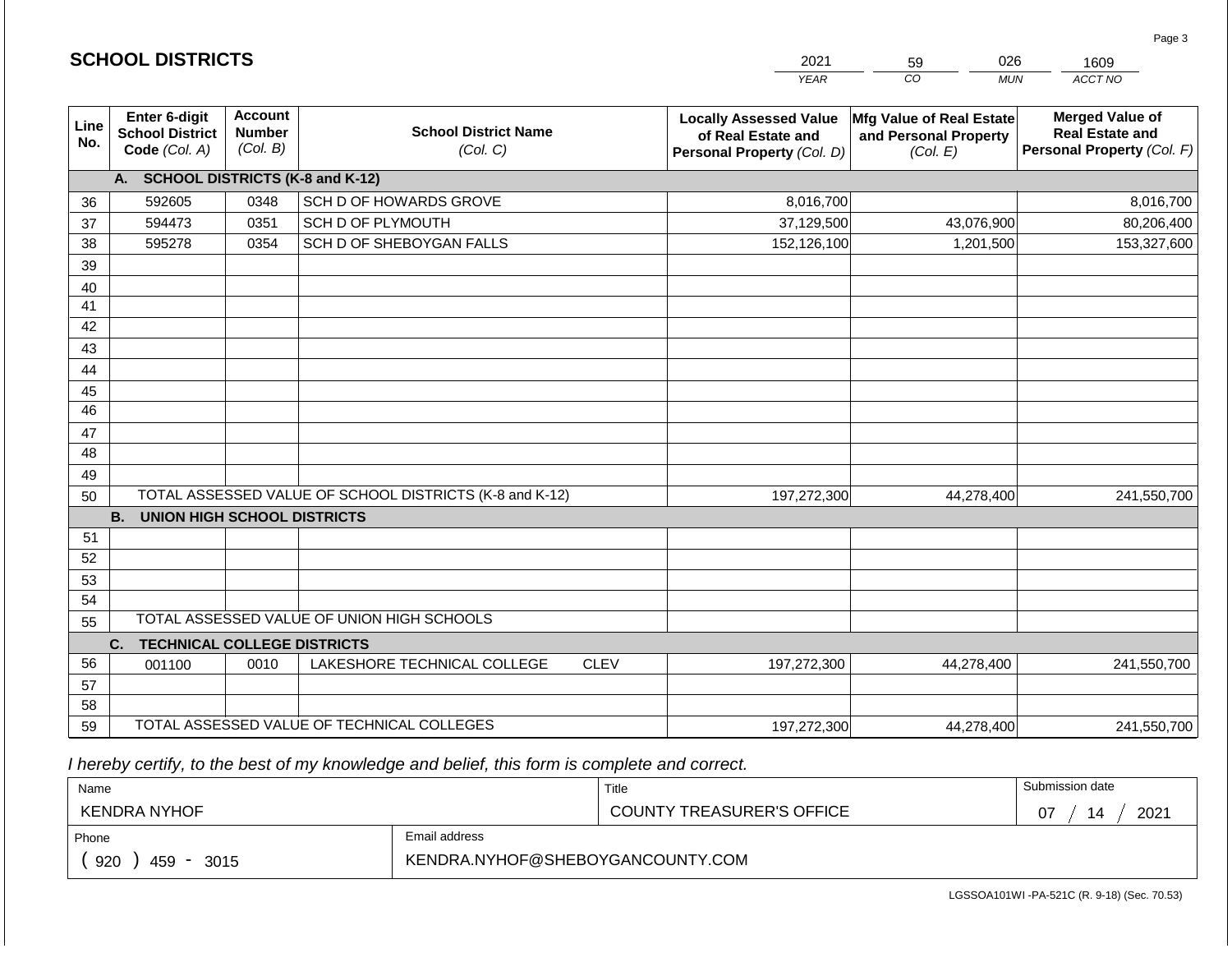- Each municipality's SOA is completed after the Board of Review and includes any changes made to the locally assessed values, under state law (sec. 70.53, Wis. Stats.)
- The Wisconsin Department of Revenue (DOR) merges the locally assessed values with the state assessed manufacturing values
- DOR provides the information regarding district names and codes. If a district is not listed, contact DOR.

Note: If you submit an amended SOA to DOR after your municipality's SOA is equated and posted to our website, we will process the SOA. However, DOR will not recalculate the *aggregate ratio or update the final SOA posted on our website. You should use the corrected values to calculate your tax rates.*

## **Page 1: Real Estate and Personal Property**

- Lines 1-9 assessed real estate values, parcel counts and acres by classification
- Lines 10-15 assessed personal property values and number of accounts by class
- Line 16 aggregate assessed value of all property subject to general property; use to calculate tax rates. Note: This line equals the total assessed value of K-8 and K-12 school districts (Line 50) and total assessed value of technical colleges (Line 59).
- Remarks assessment ratio used to calculate estimated fair market value on property tax bills

## **Page 2: Forest Crop, Other Exempt Land and Special Districts**

- Lines 18-21 private forest crop and managed forest lands assessed values
- Line  $22 -$  tax exempt land acres
- Line 23 prior years assessed value of omitted property under sec. 70.44 and correction of errors under sec. 70.43 shown by locally assessed or manufacturing real estate and personal property. Note: If there is an amount on this line, report the corresponding tax in the Statement of Taxes, Sections J or K.
- Lines 24-35 special district assessed values. These values are used to calculate tax rates for the special districts.

## **Page 3: School Districts**

- Lines 36-50 school districts (K-8 and K-12) assessed values. These values are used to calculate tax rates for school districts.
- Lines 51-55 union high school district assessed values. These values are used to calculate tax rates for union high school districts.
- Lines 56-59 technical college assessed values. These values are used to calculate tax rates for technical colleges.

If you have questions: Email: lgs@wisconsin.gov

 Phone: (608) 266-2569 or (608) 264-6892 Fax: (608) 264-6887

SHEBOYGAN FALLS, WI 53085 - 0046 SHEBOYGAN FALLS, WI 53085 - 0046 SHER SHORGAN FALLS TOWN OF SHEBOYGAN FALLS W3860 COUNTY ROAD O W3860 COUNTY ROAD O **JEANETTE MEYER** JEANETTE MEYER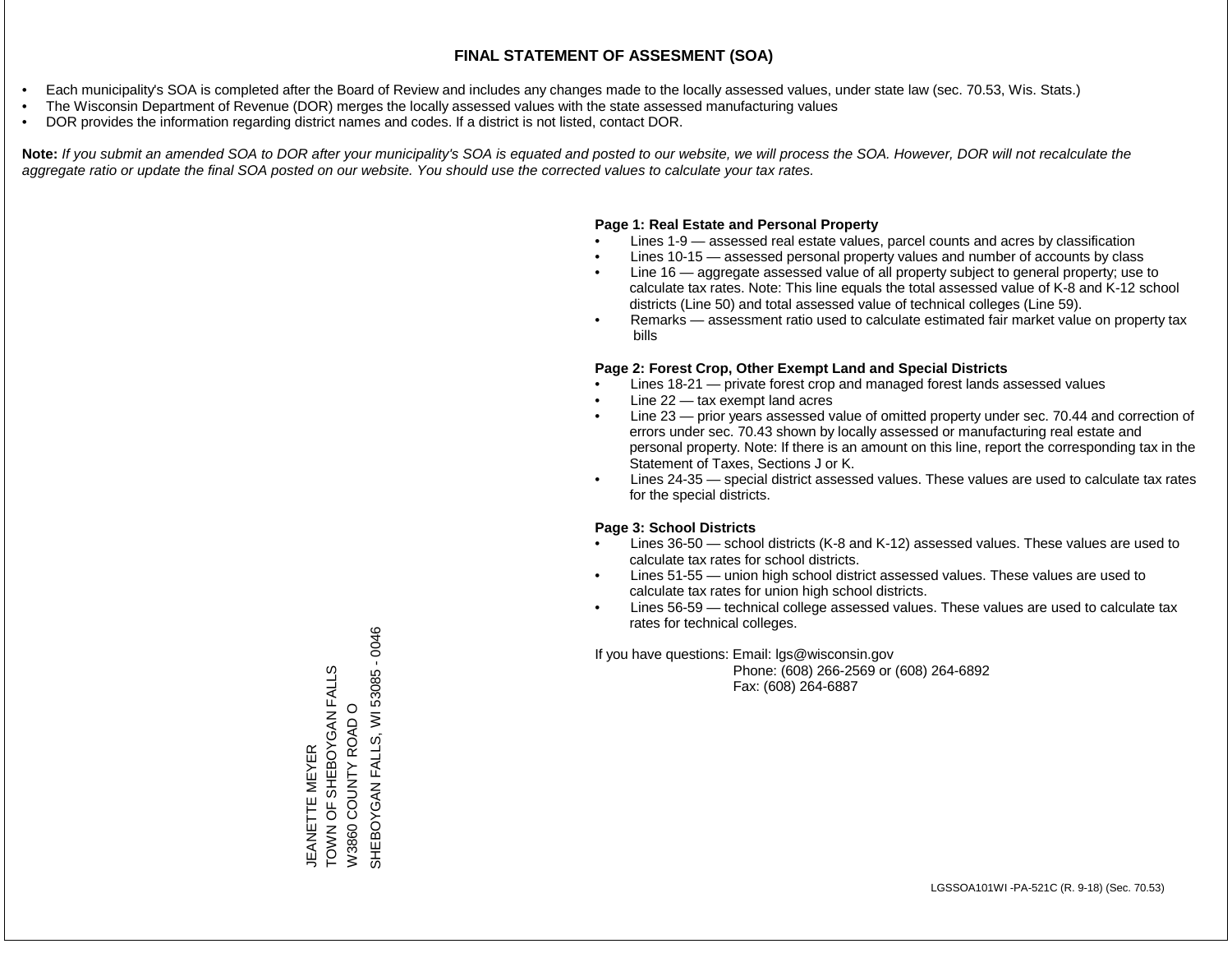|                | <b>FINAL - EQUATED</b>                       |                          |                     |                                     |                 | This is an Amended Return | Page 1                     |  |
|----------------|----------------------------------------------|--------------------------|---------------------|-------------------------------------|-----------------|---------------------------|----------------------------|--|
|                | <b>STATEMENT OF ASSESSMENT FOR 2021</b>      |                          | 59                  | 028                                 | 1610            |                           |                            |  |
|                |                                              |                          | CO                  | <b>MUN</b>                          | ACCT NO         |                           |                            |  |
|                | <b>FOR</b><br><b>TOWN OF</b><br>OF.          | <b>SHERMAN</b>           |                     | SHEBOYGAN COUNTY                    |                 |                           |                            |  |
|                | Town - Village - City                        | <b>Municipality Name</b> |                     | <b>County Name</b>                  |                 |                           |                            |  |
|                | <b>REAL ESTATE</b>                           |                          | PARCEL COUNT        | NO. OF ACRES                        | <b>VALUE OF</b> | <b>VALUE OF</b>           | <b>TOTAL VALUE OF LAND</b> |  |
| Line<br>No.    | (See Lines 18 - 22 for<br>other Real Estate) | <b>TOTAL LAND</b>        | <b>IMPROVEMENTS</b> | <b>WHOLE</b><br><b>NUMBERS ONLY</b> | <b>LAND</b>     | <b>IMPROVEMENTS</b>       | AND IMPROVEMENTS           |  |
|                |                                              | (Col. A)                 | (Col. B)            | (Col, C)                            | (Col, D)        | (Col. E)                  | (Col. F)                   |  |
| -1             | <b>RESIDENTIAL - Class 1</b>                 | 552                      | 528                 | 1,256                               | 20,974,700      | 90,903,600                | 111,878,300                |  |
| $\overline{c}$ | COMMERCIAL - Class 2                         | 39                       | 32                  | 110                                 | 1,141,100       | 5,548,400                 | 6,689,500                  |  |
| 3              | <b>MANUFACTURING - Class 3</b>               | 8                        | $\overline{2}$      | 101                                 | 282,000         | 1,663,700                 | 1,945,700                  |  |
| 4              | <b>AGRICULTURAL - Class 4</b>                | 613                      |                     | 12,644                              | 1,986,800       |                           | 1,986,800                  |  |
| 5              | UNDEVELOPED - Class 5                        | 587                      |                     | 3,328                               | 2,896,200       |                           | 2,896,200                  |  |
| 6              | AGRICULTURAL FOREST - Class 5m               | 232                      |                     | 1,916                               | 3,827,800       |                           | 3,827,800                  |  |
| $\overline{7}$ | FOREST LANDS - Class 6                       | 81                       |                     | 723                                 | 2,689,100       |                           | 2,689,100                  |  |
|                |                                              |                          |                     |                                     |                 |                           |                            |  |

|    | FOREST LANDS - Class 6                                                                                                                                                                       | 81    |     | 723.   | 2,689,100        |                      |  | 2,689,100     |  |  |
|----|----------------------------------------------------------------------------------------------------------------------------------------------------------------------------------------------|-------|-----|--------|------------------|----------------------|--|---------------|--|--|
| 8  | OTHER - Class 7                                                                                                                                                                              | 118   | 115 | 292    | 3,229,000        | 19,128,000           |  | 22,357,000    |  |  |
| 9  | TOTAL - ALL COLUMNS                                                                                                                                                                          | 2,230 | 677 | 20,370 | 37,026,700       | 117,243,700          |  | 154,270,400   |  |  |
| 10 | NUMBER OF PERSONAL PROPERTY ACCOUNTS IN ROLL                                                                                                                                                 |       |     | 37     | LOCALLY ASSESSED | <b>MANUFACTURING</b> |  | <b>MERGED</b> |  |  |
| 11 | BOATS AND OTHER WATERCRAFT NOT EXEMPT - Code 1                                                                                                                                               |       |     |        |                  |                      |  |               |  |  |
| 12 | MACHINERY, TOOLS AND PATTERNS - Code 2                                                                                                                                                       |       |     |        |                  | 5,200                |  | 5,200         |  |  |
| 13 | FURNITURE, FIXTURES AND EQUIPMENT - Code 3                                                                                                                                                   |       |     |        | 90,500           | 5,400                |  | 95,900        |  |  |
| 14 | ALL OTHER PERSONAL PROPERTY NOT EXEMPT - Codes 4A, 4B, 4C                                                                                                                                    |       |     |        | 565,100          | 600                  |  | 565,700       |  |  |
| 15 | TOTAL OF PERSONAL PROPERTY NOT EXEMPT (Total of Lines 11-14)                                                                                                                                 |       |     |        | 655,600          | 11,200               |  | 666,800       |  |  |
| 16 | AGGREGATE ASSESSED VALUE OF ALL PROPERTY SUBJECT TO THE GENERAL PROPERTY TAX (Total of Lines 9F and 15F)<br>MUST EQUAL TOTAL VALUE OF THE SCHOOL DISTRICTS (K-12 PLUS K-8) - Line 50, Col. F |       |     |        |                  |                      |  |               |  |  |
| 17 | Name of Assessor<br>Telephone #<br><b>BOARD OF REVIEW</b><br>DATE OF FINAL ADJOURNMENT<br>ASSOCIATED APPRAISAL CONSULTANTS INC<br>05/20/2021<br>(920) 749-1995                               |       |     |        |                  |                      |  |               |  |  |

REMARKS

The Assessment Ratio to be used in calculating the estimated Fair Market Value on tax bills for this tax district is .923999973

This ratio should be used to convert assessed values to "Calculate Equalized Values" in Step 1 of the Lottery and Gaming Credit Calculations.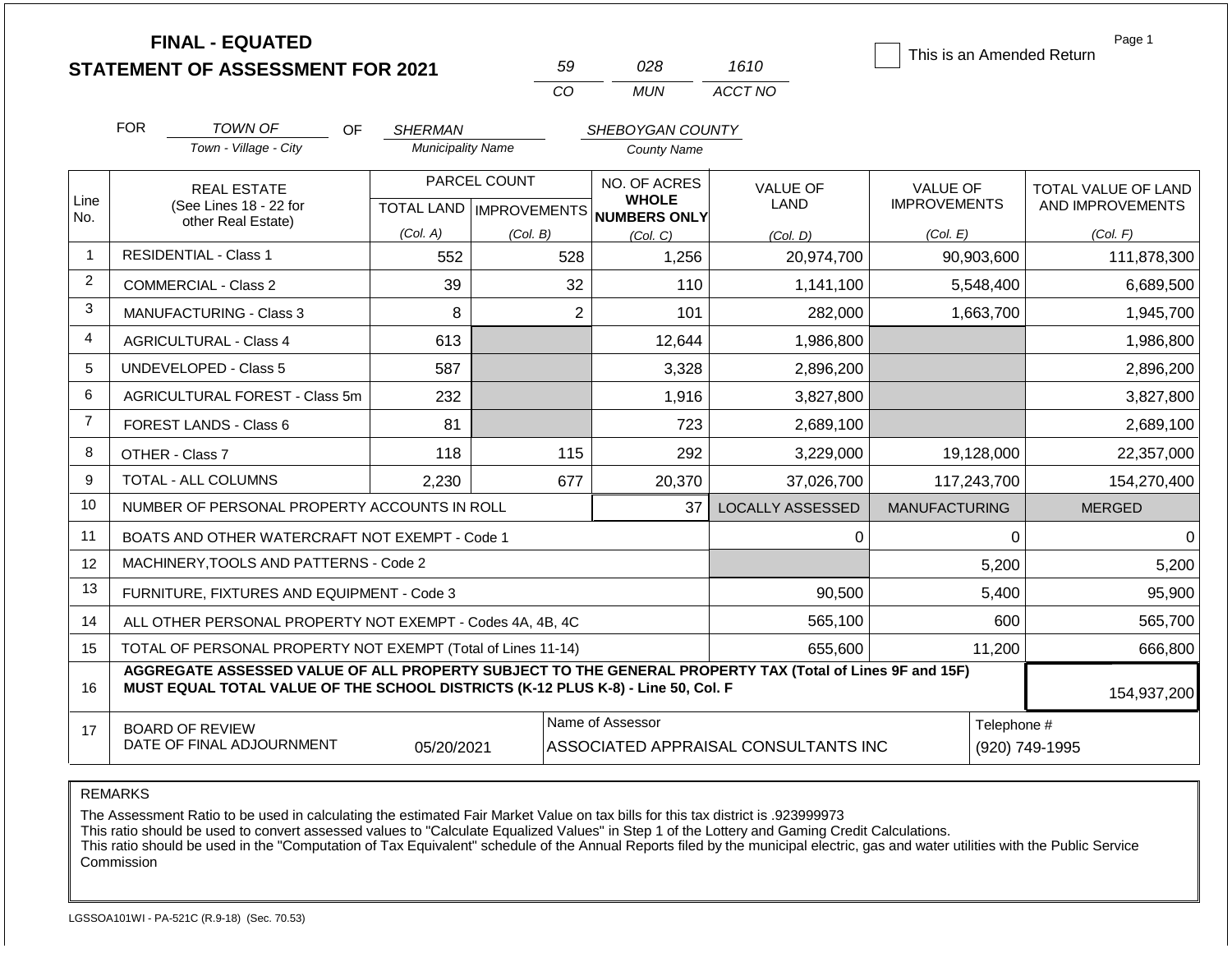2021 59 028 1610

FOREST LANDS (Line 7) and FOREST CROPS (in this section) - are **NOT** the same *YEAR CO MUN ACCT NO*

|    |                                                                                |                 |  | Private Forest Crop - Reg Class @ 10¢ per acre                   |  | Private Forest Crop - Reg Class @ \$2.52 per acre             |  |                                                                    |                                                                              |                    |
|----|--------------------------------------------------------------------------------|-----------------|--|------------------------------------------------------------------|--|---------------------------------------------------------------|--|--------------------------------------------------------------------|------------------------------------------------------------------------------|--------------------|
|    | (a) PARCELS                                                                    | (b) ACRES       |  | (c) ASSESSED VALUE                                               |  | (d) PARCELS                                                   |  | (e) ACRES                                                          |                                                                              | (f) ASSESSED VALUE |
| 18 |                                                                                |                 |  |                                                                  |  |                                                               |  |                                                                    |                                                                              |                    |
|    |                                                                                |                 |  |                                                                  |  |                                                               |  |                                                                    |                                                                              |                    |
|    |                                                                                |                 |  | Private Forest Crop - Special Class @ 20¢ per acre               |  |                                                               |  |                                                                    | Entered Before 2005 Managed Forest - Ferrous Mining CLOSED @ \$7.87 per acre |                    |
| 19 | (a) PARCELS                                                                    | (b) ACRES       |  | (c) ASSESSED VALUE                                               |  | (d) PARCELS                                                   |  | (e) ACRES                                                          |                                                                              | (f) ASSESSED VALUE |
|    |                                                                                |                 |  |                                                                  |  |                                                               |  |                                                                    |                                                                              |                    |
|    |                                                                                |                 |  | Entered Before 2005 Managed Forest - OPEN @ 74 ¢ per acre        |  |                                                               |  | Entered Before 2005 Managed Forest - CLOSED @                      |                                                                              | \$1.75 per acre    |
| 20 | (a) PARCELS<br>(b) ACRES                                                       |                 |  | (c) ASSESSED VALUE                                               |  | (d) PARCELS                                                   |  | (e) ACRES                                                          |                                                                              | (f) ASSESSED VALUE |
|    |                                                                                |                 |  |                                                                  |  |                                                               |  |                                                                    |                                                                              |                    |
|    | 20                                                                             |                 |  | 40,000                                                           |  | 28                                                            |  | 470.06                                                             |                                                                              | 1,880,200          |
|    | Entered After 2004 Managed Forest - OPEN @ \$2.04 per acre                     |                 |  |                                                                  |  | Entered After 2004 Managed Forest - CLOSED @ \$10.20 per acre |  |                                                                    |                                                                              |                    |
| 21 | (a) PARCELS                                                                    | (b) ACRES       |  | (c) ASSESSED VALUE                                               |  | (d) PARCELS                                                   |  | (e) ACRES                                                          |                                                                              | (f) ASSESSED VALUE |
|    |                                                                                |                 |  |                                                                  |  |                                                               |  |                                                                    |                                                                              |                    |
|    |                                                                                |                 |  |                                                                  |  | 9                                                             |  | 267                                                                |                                                                              | 818,300            |
|    | (a) County Forest Cropland Acres                                               |                 |  | (b) Federal Acres                                                |  | (c) State Acres                                               |  | (d) County (NOT FOREST CROP) Acres                                 |                                                                              | (e) Other Acres    |
| 22 |                                                                                |                 |  |                                                                  |  |                                                               |  |                                                                    |                                                                              |                    |
|    |                                                                                |                 |  |                                                                  |  | 305.71                                                        |  | 128.21                                                             |                                                                              | 103.47             |
|    |                                                                                |                 |  | Assessed Value of Omitted Property From Prior Years (Sec. 70.44) |  |                                                               |  | Assessed Value of Sec. 70.43 Corrections of Errors by Assessors    |                                                                              |                    |
|    |                                                                                | (a) REAL ESTATE |  | (b) PERSONAL                                                     |  |                                                               |  | (c1) REAL ESTATE                                                   | (c2) PERSONAL                                                                |                    |
| 23 |                                                                                |                 |  |                                                                  |  |                                                               |  |                                                                    |                                                                              |                    |
|    | Manufacturing Equated Value of Omitted Property From Prior Years (Sec. 70.995) |                 |  |                                                                  |  |                                                               |  | Mfg. Equated Value of Sec.70.43 Corrections of Errors by Assessors |                                                                              |                    |
|    | (d) REAL ESTATE                                                                |                 |  | (e) PERSONAL                                                     |  |                                                               |  | (f1) REAL ESTATE                                                   |                                                                              | (f2) PERSONAL      |
|    |                                                                                |                 |  |                                                                  |  |                                                               |  |                                                                    |                                                                              |                    |
|    |                                                                                |                 |  |                                                                  |  |                                                               |  |                                                                    |                                                                              |                    |

## **SPECIAL DISTRICTS**

| Line<br>No. | <b>Enter 6-digit</b><br>Special District<br>Code (Col. A) | <b>Account</b><br><b>Number</b><br>(Col. B) | <b>Special District Name</b><br>(Col. C) | <b>Locally Assessed Value</b><br>of Real Estate and<br>Personal Property (Col. D) | Mfg Value of Real Estate<br>and Personal Property<br>(Col. E) | <b>Merged Value of</b><br><b>Real Estate and</b><br>Personal Property (Col. F) |
|-------------|-----------------------------------------------------------|---------------------------------------------|------------------------------------------|-----------------------------------------------------------------------------------|---------------------------------------------------------------|--------------------------------------------------------------------------------|
| 24          | 597080                                                    | 0369                                        | HINGHAM SANITARY DISTRICT                | 184,100                                                                           |                                                               | 184,100                                                                        |
| 25          |                                                           |                                             |                                          |                                                                                   |                                                               |                                                                                |
| 26          |                                                           |                                             |                                          |                                                                                   |                                                               |                                                                                |
| 27          |                                                           |                                             |                                          |                                                                                   |                                                               |                                                                                |
| 28          |                                                           |                                             |                                          |                                                                                   |                                                               |                                                                                |
| 29          |                                                           |                                             |                                          |                                                                                   |                                                               |                                                                                |
| 30          |                                                           |                                             |                                          |                                                                                   |                                                               |                                                                                |
| 31          |                                                           |                                             |                                          |                                                                                   |                                                               |                                                                                |
| 32          |                                                           |                                             |                                          |                                                                                   |                                                               |                                                                                |
| 33          |                                                           |                                             |                                          |                                                                                   |                                                               |                                                                                |
| 34          |                                                           |                                             |                                          |                                                                                   |                                                               |                                                                                |
| 35          |                                                           |                                             |                                          |                                                                                   |                                                               |                                                                                |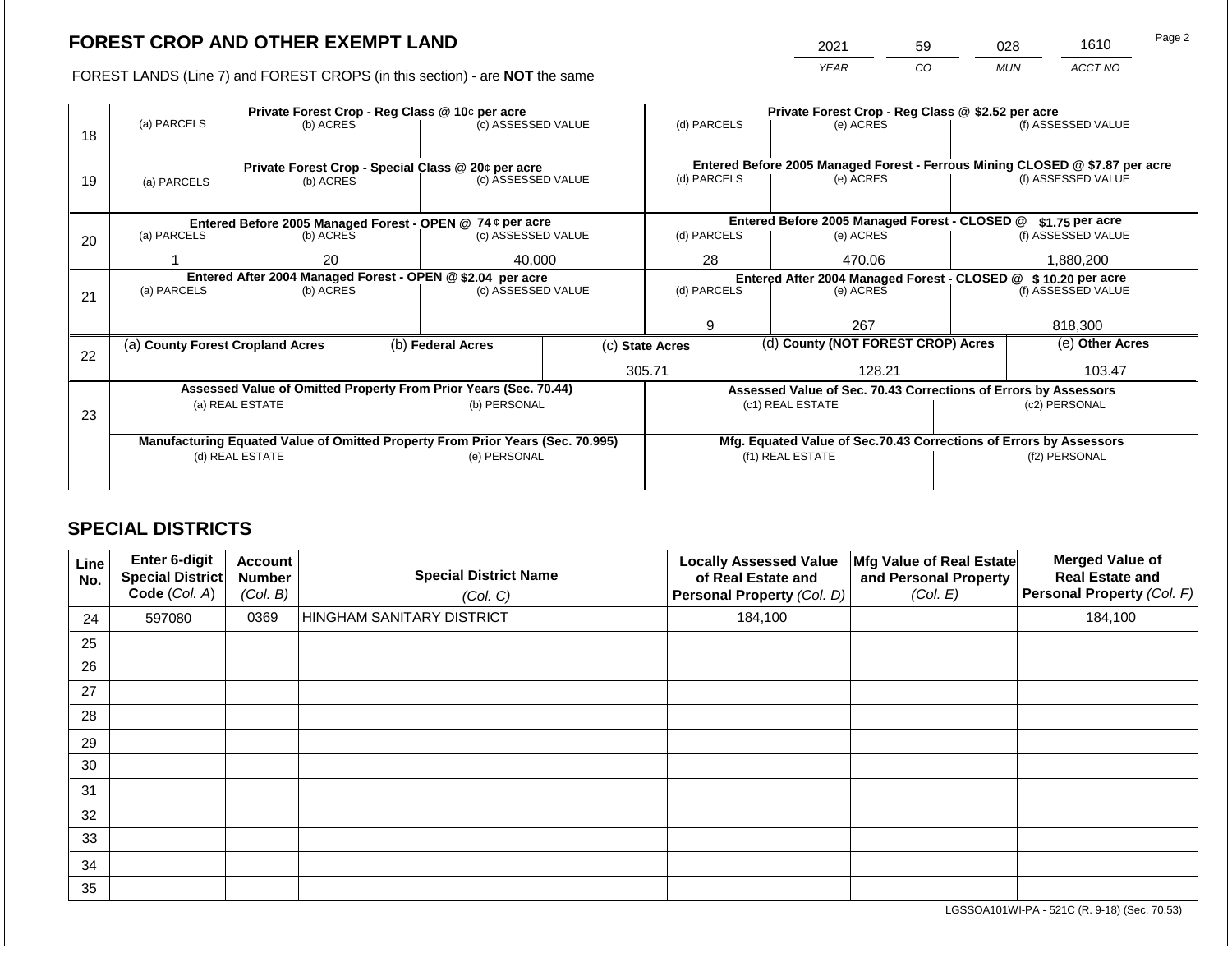|             |                                                          |                                             |                                                         | <b>YEAR</b>                                                                       | CO<br><b>MUN</b>                                              | ACCT NO                                                                        |
|-------------|----------------------------------------------------------|---------------------------------------------|---------------------------------------------------------|-----------------------------------------------------------------------------------|---------------------------------------------------------------|--------------------------------------------------------------------------------|
| Line<br>No. | Enter 6-digit<br><b>School District</b><br>Code (Col. A) | <b>Account</b><br><b>Number</b><br>(Col. B) | <b>School District Name</b><br>(Col. C)                 | <b>Locally Assessed Value</b><br>of Real Estate and<br>Personal Property (Col. D) | Mfg Value of Real Estate<br>and Personal Property<br>(Col. E) | <b>Merged Value of</b><br><b>Real Estate and</b><br>Personal Property (Col. F) |
|             | <b>SCHOOL DISTRICTS (K-8 and K-12)</b><br>А.             |                                             |                                                         |                                                                                   |                                                               |                                                                                |
| 36          | 591029                                                   | 0346                                        | SCH D OF CEDAR GROVE-BELGIUM AREA                       | 452,600                                                                           |                                                               | 452,600                                                                        |
| 37          | 594137                                                   | 0350                                        | SCH D OF OOSTBURG                                       | 1,499,200                                                                         |                                                               | 1,499,200                                                                      |
| 38          | 594473                                                   | 0351                                        | SCH D OF PLYMOUTH                                       | 240,100                                                                           |                                                               | 240,100                                                                        |
| 39          | 594641                                                   | 0352                                        | SCH D OF RANDOM LAKE                                    | 150,788,400                                                                       | 1,956,900                                                     | 152,745,300                                                                    |
| 40          |                                                          |                                             |                                                         |                                                                                   |                                                               |                                                                                |
| 41          |                                                          |                                             |                                                         |                                                                                   |                                                               |                                                                                |
| 42          |                                                          |                                             |                                                         |                                                                                   |                                                               |                                                                                |
| 43          |                                                          |                                             |                                                         |                                                                                   |                                                               |                                                                                |
| 44          |                                                          |                                             |                                                         |                                                                                   |                                                               |                                                                                |
| 45          |                                                          |                                             |                                                         |                                                                                   |                                                               |                                                                                |
| 46          |                                                          |                                             |                                                         |                                                                                   |                                                               |                                                                                |
| 47          |                                                          |                                             |                                                         |                                                                                   |                                                               |                                                                                |
| 48          |                                                          |                                             |                                                         |                                                                                   |                                                               |                                                                                |
| 49          |                                                          |                                             |                                                         |                                                                                   |                                                               |                                                                                |
| 50          |                                                          |                                             | TOTAL ASSESSED VALUE OF SCHOOL DISTRICTS (K-8 and K-12) | 152,980,300                                                                       | 1,956,900                                                     | 154,937,200                                                                    |
|             | <b>B.</b><br><b>UNION HIGH SCHOOL DISTRICTS</b>          |                                             |                                                         |                                                                                   |                                                               |                                                                                |
| 51          |                                                          |                                             |                                                         |                                                                                   |                                                               |                                                                                |
| 52          |                                                          |                                             |                                                         |                                                                                   |                                                               |                                                                                |
| 53          |                                                          |                                             |                                                         |                                                                                   |                                                               |                                                                                |
| 54          |                                                          |                                             | TOTAL ASSESSED VALUE OF UNION HIGH SCHOOLS              |                                                                                   |                                                               |                                                                                |
| 55          |                                                          |                                             |                                                         |                                                                                   |                                                               |                                                                                |
|             | <b>TECHNICAL COLLEGE DISTRICTS</b><br>C.                 |                                             |                                                         |                                                                                   |                                                               |                                                                                |
| 56          | 001100                                                   | 0010                                        | LAKESHORE TECHNICAL COLLEGE<br><b>CLEV</b>              | 152,980,300                                                                       | 1,956,900                                                     | 154,937,200                                                                    |
| 57          |                                                          |                                             |                                                         |                                                                                   |                                                               |                                                                                |
| 58          |                                                          |                                             | TOTAL ASSESSED VALUE OF TECHNICAL COLLEGES              |                                                                                   |                                                               |                                                                                |
| 59          |                                                          |                                             |                                                         | 152,980,300                                                                       | 1,956,900                                                     | 154,937,200                                                                    |

2021

59

028

1610

Page 3

 *I hereby certify, to the best of my knowledge and belief, this form is complete and correct.*

**SCHOOL DISTRICTS**

| Name                |                                  | Title                     | Submission date        |
|---------------------|----------------------------------|---------------------------|------------------------|
| <b>KENDRA NYHOF</b> |                                  | COUNTY TREASURER'S OFFICE | 2021<br>26<br>∩ҕ<br>◡◡ |
| Phone               | Email address                    |                           |                        |
| 920<br>459<br>3015  | KENDRA.NYHOF@SHEBOYGANCOUNTY.COM |                           |                        |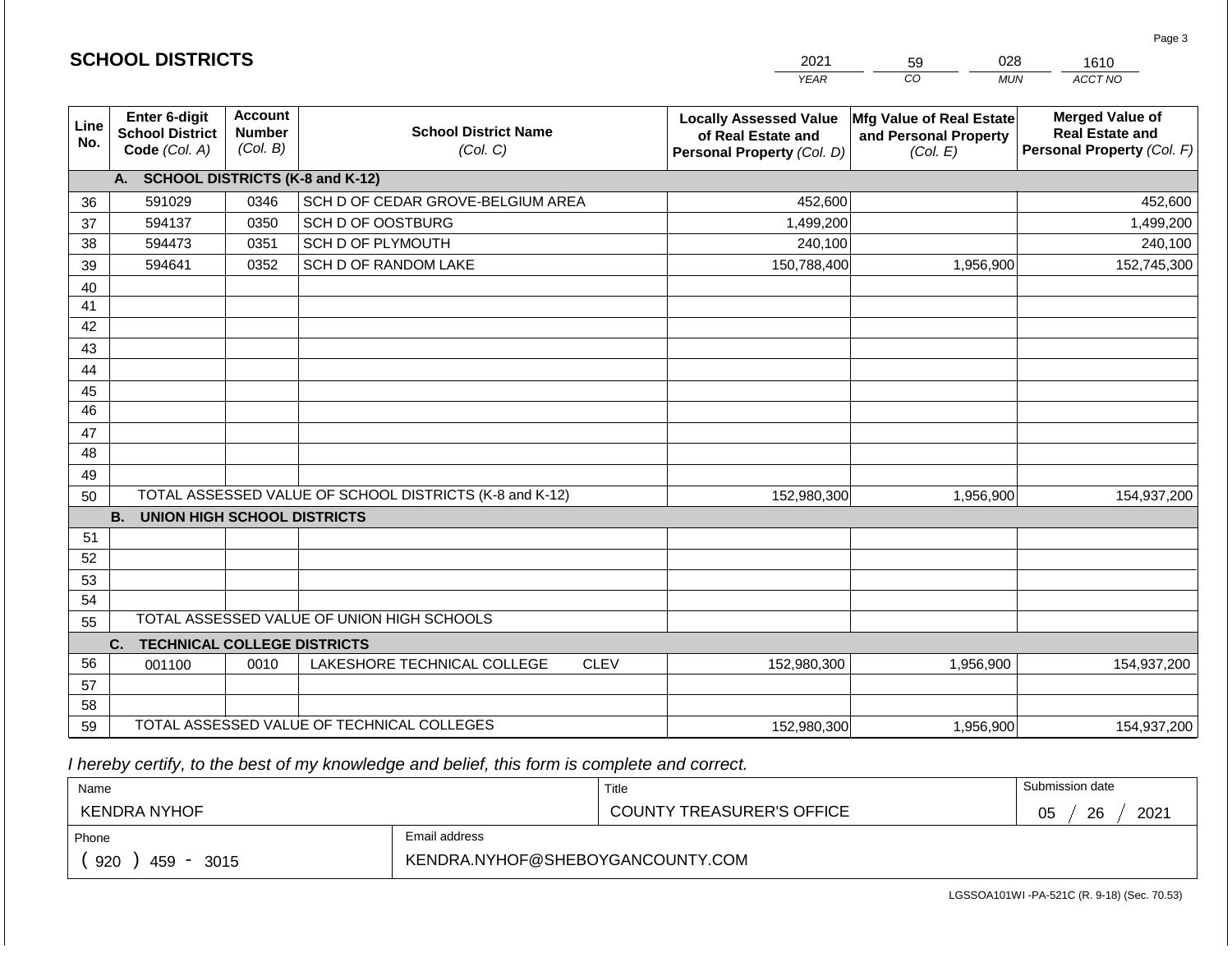- Each municipality's SOA is completed after the Board of Review and includes any changes made to the locally assessed values, under state law (sec. 70.53, Wis. Stats.)
- The Wisconsin Department of Revenue (DOR) merges the locally assessed values with the state assessed manufacturing values
- DOR provides the information regarding district names and codes. If a district is not listed, contact DOR.

Note: If you submit an amended SOA to DOR after your municipality's SOA is equated and posted to our website, we will process the SOA. However, DOR will not recalculate the *aggregate ratio or update the final SOA posted on our website. You should use the corrected values to calculate your tax rates.*

#### **Page 1: Real Estate and Personal Property**

- Lines 1-9 assessed real estate values, parcel counts and acres by classification
- Lines 10-15 assessed personal property values and number of accounts by class
- Line 16 aggregate assessed value of all property subject to general property; use to calculate tax rates. Note: This line equals the total assessed value of K-8 and K-12 school districts (Line 50) and total assessed value of technical colleges (Line 59).
- Remarks assessment ratio used to calculate estimated fair market value on property tax bills

#### **Page 2: Forest Crop, Other Exempt Land and Special Districts**

- Lines 18-21 private forest crop and managed forest lands assessed values
- Line  $22 -$  tax exempt land acres
- Line 23 prior years assessed value of omitted property under sec. 70.44 and correction of errors under sec. 70.43 shown by locally assessed or manufacturing real estate and personal property. Note: If there is an amount on this line, report the corresponding tax in the Statement of Taxes, Sections J or K.
- Lines 24-35 special district assessed values. These values are used to calculate tax rates for the special districts.

#### **Page 3: School Districts**

- Lines 36-50 school districts (K-8 and K-12) assessed values. These values are used to calculate tax rates for school districts.
- Lines 51-55 union high school district assessed values. These values are used to calculate tax rates for union high school districts.
- Lines 56-59 technical college assessed values. These values are used to calculate tax rates for technical colleges.

If you have questions: Email: lgs@wisconsin.gov

 Phone: (608) 266-2569 or (608) 264-6892 Fax: (608) 264-6887

PO BOX 88<br>ADELL, WI 53001 - 0088 ADELL, WI 53001 - 0088TOWN OF SHERMAN TOWN OF SHERMAN RHONDA KLATT RHONDA KLATT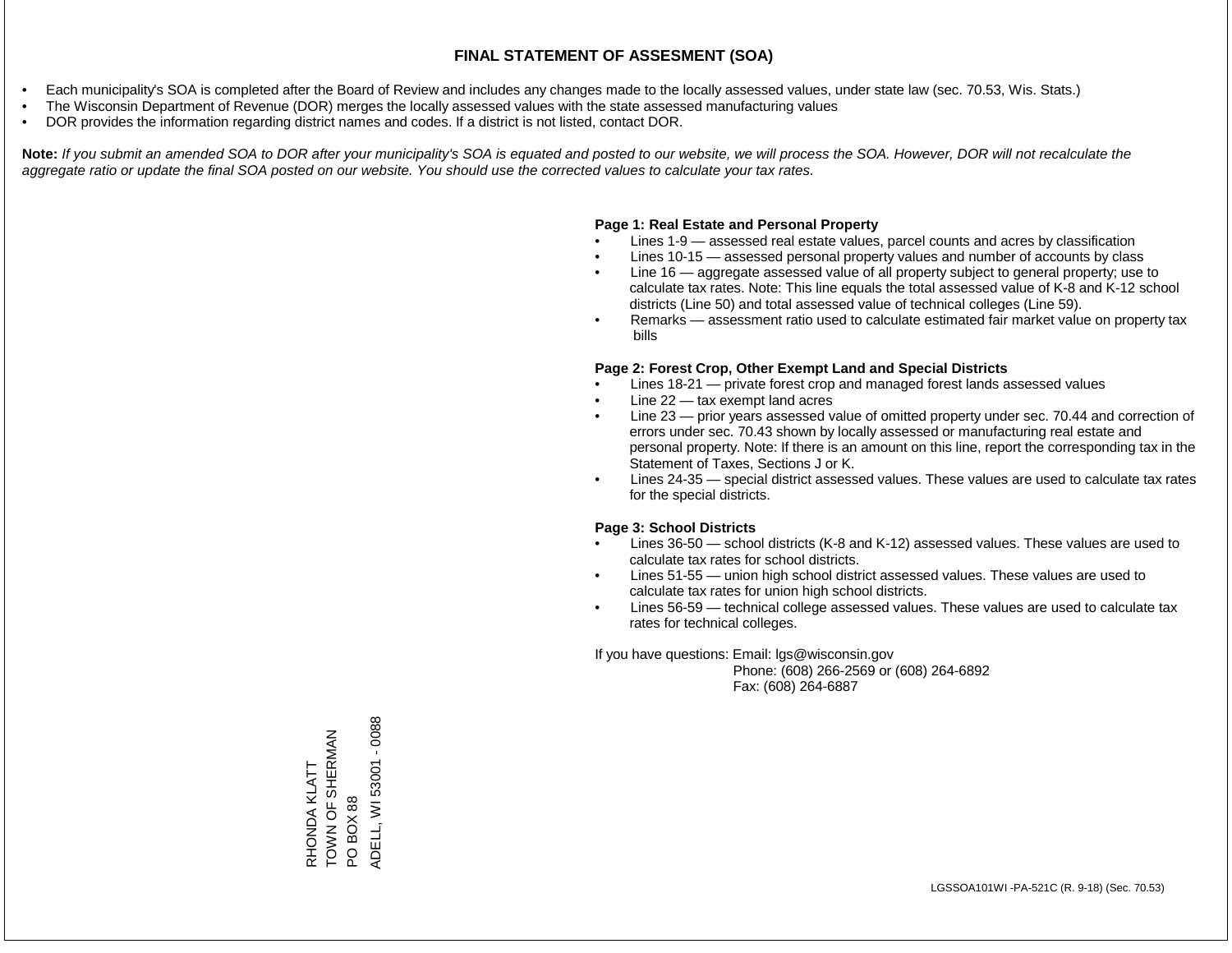|                | <b>FINAL - EQUATED</b>                                                                                                                                                                       |                          | 59                               | 030                                 | 1611                    | This is an Amended Return | Page 1              |  |
|----------------|----------------------------------------------------------------------------------------------------------------------------------------------------------------------------------------------|--------------------------|----------------------------------|-------------------------------------|-------------------------|---------------------------|---------------------|--|
|                | <b>STATEMENT OF ASSESSMENT FOR 2021</b>                                                                                                                                                      |                          | CO                               | <b>MUN</b>                          | ACCT NO                 |                           |                     |  |
|                |                                                                                                                                                                                              |                          |                                  |                                     |                         |                           |                     |  |
|                | <b>FOR</b><br>TOWN OF<br>OF                                                                                                                                                                  | <b>WILSON</b>            |                                  | SHEBOYGAN COUNTY                    |                         |                           |                     |  |
|                | Town - Village - City                                                                                                                                                                        | <b>Municipality Name</b> |                                  | <b>County Name</b>                  |                         |                           |                     |  |
|                | <b>REAL ESTATE</b>                                                                                                                                                                           |                          | PARCEL COUNT                     | NO. OF ACRES                        | <b>VALUE OF</b>         | <b>VALUE OF</b>           | TOTAL VALUE OF LAND |  |
| Line<br>No.    | (See Lines 18 - 22 for<br>other Real Estate)                                                                                                                                                 |                          | <b>TOTAL LAND   IMPROVEMENTS</b> | <b>WHOLE</b><br><b>NUMBERS ONLY</b> | <b>LAND</b>             | <b>IMPROVEMENTS</b>       | AND IMPROVEMENTS    |  |
|                |                                                                                                                                                                                              | (Col. A)                 | (Col. B)                         | (Col. C)                            | (Col. D)                | (Col. E)                  | (Col. F)            |  |
| -1             | <b>RESIDENTIAL - Class 1</b>                                                                                                                                                                 | 1,659                    | 1,471                            | 1,716                               | 98,124,300              | 297,128,400               | 395,252,700         |  |
| $\overline{c}$ | <b>COMMERCIAL - Class 2</b>                                                                                                                                                                  | 61                       | 41                               | 296                                 | 6,519,600               | 29,305,200                | 35,824,800          |  |
| 3              | MANUFACTURING - Class 3                                                                                                                                                                      | $6\phantom{1}6$          | 6                                | 161                                 | 830,100                 | 16,331,600                | 17,161,700          |  |
| 4              | <b>AGRICULTURAL - Class 4</b>                                                                                                                                                                | 374                      |                                  | 7,128                               | 1,410,500               |                           | 1,410,500           |  |
| 5              | <b>UNDEVELOPED - Class 5</b>                                                                                                                                                                 | 299                      |                                  | 821                                 | 1,000,900               |                           | 1,000,900           |  |
| 6              | AGRICULTURAL FOREST - Class 5m                                                                                                                                                               | 73                       |                                  | 450                                 | 673,000                 |                           | 673,000             |  |
| $\overline{7}$ | FOREST LANDS - Class 6                                                                                                                                                                       | 28                       |                                  | 284                                 | 830,200                 |                           | 830,200             |  |
| 8              | OTHER - Class 7                                                                                                                                                                              | 58                       | 57                               | 134                                 | 1,628,100               | 8,606,300                 | 10,234,400          |  |
| 9              | TOTAL - ALL COLUMNS                                                                                                                                                                          | 2,558                    | 1,575                            | 10,990                              | 111,016,700             | 351,371,500               | 462,388,200         |  |
| 10             | NUMBER OF PERSONAL PROPERTY ACCOUNTS IN ROLL                                                                                                                                                 |                          |                                  | 63                                  | <b>LOCALLY ASSESSED</b> | <b>MANUFACTURING</b>      | <b>MERGED</b>       |  |
| 11             | BOATS AND OTHER WATERCRAFT NOT EXEMPT - Code 1                                                                                                                                               |                          |                                  |                                     | 0                       | $\Omega$                  | $\Omega$            |  |
| 12             | MACHINERY, TOOLS AND PATTERNS - Code 2                                                                                                                                                       |                          |                                  |                                     |                         | 16,628,000                | 16,628,000          |  |
| 13             | FURNITURE, FIXTURES AND EQUIPMENT - Code 3                                                                                                                                                   |                          |                                  |                                     | 1,166,710               | 969,700                   | 2,136,410           |  |
| 14             | ALL OTHER PERSONAL PROPERTY NOT EXEMPT - Codes 4A, 4B, 4C                                                                                                                                    |                          |                                  |                                     | 459,942                 | 114,100                   | 574,042             |  |
| 15             | TOTAL OF PERSONAL PROPERTY NOT EXEMPT (Total of Lines 11-14)                                                                                                                                 |                          |                                  |                                     | 1,626,652               | 17,711,800                | 19,338,452          |  |
| 16             | AGGREGATE ASSESSED VALUE OF ALL PROPERTY SUBJECT TO THE GENERAL PROPERTY TAX (Total of Lines 9F and 15F)<br>MUST EQUAL TOTAL VALUE OF THE SCHOOL DISTRICTS (K-12 PLUS K-8) - Line 50, Col. F |                          |                                  |                                     |                         |                           | 481,726,652         |  |
| 17             | <b>BOARD OF REVIEW</b>                                                                                                                                                                       |                          |                                  | Name of Assessor                    |                         |                           | Telephone #         |  |
|                | DATE OF FINAL ADJOURNMENT                                                                                                                                                                    | 06/22/2021               |                                  | <b>GROTA APPRAISALS LLC</b>         |                         |                           | (262) 253-1142      |  |

REMARKS

The Assessment Ratio to be used in calculating the estimated Fair Market Value on tax bills for this tax district is .946616486

This ratio should be used to convert assessed values to "Calculate Equalized Values" in Step 1 of the Lottery and Gaming Credit Calculations.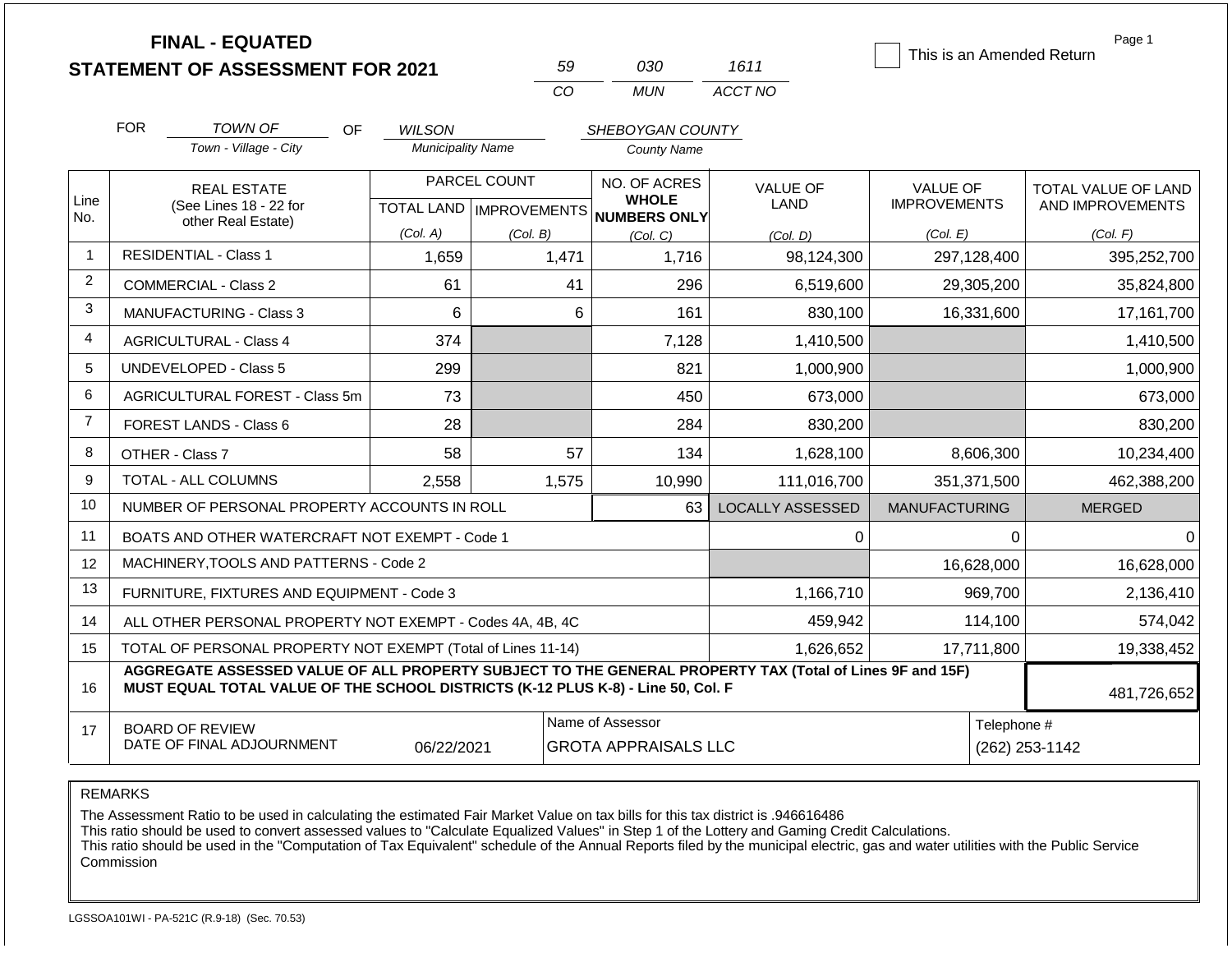2021 59 030 1611

FOREST LANDS (Line 7) and FOREST CROPS (in this section) - are **NOT** the same *YEAR CO MUN ACCT NO*

|    |                                                            | Private Forest Crop - Reg Class @ 10¢ per acre |  |                                                                                |  |                   |  | Private Forest Crop - Reg Class @ \$2.52 per acre                            |                                                                    |                    |  |  |
|----|------------------------------------------------------------|------------------------------------------------|--|--------------------------------------------------------------------------------|--|-------------------|--|------------------------------------------------------------------------------|--------------------------------------------------------------------|--------------------|--|--|
|    | (a) PARCELS                                                | (b) ACRES                                      |  | (c) ASSESSED VALUE                                                             |  | (d) PARCELS       |  | (e) ACRES                                                                    |                                                                    | (f) ASSESSED VALUE |  |  |
| 18 |                                                            |                                                |  |                                                                                |  |                   |  |                                                                              |                                                                    |                    |  |  |
|    |                                                            |                                                |  |                                                                                |  |                   |  |                                                                              |                                                                    |                    |  |  |
|    |                                                            |                                                |  | Private Forest Crop - Special Class @ 20¢ per acre                             |  |                   |  | Entered Before 2005 Managed Forest - Ferrous Mining CLOSED @ \$7.87 per acre |                                                                    |                    |  |  |
| 19 | (a) PARCELS                                                | (b) ACRES                                      |  | (c) ASSESSED VALUE                                                             |  | (d) PARCELS       |  | (e) ACRES                                                                    |                                                                    | (f) ASSESSED VALUE |  |  |
|    |                                                            |                                                |  |                                                                                |  |                   |  |                                                                              |                                                                    |                    |  |  |
|    | Entered Before 2005 Managed Forest - OPEN @ 74 ¢ per acre  |                                                |  |                                                                                |  |                   |  | Entered Before 2005 Managed Forest - CLOSED @                                |                                                                    | $$1.75$ per acre   |  |  |
| 20 | (a) PARCELS                                                | (b) ACRES                                      |  | (c) ASSESSED VALUE                                                             |  | (d) PARCELS       |  | (e) ACRES                                                                    |                                                                    | (f) ASSESSED VALUE |  |  |
|    |                                                            |                                                |  |                                                                                |  |                   |  |                                                                              |                                                                    |                    |  |  |
|    |                                                            |                                                |  |                                                                                |  | 13<br>176.91      |  | 444.900                                                                      |                                                                    |                    |  |  |
|    | Entered After 2004 Managed Forest - OPEN @ \$2.04 per acre |                                                |  |                                                                                |  |                   |  | Entered After 2004 Managed Forest - CLOSED @ \$10.20 per acre                |                                                                    |                    |  |  |
| 21 | (a) PARCELS                                                | (b) ACRES                                      |  | (c) ASSESSED VALUE                                                             |  | (d) PARCELS       |  | (e) ACRES                                                                    |                                                                    | (f) ASSESSED VALUE |  |  |
|    |                                                            |                                                |  |                                                                                |  |                   |  |                                                                              |                                                                    |                    |  |  |
|    |                                                            |                                                |  |                                                                                |  | $12 \overline{ }$ |  | 177.81                                                                       |                                                                    | 476,500            |  |  |
|    | (a) County Forest Cropland Acres                           |                                                |  | (b) Federal Acres                                                              |  | (c) State Acres   |  | (d) County (NOT FOREST CROP) Acres                                           |                                                                    | (e) Other Acres    |  |  |
| 22 |                                                            |                                                |  |                                                                                |  |                   |  |                                                                              |                                                                    |                    |  |  |
|    |                                                            |                                                |  |                                                                                |  | 894.79            |  | 312.45                                                                       |                                                                    | 817.22             |  |  |
|    |                                                            |                                                |  | Assessed Value of Omitted Property From Prior Years (Sec. 70.44)               |  |                   |  | Assessed Value of Sec. 70.43 Corrections of Errors by Assessors              |                                                                    |                    |  |  |
|    |                                                            | (a) REAL ESTATE                                |  | (b) PERSONAL                                                                   |  |                   |  | (c1) REAL ESTATE                                                             |                                                                    | (c2) PERSONAL      |  |  |
| 23 |                                                            |                                                |  |                                                                                |  |                   |  | $-20.500$                                                                    |                                                                    |                    |  |  |
|    |                                                            |                                                |  | Manufacturing Equated Value of Omitted Property From Prior Years (Sec. 70.995) |  |                   |  |                                                                              |                                                                    |                    |  |  |
|    |                                                            | (d) REAL ESTATE                                |  | (e) PERSONAL                                                                   |  |                   |  | (f1) REAL ESTATE                                                             | Mfg. Equated Value of Sec.70.43 Corrections of Errors by Assessors |                    |  |  |
|    |                                                            |                                                |  |                                                                                |  |                   |  |                                                                              |                                                                    | (f2) PERSONAL      |  |  |
|    |                                                            |                                                |  |                                                                                |  |                   |  |                                                                              |                                                                    |                    |  |  |

## **SPECIAL DISTRICTS**

| Line<br>No. | <b>Enter 6-digit</b><br>Special District<br>Code (Col. A) | <b>Account</b><br><b>Number</b><br>(Col. B) | <b>Special District Name</b><br>(Col. C) | <b>Locally Assessed Value</b><br>of Real Estate and<br><b>Personal Property (Col. D)</b> | Mfg Value of Real Estate<br>and Personal Property<br>(Col. E) | <b>Merged Value of</b><br><b>Real Estate and</b><br>Personal Property (Col. F) |
|-------------|-----------------------------------------------------------|---------------------------------------------|------------------------------------------|------------------------------------------------------------------------------------------|---------------------------------------------------------------|--------------------------------------------------------------------------------|
| 24          | 597220                                                    | 0376                                        | TOWN OF WILSON SANITARY DISTRICT #1      | 339,876,346                                                                              |                                                               | 339,876,346                                                                    |
| 25          | 597240                                                    | 0378                                        | TOWN OF WILSON SANITARY DISTRICT #2      | 298,778                                                                                  | 31,203,300                                                    | 31,502,078                                                                     |
| 26          |                                                           |                                             |                                          |                                                                                          |                                                               |                                                                                |
| 27          |                                                           |                                             |                                          |                                                                                          |                                                               |                                                                                |
| 28          |                                                           |                                             |                                          |                                                                                          |                                                               |                                                                                |
| 29          |                                                           |                                             |                                          |                                                                                          |                                                               |                                                                                |
| 30          |                                                           |                                             |                                          |                                                                                          |                                                               |                                                                                |
| 31          |                                                           |                                             |                                          |                                                                                          |                                                               |                                                                                |
| 32          |                                                           |                                             |                                          |                                                                                          |                                                               |                                                                                |
| 33          |                                                           |                                             |                                          |                                                                                          |                                                               |                                                                                |
| 34          |                                                           |                                             |                                          |                                                                                          |                                                               |                                                                                |
| 35          |                                                           |                                             |                                          |                                                                                          |                                                               |                                                                                |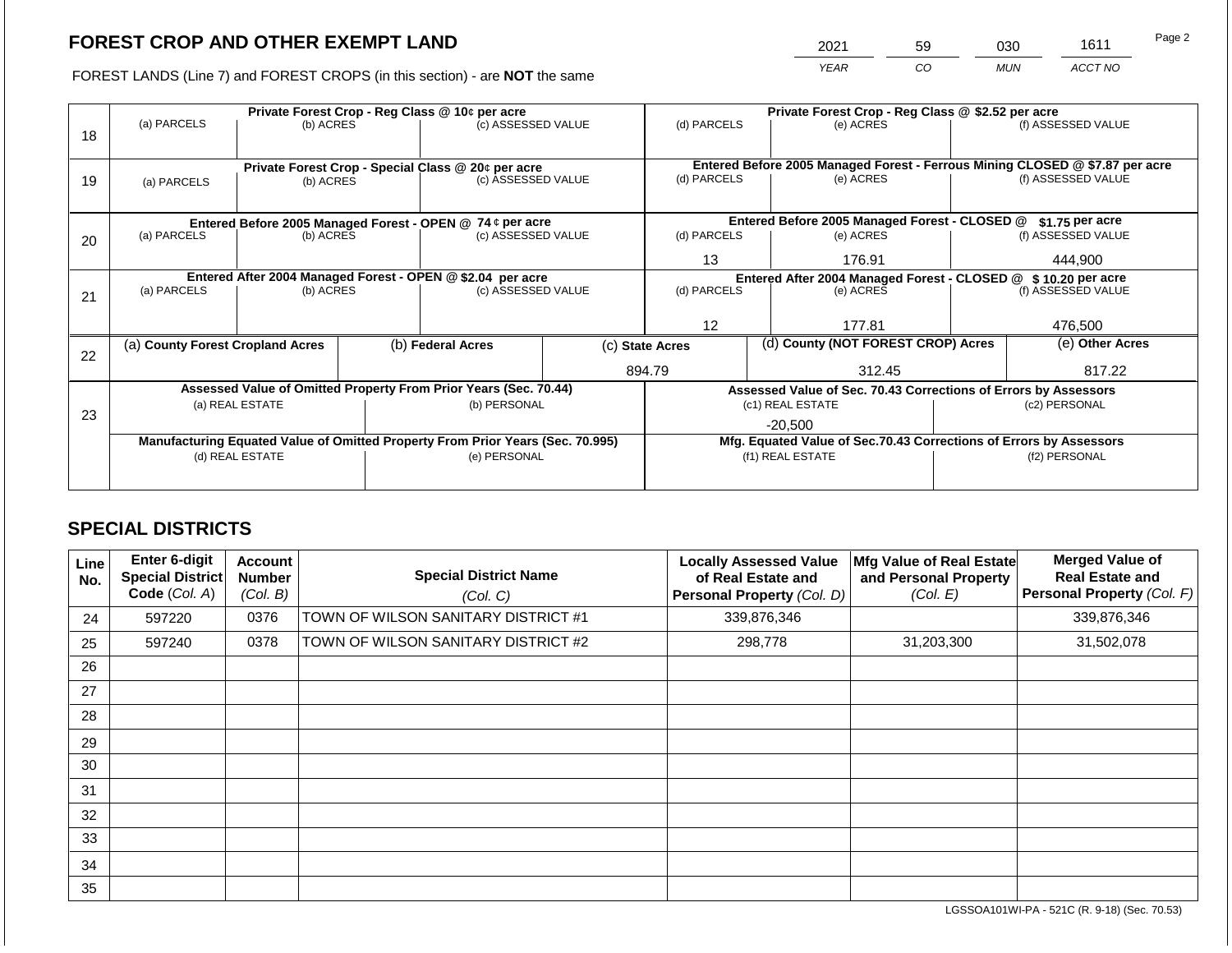|                 | <b>SCHOOL DISTRICTS</b>                                  |                                             |                                                         | 2021<br>030<br>59<br>1611 |                                                                                   |                                                               |                                                                                |
|-----------------|----------------------------------------------------------|---------------------------------------------|---------------------------------------------------------|---------------------------|-----------------------------------------------------------------------------------|---------------------------------------------------------------|--------------------------------------------------------------------------------|
|                 |                                                          |                                             |                                                         |                           | <b>YEAR</b>                                                                       | CO<br><b>MUN</b>                                              | ACCT NO                                                                        |
| Line<br>No.     | Enter 6-digit<br><b>School District</b><br>Code (Col. A) | <b>Account</b><br><b>Number</b><br>(Col. B) | <b>School District Name</b><br>(Col. C)                 |                           | <b>Locally Assessed Value</b><br>of Real Estate and<br>Personal Property (Col. D) | Mfg Value of Real Estate<br>and Personal Property<br>(Col. E) | <b>Merged Value of</b><br><b>Real Estate and</b><br>Personal Property (Col. F) |
|                 | A. SCHOOL DISTRICTS (K-8 and K-12)                       |                                             |                                                         |                           |                                                                                   |                                                               |                                                                                |
| 36              | 592842                                                   | 0349                                        | SCH D OF KOHLER                                         |                           | 13,220,892                                                                        | 3,670,200                                                     | 16,891,092                                                                     |
| 37              | 594137                                                   | 0350                                        | SCH D OF OOSTBURG                                       |                           | 63,097,576                                                                        | 31,203,300                                                    | 94,300,876                                                                     |
| 38              | 595271                                                   | 0353                                        | SCH D OF SHEBOYGAN AREA                                 |                           | 360,276,384                                                                       |                                                               | 360,276,384                                                                    |
| 39              | 595278                                                   | 0354                                        | SCH D OF SHEBOYGAN FALLS                                |                           | 10,258,300                                                                        |                                                               | 10,258,300                                                                     |
| 40              |                                                          |                                             |                                                         |                           |                                                                                   |                                                               |                                                                                |
| 41              |                                                          |                                             |                                                         |                           |                                                                                   |                                                               |                                                                                |
| 42              |                                                          |                                             |                                                         |                           |                                                                                   |                                                               |                                                                                |
| 43              |                                                          |                                             |                                                         |                           |                                                                                   |                                                               |                                                                                |
| 44              |                                                          |                                             |                                                         |                           |                                                                                   |                                                               |                                                                                |
| 45              |                                                          |                                             |                                                         |                           |                                                                                   |                                                               |                                                                                |
| $\overline{46}$ |                                                          |                                             |                                                         |                           |                                                                                   |                                                               |                                                                                |
| 47              |                                                          |                                             |                                                         |                           |                                                                                   |                                                               |                                                                                |
| 48              |                                                          |                                             |                                                         |                           |                                                                                   |                                                               |                                                                                |
| 49<br>50        |                                                          |                                             | TOTAL ASSESSED VALUE OF SCHOOL DISTRICTS (K-8 and K-12) |                           | 446,853,152                                                                       | 34,873,500                                                    | 481,726,652                                                                    |
|                 | <b>B.</b><br><b>UNION HIGH SCHOOL DISTRICTS</b>          |                                             |                                                         |                           |                                                                                   |                                                               |                                                                                |
| 51              |                                                          |                                             |                                                         |                           |                                                                                   |                                                               |                                                                                |
| 52              |                                                          |                                             |                                                         |                           |                                                                                   |                                                               |                                                                                |
| 53              |                                                          |                                             |                                                         |                           |                                                                                   |                                                               |                                                                                |
| 54              |                                                          |                                             |                                                         |                           |                                                                                   |                                                               |                                                                                |
| 55              |                                                          |                                             | TOTAL ASSESSED VALUE OF UNION HIGH SCHOOLS              |                           |                                                                                   |                                                               |                                                                                |
|                 | C.<br><b>TECHNICAL COLLEGE DISTRICTS</b>                 |                                             |                                                         |                           |                                                                                   |                                                               |                                                                                |
| 56              | 001100                                                   | 0010                                        | LAKESHORE TECHNICAL COLLEGE                             | <b>CLEV</b>               | 446,853,152                                                                       | 34,873,500                                                    | 481,726,652                                                                    |
| 57              |                                                          |                                             |                                                         |                           |                                                                                   |                                                               |                                                                                |
| 58              |                                                          |                                             |                                                         |                           |                                                                                   |                                                               |                                                                                |
| 59              |                                                          |                                             | TOTAL ASSESSED VALUE OF TECHNICAL COLLEGES              |                           | 446,853,152                                                                       | 34,873,500                                                    | 481,726,652                                                                    |

 *I hereby certify, to the best of my knowledge and belief, this form is complete and correct.*

**SCHOOL DISTRICTS**

| Name                |                                  | Title                            | Submission date  |
|---------------------|----------------------------------|----------------------------------|------------------|
| <b>KENDRA NYHOF</b> |                                  | <b>COUNTY TREASURER'S OFFICE</b> | 2021<br>06<br>07 |
| Phone               | Email address                    |                                  |                  |
| 920<br>459<br>3015  | KENDRA.NYHOF@SHEBOYGANCOUNTY.COM |                                  |                  |

Page 3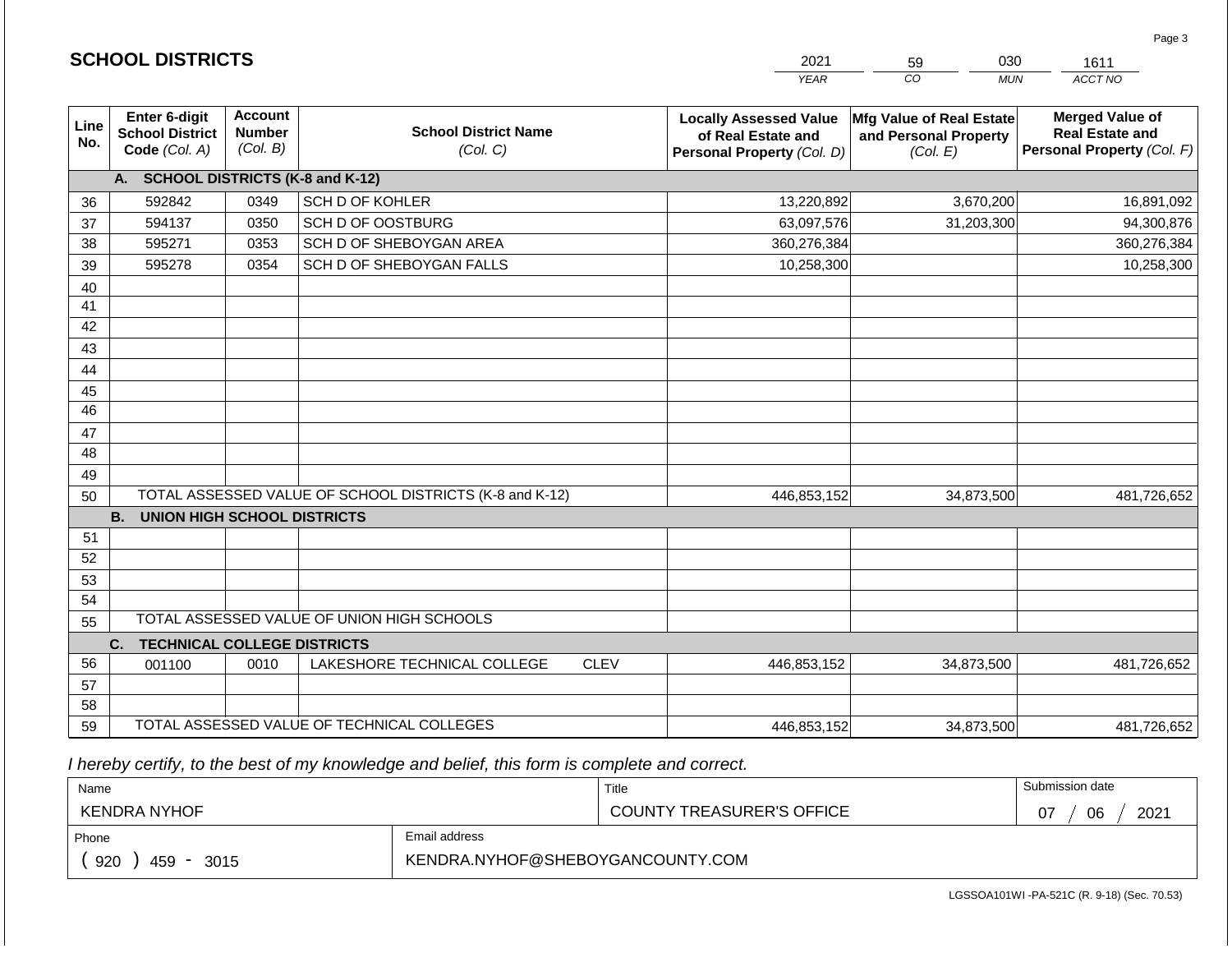- Each municipality's SOA is completed after the Board of Review and includes any changes made to the locally assessed values, under state law (sec. 70.53, Wis. Stats.)
- The Wisconsin Department of Revenue (DOR) merges the locally assessed values with the state assessed manufacturing values
- DOR provides the information regarding district names and codes. If a district is not listed, contact DOR.

Note: If you submit an amended SOA to DOR after your municipality's SOA is equated and posted to our website, we will process the SOA. However, DOR will not recalculate the *aggregate ratio or update the final SOA posted on our website. You should use the corrected values to calculate your tax rates.*

## **Page 1: Real Estate and Personal Property**

- Lines 1-9 assessed real estate values, parcel counts and acres by classification
- Lines 10-15 assessed personal property values and number of accounts by class
- Line 16 aggregate assessed value of all property subject to general property; use to calculate tax rates. Note: This line equals the total assessed value of K-8 and K-12 school districts (Line 50) and total assessed value of technical colleges (Line 59).
- Remarks assessment ratio used to calculate estimated fair market value on property tax bills

## **Page 2: Forest Crop, Other Exempt Land and Special Districts**

- Lines 18-21 private forest crop and managed forest lands assessed values
- Line  $22 -$  tax exempt land acres
- Line 23 prior years assessed value of omitted property under sec. 70.44 and correction of errors under sec. 70.43 shown by locally assessed or manufacturing real estate and personal property. Note: If there is an amount on this line, report the corresponding tax in the Statement of Taxes, Sections J or K.
- Lines 24-35 special district assessed values. These values are used to calculate tax rates for the special districts.

## **Page 3: School Districts**

- Lines 36-50 school districts (K-8 and K-12) assessed values. These values are used to calculate tax rates for school districts.
- Lines 51-55 union high school district assessed values. These values are used to calculate tax rates for union high school districts.
- Lines 56-59 technical college assessed values. These values are used to calculate tax rates for technical colleges.

If you have questions: Email: lgs@wisconsin.gov

 Phone: (608) 266-2569 or (608) 264-6892 Fax: (608) 264-6887

SHEBOYGAN, WI 53081 - 8983 SHEBOYGAN, YYOXOGEHES JULIE WICKER<br>TOWN OF WILSON<br>5935 S BUSINESS DR 5935 S BUSINESS DR ZOSTS FOR WARD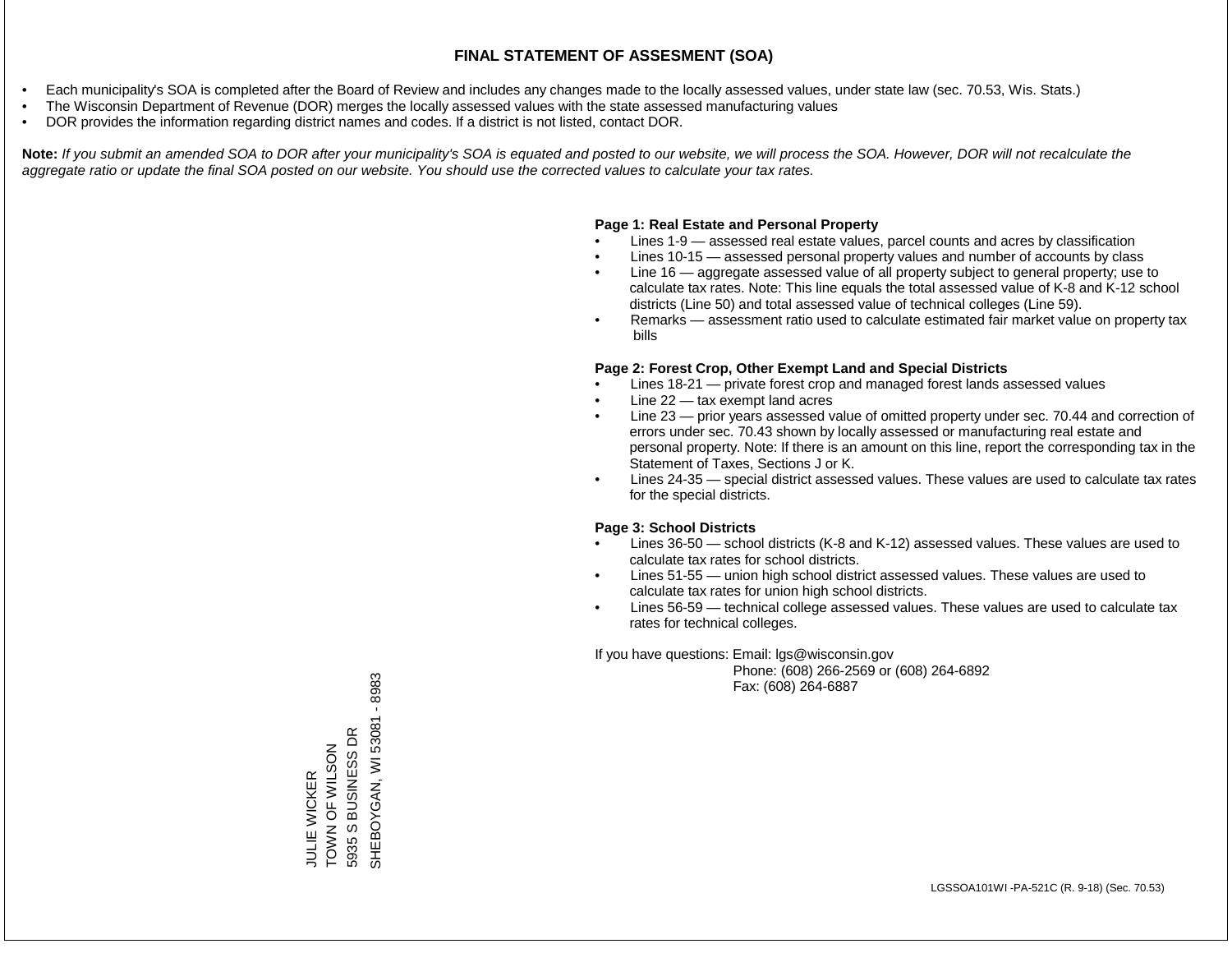|                |                                | <b>FINAL - EQUATED</b>                                                                                                                                                                       |                          |                           |                                     |                                      | This is an Amended Return | Page 1              |  |
|----------------|--------------------------------|----------------------------------------------------------------------------------------------------------------------------------------------------------------------------------------------|--------------------------|---------------------------|-------------------------------------|--------------------------------------|---------------------------|---------------------|--|
|                |                                | <b>STATEMENT OF ASSESSMENT FOR 2021</b>                                                                                                                                                      |                          | 59                        | 101                                 | 1612                                 |                           |                     |  |
|                |                                |                                                                                                                                                                                              |                          | CO                        | <b>MUN</b>                          | ACCT NO                              |                           |                     |  |
|                | <b>FOR</b>                     | <b>VILLAGE OF</b><br>OF.                                                                                                                                                                     | <b>ADELL</b>             |                           | SHEBOYGAN COUNTY                    |                                      |                           |                     |  |
|                |                                | Town - Village - City                                                                                                                                                                        | <b>Municipality Name</b> |                           | <b>County Name</b>                  |                                      |                           |                     |  |
|                |                                | <b>REAL ESTATE</b>                                                                                                                                                                           |                          | PARCEL COUNT              | NO. OF ACRES                        | <b>VALUE OF</b>                      | <b>VALUE OF</b>           | TOTAL VALUE OF LAND |  |
| Line<br>No.    |                                | (See Lines 18 - 22 for                                                                                                                                                                       |                          | TOTAL LAND   IMPROVEMENTS | <b>WHOLE</b><br><b>NUMBERS ONLY</b> | <b>LAND</b>                          | <b>IMPROVEMENTS</b>       | AND IMPROVEMENTS    |  |
|                |                                | other Real Estate)                                                                                                                                                                           | (Col. A)                 | (Col. B)                  | (Col, C)                            | (Col. D)                             | (Col. E)                  | (Col. F)            |  |
| $\overline{1}$ |                                | <b>RESIDENTIAL - Class 1</b>                                                                                                                                                                 | 191                      |                           | 180<br>77                           | 3,314,000                            | 20,670,200                | 23,984,200          |  |
| 2              |                                | <b>COMMERCIAL - Class 2</b>                                                                                                                                                                  | 33                       |                           | 29<br>40                            | 1,092,600                            | 8,201,300                 | 9,293,900           |  |
| 3              | <b>MANUFACTURING - Class 3</b> |                                                                                                                                                                                              | 5                        |                           | 5<br>33                             | 219,100                              | 1,072,600                 | 1,291,700           |  |
| $\overline{4}$ | <b>AGRICULTURAL - Class 4</b>  |                                                                                                                                                                                              | 3                        |                           | 38                                  | 4,800                                |                           | 4,800               |  |
| 5              |                                | <b>UNDEVELOPED - Class 5</b>                                                                                                                                                                 | 8                        |                           | 73                                  | 61,400                               |                           | 61,400              |  |
| 6              |                                | <b>AGRICULTURAL FOREST - Class 5m</b>                                                                                                                                                        | 3                        |                           | $\overline{7}$                      | 6,600                                |                           | 6,600               |  |
| $\overline{7}$ |                                | <b>FOREST LANDS - Class 6</b>                                                                                                                                                                | $\overline{2}$           |                           | 20                                  | 24,000                               |                           | 24,000              |  |
| 8              |                                | OTHER - Class 7                                                                                                                                                                              | $\mathbf 0$              |                           | $\mathbf 0$<br>0                    | 0                                    | $\Omega$                  | $\Omega$            |  |
| 9              |                                | TOTAL - ALL COLUMNS                                                                                                                                                                          | 245                      | 214                       | 288                                 | 4,722,500                            | 29,944,100                | 34,666,600          |  |
| 10             |                                | NUMBER OF PERSONAL PROPERTY ACCOUNTS IN ROLL                                                                                                                                                 |                          |                           | 25                                  | <b>LOCALLY ASSESSED</b>              | <b>MANUFACTURING</b>      | <b>MERGED</b>       |  |
| 11             |                                | BOATS AND OTHER WATERCRAFT NOT EXEMPT - Code 1                                                                                                                                               |                          |                           |                                     | 0                                    | $\Omega$                  | $\Omega$            |  |
| 12             |                                | MACHINERY, TOOLS AND PATTERNS - Code 2                                                                                                                                                       |                          |                           |                                     |                                      | 1,201,600                 | 1,201,600           |  |
| 13             |                                | FURNITURE, FIXTURES AND EQUIPMENT - Code 3                                                                                                                                                   |                          |                           |                                     | 82,400                               | 20,900                    | 103,300             |  |
| 14             |                                | ALL OTHER PERSONAL PROPERTY NOT EXEMPT - Codes 4A, 4B, 4C                                                                                                                                    |                          |                           |                                     | 16,700                               | 6,200                     | 22,900              |  |
| 15             |                                | TOTAL OF PERSONAL PROPERTY NOT EXEMPT (Total of Lines 11-14)                                                                                                                                 |                          |                           | 99,100                              | 1,228,700                            | 1,327,800                 |                     |  |
| 16             |                                | AGGREGATE ASSESSED VALUE OF ALL PROPERTY SUBJECT TO THE GENERAL PROPERTY TAX (Total of Lines 9F and 15F)<br>MUST EQUAL TOTAL VALUE OF THE SCHOOL DISTRICTS (K-12 PLUS K-8) - Line 50, Col. F |                          |                           |                                     |                                      |                           | 35,994,400          |  |
| 17             |                                | <b>BOARD OF REVIEW</b>                                                                                                                                                                       |                          |                           | Name of Assessor                    |                                      | Telephone #               |                     |  |
|                |                                | DATE OF FINAL ADJOURNMENT                                                                                                                                                                    | 05/20/2021               |                           |                                     | ASSOCIATED APPRAISAL CONSULTANTS INC |                           | (920) 749-1995      |  |

REMARKS

The Assessment Ratio to be used in calculating the estimated Fair Market Value on tax bills for this tax district is .840810216

This ratio should be used to convert assessed values to "Calculate Equalized Values" in Step 1 of the Lottery and Gaming Credit Calculations.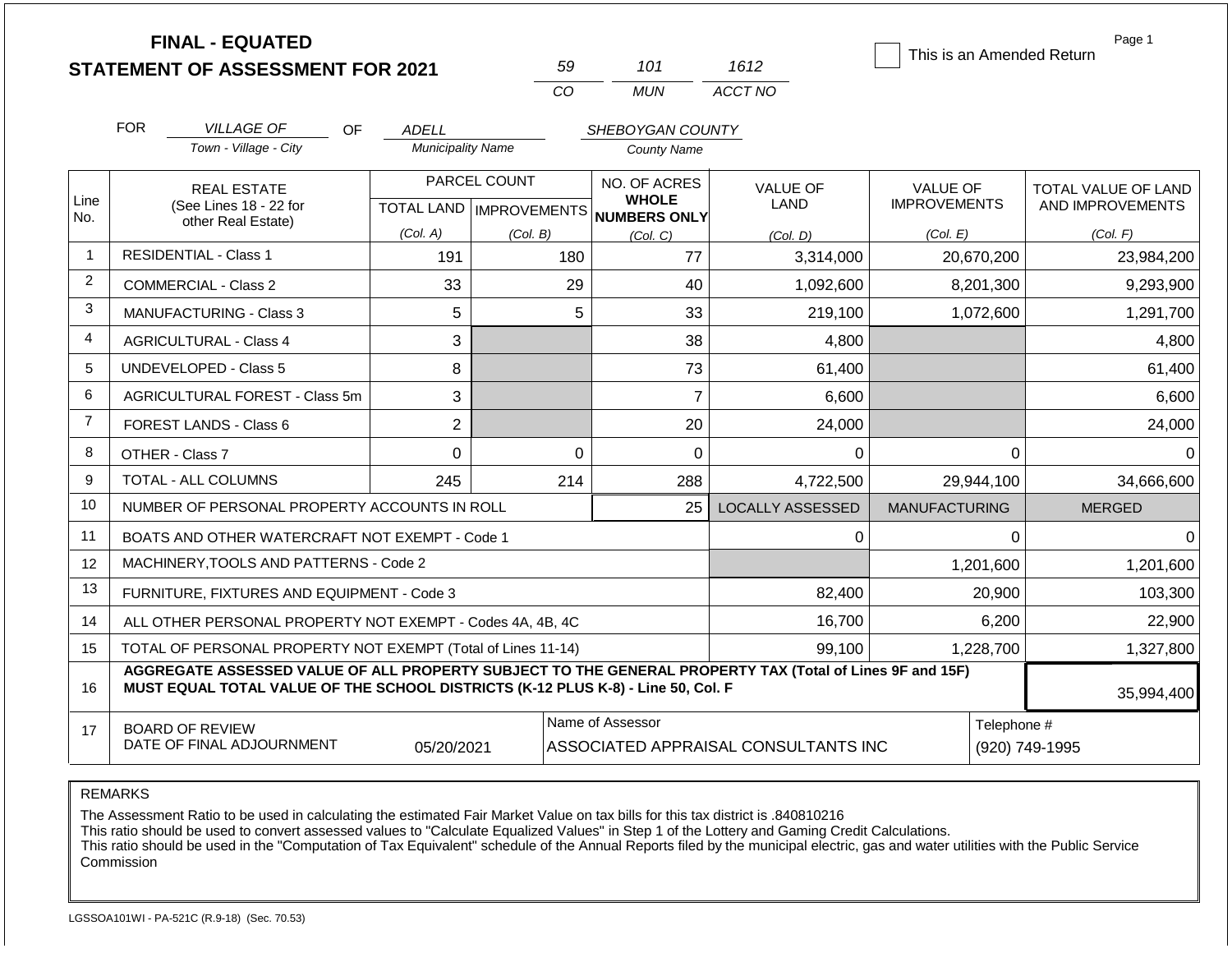2021 59 101 1612

FOREST LANDS (Line 7) and FOREST CROPS (in this section) - are **NOT** the same *YEAR CO MUN ACCT NO*

|    |                                  | Private Forest Crop - Reg Class @ 10¢ per acre |                                                           |                                                                                |  | Private Forest Crop - Reg Class @ \$2.52 per acre |                                               |                                                                    |                                                                                                    |                    |
|----|----------------------------------|------------------------------------------------|-----------------------------------------------------------|--------------------------------------------------------------------------------|--|---------------------------------------------------|-----------------------------------------------|--------------------------------------------------------------------|----------------------------------------------------------------------------------------------------|--------------------|
| 18 | (a) PARCELS                      | (b) ACRES                                      |                                                           | (c) ASSESSED VALUE                                                             |  | (d) PARCELS                                       |                                               | (e) ACRES                                                          |                                                                                                    | (f) ASSESSED VALUE |
|    |                                  |                                                |                                                           |                                                                                |  |                                                   |                                               |                                                                    |                                                                                                    |                    |
|    |                                  |                                                |                                                           |                                                                                |  |                                                   |                                               |                                                                    |                                                                                                    |                    |
| 19 |                                  | (b) ACRES                                      |                                                           | Private Forest Crop - Special Class @ 20¢ per acre<br>(c) ASSESSED VALUE       |  | (d) PARCELS                                       |                                               | (e) ACRES                                                          | Entered Before 2005 Managed Forest - Ferrous Mining CLOSED @ \$7.87 per acre<br>(f) ASSESSED VALUE |                    |
|    | (a) PARCELS                      |                                                |                                                           |                                                                                |  |                                                   |                                               |                                                                    |                                                                                                    |                    |
|    |                                  |                                                |                                                           |                                                                                |  |                                                   |                                               |                                                                    |                                                                                                    |                    |
|    |                                  |                                                | Entered Before 2005 Managed Forest - OPEN @ 74 ¢ per acre |                                                                                |  |                                                   | Entered Before 2005 Managed Forest - CLOSED @ |                                                                    | \$1.75 per acre                                                                                    |                    |
| 20 | (a) PARCELS                      | (b) ACRES                                      |                                                           | (c) ASSESSED VALUE                                                             |  | (d) PARCELS                                       |                                               | (e) ACRES                                                          |                                                                                                    | (f) ASSESSED VALUE |
|    |                                  |                                                |                                                           |                                                                                |  |                                                   |                                               |                                                                    |                                                                                                    |                    |
|    |                                  |                                                |                                                           | Entered After 2004 Managed Forest - OPEN @ \$2.04 per acre                     |  |                                                   |                                               |                                                                    | Entered After 2004 Managed Forest - CLOSED @ \$10.20 per acre                                      |                    |
|    | (a) PARCELS<br>(b) ACRES         |                                                |                                                           | (c) ASSESSED VALUE                                                             |  | (d) PARCELS<br>(e) ACRES                          |                                               |                                                                    |                                                                                                    | (f) ASSESSED VALUE |
| 21 |                                  |                                                |                                                           |                                                                                |  |                                                   |                                               |                                                                    |                                                                                                    |                    |
|    |                                  |                                                |                                                           |                                                                                |  |                                                   |                                               |                                                                    |                                                                                                    |                    |
|    | (a) County Forest Cropland Acres |                                                |                                                           | (b) Federal Acres                                                              |  | (c) State Acres                                   |                                               | (d) County (NOT FOREST CROP) Acres                                 |                                                                                                    | (e) Other Acres    |
| 22 |                                  |                                                |                                                           |                                                                                |  |                                                   |                                               |                                                                    |                                                                                                    |                    |
|    |                                  |                                                |                                                           |                                                                                |  |                                                   | 2.5                                           |                                                                    |                                                                                                    | 51.13              |
|    |                                  |                                                |                                                           | Assessed Value of Omitted Property From Prior Years (Sec. 70.44)               |  |                                                   |                                               | Assessed Value of Sec. 70.43 Corrections of Errors by Assessors    |                                                                                                    |                    |
|    |                                  | (a) REAL ESTATE                                |                                                           | (b) PERSONAL                                                                   |  |                                                   |                                               | (c1) REAL ESTATE                                                   | (c2) PERSONAL                                                                                      |                    |
| 23 |                                  |                                                |                                                           |                                                                                |  |                                                   |                                               |                                                                    |                                                                                                    |                    |
|    |                                  |                                                |                                                           | Manufacturing Equated Value of Omitted Property From Prior Years (Sec. 70.995) |  |                                                   |                                               | Mfg. Equated Value of Sec.70.43 Corrections of Errors by Assessors |                                                                                                    |                    |
|    |                                  | (d) REAL ESTATE                                |                                                           | (e) PERSONAL                                                                   |  |                                                   |                                               | (f1) REAL ESTATE                                                   | (f2) PERSONAL                                                                                      |                    |
|    |                                  |                                                |                                                           |                                                                                |  |                                                   |                                               |                                                                    |                                                                                                    |                    |
|    |                                  |                                                |                                                           |                                                                                |  |                                                   |                                               |                                                                    |                                                                                                    |                    |

## **SPECIAL DISTRICTS**

| Line<br>No. | <b>Enter 6-digit</b><br>Special District | <b>Account</b><br><b>Number</b> | <b>Special District Name</b> | <b>Locally Assessed Value</b><br>of Real Estate and | Mfg Value of Real Estate<br>and Personal Property | <b>Merged Value of</b><br><b>Real Estate and</b> |
|-------------|------------------------------------------|---------------------------------|------------------------------|-----------------------------------------------------|---------------------------------------------------|--------------------------------------------------|
|             | Code (Col. A)                            | (Col. B)                        | (Col. C)                     | Personal Property (Col. D)                          | (Col. E)                                          | Personal Property (Col. F)                       |
| 24          |                                          |                                 |                              |                                                     |                                                   |                                                  |
| 25          |                                          |                                 |                              |                                                     |                                                   |                                                  |
| 26          |                                          |                                 |                              |                                                     |                                                   |                                                  |
| 27          |                                          |                                 |                              |                                                     |                                                   |                                                  |
| 28          |                                          |                                 |                              |                                                     |                                                   |                                                  |
| 29          |                                          |                                 |                              |                                                     |                                                   |                                                  |
| 30          |                                          |                                 |                              |                                                     |                                                   |                                                  |
| 31          |                                          |                                 |                              |                                                     |                                                   |                                                  |
| 32          |                                          |                                 |                              |                                                     |                                                   |                                                  |
| 33          |                                          |                                 |                              |                                                     |                                                   |                                                  |
| 34          |                                          |                                 |                              |                                                     |                                                   |                                                  |
| 35          |                                          |                                 |                              |                                                     |                                                   |                                                  |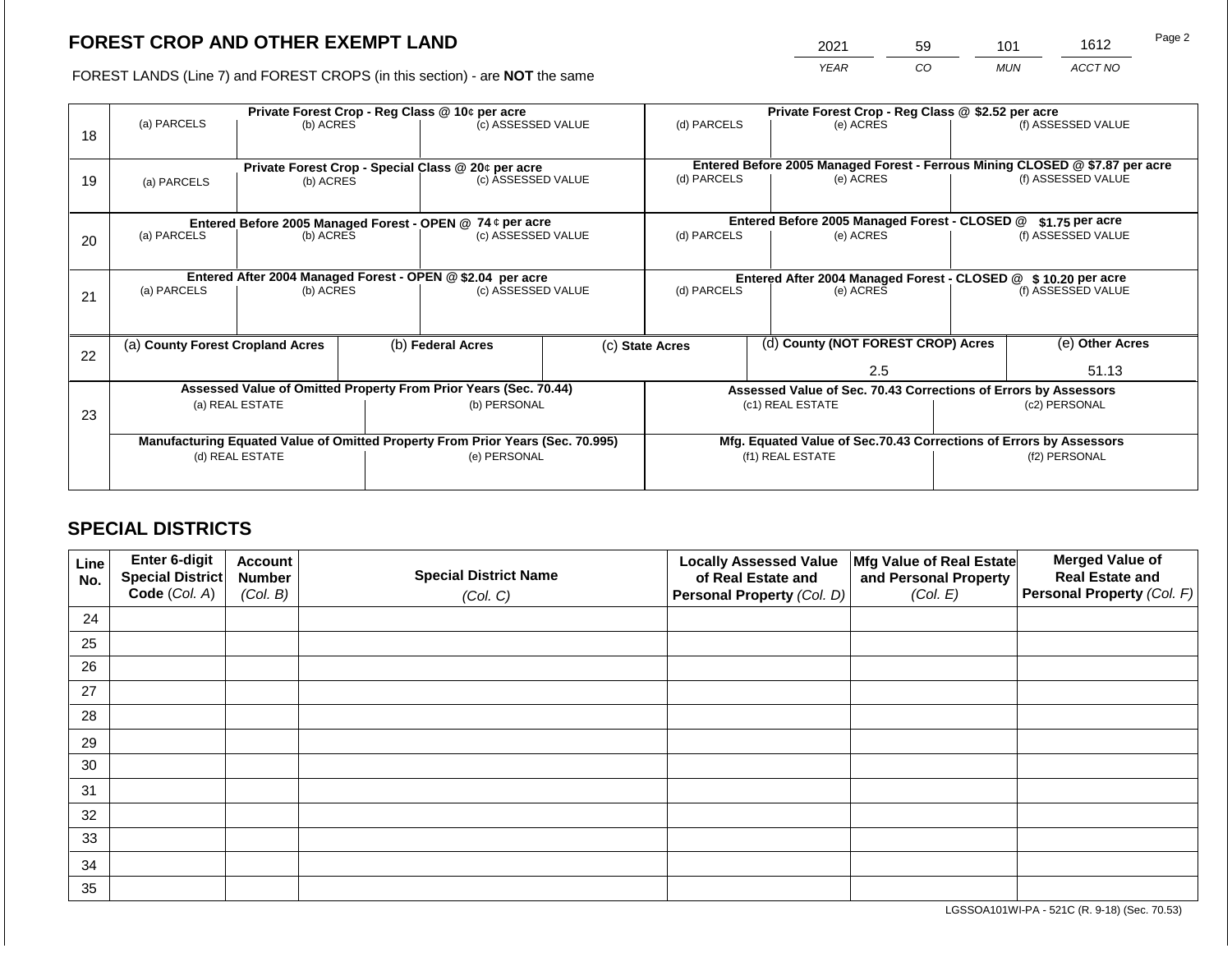|                 | <b>SCHOOL DISTRICTS</b>                                                                |                                             |                                                         |             | 2021                                                                              | 101<br>59                                                     | 1612                                                                           |  |  |  |
|-----------------|----------------------------------------------------------------------------------------|---------------------------------------------|---------------------------------------------------------|-------------|-----------------------------------------------------------------------------------|---------------------------------------------------------------|--------------------------------------------------------------------------------|--|--|--|
|                 |                                                                                        |                                             |                                                         |             | <b>YEAR</b>                                                                       | CO<br><b>MUN</b>                                              | ACCT NO                                                                        |  |  |  |
| Line<br>No.     | Enter 6-digit<br><b>School District</b><br>Code (Col. A)                               | <b>Account</b><br><b>Number</b><br>(Col. B) | <b>School District Name</b><br>(Col. C)                 |             | <b>Locally Assessed Value</b><br>of Real Estate and<br>Personal Property (Col. D) | Mfg Value of Real Estate<br>and Personal Property<br>(Col. E) | <b>Merged Value of</b><br><b>Real Estate and</b><br>Personal Property (Col. F) |  |  |  |
|                 | <b>SCHOOL DISTRICTS (K-8 and K-12)</b><br>A.                                           |                                             |                                                         |             |                                                                                   |                                                               |                                                                                |  |  |  |
| 36              | 594641                                                                                 | 0352                                        | SCH D OF RANDOM LAKE                                    |             | 33,474,000                                                                        | 2,520,400                                                     | 35,994,400                                                                     |  |  |  |
| 37              |                                                                                        |                                             |                                                         |             |                                                                                   |                                                               |                                                                                |  |  |  |
| 38              |                                                                                        |                                             |                                                         |             |                                                                                   |                                                               |                                                                                |  |  |  |
| 39              |                                                                                        |                                             |                                                         |             |                                                                                   |                                                               |                                                                                |  |  |  |
| 40              |                                                                                        |                                             |                                                         |             |                                                                                   |                                                               |                                                                                |  |  |  |
| 41<br>42        |                                                                                        |                                             |                                                         |             |                                                                                   |                                                               |                                                                                |  |  |  |
| 43              |                                                                                        |                                             |                                                         |             |                                                                                   |                                                               |                                                                                |  |  |  |
| 44              |                                                                                        |                                             |                                                         |             |                                                                                   |                                                               |                                                                                |  |  |  |
| 45              |                                                                                        |                                             |                                                         |             |                                                                                   |                                                               |                                                                                |  |  |  |
| $\overline{46}$ |                                                                                        |                                             |                                                         |             |                                                                                   |                                                               |                                                                                |  |  |  |
| 47              |                                                                                        |                                             |                                                         |             |                                                                                   |                                                               |                                                                                |  |  |  |
| 48              |                                                                                        |                                             |                                                         |             |                                                                                   |                                                               |                                                                                |  |  |  |
| 49              |                                                                                        |                                             |                                                         |             |                                                                                   |                                                               |                                                                                |  |  |  |
| 50              |                                                                                        |                                             | TOTAL ASSESSED VALUE OF SCHOOL DISTRICTS (K-8 and K-12) |             | 33,474,000                                                                        | 2,520,400                                                     | 35,994,400                                                                     |  |  |  |
|                 | <b>B.</b><br><b>UNION HIGH SCHOOL DISTRICTS</b>                                        |                                             |                                                         |             |                                                                                   |                                                               |                                                                                |  |  |  |
| 51              |                                                                                        |                                             |                                                         |             |                                                                                   |                                                               |                                                                                |  |  |  |
| 52              |                                                                                        |                                             |                                                         |             |                                                                                   |                                                               |                                                                                |  |  |  |
| 53              |                                                                                        |                                             |                                                         |             |                                                                                   |                                                               |                                                                                |  |  |  |
| 54              |                                                                                        |                                             |                                                         |             |                                                                                   |                                                               |                                                                                |  |  |  |
|                 | TOTAL ASSESSED VALUE OF UNION HIGH SCHOOLS<br>55<br><b>TECHNICAL COLLEGE DISTRICTS</b> |                                             |                                                         |             |                                                                                   |                                                               |                                                                                |  |  |  |
| 56              | C.                                                                                     | 0010                                        | LAKESHORE TECHNICAL COLLEGE                             | <b>CLEV</b> | 33,474,000                                                                        | 2,520,400                                                     | 35,994,400                                                                     |  |  |  |
| 57              | 001100                                                                                 |                                             |                                                         |             |                                                                                   |                                                               |                                                                                |  |  |  |
| 58              |                                                                                        |                                             |                                                         |             |                                                                                   |                                                               |                                                                                |  |  |  |
| 59              |                                                                                        |                                             | TOTAL ASSESSED VALUE OF TECHNICAL COLLEGES              |             | 33,474,000                                                                        | 2,520,400                                                     | 35,994,400                                                                     |  |  |  |

 *I hereby certify, to the best of my knowledge and belief, this form is complete and correct.*

| Name                                           |                                  | Title                            | Submission date  |
|------------------------------------------------|----------------------------------|----------------------------------|------------------|
| KENDRA NYHOF                                   |                                  | <b>COUNTY TREASURER'S OFFICE</b> | 2021<br>02<br>06 |
| Phone                                          | Email address                    |                                  |                  |
| 920<br>459<br>3015<br>$\overline{\phantom{a}}$ | KENDRA.NYHOF@SHEBOYGANCOUNTY.COM |                                  |                  |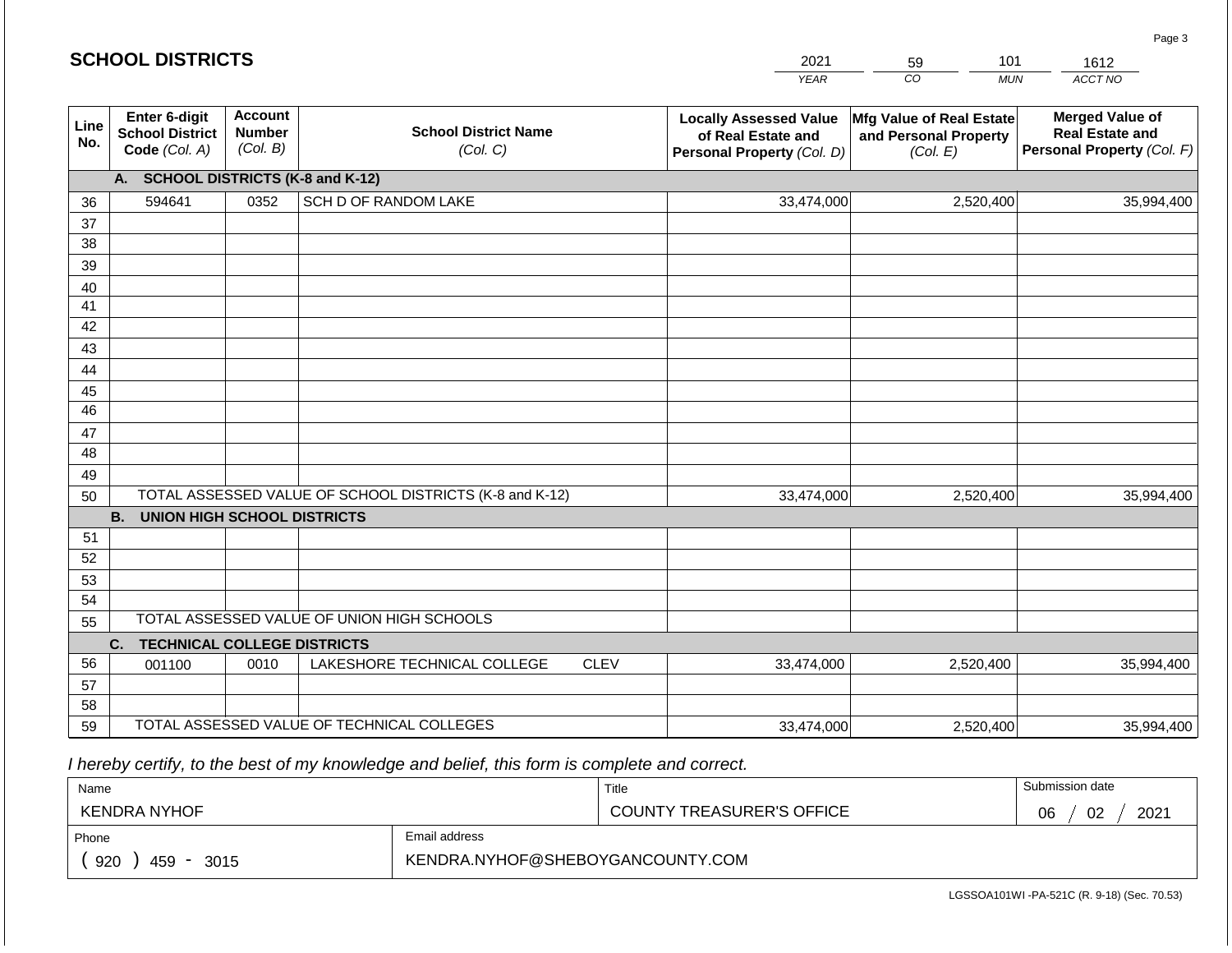- Each municipality's SOA is completed after the Board of Review and includes any changes made to the locally assessed values, under state law (sec. 70.53, Wis. Stats.)
- The Wisconsin Department of Revenue (DOR) merges the locally assessed values with the state assessed manufacturing values
- DOR provides the information regarding district names and codes. If a district is not listed, contact DOR.

Note: If you submit an amended SOA to DOR after your municipality's SOA is equated and posted to our website, we will process the SOA. However, DOR will not recalculate the *aggregate ratio or update the final SOA posted on our website. You should use the corrected values to calculate your tax rates.*

#### **Page 1: Real Estate and Personal Property**

- Lines 1-9 assessed real estate values, parcel counts and acres by classification
- Lines 10-15 assessed personal property values and number of accounts by class
- Line 16 aggregate assessed value of all property subject to general property; use to calculate tax rates. Note: This line equals the total assessed value of K-8 and K-12 school districts (Line 50) and total assessed value of technical colleges (Line 59).
- Remarks assessment ratio used to calculate estimated fair market value on property tax bills

#### **Page 2: Forest Crop, Other Exempt Land and Special Districts**

- Lines 18-21 private forest crop and managed forest lands assessed values
- Line  $22 -$  tax exempt land acres
- Line 23 prior years assessed value of omitted property under sec. 70.44 and correction of errors under sec. 70.43 shown by locally assessed or manufacturing real estate and personal property. Note: If there is an amount on this line, report the corresponding tax in the Statement of Taxes, Sections J or K.
- Lines 24-35 special district assessed values. These values are used to calculate tax rates for the special districts.

#### **Page 3: School Districts**

- Lines 36-50 school districts (K-8 and K-12) assessed values. These values are used to calculate tax rates for school districts.
- Lines 51-55 union high school district assessed values. These values are used to calculate tax rates for union high school districts.
- Lines 56-59 technical college assessed values. These values are used to calculate tax rates for technical colleges.

If you have questions: Email: lgs@wisconsin.gov

 Phone: (608) 266-2569 or (608) 264-6892 Fax: (608) 264-6887

 $-1185$ ADELL, WI 53001 - 1185KELLY RATHKE<br>VILLAGE OF ADELL VILLAGE OF ADELL ADELL, WI 53001 508 SEIFERT ST 508 SEIFERT ST KELLY RATHKE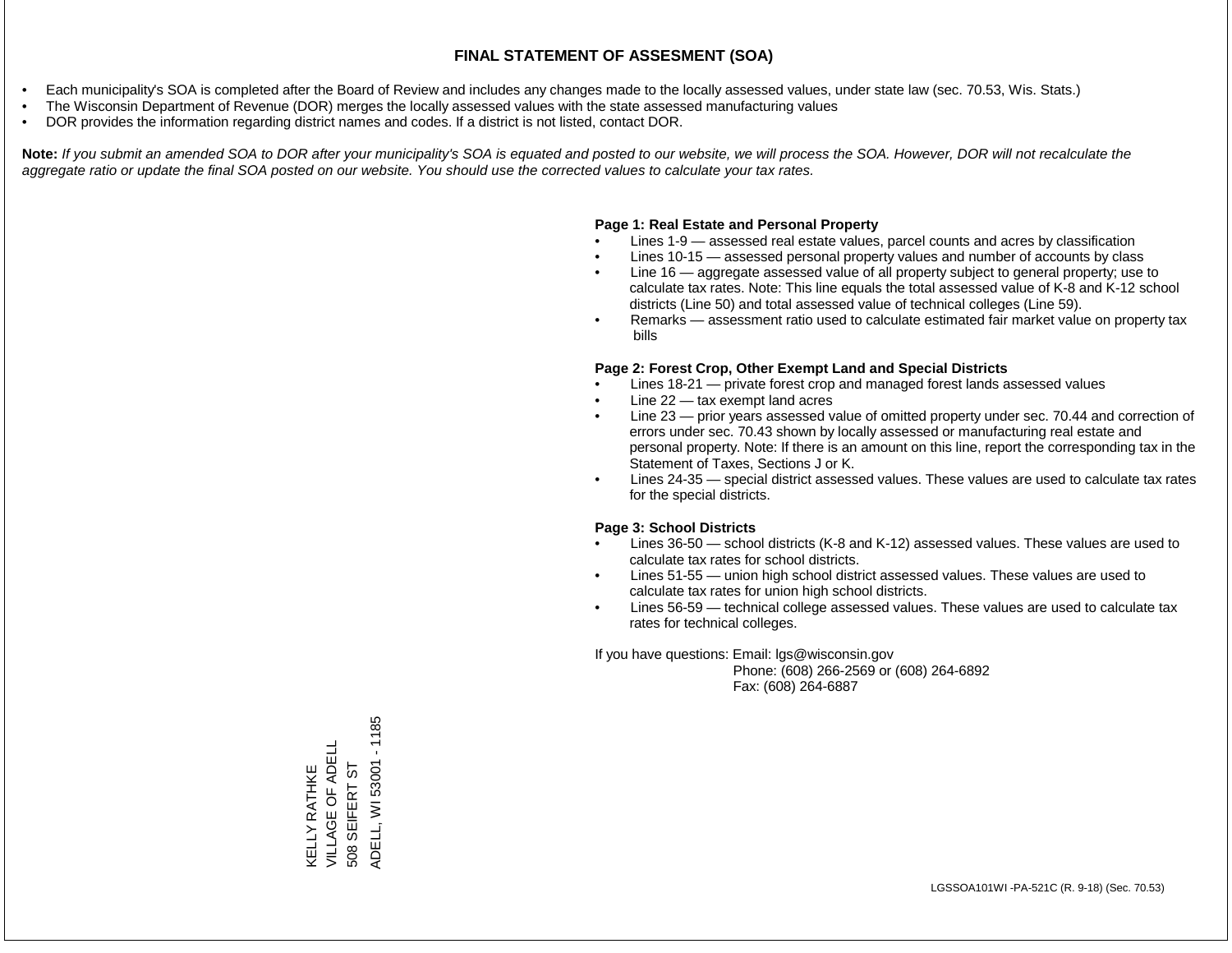**FINAL - EQUATED**

| 59          | 111   | 1613    |
|-------------|-------|---------|
| $($ . $($ ) | MI IN | ACCT NO |

This is an Amended Return

Page 1

|                | <b>FOR</b><br><b>VILLAGE OF</b><br><b>OF</b><br>Town - Village - City                                                                                                                        | CASCADE<br><b>Municipality Name</b> |                                           | SHEBOYGAN COUNTY<br><b>County Name</b>       |                                      |                                        |                                         |
|----------------|----------------------------------------------------------------------------------------------------------------------------------------------------------------------------------------------|-------------------------------------|-------------------------------------------|----------------------------------------------|--------------------------------------|----------------------------------------|-----------------------------------------|
| Line           | <b>REAL ESTATE</b><br>(See Lines 18 - 22 for                                                                                                                                                 |                                     | PARCEL COUNT<br>TOTAL LAND   IMPROVEMENTS | NO. OF ACRES<br><b>WHOLE</b><br>NUMBERS ONLY | <b>VALUE OF</b><br><b>LAND</b>       | <b>VALUE OF</b><br><b>IMPROVEMENTS</b> | TOTAL VALUE OF LAND<br>AND IMPROVEMENTS |
| No.            | other Real Estate)                                                                                                                                                                           | (Col. A)                            | (Col, B)                                  | (Col, C)                                     | (Col, D)                             | (Col. E)                               | (Col. F)                                |
| $\mathbf{1}$   | <b>RESIDENTIAL - Class 1</b>                                                                                                                                                                 | 268                                 | 258                                       | 222                                          | 6,877,000                            | 30,785,700                             | 37,662,700                              |
| 2              | <b>COMMERCIAL - Class 2</b>                                                                                                                                                                  | 18                                  | 17                                        | 16                                           | 387,300                              | 2,459,700                              | 2,847,000                               |
| $\mathbf{3}$   | <b>MANUFACTURING - Class 3</b>                                                                                                                                                               |                                     |                                           |                                              | 52,900                               | 912,300                                | 965,200                                 |
| $\overline{4}$ | <b>AGRICULTURAL - Class 4</b>                                                                                                                                                                | 19                                  |                                           | 84                                           | 16,100                               |                                        | 16,100                                  |
| 5              | <b>UNDEVELOPED - Class 5</b>                                                                                                                                                                 | 14                                  |                                           | 71                                           | 60,300                               |                                        | 60,300                                  |
| 6              | AGRICULTURAL FOREST - Class 5m                                                                                                                                                               | $\overline{2}$                      |                                           | 5                                            | 13,200                               |                                        | 13,200                                  |
| $\overline{7}$ | FOREST LANDS - Class 6                                                                                                                                                                       | $\overline{2}$                      |                                           | 8                                            | 21,300                               |                                        | 21,300                                  |
| 8              | OTHER - Class 7                                                                                                                                                                              | $\Omega$                            | $\Omega$                                  | 0                                            | $\Omega$                             | $\Omega$                               |                                         |
| 9              | <b>TOTAL - ALL COLUMNS</b>                                                                                                                                                                   | 324                                 | 276                                       | 407                                          | 7,428,100                            | 34,157,700                             | 41,585,800                              |
| 10             | NUMBER OF PERSONAL PROPERTY ACCOUNTS IN ROLL                                                                                                                                                 |                                     |                                           | 14                                           | <b>LOCALLY ASSESSED</b>              | <b>MANUFACTURING</b>                   | <b>MERGED</b>                           |
| 11             | BOATS AND OTHER WATERCRAFT NOT EXEMPT - Code 1                                                                                                                                               |                                     |                                           |                                              | 0                                    | $\Omega$                               | $\Omega$                                |
| 12             | MACHINERY, TOOLS AND PATTERNS - Code 2                                                                                                                                                       |                                     |                                           |                                              |                                      | 123,200                                | 123,200                                 |
| 13             | FURNITURE, FIXTURES AND EQUIPMENT - Code 3                                                                                                                                                   |                                     |                                           |                                              | 54,300                               | 22,100                                 | 76,400                                  |
| 14             | ALL OTHER PERSONAL PROPERTY NOT EXEMPT - Codes 4A, 4B, 4C                                                                                                                                    |                                     |                                           |                                              | 7,500                                | 1,000                                  | 8,500                                   |
| 15             | TOTAL OF PERSONAL PROPERTY NOT EXEMPT (Total of Lines 11-14)                                                                                                                                 |                                     |                                           |                                              | 61,800                               | 146,300                                | 208,100                                 |
| 16             | AGGREGATE ASSESSED VALUE OF ALL PROPERTY SUBJECT TO THE GENERAL PROPERTY TAX (Total of Lines 9F and 15F)<br>MUST EQUAL TOTAL VALUE OF THE SCHOOL DISTRICTS (K-12 PLUS K-8) - Line 50, Col. F |                                     |                                           |                                              |                                      |                                        | 41,793,900                              |
| 17             | <b>BOARD OF REVIEW</b><br>DATE OF FINAL ADJOURNMENT                                                                                                                                          | 06/03/2021                          |                                           | Name of Assessor                             | ASSOCIATED APPRAISAL CONSULTANTS INC | Telephone #                            | (920) 749-1995                          |

REMARKS

The Assessment Ratio to be used in calculating the estimated Fair Market Value on tax bills for this tax district is .903816333

This ratio should be used to convert assessed values to "Calculate Equalized Values" in Step 1 of the Lottery and Gaming Credit Calculations.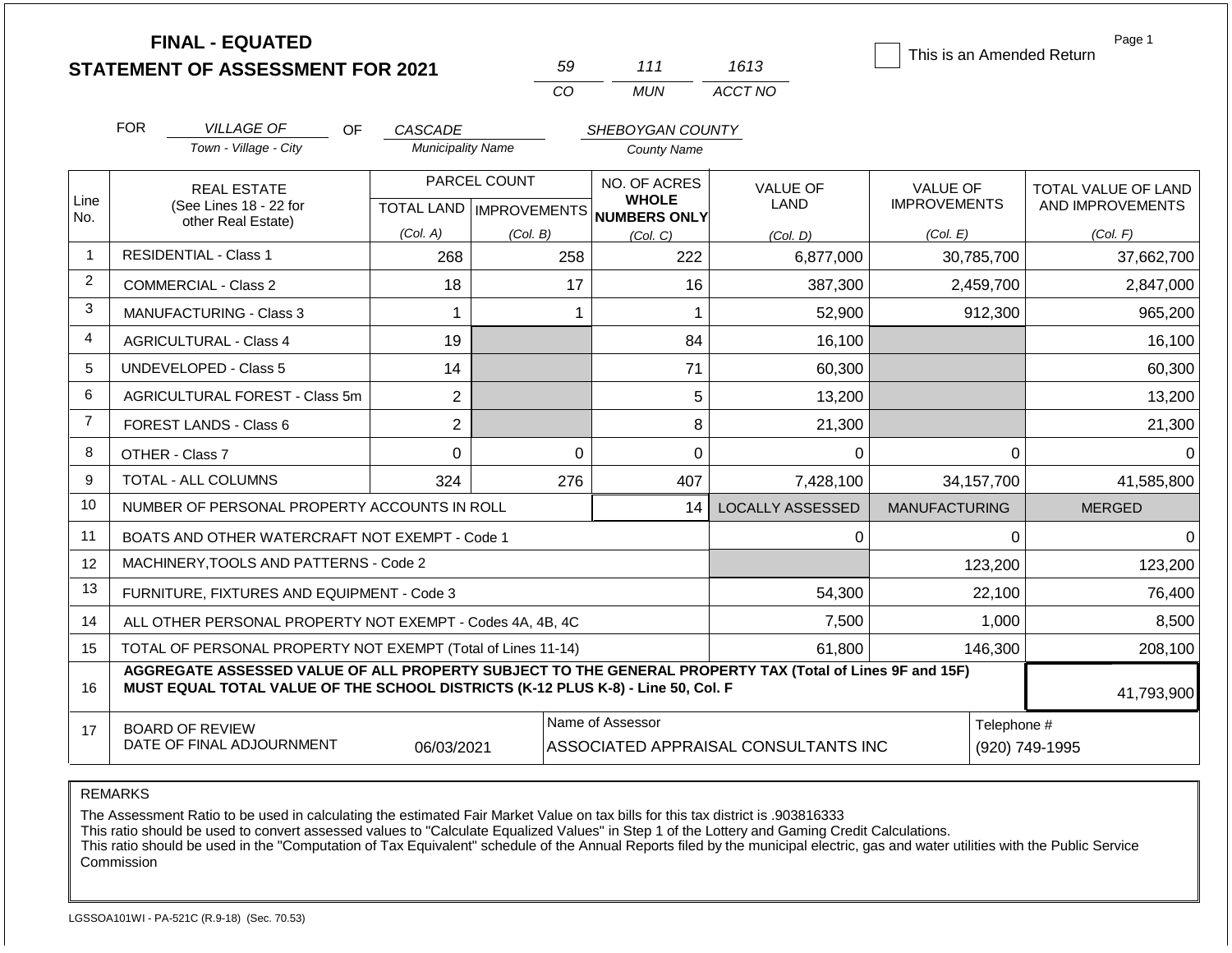2021 59 111 1613

FOREST LANDS (Line 7) and FOREST CROPS (in this section) - are **NOT** the same *YEAR CO MUN ACCT NO*

|    | Private Forest Crop - Reg Class @ 10¢ per acre |                 |  |                                                                                |  | Private Forest Crop - Reg Class @ \$2.52 per acre             |  |                                                                                           |                                                                    |                    |
|----|------------------------------------------------|-----------------|--|--------------------------------------------------------------------------------|--|---------------------------------------------------------------|--|-------------------------------------------------------------------------------------------|--------------------------------------------------------------------|--------------------|
| 18 | (a) PARCELS                                    | (b) ACRES       |  | (c) ASSESSED VALUE                                                             |  | (d) PARCELS                                                   |  | (e) ACRES                                                                                 |                                                                    | (f) ASSESSED VALUE |
|    |                                                |                 |  |                                                                                |  |                                                               |  |                                                                                           |                                                                    |                    |
|    |                                                |                 |  | Private Forest Crop - Special Class @ 20¢ per acre                             |  | (d) PARCELS                                                   |  | Entered Before 2005 Managed Forest - Ferrous Mining CLOSED @ \$7.87 per acre<br>(e) ACRES |                                                                    | (f) ASSESSED VALUE |
| 19 | (a) PARCELS                                    | (b) ACRES       |  | (c) ASSESSED VALUE                                                             |  |                                                               |  |                                                                                           |                                                                    |                    |
|    |                                                |                 |  |                                                                                |  |                                                               |  |                                                                                           |                                                                    |                    |
|    |                                                |                 |  | Entered Before 2005 Managed Forest - OPEN @ 74 ¢ per acre                      |  |                                                               |  | Entered Before 2005 Managed Forest - CLOSED @                                             |                                                                    | $$1.75$ per acre   |
| 20 | (a) PARCELS                                    | (b) ACRES       |  | (c) ASSESSED VALUE                                                             |  | (d) PARCELS                                                   |  | (e) ACRES                                                                                 |                                                                    | (f) ASSESSED VALUE |
|    |                                                |                 |  |                                                                                |  |                                                               |  |                                                                                           |                                                                    |                    |
|    |                                                |                 |  | Entered After 2004 Managed Forest - OPEN @ \$2.04 per acre                     |  | Entered After 2004 Managed Forest - CLOSED @ \$10.20 per acre |  |                                                                                           |                                                                    |                    |
| 21 | (a) PARCELS                                    | (b) ACRES       |  | (c) ASSESSED VALUE                                                             |  | (d) PARCELS                                                   |  | (e) ACRES                                                                                 |                                                                    | (f) ASSESSED VALUE |
|    |                                                |                 |  |                                                                                |  |                                                               |  |                                                                                           |                                                                    |                    |
|    |                                                |                 |  |                                                                                |  |                                                               |  |                                                                                           |                                                                    |                    |
| 22 | (a) County Forest Cropland Acres               |                 |  | (b) Federal Acres                                                              |  | (c) State Acres                                               |  | (d) County (NOT FOREST CROP) Acres                                                        |                                                                    | (e) Other Acres    |
|    |                                                |                 |  |                                                                                |  | 1.96                                                          |  |                                                                                           |                                                                    | 88.69              |
|    |                                                |                 |  | Assessed Value of Omitted Property From Prior Years (Sec. 70.44)               |  |                                                               |  | Assessed Value of Sec. 70.43 Corrections of Errors by Assessors                           |                                                                    |                    |
| 23 |                                                | (a) REAL ESTATE |  | (b) PERSONAL                                                                   |  |                                                               |  | (c1) REAL ESTATE                                                                          | (c2) PERSONAL                                                      |                    |
|    |                                                |                 |  |                                                                                |  |                                                               |  |                                                                                           |                                                                    |                    |
|    |                                                |                 |  | Manufacturing Equated Value of Omitted Property From Prior Years (Sec. 70.995) |  |                                                               |  |                                                                                           | Mfg. Equated Value of Sec.70.43 Corrections of Errors by Assessors |                    |
|    |                                                | (d) REAL ESTATE |  | (e) PERSONAL                                                                   |  |                                                               |  | (f1) REAL ESTATE                                                                          |                                                                    | (f2) PERSONAL      |
|    |                                                |                 |  |                                                                                |  |                                                               |  |                                                                                           |                                                                    |                    |
|    |                                                |                 |  |                                                                                |  |                                                               |  |                                                                                           |                                                                    |                    |

## **SPECIAL DISTRICTS**

| Line<br>No. | Enter 6-digit<br>Special District<br>Code (Col. A) | <b>Account</b><br><b>Number</b><br>(Col. B) | <b>Special District Name</b><br>(Col. C) | <b>Locally Assessed Value</b><br>of Real Estate and<br><b>Personal Property (Col. D)</b> | Mfg Value of Real Estate<br>and Personal Property<br>(Col. E) | <b>Merged Value of</b><br><b>Real Estate and</b><br>Personal Property (Col. F) |
|-------------|----------------------------------------------------|---------------------------------------------|------------------------------------------|------------------------------------------------------------------------------------------|---------------------------------------------------------------|--------------------------------------------------------------------------------|
| 24          |                                                    |                                             |                                          |                                                                                          |                                                               |                                                                                |
| 25          |                                                    |                                             |                                          |                                                                                          |                                                               |                                                                                |
| 26          |                                                    |                                             |                                          |                                                                                          |                                                               |                                                                                |
| 27          |                                                    |                                             |                                          |                                                                                          |                                                               |                                                                                |
| 28          |                                                    |                                             |                                          |                                                                                          |                                                               |                                                                                |
| 29          |                                                    |                                             |                                          |                                                                                          |                                                               |                                                                                |
| 30          |                                                    |                                             |                                          |                                                                                          |                                                               |                                                                                |
| 31          |                                                    |                                             |                                          |                                                                                          |                                                               |                                                                                |
| 32          |                                                    |                                             |                                          |                                                                                          |                                                               |                                                                                |
| 33          |                                                    |                                             |                                          |                                                                                          |                                                               |                                                                                |
| 34          |                                                    |                                             |                                          |                                                                                          |                                                               |                                                                                |
| 35          |                                                    |                                             |                                          |                                                                                          |                                                               |                                                                                |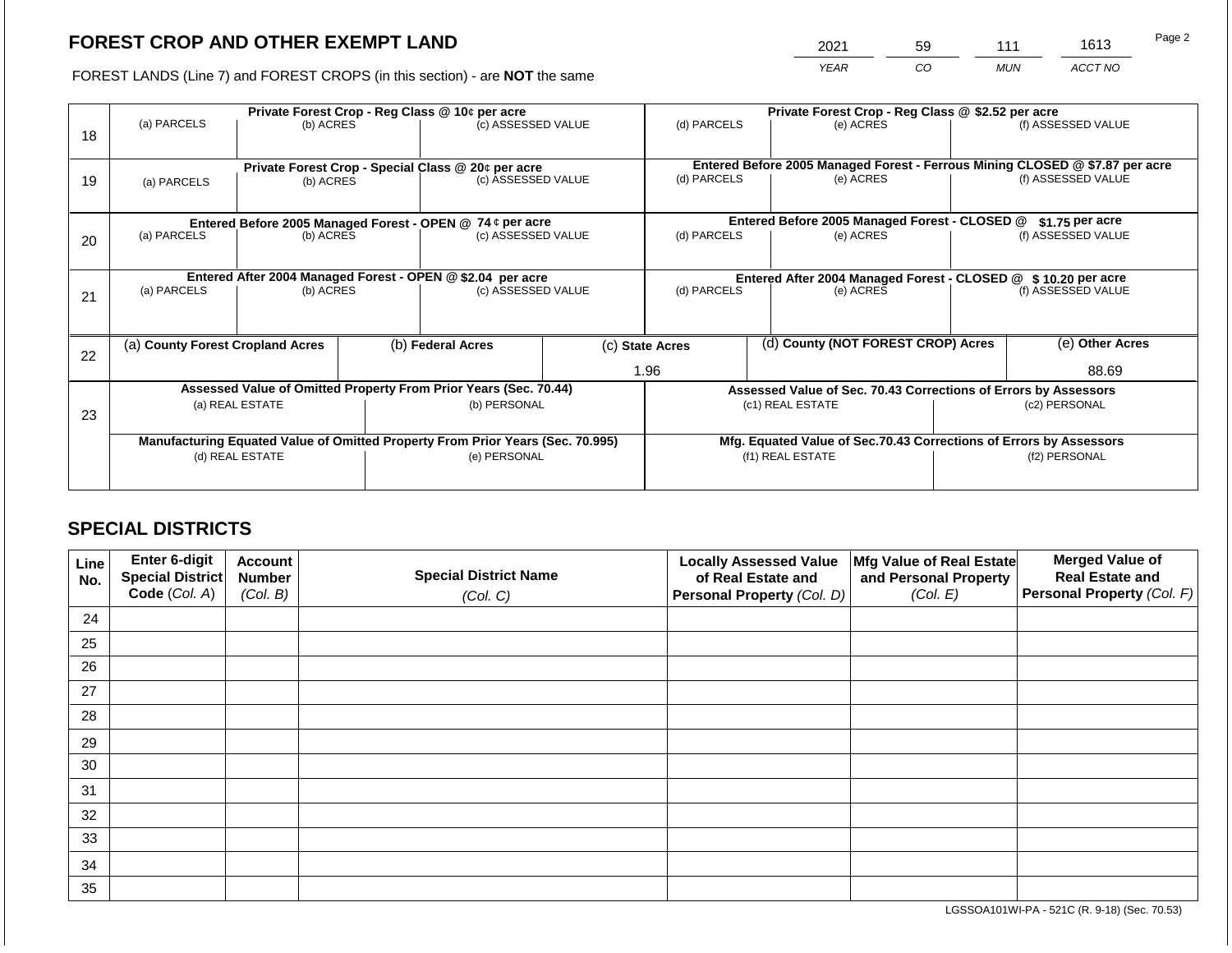|             | <b>SCHOOL DISTRICTS</b>                                  |                                             |                                                         |             | 2021                                                                              | 111<br>59                                                     | 1613                                                                           |
|-------------|----------------------------------------------------------|---------------------------------------------|---------------------------------------------------------|-------------|-----------------------------------------------------------------------------------|---------------------------------------------------------------|--------------------------------------------------------------------------------|
|             |                                                          |                                             |                                                         |             | <b>YEAR</b>                                                                       | CO<br><b>MUN</b>                                              | ACCT NO                                                                        |
| Line<br>No. | Enter 6-digit<br><b>School District</b><br>Code (Col. A) | <b>Account</b><br><b>Number</b><br>(Col. B) | <b>School District Name</b><br>(Col. C)                 |             | <b>Locally Assessed Value</b><br>of Real Estate and<br>Personal Property (Col. D) | Mfg Value of Real Estate<br>and Personal Property<br>(Col. E) | <b>Merged Value of</b><br><b>Real Estate and</b><br>Personal Property (Col. F) |
|             | А.                                                       |                                             | <b>SCHOOL DISTRICTS (K-8 and K-12)</b>                  |             |                                                                                   |                                                               |                                                                                |
| 36          | 594473                                                   | 0351                                        | SCH D OF PLYMOUTH                                       |             | 40,682,400                                                                        | 1,111,500                                                     | 41,793,900                                                                     |
| 37          |                                                          |                                             |                                                         |             |                                                                                   |                                                               |                                                                                |
| 38          |                                                          |                                             |                                                         |             |                                                                                   |                                                               |                                                                                |
| 39          |                                                          |                                             |                                                         |             |                                                                                   |                                                               |                                                                                |
| 40          |                                                          |                                             |                                                         |             |                                                                                   |                                                               |                                                                                |
| 41<br>42    |                                                          |                                             |                                                         |             |                                                                                   |                                                               |                                                                                |
| 43          |                                                          |                                             |                                                         |             |                                                                                   |                                                               |                                                                                |
| 44          |                                                          |                                             |                                                         |             |                                                                                   |                                                               |                                                                                |
| 45          |                                                          |                                             |                                                         |             |                                                                                   |                                                               |                                                                                |
| 46          |                                                          |                                             |                                                         |             |                                                                                   |                                                               |                                                                                |
| 47          |                                                          |                                             |                                                         |             |                                                                                   |                                                               |                                                                                |
| 48          |                                                          |                                             |                                                         |             |                                                                                   |                                                               |                                                                                |
| 49          |                                                          |                                             |                                                         |             |                                                                                   |                                                               |                                                                                |
| 50          |                                                          |                                             | TOTAL ASSESSED VALUE OF SCHOOL DISTRICTS (K-8 and K-12) |             | 40,682,400                                                                        | 1,111,500                                                     | 41,793,900                                                                     |
|             | <b>B.</b><br><b>UNION HIGH SCHOOL DISTRICTS</b>          |                                             |                                                         |             |                                                                                   |                                                               |                                                                                |
| 51          |                                                          |                                             |                                                         |             |                                                                                   |                                                               |                                                                                |
| 52          |                                                          |                                             |                                                         |             |                                                                                   |                                                               |                                                                                |
| 53          |                                                          |                                             |                                                         |             |                                                                                   |                                                               |                                                                                |
| 54          |                                                          |                                             |                                                         |             |                                                                                   |                                                               |                                                                                |
| 55          |                                                          |                                             | TOTAL ASSESSED VALUE OF UNION HIGH SCHOOLS              |             |                                                                                   |                                                               |                                                                                |
|             | <b>TECHNICAL COLLEGE DISTRICTS</b><br>C.                 |                                             |                                                         |             |                                                                                   |                                                               |                                                                                |
| 56          | 001100                                                   | 0010                                        | LAKESHORE TECHNICAL COLLEGE                             | <b>CLEV</b> | 40,682,400                                                                        | 1,111,500                                                     | 41,793,900                                                                     |
| 57<br>58    |                                                          |                                             |                                                         |             |                                                                                   |                                                               |                                                                                |
| 59          |                                                          |                                             | TOTAL ASSESSED VALUE OF TECHNICAL COLLEGES              |             |                                                                                   |                                                               |                                                                                |
|             |                                                          |                                             |                                                         |             | 40,682,400                                                                        | 1,111,500                                                     | 41,793,900                                                                     |

 *I hereby certify, to the best of my knowledge and belief, this form is complete and correct.*

| Name                                           |                                  | Title                            | Submission date  |
|------------------------------------------------|----------------------------------|----------------------------------|------------------|
| KENDRA NYHOF                                   |                                  | <b>COUNTY TREASURER'S OFFICE</b> | 2021<br>15<br>06 |
| Phone                                          | Email address                    |                                  |                  |
| 920<br>459<br>3015<br>$\overline{\phantom{a}}$ | KENDRA.NYHOF@SHEBOYGANCOUNTY.COM |                                  |                  |

Page 3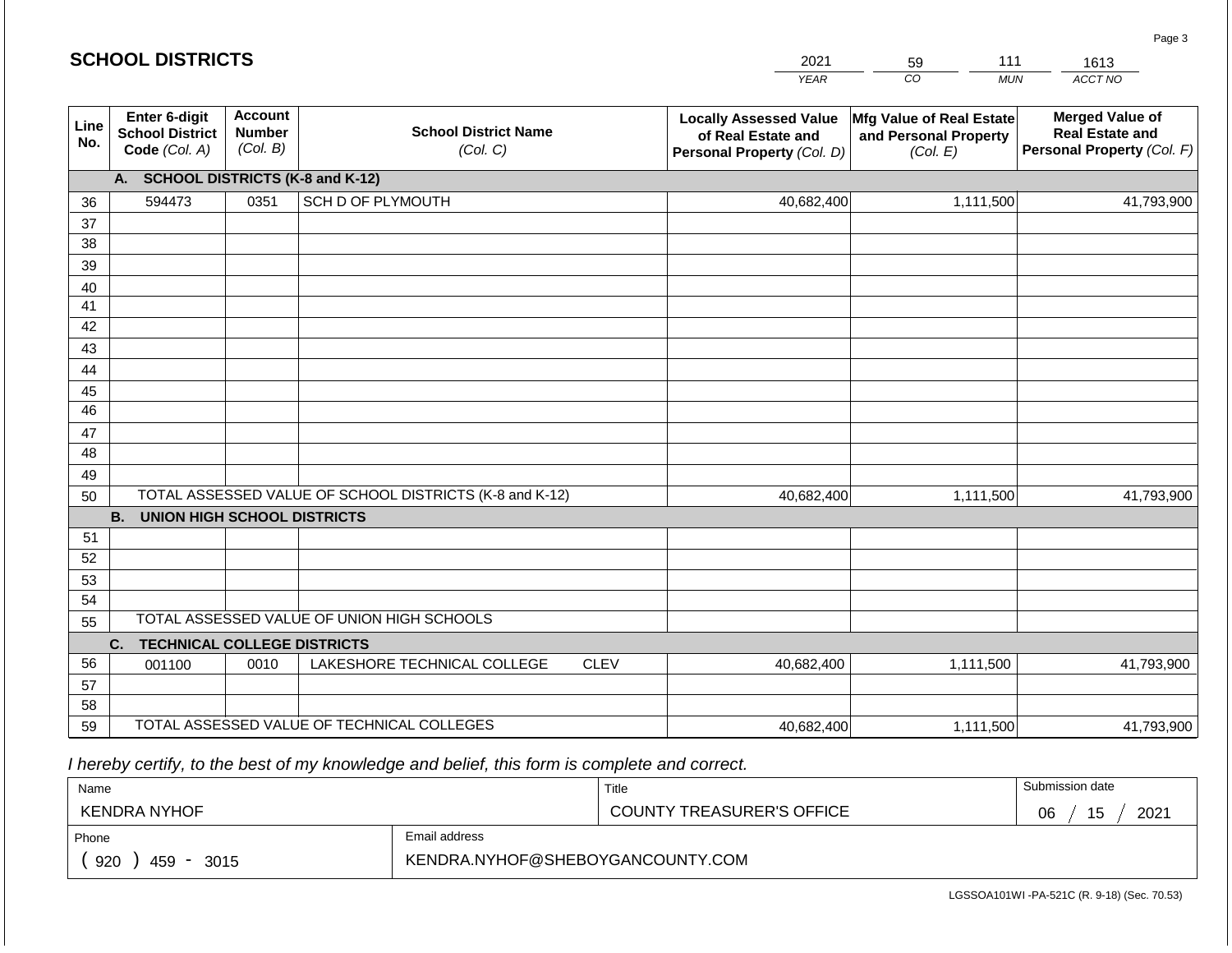- Each municipality's SOA is completed after the Board of Review and includes any changes made to the locally assessed values, under state law (sec. 70.53, Wis. Stats.)
- The Wisconsin Department of Revenue (DOR) merges the locally assessed values with the state assessed manufacturing values
- DOR provides the information regarding district names and codes. If a district is not listed, contact DOR.

Note: If you submit an amended SOA to DOR after your municipality's SOA is equated and posted to our website, we will process the SOA. However, DOR will not recalculate the *aggregate ratio or update the final SOA posted on our website. You should use the corrected values to calculate your tax rates.*

#### **Page 1: Real Estate and Personal Property**

- Lines 1-9 assessed real estate values, parcel counts and acres by classification
- Lines 10-15 assessed personal property values and number of accounts by class
- Line 16 aggregate assessed value of all property subject to general property; use to calculate tax rates. Note: This line equals the total assessed value of K-8 and K-12 school districts (Line 50) and total assessed value of technical colleges (Line 59).
- Remarks assessment ratio used to calculate estimated fair market value on property tax bills

#### **Page 2: Forest Crop, Other Exempt Land and Special Districts**

- Lines 18-21 private forest crop and managed forest lands assessed values
- Line  $22 -$  tax exempt land acres
- Line 23 prior years assessed value of omitted property under sec. 70.44 and correction of errors under sec. 70.43 shown by locally assessed or manufacturing real estate and personal property. Note: If there is an amount on this line, report the corresponding tax in the Statement of Taxes, Sections J or K.
- Lines 24-35 special district assessed values. These values are used to calculate tax rates for the special districts.

#### **Page 3: School Districts**

- Lines 36-50 school districts (K-8 and K-12) assessed values. These values are used to calculate tax rates for school districts.
- Lines 51-55 union high school district assessed values. These values are used to calculate tax rates for union high school districts.
- Lines 56-59 technical college assessed values. These values are used to calculate tax rates for technical colleges.

If you have questions: Email: lgs@wisconsin.gov

 Phone: (608) 266-2569 or (608) 264-6892 Fax: (608) 264-6887

CASCADE, WI 53011 - 0157 CASCADE, WI 53011 - 0157VILLAGE OF CASCADE KAYLA SIMANOVSKI<br>VILLAGE OF CASCADE KAYLA SIMANOVSKI P BOX 157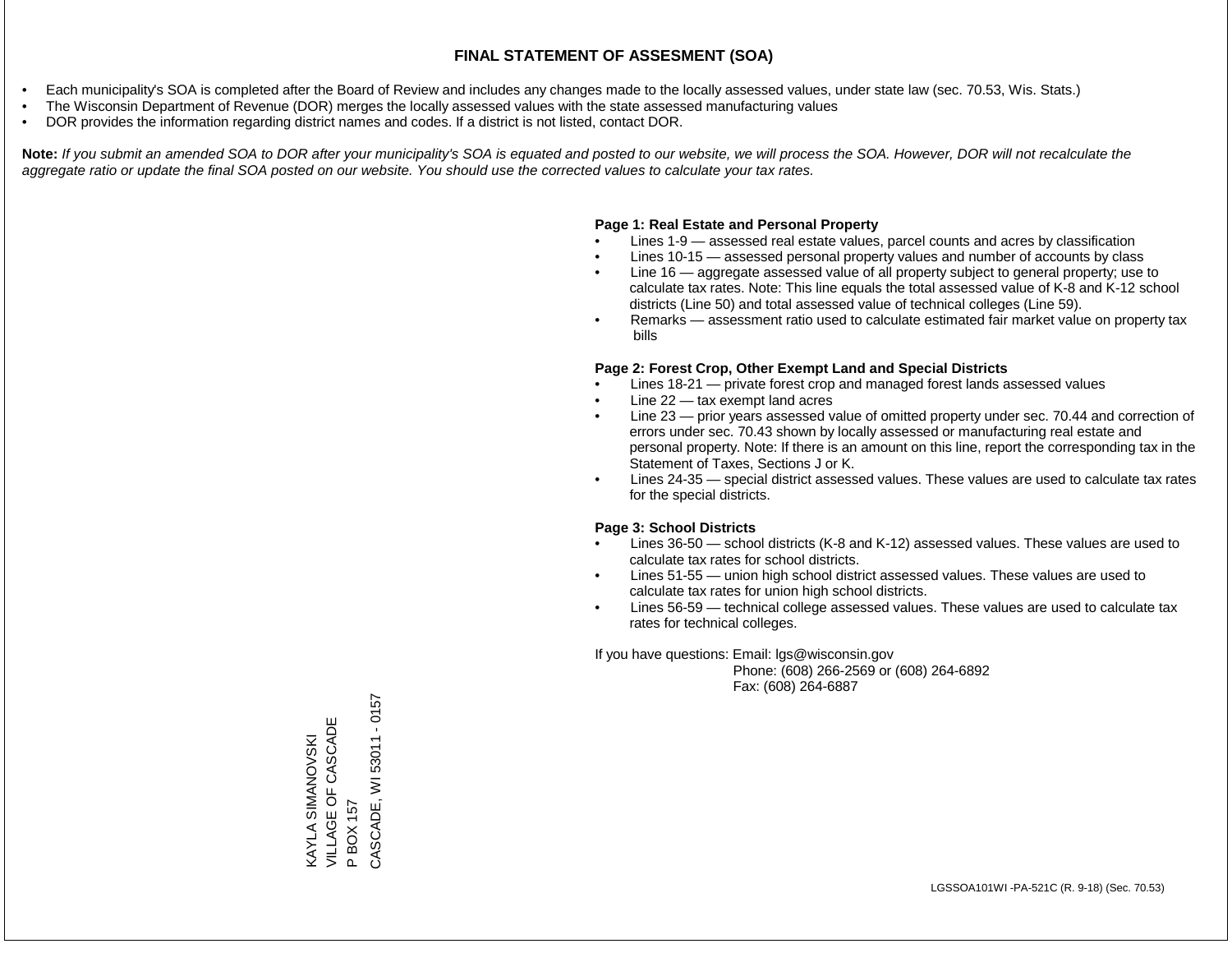**STATEMENT OF ASSESSMENT FOR 2021** 59 112 1614 1614 **X** This is an Amended Return<br> **STATEMENT OF ASSESSMENT FOR 2021** 59 112 1614 1614

| 50 | 112 | 1614    |
|----|-----|---------|
| Γn | MUN | ACCT NO |

Page 1

|                | <b>FOR</b>                                                                                                                                                                                   | <b>VILLAGE OF</b><br>OF.                                           | <b>CEDAR GROVE</b>       |                                                     | SHEBOYGAN COUNTY             |                         |                                        |                                                |
|----------------|----------------------------------------------------------------------------------------------------------------------------------------------------------------------------------------------|--------------------------------------------------------------------|--------------------------|-----------------------------------------------------|------------------------------|-------------------------|----------------------------------------|------------------------------------------------|
|                |                                                                                                                                                                                              | Town - Village - City                                              | <b>Municipality Name</b> |                                                     | <b>County Name</b>           |                         |                                        |                                                |
| Line<br>No.    |                                                                                                                                                                                              | <b>REAL ESTATE</b><br>(See Lines 18 - 22 for<br>other Real Estate) |                          | PARCEL COUNT<br>TOTAL LAND MPROVEMENTS NUMBERS ONLY | NO. OF ACRES<br><b>WHOLE</b> | <b>VALUE OF</b><br>LAND | <b>VALUE OF</b><br><b>IMPROVEMENTS</b> | <b>TOTAL VALUE OF LAND</b><br>AND IMPROVEMENTS |
|                |                                                                                                                                                                                              |                                                                    | (Col. A)                 | (Col. B)                                            | (Col, C)                     | (Col, D)                | (Col. E)                               | (Col. F)                                       |
| 1              |                                                                                                                                                                                              | <b>RESIDENTIAL - Class 1</b>                                       | 771                      | 732                                                 | 374                          | 26,949,300              | 100,239,700                            | 127,189,000                                    |
| $\overline{2}$ |                                                                                                                                                                                              | <b>COMMERCIAL - Class 2</b>                                        | 74                       | 67                                                  | 75                           | 2,055,000               | 14,005,000                             | 16,060,000                                     |
| 3              |                                                                                                                                                                                              | <b>MANUFACTURING - Class 3</b>                                     | 8                        | 8                                                   | 25                           | 355,700                 | 5,033,200                              | 5,388,900                                      |
| $\overline{4}$ |                                                                                                                                                                                              | <b>AGRICULTURAL - Class 4</b>                                      | 32                       |                                                     | 478                          | 82,700                  |                                        | 82,700                                         |
| 5              |                                                                                                                                                                                              | <b>UNDEVELOPED - Class 5</b>                                       | 21                       |                                                     | 122                          | 66,700                  |                                        | 66,700                                         |
| 6              |                                                                                                                                                                                              | AGRICULTURAL FOREST - Class 5m                                     |                          |                                                     | 3                            | 5,300                   |                                        | 5,300                                          |
| $\overline{7}$ |                                                                                                                                                                                              | FOREST LANDS - Class 6                                             | $\overline{2}$           |                                                     | 12                           | 5,800                   |                                        | 5,800                                          |
| 8              |                                                                                                                                                                                              | OTHER - Class 7                                                    |                          |                                                     |                              | 7,500                   | 68,400                                 | 75,900                                         |
| 9              |                                                                                                                                                                                              | TOTAL - ALL COLUMNS                                                | 910                      | 808                                                 | 1,090                        | 29,528,000              | 119,346,300                            | 148,874,300                                    |
| 10             |                                                                                                                                                                                              | NUMBER OF PERSONAL PROPERTY ACCOUNTS IN ROLL                       |                          |                                                     | 54                           | <b>LOCALLY ASSESSED</b> | <b>MANUFACTURING</b>                   | <b>MERGED</b>                                  |
| 11             |                                                                                                                                                                                              | BOATS AND OTHER WATERCRAFT NOT EXEMPT - Code 1                     |                          |                                                     |                              | 0                       | 0                                      | 0                                              |
| 12             |                                                                                                                                                                                              | MACHINERY, TOOLS AND PATTERNS - Code 2                             |                          |                                                     |                              |                         | 214,500                                | 214,500                                        |
| 13             |                                                                                                                                                                                              | FURNITURE, FIXTURES AND EQUIPMENT - Code 3                         |                          |                                                     |                              | 283,000                 | 34,800                                 | 317,800                                        |
| 14             |                                                                                                                                                                                              | ALL OTHER PERSONAL PROPERTY NOT EXEMPT - Codes 4A, 4B, 4C          |                          |                                                     |                              | 24,700                  | 29,700                                 | 54,400                                         |
| 15             |                                                                                                                                                                                              | TOTAL OF PERSONAL PROPERTY NOT EXEMPT (Total of Lines 11-14)       |                          |                                                     |                              | 307,700                 | 279,000                                | 586,700                                        |
| 16             | AGGREGATE ASSESSED VALUE OF ALL PROPERTY SUBJECT TO THE GENERAL PROPERTY TAX (Total of Lines 9F and 15F)<br>MUST EQUAL TOTAL VALUE OF THE SCHOOL DISTRICTS (K-12 PLUS K-8) - Line 50, Col. F |                                                                    |                          |                                                     |                              |                         |                                        | 149,461,000                                    |
|                |                                                                                                                                                                                              |                                                                    |                          |                                                     |                              |                         |                                        |                                                |

BOARD OF REVIEW DATE OF FINAL ADJOURNMENT 05/10/2021 ASSOCIATED APPRAISAL CONSULTANTS INC (920) 749-1995

Name of Assessor **Telephone #** 

REMARKS

17

The Assessment Ratio to be used in calculating the estimated Fair Market Value on tax bills for this tax district is .891873452

This ratio should be used to convert assessed values to "Calculate Equalized Values" in Step 1 of the Lottery and Gaming Credit Calculations.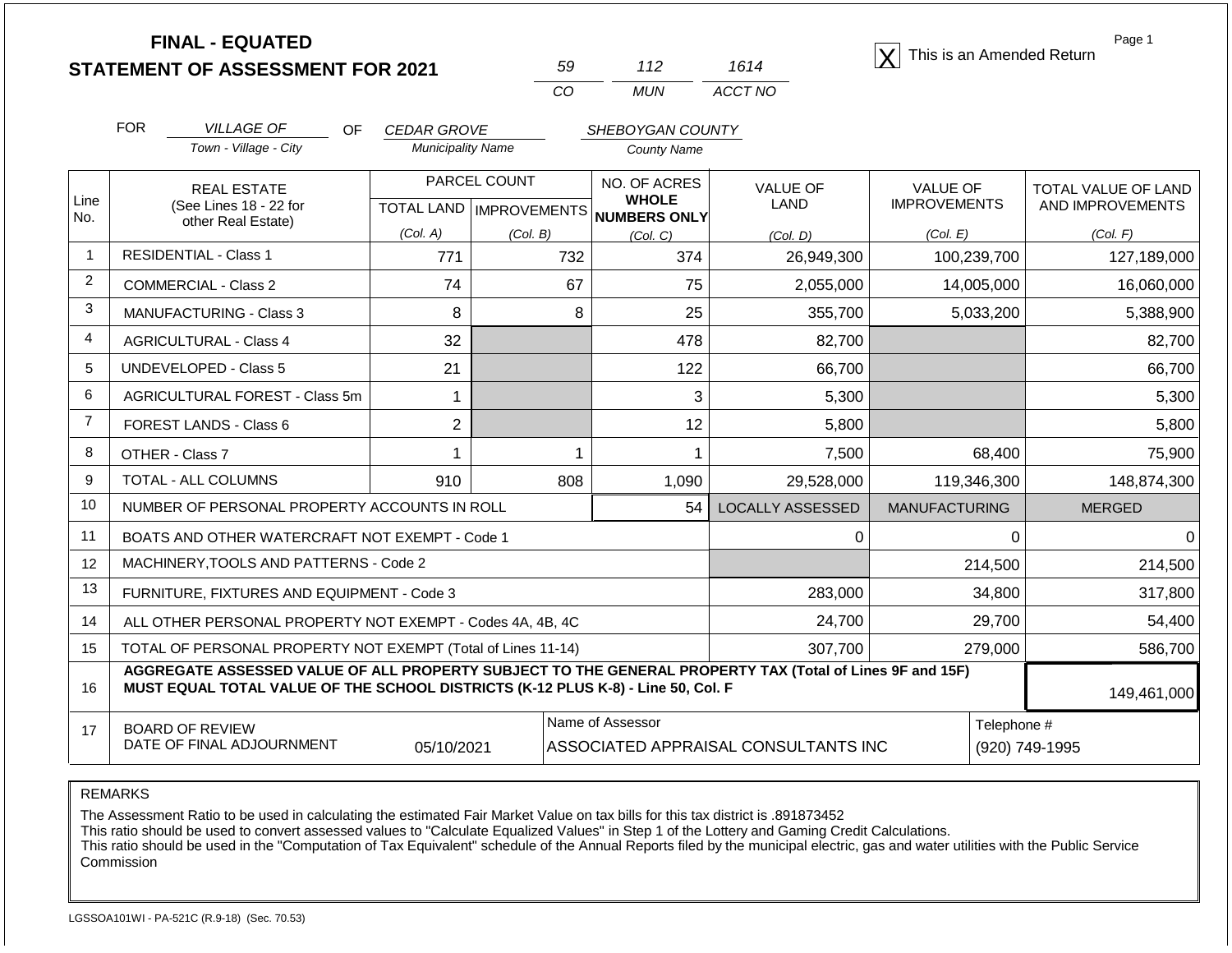2021 59 112 1614

FOREST LANDS (Line 7) and FOREST CROPS (in this section) - are **NOT** the same *YEAR CO MUN ACCT NO*

| 18 | (a) PARCELS                      | (b) ACRES       | Private Forest Crop - Reg Class @ 10¢ per acre<br>(c) ASSESSED VALUE           |  | (d) PARCELS                                                   |  | Private Forest Crop - Reg Class @ \$2.52 per acre<br>(e) ACRES                            |               | (f) ASSESSED VALUE |
|----|----------------------------------|-----------------|--------------------------------------------------------------------------------|--|---------------------------------------------------------------|--|-------------------------------------------------------------------------------------------|---------------|--------------------|
| 19 | (a) PARCELS                      | (b) ACRES       | Private Forest Crop - Special Class @ 20¢ per acre<br>(c) ASSESSED VALUE       |  | (d) PARCELS                                                   |  | Entered Before 2005 Managed Forest - Ferrous Mining CLOSED @ \$7.87 per acre<br>(e) ACRES |               | (f) ASSESSED VALUE |
|    |                                  |                 | Entered Before 2005 Managed Forest - OPEN @ 74 ¢ per acre                      |  |                                                               |  | Entered Before 2005 Managed Forest - CLOSED @                                             |               | $$1.75$ per acre   |
| 20 | (a) PARCELS                      | (b) ACRES       | (c) ASSESSED VALUE                                                             |  | (d) PARCELS                                                   |  | (e) ACRES                                                                                 |               | (f) ASSESSED VALUE |
|    |                                  |                 | Entered After 2004 Managed Forest - OPEN @ \$2.04 per acre                     |  | Entered After 2004 Managed Forest - CLOSED @ \$10.20 per acre |  |                                                                                           |               |                    |
| 21 | (a) PARCELS                      | (b) ACRES       | (c) ASSESSED VALUE                                                             |  | (d) PARCELS                                                   |  | (e) ACRES                                                                                 |               | (f) ASSESSED VALUE |
|    |                                  |                 |                                                                                |  |                                                               |  |                                                                                           |               |                    |
| 22 | (a) County Forest Cropland Acres |                 | (b) Federal Acres                                                              |  | (c) State Acres                                               |  | (d) County (NOT FOREST CROP) Acres                                                        |               | (e) Other Acres    |
|    |                                  |                 |                                                                                |  | .44                                                           |  | 3.93                                                                                      |               | 212.74             |
|    |                                  |                 | Assessed Value of Omitted Property From Prior Years (Sec. 70.44)               |  |                                                               |  | Assessed Value of Sec. 70.43 Corrections of Errors by Assessors                           |               |                    |
| 23 | (a) REAL ESTATE                  |                 | (b) PERSONAL                                                                   |  | (c1) REAL ESTATE                                              |  |                                                                                           | (c2) PERSONAL |                    |
|    |                                  |                 | Manufacturing Equated Value of Omitted Property From Prior Years (Sec. 70.995) |  |                                                               |  | Mfg. Equated Value of Sec.70.43 Corrections of Errors by Assessors                        |               |                    |
|    |                                  | (d) REAL ESTATE | (e) PERSONAL                                                                   |  |                                                               |  | (f1) REAL ESTATE                                                                          |               | (f2) PERSONAL      |
|    |                                  |                 |                                                                                |  |                                                               |  |                                                                                           |               |                    |

## **SPECIAL DISTRICTS**

| Line<br>No. | Enter 6-digit<br>Special District<br>Code (Col. A) | <b>Account</b><br><b>Number</b><br>(Col. B) | <b>Special District Name</b><br>(Col. C) | <b>Locally Assessed Value</b><br>of Real Estate and<br><b>Personal Property (Col. D)</b> | Mfg Value of Real Estate<br>and Personal Property<br>(Col. E) | <b>Merged Value of</b><br><b>Real Estate and</b><br>Personal Property (Col. F) |
|-------------|----------------------------------------------------|---------------------------------------------|------------------------------------------|------------------------------------------------------------------------------------------|---------------------------------------------------------------|--------------------------------------------------------------------------------|
| 24          |                                                    |                                             |                                          |                                                                                          |                                                               |                                                                                |
| 25          |                                                    |                                             |                                          |                                                                                          |                                                               |                                                                                |
| 26          |                                                    |                                             |                                          |                                                                                          |                                                               |                                                                                |
| 27          |                                                    |                                             |                                          |                                                                                          |                                                               |                                                                                |
| 28          |                                                    |                                             |                                          |                                                                                          |                                                               |                                                                                |
| 29          |                                                    |                                             |                                          |                                                                                          |                                                               |                                                                                |
| 30          |                                                    |                                             |                                          |                                                                                          |                                                               |                                                                                |
| 31          |                                                    |                                             |                                          |                                                                                          |                                                               |                                                                                |
| 32          |                                                    |                                             |                                          |                                                                                          |                                                               |                                                                                |
| 33          |                                                    |                                             |                                          |                                                                                          |                                                               |                                                                                |
| 34          |                                                    |                                             |                                          |                                                                                          |                                                               |                                                                                |
| 35          |                                                    |                                             |                                          |                                                                                          |                                                               |                                                                                |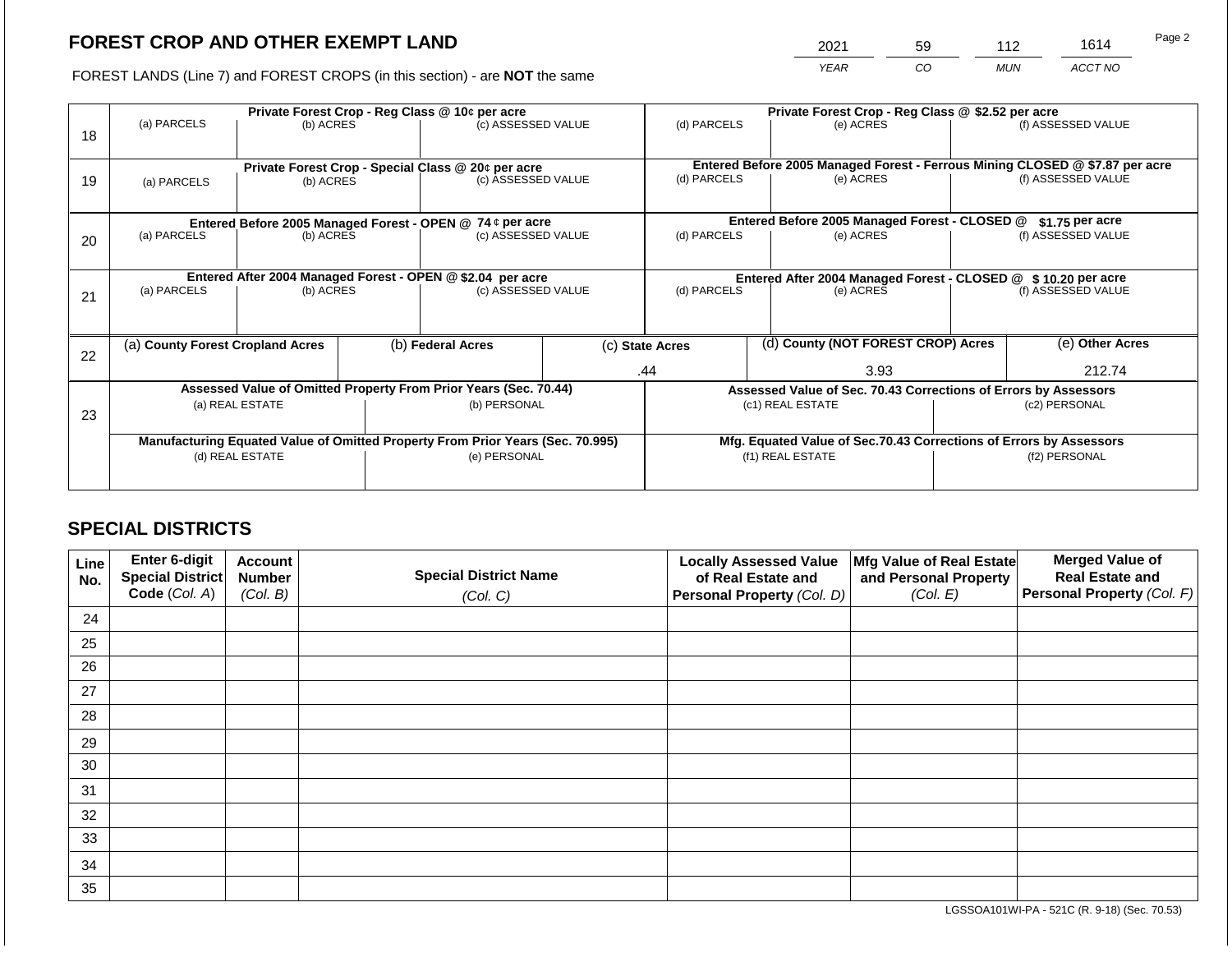| <b>SCHOOL DISTRICTS</b> |  |  |
|-------------------------|--|--|
|                         |  |  |

|             | -^ | $\sim$ |         |
|-------------|----|--------|---------|
| <b>VEAR</b> |    | MUN    | ACCT NO |

| Line<br>No. | Enter 6-digit<br><b>School District</b><br>Code (Col. A) | <b>Account</b><br><b>Number</b><br>(Col. B) | <b>School District Name</b><br>(Col. C)                 | <b>Locally Assessed Value</b><br>of Real Estate and<br>Personal Property (Col. D) | <b>Mfg Value of Real Estate</b><br>and Personal Property<br>(Col. E) | <b>Merged Value of</b><br><b>Real Estate and</b><br>Personal Property (Col. F) |  |
|-------------|----------------------------------------------------------|---------------------------------------------|---------------------------------------------------------|-----------------------------------------------------------------------------------|----------------------------------------------------------------------|--------------------------------------------------------------------------------|--|
|             | A. SCHOOL DISTRICTS (K-8 and K-12)                       |                                             |                                                         |                                                                                   |                                                                      |                                                                                |  |
| 36          | 591029                                                   | 0346                                        | SCH D OF CEDAR GROVE-BELGIUM AREA                       | 143,793,100                                                                       | 5,667,900                                                            | 149,461,000                                                                    |  |
| 37          |                                                          |                                             |                                                         |                                                                                   |                                                                      |                                                                                |  |
| 38          |                                                          |                                             |                                                         |                                                                                   |                                                                      |                                                                                |  |
| 39          |                                                          |                                             |                                                         |                                                                                   |                                                                      |                                                                                |  |
| 40          |                                                          |                                             |                                                         |                                                                                   |                                                                      |                                                                                |  |
| 41          |                                                          |                                             |                                                         |                                                                                   |                                                                      |                                                                                |  |
| 42          |                                                          |                                             |                                                         |                                                                                   |                                                                      |                                                                                |  |
| 43          |                                                          |                                             |                                                         |                                                                                   |                                                                      |                                                                                |  |
| 44          |                                                          |                                             |                                                         |                                                                                   |                                                                      |                                                                                |  |
| 45          |                                                          |                                             |                                                         |                                                                                   |                                                                      |                                                                                |  |
| 46          |                                                          |                                             |                                                         |                                                                                   |                                                                      |                                                                                |  |
| 47          |                                                          |                                             |                                                         |                                                                                   |                                                                      |                                                                                |  |
| 48          |                                                          |                                             |                                                         |                                                                                   |                                                                      |                                                                                |  |
| 49          |                                                          |                                             |                                                         |                                                                                   |                                                                      |                                                                                |  |
| 50          |                                                          |                                             | TOTAL ASSESSED VALUE OF SCHOOL DISTRICTS (K-8 and K-12) | 143,793,100                                                                       | 5,667,900                                                            | 149,461,000                                                                    |  |
|             | <b>B.</b><br><b>UNION HIGH SCHOOL DISTRICTS</b>          |                                             |                                                         |                                                                                   |                                                                      |                                                                                |  |
| 51          |                                                          |                                             |                                                         |                                                                                   |                                                                      |                                                                                |  |
| 52          |                                                          |                                             |                                                         |                                                                                   |                                                                      |                                                                                |  |
| 53          |                                                          |                                             |                                                         |                                                                                   |                                                                      |                                                                                |  |
| 54          |                                                          |                                             |                                                         |                                                                                   |                                                                      |                                                                                |  |
| 55          |                                                          | TOTAL ASSESSED VALUE OF UNION HIGH SCHOOLS  |                                                         |                                                                                   |                                                                      |                                                                                |  |
|             | C.<br><b>TECHNICAL COLLEGE DISTRICTS</b>                 |                                             |                                                         |                                                                                   |                                                                      |                                                                                |  |
| 56          | 001100                                                   | 0010                                        | <b>CLEV</b><br>LAKESHORE TECHNICAL COLLEGE              | 143,793,100                                                                       | 5,667,900                                                            | 149,461,000                                                                    |  |
| 57          |                                                          |                                             |                                                         |                                                                                   |                                                                      |                                                                                |  |
| 58          |                                                          |                                             |                                                         |                                                                                   |                                                                      |                                                                                |  |
| 59          | TOTAL ASSESSED VALUE OF TECHNICAL COLLEGES               |                                             |                                                         | 143,793,100                                                                       | 5,667,900                                                            | 149,461,000                                                                    |  |

 *I hereby certify, to the best of my knowledge and belief, this form is complete and correct.*

| Name              |                                  | Title                            | Submission date   |  |
|-------------------|----------------------------------|----------------------------------|-------------------|--|
| KENDRA NYHOF      |                                  | <b>COUNTY TREASURER'S OFFICE</b> | 2021<br>06<br>-23 |  |
| Phone             | Email address                    |                                  |                   |  |
| 920<br>459 - 3015 | KENDRA.NYHOF@SHEBOYGANCOUNTY.COM |                                  |                   |  |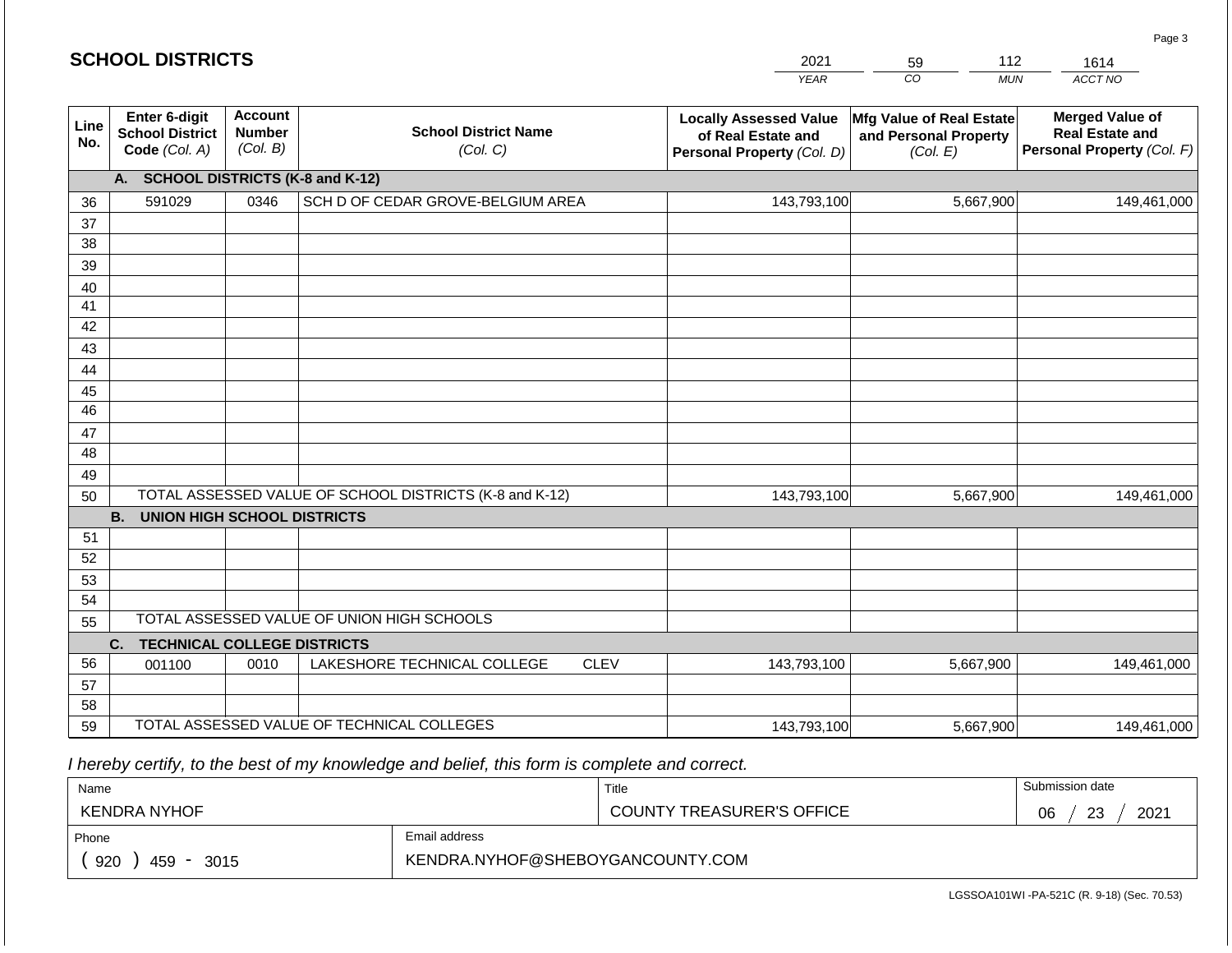- Each municipality's SOA is completed after the Board of Review and includes any changes made to the locally assessed values, under state law (sec. 70.53, Wis. Stats.)
- The Wisconsin Department of Revenue (DOR) merges the locally assessed values with the state assessed manufacturing values
- DOR provides the information regarding district names and codes. If a district is not listed, contact DOR.

Note: If you submit an amended SOA to DOR after your municipality's SOA is equated and posted to our website, we will process the SOA. However, DOR will not recalculate the *aggregate ratio or update the final SOA posted on our website. You should use the corrected values to calculate your tax rates.*

#### **Page 1: Real Estate and Personal Property**

- Lines 1-9 assessed real estate values, parcel counts and acres by classification
- Lines 10-15 assessed personal property values and number of accounts by class
- Line 16 aggregate assessed value of all property subject to general property; use to calculate tax rates. Note: This line equals the total assessed value of K-8 and K-12 school districts (Line 50) and total assessed value of technical colleges (Line 59).
- Remarks assessment ratio used to calculate estimated fair market value on property tax bills

#### **Page 2: Forest Crop, Other Exempt Land and Special Districts**

- Lines 18-21 private forest crop and managed forest lands assessed values
- Line  $22 -$  tax exempt land acres
- Line 23 prior years assessed value of omitted property under sec. 70.44 and correction of errors under sec. 70.43 shown by locally assessed or manufacturing real estate and personal property. Note: If there is an amount on this line, report the corresponding tax in the Statement of Taxes, Sections J or K.
- Lines 24-35 special district assessed values. These values are used to calculate tax rates for the special districts.

#### **Page 3: School Districts**

- Lines 36-50 school districts (K-8 and K-12) assessed values. These values are used to calculate tax rates for school districts.
- Lines 51-55 union high school district assessed values. These values are used to calculate tax rates for union high school districts.
- Lines 56-59 technical college assessed values. These values are used to calculate tax rates for technical colleges.

If you have questions: Email: lgs@wisconsin.gov

 Phone: (608) 266-2569 or (608) 264-6892 Fax: (608) 264-6887

VILLAGE OF CEDAR GROVE JULIE BREY<br>VILLAGE OF CEDAR GROVE CEDAR GROVE, WI 53013 CEDAR GROVE, WI 5301322 WILLOW AVENUE 22 WILLOW AVENUE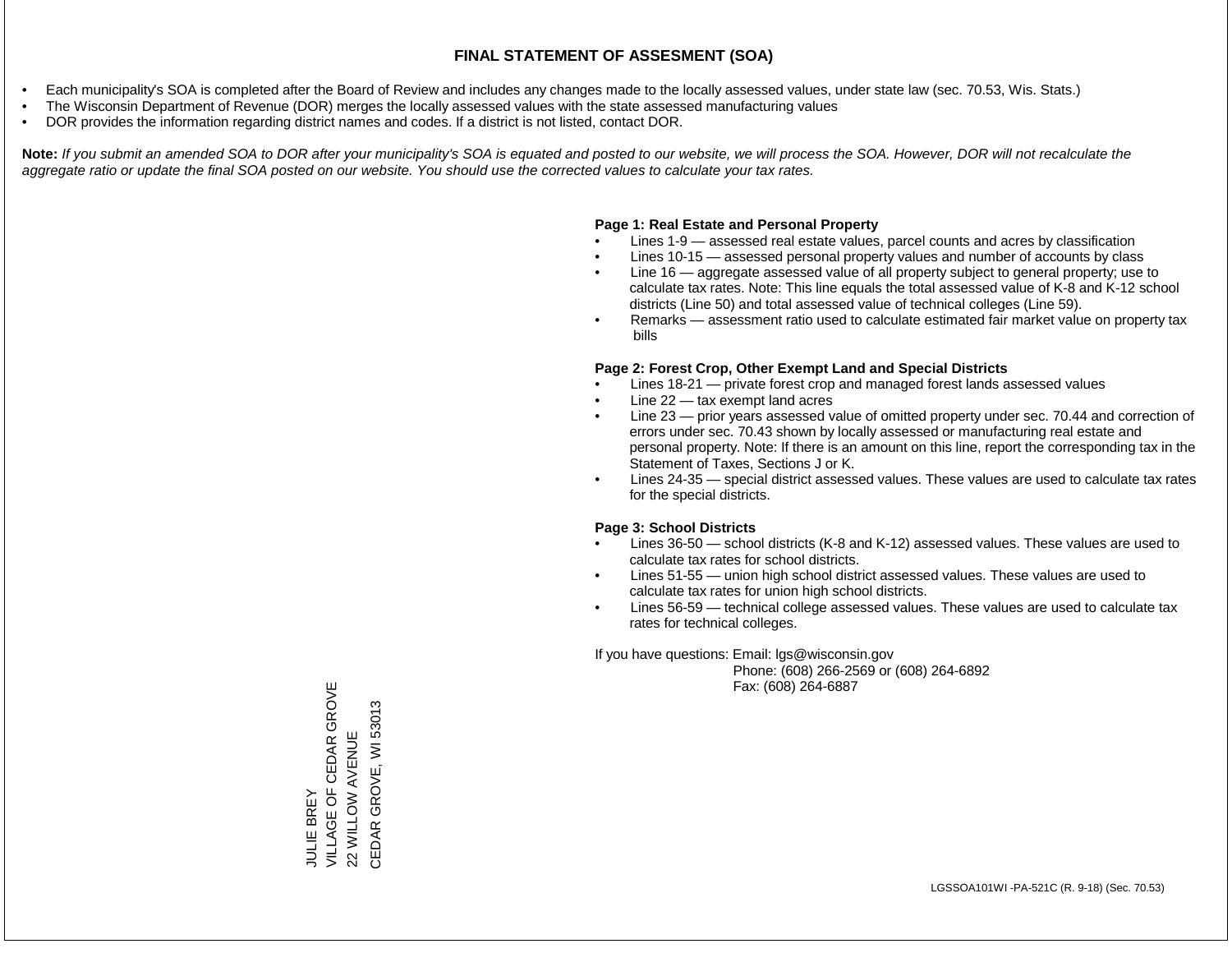|                | <b>FINAL - EQUATED</b><br><b>STATEMENT OF ASSESSMENT FOR 2021</b>                                                                                                                            |                                                 | 59             | 121                                                 | 1615                    | Page 1<br>This is an Amended Return |                     |  |
|----------------|----------------------------------------------------------------------------------------------------------------------------------------------------------------------------------------------|-------------------------------------------------|----------------|-----------------------------------------------------|-------------------------|-------------------------------------|---------------------|--|
|                |                                                                                                                                                                                              |                                                 | CO             | <b>MUN</b>                                          | ACCT NO                 |                                     |                     |  |
|                |                                                                                                                                                                                              |                                                 |                |                                                     |                         |                                     |                     |  |
|                | <b>FOR</b><br><b>VILLAGE OF</b><br>OF.<br>Town - Village - City                                                                                                                              | <b>ELKHART LAKE</b><br><b>Municipality Name</b> |                | SHEBOYGAN COUNTY                                    |                         |                                     |                     |  |
|                |                                                                                                                                                                                              |                                                 |                | <b>County Name</b>                                  |                         |                                     |                     |  |
|                | <b>REAL ESTATE</b>                                                                                                                                                                           |                                                 | PARCEL COUNT   | NO. OF ACRES                                        | <b>VALUE OF</b>         | <b>VALUE OF</b>                     | TOTAL VALUE OF LAND |  |
| Line<br>No.    | (See Lines 18 - 22 for<br>other Real Estate)                                                                                                                                                 |                                                 |                | <b>WHOLE</b><br>TOTAL LAND MPROVEMENTS NUMBERS ONLY | LAND                    | <b>IMPROVEMENTS</b>                 | AND IMPROVEMENTS    |  |
|                |                                                                                                                                                                                              | (Col. A)                                        | (Col. B)       | (Col. C)                                            | (Col, D)                | (Col. E)                            | (Col. F)            |  |
|                | <b>RESIDENTIAL - Class 1</b>                                                                                                                                                                 | 1,039                                           | 920            | 329                                                 | 92,578,400              | 175,264,100                         | 267,842,500         |  |
| $\overline{2}$ | <b>COMMERCIAL - Class 2</b>                                                                                                                                                                  | 103                                             | 93             | 104                                                 | 5,305,800               | 30,237,400                          | 35,543,200          |  |
| 3              | <b>MANUFACTURING - Class 3</b>                                                                                                                                                               | 5                                               | 5              | 30                                                  | 484,400                 | 9,975,500                           | 10,459,900          |  |
| 4              | <b>AGRICULTURAL - Class 4</b>                                                                                                                                                                | 1                                               |                | 48                                                  | 8,400                   |                                     | 8,400               |  |
| 5              | UNDEVELOPED - Class 5                                                                                                                                                                        | 1                                               |                | 4                                                   | 7,000                   |                                     | 7,000               |  |
| 6              | AGRICULTURAL FOREST - Class 5m                                                                                                                                                               | 0                                               |                | 0                                                   | 0                       |                                     | 0                   |  |
| $\overline{7}$ | FOREST LANDS - Class 6                                                                                                                                                                       | 1                                               |                | 5                                                   | 10,400                  |                                     | 10,400              |  |
| 8              | OTHER - Class 7                                                                                                                                                                              | 0                                               | $\Omega$       | $\overline{0}$                                      | 0                       | $\mathbf{0}$                        | $\Omega$            |  |
| 9              | TOTAL - ALL COLUMNS                                                                                                                                                                          | 1,150                                           | 1,018          | 520                                                 | 98,394,400              | 215,477,000                         | 313,871,400         |  |
| 10             | NUMBER OF PERSONAL PROPERTY ACCOUNTS IN ROLL                                                                                                                                                 |                                                 |                | 66                                                  | <b>LOCALLY ASSESSED</b> | <b>MANUFACTURING</b>                | <b>MERGED</b>       |  |
| 11             | BOATS AND OTHER WATERCRAFT NOT EXEMPT - Code 1                                                                                                                                               |                                                 |                |                                                     | 51,133                  | $\Omega$                            | 51,133              |  |
| 12             | MACHINERY, TOOLS AND PATTERNS - Code 2                                                                                                                                                       |                                                 |                |                                                     |                         | 3,613,000                           | 3,613,000           |  |
| 13             | FURNITURE, FIXTURES AND EQUIPMENT - Code 3                                                                                                                                                   |                                                 |                |                                                     | 2,090,579               | 800,500                             | 2,891,079           |  |
| 14             | ALL OTHER PERSONAL PROPERTY NOT EXEMPT - Codes 4A, 4B, 4C                                                                                                                                    |                                                 |                |                                                     | 67,912                  | 250,900                             | 318,812             |  |
| 15             | TOTAL OF PERSONAL PROPERTY NOT EXEMPT (Total of Lines 11-14)                                                                                                                                 |                                                 |                |                                                     | 2,209,624               | 4,664,400                           | 6,874,024           |  |
| 16             | AGGREGATE ASSESSED VALUE OF ALL PROPERTY SUBJECT TO THE GENERAL PROPERTY TAX (Total of Lines 9F and 15F)<br>MUST EQUAL TOTAL VALUE OF THE SCHOOL DISTRICTS (K-12 PLUS K-8) - Line 50, Col. F |                                                 | 320,745,424    |                                                     |                         |                                     |                     |  |
| 17             | <b>BOARD OF REVIEW</b><br>DATE OF FINAL ADJOURNMENT                                                                                                                                          | Telephone #                                     | (262) 253-1142 |                                                     |                         |                                     |                     |  |

The Assessment Ratio to be used in calculating the estimated Fair Market Value on tax bills for this tax district is .850831686

This ratio should be used to convert assessed values to "Calculate Equalized Values" in Step 1 of the Lottery and Gaming Credit Calculations.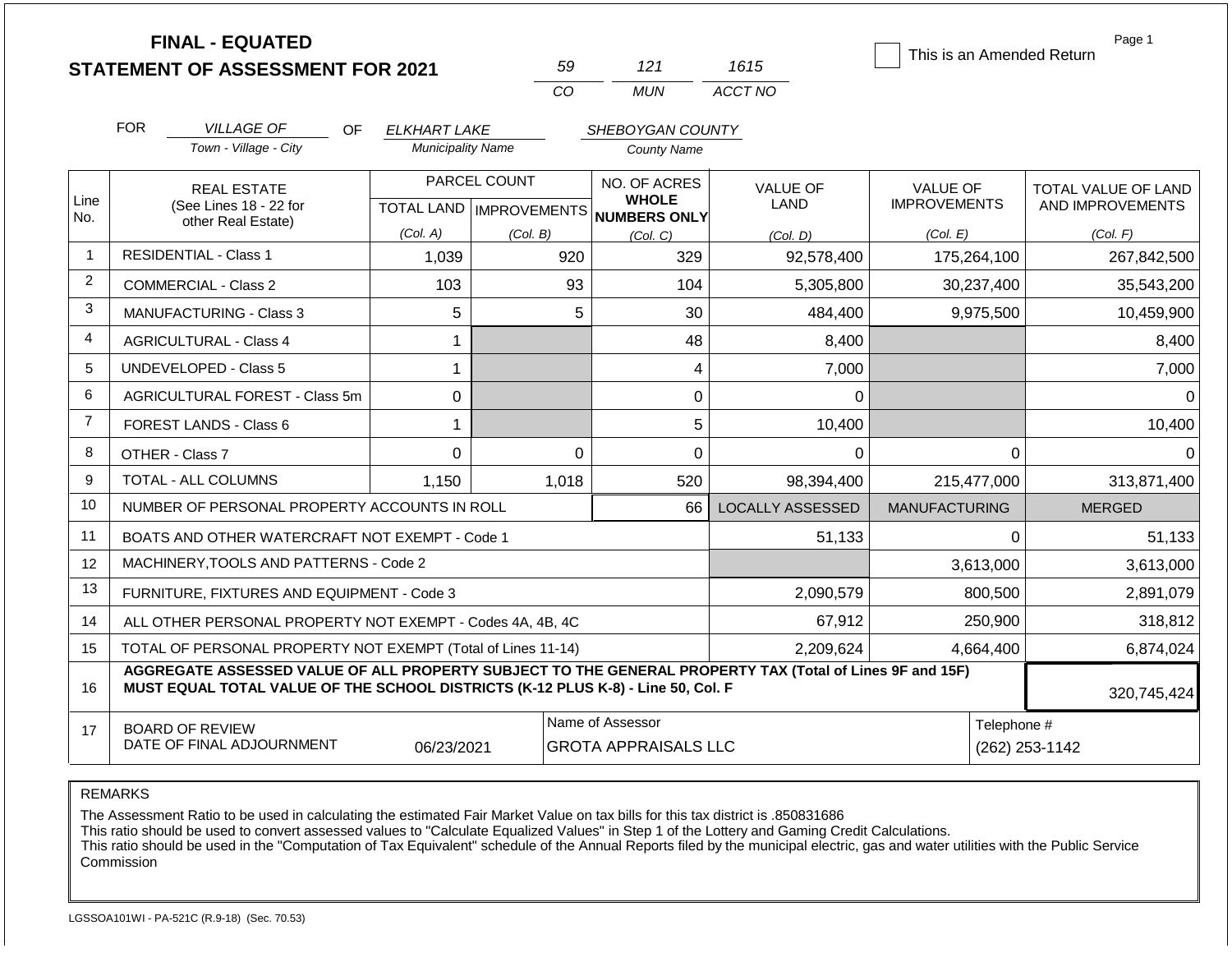2021 59 121 1615

FOREST LANDS (Line 7) and FOREST CROPS (in this section) - are **NOT** the same *YEAR CO MUN ACCT NO*

|    |                                                           |                 |                                                                 | Private Forest Crop - Reg Class @ 10¢ per acre                                 |                                                                              | Private Forest Crop - Reg Class @ \$2.52 per acre |                                                                              |                                                                    |                    |                    |  |
|----|-----------------------------------------------------------|-----------------|-----------------------------------------------------------------|--------------------------------------------------------------------------------|------------------------------------------------------------------------------|---------------------------------------------------|------------------------------------------------------------------------------|--------------------------------------------------------------------|--------------------|--------------------|--|
|    | (a) PARCELS                                               | (b) ACRES       |                                                                 | (c) ASSESSED VALUE                                                             |                                                                              | (d) PARCELS                                       |                                                                              | (e) ACRES                                                          |                    | (f) ASSESSED VALUE |  |
| 18 |                                                           |                 |                                                                 |                                                                                |                                                                              |                                                   |                                                                              |                                                                    |                    |                    |  |
|    |                                                           |                 |                                                                 |                                                                                |                                                                              |                                                   | Entered Before 2005 Managed Forest - Ferrous Mining CLOSED @ \$7.87 per acre |                                                                    |                    |                    |  |
|    |                                                           |                 | Private Forest Crop - Special Class @ 20¢ per acre<br>(b) ACRES |                                                                                | (c) ASSESSED VALUE                                                           | (d) PARCELS<br>(e) ACRES                          |                                                                              |                                                                    | (f) ASSESSED VALUE |                    |  |
| 19 | (a) PARCELS                                               |                 |                                                                 |                                                                                |                                                                              |                                                   |                                                                              |                                                                    |                    |                    |  |
|    |                                                           |                 |                                                                 |                                                                                |                                                                              |                                                   |                                                                              |                                                                    |                    |                    |  |
|    | Entered Before 2005 Managed Forest - OPEN @ 74 ¢ per acre |                 |                                                                 |                                                                                | Entered Before 2005 Managed Forest - CLOSED @                                |                                                   | \$1.75 per acre                                                              |                                                                    |                    |                    |  |
| 20 | (a) PARCELS                                               | (b) ACRES       |                                                                 | (c) ASSESSED VALUE                                                             |                                                                              | (d) PARCELS                                       |                                                                              | (e) ACRES                                                          |                    | (f) ASSESSED VALUE |  |
|    |                                                           |                 |                                                                 |                                                                                |                                                                              |                                                   |                                                                              |                                                                    |                    |                    |  |
|    |                                                           |                 |                                                                 |                                                                                |                                                                              |                                                   |                                                                              |                                                                    |                    |                    |  |
|    |                                                           |                 |                                                                 | Entered After 2004 Managed Forest - OPEN @ \$2.04 per acre                     | Entered After 2004 Managed Forest - CLOSED @ \$10.20 per acre<br>(d) PARCELS |                                                   |                                                                              |                                                                    |                    |                    |  |
| 21 | (a) PARCELS                                               | (b) ACRES       |                                                                 | (c) ASSESSED VALUE                                                             |                                                                              |                                                   | (e) ACRES                                                                    |                                                                    | (f) ASSESSED VALUE |                    |  |
|    |                                                           |                 |                                                                 |                                                                                |                                                                              |                                                   |                                                                              |                                                                    |                    |                    |  |
|    |                                                           |                 |                                                                 |                                                                                |                                                                              |                                                   |                                                                              |                                                                    |                    |                    |  |
|    | (a) County Forest Cropland Acres                          |                 |                                                                 | (b) Federal Acres                                                              |                                                                              | (c) State Acres                                   |                                                                              | (d) County (NOT FOREST CROP) Acres                                 |                    | (e) Other Acres    |  |
| 22 |                                                           |                 |                                                                 |                                                                                |                                                                              |                                                   |                                                                              |                                                                    |                    |                    |  |
|    |                                                           |                 |                                                                 |                                                                                |                                                                              | 9.99                                              |                                                                              | 3.92                                                               |                    | 152.02             |  |
|    |                                                           |                 |                                                                 | Assessed Value of Omitted Property From Prior Years (Sec. 70.44)               |                                                                              |                                                   |                                                                              | Assessed Value of Sec. 70.43 Corrections of Errors by Assessors    |                    |                    |  |
| 23 |                                                           | (a) REAL ESTATE |                                                                 | (b) PERSONAL                                                                   |                                                                              |                                                   |                                                                              | (c1) REAL ESTATE                                                   | (c2) PERSONAL      |                    |  |
|    |                                                           |                 |                                                                 |                                                                                |                                                                              |                                                   |                                                                              |                                                                    |                    |                    |  |
|    |                                                           |                 |                                                                 | Manufacturing Equated Value of Omitted Property From Prior Years (Sec. 70.995) |                                                                              |                                                   |                                                                              | Mfg. Equated Value of Sec.70.43 Corrections of Errors by Assessors |                    |                    |  |
|    | (d) REAL ESTATE                                           |                 |                                                                 | (e) PERSONAL                                                                   |                                                                              |                                                   |                                                                              | (f1) REAL ESTATE                                                   | (f2) PERSONAL      |                    |  |
|    |                                                           |                 |                                                                 |                                                                                |                                                                              |                                                   |                                                                              |                                                                    |                    |                    |  |
|    |                                                           |                 |                                                                 |                                                                                |                                                                              |                                                   |                                                                              |                                                                    |                    |                    |  |

# **SPECIAL DISTRICTS**

| Line<br>No. | Enter 6-digit<br>Special District | <b>Account</b><br><b>Number</b> | <b>Special District Name</b> | <b>Locally Assessed Value</b><br>of Real Estate and | Mfg Value of Real Estate<br>and Personal Property | <b>Merged Value of</b><br><b>Real Estate and</b> |
|-------------|-----------------------------------|---------------------------------|------------------------------|-----------------------------------------------------|---------------------------------------------------|--------------------------------------------------|
|             | Code (Col. A)                     | (Col. B)                        | (Col. C)                     | Personal Property (Col. D)                          | (Col. E)                                          | Personal Property (Col. F)                       |
| 24          |                                   |                                 |                              |                                                     |                                                   |                                                  |
| 25          |                                   |                                 |                              |                                                     |                                                   |                                                  |
| 26          |                                   |                                 |                              |                                                     |                                                   |                                                  |
| 27          |                                   |                                 |                              |                                                     |                                                   |                                                  |
| 28          |                                   |                                 |                              |                                                     |                                                   |                                                  |
| 29          |                                   |                                 |                              |                                                     |                                                   |                                                  |
| 30          |                                   |                                 |                              |                                                     |                                                   |                                                  |
| 31          |                                   |                                 |                              |                                                     |                                                   |                                                  |
| 32          |                                   |                                 |                              |                                                     |                                                   |                                                  |
| 33          |                                   |                                 |                              |                                                     |                                                   |                                                  |
| 34          |                                   |                                 |                              |                                                     |                                                   |                                                  |
| 35          |                                   |                                 |                              |                                                     |                                                   |                                                  |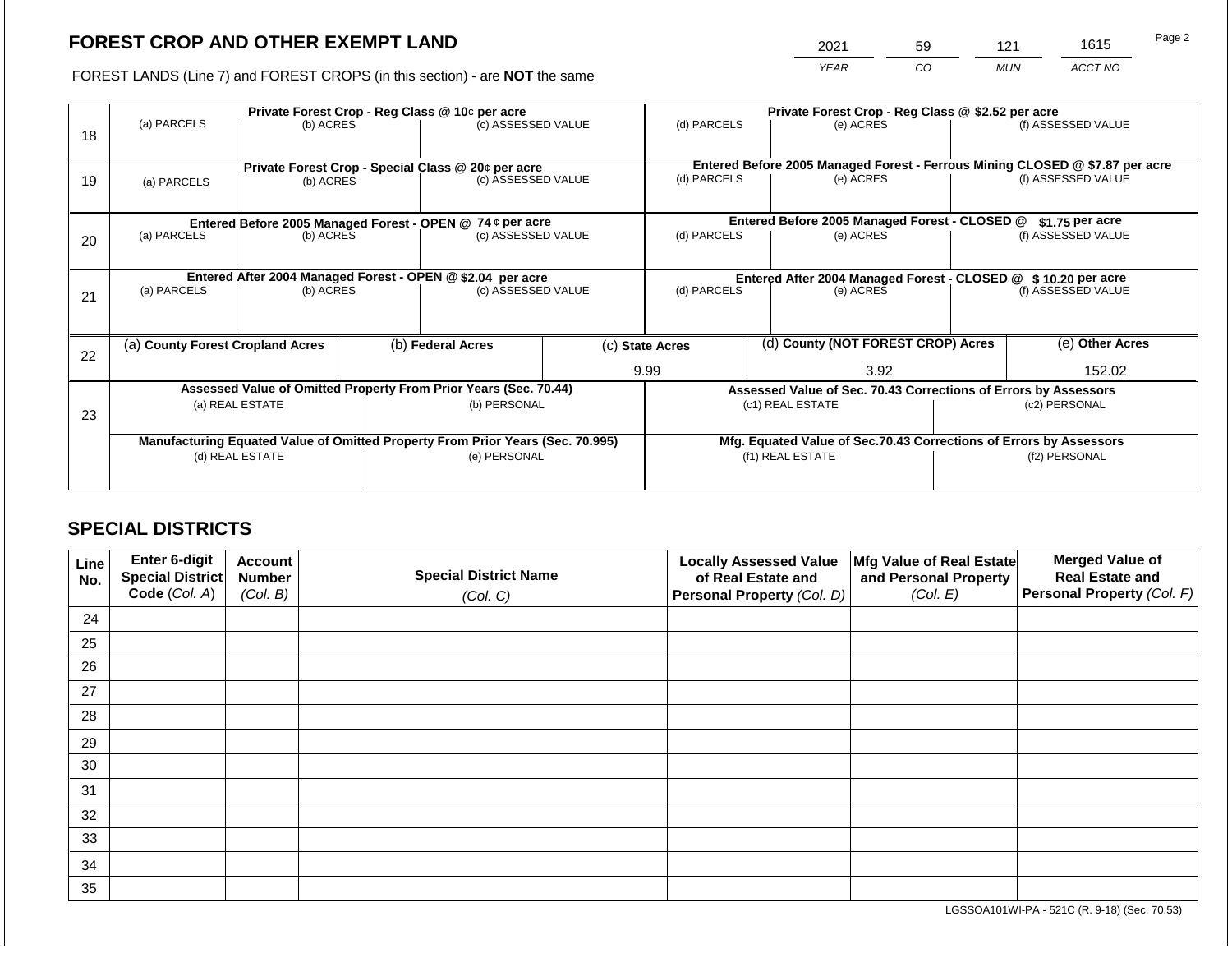#### *YEAR*  2021  $\overline{co}$ 59 *MUN*  121 *ACCT NO*  1615 **SCHOOL DISTRICTS Line No. Enter 6-digit School District Code** *(Col. A)* **Account Number** *(Col. B)* **School District Name** *(Col. C)* **Locally Assessed Value of Real Estate and Personal Property** *(Col. D)* **Mfg Value of Real Estate and Personal Property** *(Col. E)* **Merged Value of Real Estate and Personal Property** *(Col. F)* **A. SCHOOL DISTRICTS (K-8 and K-12)** 36 37 38 39 40 41 42 43 44 45 46 47 48 49 50 TOTAL ASSESSED VALUE OF SCHOOL DISTRICTS (K-8 and K-12) **B. UNION HIGH SCHOOL DISTRICTS** 51 52 53 54 TOTAL ASSESSED VALUE OF UNION HIGH SCHOOLS 591631 0347 SCH D OF ELKHART LAKE-GLENBEULAH 305,621,124 305,621,124 15,124,300 320,745,424 15,124,300 320,745,424

55 **C. TECHNICAL COLLEGE DISTRICTS** 56 57 58 59 TOTAL ASSESSED VALUE OF TECHNICAL COLLEGES 001100 | 0010 | LAKESHORE TECHNICAL COLLEGE CLEV 305,621,124 15,124,300 320,745,424 305,621,124 15,124,300 320,745,424

 *I hereby certify, to the best of my knowledge and belief, this form is complete and correct.*

| Name               |               | Title                            | Submission date        |
|--------------------|---------------|----------------------------------|------------------------|
| KENDRA NYHOF       |               | <b>COUNTY TREASURER'S OFFICE</b> | 2021<br>ററ<br>07<br>▃▃ |
| Phone              | Email address |                                  |                        |
| 920<br>459<br>3015 |               |                                  |                        |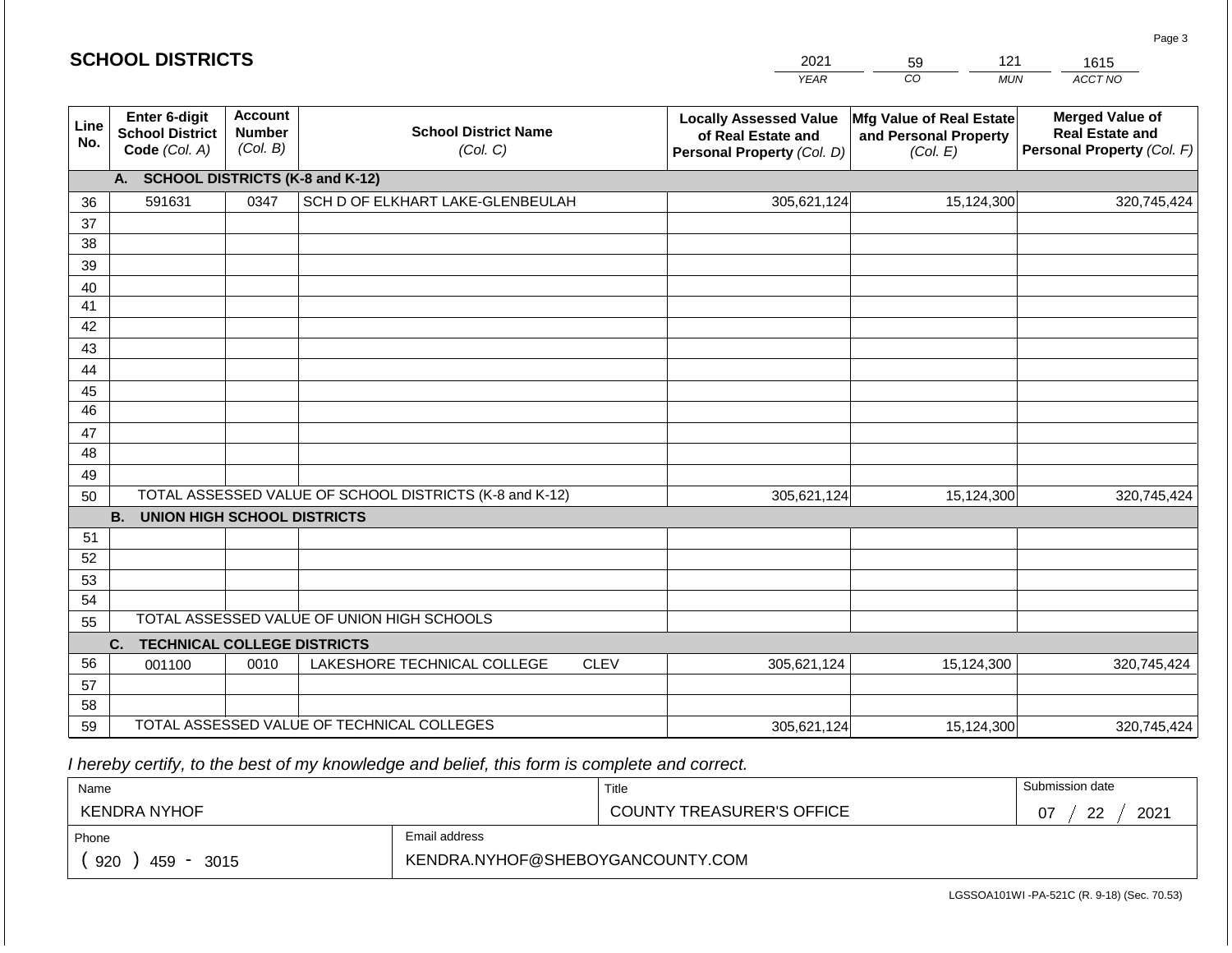- Each municipality's SOA is completed after the Board of Review and includes any changes made to the locally assessed values, under state law (sec. 70.53, Wis. Stats.)
- The Wisconsin Department of Revenue (DOR) merges the locally assessed values with the state assessed manufacturing values
- DOR provides the information regarding district names and codes. If a district is not listed, contact DOR.

Note: If you submit an amended SOA to DOR after your municipality's SOA is equated and posted to our website, we will process the SOA. However, DOR will not recalculate the *aggregate ratio or update the final SOA posted on our website. You should use the corrected values to calculate your tax rates.*

# **Page 1: Real Estate and Personal Property**

- Lines 1-9 assessed real estate values, parcel counts and acres by classification
- Lines 10-15 assessed personal property values and number of accounts by class
- Line 16 aggregate assessed value of all property subject to general property; use to calculate tax rates. Note: This line equals the total assessed value of K-8 and K-12 school districts (Line 50) and total assessed value of technical colleges (Line 59).
- Remarks assessment ratio used to calculate estimated fair market value on property tax bills

# **Page 2: Forest Crop, Other Exempt Land and Special Districts**

- Lines 18-21 private forest crop and managed forest lands assessed values
- Line  $22 -$  tax exempt land acres
- Line 23 prior years assessed value of omitted property under sec. 70.44 and correction of errors under sec. 70.43 shown by locally assessed or manufacturing real estate and personal property. Note: If there is an amount on this line, report the corresponding tax in the Statement of Taxes, Sections J or K.
- Lines 24-35 special district assessed values. These values are used to calculate tax rates for the special districts.

# **Page 3: School Districts**

- Lines 36-50 school districts (K-8 and K-12) assessed values. These values are used to calculate tax rates for school districts.
- Lines 51-55 union high school district assessed values. These values are used to calculate tax rates for union high school districts.
- Lines 56-59 technical college assessed values. These values are used to calculate tax rates for technical colleges.

If you have questions: Email: lgs@wisconsin.gov

 Phone: (608) 266-2569 or (608) 264-6892 Fax: (608) 264-6887

ELKHART LAKE, WI 53020 - 0143 ELKHART LAKE, WI 53020 - 0143VILLAGE OF ELKHART LAKE JESSICA REILLY<br>VILLAGE OF ELKHART LAKE JESSICA REILLY PO BOX 143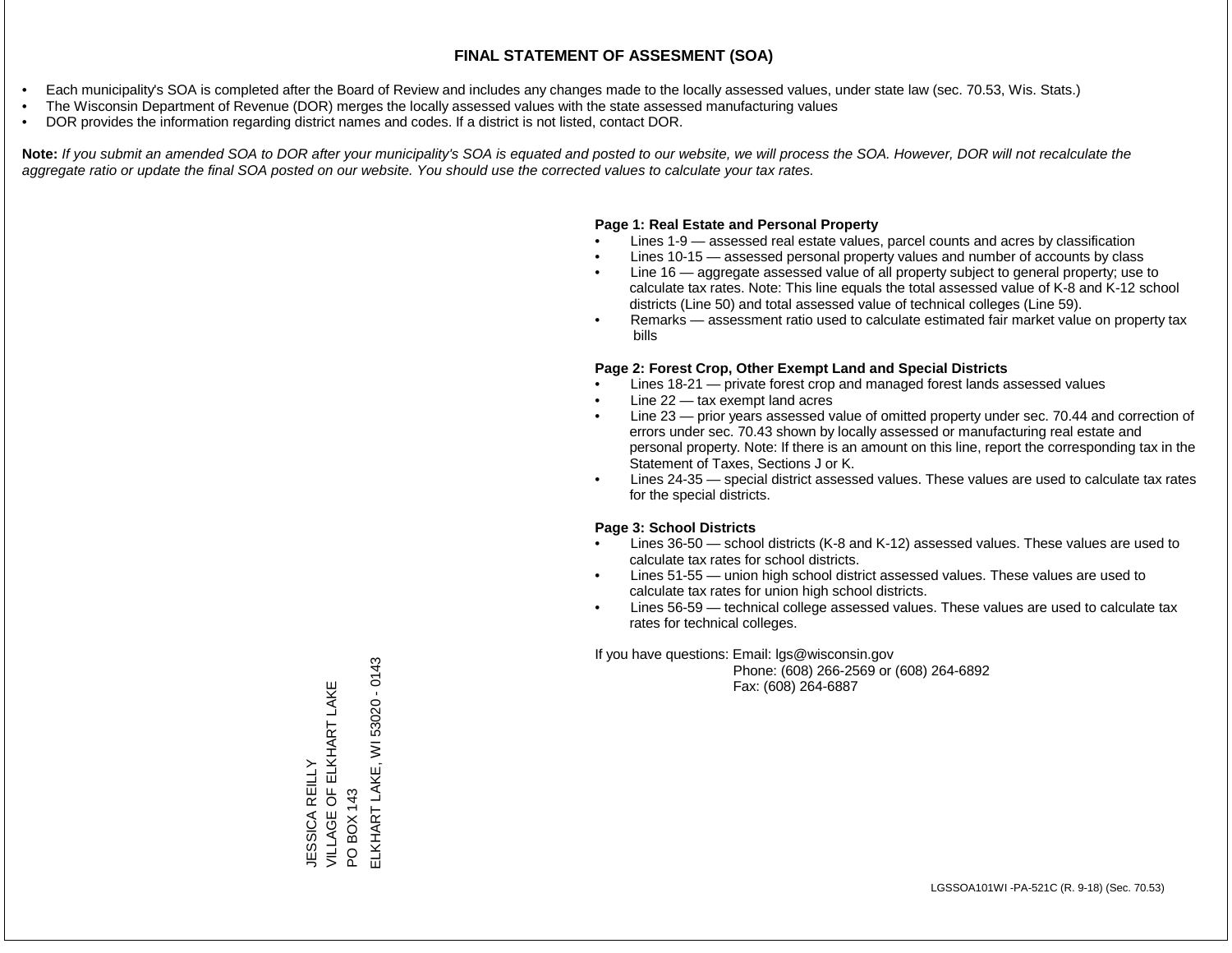|                | <b>FINAL - EQUATED</b>                                                                                                                                                                       |                                              | 59                               | 131                          | 1616                                 | This is an Amended Return | Page 1              |  |
|----------------|----------------------------------------------------------------------------------------------------------------------------------------------------------------------------------------------|----------------------------------------------|----------------------------------|------------------------------|--------------------------------------|---------------------------|---------------------|--|
|                | <b>STATEMENT OF ASSESSMENT FOR 2021</b>                                                                                                                                                      |                                              | CO                               | <b>MUN</b>                   | ACCT NO                              |                           |                     |  |
|                |                                                                                                                                                                                              |                                              |                                  |                              |                                      |                           |                     |  |
|                | <b>FOR</b><br><b>VILLAGE OF</b><br>OF                                                                                                                                                        | GLENBEULAH                                   |                                  | SHEBOYGAN COUNTY             |                                      |                           |                     |  |
|                | Town - Village - City                                                                                                                                                                        | <b>Municipality Name</b>                     |                                  | <b>County Name</b>           |                                      |                           |                     |  |
|                | <b>REAL ESTATE</b>                                                                                                                                                                           | PARCEL COUNT                                 |                                  | NO. OF ACRES                 | <b>VALUE OF</b>                      | <b>VALUE OF</b>           | TOTAL VALUE OF LAND |  |
| Line<br>No.    | (See Lines 18 - 22 for<br>other Real Estate)                                                                                                                                                 |                                              | <b>TOTAL LAND   IMPROVEMENTS</b> | <b>WHOLE</b><br>NUMBERS ONLY | <b>LAND</b>                          | <b>IMPROVEMENTS</b>       | AND IMPROVEMENTS    |  |
|                |                                                                                                                                                                                              | (Col. A)<br>(Col. B)<br>(Col. C)<br>(Col. D) |                                  | (Col. E)                     | (Col. F)                             |                           |                     |  |
| $\mathbf 1$    | <b>RESIDENTIAL - Class 1</b>                                                                                                                                                                 | 235                                          | 207                              | 146                          | 5,266,100                            | 24,818,700                | 30,084,800          |  |
| 2              | <b>COMMERCIAL - Class 2</b>                                                                                                                                                                  | 22                                           | 19                               | 24                           | 430,000                              | 2,922,400                 | 3,352,400           |  |
| 3              | <b>MANUFACTURING - Class 3</b>                                                                                                                                                               | $\mathbf 0$                                  | $\Omega$                         | $\mathbf 0$                  | 0                                    | 0                         | $\Omega$            |  |
| 4              | <b>AGRICULTURAL - Class 4</b>                                                                                                                                                                | 8                                            |                                  | 161                          | 26,500                               |                           | 26,500              |  |
| 5              | <b>UNDEVELOPED - Class 5</b>                                                                                                                                                                 | 1                                            |                                  | $\overline{7}$               | 4,200                                |                           | 4,200               |  |
| 6              | AGRICULTURAL FOREST - Class 5m                                                                                                                                                               | 1                                            |                                  | 5                            | 6,800                                |                           | 6,800               |  |
| $\overline{7}$ | FOREST LANDS - Class 6                                                                                                                                                                       | 1                                            |                                  | 3                            | 8,100                                |                           | 8,100               |  |
| 8              | OTHER - Class 7                                                                                                                                                                              | $\mathbf 1$                                  | $\mathbf{0}$                     | 1                            | 20,000                               | $\Omega$                  | 20,000              |  |
| 9              | TOTAL - ALL COLUMNS                                                                                                                                                                          | 269                                          | 226                              | 347                          | 5,761,700                            | 27,741,100                | 33,502,800          |  |
| 10             | NUMBER OF PERSONAL PROPERTY ACCOUNTS IN ROLL                                                                                                                                                 |                                              |                                  | 12                           | <b>LOCALLY ASSESSED</b>              | <b>MANUFACTURING</b>      | <b>MERGED</b>       |  |
| 11             | BOATS AND OTHER WATERCRAFT NOT EXEMPT - Code 1                                                                                                                                               |                                              |                                  |                              | $\Omega$                             | $\mathbf 0$               | $\Omega$            |  |
| 12             | MACHINERY, TOOLS AND PATTERNS - Code 2                                                                                                                                                       |                                              |                                  |                              |                                      | $\pmb{0}$                 | $\Omega$            |  |
| 13             | FURNITURE, FIXTURES AND EQUIPMENT - Code 3                                                                                                                                                   |                                              |                                  |                              | 37,400                               | $\pmb{0}$                 | 37,400              |  |
| 14             | ALL OTHER PERSONAL PROPERTY NOT EXEMPT - Codes 4A, 4B, 4C                                                                                                                                    |                                              |                                  |                              | 4,400                                | $\mathbf 0$               | 4,400               |  |
| 15             | TOTAL OF PERSONAL PROPERTY NOT EXEMPT (Total of Lines 11-14)                                                                                                                                 |                                              |                                  |                              | 41,800                               | $\mathbf{0}$              | 41,800              |  |
| 16             | AGGREGATE ASSESSED VALUE OF ALL PROPERTY SUBJECT TO THE GENERAL PROPERTY TAX (Total of Lines 9F and 15F)<br>MUST EQUAL TOTAL VALUE OF THE SCHOOL DISTRICTS (K-12 PLUS K-8) - Line 50, Col. F |                                              |                                  |                              |                                      |                           | 33,544,600          |  |
| 17             | <b>BOARD OF REVIEW</b>                                                                                                                                                                       |                                              |                                  | Name of Assessor             |                                      | Telephone #               |                     |  |
|                | DATE OF FINAL ADJOURNMENT                                                                                                                                                                    | 06/02/2021                                   |                                  |                              | ASSOCIATED APPRAISAL CONSULTANTS INC |                           | (920) 749-1995      |  |

The Assessment Ratio to be used in calculating the estimated Fair Market Value on tax bills for this tax district is .860711619

This ratio should be used to convert assessed values to "Calculate Equalized Values" in Step 1 of the Lottery and Gaming Credit Calculations.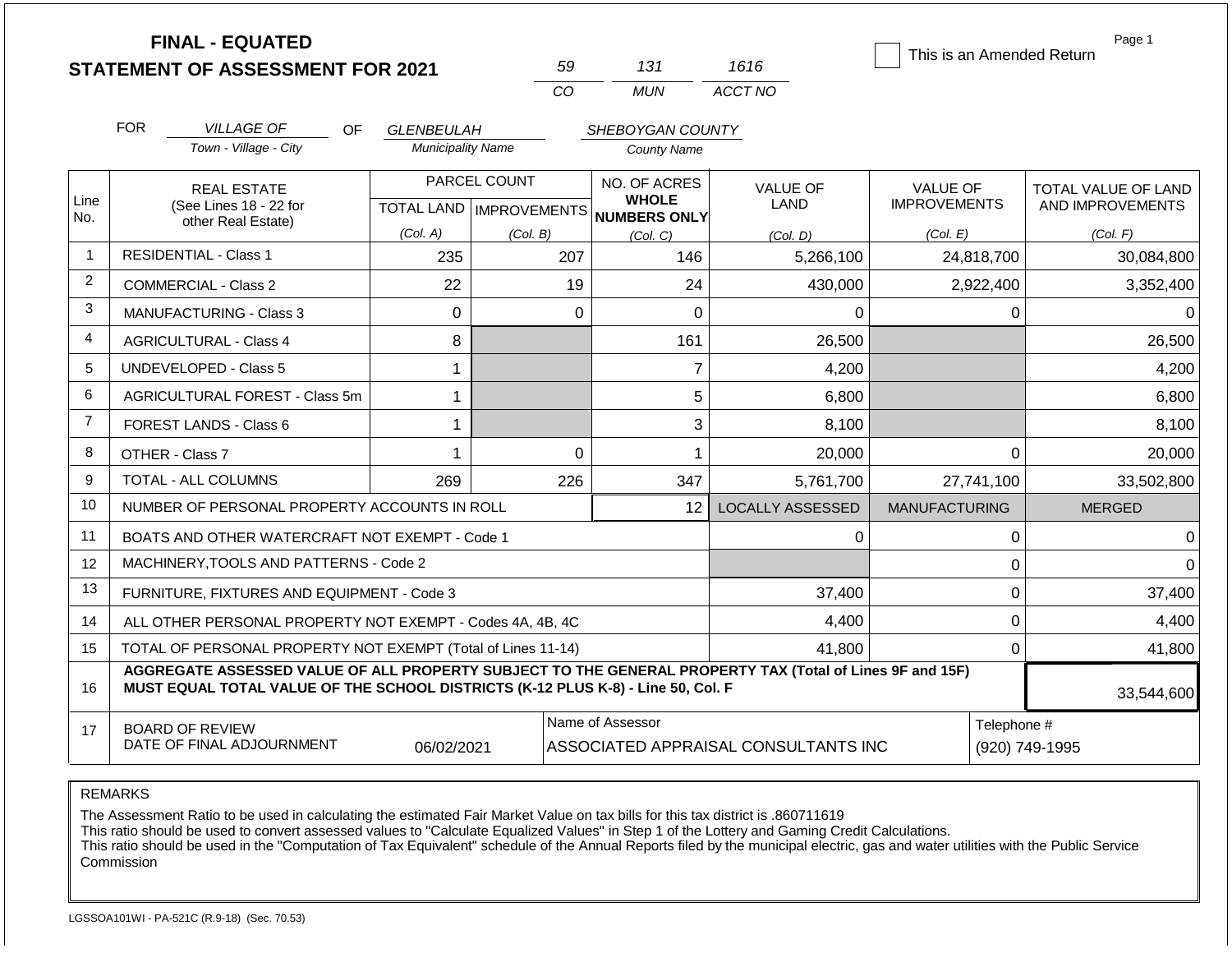2021 59 131 1616

FOREST LANDS (Line 7) and FOREST CROPS (in this section) - are **NOT** the same *YEAR CO MUN ACCT NO*

|    |                                                            | Private Forest Crop - Reg Class @ 10¢ per acre                                 |  |                                                    |                                               | Private Forest Crop - Reg Class @ \$2.52 per acre                            |                                                               |                                                                    |                    |                    |  |
|----|------------------------------------------------------------|--------------------------------------------------------------------------------|--|----------------------------------------------------|-----------------------------------------------|------------------------------------------------------------------------------|---------------------------------------------------------------|--------------------------------------------------------------------|--------------------|--------------------|--|
| 18 | (a) PARCELS                                                | (b) ACRES                                                                      |  | (c) ASSESSED VALUE                                 |                                               | (d) PARCELS                                                                  |                                                               | (e) ACRES                                                          |                    | (f) ASSESSED VALUE |  |
|    |                                                            |                                                                                |  | Private Forest Crop - Special Class @ 20¢ per acre |                                               | Entered Before 2005 Managed Forest - Ferrous Mining CLOSED @ \$7.87 per acre |                                                               |                                                                    |                    |                    |  |
| 19 | (a) PARCELS                                                | (b) ACRES                                                                      |  | (c) ASSESSED VALUE                                 |                                               | (d) PARCELS                                                                  |                                                               | (e) ACRES                                                          |                    | (f) ASSESSED VALUE |  |
|    |                                                            |                                                                                |  |                                                    |                                               |                                                                              |                                                               |                                                                    |                    |                    |  |
|    | Entered Before 2005 Managed Forest - OPEN @ 74 ¢ per acre  |                                                                                |  |                                                    | Entered Before 2005 Managed Forest - CLOSED @ |                                                                              | \$1.75 per acre                                               |                                                                    |                    |                    |  |
| 20 | (a) PARCELS                                                | (b) ACRES                                                                      |  | (c) ASSESSED VALUE                                 |                                               | (d) PARCELS                                                                  |                                                               | (e) ACRES                                                          |                    | (f) ASSESSED VALUE |  |
|    |                                                            |                                                                                |  |                                                    |                                               |                                                                              |                                                               |                                                                    |                    |                    |  |
|    | Entered After 2004 Managed Forest - OPEN @ \$2.04 per acre |                                                                                |  |                                                    |                                               |                                                                              | Entered After 2004 Managed Forest - CLOSED @ \$10.20 per acre |                                                                    |                    |                    |  |
| 21 | (a) PARCELS                                                | (b) ACRES                                                                      |  | (c) ASSESSED VALUE                                 |                                               | (d) PARCELS<br>(e) ACRES                                                     |                                                               |                                                                    | (f) ASSESSED VALUE |                    |  |
|    |                                                            |                                                                                |  |                                                    |                                               |                                                                              |                                                               |                                                                    |                    |                    |  |
| 22 |                                                            | (a) County Forest Cropland Acres                                               |  | (b) Federal Acres                                  |                                               | (c) State Acres                                                              |                                                               | (d) County (NOT FOREST CROP) Acres                                 |                    | (e) Other Acres    |  |
|    |                                                            |                                                                                |  |                                                    |                                               |                                                                              |                                                               | 2.41                                                               |                    | 56.43              |  |
|    |                                                            | Assessed Value of Omitted Property From Prior Years (Sec. 70.44)               |  |                                                    |                                               | Assessed Value of Sec. 70.43 Corrections of Errors by Assessors              |                                                               |                                                                    |                    |                    |  |
| 23 |                                                            | (a) REAL ESTATE                                                                |  | (b) PERSONAL                                       |                                               |                                                                              |                                                               | (c1) REAL ESTATE                                                   | (c2) PERSONAL      |                    |  |
|    |                                                            |                                                                                |  |                                                    |                                               |                                                                              |                                                               |                                                                    |                    |                    |  |
|    |                                                            | Manufacturing Equated Value of Omitted Property From Prior Years (Sec. 70.995) |  |                                                    |                                               |                                                                              |                                                               | Mfg. Equated Value of Sec.70.43 Corrections of Errors by Assessors |                    |                    |  |
|    | (d) REAL ESTATE                                            |                                                                                |  | (e) PERSONAL                                       |                                               |                                                                              | (f1) REAL ESTATE                                              |                                                                    |                    | (f2) PERSONAL      |  |
|    |                                                            |                                                                                |  |                                                    |                                               |                                                                              |                                                               |                                                                    |                    |                    |  |
|    |                                                            |                                                                                |  |                                                    |                                               |                                                                              |                                                               |                                                                    |                    |                    |  |

# **SPECIAL DISTRICTS**

| Line<br>No. | Enter 6-digit<br>Special District<br>Code (Col. A) | <b>Account</b><br><b>Number</b><br>(Col. B) | <b>Special District Name</b><br>(Col. C) | <b>Locally Assessed Value</b><br>of Real Estate and<br><b>Personal Property (Col. D)</b> | Mfg Value of Real Estate<br>and Personal Property<br>(Col. E) | <b>Merged Value of</b><br><b>Real Estate and</b><br>Personal Property (Col. F) |
|-------------|----------------------------------------------------|---------------------------------------------|------------------------------------------|------------------------------------------------------------------------------------------|---------------------------------------------------------------|--------------------------------------------------------------------------------|
| 24          |                                                    |                                             |                                          |                                                                                          |                                                               |                                                                                |
| 25          |                                                    |                                             |                                          |                                                                                          |                                                               |                                                                                |
| 26          |                                                    |                                             |                                          |                                                                                          |                                                               |                                                                                |
| 27          |                                                    |                                             |                                          |                                                                                          |                                                               |                                                                                |
| 28          |                                                    |                                             |                                          |                                                                                          |                                                               |                                                                                |
| 29          |                                                    |                                             |                                          |                                                                                          |                                                               |                                                                                |
| 30          |                                                    |                                             |                                          |                                                                                          |                                                               |                                                                                |
| 31          |                                                    |                                             |                                          |                                                                                          |                                                               |                                                                                |
| 32          |                                                    |                                             |                                          |                                                                                          |                                                               |                                                                                |
| 33          |                                                    |                                             |                                          |                                                                                          |                                                               |                                                                                |
| 34          |                                                    |                                             |                                          |                                                                                          |                                                               |                                                                                |
| 35          |                                                    |                                             |                                          |                                                                                          |                                                               |                                                                                |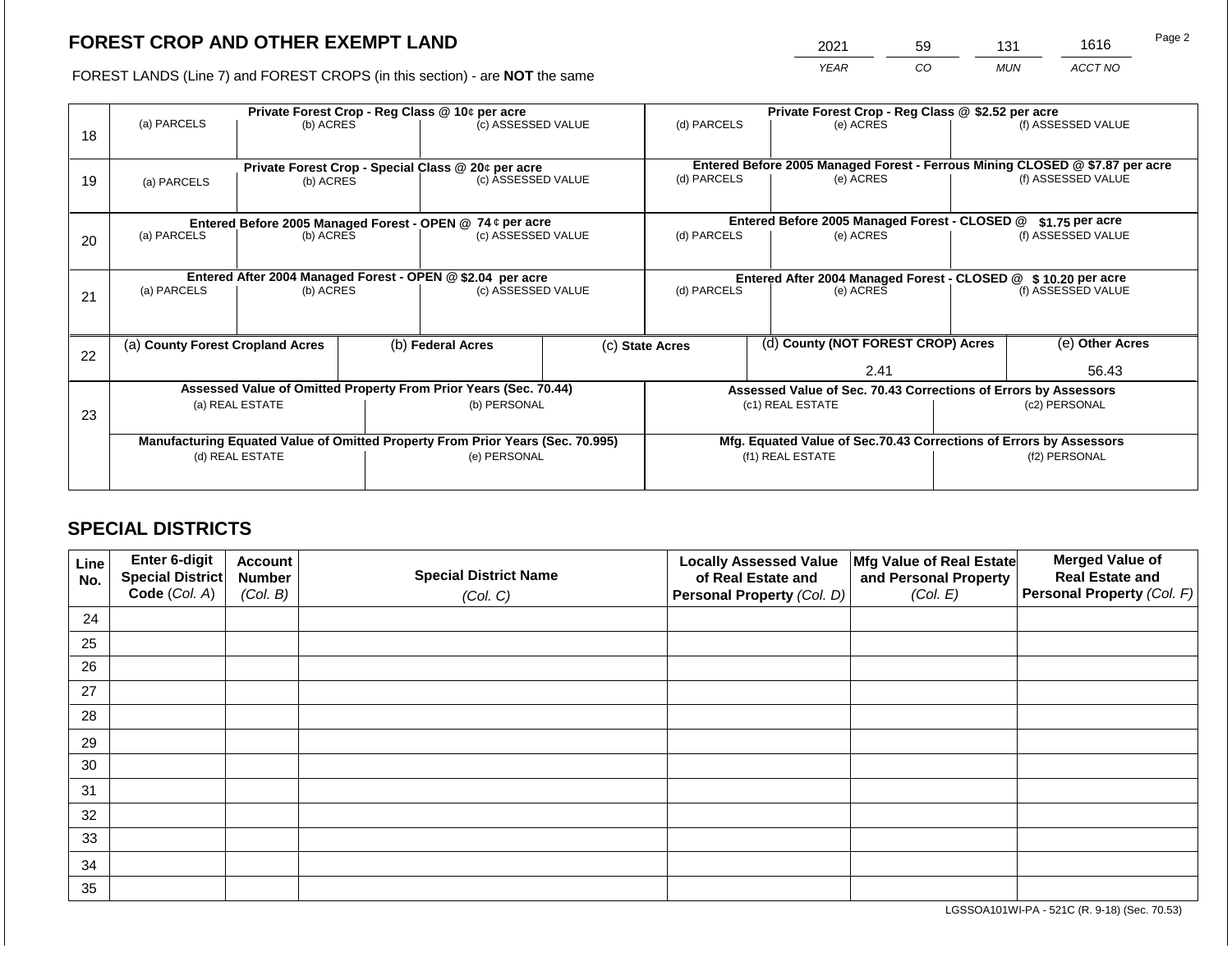#### *YEAR*   $\overline{co}$ 59 *MUN*  131 *ACCT NO*  1616 **Line No. Enter 6-digit School District Code** *(Col. A)* **Account Number** *(Col. B)* **School District Name** *(Col. C)* **Locally Assessed Value of Real Estate and Personal Property** *(Col. D)* **Mfg Value of Real Estate and Personal Property** *(Col. E)* **Merged Value of Real Estate and Personal Property** *(Col. F)* **A. SCHOOL DISTRICTS (K-8 and K-12)** 36 37 38 39 40 41 42 43 44 45 46 47 48 49 50 TOTAL ASSESSED VALUE OF SCHOOL DISTRICTS (K-8 and K-12) **B. UNION HIGH SCHOOL DISTRICTS** 51 52 53 54 55 **C. TECHNICAL COLLEGE DISTRICTS** 56 57 58 59 TOTAL ASSESSED VALUE OF TECHNICAL COLLEGES TOTAL ASSESSED VALUE OF UNION HIGH SCHOOLS 591631 0347 SCH D OF ELKHART LAKE-GLENBEULAH 33,544,600 33,544,600 001100 | 0010 | LAKESHORE TECHNICAL COLLEGE CLEV 33,544,600 33,544,600 33,544,600 33,544,600 33,544,600 33,544,600

2021

 *I hereby certify, to the best of my knowledge and belief, this form is complete and correct.*

**SCHOOL DISTRICTS**

| Name                                                                               |               | Title                            | Submission date  |
|------------------------------------------------------------------------------------|---------------|----------------------------------|------------------|
| KENDRA NYHOF                                                                       |               | <b>COUNTY TREASURER'S OFFICE</b> | 2021<br>06<br>14 |
| Phone                                                                              | Email address |                                  |                  |
| KENDRA.NYHOF@SHEBOYGANCOUNTY.COM<br>920<br>459<br>3015<br>$\overline{\phantom{a}}$ |               |                                  |                  |

Page 3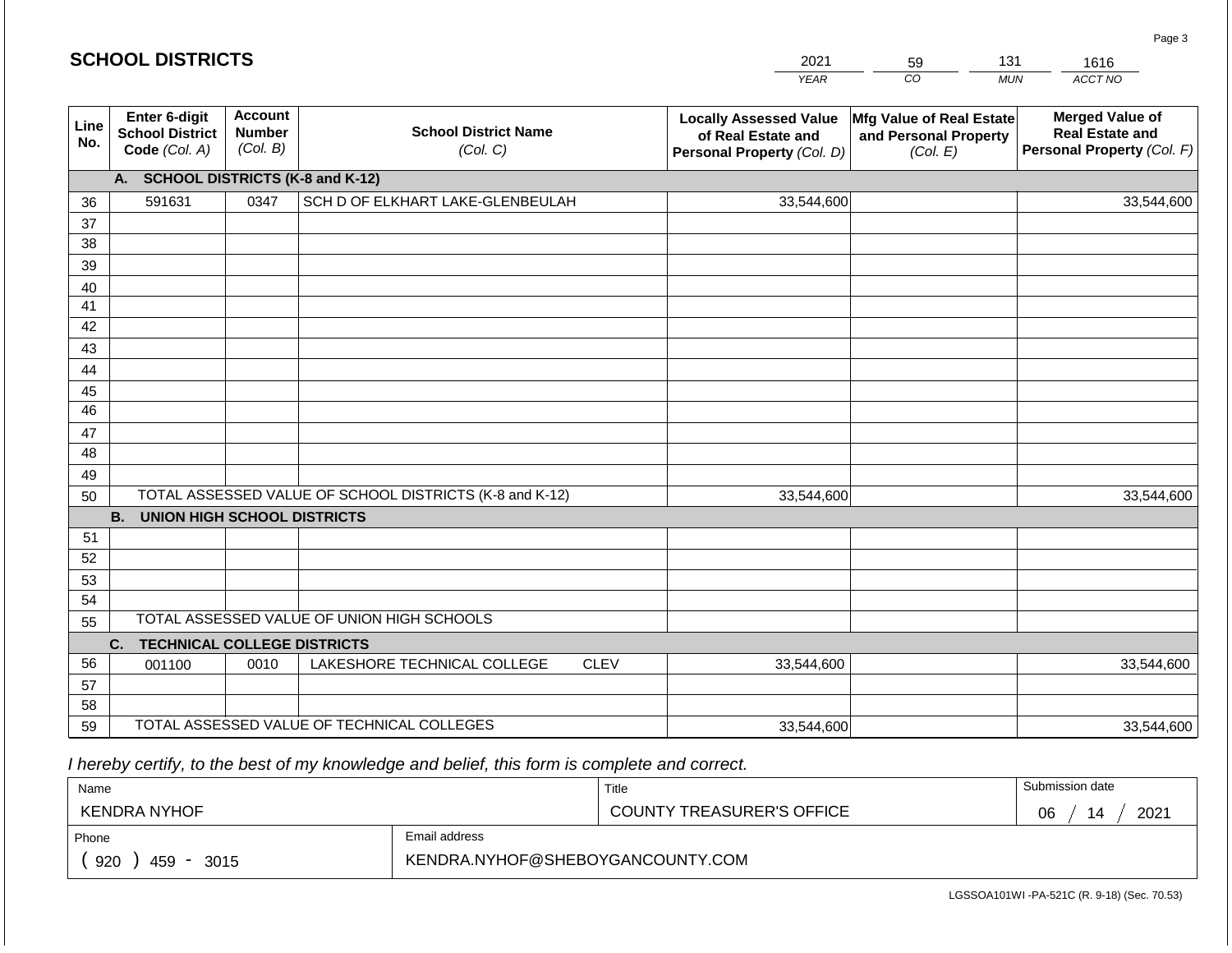- Each municipality's SOA is completed after the Board of Review and includes any changes made to the locally assessed values, under state law (sec. 70.53, Wis. Stats.)
- The Wisconsin Department of Revenue (DOR) merges the locally assessed values with the state assessed manufacturing values
- DOR provides the information regarding district names and codes. If a district is not listed, contact DOR.

Note: If you submit an amended SOA to DOR after your municipality's SOA is equated and posted to our website, we will process the SOA. However, DOR will not recalculate the *aggregate ratio or update the final SOA posted on our website. You should use the corrected values to calculate your tax rates.*

# **Page 1: Real Estate and Personal Property**

- Lines 1-9 assessed real estate values, parcel counts and acres by classification
- Lines 10-15 assessed personal property values and number of accounts by class
- Line 16 aggregate assessed value of all property subject to general property; use to calculate tax rates. Note: This line equals the total assessed value of K-8 and K-12 school districts (Line 50) and total assessed value of technical colleges (Line 59).
- Remarks assessment ratio used to calculate estimated fair market value on property tax bills

# **Page 2: Forest Crop, Other Exempt Land and Special Districts**

- Lines 18-21 private forest crop and managed forest lands assessed values
- Line  $22 -$  tax exempt land acres
- Line 23 prior years assessed value of omitted property under sec. 70.44 and correction of errors under sec. 70.43 shown by locally assessed or manufacturing real estate and personal property. Note: If there is an amount on this line, report the corresponding tax in the Statement of Taxes, Sections J or K.
- Lines 24-35 special district assessed values. These values are used to calculate tax rates for the special districts.

# **Page 3: School Districts**

- Lines 36-50 school districts (K-8 and K-12) assessed values. These values are used to calculate tax rates for school districts.
- Lines 51-55 union high school district assessed values. These values are used to calculate tax rates for union high school districts.
- Lines 56-59 technical college assessed values. These values are used to calculate tax rates for technical colleges.

If you have questions: Email: lgs@wisconsin.gov

 Phone: (608) 266-2569 or (608) 264-6892 Fax: (608) 264-6887

PO BOX 128<br>SLENBEULAH, WI 53023 - 0128 GLENBEULAH, WI 53023 - 0128MICHELE BERTRAM<br>VILLAGE OF GLENBEULAH VILLAGE OF GLENBEULAH MICHELE BERTRAM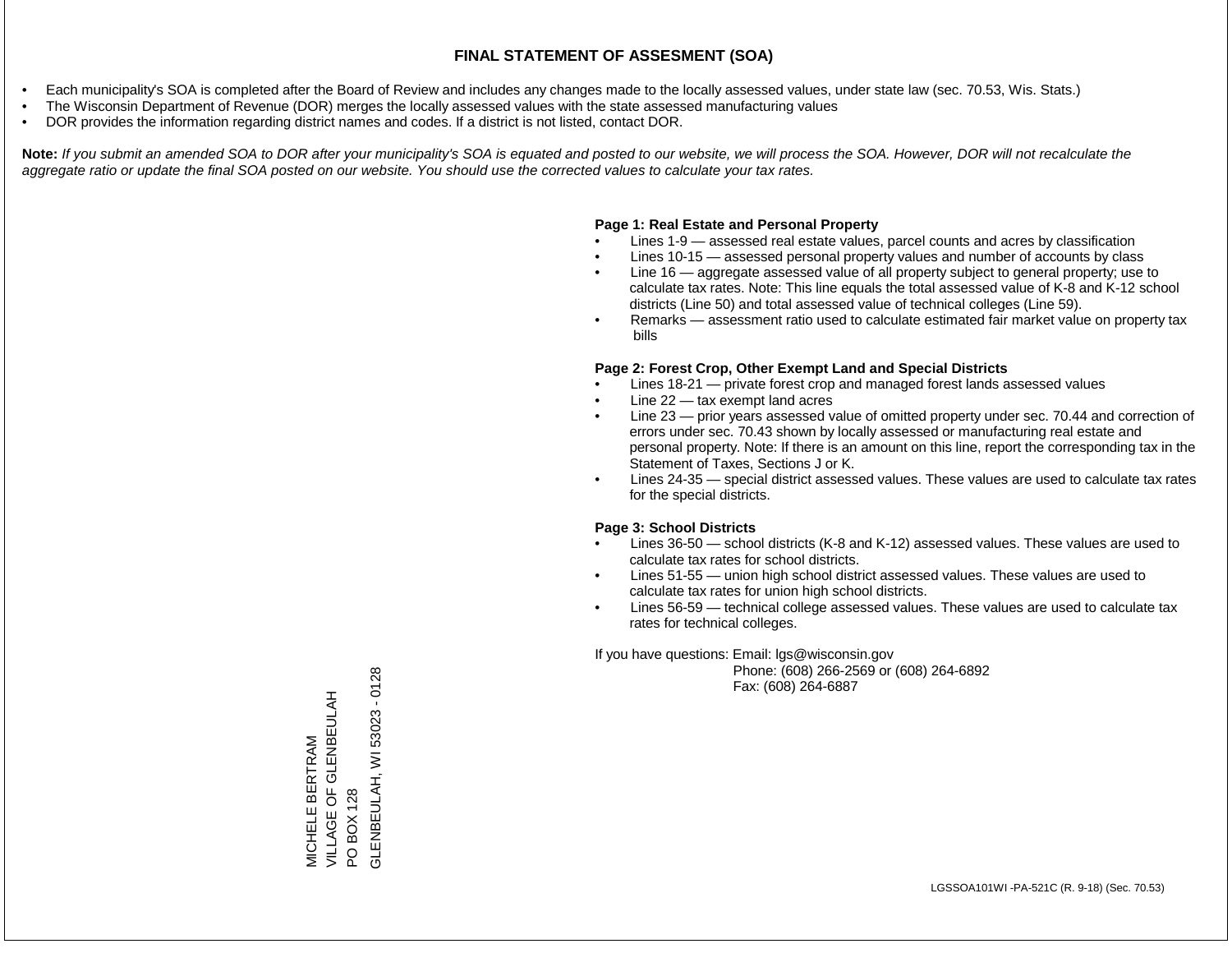|                | <b>FINAL - EQUATED</b><br><b>STATEMENT OF ASSESSMENT FOR 2021</b>                                                                                                                            |                                                  | 59          | 135                                                 | 1617                    | This is an Amended Return              | Page 1                                  |  |
|----------------|----------------------------------------------------------------------------------------------------------------------------------------------------------------------------------------------|--------------------------------------------------|-------------|-----------------------------------------------------|-------------------------|----------------------------------------|-----------------------------------------|--|
|                |                                                                                                                                                                                              |                                                  | CO          | <b>MUN</b>                                          | ACCT NO                 |                                        |                                         |  |
|                | <b>FOR</b><br><b>VILLAGE OF</b><br>OF.                                                                                                                                                       | <b>HOWARDS GROVE</b>                             |             | SHEBOYGAN COUNTY                                    |                         |                                        |                                         |  |
|                | Town - Village - City                                                                                                                                                                        | <b>Municipality Name</b>                         |             | <b>County Name</b>                                  |                         |                                        |                                         |  |
| Line<br>No.    | <b>REAL ESTATE</b><br>(See Lines 18 - 22 for                                                                                                                                                 | PARCEL COUNT<br><b>TOTAL LAND   IMPROVEMENTS</b> |             | NO. OF ACRES<br><b>WHOLE</b><br><b>NUMBERS ONLY</b> | <b>VALUE OF</b><br>LAND | <b>VALUE OF</b><br><b>IMPROVEMENTS</b> | TOTAL VALUE OF LAND<br>AND IMPROVEMENTS |  |
|                | other Real Estate)                                                                                                                                                                           | (Col. A)                                         | (Col. B)    | (Col, C)                                            | (Col. D)                | (Col. E)                               | (Col. F)                                |  |
| 1              | <b>RESIDENTIAL - Class 1</b>                                                                                                                                                                 | 1,275                                            | 1,211       | 577                                                 | 37,093,900              | 186,531,300                            | 223,625,200                             |  |
| $\overline{2}$ | <b>COMMERCIAL - Class 2</b>                                                                                                                                                                  | 80                                               | 63          | 120                                                 | 3,071,100               | 18,491,600                             | 21,562,700                              |  |
| 3              | <b>MANUFACTURING - Class 3</b>                                                                                                                                                               | 1                                                | $\mathbf 1$ | 8                                                   | 90.600                  | 545,500                                | 636,100                                 |  |
| 4              | <b>AGRICULTURAL - Class 4</b>                                                                                                                                                                | 58                                               |             | 159                                                 | 29,500                  |                                        | 29,500                                  |  |
| 5              | UNDEVELOPED - Class 5                                                                                                                                                                        | 22                                               |             | 99                                                  | 155,000                 |                                        | 155,000                                 |  |
| 6              | AGRICULTURAL FOREST - Class 5m                                                                                                                                                               | 5                                                |             | 28                                                  | 40,000                  |                                        | 40,000                                  |  |
| $\overline{7}$ | FOREST LANDS - Class 6                                                                                                                                                                       | 1                                                |             | $\overline{2}$                                      | 8,000                   |                                        | 8,000                                   |  |
| 8              | OTHER - Class 7                                                                                                                                                                              | $\mathbf 0$                                      | $\Omega$    | 0                                                   | 0                       | $\Omega$                               | $\Omega$                                |  |
| 9              | <b>TOTAL - ALL COLUMNS</b>                                                                                                                                                                   | 1,442                                            | 1,275       | 993                                                 | 40,488,100              | 205,568,400                            | 246,056,500                             |  |
| 10             | NUMBER OF PERSONAL PROPERTY ACCOUNTS IN ROLL                                                                                                                                                 |                                                  |             | 59                                                  | <b>LOCALLY ASSESSED</b> | <b>MANUFACTURING</b>                   | <b>MERGED</b>                           |  |
| 11             | BOATS AND OTHER WATERCRAFT NOT EXEMPT - Code 1                                                                                                                                               |                                                  |             |                                                     | 700                     | 0                                      | 700                                     |  |
| 12             | MACHINERY, TOOLS AND PATTERNS - Code 2                                                                                                                                                       |                                                  |             |                                                     |                         | 30,400                                 | 30,400                                  |  |
| 13             | FURNITURE, FIXTURES AND EQUIPMENT - Code 3                                                                                                                                                   |                                                  |             |                                                     | 408,600                 | 600                                    | 409,200                                 |  |
| 14             | ALL OTHER PERSONAL PROPERTY NOT EXEMPT - Codes 4A, 4B, 4C                                                                                                                                    |                                                  |             |                                                     | 79,900                  | 100                                    | 80,000                                  |  |
| 15             | TOTAL OF PERSONAL PROPERTY NOT EXEMPT (Total of Lines 11-14)                                                                                                                                 |                                                  |             |                                                     | 489,200                 | 31,100                                 | 520,300                                 |  |
| 16             | AGGREGATE ASSESSED VALUE OF ALL PROPERTY SUBJECT TO THE GENERAL PROPERTY TAX (Total of Lines 9F and 15F)<br>MUST EQUAL TOTAL VALUE OF THE SCHOOL DISTRICTS (K-12 PLUS K-8) - Line 50, Col. F |                                                  | 246,576,800 |                                                     |                         |                                        |                                         |  |
| 17             | <b>BOARD OF REVIEW</b><br>DATE OF FINAL ADJOURNMENT                                                                                                                                          | 06/07/2021                                       |             | Name of Assessor<br><b>GROTA APPRAISALS LLC</b>     |                         | Telephone #<br>(262) 253-1142          |                                         |  |

The Assessment Ratio to be used in calculating the estimated Fair Market Value on tax bills for this tax district is .815342022

This ratio should be used to convert assessed values to "Calculate Equalized Values" in Step 1 of the Lottery and Gaming Credit Calculations.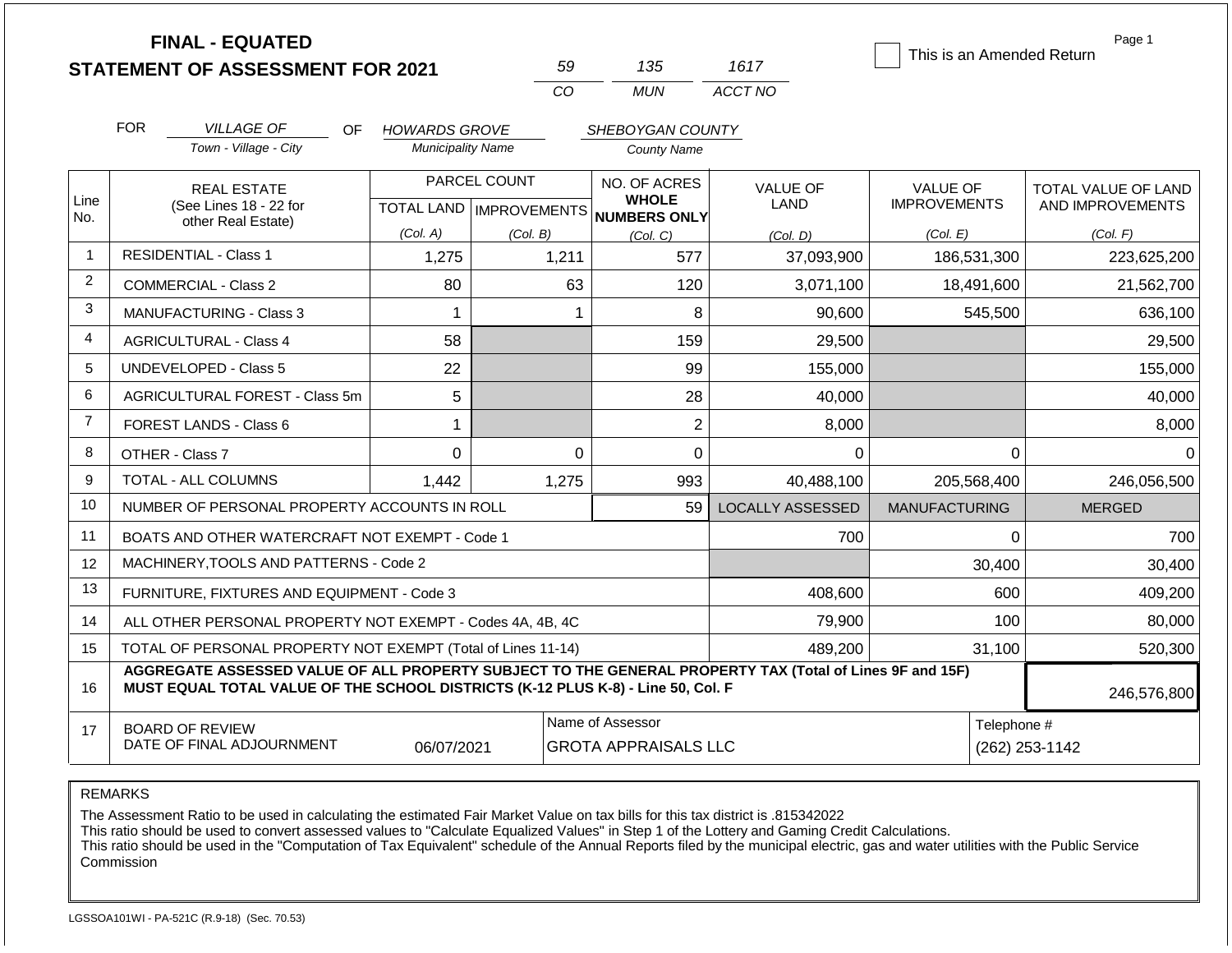2021 59 135 1617

FOREST LANDS (Line 7) and FOREST CROPS (in this section) - are **NOT** the same *YEAR CO MUN ACCT NO*

|    |                                                           |                                                            |                                                    | Private Forest Crop - Reg Class @ 10¢ per acre                                 |                                               | Private Forest Crop - Reg Class @ \$2.52 per acre                            |                                                                              |                                                                    |                    |                    |  |
|----|-----------------------------------------------------------|------------------------------------------------------------|----------------------------------------------------|--------------------------------------------------------------------------------|-----------------------------------------------|------------------------------------------------------------------------------|------------------------------------------------------------------------------|--------------------------------------------------------------------|--------------------|--------------------|--|
|    | (a) PARCELS                                               | (b) ACRES                                                  |                                                    | (c) ASSESSED VALUE                                                             |                                               | (d) PARCELS                                                                  |                                                                              | (e) ACRES                                                          |                    | (f) ASSESSED VALUE |  |
| 18 |                                                           |                                                            |                                                    |                                                                                |                                               |                                                                              |                                                                              |                                                                    |                    |                    |  |
|    |                                                           |                                                            |                                                    |                                                                                |                                               |                                                                              | Entered Before 2005 Managed Forest - Ferrous Mining CLOSED @ \$7.87 per acre |                                                                    |                    |                    |  |
|    |                                                           |                                                            | Private Forest Crop - Special Class @ 20¢ per acre |                                                                                |                                               | (d) PARCELS<br>(e) ACRES                                                     |                                                                              |                                                                    | (f) ASSESSED VALUE |                    |  |
| 19 | (a) PARCELS                                               | (b) ACRES                                                  |                                                    | (c) ASSESSED VALUE                                                             |                                               |                                                                              |                                                                              |                                                                    |                    |                    |  |
|    |                                                           |                                                            |                                                    |                                                                                |                                               |                                                                              |                                                                              |                                                                    |                    |                    |  |
|    | Entered Before 2005 Managed Forest - OPEN @ 74 ¢ per acre |                                                            |                                                    |                                                                                | Entered Before 2005 Managed Forest - CLOSED @ |                                                                              | \$1.75 per acre                                                              |                                                                    |                    |                    |  |
| 20 | (a) PARCELS                                               | (b) ACRES                                                  |                                                    | (c) ASSESSED VALUE                                                             |                                               | (d) PARCELS                                                                  |                                                                              | (e) ACRES                                                          |                    | (f) ASSESSED VALUE |  |
|    |                                                           |                                                            |                                                    |                                                                                |                                               |                                                                              |                                                                              |                                                                    |                    |                    |  |
|    |                                                           |                                                            |                                                    |                                                                                |                                               |                                                                              |                                                                              |                                                                    |                    |                    |  |
|    |                                                           | Entered After 2004 Managed Forest - OPEN @ \$2.04 per acre |                                                    |                                                                                |                                               | Entered After 2004 Managed Forest - CLOSED @ \$10.20 per acre<br>(d) PARCELS |                                                                              |                                                                    |                    |                    |  |
| 21 | (a) PARCELS                                               | (b) ACRES                                                  |                                                    |                                                                                | (c) ASSESSED VALUE                            |                                                                              |                                                                              | (e) ACRES                                                          |                    | (f) ASSESSED VALUE |  |
|    |                                                           |                                                            |                                                    |                                                                                |                                               |                                                                              |                                                                              |                                                                    |                    |                    |  |
|    |                                                           |                                                            |                                                    |                                                                                |                                               |                                                                              |                                                                              |                                                                    |                    |                    |  |
|    | (a) County Forest Cropland Acres                          |                                                            |                                                    | (b) Federal Acres                                                              |                                               | (c) State Acres                                                              |                                                                              | (d) County (NOT FOREST CROP) Acres                                 |                    | (e) Other Acres    |  |
| 22 |                                                           |                                                            |                                                    |                                                                                |                                               |                                                                              |                                                                              |                                                                    |                    |                    |  |
|    |                                                           |                                                            |                                                    |                                                                                |                                               | 12.9                                                                         |                                                                              | .44                                                                |                    | 352.52             |  |
|    |                                                           |                                                            |                                                    | Assessed Value of Omitted Property From Prior Years (Sec. 70.44)               |                                               |                                                                              |                                                                              | Assessed Value of Sec. 70.43 Corrections of Errors by Assessors    |                    |                    |  |
|    |                                                           | (a) REAL ESTATE                                            |                                                    | (b) PERSONAL                                                                   |                                               |                                                                              |                                                                              | (c1) REAL ESTATE                                                   |                    | (c2) PERSONAL      |  |
| 23 |                                                           |                                                            |                                                    |                                                                                |                                               |                                                                              |                                                                              |                                                                    |                    |                    |  |
|    |                                                           |                                                            |                                                    | Manufacturing Equated Value of Omitted Property From Prior Years (Sec. 70.995) |                                               |                                                                              |                                                                              | Mfg. Equated Value of Sec.70.43 Corrections of Errors by Assessors |                    |                    |  |
|    |                                                           | (d) REAL ESTATE                                            |                                                    | (e) PERSONAL                                                                   |                                               |                                                                              |                                                                              | (f1) REAL ESTATE                                                   | (f2) PERSONAL      |                    |  |
|    |                                                           |                                                            |                                                    |                                                                                |                                               |                                                                              |                                                                              |                                                                    |                    |                    |  |
|    |                                                           |                                                            |                                                    |                                                                                |                                               |                                                                              |                                                                              |                                                                    |                    |                    |  |

# **SPECIAL DISTRICTS**

| Line<br>No. | Enter 6-digit<br>Special District | <b>Account</b><br><b>Number</b> | <b>Special District Name</b> | <b>Locally Assessed Value</b><br>of Real Estate and | Mfg Value of Real Estate<br>and Personal Property | <b>Merged Value of</b><br><b>Real Estate and</b> |
|-------------|-----------------------------------|---------------------------------|------------------------------|-----------------------------------------------------|---------------------------------------------------|--------------------------------------------------|
|             | Code (Col. A)                     | (Col. B)                        | (Col. C)                     | Personal Property (Col. D)                          | (Col. E)                                          | Personal Property (Col. F)                       |
| 24          |                                   |                                 |                              |                                                     |                                                   |                                                  |
| 25          |                                   |                                 |                              |                                                     |                                                   |                                                  |
| 26          |                                   |                                 |                              |                                                     |                                                   |                                                  |
| 27          |                                   |                                 |                              |                                                     |                                                   |                                                  |
| 28          |                                   |                                 |                              |                                                     |                                                   |                                                  |
| 29          |                                   |                                 |                              |                                                     |                                                   |                                                  |
| 30          |                                   |                                 |                              |                                                     |                                                   |                                                  |
| 31          |                                   |                                 |                              |                                                     |                                                   |                                                  |
| 32          |                                   |                                 |                              |                                                     |                                                   |                                                  |
| 33          |                                   |                                 |                              |                                                     |                                                   |                                                  |
| 34          |                                   |                                 |                              |                                                     |                                                   |                                                  |
| 35          |                                   |                                 |                              |                                                     |                                                   |                                                  |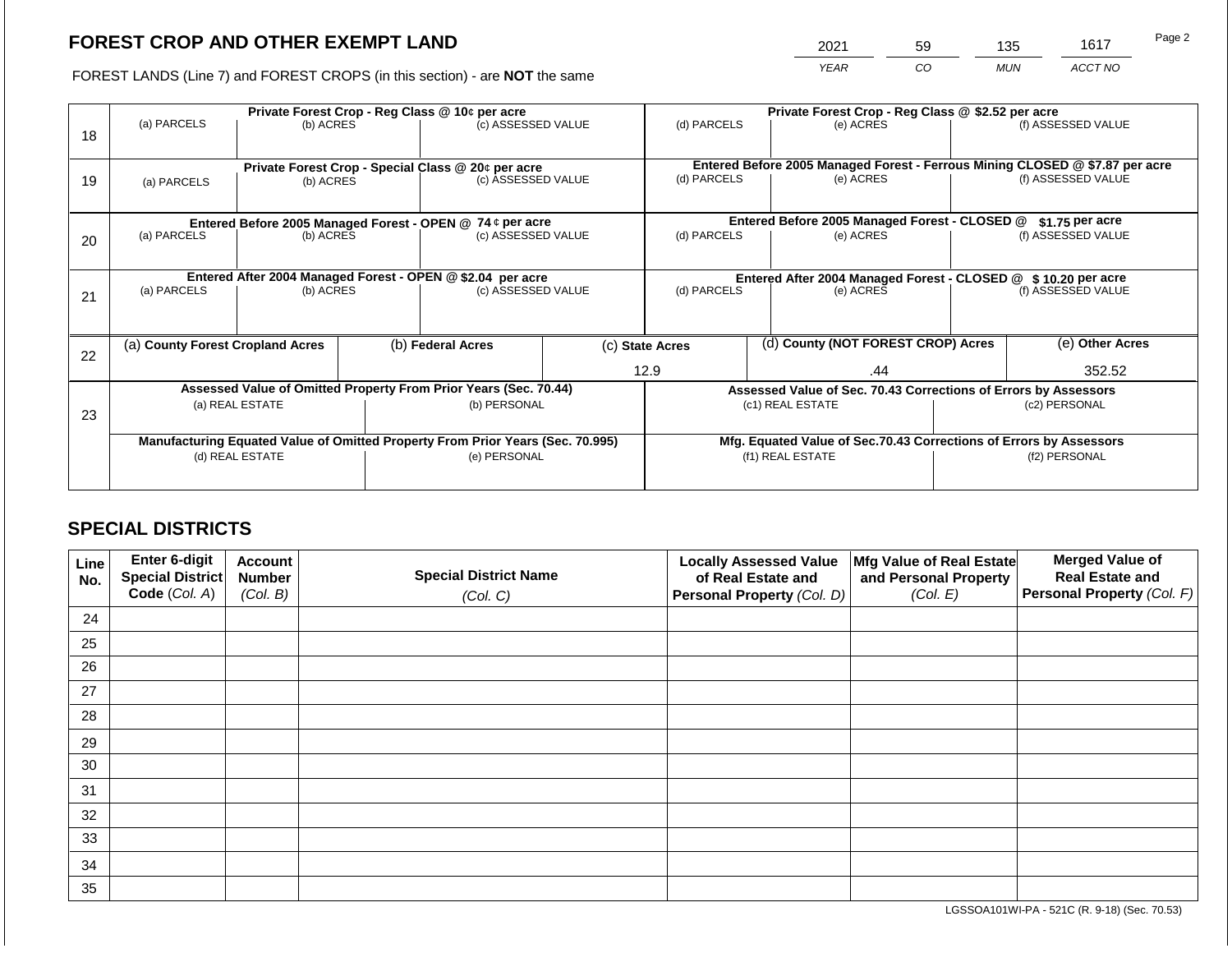#### *YEAR CO MUN ACCT NO*  **Line No. Enter 6-digit School District Code** *(Col. A)* **Account Number** *(Col. B)* **School District Name** *(Col. C)* **Locally Assessed Value of Real Estate and Personal Property** *(Col. D)* **Mfg Value of Real Estate and Personal Property** *(Col. E)* **Merged Value of Real Estate and Personal Property** *(Col. F)* **A. SCHOOL DISTRICTS (K-8 and K-12)** 36 37 38 39 40 41 42 43 44 45 46 47 48 49 50 TOTAL ASSESSED VALUE OF SCHOOL DISTRICTS (K-8 and K-12) **B. UNION HIGH SCHOOL DISTRICTS** 51 52 53 54 55 **C. TECHNICAL COLLEGE DISTRICTS** 56 57 58 59 TOTAL ASSESSED VALUE OF TECHNICAL COLLEGES TOTAL ASSESSED VALUE OF UNION HIGH SCHOOLS 592605 0348 SCH D OF HOWARDS GROVE 245,909,600 245,909,600 001100 | 0010 | LAKESHORE TECHNICAL COLLEGE CLEV 245,909,600 667,200 246,576,800 667,200 246,576,800 667,200 246,576,800 245,909,600 667,200 246,576,800

 *I hereby certify, to the best of my knowledge and belief, this form is complete and correct.*

| Name                                                   |               | Title                            | Submission date  |  |
|--------------------------------------------------------|---------------|----------------------------------|------------------|--|
| KENDRA NYHOF                                           |               | <b>COUNTY TREASURER'S OFFICE</b> | 2021<br>06<br>14 |  |
| Phone                                                  | Email address |                                  |                  |  |
| KENDRA.NYHOF@SHEBOYGANCOUNTY.COM<br>920<br>459<br>3015 |               |                                  |                  |  |

LGSSOA101WI -PA-521C (R. 9-18) (Sec. 70.53)

Page 3

|  |  | <b>SCHOOL DISTRICTS</b> |  |
|--|--|-------------------------|--|
|--|--|-------------------------|--|

20 59 135 1617

| 121 | nu       | 135          |
|-----|----------|--------------|
| AR  | $\cdots$ | <b>MI IN</b> |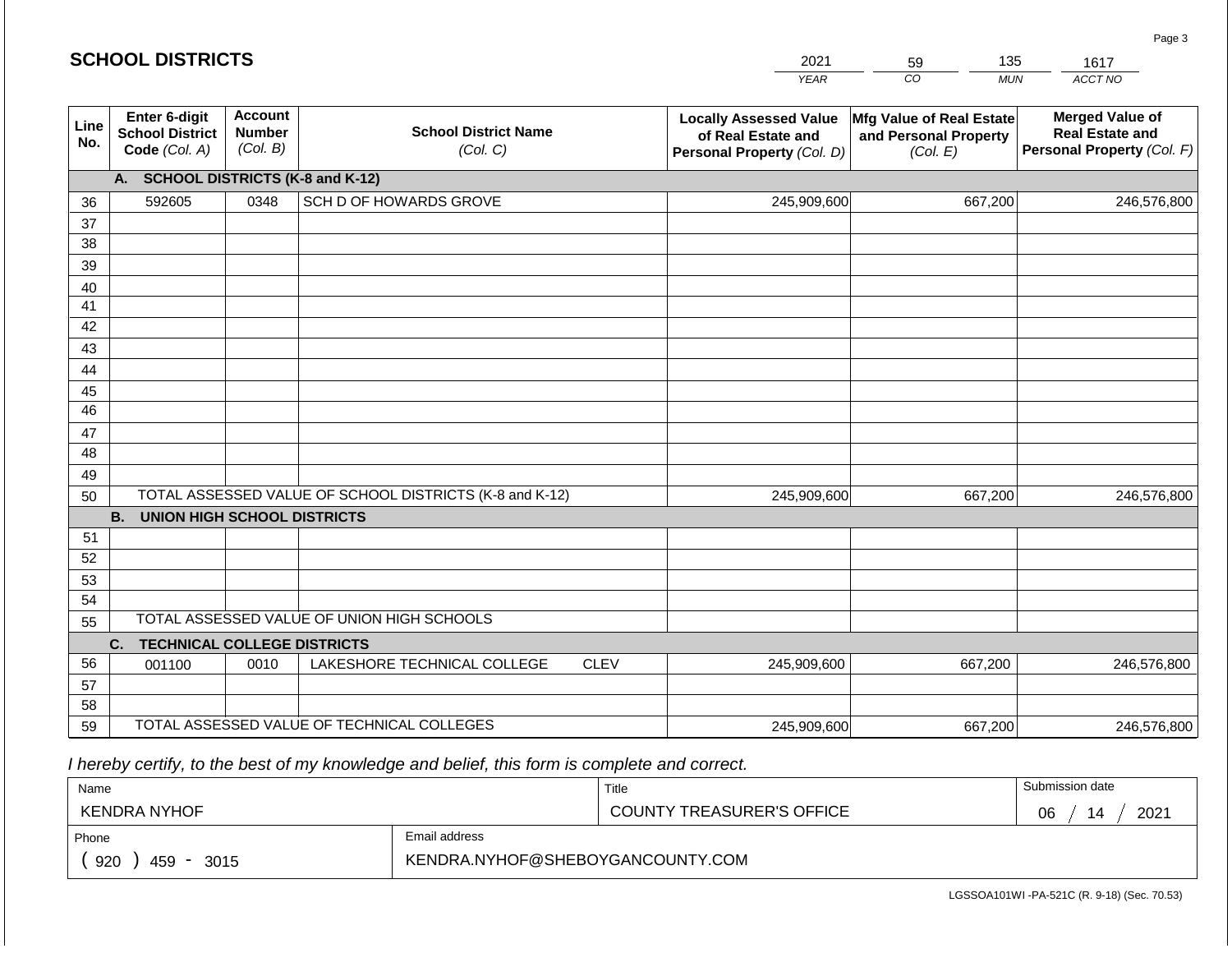- Each municipality's SOA is completed after the Board of Review and includes any changes made to the locally assessed values, under state law (sec. 70.53, Wis. Stats.)
- The Wisconsin Department of Revenue (DOR) merges the locally assessed values with the state assessed manufacturing values
- DOR provides the information regarding district names and codes. If a district is not listed, contact DOR.

Note: If you submit an amended SOA to DOR after your municipality's SOA is equated and posted to our website, we will process the SOA. However, DOR will not recalculate the *aggregate ratio or update the final SOA posted on our website. You should use the corrected values to calculate your tax rates.*

# **Page 1: Real Estate and Personal Property**

- Lines 1-9 assessed real estate values, parcel counts and acres by classification
- Lines 10-15 assessed personal property values and number of accounts by class
- Line 16 aggregate assessed value of all property subject to general property; use to calculate tax rates. Note: This line equals the total assessed value of K-8 and K-12 school districts (Line 50) and total assessed value of technical colleges (Line 59).
- Remarks assessment ratio used to calculate estimated fair market value on property tax bills

# **Page 2: Forest Crop, Other Exempt Land and Special Districts**

- Lines 18-21 private forest crop and managed forest lands assessed values
- Line  $22 -$  tax exempt land acres
- Line 23 prior years assessed value of omitted property under sec. 70.44 and correction of errors under sec. 70.43 shown by locally assessed or manufacturing real estate and personal property. Note: If there is an amount on this line, report the corresponding tax in the Statement of Taxes, Sections J or K.
- Lines 24-35 special district assessed values. These values are used to calculate tax rates for the special districts.

# **Page 3: School Districts**

- Lines 36-50 school districts (K-8 and K-12) assessed values. These values are used to calculate tax rates for school districts.
- Lines 51-55 union high school district assessed values. These values are used to calculate tax rates for union high school districts.
- Lines 56-59 technical college assessed values. These values are used to calculate tax rates for technical colleges.

If you have questions: Email: lgs@wisconsin.gov

 Phone: (608) 266-2569 or (608) 264-6892 Fax: (608) 264-6887

HOWARDS GROVE, WI 53083 - 1306 HOWARDS GROVE, WI 53083 - 1306VILLAGE OF HOWARDS GROVE **VILLAGE OF HOWARDS GROVE** S WISCONSIN DR 913 S WISCONSIN DR CHRISTAN BRANDT CHRISTAN BRANDT  $913$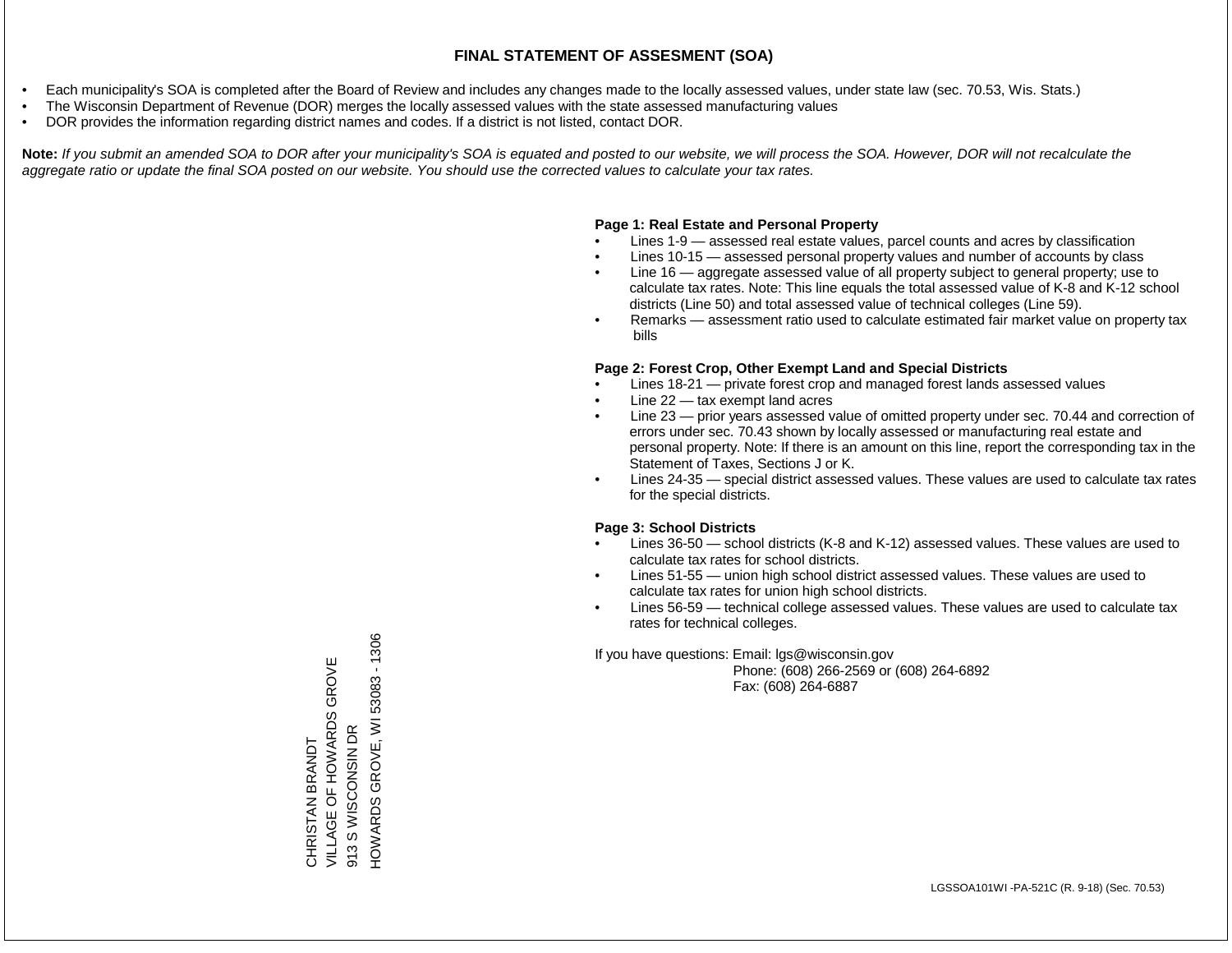|                | <b>FINAL - EQUATED</b>                                                                                                                                                                       |                          |                           |                              |                         |                           | Page 1              |
|----------------|----------------------------------------------------------------------------------------------------------------------------------------------------------------------------------------------|--------------------------|---------------------------|------------------------------|-------------------------|---------------------------|---------------------|
|                | <b>STATEMENT OF ASSESSMENT FOR 2021</b>                                                                                                                                                      |                          | 59                        | 141                          | 1618                    | This is an Amended Return |                     |
|                |                                                                                                                                                                                              |                          | CO                        | <b>MUN</b>                   | ACCT NO                 |                           |                     |
|                | <b>FOR</b><br><b>VILLAGE OF</b><br>OF                                                                                                                                                        | <b>KOHLER</b>            |                           | SHEBOYGAN COUNTY             |                         |                           |                     |
|                | Town - Village - City                                                                                                                                                                        | <b>Municipality Name</b> |                           | <b>County Name</b>           |                         |                           |                     |
|                | <b>REAL ESTATE</b>                                                                                                                                                                           |                          | PARCEL COUNT              | NO. OF ACRES<br><b>WHOLE</b> | <b>VALUE OF</b>         | <b>VALUE OF</b>           | TOTAL VALUE OF LAND |
| Line<br>No.    | (See Lines 18 - 22 for<br>other Real Estate)                                                                                                                                                 |                          | TOTAL LAND   IMPROVEMENTS | NUMBERS ONLY                 | LAND                    | <b>IMPROVEMENTS</b>       | AND IMPROVEMENTS    |
|                |                                                                                                                                                                                              | (Col. A)                 | (Col. B)                  | (Col, C)                     | (Col. D)                | (Col. E)                  | (Col. F)            |
| $\overline{1}$ | <b>RESIDENTIAL - Class 1</b>                                                                                                                                                                 | 967                      | 857                       | 349                          | 45,492,000              | 187,715,000               | 233,207,000         |
| 2              | <b>COMMERCIAL - Class 2</b>                                                                                                                                                                  | 69                       | 35                        | 804                          | 13,741,500              | 98,728,200                | 112,469,700         |
| 3              | <b>MANUFACTURING - Class 3</b>                                                                                                                                                               | 6                        | $\overline{2}$            | 375                          | 5,550,500               | 22,214,700                | 27,765,200          |
| $\overline{4}$ | <b>AGRICULTURAL - Class 4</b>                                                                                                                                                                | 41                       |                           | 1,101                        | 173,400                 |                           | 173,400             |
| 5              | <b>UNDEVELOPED - Class 5</b>                                                                                                                                                                 |                          |                           | 40                           | 31,800                  |                           | 31,800              |
| 6              | AGRICULTURAL FOREST - Class 5m                                                                                                                                                               | $\overline{2}$           |                           | 13                           | 31,800                  |                           | 31,800              |
| $\overline{7}$ | <b>FOREST LANDS - Class 6</b>                                                                                                                                                                | $\overline{2}$           |                           | 47                           | 222,000                 |                           | 222,000             |
| 8              | OTHER - Class 7                                                                                                                                                                              | 4                        | $\overline{\mathbf{4}}$   | 11                           | 152,000                 | 415,000                   | 567,000             |
| 9              | TOTAL - ALL COLUMNS                                                                                                                                                                          | 1,108                    | 898                       | 2,740                        | 65,395,000              | 309,072,900               | 374,467,900         |
| 10             | NUMBER OF PERSONAL PROPERTY ACCOUNTS IN ROLL                                                                                                                                                 |                          |                           | 100                          | <b>LOCALLY ASSESSED</b> | <b>MANUFACTURING</b>      | <b>MERGED</b>       |
| 11             | BOATS AND OTHER WATERCRAFT NOT EXEMPT - Code 1                                                                                                                                               |                          |                           |                              | 0                       | $\Omega$                  | $\Omega$            |
| 12             | MACHINERY, TOOLS AND PATTERNS - Code 2                                                                                                                                                       |                          |                           |                              |                         | 15,742,200                | 15,742,200          |
| 13             | FURNITURE, FIXTURES AND EQUIPMENT - Code 3                                                                                                                                                   |                          |                           |                              | 11,931,100              | 7,073,700                 | 19,004,800          |
| 14             | ALL OTHER PERSONAL PROPERTY NOT EXEMPT - Codes 4A, 4B, 4C                                                                                                                                    |                          |                           |                              | 1,862,600               | 760,900                   | 2,623,500           |
| 15             | TOTAL OF PERSONAL PROPERTY NOT EXEMPT (Total of Lines 11-14)                                                                                                                                 |                          |                           |                              | 13,793,700              | 23,576,800                | 37,370,500          |
| 16             | AGGREGATE ASSESSED VALUE OF ALL PROPERTY SUBJECT TO THE GENERAL PROPERTY TAX (Total of Lines 9F and 15F)<br>MUST EQUAL TOTAL VALUE OF THE SCHOOL DISTRICTS (K-12 PLUS K-8) - Line 50, Col. F |                          |                           |                              |                         |                           | 411,838,400         |
| 17             | <b>BOARD OF REVIEW</b>                                                                                                                                                                       |                          |                           | Name of Assessor             |                         | Telephone #               |                     |
|                | DATE OF FINAL ADJOURNMENT                                                                                                                                                                    |                          | (800) 721-4157            |                              |                         |                           |                     |

The Assessment Ratio to be used in calculating the estimated Fair Market Value on tax bills for this tax district is .817046966

This ratio should be used to convert assessed values to "Calculate Equalized Values" in Step 1 of the Lottery and Gaming Credit Calculations.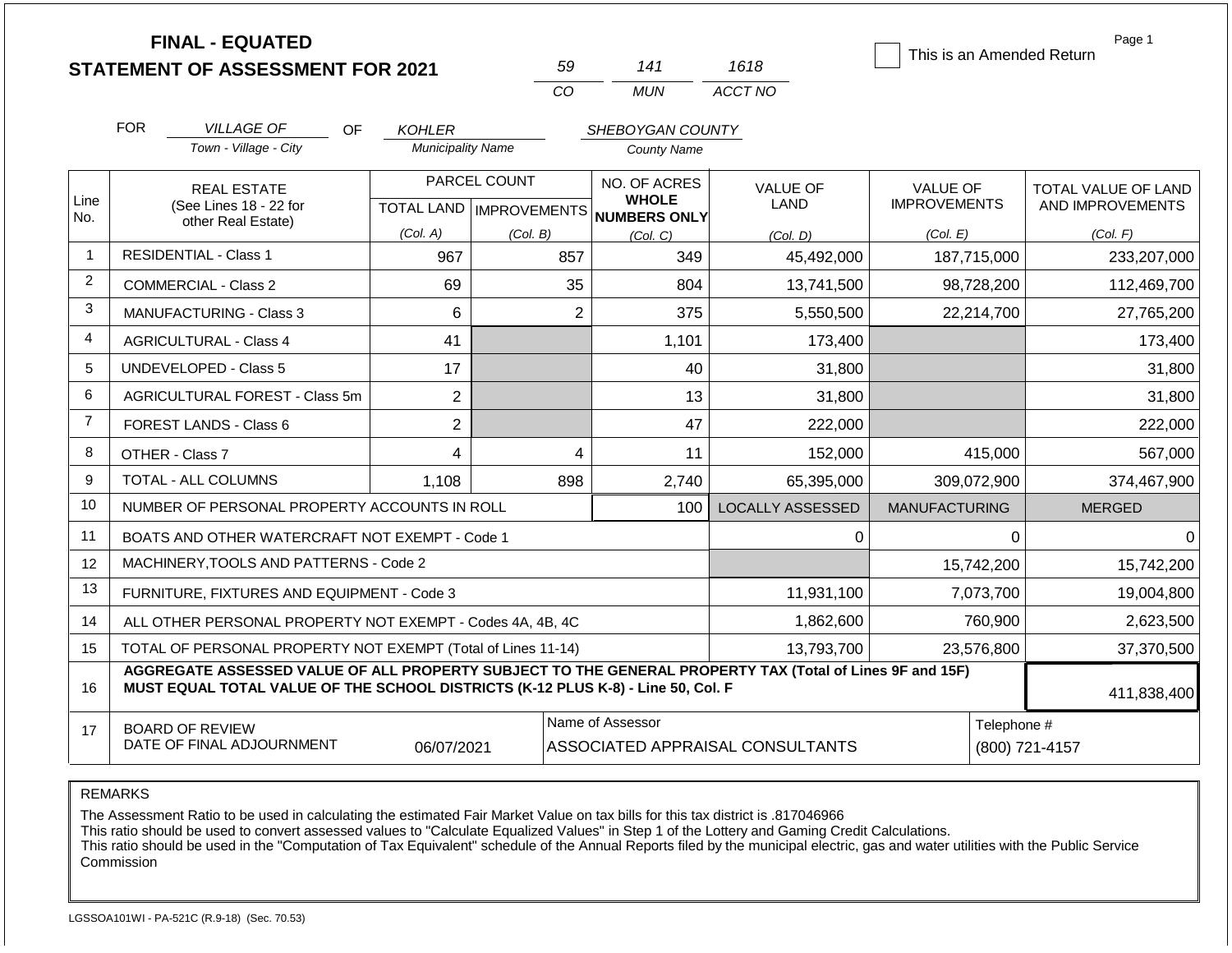2021 59 141 1618

FOREST LANDS (Line 7) and FOREST CROPS (in this section) - are **NOT** the same *YEAR CO MUN ACCT NO*

| 18 | (a) PARCELS<br>(b) ACRES                                   |                                                                 |  | Private Forest Crop - Reg Class @ 10¢ per acre<br>(c) ASSESSED VALUE           |                                   | (d) PARCELS                                                        |                                                               | Private Forest Crop - Reg Class @ \$2.52 per acre<br>(e) ACRES                            |                    | (f) ASSESSED VALUE |  |
|----|------------------------------------------------------------|-----------------------------------------------------------------|--|--------------------------------------------------------------------------------|-----------------------------------|--------------------------------------------------------------------|---------------------------------------------------------------|-------------------------------------------------------------------------------------------|--------------------|--------------------|--|
| 19 | (a) PARCELS                                                | Private Forest Crop - Special Class @ 20¢ per acre<br>(b) ACRES |  | (c) ASSESSED VALUE                                                             |                                   | (d) PARCELS                                                        |                                                               | Entered Before 2005 Managed Forest - Ferrous Mining CLOSED @ \$7.87 per acre<br>(e) ACRES |                    | (f) ASSESSED VALUE |  |
|    |                                                            |                                                                 |  | Entered Before 2005 Managed Forest - OPEN @ 74 ¢ per acre                      |                                   |                                                                    |                                                               | Entered Before 2005 Managed Forest - CLOSED @                                             |                    | $$1.75$ per acre   |  |
| 20 | (a) PARCELS                                                | (b) ACRES                                                       |  | (c) ASSESSED VALUE                                                             |                                   | (d) PARCELS<br>(e) ACRES                                           |                                                               |                                                                                           | (f) ASSESSED VALUE |                    |  |
|    | Entered After 2004 Managed Forest - OPEN @ \$2.04 per acre |                                                                 |  |                                                                                |                                   |                                                                    | Entered After 2004 Managed Forest - CLOSED @ \$10.20 per acre |                                                                                           |                    |                    |  |
| 21 | (a) PARCELS                                                | (b) ACRES                                                       |  |                                                                                | (d) PARCELS<br>(c) ASSESSED VALUE |                                                                    | (e) ACRES                                                     |                                                                                           | (f) ASSESSED VALUE |                    |  |
|    |                                                            |                                                                 |  |                                                                                |                                   |                                                                    |                                                               |                                                                                           |                    |                    |  |
| 22 | (a) County Forest Cropland Acres                           |                                                                 |  | (b) Federal Acres                                                              |                                   | (d) County (NOT FOREST CROP) Acres<br>(c) State Acres              |                                                               |                                                                                           | (e) Other Acres    |                    |  |
|    |                                                            |                                                                 |  |                                                                                |                                   | 152.12<br>.69                                                      |                                                               |                                                                                           |                    | 94.66              |  |
|    |                                                            |                                                                 |  | Assessed Value of Omitted Property From Prior Years (Sec. 70.44)               |                                   |                                                                    |                                                               | Assessed Value of Sec. 70.43 Corrections of Errors by Assessors                           |                    |                    |  |
| 23 |                                                            | (a) REAL ESTATE                                                 |  | (b) PERSONAL                                                                   |                                   |                                                                    |                                                               | (c1) REAL ESTATE                                                                          | (c2) PERSONAL      |                    |  |
|    |                                                            |                                                                 |  |                                                                                |                                   |                                                                    |                                                               |                                                                                           |                    |                    |  |
|    |                                                            |                                                                 |  | Manufacturing Equated Value of Omitted Property From Prior Years (Sec. 70.995) |                                   | Mfg. Equated Value of Sec.70.43 Corrections of Errors by Assessors |                                                               |                                                                                           |                    |                    |  |
|    | (d) REAL ESTATE                                            |                                                                 |  | (e) PERSONAL                                                                   |                                   | (f1) REAL ESTATE                                                   |                                                               |                                                                                           | (f2) PERSONAL      |                    |  |
|    |                                                            |                                                                 |  |                                                                                |                                   |                                                                    |                                                               |                                                                                           |                    |                    |  |

# **SPECIAL DISTRICTS**

| Line<br>No. | <b>Enter 6-digit</b><br>Special District | <b>Account</b><br><b>Number</b> | <b>Special District Name</b> | <b>Locally Assessed Value</b><br>of Real Estate and | Mfg Value of Real Estate<br>and Personal Property | <b>Merged Value of</b><br><b>Real Estate and</b> |
|-------------|------------------------------------------|---------------------------------|------------------------------|-----------------------------------------------------|---------------------------------------------------|--------------------------------------------------|
|             | Code (Col. A)                            | (Col. B)                        | (Col. C)                     | Personal Property (Col. D)                          | (Col. E)                                          | <b>Personal Property (Col. F)</b>                |
| 24          |                                          |                                 |                              |                                                     |                                                   |                                                  |
| 25          |                                          |                                 |                              |                                                     |                                                   |                                                  |
| 26          |                                          |                                 |                              |                                                     |                                                   |                                                  |
| 27          |                                          |                                 |                              |                                                     |                                                   |                                                  |
| 28          |                                          |                                 |                              |                                                     |                                                   |                                                  |
| 29          |                                          |                                 |                              |                                                     |                                                   |                                                  |
| 30          |                                          |                                 |                              |                                                     |                                                   |                                                  |
| 31          |                                          |                                 |                              |                                                     |                                                   |                                                  |
| 32          |                                          |                                 |                              |                                                     |                                                   |                                                  |
| 33          |                                          |                                 |                              |                                                     |                                                   |                                                  |
| 34          |                                          |                                 |                              |                                                     |                                                   |                                                  |
| 35          |                                          |                                 |                              |                                                     |                                                   |                                                  |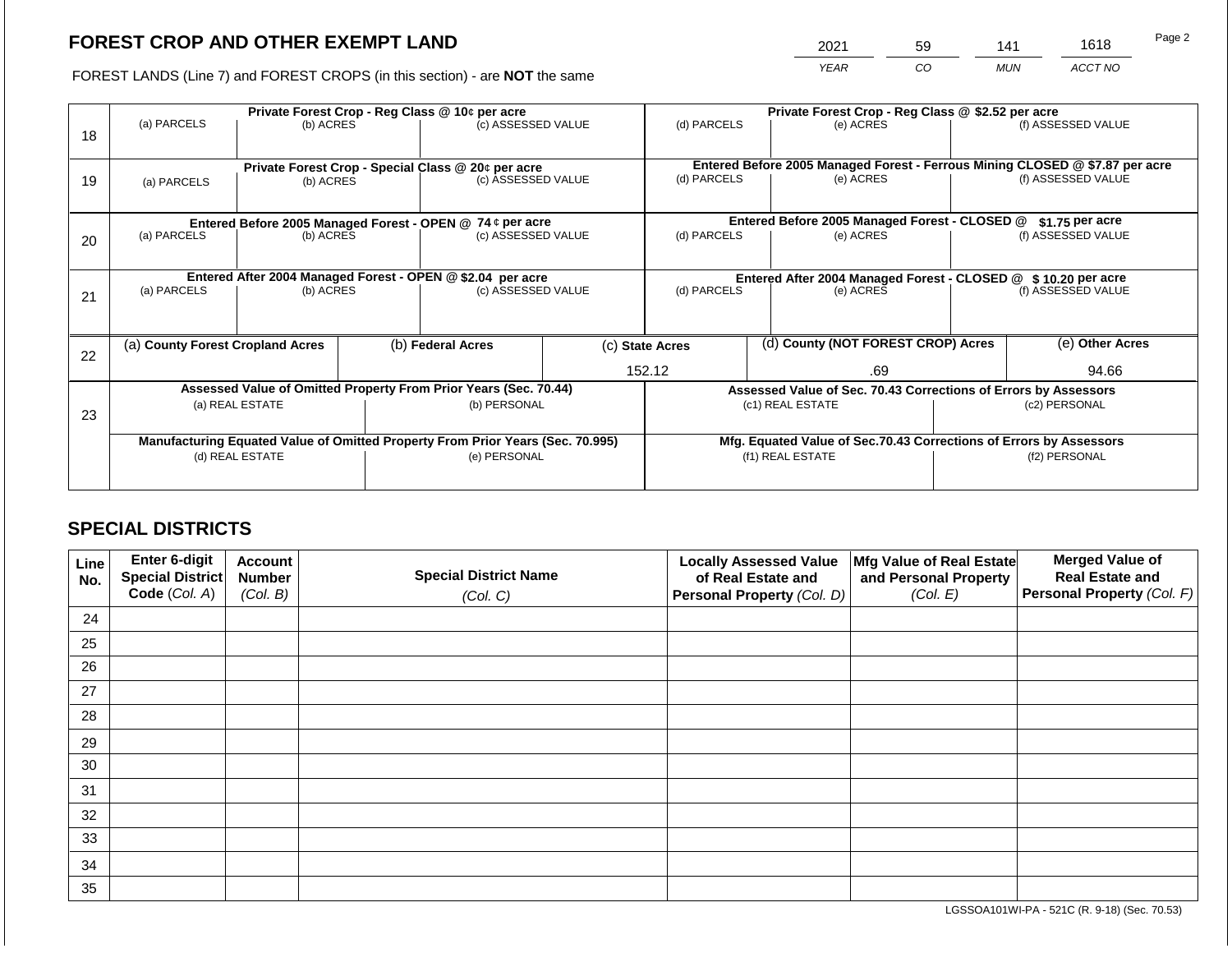|                 | <b>SCHOOL DISTRICTS</b>                                  |                                             |                                                         |             | 2021<br>141<br>59<br>1618                                                         |                                                               |                                                                                |  |
|-----------------|----------------------------------------------------------|---------------------------------------------|---------------------------------------------------------|-------------|-----------------------------------------------------------------------------------|---------------------------------------------------------------|--------------------------------------------------------------------------------|--|
|                 |                                                          |                                             |                                                         |             | <b>YEAR</b>                                                                       | CO<br><b>MUN</b>                                              | ACCT NO                                                                        |  |
| Line<br>No.     | Enter 6-digit<br><b>School District</b><br>Code (Col. A) | <b>Account</b><br><b>Number</b><br>(Col. B) | <b>School District Name</b><br>(Col. C)                 |             | <b>Locally Assessed Value</b><br>of Real Estate and<br>Personal Property (Col. D) | Mfg Value of Real Estate<br>and Personal Property<br>(Col. E) | <b>Merged Value of</b><br><b>Real Estate and</b><br>Personal Property (Col. F) |  |
|                 | A. SCHOOL DISTRICTS (K-8 and K-12)                       |                                             |                                                         |             |                                                                                   |                                                               |                                                                                |  |
| 36              | 592842                                                   | 0349                                        | SCH D OF KOHLER                                         |             | 360,459,700                                                                       | 51,342,000                                                    | 411,801,700                                                                    |  |
| 37              | 595271                                                   | 0353                                        | SCH D OF SHEBOYGAN AREA                                 |             | 200                                                                               |                                                               | 200                                                                            |  |
| 38              | 595278                                                   | 0354                                        | SCH D OF SHEBOYGAN FALLS                                |             | 36,500                                                                            |                                                               | 36,500                                                                         |  |
| 39              |                                                          |                                             |                                                         |             |                                                                                   |                                                               |                                                                                |  |
| 40              |                                                          |                                             |                                                         |             |                                                                                   |                                                               |                                                                                |  |
| 41              |                                                          |                                             |                                                         |             |                                                                                   |                                                               |                                                                                |  |
| 42              |                                                          |                                             |                                                         |             |                                                                                   |                                                               |                                                                                |  |
| 43              |                                                          |                                             |                                                         |             |                                                                                   |                                                               |                                                                                |  |
| 44              |                                                          |                                             |                                                         |             |                                                                                   |                                                               |                                                                                |  |
| 45              |                                                          |                                             |                                                         |             |                                                                                   |                                                               |                                                                                |  |
| $\overline{46}$ |                                                          |                                             |                                                         |             |                                                                                   |                                                               |                                                                                |  |
| 47              |                                                          |                                             |                                                         |             |                                                                                   |                                                               |                                                                                |  |
| 48              |                                                          |                                             |                                                         |             |                                                                                   |                                                               |                                                                                |  |
| 49<br>50        |                                                          |                                             | TOTAL ASSESSED VALUE OF SCHOOL DISTRICTS (K-8 and K-12) |             | 360,496,400                                                                       | 51,342,000                                                    | 411,838,400                                                                    |  |
|                 | <b>B.</b><br><b>UNION HIGH SCHOOL DISTRICTS</b>          |                                             |                                                         |             |                                                                                   |                                                               |                                                                                |  |
| 51              |                                                          |                                             |                                                         |             |                                                                                   |                                                               |                                                                                |  |
| 52              |                                                          |                                             |                                                         |             |                                                                                   |                                                               |                                                                                |  |
| 53              |                                                          |                                             |                                                         |             |                                                                                   |                                                               |                                                                                |  |
| 54              |                                                          |                                             |                                                         |             |                                                                                   |                                                               |                                                                                |  |
| 55              |                                                          |                                             | TOTAL ASSESSED VALUE OF UNION HIGH SCHOOLS              |             |                                                                                   |                                                               |                                                                                |  |
|                 | <b>TECHNICAL COLLEGE DISTRICTS</b><br>C.                 |                                             |                                                         |             |                                                                                   |                                                               |                                                                                |  |
| 56              | 001100                                                   | 0010                                        | LAKESHORE TECHNICAL COLLEGE                             | <b>CLEV</b> | 360,496,400                                                                       | 51,342,000                                                    | 411,838,400                                                                    |  |
| 57              |                                                          |                                             |                                                         |             |                                                                                   |                                                               |                                                                                |  |
| 58              |                                                          |                                             |                                                         |             |                                                                                   |                                                               |                                                                                |  |
| 59              |                                                          |                                             | TOTAL ASSESSED VALUE OF TECHNICAL COLLEGES              |             | 360,496,400                                                                       | 51,342,000                                                    | 411,838,400                                                                    |  |

 *I hereby certify, to the best of my knowledge and belief, this form is complete and correct.*

**SCHOOL DISTRICTS**

| Name               |                           | Title           | Submission date  |  |  |
|--------------------|---------------------------|-----------------|------------------|--|--|
| LAURIE LINDOW      |                           | CLERK/TREASURER | 2021<br>06<br>23 |  |  |
| Phone              | Email address             |                 |                  |  |  |
| 920<br>459<br>3873 | LLINDOW@KOHLERVILLAGE.ORG |                 |                  |  |  |

Page 3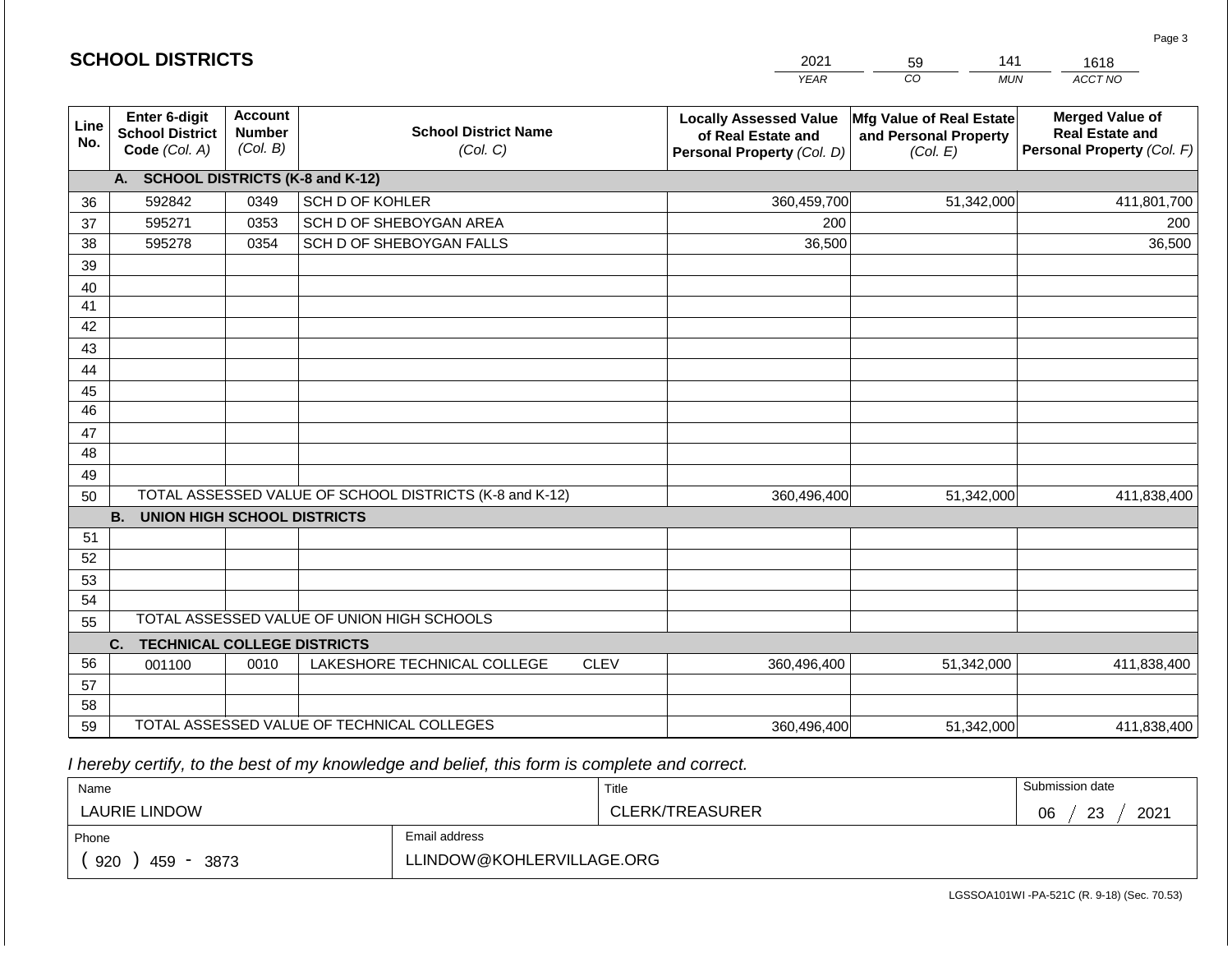- Each municipality's SOA is completed after the Board of Review and includes any changes made to the locally assessed values, under state law (sec. 70.53, Wis. Stats.)
- The Wisconsin Department of Revenue (DOR) merges the locally assessed values with the state assessed manufacturing values
- DOR provides the information regarding district names and codes. If a district is not listed, contact DOR.

Note: If you submit an amended SOA to DOR after your municipality's SOA is equated and posted to our website, we will process the SOA. However, DOR will not recalculate the *aggregate ratio or update the final SOA posted on our website. You should use the corrected values to calculate your tax rates.*

#### **Page 1: Real Estate and Personal Property**

- Lines 1-9 assessed real estate values, parcel counts and acres by classification
- Lines 10-15 assessed personal property values and number of accounts by class
- Line 16 aggregate assessed value of all property subject to general property; use to calculate tax rates. Note: This line equals the total assessed value of K-8 and K-12 school districts (Line 50) and total assessed value of technical colleges (Line 59).
- Remarks assessment ratio used to calculate estimated fair market value on property tax bills

#### **Page 2: Forest Crop, Other Exempt Land and Special Districts**

- Lines 18-21 private forest crop and managed forest lands assessed values
- Line  $22 -$  tax exempt land acres
- Line 23 prior years assessed value of omitted property under sec. 70.44 and correction of errors under sec. 70.43 shown by locally assessed or manufacturing real estate and personal property. Note: If there is an amount on this line, report the corresponding tax in the Statement of Taxes, Sections J or K.
- Lines 24-35 special district assessed values. These values are used to calculate tax rates for the special districts.

#### **Page 3: School Districts**

- Lines 36-50 school districts (K-8 and K-12) assessed values. These values are used to calculate tax rates for school districts.
- Lines 51-55 union high school district assessed values. These values are used to calculate tax rates for union high school districts.
- Lines 56-59 technical college assessed values. These values are used to calculate tax rates for technical colleges.

If you have questions: Email: lgs@wisconsin.gov

 Phone: (608) 266-2569 or (608) 264-6892 Fax: (608) 264-6887

 $-1513$ KOHLER, WI 53044 - 1513VILLAGE OF KOHLER LAURIE LINDOW 319 HIGHLAND DR **KOHLER, WI 53044** 319 HIGHLAND DR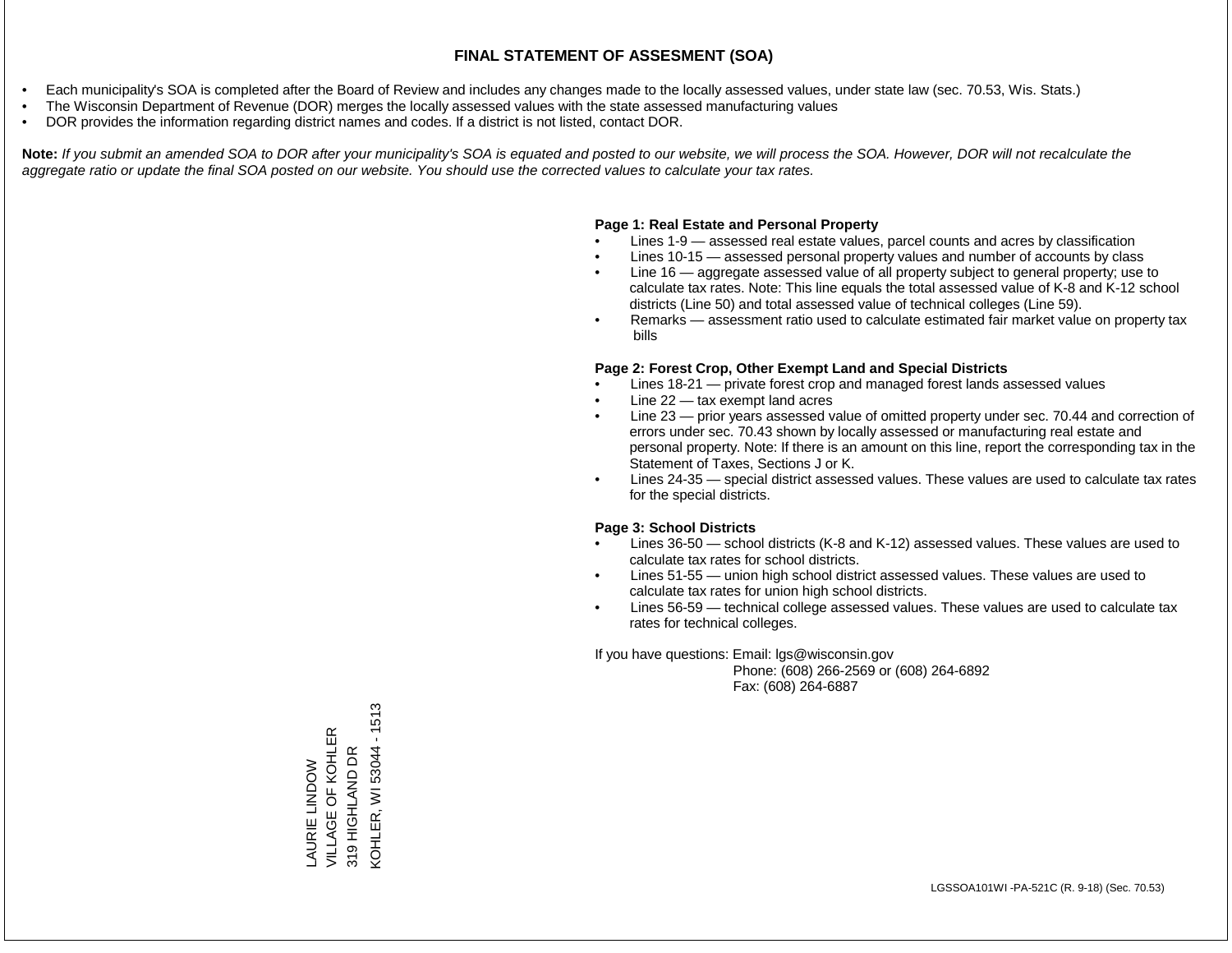|                | <b>FINAL - EQUATED</b><br><b>STATEMENT OF ASSESSMENT FOR 2021</b>                                                                                                                            |                          | 59                                        | 165                                          | 1619                    | This is an Amended Return              | Page 1                                  |
|----------------|----------------------------------------------------------------------------------------------------------------------------------------------------------------------------------------------|--------------------------|-------------------------------------------|----------------------------------------------|-------------------------|----------------------------------------|-----------------------------------------|
|                |                                                                                                                                                                                              |                          | CO                                        | <b>MUN</b>                                   | ACCT NO                 |                                        |                                         |
|                | <b>FOR</b><br><b>VILLAGE OF</b><br><b>OF</b>                                                                                                                                                 | <b>OOSTBURG</b>          |                                           | SHEBOYGAN COUNTY                             |                         |                                        |                                         |
|                | Town - Village - City                                                                                                                                                                        | <b>Municipality Name</b> |                                           | <b>County Name</b>                           |                         |                                        |                                         |
| Line           | <b>REAL ESTATE</b><br>(See Lines 18 - 22 for                                                                                                                                                 |                          | PARCEL COUNT<br>TOTAL LAND   IMPROVEMENTS | NO. OF ACRES<br><b>WHOLE</b><br>NUMBERS ONLY | <b>VALUE OF</b><br>LAND | <b>VALUE OF</b><br><b>IMPROVEMENTS</b> | TOTAL VALUE OF LAND<br>AND IMPROVEMENTS |
| No.            | other Real Estate)                                                                                                                                                                           | (Col. A)                 | (Col. B)                                  | (Col, C)                                     | (Col. D)                | (Col. E)                               | (Col. F)                                |
| $\overline{1}$ | <b>RESIDENTIAL - Class 1</b>                                                                                                                                                                 | 1,115                    | 1,050                                     | 405                                          | 33,371,300              | 136,494,900                            | 169,866,200                             |
| $\overline{2}$ | <b>COMMERCIAL - Class 2</b>                                                                                                                                                                  | 105                      | 84                                        | 134                                          | 3,768,500               | 29,230,300                             | 32,998,800                              |
| 3              | MANUFACTURING - Class 3                                                                                                                                                                      | 8                        | 8                                         | 71                                           | 809,000                 | 22,068,900                             | 22,877,900                              |
| 4              | <b>AGRICULTURAL - Class 4</b>                                                                                                                                                                | 14                       |                                           | 214                                          | 34,400                  |                                        | 34,400                                  |
| 5              | <b>UNDEVELOPED - Class 5</b>                                                                                                                                                                 | 8                        |                                           | 13                                           | 18,300                  |                                        | 18,300                                  |
| 6              | <b>AGRICULTURAL FOREST - Class 5m</b>                                                                                                                                                        | $\mathbf 0$              |                                           | $\mathbf 0$                                  | 0                       |                                        | 0                                       |
| $\overline{7}$ | FOREST LANDS - Class 6                                                                                                                                                                       | $\Omega$                 |                                           | 0                                            | 0                       |                                        | $\Omega$                                |
| 8              | OTHER - Class 7                                                                                                                                                                              | $\Omega$                 | $\Omega$                                  | $\Omega$                                     | $\overline{0}$          |                                        | $\Omega$<br>$\Omega$                    |
| 9              | <b>TOTAL - ALL COLUMNS</b>                                                                                                                                                                   | 1,250                    | 1,142                                     | 837                                          | 38,001,500              | 187,794,100                            | 225,795,600                             |
| 10             | NUMBER OF PERSONAL PROPERTY ACCOUNTS IN ROLL                                                                                                                                                 |                          |                                           | 100                                          | <b>LOCALLY ASSESSED</b> | <b>MANUFACTURING</b>                   | <b>MERGED</b>                           |
| 11             | BOATS AND OTHER WATERCRAFT NOT EXEMPT - Code 1                                                                                                                                               |                          |                                           |                                              | 0                       |                                        | 0<br>0                                  |
| 12             | MACHINERY, TOOLS AND PATTERNS - Code 2                                                                                                                                                       |                          |                                           |                                              |                         | 990,600                                | 990,600                                 |
| 13             | FURNITURE, FIXTURES AND EQUIPMENT - Code 3                                                                                                                                                   |                          |                                           |                                              | 661,300                 | 1,096,700                              | 1,758,000                               |
| 14             | ALL OTHER PERSONAL PROPERTY NOT EXEMPT - Codes 4A, 4B, 4C                                                                                                                                    |                          |                                           |                                              | 212,800                 | 591,800                                | 804,600                                 |
| 15             | TOTAL OF PERSONAL PROPERTY NOT EXEMPT (Total of Lines 11-14)                                                                                                                                 |                          |                                           |                                              | 874,100                 | 2,679,100                              | 3,553,200                               |
| 16             | AGGREGATE ASSESSED VALUE OF ALL PROPERTY SUBJECT TO THE GENERAL PROPERTY TAX (Total of Lines 9F and 15F)<br>MUST EQUAL TOTAL VALUE OF THE SCHOOL DISTRICTS (K-12 PLUS K-8) - Line 50, Col. F |                          |                                           |                                              |                         |                                        | 229,348,800                             |
| 17             | Name of Assessor<br>Telephone #<br><b>BOARD OF REVIEW</b><br>DATE OF FINAL ADJOURNMENT<br>ASSOCIATED APPRAISAL CONSULTANTS INC<br>(920) 749-1995<br>05/20/2021                               |                          |                                           |                                              |                         |                                        |                                         |

The Assessment Ratio to be used in calculating the estimated Fair Market Value on tax bills for this tax district is .807649918

This ratio should be used to convert assessed values to "Calculate Equalized Values" in Step 1 of the Lottery and Gaming Credit Calculations.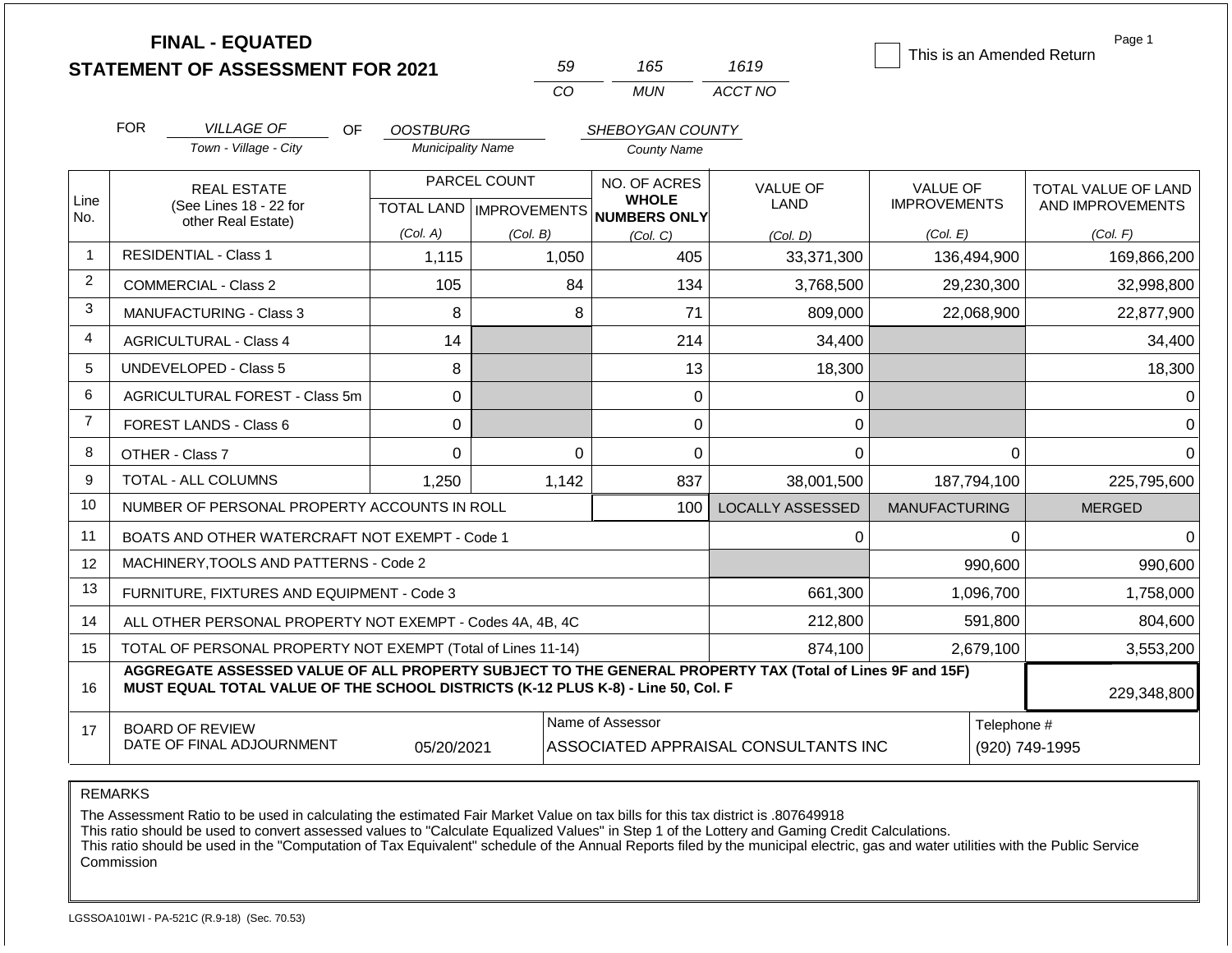2021 59 165 1619

FOREST LANDS (Line 7) and FOREST CROPS (in this section) - are **NOT** the same *YEAR CO MUN ACCT NO*

|    |                                                                                |                                                    |                    | Private Forest Crop - Reg Class @ 10¢ per acre                   |                                               | Private Forest Crop - Reg Class @ \$2.52 per acre     |                 |                                                                                           |                 |                    |
|----|--------------------------------------------------------------------------------|----------------------------------------------------|--------------------|------------------------------------------------------------------|-----------------------------------------------|-------------------------------------------------------|-----------------|-------------------------------------------------------------------------------------------|-----------------|--------------------|
|    | (a) PARCELS                                                                    | (b) ACRES                                          |                    | (c) ASSESSED VALUE                                               |                                               | (d) PARCELS                                           |                 | (e) ACRES                                                                                 |                 | (f) ASSESSED VALUE |
| 18 |                                                                                |                                                    |                    |                                                                  |                                               |                                                       |                 |                                                                                           |                 |                    |
|    |                                                                                |                                                    |                    |                                                                  |                                               |                                                       |                 |                                                                                           |                 |                    |
|    |                                                                                | Private Forest Crop - Special Class @ 20¢ per acre |                    |                                                                  |                                               | (d) PARCELS                                           |                 | Entered Before 2005 Managed Forest - Ferrous Mining CLOSED @ \$7.87 per acre<br>(e) ACRES |                 | (f) ASSESSED VALUE |
| 19 | (a) PARCELS                                                                    | (b) ACRES                                          | (c) ASSESSED VALUE |                                                                  |                                               |                                                       |                 |                                                                                           |                 |                    |
|    |                                                                                |                                                    |                    |                                                                  |                                               |                                                       |                 |                                                                                           |                 |                    |
|    | Entered Before 2005 Managed Forest - OPEN @ 74 ¢ per acre                      |                                                    |                    |                                                                  | Entered Before 2005 Managed Forest - CLOSED @ |                                                       | \$1.75 per acre |                                                                                           |                 |                    |
| 20 | (a) PARCELS                                                                    | (b) ACRES                                          |                    | (c) ASSESSED VALUE                                               |                                               | (d) PARCELS                                           |                 | (e) ACRES                                                                                 |                 | (f) ASSESSED VALUE |
|    |                                                                                |                                                    |                    |                                                                  |                                               |                                                       |                 |                                                                                           |                 |                    |
|    |                                                                                |                                                    |                    |                                                                  |                                               |                                                       |                 |                                                                                           |                 |                    |
|    |                                                                                |                                                    |                    | Entered After 2004 Managed Forest - OPEN @ \$2.04 per acre       |                                               |                                                       |                 | Entered After 2004 Managed Forest - CLOSED @ \$10.20 per acre                             |                 |                    |
| 21 | (a) PARCELS                                                                    | (b) ACRES                                          |                    | (c) ASSESSED VALUE                                               |                                               | (d) PARCELS                                           |                 | (e) ACRES                                                                                 |                 | (f) ASSESSED VALUE |
|    |                                                                                |                                                    |                    |                                                                  |                                               |                                                       |                 |                                                                                           |                 |                    |
|    |                                                                                |                                                    |                    |                                                                  |                                               |                                                       |                 |                                                                                           |                 |                    |
|    | (a) County Forest Cropland Acres                                               |                                                    |                    | (b) Federal Acres                                                |                                               | (d) County (NOT FOREST CROP) Acres<br>(c) State Acres |                 |                                                                                           | (e) Other Acres |                    |
| 22 |                                                                                |                                                    |                    |                                                                  |                                               |                                                       |                 |                                                                                           |                 |                    |
|    |                                                                                |                                                    |                    |                                                                  |                                               | .61                                                   | 4.63            |                                                                                           | 248.67          |                    |
|    |                                                                                |                                                    |                    | Assessed Value of Omitted Property From Prior Years (Sec. 70.44) |                                               |                                                       |                 | Assessed Value of Sec. 70.43 Corrections of Errors by Assessors                           |                 |                    |
|    |                                                                                | (a) REAL ESTATE                                    |                    | (b) PERSONAL                                                     |                                               |                                                       |                 | (c1) REAL ESTATE                                                                          |                 | (c2) PERSONAL      |
| 23 |                                                                                |                                                    |                    |                                                                  |                                               |                                                       |                 |                                                                                           |                 |                    |
|    | Manufacturing Equated Value of Omitted Property From Prior Years (Sec. 70.995) |                                                    |                    |                                                                  |                                               |                                                       |                 | Mfg. Equated Value of Sec.70.43 Corrections of Errors by Assessors                        |                 |                    |
|    |                                                                                | (d) REAL ESTATE                                    |                    | (e) PERSONAL                                                     |                                               |                                                       |                 | (f1) REAL ESTATE                                                                          | (f2) PERSONAL   |                    |
|    |                                                                                |                                                    |                    |                                                                  |                                               |                                                       |                 |                                                                                           |                 |                    |
|    |                                                                                |                                                    |                    |                                                                  |                                               |                                                       |                 |                                                                                           |                 |                    |

# **SPECIAL DISTRICTS**

| Line<br>No. | Enter 6-digit<br>Special District | <b>Account</b><br><b>Number</b> | <b>Special District Name</b> | <b>Locally Assessed Value</b><br>of Real Estate and | Mfg Value of Real Estate<br>and Personal Property | <b>Merged Value of</b><br><b>Real Estate and</b> |
|-------------|-----------------------------------|---------------------------------|------------------------------|-----------------------------------------------------|---------------------------------------------------|--------------------------------------------------|
|             | Code (Col. A)                     | (Col. B)                        | (Col. C)                     | Personal Property (Col. D)                          | (Col. E)                                          | Personal Property (Col. F)                       |
| 24          |                                   |                                 |                              |                                                     |                                                   |                                                  |
| 25          |                                   |                                 |                              |                                                     |                                                   |                                                  |
| 26          |                                   |                                 |                              |                                                     |                                                   |                                                  |
| 27          |                                   |                                 |                              |                                                     |                                                   |                                                  |
| 28          |                                   |                                 |                              |                                                     |                                                   |                                                  |
| 29          |                                   |                                 |                              |                                                     |                                                   |                                                  |
| 30          |                                   |                                 |                              |                                                     |                                                   |                                                  |
| 31          |                                   |                                 |                              |                                                     |                                                   |                                                  |
| 32          |                                   |                                 |                              |                                                     |                                                   |                                                  |
| 33          |                                   |                                 |                              |                                                     |                                                   |                                                  |
| 34          |                                   |                                 |                              |                                                     |                                                   |                                                  |
| 35          |                                   |                                 |                              |                                                     |                                                   |                                                  |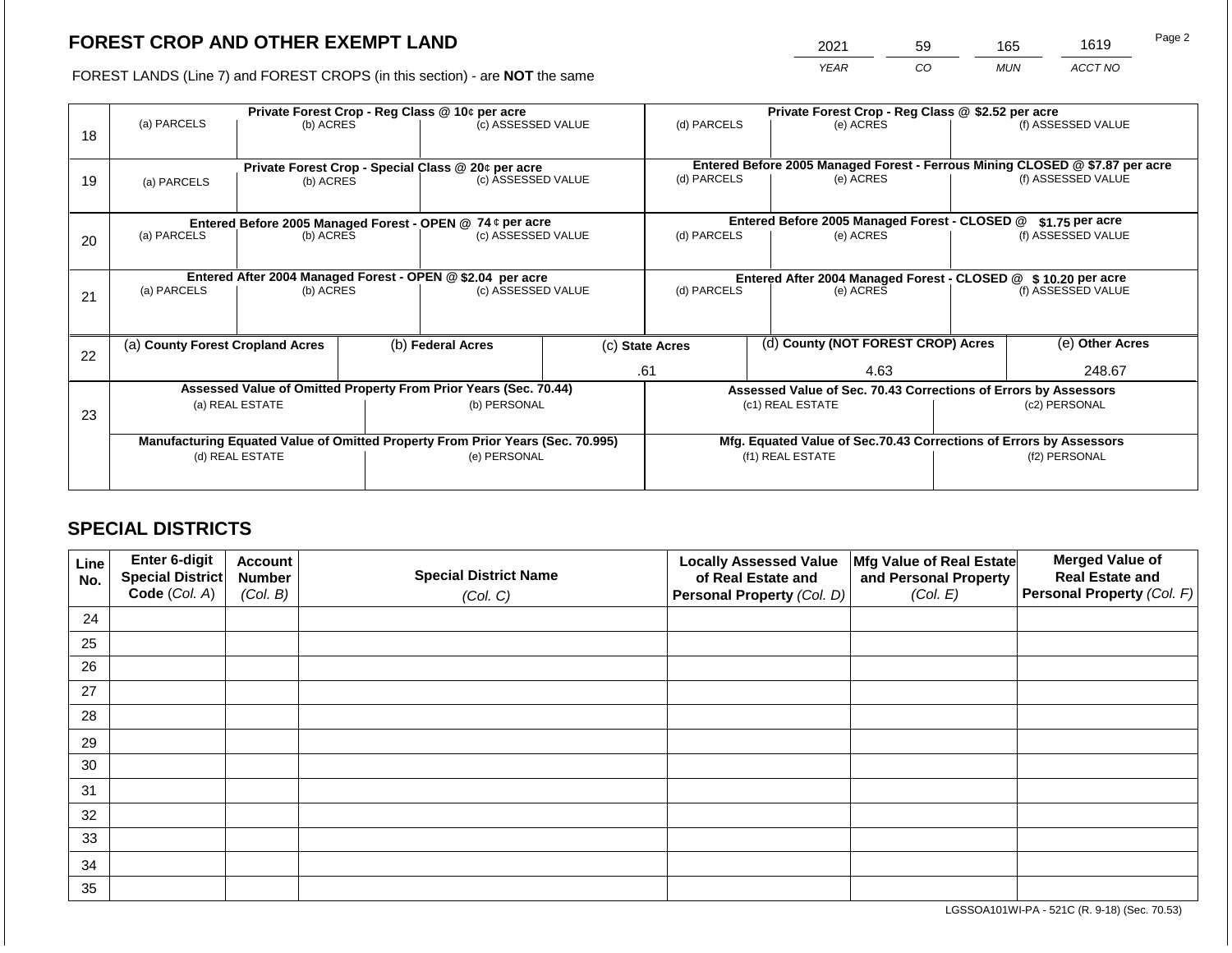|             | <b>SCHOOL DISTRICTS</b>                                  |                                             |                                                         |             | 2021                                                                              | 165<br>59                                                     | 1619                                                                           |  |  |
|-------------|----------------------------------------------------------|---------------------------------------------|---------------------------------------------------------|-------------|-----------------------------------------------------------------------------------|---------------------------------------------------------------|--------------------------------------------------------------------------------|--|--|
|             |                                                          |                                             |                                                         |             | <b>YEAR</b>                                                                       | CO<br><b>MUN</b>                                              | ACCT NO                                                                        |  |  |
| Line<br>No. | Enter 6-digit<br><b>School District</b><br>Code (Col. A) | <b>Account</b><br><b>Number</b><br>(Col. B) | <b>School District Name</b><br>(Col. C)                 |             | <b>Locally Assessed Value</b><br>of Real Estate and<br>Personal Property (Col. D) | Mfg Value of Real Estate<br>and Personal Property<br>(Col. E) | <b>Merged Value of</b><br><b>Real Estate and</b><br>Personal Property (Col. F) |  |  |
|             | <b>SCHOOL DISTRICTS (K-8 and K-12)</b><br>A.             |                                             |                                                         |             |                                                                                   |                                                               |                                                                                |  |  |
| 36          | 594137                                                   | 0350                                        | SCH D OF OOSTBURG                                       |             | 203,791,800                                                                       | 25,557,000                                                    | 229,348,800                                                                    |  |  |
| 37          |                                                          |                                             |                                                         |             |                                                                                   |                                                               |                                                                                |  |  |
| 38          |                                                          |                                             |                                                         |             |                                                                                   |                                                               |                                                                                |  |  |
| 39          |                                                          |                                             |                                                         |             |                                                                                   |                                                               |                                                                                |  |  |
| 40          |                                                          |                                             |                                                         |             |                                                                                   |                                                               |                                                                                |  |  |
| 41          |                                                          |                                             |                                                         |             |                                                                                   |                                                               |                                                                                |  |  |
| 42          |                                                          |                                             |                                                         |             |                                                                                   |                                                               |                                                                                |  |  |
| 43          |                                                          |                                             |                                                         |             |                                                                                   |                                                               |                                                                                |  |  |
| 44<br>45    |                                                          |                                             |                                                         |             |                                                                                   |                                                               |                                                                                |  |  |
| 46          |                                                          |                                             |                                                         |             |                                                                                   |                                                               |                                                                                |  |  |
| 47          |                                                          |                                             |                                                         |             |                                                                                   |                                                               |                                                                                |  |  |
| 48          |                                                          |                                             |                                                         |             |                                                                                   |                                                               |                                                                                |  |  |
| 49          |                                                          |                                             |                                                         |             |                                                                                   |                                                               |                                                                                |  |  |
| 50          |                                                          |                                             | TOTAL ASSESSED VALUE OF SCHOOL DISTRICTS (K-8 and K-12) |             | 203,791,800                                                                       | 25,557,000                                                    | 229,348,800                                                                    |  |  |
|             | <b>B.</b><br><b>UNION HIGH SCHOOL DISTRICTS</b>          |                                             |                                                         |             |                                                                                   |                                                               |                                                                                |  |  |
| 51          |                                                          |                                             |                                                         |             |                                                                                   |                                                               |                                                                                |  |  |
| 52          |                                                          |                                             |                                                         |             |                                                                                   |                                                               |                                                                                |  |  |
| 53          |                                                          |                                             |                                                         |             |                                                                                   |                                                               |                                                                                |  |  |
| 54          |                                                          |                                             |                                                         |             |                                                                                   |                                                               |                                                                                |  |  |
|             | TOTAL ASSESSED VALUE OF UNION HIGH SCHOOLS<br>55         |                                             |                                                         |             |                                                                                   |                                                               |                                                                                |  |  |
|             | <b>TECHNICAL COLLEGE DISTRICTS</b><br>C.                 |                                             |                                                         |             |                                                                                   |                                                               |                                                                                |  |  |
| 56          | 001100                                                   | 0010                                        | LAKESHORE TECHNICAL COLLEGE                             | <b>CLEV</b> | 203,791,800                                                                       | 25,557,000                                                    | 229,348,800                                                                    |  |  |
| 57          |                                                          |                                             |                                                         |             |                                                                                   |                                                               |                                                                                |  |  |
| 58<br>59    |                                                          |                                             | TOTAL ASSESSED VALUE OF TECHNICAL COLLEGES              |             |                                                                                   |                                                               |                                                                                |  |  |
|             |                                                          |                                             |                                                         |             | 203,791,800                                                                       | 25,557,000                                                    | 229,348,800                                                                    |  |  |

 *I hereby certify, to the best of my knowledge and belief, this form is complete and correct.*

| Name                                           |                                  | Title                            | Submission date  |  |  |
|------------------------------------------------|----------------------------------|----------------------------------|------------------|--|--|
| <b>KENDRA NYHOF</b>                            |                                  | <b>COUNTY TREASURER'S OFFICE</b> | 2021<br>25<br>∩ҕ |  |  |
| Phone                                          | Email address                    |                                  |                  |  |  |
| 920<br>459<br>3015<br>$\overline{\phantom{a}}$ | KENDRA.NYHOF@SHEBOYGANCOUNTY.COM |                                  |                  |  |  |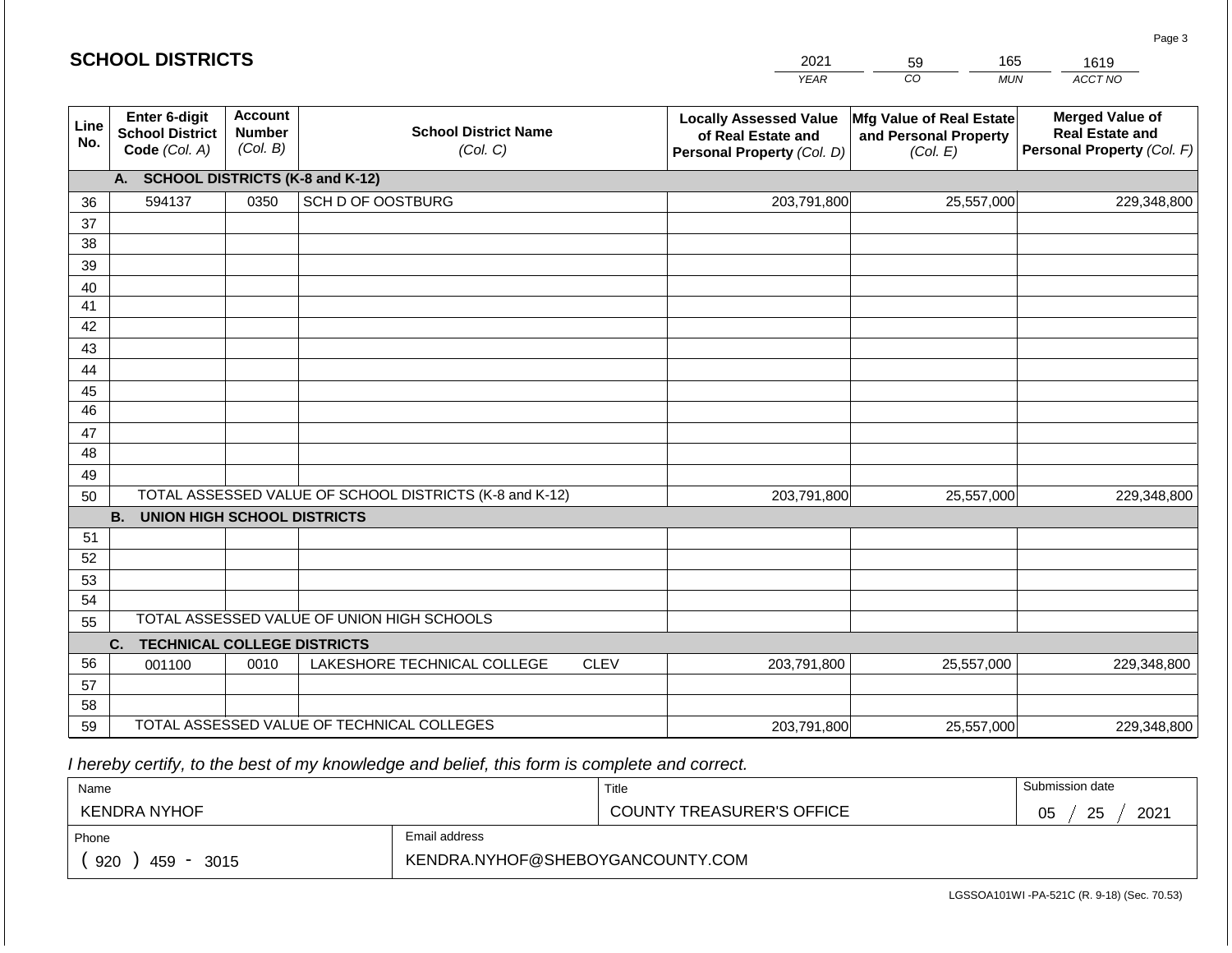- Each municipality's SOA is completed after the Board of Review and includes any changes made to the locally assessed values, under state law (sec. 70.53, Wis. Stats.)
- The Wisconsin Department of Revenue (DOR) merges the locally assessed values with the state assessed manufacturing values
- DOR provides the information regarding district names and codes. If a district is not listed, contact DOR.

Note: If you submit an amended SOA to DOR after your municipality's SOA is equated and posted to our website, we will process the SOA. However, DOR will not recalculate the *aggregate ratio or update the final SOA posted on our website. You should use the corrected values to calculate your tax rates.*

# **Page 1: Real Estate and Personal Property**

- Lines 1-9 assessed real estate values, parcel counts and acres by classification
- Lines 10-15 assessed personal property values and number of accounts by class
- Line 16 aggregate assessed value of all property subject to general property; use to calculate tax rates. Note: This line equals the total assessed value of K-8 and K-12 school districts (Line 50) and total assessed value of technical colleges (Line 59).
- Remarks assessment ratio used to calculate estimated fair market value on property tax bills

# **Page 2: Forest Crop, Other Exempt Land and Special Districts**

- Lines 18-21 private forest crop and managed forest lands assessed values
- Line  $22 -$  tax exempt land acres
- Line 23 prior years assessed value of omitted property under sec. 70.44 and correction of errors under sec. 70.43 shown by locally assessed or manufacturing real estate and personal property. Note: If there is an amount on this line, report the corresponding tax in the Statement of Taxes, Sections J or K.
- Lines 24-35 special district assessed values. These values are used to calculate tax rates for the special districts.

# **Page 3: School Districts**

- Lines 36-50 school districts (K-8 and K-12) assessed values. These values are used to calculate tax rates for school districts.
- Lines 51-55 union high school district assessed values. These values are used to calculate tax rates for union high school districts.
- Lines 56-59 technical college assessed values. These values are used to calculate tax rates for technical colleges.

If you have questions: Email: lgs@wisconsin.gov

 Phone: (608) 266-2569 or (608) 264-6892 Fax: (608) 264-6887

OOSTBURG, WI53070 - 0227 OOSTBURG, WI 53070 - 0227VILLAGE OF OOSTBURG JILL LUDENS<br>VILLAGE OF OOSTBURG PO BOX 700227 PO BOX 700227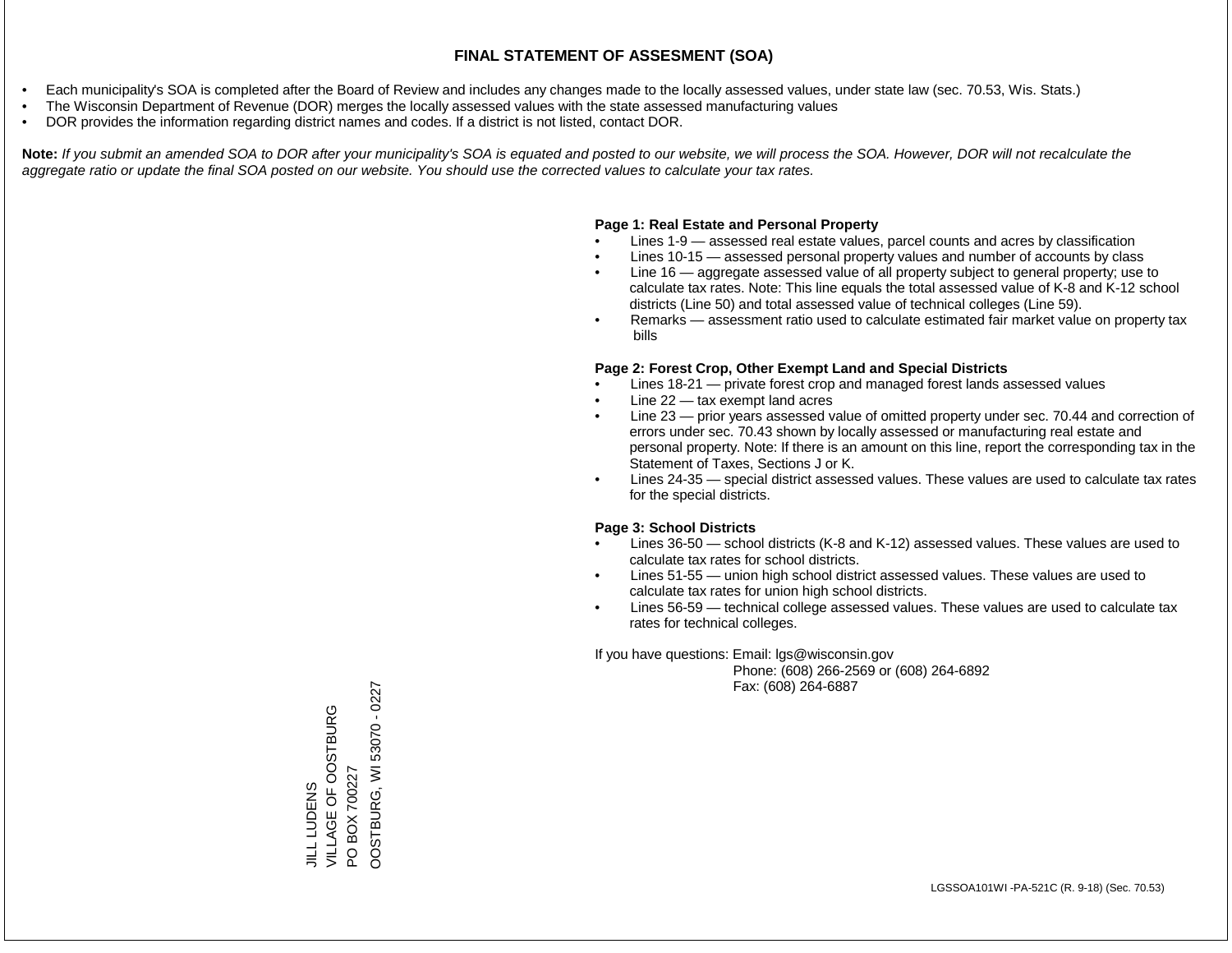|                | <b>FINAL - EQUATED</b><br><b>STATEMENT OF ASSESSMENT FOR 2021</b>                                                                                                                            |                          | 59                                               | 176                                          | 1620                    | This is an Amended Return              | Page 1                                  |
|----------------|----------------------------------------------------------------------------------------------------------------------------------------------------------------------------------------------|--------------------------|--------------------------------------------------|----------------------------------------------|-------------------------|----------------------------------------|-----------------------------------------|
|                |                                                                                                                                                                                              |                          | CO                                               | <b>MUN</b>                                   | ACCT NO                 |                                        |                                         |
|                | <b>FOR</b><br><b>VILLAGE OF</b><br>OF.                                                                                                                                                       | <b>RANDOM LAKE</b>       |                                                  | SHEBOYGAN COUNTY                             |                         |                                        |                                         |
|                | Town - Village - City                                                                                                                                                                        | <b>Municipality Name</b> |                                                  | <b>County Name</b>                           |                         |                                        |                                         |
| Line<br>No.    | <b>REAL ESTATE</b><br>(See Lines 18 - 22 for<br>other Real Estate)                                                                                                                           |                          | PARCEL COUNT<br><b>TOTAL LAND   IMPROVEMENTS</b> | NO. OF ACRES<br><b>WHOLE</b><br>NUMBERS ONLY | <b>VALUE OF</b><br>LAND | <b>VALUE OF</b><br><b>IMPROVEMENTS</b> | TOTAL VALUE OF LAND<br>AND IMPROVEMENTS |
|                |                                                                                                                                                                                              | (Col. A)                 | (Col. B)                                         | (Col. C)                                     | (Col, D)                | (Col. E)                               | (Col. F)                                |
| $\mathbf{1}$   | <b>RESIDENTIAL - Class 1</b>                                                                                                                                                                 | 667                      | 597                                              | 132                                          | 29,169,600              | 78,794,700                             | 107,964,300                             |
| $\overline{2}$ | <b>COMMERCIAL - Class 2</b>                                                                                                                                                                  | 63                       | 53                                               | 45                                           | 2,929,300               | 15,544,500                             | 18,473,800                              |
| 3              | <b>MANUFACTURING - Class 3</b>                                                                                                                                                               | 15                       | 13                                               | 64                                           | 1,034,600               | 12,121,800                             | 13,156,400                              |
| 4              | <b>AGRICULTURAL - Class 4</b>                                                                                                                                                                | 16                       |                                                  | 222                                          | 33,700                  |                                        | 33,700                                  |
| 5              | <b>UNDEVELOPED - Class 5</b>                                                                                                                                                                 | 14                       |                                                  | 106                                          | 166,300                 |                                        | 166,300                                 |
| 6              | AGRICULTURAL FOREST - Class 5m                                                                                                                                                               | $\overline{7}$           |                                                  | 25                                           | 45,600                  |                                        | 45,600                                  |
| $\overline{7}$ | FOREST LANDS - Class 6                                                                                                                                                                       | 0                        |                                                  | 0                                            | $\Omega$                |                                        | $\Omega$                                |
| 8              | OTHER - Class 7                                                                                                                                                                              | 3                        | $\overline{2}$                                   | 4                                            | 66,000                  | 126,400                                | 192,400                                 |
| 9              | <b>TOTAL - ALL COLUMNS</b>                                                                                                                                                                   | 785                      | 665                                              | 598                                          | 33,445,100              | 106,587,400                            | 140,032,500                             |
| 10             | NUMBER OF PERSONAL PROPERTY ACCOUNTS IN ROLL                                                                                                                                                 |                          |                                                  | 71                                           | <b>LOCALLY ASSESSED</b> | <b>MANUFACTURING</b>                   | <b>MERGED</b>                           |
| 11             | BOATS AND OTHER WATERCRAFT NOT EXEMPT - Code 1                                                                                                                                               |                          |                                                  |                                              | 0                       | $\Omega$                               | $\Omega$                                |
| 12             | MACHINERY, TOOLS AND PATTERNS - Code 2                                                                                                                                                       |                          |                                                  |                                              |                         | 1,698,000                              | 1,698,000                               |
| 13             | FURNITURE, FIXTURES AND EQUIPMENT - Code 3                                                                                                                                                   |                          |                                                  |                                              | 689,711                 | 356,600                                | 1,046,311                               |
| 14             | ALL OTHER PERSONAL PROPERTY NOT EXEMPT - Codes 4A, 4B, 4C                                                                                                                                    |                          |                                                  |                                              | 145,569                 | 70,000                                 | 215,569                                 |
| 15             | TOTAL OF PERSONAL PROPERTY NOT EXEMPT (Total of Lines 11-14)                                                                                                                                 |                          |                                                  |                                              | 835,280                 | 2,124,600                              | 2,959,880                               |
| 16             | AGGREGATE ASSESSED VALUE OF ALL PROPERTY SUBJECT TO THE GENERAL PROPERTY TAX (Total of Lines 9F and 15F)<br>MUST EQUAL TOTAL VALUE OF THE SCHOOL DISTRICTS (K-12 PLUS K-8) - Line 50, Col. F |                          |                                                  |                                              |                         |                                        | 142,992,380                             |
| 17             | <b>BOARD OF REVIEW</b>                                                                                                                                                                       |                          |                                                  | Name of Assessor                             |                         | Telephone #                            |                                         |
|                | DATE OF FINAL ADJOURNMENT                                                                                                                                                                    | 05/10/2021               |                                                  | <b>GROTA APPRAISALS LLC</b>                  |                         | (262) 253-1142                         |                                         |

The Assessment Ratio to be used in calculating the estimated Fair Market Value on tax bills for this tax district is .813836537

This ratio should be used to convert assessed values to "Calculate Equalized Values" in Step 1 of the Lottery and Gaming Credit Calculations.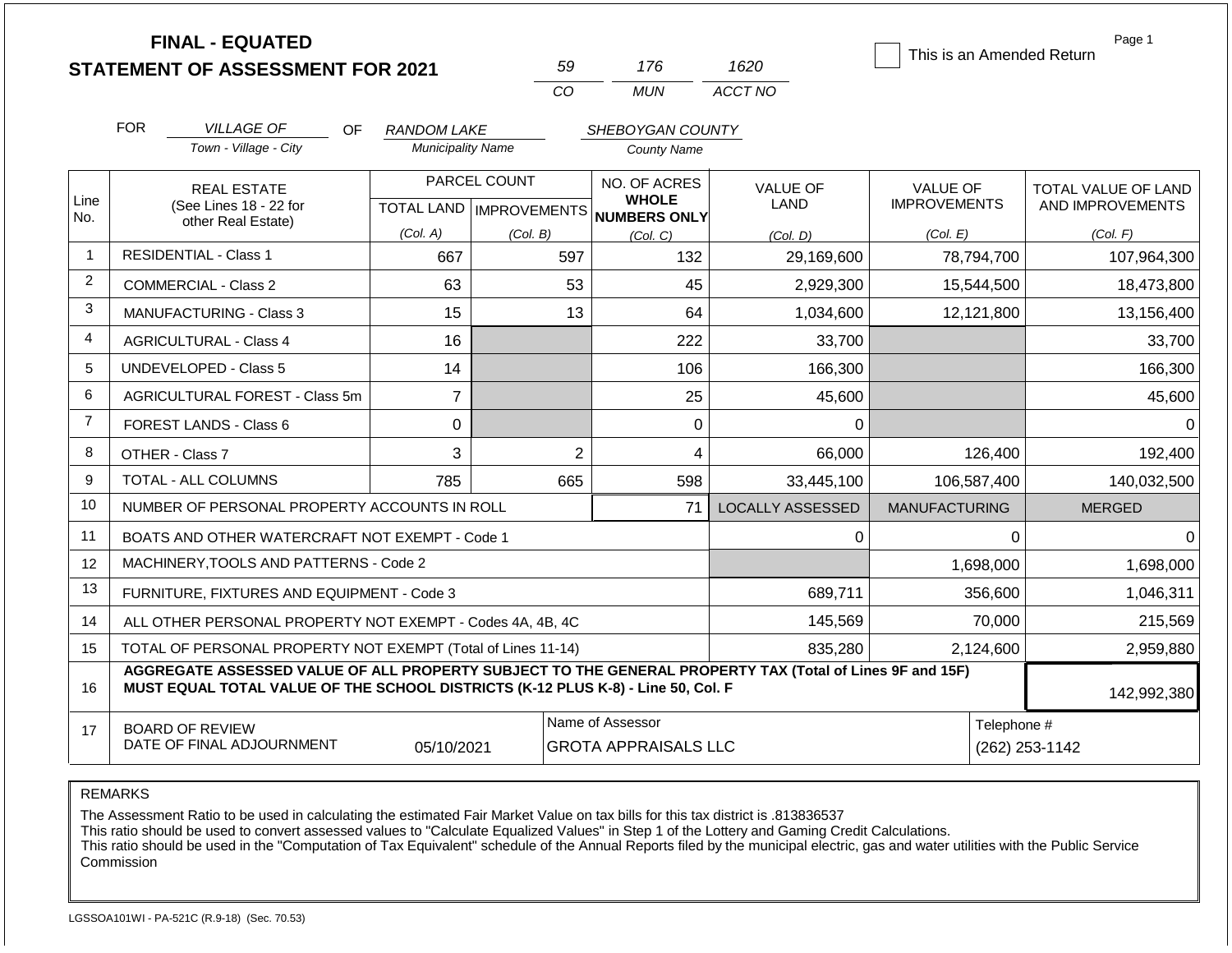2021 59 176 1620

FOREST LANDS (Line 7) and FOREST CROPS (in this section) - are **NOT** the same *YEAR CO MUN ACCT NO*

|    | Private Forest Crop - Reg Class @ 10¢ per acre |                 |  |                                                                                |  | Private Forest Crop - Reg Class @ \$2.52 per acre     |                                                               |                                                                              |  |                    |
|----|------------------------------------------------|-----------------|--|--------------------------------------------------------------------------------|--|-------------------------------------------------------|---------------------------------------------------------------|------------------------------------------------------------------------------|--|--------------------|
|    | (a) PARCELS                                    | (b) ACRES       |  | (c) ASSESSED VALUE                                                             |  | (d) PARCELS                                           |                                                               | (e) ACRES                                                                    |  | (f) ASSESSED VALUE |
| 18 |                                                |                 |  |                                                                                |  |                                                       |                                                               |                                                                              |  |                    |
|    |                                                |                 |  |                                                                                |  |                                                       |                                                               | Entered Before 2005 Managed Forest - Ferrous Mining CLOSED @ \$7.87 per acre |  |                    |
|    |                                                |                 |  | Private Forest Crop - Special Class @ 20¢ per acre<br>(c) ASSESSED VALUE       |  | (d) PARCELS                                           |                                                               | (e) ACRES                                                                    |  | (f) ASSESSED VALUE |
| 19 | (a) PARCELS                                    | (b) ACRES       |  |                                                                                |  |                                                       |                                                               |                                                                              |  |                    |
|    |                                                |                 |  |                                                                                |  |                                                       |                                                               |                                                                              |  |                    |
|    |                                                |                 |  | Entered Before 2005 Managed Forest - OPEN @ 74 ¢ per acre                      |  |                                                       |                                                               | Entered Before 2005 Managed Forest - CLOSED @                                |  | $$1.75$ per acre   |
| 20 | (a) PARCELS                                    | (b) ACRES       |  | (c) ASSESSED VALUE                                                             |  | (d) PARCELS                                           |                                                               | (e) ACRES                                                                    |  | (f) ASSESSED VALUE |
|    |                                                |                 |  |                                                                                |  |                                                       |                                                               |                                                                              |  |                    |
|    |                                                |                 |  |                                                                                |  |                                                       |                                                               |                                                                              |  |                    |
|    | (a) PARCELS                                    |                 |  | Entered After 2004 Managed Forest - OPEN @ \$2.04 per acre                     |  | (d) PARCELS                                           | Entered After 2004 Managed Forest - CLOSED @ \$10.20 per acre |                                                                              |  |                    |
| 21 |                                                | (b) ACRES       |  | (c) ASSESSED VALUE                                                             |  |                                                       |                                                               | (e) ACRES                                                                    |  | (f) ASSESSED VALUE |
|    |                                                |                 |  |                                                                                |  |                                                       |                                                               |                                                                              |  |                    |
|    |                                                |                 |  |                                                                                |  |                                                       |                                                               |                                                                              |  |                    |
|    | (a) County Forest Cropland Acres               |                 |  | (b) Federal Acres                                                              |  | (d) County (NOT FOREST CROP) Acres<br>(c) State Acres |                                                               |                                                                              |  | (e) Other Acres    |
| 22 |                                                |                 |  |                                                                                |  |                                                       |                                                               |                                                                              |  |                    |
|    |                                                |                 |  |                                                                                |  | 1.91                                                  |                                                               | 1.22                                                                         |  | 281.64             |
|    |                                                |                 |  | Assessed Value of Omitted Property From Prior Years (Sec. 70.44)               |  |                                                       |                                                               | Assessed Value of Sec. 70.43 Corrections of Errors by Assessors              |  |                    |
| 23 |                                                | (a) REAL ESTATE |  | (b) PERSONAL                                                                   |  |                                                       |                                                               | (c1) REAL ESTATE                                                             |  | (c2) PERSONAL      |
|    |                                                |                 |  |                                                                                |  |                                                       |                                                               |                                                                              |  |                    |
|    |                                                |                 |  | Manufacturing Equated Value of Omitted Property From Prior Years (Sec. 70.995) |  |                                                       |                                                               | Mfg. Equated Value of Sec.70.43 Corrections of Errors by Assessors           |  |                    |
|    |                                                | (d) REAL ESTATE |  | (e) PERSONAL                                                                   |  |                                                       |                                                               | (f1) REAL ESTATE                                                             |  | (f2) PERSONAL      |
|    |                                                |                 |  |                                                                                |  |                                                       |                                                               |                                                                              |  |                    |
|    |                                                |                 |  |                                                                                |  |                                                       |                                                               |                                                                              |  |                    |

# **SPECIAL DISTRICTS**

| Line<br>No. | Enter 6-digit<br>Special District<br>Code (Col. A) | <b>Account</b><br><b>Number</b><br>(Col. B) | <b>Special District Name</b><br>(Col. C) | <b>Locally Assessed Value</b><br>of Real Estate and<br><b>Personal Property (Col. D)</b> | Mfg Value of Real Estate<br>and Personal Property<br>(Col. E) | <b>Merged Value of</b><br><b>Real Estate and</b><br>Personal Property (Col. F) |
|-------------|----------------------------------------------------|---------------------------------------------|------------------------------------------|------------------------------------------------------------------------------------------|---------------------------------------------------------------|--------------------------------------------------------------------------------|
| 24          |                                                    |                                             |                                          |                                                                                          |                                                               |                                                                                |
| 25          |                                                    |                                             |                                          |                                                                                          |                                                               |                                                                                |
| 26          |                                                    |                                             |                                          |                                                                                          |                                                               |                                                                                |
| 27          |                                                    |                                             |                                          |                                                                                          |                                                               |                                                                                |
| 28          |                                                    |                                             |                                          |                                                                                          |                                                               |                                                                                |
| 29          |                                                    |                                             |                                          |                                                                                          |                                                               |                                                                                |
| 30          |                                                    |                                             |                                          |                                                                                          |                                                               |                                                                                |
| 31          |                                                    |                                             |                                          |                                                                                          |                                                               |                                                                                |
| 32          |                                                    |                                             |                                          |                                                                                          |                                                               |                                                                                |
| 33          |                                                    |                                             |                                          |                                                                                          |                                                               |                                                                                |
| 34          |                                                    |                                             |                                          |                                                                                          |                                                               |                                                                                |
| 35          |                                                    |                                             |                                          |                                                                                          |                                                               |                                                                                |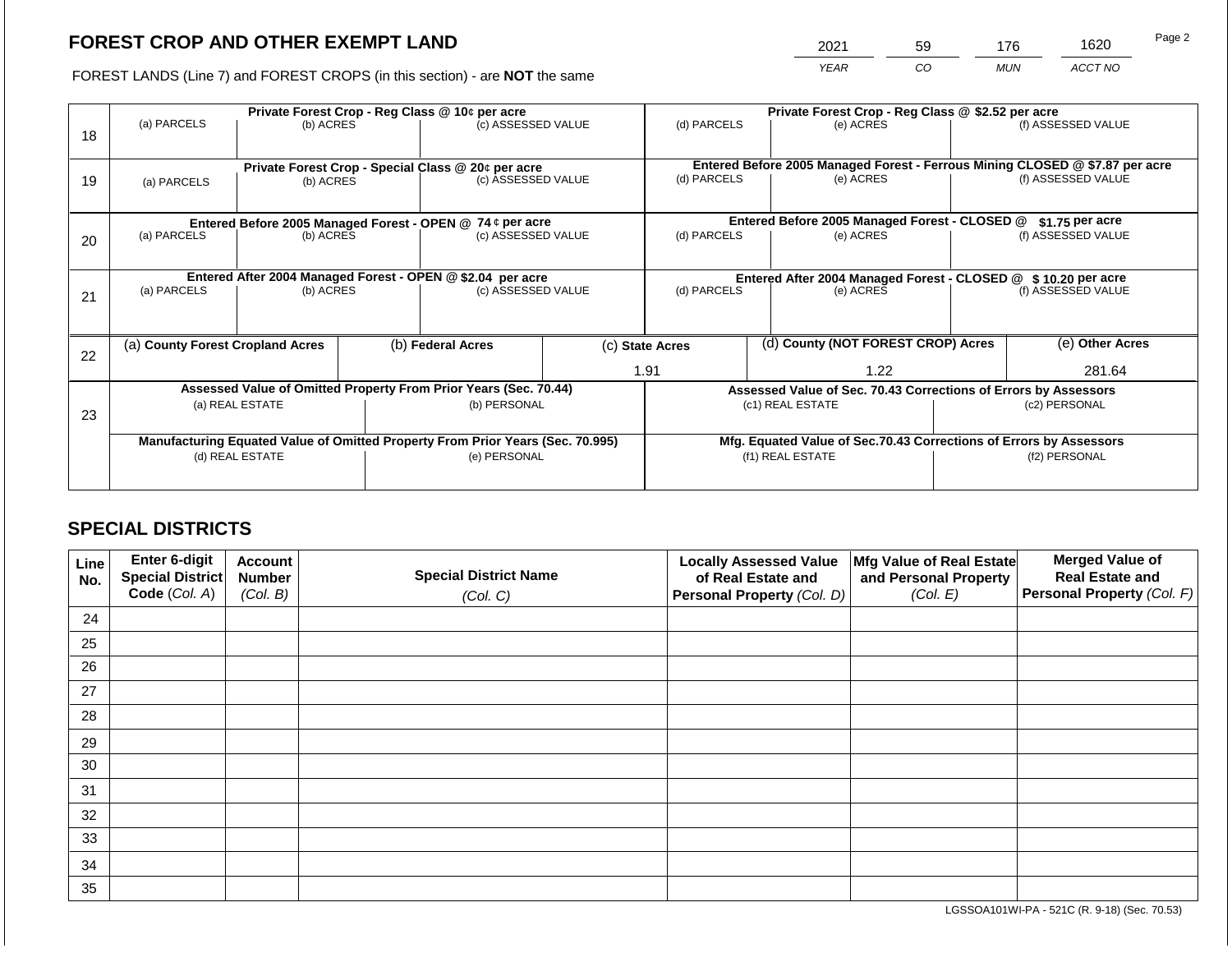#### *YEAR*  2021 *CO MUN ACCT NO*  1620 **Line No. Enter 6-digit School District Code** *(Col. A)* **Account Number** *(Col. B)* **School District Name** *(Col. C)* **Locally Assessed Value of Real Estate and Personal Property** *(Col. D)* **Mfg Value of Real Estate and Personal Property** *(Col. E)* **Merged Value of Real Estate and Personal Property** *(Col. F)* **A. SCHOOL DISTRICTS (K-8 and K-12)** 36 37 38 39 40 41 42 43 44 45 46 47 48 49 50 TOTAL ASSESSED VALUE OF SCHOOL DISTRICTS (K-8 and K-12) **B. UNION HIGH SCHOOL DISTRICTS** 51 52 53 54 55 **C. TECHNICAL COLLEGE DISTRICTS** 56 57 58 59 TOTAL ASSESSED VALUE OF TECHNICAL COLLEGES TOTAL ASSESSED VALUE OF UNION HIGH SCHOOLS 594641 0352 SCH D OF RANDOM LAKE 127,711,380 127,711,380 001100 | 0010 | LAKESHORE TECHNICAL COLLEGE CLEV 127,711,380 15,281,000 142,992,380 15,281,000 142,992,380 15,281,000 142,992,380 127,711,380 15,281,000 142,992,380

 *I hereby certify, to the best of my knowledge and belief, this form is complete and correct.*

| Name                 |                                  | Title                            | Submission date  |  |  |
|----------------------|----------------------------------|----------------------------------|------------------|--|--|
| KENDRA NYHOF         |                                  | <b>COUNTY TREASURER'S OFFICE</b> | 2021<br>18<br>05 |  |  |
| Phone                | Email address                    |                                  |                  |  |  |
| 920<br>459 -<br>3015 | KENDRA.NYHOF@SHEBOYGANCOUNTY.COM |                                  |                  |  |  |

Page 3

|  | <b>SCHOOL DISTRICTS</b> |
|--|-------------------------|
|--|-------------------------|

| 59 |  |
|----|--|
| rη |  |

176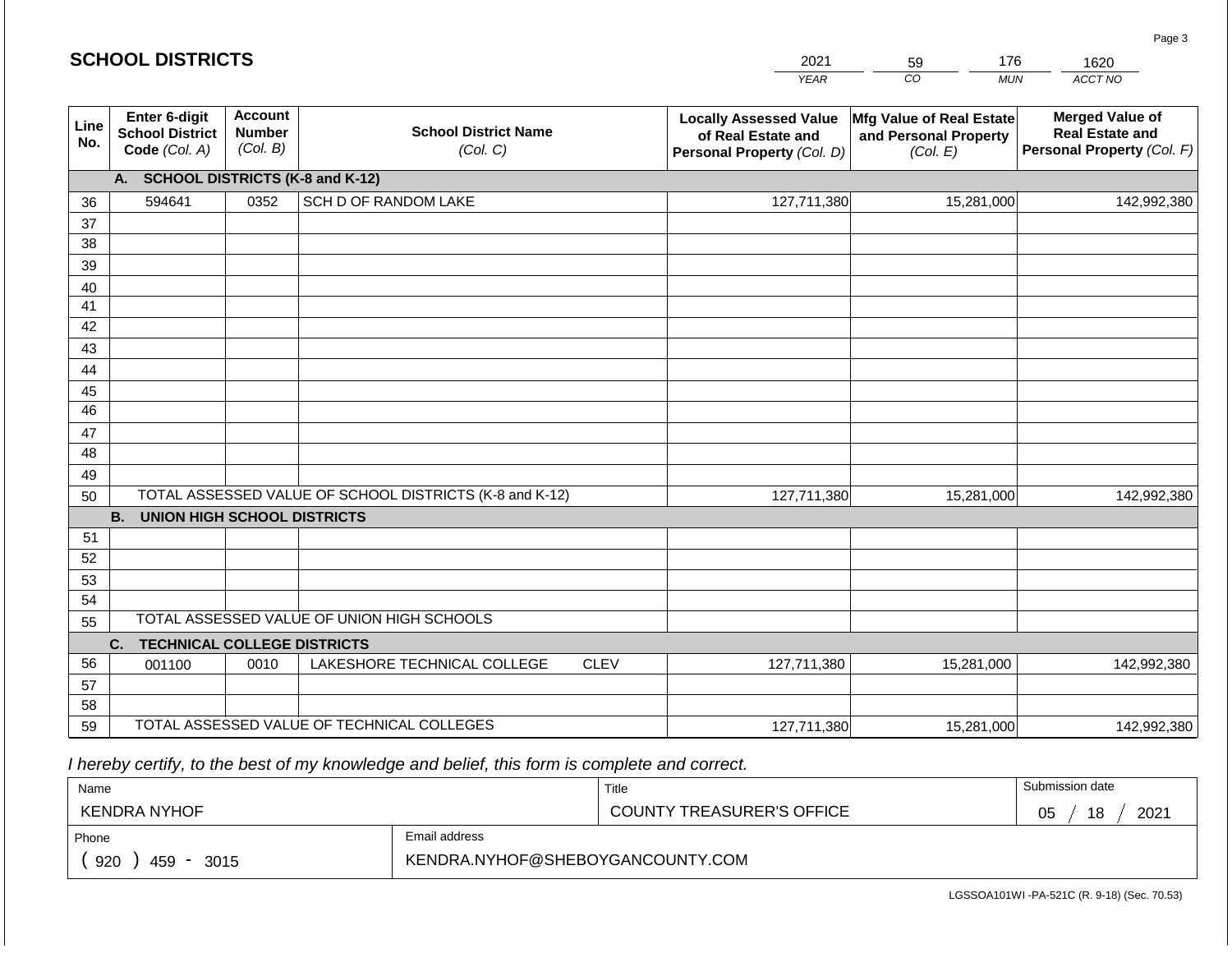- Each municipality's SOA is completed after the Board of Review and includes any changes made to the locally assessed values, under state law (sec. 70.53, Wis. Stats.)
- The Wisconsin Department of Revenue (DOR) merges the locally assessed values with the state assessed manufacturing values
- DOR provides the information regarding district names and codes. If a district is not listed, contact DOR.

Note: If you submit an amended SOA to DOR after your municipality's SOA is equated and posted to our website, we will process the SOA. However, DOR will not recalculate the *aggregate ratio or update the final SOA posted on our website. You should use the corrected values to calculate your tax rates.*

#### **Page 1: Real Estate and Personal Property**

- Lines 1-9 assessed real estate values, parcel counts and acres by classification
- Lines 10-15 assessed personal property values and number of accounts by class
- Line 16 aggregate assessed value of all property subject to general property; use to calculate tax rates. Note: This line equals the total assessed value of K-8 and K-12 school districts (Line 50) and total assessed value of technical colleges (Line 59).
- Remarks assessment ratio used to calculate estimated fair market value on property tax bills

#### **Page 2: Forest Crop, Other Exempt Land and Special Districts**

- Lines 18-21 private forest crop and managed forest lands assessed values
- Line  $22 -$  tax exempt land acres
- Line 23 prior years assessed value of omitted property under sec. 70.44 and correction of errors under sec. 70.43 shown by locally assessed or manufacturing real estate and personal property. Note: If there is an amount on this line, report the corresponding tax in the Statement of Taxes, Sections J or K.
- Lines 24-35 special district assessed values. These values are used to calculate tax rates for the special districts.

#### **Page 3: School Districts**

- Lines 36-50 school districts (K-8 and K-12) assessed values. These values are used to calculate tax rates for school districts.
- Lines 51-55 union high school district assessed values. These values are used to calculate tax rates for union high school districts.
- Lines 56-59 technical college assessed values. These values are used to calculate tax rates for technical colleges.

If you have questions: Email: lgs@wisconsin.gov

 Phone: (608) 266-2569 or (608) 264-6892 Fax: (608) 264-6887

VILLAGE OF RANDOM LAKE JO ANN LESSER<br>VILLAGE OF RANDOM LAKE PO BOX 344<br>RANDOM LAKE, WI 53075 RANDOM LAKE, WI 53075JO ANN LESSER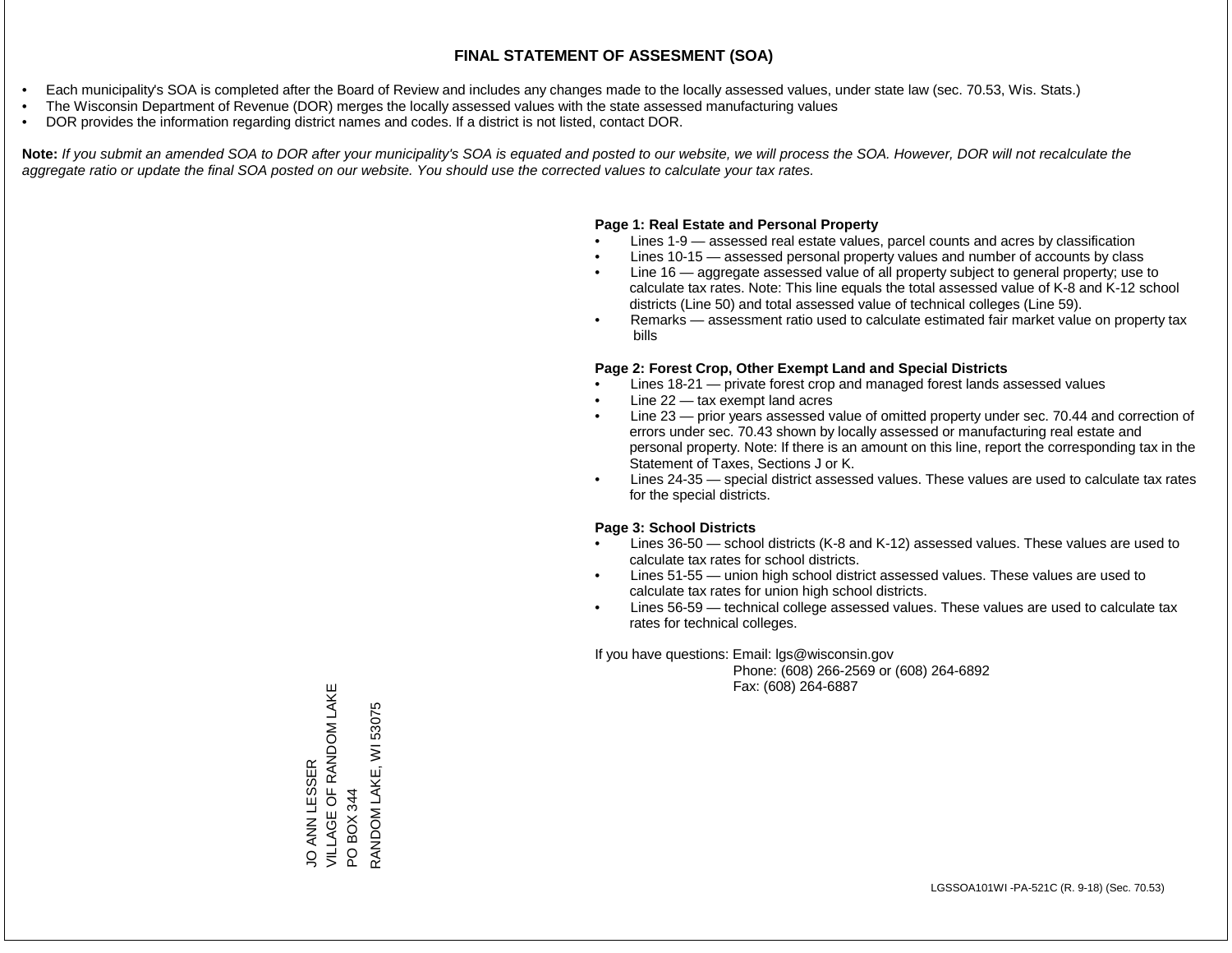| <b>STATEMENT OF ASSESSMENT FOR 2021</b> |  |
|-----------------------------------------|--|
|                                         |  |

**FINAL - EQUATED**

| 50         | 197   | 1621    |
|------------|-------|---------|
| $\sqrt{ }$ | MI IN | ACCT NO |

This is an Amended Return

Page 1

|                | <b>FOR</b>                                                              | <b>VILLAGE OF</b><br>OF.                                                                                                                                                                     | <b>WALDO</b>             |                | SHEBOYGAN COUNTY                                         |                         |                      |                     |
|----------------|-------------------------------------------------------------------------|----------------------------------------------------------------------------------------------------------------------------------------------------------------------------------------------|--------------------------|----------------|----------------------------------------------------------|-------------------------|----------------------|---------------------|
|                |                                                                         | Town - Village - City                                                                                                                                                                        | <b>Municipality Name</b> |                | <b>County Name</b>                                       |                         |                      |                     |
|                |                                                                         | <b>REAL ESTATE</b>                                                                                                                                                                           |                          | PARCEL COUNT   | NO. OF ACRES                                             | <b>VALUE OF</b>         | <b>VALUE OF</b>      | TOTAL VALUE OF LAND |
| Line<br>No.    |                                                                         | (See Lines 18 - 22 for<br>other Real Estate)                                                                                                                                                 |                          |                | <b>WHOLE</b><br>TOTAL LAND   IMPROVEMENTS   NUMBERS ONLY | LAND                    | <b>IMPROVEMENTS</b>  | AND IMPROVEMENTS    |
|                |                                                                         |                                                                                                                                                                                              | (Col. A)                 | (Col. B)       | (Col. C)                                                 | (Col. D)                | (Col. E)             | (Col. F)            |
| $\mathbf{1}$   |                                                                         | <b>RESIDENTIAL - Class 1</b>                                                                                                                                                                 | 206                      | 189            | 139                                                      | 5,143,600               | 20,318,400           | 25,462,000          |
| $\overline{2}$ |                                                                         | <b>COMMERCIAL - Class 2</b>                                                                                                                                                                  | 31                       | 24             | 32                                                       | 876,900                 | 5,823,500            | 6,700,400           |
| 3              |                                                                         | <b>MANUFACTURING - Class 3</b>                                                                                                                                                               | 1                        | 1              | 3                                                        | 45,400                  | 431,900              | 477,300             |
| 4              |                                                                         | <b>AGRICULTURAL - Class 4</b>                                                                                                                                                                | 53                       |                | 262                                                      | 47,100                  |                      | 47,100              |
| 5              |                                                                         | UNDEVELOPED - Class 5                                                                                                                                                                        | 20                       |                | 44                                                       | 64,700                  |                      | 64,700              |
| 6              |                                                                         | AGRICULTURAL FOREST - Class 5m                                                                                                                                                               | 3                        |                | 14                                                       | 25,400                  |                      | 25,400              |
| $\overline{7}$ |                                                                         | FOREST LANDS - Class 6                                                                                                                                                                       | $\mathbf{1}$             |                | $\mathbf{0}$                                             | 1,000                   |                      | 1,000               |
| 8              |                                                                         | OTHER - Class 7                                                                                                                                                                              | 3                        | $\overline{2}$ | 3                                                        | 33,900                  | 20,100               | 54,000              |
| 9              |                                                                         | <b>TOTAL - ALL COLUMNS</b>                                                                                                                                                                   | 318                      | 216            | 497                                                      | 6,238,000               | 26,593,900           | 32,831,900          |
| 10             |                                                                         | NUMBER OF PERSONAL PROPERTY ACCOUNTS IN ROLL                                                                                                                                                 |                          |                | 27                                                       | <b>LOCALLY ASSESSED</b> | <b>MANUFACTURING</b> | <b>MERGED</b>       |
| 11             |                                                                         | BOATS AND OTHER WATERCRAFT NOT EXEMPT - Code 1                                                                                                                                               |                          |                |                                                          | 0                       | 0                    | $\Omega$            |
| 12             |                                                                         | MACHINERY, TOOLS AND PATTERNS - Code 2                                                                                                                                                       |                          |                |                                                          |                         | 18,800               | 18,800              |
| 13             |                                                                         | FURNITURE, FIXTURES AND EQUIPMENT - Code 3                                                                                                                                                   |                          |                |                                                          | 314,858                 | 6,000                | 320,858             |
| 14             |                                                                         | ALL OTHER PERSONAL PROPERTY NOT EXEMPT - Codes 4A, 4B, 4C                                                                                                                                    |                          |                |                                                          | 29,569                  | 1,400                | 30,969              |
| 15             | TOTAL OF PERSONAL PROPERTY NOT EXEMPT (Total of Lines 11-14)<br>344,427 |                                                                                                                                                                                              |                          |                |                                                          |                         | 26,200               | 370,627             |
| 16             |                                                                         | AGGREGATE ASSESSED VALUE OF ALL PROPERTY SUBJECT TO THE GENERAL PROPERTY TAX (Total of Lines 9F and 15F)<br>MUST EQUAL TOTAL VALUE OF THE SCHOOL DISTRICTS (K-12 PLUS K-8) - Line 50, Col. F |                          |                |                                                          |                         |                      | 33,202,527          |
| 17             |                                                                         | <b>BOARD OF REVIEW</b><br>DATE OF FINAL ADJOURNMENT                                                                                                                                          | 06/03/2021               |                | Name of Assessor<br><b>GROTA APPRAISALS LLC</b>          |                         | Telephone #          | (262) 253-1142      |

REMARKS

The Assessment Ratio to be used in calculating the estimated Fair Market Value on tax bills for this tax district is .830791181

This ratio should be used to convert assessed values to "Calculate Equalized Values" in Step 1 of the Lottery and Gaming Credit Calculations.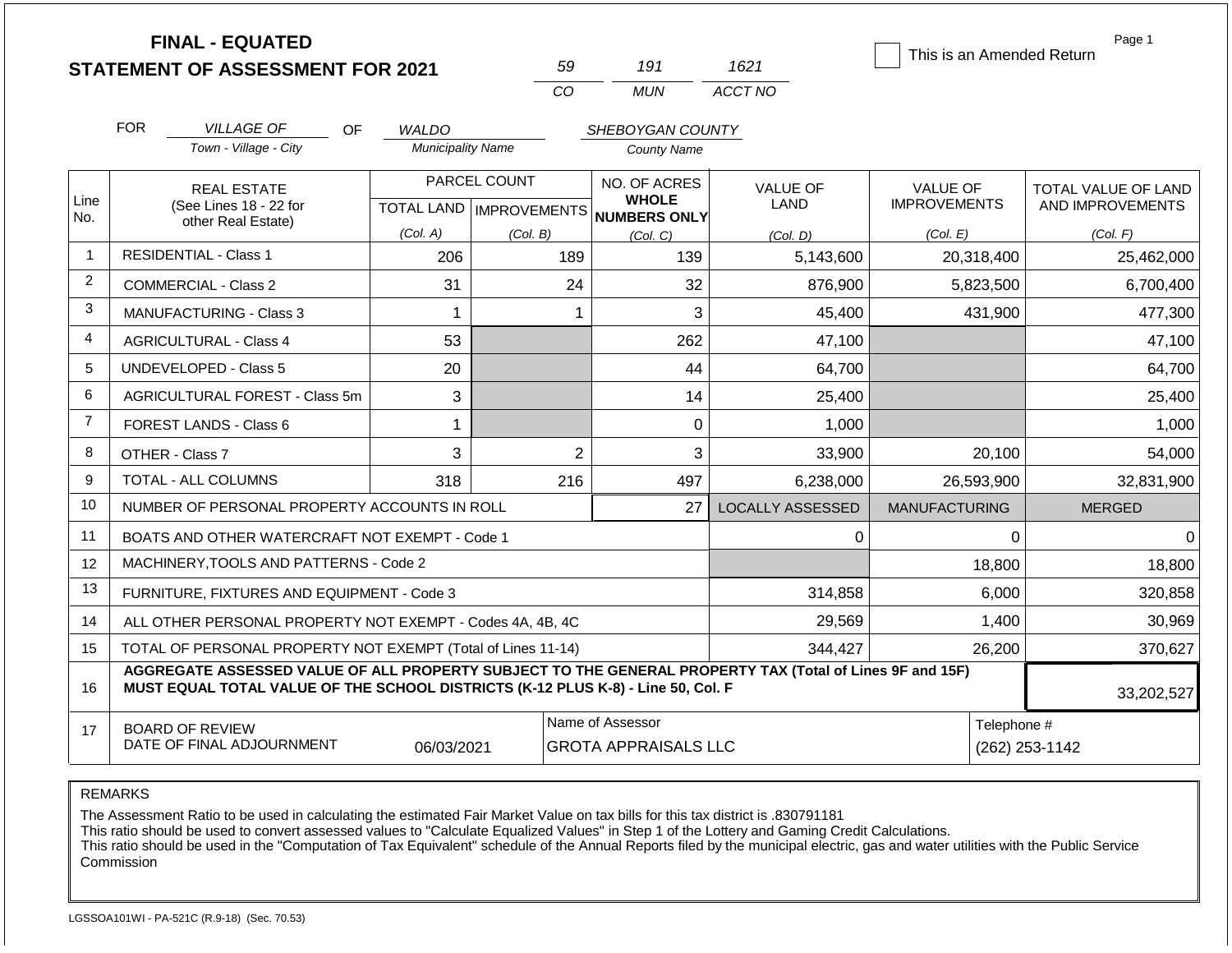2021 59 191 1621

FOREST LANDS (Line 7) and FOREST CROPS (in this section) - are **NOT** the same *YEAR CO MUN ACCT NO*

|    | Private Forest Crop - Reg Class @ 10¢ per acre |                 |  |                                                                                |  | Private Forest Crop - Reg Class @ \$2.52 per acre             |  |                                                                              |                    |                    |
|----|------------------------------------------------|-----------------|--|--------------------------------------------------------------------------------|--|---------------------------------------------------------------|--|------------------------------------------------------------------------------|--------------------|--------------------|
| 18 | (a) PARCELS                                    | (b) ACRES       |  | (c) ASSESSED VALUE                                                             |  | (d) PARCELS                                                   |  | (e) ACRES                                                                    |                    | (f) ASSESSED VALUE |
|    |                                                |                 |  |                                                                                |  |                                                               |  | Entered Before 2005 Managed Forest - Ferrous Mining CLOSED @ \$7.87 per acre |                    |                    |
| 19 | (a) PARCELS                                    | (b) ACRES       |  | Private Forest Crop - Special Class @ 20¢ per acre<br>(c) ASSESSED VALUE       |  | (d) PARCELS                                                   |  | (e) ACRES                                                                    |                    | (f) ASSESSED VALUE |
|    |                                                |                 |  |                                                                                |  |                                                               |  |                                                                              |                    |                    |
|    |                                                |                 |  | Entered Before 2005 Managed Forest - OPEN @ 74 ¢ per acre                      |  |                                                               |  | Entered Before 2005 Managed Forest - CLOSED @                                |                    | $$1.75$ per acre   |
| 20 | (a) PARCELS                                    | (b) ACRES       |  | (c) ASSESSED VALUE                                                             |  | (d) PARCELS                                                   |  | (e) ACRES                                                                    |                    | (f) ASSESSED VALUE |
|    |                                                |                 |  |                                                                                |  |                                                               |  |                                                                              |                    |                    |
|    |                                                |                 |  | Entered After 2004 Managed Forest - OPEN @ \$2.04 per acre                     |  | Entered After 2004 Managed Forest - CLOSED @ \$10.20 per acre |  |                                                                              |                    |                    |
| 21 | (a) PARCELS                                    | (b) ACRES       |  | (c) ASSESSED VALUE                                                             |  | (d) PARCELS<br>(e) ACRES                                      |  |                                                                              | (f) ASSESSED VALUE |                    |
|    |                                                |                 |  |                                                                                |  |                                                               |  |                                                                              |                    |                    |
|    | (a) County Forest Cropland Acres               |                 |  | (b) Federal Acres                                                              |  | (c) State Acres                                               |  | (d) County (NOT FOREST CROP) Acres                                           |                    | (e) Other Acres    |
| 22 |                                                |                 |  |                                                                                |  | 1.67                                                          |  | 16.05                                                                        |                    | 74.15              |
|    |                                                |                 |  | Assessed Value of Omitted Property From Prior Years (Sec. 70.44)               |  |                                                               |  | Assessed Value of Sec. 70.43 Corrections of Errors by Assessors              |                    |                    |
|    |                                                | (a) REAL ESTATE |  | (b) PERSONAL                                                                   |  |                                                               |  | (c1) REAL ESTATE                                                             |                    | (c2) PERSONAL      |
| 23 |                                                |                 |  |                                                                                |  |                                                               |  |                                                                              |                    |                    |
|    |                                                |                 |  | Manufacturing Equated Value of Omitted Property From Prior Years (Sec. 70.995) |  |                                                               |  | Mfg. Equated Value of Sec.70.43 Corrections of Errors by Assessors           |                    |                    |
|    |                                                | (d) REAL ESTATE |  | (e) PERSONAL                                                                   |  |                                                               |  | (f1) REAL ESTATE                                                             |                    | (f2) PERSONAL      |
|    |                                                |                 |  |                                                                                |  |                                                               |  |                                                                              |                    |                    |
|    |                                                |                 |  |                                                                                |  |                                                               |  |                                                                              |                    |                    |

# **SPECIAL DISTRICTS**

| Line<br>No. | Enter 6-digit<br>Special District | <b>Account</b><br><b>Number</b> | <b>Special District Name</b> | <b>Locally Assessed Value</b><br>of Real Estate and | Mfg Value of Real Estate<br>and Personal Property | <b>Merged Value of</b><br><b>Real Estate and</b> |
|-------------|-----------------------------------|---------------------------------|------------------------------|-----------------------------------------------------|---------------------------------------------------|--------------------------------------------------|
|             | Code (Col. A)                     | (Col. B)                        | (Col. C)                     | Personal Property (Col. D)                          | (Col. E)                                          | Personal Property (Col. F)                       |
| 24          |                                   |                                 |                              |                                                     |                                                   |                                                  |
| 25          |                                   |                                 |                              |                                                     |                                                   |                                                  |
| 26          |                                   |                                 |                              |                                                     |                                                   |                                                  |
| 27          |                                   |                                 |                              |                                                     |                                                   |                                                  |
| 28          |                                   |                                 |                              |                                                     |                                                   |                                                  |
| 29          |                                   |                                 |                              |                                                     |                                                   |                                                  |
| 30          |                                   |                                 |                              |                                                     |                                                   |                                                  |
| 31          |                                   |                                 |                              |                                                     |                                                   |                                                  |
| 32          |                                   |                                 |                              |                                                     |                                                   |                                                  |
| 33          |                                   |                                 |                              |                                                     |                                                   |                                                  |
| 34          |                                   |                                 |                              |                                                     |                                                   |                                                  |
| 35          |                                   |                                 |                              |                                                     |                                                   |                                                  |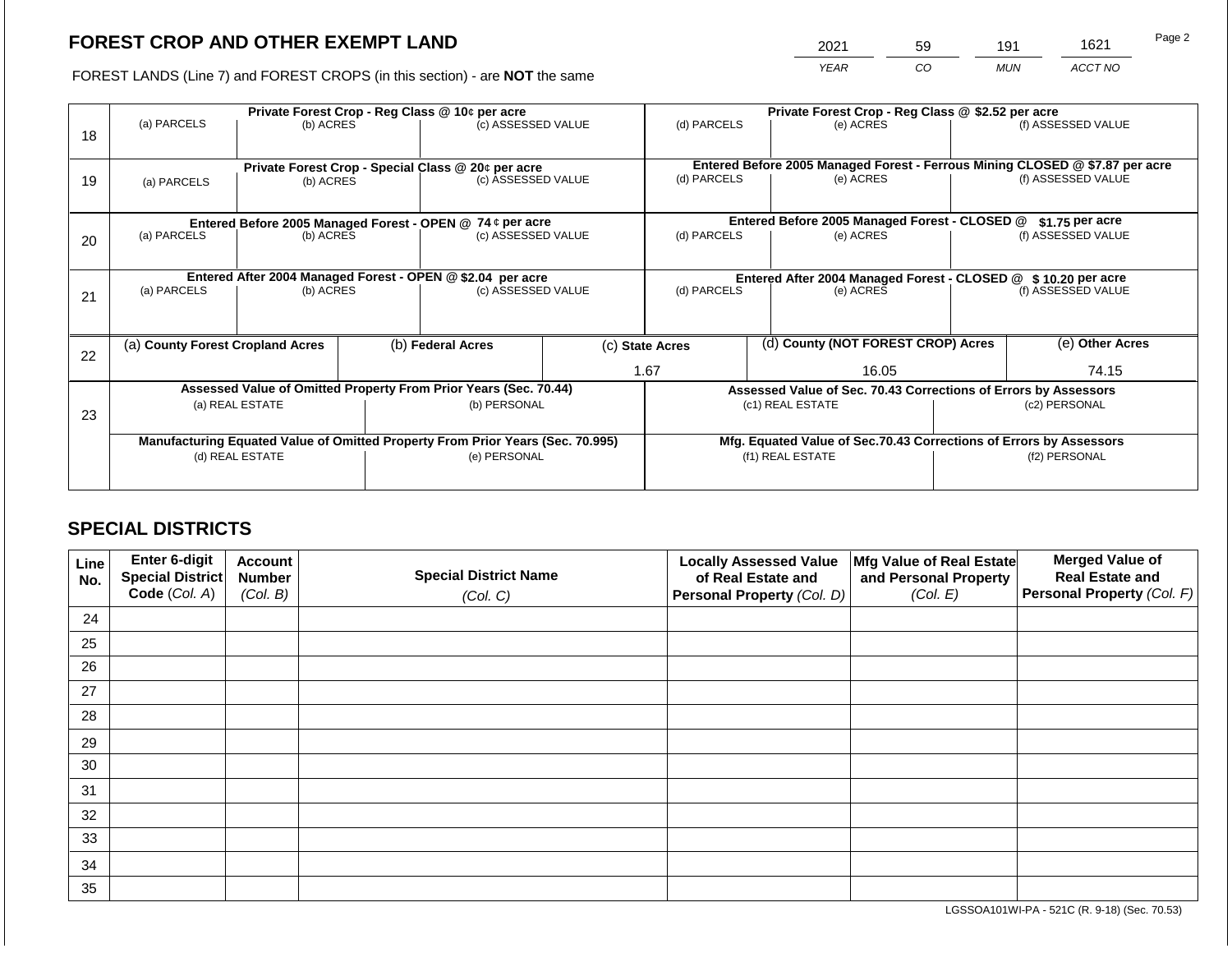#### *YEAR*  2021  $\overline{co}$ *MUN*  191 *ACCT NO*  1621 **Line No. Enter 6-digit School District Code** *(Col. A)* **Account Number** *(Col. B)* **School District Name** *(Col. C)* **Locally Assessed Value of Real Estate and Personal Property** *(Col. D)* **Mfg Value of Real Estate and Personal Property** *(Col. E)* **Merged Value of Real Estate and Personal Property** *(Col. F)* **A. SCHOOL DISTRICTS (K-8 and K-12)** 36 37 38 39 40 41 42 43 44 45 46 47 48 49 50 TOTAL ASSESSED VALUE OF SCHOOL DISTRICTS (K-8 and K-12) **B. UNION HIGH SCHOOL DISTRICTS** 51 52 53 54 55 **C. TECHNICAL COLLEGE DISTRICTS** 56 57 58 59 TOTAL ASSESSED VALUE OF TECHNICAL COLLEGES TOTAL ASSESSED VALUE OF UNION HIGH SCHOOLS 595278 0354 SCH D OF SHEBOYGAN FALLS 32,699,027 32,699,027 001100 | 0010 | LAKESHORE TECHNICAL COLLEGE CLEV 32,699,027 503,500 33,202,527 503,500 33,202,527 503,500 33,202,527 32,699,027 503,500 33,202,527

 *I hereby certify, to the best of my knowledge and belief, this form is complete and correct.*

| Name                                           |                                  | Title                            | Submission date  |  |  |
|------------------------------------------------|----------------------------------|----------------------------------|------------------|--|--|
| KENDRA NYHOF                                   |                                  | <b>COUNTY TREASURER'S OFFICE</b> | 2021<br>06<br>14 |  |  |
| Phone                                          | Email address                    |                                  |                  |  |  |
| 920<br>459<br>3015<br>$\overline{\phantom{0}}$ | KENDRA.NYHOF@SHEBOYGANCOUNTY.COM |                                  |                  |  |  |

Page 3

| <b>SCHOOL DISTRICTS</b> |  |
|-------------------------|--|
|-------------------------|--|

59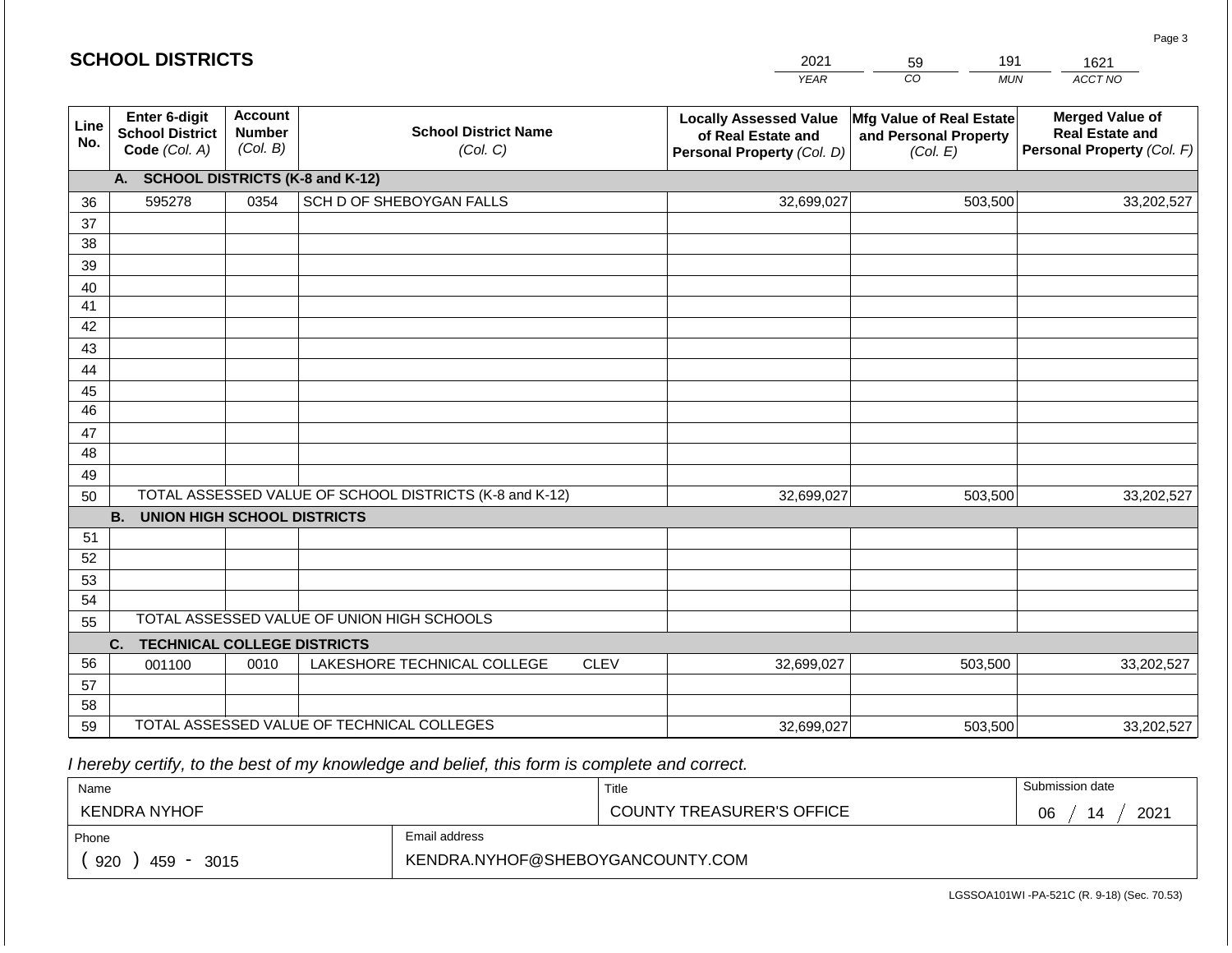- Each municipality's SOA is completed after the Board of Review and includes any changes made to the locally assessed values, under state law (sec. 70.53, Wis. Stats.)
- The Wisconsin Department of Revenue (DOR) merges the locally assessed values with the state assessed manufacturing values
- DOR provides the information regarding district names and codes. If a district is not listed, contact DOR.

Note: If you submit an amended SOA to DOR after your municipality's SOA is equated and posted to our website, we will process the SOA. However, DOR will not recalculate the *aggregate ratio or update the final SOA posted on our website. You should use the corrected values to calculate your tax rates.*

# **Page 1: Real Estate and Personal Property**

- Lines 1-9 assessed real estate values, parcel counts and acres by classification
- Lines 10-15 assessed personal property values and number of accounts by class
- Line 16 aggregate assessed value of all property subject to general property; use to calculate tax rates. Note: This line equals the total assessed value of K-8 and K-12 school districts (Line 50) and total assessed value of technical colleges (Line 59).
- Remarks assessment ratio used to calculate estimated fair market value on property tax bills

# **Page 2: Forest Crop, Other Exempt Land and Special Districts**

- Lines 18-21 private forest crop and managed forest lands assessed values
- Line  $22 -$  tax exempt land acres
- Line 23 prior years assessed value of omitted property under sec. 70.44 and correction of errors under sec. 70.43 shown by locally assessed or manufacturing real estate and personal property. Note: If there is an amount on this line, report the corresponding tax in the Statement of Taxes, Sections J or K.
- Lines 24-35 special district assessed values. These values are used to calculate tax rates for the special districts.

# **Page 3: School Districts**

- Lines 36-50 school districts (K-8 and K-12) assessed values. These values are used to calculate tax rates for school districts.
- Lines 51-55 union high school district assessed values. These values are used to calculate tax rates for union high school districts.
- Lines 56-59 technical college assessed values. These values are used to calculate tax rates for technical colleges.

If you have questions: Email: lgs@wisconsin.gov

 Phone: (608) 266-2569 or (608) 264-6892 Fax: (608) 264-6887

55 810 WEST SECOND ST LISA GILLETTE VILLAGE OF WALDO 810 WEST SECOND WALDO, WI 53093 WALDO, WI 53093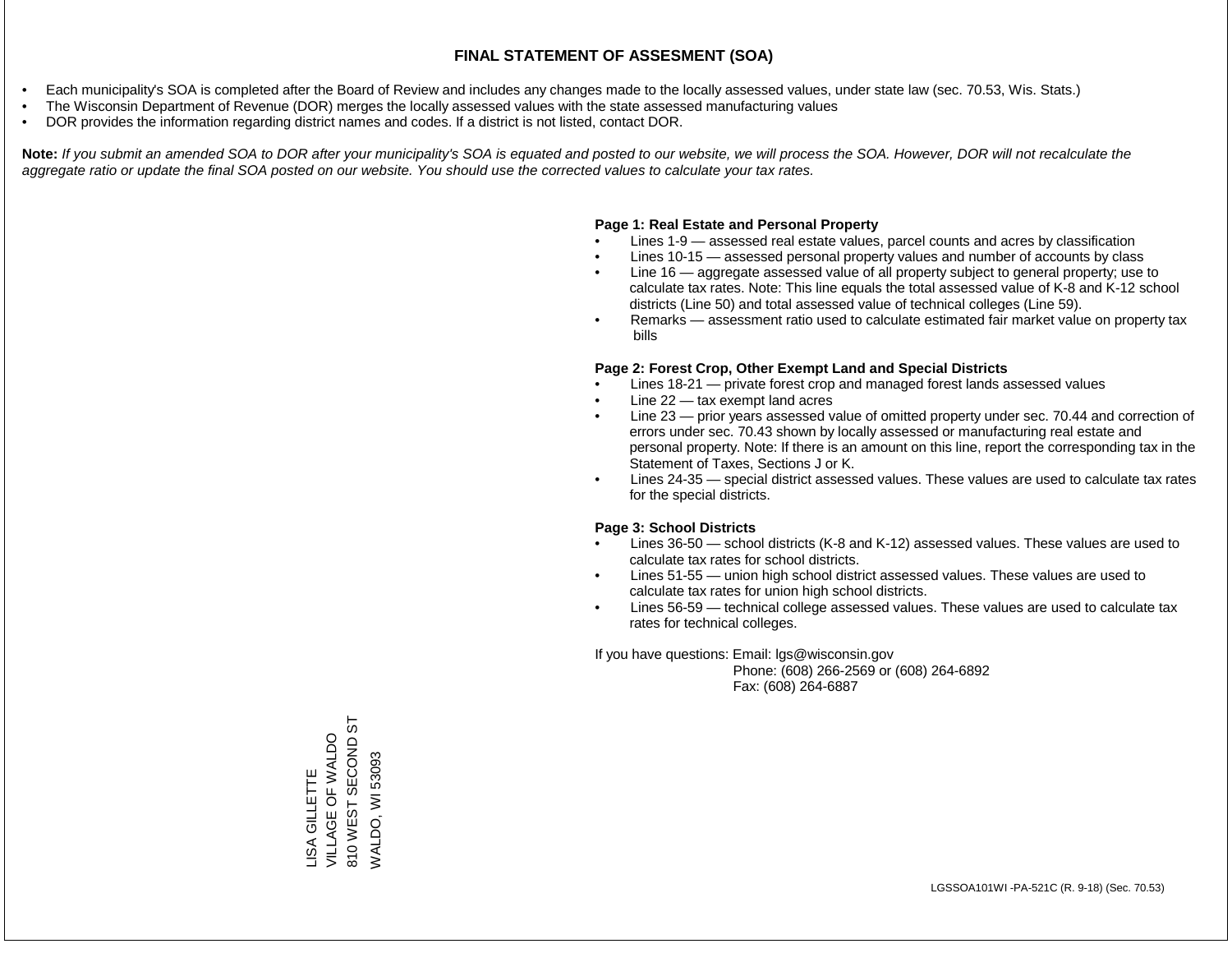|                | <b>FINAL - EQUATED</b>                                                                                                                                                                       |                          | 59                        | 271                              | 1622                                 | This is an Amended Return | Page 1              |
|----------------|----------------------------------------------------------------------------------------------------------------------------------------------------------------------------------------------|--------------------------|---------------------------|----------------------------------|--------------------------------------|---------------------------|---------------------|
|                | <b>STATEMENT OF ASSESSMENT FOR 2021</b>                                                                                                                                                      |                          | CO                        | <b>MUN</b>                       | ACCT NO                              |                           |                     |
|                |                                                                                                                                                                                              |                          |                           |                                  |                                      |                           |                     |
|                | <b>FOR</b><br>CITY OF<br>OF                                                                                                                                                                  | <b>PLYMOUTH</b>          |                           | SHEBOYGAN COUNTY                 |                                      |                           |                     |
|                | Town - Village - City                                                                                                                                                                        | <b>Municipality Name</b> |                           | <b>County Name</b>               |                                      |                           |                     |
|                | <b>REAL ESTATE</b>                                                                                                                                                                           |                          | PARCEL COUNT              | NO. OF ACRES                     | <b>VALUE OF</b>                      | <b>VALUE OF</b>           | TOTAL VALUE OF LAND |
| Line<br>No.    | (See Lines 18 - 22 for<br>other Real Estate)                                                                                                                                                 |                          | TOTAL LAND   IMPROVEMENTS | <b>WHOLE</b><br>NUMBERS ONLY     | <b>LAND</b>                          | <b>IMPROVEMENTS</b>       | AND IMPROVEMENTS    |
|                |                                                                                                                                                                                              | (Col. A)                 | (Col. B)                  | (Col, C)                         | (Col. D)                             | (Col. E)                  | (Col. F)            |
| $\overline{1}$ | <b>RESIDENTIAL - Class 1</b>                                                                                                                                                                 | 2,808                    | 2,699                     | 937                              | 72,856,000                           | 370,866,500               | 443,722,500         |
| $\overline{2}$ | <b>COMMERCIAL - Class 2</b>                                                                                                                                                                  | 343                      | 267                       | 817                              | 31,563,200                           | 171,478,500               | 203,041,700         |
| 3              | <b>MANUFACTURING - Class 3</b>                                                                                                                                                               | 32                       | 32                        | 304                              | 5,585,700                            | 89,936,100                | 95,521,800          |
| $\overline{4}$ | <b>AGRICULTURAL - Class 4</b>                                                                                                                                                                | 34                       |                           | 252                              | 41,500                               |                           | 41,500              |
| 5              | <b>UNDEVELOPED - Class 5</b>                                                                                                                                                                 | 5                        |                           | 34                               | 77,200                               |                           | 77,200              |
| 6              | AGRICULTURAL FOREST - Class 5m                                                                                                                                                               | 1                        |                           | $\overline{2}$                   | 3,000                                |                           | 3,000               |
| $\overline{7}$ | FOREST LANDS - Class 6                                                                                                                                                                       | 0                        |                           | 0                                | 0                                    |                           |                     |
| 8              | OTHER - Class 7                                                                                                                                                                              | $\overline{0}$           |                           | $\overline{0}$<br>$\overline{0}$ | $\Omega$                             | 0                         | $\Omega$            |
| 9              | TOTAL - ALL COLUMNS                                                                                                                                                                          | 3,223                    | 2,998                     | 2,346                            | 110,126,600                          | 632,281,100               | 742,407,700         |
| 10             | NUMBER OF PERSONAL PROPERTY ACCOUNTS IN ROLL                                                                                                                                                 |                          |                           | 347                              | <b>LOCALLY ASSESSED</b>              | <b>MANUFACTURING</b>      | <b>MERGED</b>       |
| 11             | BOATS AND OTHER WATERCRAFT NOT EXEMPT - Code 1                                                                                                                                               |                          |                           |                                  | 0                                    | 0                         | $\Omega$            |
| 12             | MACHINERY, TOOLS AND PATTERNS - Code 2                                                                                                                                                       |                          |                           |                                  |                                      | 14,165,400                | 14,165,400          |
| 13             | FURNITURE, FIXTURES AND EQUIPMENT - Code 3                                                                                                                                                   |                          |                           |                                  | 4,779,400                            | 4,309,600                 | 9,089,000           |
| 14             | ALL OTHER PERSONAL PROPERTY NOT EXEMPT - Codes 4A, 4B, 4C                                                                                                                                    |                          |                           | 746,900                          | 597,800                              | 1,344,700                 |                     |
| 15             | TOTAL OF PERSONAL PROPERTY NOT EXEMPT (Total of Lines 11-14)                                                                                                                                 |                          |                           |                                  | 5,526,300                            | 19,072,800                | 24,599,100          |
| 16             | AGGREGATE ASSESSED VALUE OF ALL PROPERTY SUBJECT TO THE GENERAL PROPERTY TAX (Total of Lines 9F and 15F)<br>MUST EQUAL TOTAL VALUE OF THE SCHOOL DISTRICTS (K-12 PLUS K-8) - Line 50, Col. F |                          |                           |                                  |                                      |                           | 767,006,800         |
| 17             | <b>BOARD OF REVIEW</b><br>DATE OF FINAL ADJOURNMENT                                                                                                                                          | 05/17/2021               |                           | Name of Assessor                 | ASSOCIATED APPRAISAL CONSULTANTS INC | Telephone #               | (920) 749-1995      |

The Assessment Ratio to be used in calculating the estimated Fair Market Value on tax bills for this tax district is .842255711

This ratio should be used to convert assessed values to "Calculate Equalized Values" in Step 1 of the Lottery and Gaming Credit Calculations.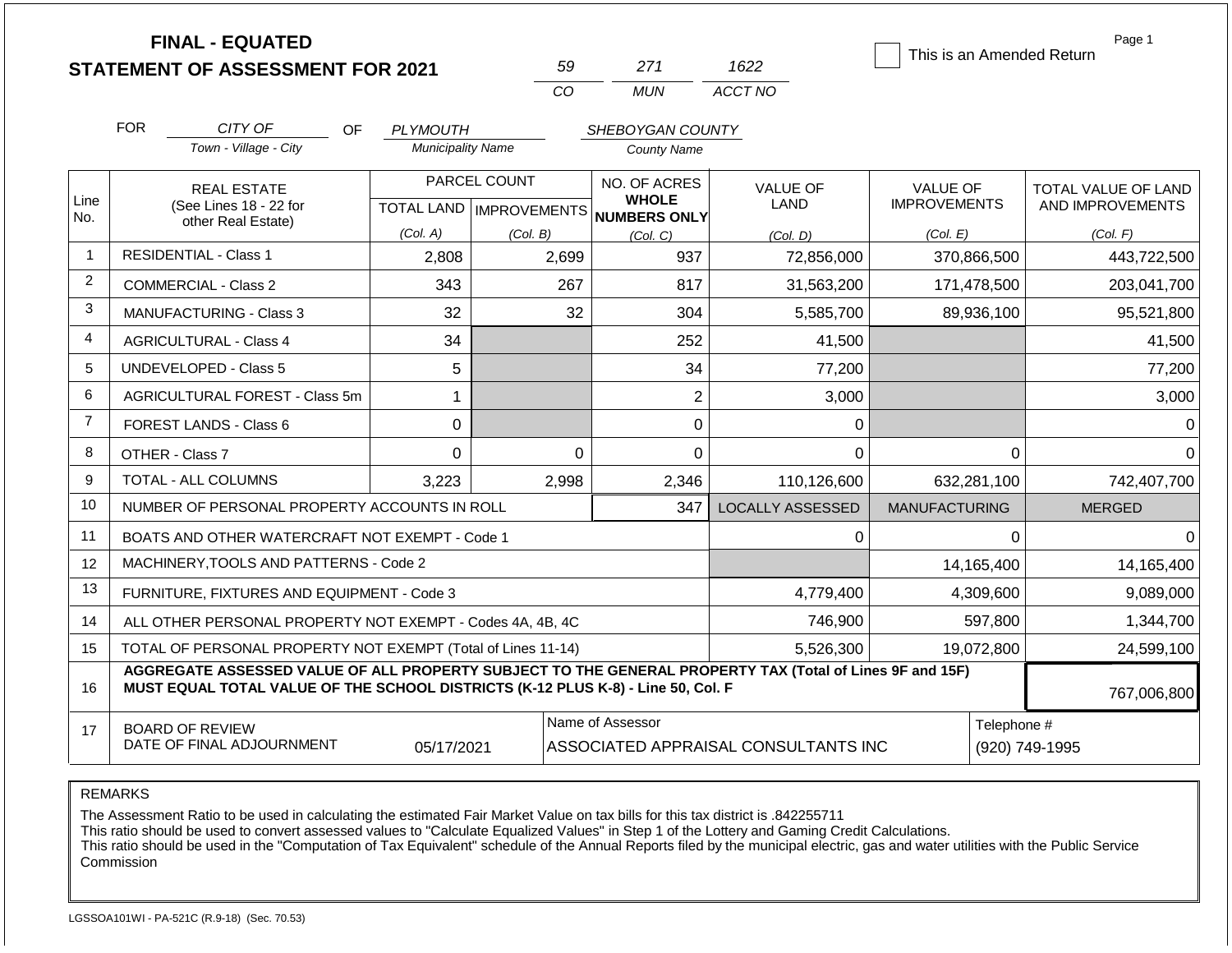2021 59 271 1622

FOREST LANDS (Line 7) and FOREST CROPS (in this section) - are **NOT** the same *YEAR CO MUN ACCT NO*

|    | Private Forest Crop - Reg Class @ 10¢ per acre |                                                       |  |                                                                                |  | Private Forest Crop - Reg Class @ \$2.52 per acre             |  |                                                                                           |                                                                 |                    |  |
|----|------------------------------------------------|-------------------------------------------------------|--|--------------------------------------------------------------------------------|--|---------------------------------------------------------------|--|-------------------------------------------------------------------------------------------|-----------------------------------------------------------------|--------------------|--|
| 18 | (a) PARCELS                                    | (b) ACRES                                             |  | (c) ASSESSED VALUE                                                             |  | (d) PARCELS                                                   |  | (e) ACRES                                                                                 |                                                                 | (f) ASSESSED VALUE |  |
|    |                                                |                                                       |  |                                                                                |  |                                                               |  |                                                                                           |                                                                 |                    |  |
| 19 |                                                | (b) ACRES                                             |  | Private Forest Crop - Special Class @ 20¢ per acre                             |  | (d) PARCELS                                                   |  | Entered Before 2005 Managed Forest - Ferrous Mining CLOSED @ \$7.87 per acre<br>(e) ACRES |                                                                 | (f) ASSESSED VALUE |  |
|    | (a) PARCELS                                    |                                                       |  | (c) ASSESSED VALUE                                                             |  |                                                               |  |                                                                                           |                                                                 |                    |  |
|    |                                                |                                                       |  |                                                                                |  |                                                               |  |                                                                                           |                                                                 |                    |  |
|    |                                                |                                                       |  | Entered Before 2005 Managed Forest - OPEN @ 74 ¢ per acre                      |  |                                                               |  | Entered Before 2005 Managed Forest - CLOSED @                                             |                                                                 | $$1.75$ per acre   |  |
| 20 | (a) PARCELS                                    | (b) ACRES                                             |  | (c) ASSESSED VALUE                                                             |  | (d) PARCELS                                                   |  | (e) ACRES                                                                                 |                                                                 | (f) ASSESSED VALUE |  |
|    |                                                |                                                       |  |                                                                                |  |                                                               |  |                                                                                           |                                                                 |                    |  |
|    |                                                |                                                       |  | Entered After 2004 Managed Forest - OPEN @ \$2.04 per acre                     |  | Entered After 2004 Managed Forest - CLOSED @ \$10.20 per acre |  |                                                                                           |                                                                 |                    |  |
| 21 | (a) PARCELS                                    | (b) ACRES                                             |  | (c) ASSESSED VALUE                                                             |  | (d) PARCELS<br>(e) ACRES                                      |  | (f) ASSESSED VALUE                                                                        |                                                                 |                    |  |
|    |                                                |                                                       |  |                                                                                |  |                                                               |  |                                                                                           |                                                                 |                    |  |
|    |                                                |                                                       |  |                                                                                |  |                                                               |  |                                                                                           |                                                                 |                    |  |
|    |                                                | (b) Federal Acres<br>(a) County Forest Cropland Acres |  |                                                                                |  | (c) State Acres                                               |  | (d) County (NOT FOREST CROP) Acres                                                        |                                                                 | (e) Other Acres    |  |
| 22 |                                                |                                                       |  |                                                                                |  |                                                               |  |                                                                                           |                                                                 |                    |  |
|    |                                                |                                                       |  |                                                                                |  | 22.25                                                         |  | 6.24                                                                                      |                                                                 | 246.04             |  |
|    |                                                |                                                       |  | Assessed Value of Omitted Property From Prior Years (Sec. 70.44)               |  |                                                               |  |                                                                                           | Assessed Value of Sec. 70.43 Corrections of Errors by Assessors |                    |  |
| 23 |                                                | (a) REAL ESTATE                                       |  | (b) PERSONAL                                                                   |  |                                                               |  | (c1) REAL ESTATE                                                                          |                                                                 | (c2) PERSONAL      |  |
|    |                                                |                                                       |  |                                                                                |  |                                                               |  |                                                                                           |                                                                 |                    |  |
|    |                                                |                                                       |  | Manufacturing Equated Value of Omitted Property From Prior Years (Sec. 70.995) |  |                                                               |  | Mfg. Equated Value of Sec.70.43 Corrections of Errors by Assessors                        |                                                                 |                    |  |
|    | (d) REAL ESTATE                                |                                                       |  | (e) PERSONAL                                                                   |  |                                                               |  | (f1) REAL ESTATE                                                                          |                                                                 | (f2) PERSONAL      |  |
|    |                                                |                                                       |  |                                                                                |  |                                                               |  |                                                                                           |                                                                 |                    |  |
|    |                                                |                                                       |  |                                                                                |  |                                                               |  |                                                                                           |                                                                 |                    |  |

# **SPECIAL DISTRICTS**

| Line<br>No. | Enter 6-digit<br>Special District<br>Code (Col. A) | <b>Account</b><br><b>Number</b><br>(Col. B) | <b>Special District Name</b><br>(Col. C) | <b>Locally Assessed Value</b><br>of Real Estate and<br><b>Personal Property (Col. D)</b> | Mfg Value of Real Estate<br>and Personal Property<br>(Col. E) | <b>Merged Value of</b><br><b>Real Estate and</b><br>Personal Property (Col. F) |
|-------------|----------------------------------------------------|---------------------------------------------|------------------------------------------|------------------------------------------------------------------------------------------|---------------------------------------------------------------|--------------------------------------------------------------------------------|
| 24          |                                                    |                                             |                                          |                                                                                          |                                                               |                                                                                |
| 25          |                                                    |                                             |                                          |                                                                                          |                                                               |                                                                                |
| 26          |                                                    |                                             |                                          |                                                                                          |                                                               |                                                                                |
| 27          |                                                    |                                             |                                          |                                                                                          |                                                               |                                                                                |
| 28          |                                                    |                                             |                                          |                                                                                          |                                                               |                                                                                |
| 29          |                                                    |                                             |                                          |                                                                                          |                                                               |                                                                                |
| 30          |                                                    |                                             |                                          |                                                                                          |                                                               |                                                                                |
| 31          |                                                    |                                             |                                          |                                                                                          |                                                               |                                                                                |
| 32          |                                                    |                                             |                                          |                                                                                          |                                                               |                                                                                |
| 33          |                                                    |                                             |                                          |                                                                                          |                                                               |                                                                                |
| 34          |                                                    |                                             |                                          |                                                                                          |                                                               |                                                                                |
| 35          |                                                    |                                             |                                          |                                                                                          |                                                               |                                                                                |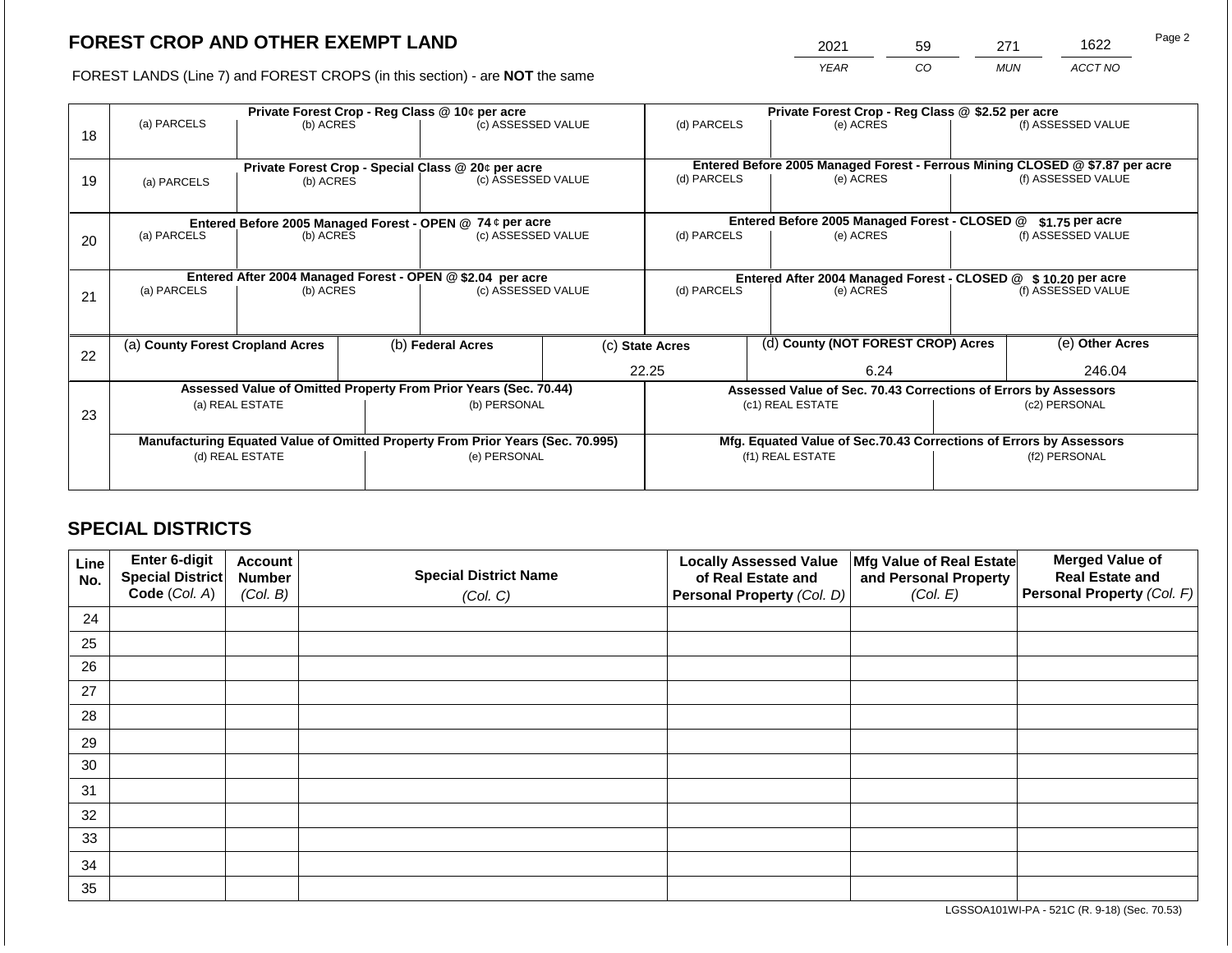#### *YEAR*  2021  $\overline{co}$ 59 *MUN*  271 *ACCT NO*  1622 **SCHOOL DISTRICTS Line No. Enter 6-digit School District Code** *(Col. A)* **Account Number** *(Col. B)* **School District Name** *(Col. C)* **Locally Assessed Value of Real Estate and Personal Property** *(Col. D)* **Mfg Value of Real Estate and Personal Property** *(Col. E)* **Merged Value of Real Estate and Personal Property** *(Col. F)* **A. SCHOOL DISTRICTS (K-8 and K-12)** 36 37 38 39 40 41 42 43 44 45 46 47 48 49 50 TOTAL ASSESSED VALUE OF SCHOOL DISTRICTS (K-8 and K-12) **B. UNION HIGH SCHOOL DISTRICTS** 51 52 53 54 55 **C. TECHNICAL COLLEGE DISTRICTS** 56 57 58 59 TOTAL ASSESSED VALUE OF TECHNICAL COLLEGES TOTAL ASSESSED VALUE OF UNION HIGH SCHOOLS 594473 0351 SCH D OF PLYMOUTH 652,412,200 652,412,200 001100 | 0010 | LAKESHORE TECHNICAL COLLEGE CLEV 652,412,200 114,594,600 767,006,800 114,594,600 767,006,800 114,594,600 767,006,800 652,412,200 114,594,600 767,006,800

 *I hereby certify, to the best of my knowledge and belief, this form is complete and correct.*

| Name                |                                  | Title                            | Submission date  |  |  |  |
|---------------------|----------------------------------|----------------------------------|------------------|--|--|--|
| <b>KENDRA NYHOF</b> |                                  | <b>COUNTY TREASURER'S OFFICE</b> | 2021<br>26<br>05 |  |  |  |
| Phone               | Email address                    |                                  |                  |  |  |  |
| 920<br>459<br>3015  | KENDRA.NYHOF@SHEBOYGANCOUNTY.COM |                                  |                  |  |  |  |

Page 3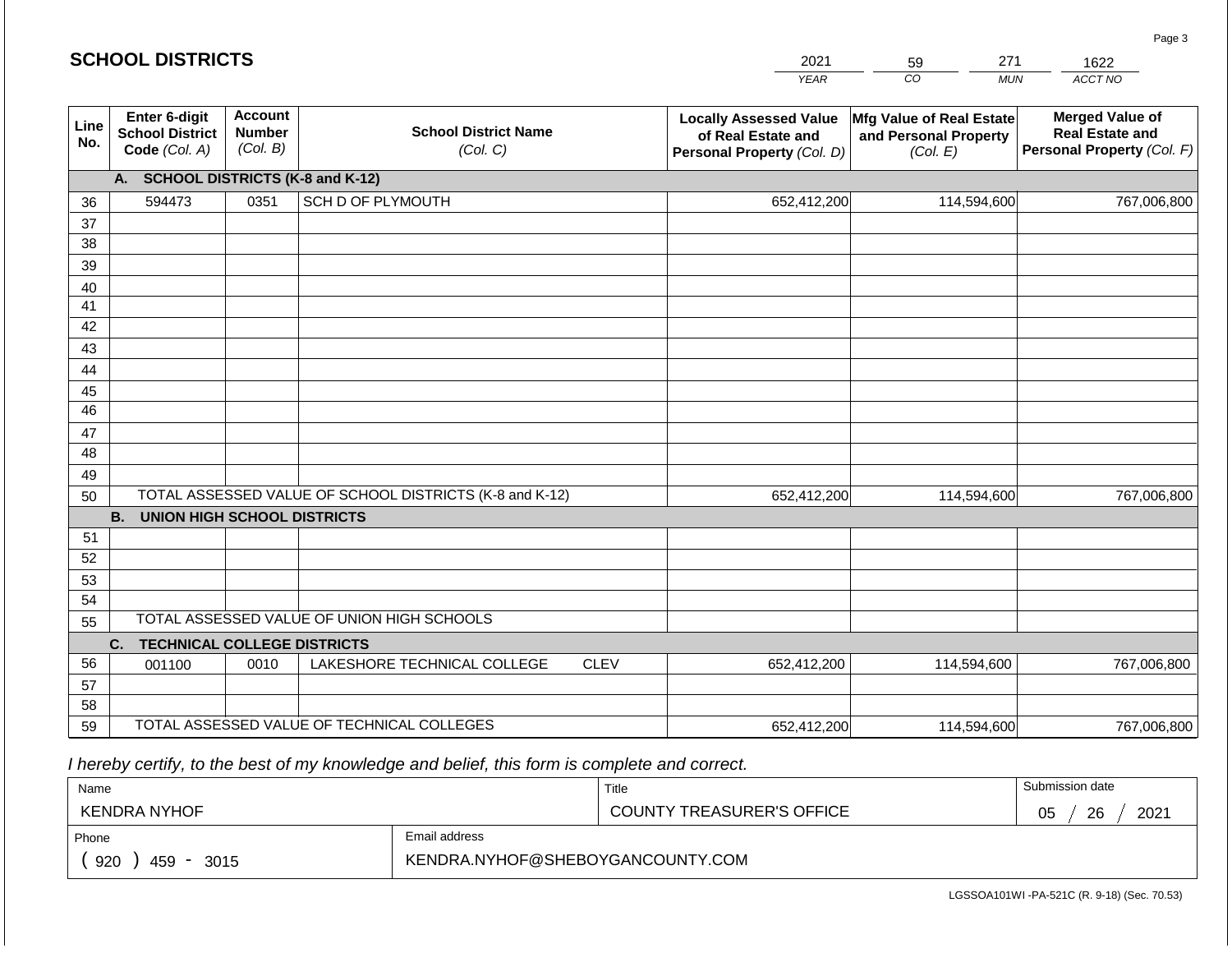- Each municipality's SOA is completed after the Board of Review and includes any changes made to the locally assessed values, under state law (sec. 70.53, Wis. Stats.)
- The Wisconsin Department of Revenue (DOR) merges the locally assessed values with the state assessed manufacturing values
- DOR provides the information regarding district names and codes. If a district is not listed, contact DOR.

Note: If you submit an amended SOA to DOR after your municipality's SOA is equated and posted to our website, we will process the SOA. However, DOR will not recalculate the *aggregate ratio or update the final SOA posted on our website. You should use the corrected values to calculate your tax rates.*

#### **Page 1: Real Estate and Personal Property**

- Lines 1-9 assessed real estate values, parcel counts and acres by classification
- Lines 10-15 assessed personal property values and number of accounts by class
- Line 16 aggregate assessed value of all property subject to general property; use to calculate tax rates. Note: This line equals the total assessed value of K-8 and K-12 school districts (Line 50) and total assessed value of technical colleges (Line 59).
- Remarks assessment ratio used to calculate estimated fair market value on property tax bills

#### **Page 2: Forest Crop, Other Exempt Land and Special Districts**

- Lines 18-21 private forest crop and managed forest lands assessed values
- Line  $22 -$  tax exempt land acres
- Line 23 prior years assessed value of omitted property under sec. 70.44 and correction of errors under sec. 70.43 shown by locally assessed or manufacturing real estate and personal property. Note: If there is an amount on this line, report the corresponding tax in the Statement of Taxes, Sections J or K.
- Lines 24-35 special district assessed values. These values are used to calculate tax rates for the special districts.

#### **Page 3: School Districts**

- Lines 36-50 school districts (K-8 and K-12) assessed values. These values are used to calculate tax rates for school districts.
- Lines 51-55 union high school district assessed values. These values are used to calculate tax rates for union high school districts.
- Lines 56-59 technical college assessed values. These values are used to calculate tax rates for technical colleges.

If you have questions: Email: lgs@wisconsin.gov

 Phone: (608) 266-2569 or (608) 264-6892 Fax: (608) 264-6887

128 SMITH ST, PO BOX 107 128 SMITH ST, PO BOX 107 PLYMOUTH, WI 53073 PLYMOUTH, WI 53073ANNA VOIGT<br>CITY OF PLYMOUTH CITY OF PLYMOUTH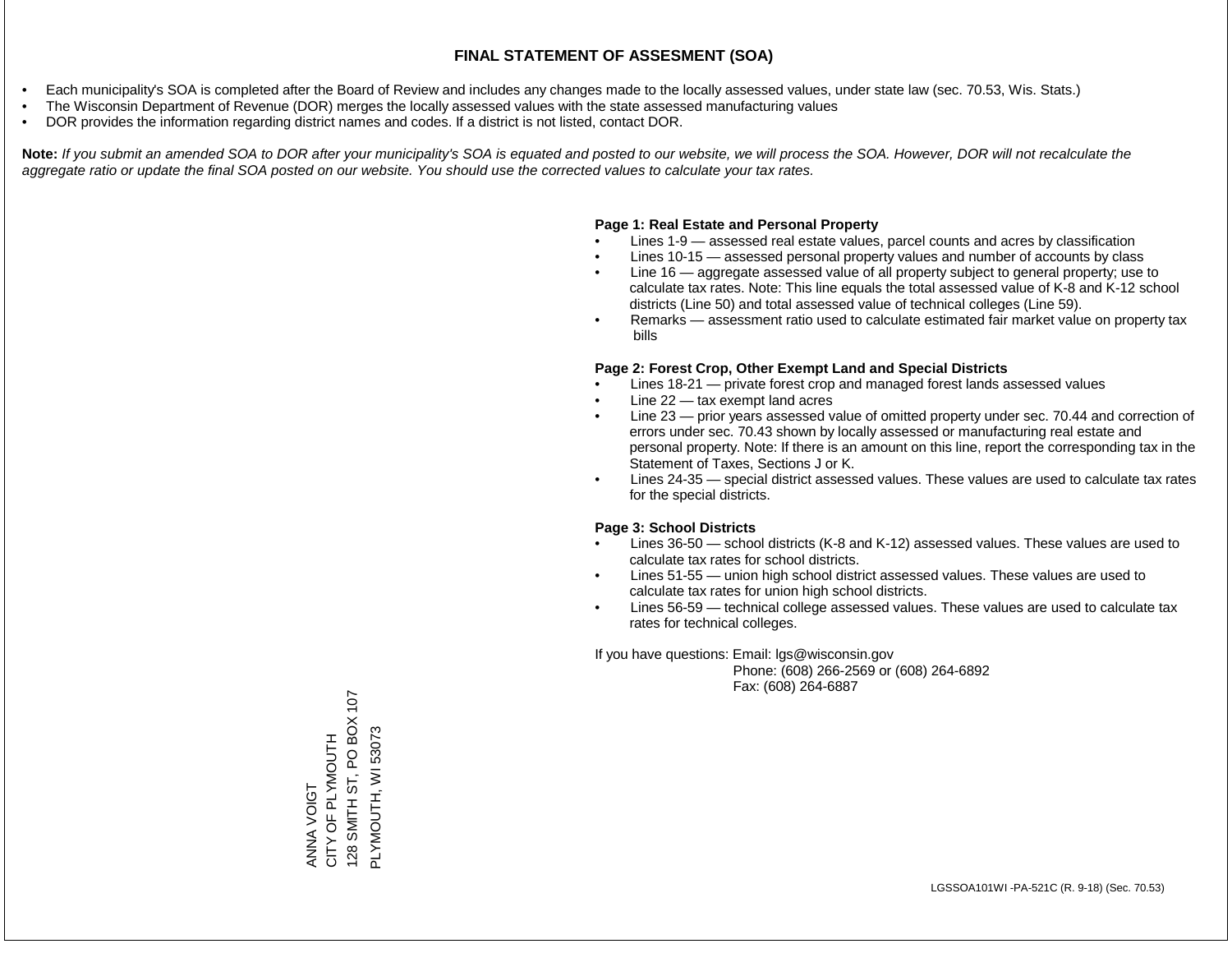|                |                                                                                                                                                                                              | <b>FINAL - EQUATED</b><br><b>STATEMENT OF ASSESSMENT FOR 2021</b>  |                          | 59                                               | 281                                          | 1623                    | This is an Amended Return              | Page 1                                  |  |
|----------------|----------------------------------------------------------------------------------------------------------------------------------------------------------------------------------------------|--------------------------------------------------------------------|--------------------------|--------------------------------------------------|----------------------------------------------|-------------------------|----------------------------------------|-----------------------------------------|--|
|                |                                                                                                                                                                                              |                                                                    |                          | CO                                               | <b>MUN</b>                                   | ACCT NO                 |                                        |                                         |  |
|                | <b>FOR</b>                                                                                                                                                                                   | CITY OF<br>OF.                                                     | SHEBOYGAN                |                                                  | SHEBOYGAN COUNTY                             |                         |                                        |                                         |  |
|                |                                                                                                                                                                                              | Town - Village - City                                              | <b>Municipality Name</b> |                                                  | <b>County Name</b>                           |                         |                                        |                                         |  |
| Line<br>No.    |                                                                                                                                                                                              | <b>REAL ESTATE</b><br>(See Lines 18 - 22 for<br>other Real Estate) |                          | PARCEL COUNT<br><b>TOTAL LAND   IMPROVEMENTS</b> | NO. OF ACRES<br><b>WHOLE</b><br>NUMBERS ONLY | <b>VALUE OF</b><br>LAND | <b>VALUE OF</b><br><b>IMPROVEMENTS</b> | TOTAL VALUE OF LAND<br>AND IMPROVEMENTS |  |
|                |                                                                                                                                                                                              |                                                                    | (Col. A)                 | (Col. B)                                         | (Col, C)                                     | (Col, D)                | (Col. E)                               | (Col. F)                                |  |
| $\mathbf{1}$   |                                                                                                                                                                                              | <b>RESIDENTIAL - Class 1</b>                                       | 15,587                   | 15,228                                           | 2,887                                        | 283,198,300             | 1,273,264,700                          | 1,556,463,000                           |  |
| $\overline{2}$ |                                                                                                                                                                                              | <b>COMMERCIAL - Class 2</b>                                        | 1,366                    | 1,222                                            | 1,487                                        | 180,405,200             | 721,023,300                            | 901,428,500                             |  |
| 3              |                                                                                                                                                                                              | <b>MANUFACTURING - Class 3</b>                                     | 95                       | 95                                               | 546                                          | 16,743,600              | 116,020,500                            | 132,764,100                             |  |
| 4              |                                                                                                                                                                                              | <b>AGRICULTURAL - Class 4</b>                                      | 10                       |                                                  | 237                                          | 31,000                  |                                        | 31,000                                  |  |
| 5              |                                                                                                                                                                                              | <b>UNDEVELOPED - Class 5</b>                                       | 4                        |                                                  | 194                                          | 2,746,200               |                                        | 2,746,200                               |  |
| 6              |                                                                                                                                                                                              | AGRICULTURAL FOREST - Class 5m                                     | 0                        |                                                  | 0                                            | 0                       |                                        | $\Omega$                                |  |
| $\overline{7}$ |                                                                                                                                                                                              | FOREST LANDS - Class 6                                             | 5                        |                                                  | 70                                           | 385,300                 |                                        | 385,300                                 |  |
| 8              |                                                                                                                                                                                              | OTHER - Class 7                                                    | 1                        |                                                  | $\mathbf{1}$                                 | 10,000                  | 33,800                                 | 43,800                                  |  |
| 9              |                                                                                                                                                                                              | TOTAL - ALL COLUMNS                                                | 17,068                   | 16,546                                           | 5,422                                        | 483,519,600             | 2,110,342,300                          | 2,593,861,900                           |  |
| 10             |                                                                                                                                                                                              | NUMBER OF PERSONAL PROPERTY ACCOUNTS IN ROLL                       |                          |                                                  | 1,461                                        | <b>LOCALLY ASSESSED</b> | <b>MANUFACTURING</b>                   | <b>MERGED</b>                           |  |
| 11             |                                                                                                                                                                                              | BOATS AND OTHER WATERCRAFT NOT EXEMPT - Code 1                     |                          |                                                  |                                              | 5,120                   | $\Omega$                               | 5,120                                   |  |
| 12             |                                                                                                                                                                                              | MACHINERY, TOOLS AND PATTERNS - Code 2                             |                          |                                                  |                                              |                         | 10,930,000                             | 10,930,000                              |  |
| 13             |                                                                                                                                                                                              | FURNITURE, FIXTURES AND EQUIPMENT - Code 3                         |                          |                                                  |                                              | 52,011,310              | 6,292,700                              | 58,304,010                              |  |
| 14             |                                                                                                                                                                                              | ALL OTHER PERSONAL PROPERTY NOT EXEMPT - Codes 4A, 4B, 4C          |                          |                                                  | 8,627,250                                    | 3,580,700               | 12,207,950                             |                                         |  |
| 15             |                                                                                                                                                                                              | TOTAL OF PERSONAL PROPERTY NOT EXEMPT (Total of Lines 11-14)       |                          |                                                  |                                              | 60,643,680              | 20,803,400                             | 81,447,080                              |  |
| 16             | AGGREGATE ASSESSED VALUE OF ALL PROPERTY SUBJECT TO THE GENERAL PROPERTY TAX (Total of Lines 9F and 15F)<br>MUST EQUAL TOTAL VALUE OF THE SCHOOL DISTRICTS (K-12 PLUS K-8) - Line 50, Col. F |                                                                    |                          |                                                  |                                              |                         |                                        |                                         |  |
| 17             |                                                                                                                                                                                              | <b>BOARD OF REVIEW</b><br>DATE OF FINAL ADJOURNMENT                | 11/03/2021               | <b>GROTA APPRAISALS LLC</b>                      | Telephone #                                  | (262) 253-1142          |                                        |                                         |  |

The Assessment Ratio to be used in calculating the estimated Fair Market Value on tax bills for this tax district is .786759827

This ratio should be used to convert assessed values to "Calculate Equalized Values" in Step 1 of the Lottery and Gaming Credit Calculations.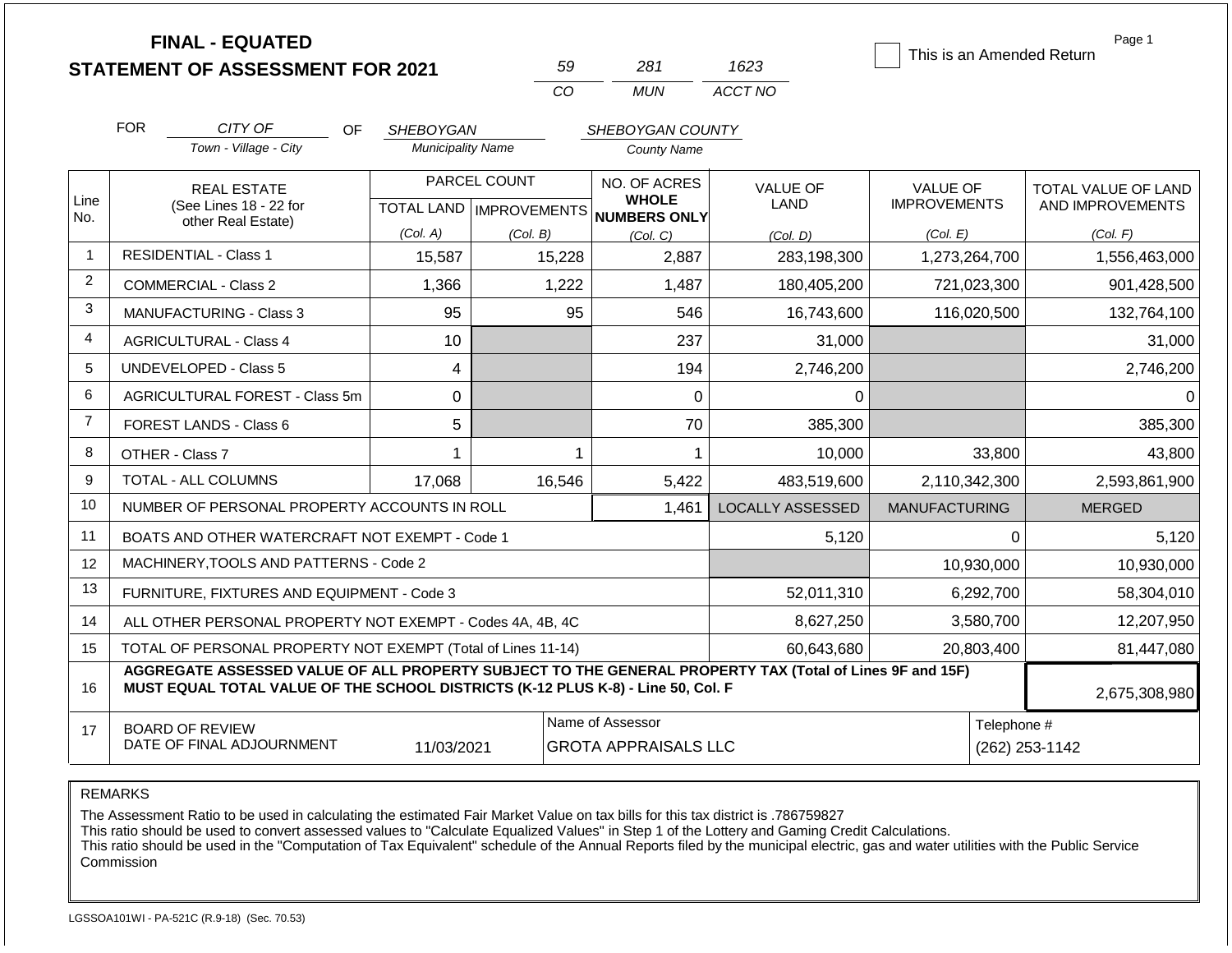2021 59 281 1623

FOREST LANDS (Line 7) and FOREST CROPS (in this section) - are **NOT** the same *YEAR CO MUN ACCT NO*

|    | Private Forest Crop - Reg Class @ 10¢ per acre                                 |                 |             |                                                                                 |           | Private Forest Crop - Reg Class @ \$2.52 per acre             |                    |                                                                              |                                                                    |                    |
|----|--------------------------------------------------------------------------------|-----------------|-------------|---------------------------------------------------------------------------------|-----------|---------------------------------------------------------------|--------------------|------------------------------------------------------------------------------|--------------------------------------------------------------------|--------------------|
| 18 | (a) PARCELS                                                                    | (b) ACRES       |             | (c) ASSESSED VALUE                                                              |           | (d) PARCELS                                                   |                    | (e) ACRES                                                                    |                                                                    | (f) ASSESSED VALUE |
|    |                                                                                |                 |             |                                                                                 |           |                                                               |                    |                                                                              |                                                                    |                    |
|    |                                                                                |                 |             | Private Forest Crop - Special Class @ 20¢ per acre                              |           |                                                               |                    | Entered Before 2005 Managed Forest - Ferrous Mining CLOSED @ \$7.87 per acre |                                                                    |                    |
| 19 | (c) ASSESSED VALUE<br>(b) ACRES<br>(a) PARCELS                                 |                 | (d) PARCELS |                                                                                 | (e) ACRES |                                                               | (f) ASSESSED VALUE |                                                                              |                                                                    |                    |
|    |                                                                                |                 |             |                                                                                 |           |                                                               |                    |                                                                              |                                                                    |                    |
|    |                                                                                |                 |             |                                                                                 |           |                                                               |                    | Entered Before 2005 Managed Forest - CLOSED @                                |                                                                    | $$1.75$ per acre   |
|    | (a) PARCELS                                                                    | (b) ACRES       |             | Entered Before 2005 Managed Forest - OPEN @ 74 ¢ per acre<br>(c) ASSESSED VALUE |           | (d) PARCELS                                                   |                    | (e) ACRES                                                                    |                                                                    | (f) ASSESSED VALUE |
| 20 |                                                                                |                 |             |                                                                                 |           |                                                               |                    |                                                                              |                                                                    |                    |
|    |                                                                                |                 |             |                                                                                 |           |                                                               |                    |                                                                              |                                                                    |                    |
|    | Entered After 2004 Managed Forest - OPEN @ \$2.04 per acre                     |                 |             |                                                                                 |           | Entered After 2004 Managed Forest - CLOSED @ \$10.20 per acre |                    |                                                                              |                                                                    |                    |
| 21 | (a) PARCELS                                                                    | (b) ACRES       |             | (c) ASSESSED VALUE                                                              |           | (d) PARCELS                                                   |                    | (e) ACRES                                                                    |                                                                    | (f) ASSESSED VALUE |
|    |                                                                                |                 |             |                                                                                 |           |                                                               |                    |                                                                              |                                                                    |                    |
|    |                                                                                |                 |             |                                                                                 |           |                                                               |                    | 4.61                                                                         |                                                                    | 18,400             |
|    | (a) County Forest Cropland Acres                                               |                 |             | (b) Federal Acres                                                               |           | (c) State Acres                                               |                    | (d) County (NOT FOREST CROP) Acres                                           |                                                                    | (e) Other Acres    |
| 22 |                                                                                |                 |             |                                                                                 |           |                                                               |                    |                                                                              |                                                                    |                    |
|    |                                                                                |                 |             | 6.89                                                                            |           | 350.75<br>186.24                                              |                    |                                                                              |                                                                    | 1,735.67           |
|    |                                                                                |                 |             | Assessed Value of Omitted Property From Prior Years (Sec. 70.44)                |           |                                                               |                    | Assessed Value of Sec. 70.43 Corrections of Errors by Assessors              |                                                                    |                    |
| 23 |                                                                                | (a) REAL ESTATE |             | (b) PERSONAL                                                                    |           | (c1) REAL ESTATE                                              |                    |                                                                              |                                                                    | (c2) PERSONAL      |
|    |                                                                                | 3.640.000       |             |                                                                                 |           | -761,000                                                      |                    |                                                                              |                                                                    |                    |
|    | Manufacturing Equated Value of Omitted Property From Prior Years (Sec. 70.995) |                 |             |                                                                                 |           |                                                               |                    |                                                                              | Mfg. Equated Value of Sec.70.43 Corrections of Errors by Assessors |                    |
|    |                                                                                | (d) REAL ESTATE |             | (e) PERSONAL                                                                    |           |                                                               |                    | (f1) REAL ESTATE                                                             |                                                                    | (f2) PERSONAL      |
|    |                                                                                |                 |             |                                                                                 |           |                                                               |                    |                                                                              |                                                                    |                    |
|    |                                                                                |                 |             |                                                                                 |           |                                                               |                    |                                                                              |                                                                    |                    |

# **SPECIAL DISTRICTS**

| Line<br>No. | Enter 6-digit<br>Special District<br>Code (Col. A) | <b>Account</b><br><b>Number</b><br>(Col. B) | <b>Special District Name</b><br>(Col. C) | <b>Locally Assessed Value</b><br>of Real Estate and<br><b>Personal Property (Col. D)</b> | Mfg Value of Real Estate<br>and Personal Property<br>(Col. E) | <b>Merged Value of</b><br><b>Real Estate and</b><br>Personal Property (Col. F) |
|-------------|----------------------------------------------------|---------------------------------------------|------------------------------------------|------------------------------------------------------------------------------------------|---------------------------------------------------------------|--------------------------------------------------------------------------------|
| 24          |                                                    |                                             |                                          |                                                                                          |                                                               |                                                                                |
| 25          |                                                    |                                             |                                          |                                                                                          |                                                               |                                                                                |
| 26          |                                                    |                                             |                                          |                                                                                          |                                                               |                                                                                |
| 27          |                                                    |                                             |                                          |                                                                                          |                                                               |                                                                                |
| 28          |                                                    |                                             |                                          |                                                                                          |                                                               |                                                                                |
| 29          |                                                    |                                             |                                          |                                                                                          |                                                               |                                                                                |
| 30          |                                                    |                                             |                                          |                                                                                          |                                                               |                                                                                |
| 31          |                                                    |                                             |                                          |                                                                                          |                                                               |                                                                                |
| 32          |                                                    |                                             |                                          |                                                                                          |                                                               |                                                                                |
| 33          |                                                    |                                             |                                          |                                                                                          |                                                               |                                                                                |
| 34          |                                                    |                                             |                                          |                                                                                          |                                                               |                                                                                |
| 35          |                                                    |                                             |                                          |                                                                                          |                                                               |                                                                                |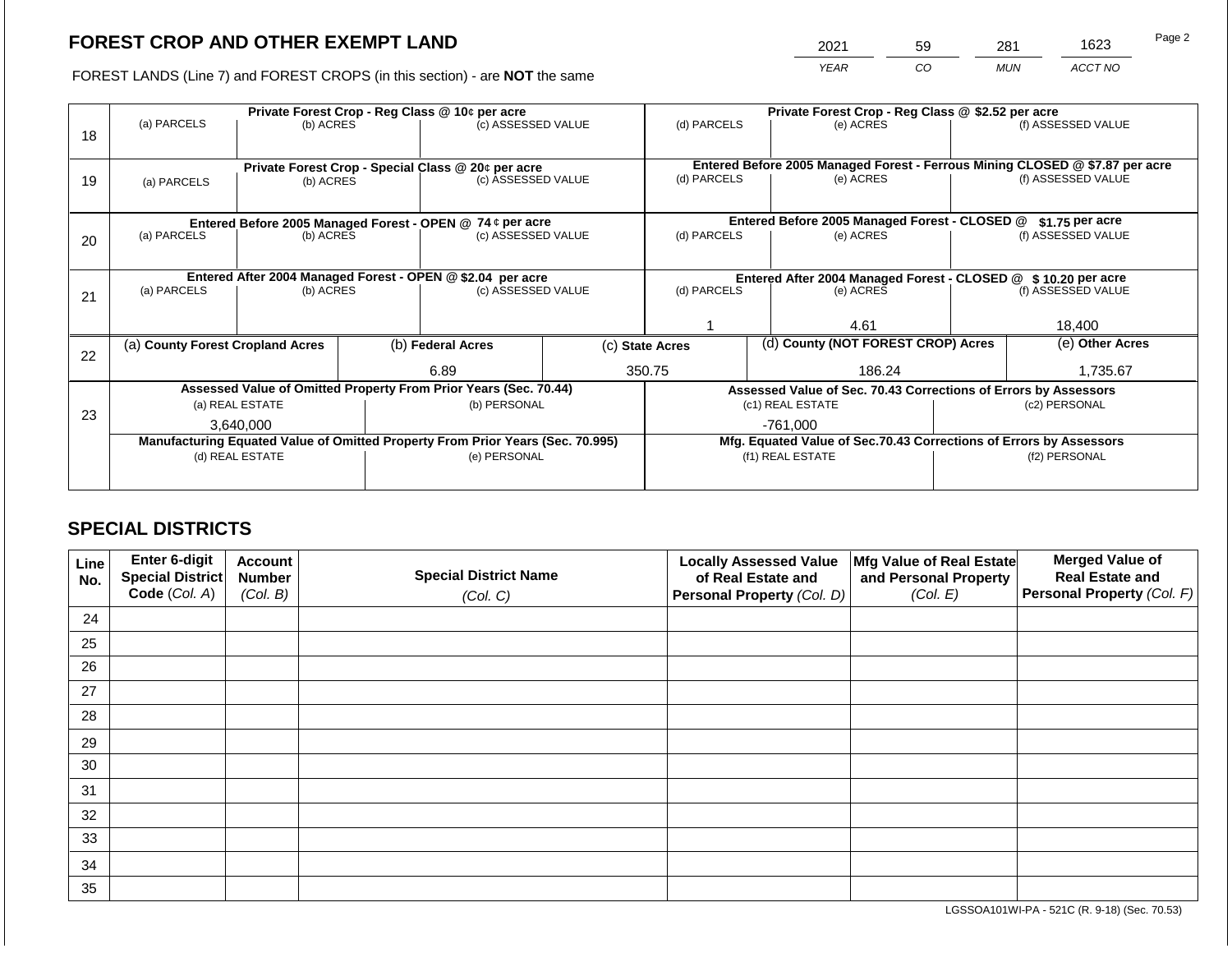|                 | <b>SCHOOL DISTRICTS</b>                                  |                                             |                                                         | 2021        | 281<br>59                                                                         | 1623                                                          |                                                                                |
|-----------------|----------------------------------------------------------|---------------------------------------------|---------------------------------------------------------|-------------|-----------------------------------------------------------------------------------|---------------------------------------------------------------|--------------------------------------------------------------------------------|
|                 |                                                          |                                             |                                                         |             | <b>YEAR</b>                                                                       | CO<br><b>MUN</b>                                              | ACCT NO                                                                        |
| Line<br>No.     | Enter 6-digit<br><b>School District</b><br>Code (Col. A) | <b>Account</b><br><b>Number</b><br>(Col. B) | <b>School District Name</b><br>(Col. C)                 |             | <b>Locally Assessed Value</b><br>of Real Estate and<br>Personal Property (Col. D) | Mfg Value of Real Estate<br>and Personal Property<br>(Col. E) | <b>Merged Value of</b><br><b>Real Estate and</b><br>Personal Property (Col. F) |
|                 | A. SCHOOL DISTRICTS (K-8 and K-12)                       |                                             |                                                         |             |                                                                                   |                                                               |                                                                                |
| 36              | 592842                                                   | 0349                                        | SCH D OF KOHLER                                         |             | 223,736,150                                                                       | 20,801,300                                                    | 244,537,450                                                                    |
| 37              | 595271                                                   | 0353                                        | SCH D OF SHEBOYGAN AREA                                 |             | 2,298,005,330                                                                     | 132,766,200                                                   | 2,430,771,530                                                                  |
| 38              |                                                          |                                             |                                                         |             |                                                                                   |                                                               |                                                                                |
| 39              |                                                          |                                             |                                                         |             |                                                                                   |                                                               |                                                                                |
| 40              |                                                          |                                             |                                                         |             |                                                                                   |                                                               |                                                                                |
| 41              |                                                          |                                             |                                                         |             |                                                                                   |                                                               |                                                                                |
| 42              |                                                          |                                             |                                                         |             |                                                                                   |                                                               |                                                                                |
| 43              |                                                          |                                             |                                                         |             |                                                                                   |                                                               |                                                                                |
| 44<br>45        |                                                          |                                             |                                                         |             |                                                                                   |                                                               |                                                                                |
| $\overline{46}$ |                                                          |                                             |                                                         |             |                                                                                   |                                                               |                                                                                |
| 47              |                                                          |                                             |                                                         |             |                                                                                   |                                                               |                                                                                |
| 48              |                                                          |                                             |                                                         |             |                                                                                   |                                                               |                                                                                |
| 49              |                                                          |                                             |                                                         |             |                                                                                   |                                                               |                                                                                |
| 50              |                                                          |                                             | TOTAL ASSESSED VALUE OF SCHOOL DISTRICTS (K-8 and K-12) |             | 2,521,741,480                                                                     | 153,567,500                                                   | 2,675,308,980                                                                  |
|                 | <b>B.</b><br><b>UNION HIGH SCHOOL DISTRICTS</b>          |                                             |                                                         |             |                                                                                   |                                                               |                                                                                |
| 51              |                                                          |                                             |                                                         |             |                                                                                   |                                                               |                                                                                |
| 52              |                                                          |                                             |                                                         |             |                                                                                   |                                                               |                                                                                |
| 53              |                                                          |                                             |                                                         |             |                                                                                   |                                                               |                                                                                |
| 54              |                                                          |                                             |                                                         |             |                                                                                   |                                                               |                                                                                |
| 55              |                                                          |                                             | TOTAL ASSESSED VALUE OF UNION HIGH SCHOOLS              |             |                                                                                   |                                                               |                                                                                |
|                 | C.<br><b>TECHNICAL COLLEGE DISTRICTS</b>                 |                                             |                                                         |             |                                                                                   |                                                               |                                                                                |
| 56              | 001100                                                   | 0010                                        | LAKESHORE TECHNICAL COLLEGE                             | <b>CLEV</b> | 2,521,741,480                                                                     | 153,567,500                                                   | 2,675,308,980                                                                  |
| 57              |                                                          |                                             |                                                         |             |                                                                                   |                                                               |                                                                                |
| 58              |                                                          |                                             | TOTAL ASSESSED VALUE OF TECHNICAL COLLEGES              |             |                                                                                   |                                                               |                                                                                |
| 59              |                                                          |                                             |                                                         |             | 2,521,741,480                                                                     | 153,567,500                                                   | 2,675,308,980                                                                  |

 *I hereby certify, to the best of my knowledge and belief, this form is complete and correct.*

**SCHOOL DISTRICTS**

| Name                |                                  | Title                     | Submission date |  |  |  |
|---------------------|----------------------------------|---------------------------|-----------------|--|--|--|
| <b>KENDRA NYHOF</b> |                                  | COUNTY TREASURER'S OFFICE | 2021<br>03      |  |  |  |
| Phone               | Email address                    |                           |                 |  |  |  |
| 920<br>459<br>3015  | KENDRA.NYHOF@SHEBOYGANCOUNTY.COM |                           |                 |  |  |  |

Page 3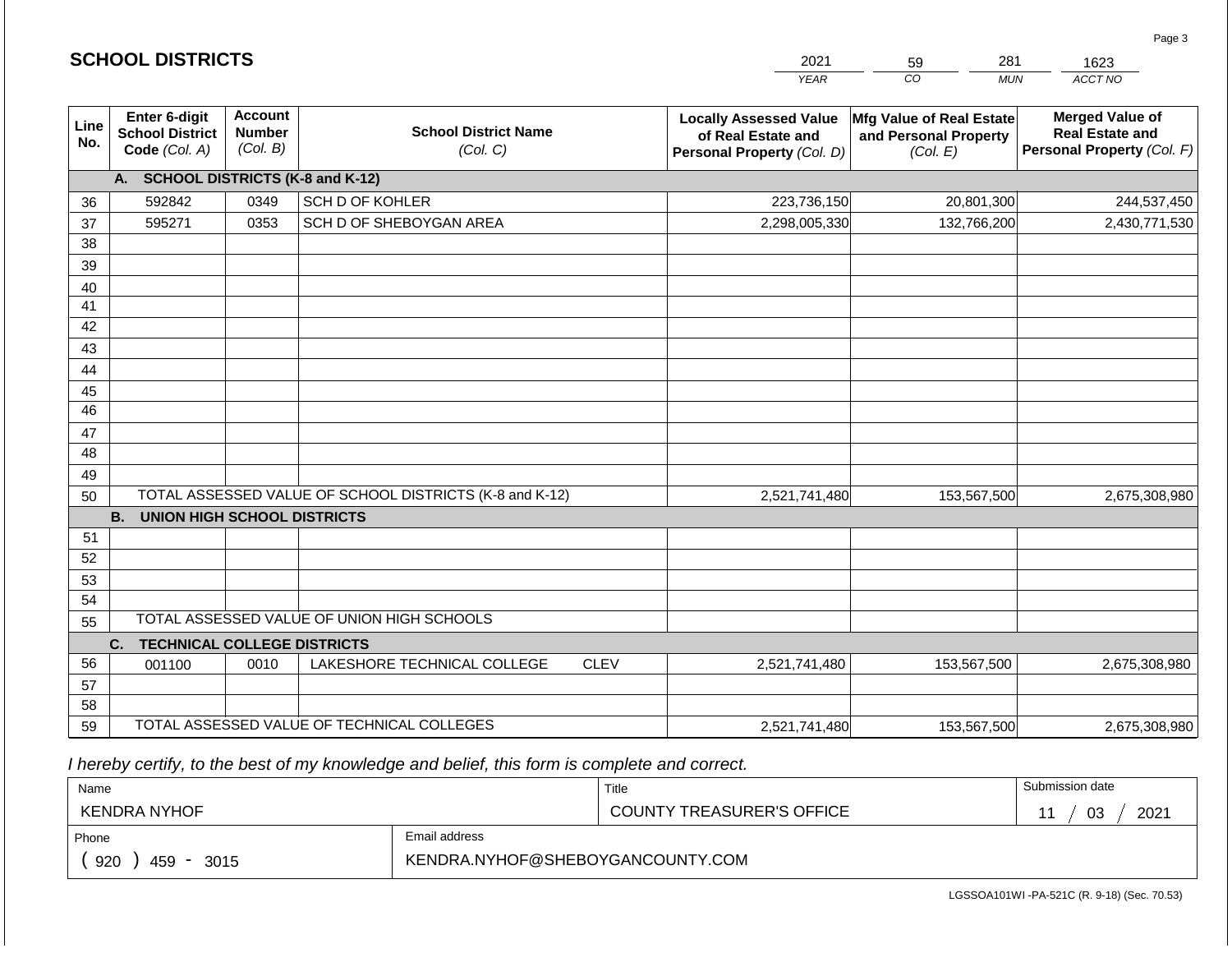- Each municipality's SOA is completed after the Board of Review and includes any changes made to the locally assessed values, under state law (sec. 70.53, Wis. Stats.)
- The Wisconsin Department of Revenue (DOR) merges the locally assessed values with the state assessed manufacturing values
- DOR provides the information regarding district names and codes. If a district is not listed, contact DOR.

Note: If you submit an amended SOA to DOR after your municipality's SOA is equated and posted to our website, we will process the SOA. However, DOR will not recalculate the *aggregate ratio or update the final SOA posted on our website. You should use the corrected values to calculate your tax rates.*

# **Page 1: Real Estate and Personal Property**

- Lines 1-9 assessed real estate values, parcel counts and acres by classification
- Lines 10-15 assessed personal property values and number of accounts by class
- Line 16 aggregate assessed value of all property subject to general property; use to calculate tax rates. Note: This line equals the total assessed value of K-8 and K-12 school districts (Line 50) and total assessed value of technical colleges (Line 59).
- Remarks assessment ratio used to calculate estimated fair market value on property tax bills

# **Page 2: Forest Crop, Other Exempt Land and Special Districts**

- Lines 18-21 private forest crop and managed forest lands assessed values
- Line  $22 -$  tax exempt land acres
- Line 23 prior years assessed value of omitted property under sec. 70.44 and correction of errors under sec. 70.43 shown by locally assessed or manufacturing real estate and personal property. Note: If there is an amount on this line, report the corresponding tax in the Statement of Taxes, Sections J or K.
- Lines 24-35 special district assessed values. These values are used to calculate tax rates for the special districts.

# **Page 3: School Districts**

- Lines 36-50 school districts (K-8 and K-12) assessed values. These values are used to calculate tax rates for school districts.
- Lines 51-55 union high school district assessed values. These values are used to calculate tax rates for union high school districts.
- Lines 56-59 technical college assessed values. These values are used to calculate tax rates for technical colleges.

If you have questions: Email: lgs@wisconsin.gov

 Phone: (608) 266-2569 or (608) 264-6892 Fax: (608) 264-6887

SHEBOYGAN, WI 53081 - 4442 SHEBOYGAN, XYOYOBIH5 CITY OF SHEBOYGAN MEREDITH DEBRUIN<br>CITY OF SHEBOYGAN MEREDITH DEBRUIN 828 CENTER AVE 828 CENTER AVE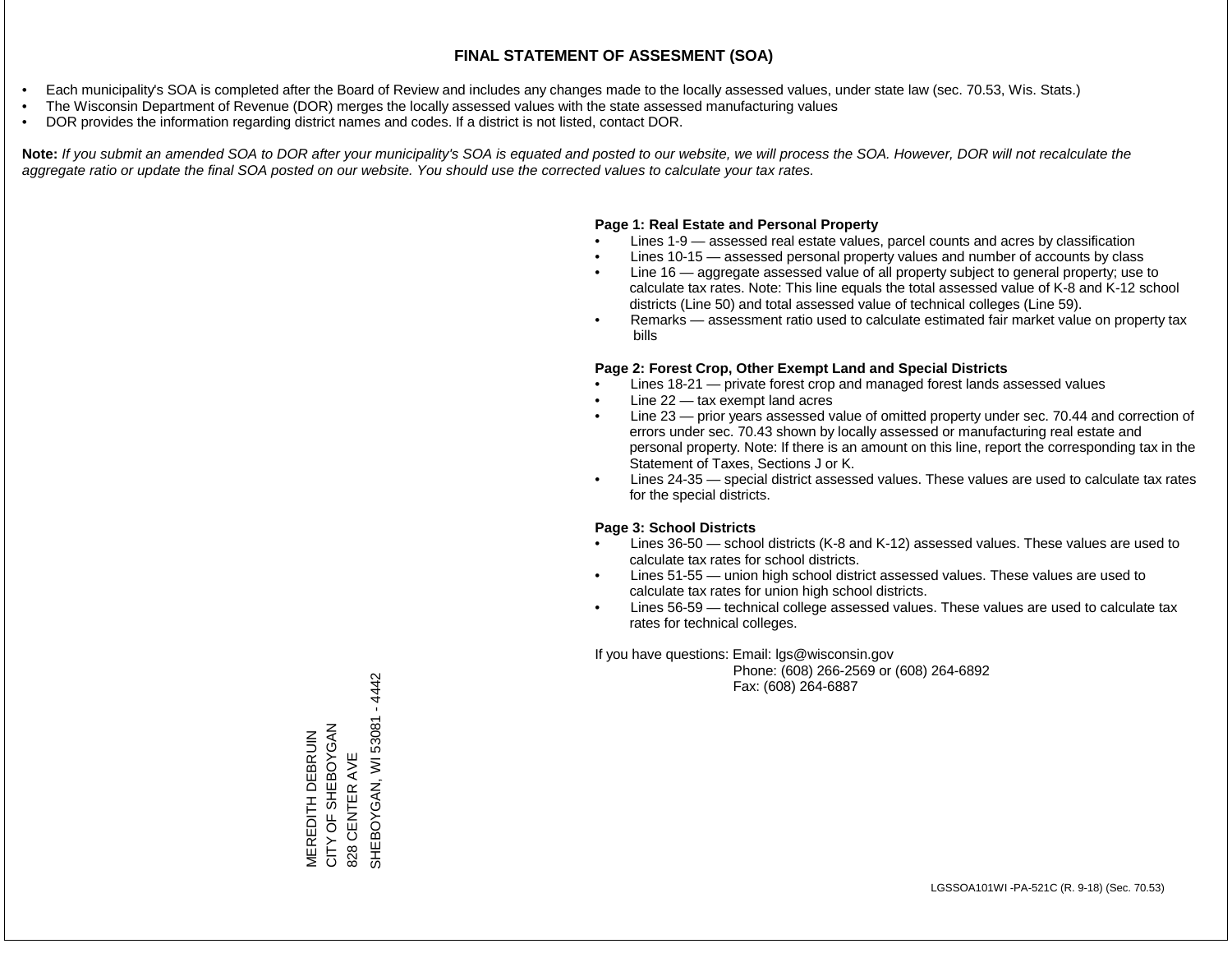|                |                                                                                                                                                                                              | <b>FINAL - EQUATED</b><br><b>STATEMENT OF ASSESSMENT FOR 2021</b> |                                                     |          | 59             | 282                | 1624                    |                      |                  | Page 1<br>This is an Amended Return |
|----------------|----------------------------------------------------------------------------------------------------------------------------------------------------------------------------------------------|-------------------------------------------------------------------|-----------------------------------------------------|----------|----------------|--------------------|-------------------------|----------------------|------------------|-------------------------------------|
|                |                                                                                                                                                                                              |                                                                   |                                                     | CO       |                | <b>MUN</b>         | ACCT NO                 |                      |                  |                                     |
|                | <b>FOR</b>                                                                                                                                                                                   | CITY OF<br>OF.                                                    | SHEBOYGAN FALLS                                     |          |                | SHEBOYGAN COUNTY   |                         |                      |                  |                                     |
|                |                                                                                                                                                                                              | Town - Village - City                                             | <b>Municipality Name</b>                            |          |                | <b>County Name</b> |                         |                      |                  |                                     |
|                |                                                                                                                                                                                              | <b>REAL ESTATE</b><br>(See Lines 18 - 22 for                      | PARCEL COUNT<br>TOTAL LAND MPROVEMENTS NUMBERS ONLY |          |                | NO. OF ACRES       | <b>VALUE OF</b>         | <b>VALUE OF</b>      |                  | TOTAL VALUE OF LAND                 |
| Line<br>No.    |                                                                                                                                                                                              |                                                                   |                                                     |          | <b>WHOLE</b>   |                    | LAND                    | <b>IMPROVEMENTS</b>  | AND IMPROVEMENTS |                                     |
|                |                                                                                                                                                                                              | other Real Estate)                                                | (Col. A)                                            | (Col. B) |                | (Col. C)           | (Col. D)                | (Col. E)             |                  | (Col. F)                            |
| $\overline{1}$ |                                                                                                                                                                                              | <b>RESIDENTIAL - Class 1</b>                                      | 2,758                                               |          | 2,600          | 506                | 82,135,100              |                      | 366,868,300      | 449,003,400                         |
| 2              | <b>COMMERCIAL - Class 2</b><br>232                                                                                                                                                           |                                                                   |                                                     | 191      | 705            | 24,722,700         |                         | 101,524,900          | 126,247,600      |                                     |
| 3              | 34<br><b>MANUFACTURING - Class 3</b>                                                                                                                                                         |                                                                   |                                                     | 32       | 384            | 6,024,300          |                         | 66,391,500           | 72,415,800       |                                     |
| 4              | 25<br><b>AGRICULTURAL - Class 4</b>                                                                                                                                                          |                                                                   |                                                     |          | 524            | 90,300             |                         |                      | 90,300           |                                     |
| 5              |                                                                                                                                                                                              | UNDEVELOPED - Class 5<br>6                                        |                                                     |          |                | 37                 | 135,500                 |                      |                  | 135,500                             |
| 6              | AGRICULTURAL FOREST - Class 5m<br>$\mathbf 1$                                                                                                                                                |                                                                   |                                                     |          | 22             | 35,200             |                         |                      | 35,200           |                                     |
| $\overline{7}$ |                                                                                                                                                                                              | <b>FOREST LANDS - Class 6</b>                                     | $\mathbf 0$                                         |          |                | $\mathbf 0$        | $\mathbf 0$             |                      |                  | $\Omega$                            |
| 8              |                                                                                                                                                                                              | OTHER - Class 7                                                   | 5                                                   |          | $\overline{7}$ | 11                 | 180,000                 | 1,105,900            |                  | 1,285,900                           |
| 9              |                                                                                                                                                                                              | TOTAL - ALL COLUMNS                                               | 3,061                                               | 2,830    |                | 2,189              | 113,323,100             | 535,890,600          |                  | 649,213,700                         |
| 10             | NUMBER OF PERSONAL PROPERTY ACCOUNTS IN ROLL<br>202                                                                                                                                          |                                                                   |                                                     |          |                |                    | <b>LOCALLY ASSESSED</b> | <b>MANUFACTURING</b> |                  | <b>MERGED</b>                       |
| 11             | BOATS AND OTHER WATERCRAFT NOT EXEMPT - Code 1                                                                                                                                               |                                                                   |                                                     |          |                |                    | 14,900                  |                      | $\Omega$         | 14,900                              |
| 12             | MACHINERY, TOOLS AND PATTERNS - Code 2                                                                                                                                                       |                                                                   |                                                     |          |                |                    |                         |                      | 3,727,800        | 3,727,800                           |
| 13             | FURNITURE, FIXTURES AND EQUIPMENT - Code 3<br>3,901,200                                                                                                                                      |                                                                   |                                                     |          |                |                    |                         | 2,102,900            | 6,004,100        |                                     |
| 14             | 817,700<br>536,000<br>ALL OTHER PERSONAL PROPERTY NOT EXEMPT - Codes 4A, 4B, 4C                                                                                                              |                                                                   |                                                     |          |                |                    |                         | 1,353,700            |                  |                                     |
| 15             | TOTAL OF PERSONAL PROPERTY NOT EXEMPT (Total of Lines 11-14)<br>6,366,700<br>4,733,800                                                                                                       |                                                                   |                                                     |          |                |                    |                         |                      | 11,100,500       |                                     |
| 16             | AGGREGATE ASSESSED VALUE OF ALL PROPERTY SUBJECT TO THE GENERAL PROPERTY TAX (Total of Lines 9F and 15F)<br>MUST EQUAL TOTAL VALUE OF THE SCHOOL DISTRICTS (K-12 PLUS K-8) - Line 50, Col. F |                                                                   |                                                     |          |                |                    |                         |                      | 660,314,200      |                                     |
| 17             | Name of Assessor<br><b>BOARD OF REVIEW</b><br>DATE OF FINAL ADJOURNMENT<br>06/29/2021<br><b>KENNETH SONNTAG</b>                                                                              |                                                                   |                                                     |          |                | Telephone #        | (920) 467-7900          |                      |                  |                                     |

REMARKS

The Assessment Ratio to be used in calculating the estimated Fair Market Value on tax bills for this tax district is .847012655

This ratio should be used to convert assessed values to "Calculate Equalized Values" in Step 1 of the Lottery and Gaming Credit Calculations.

 This ratio should be used in the "Computation of Tax Equivalent" schedule of the Annual Reports filed by the municipal electric, gas and water utilities with the Public Service Commission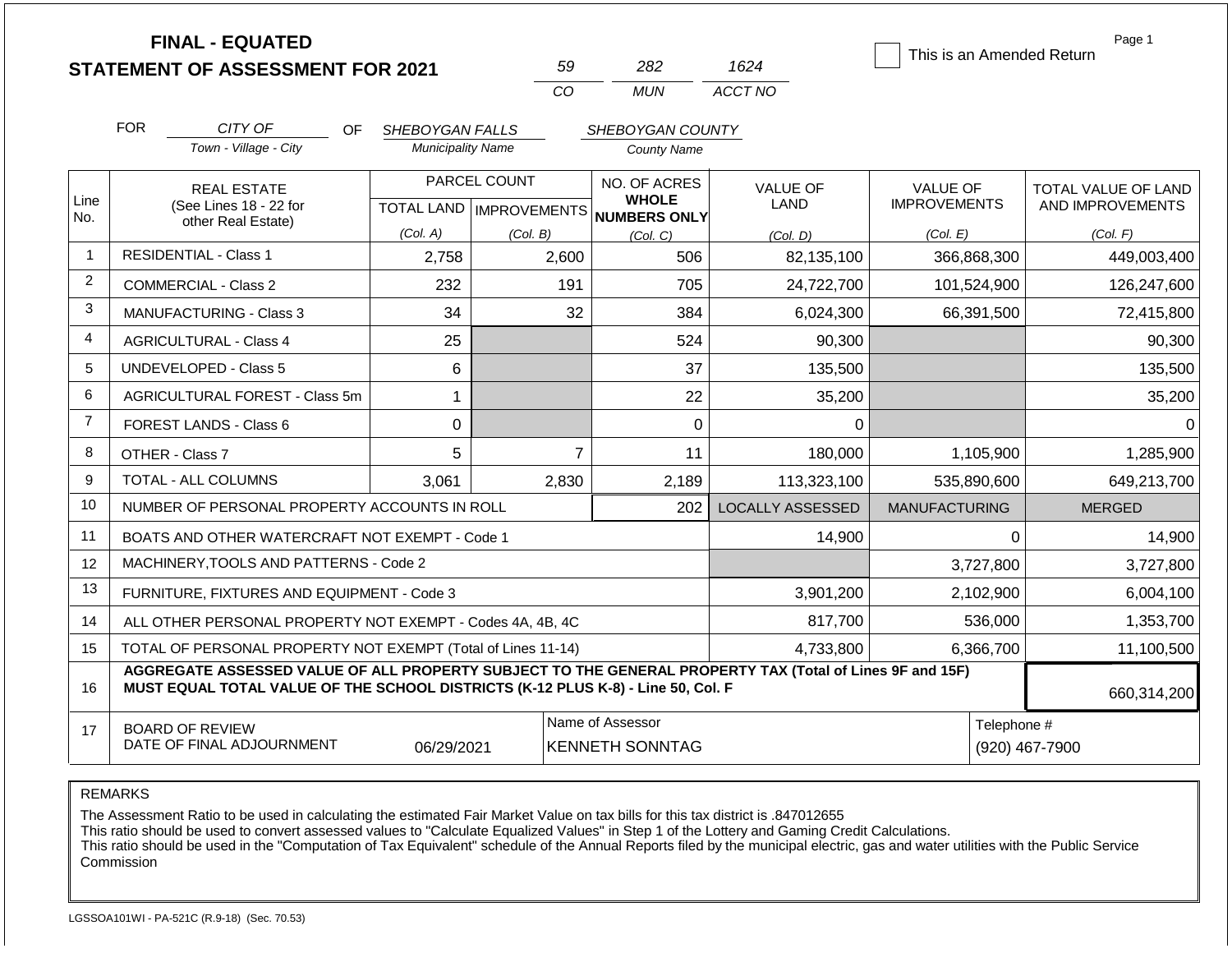# **FOREST CROP AND OTHER EXEMPT LAND**

2021 59 282 1624

FOREST LANDS (Line 7) and FOREST CROPS (in this section) - are **NOT** the same *YEAR CO MUN ACCT NO*

|    |                                                                                |                                                             | Private Forest Crop - Reg Class @ \$2.52 per acre                  |                                                                              |                                                                |                                                                  |                                                                 |                                    |                    |                    |  |
|----|--------------------------------------------------------------------------------|-------------------------------------------------------------|--------------------------------------------------------------------|------------------------------------------------------------------------------|----------------------------------------------------------------|------------------------------------------------------------------|-----------------------------------------------------------------|------------------------------------|--------------------|--------------------|--|
| 18 | (a) PARCELS                                                                    | Private Forest Crop - Reg Class @ 10¢ per acre<br>(b) ACRES |                                                                    | (c) ASSESSED VALUE                                                           |                                                                | (d) PARCELS                                                      |                                                                 | (e) ACRES                          |                    | (f) ASSESSED VALUE |  |
|    |                                                                                |                                                             |                                                                    |                                                                              |                                                                |                                                                  |                                                                 |                                    |                    |                    |  |
|    | Private Forest Crop - Special Class @ 20¢ per acre                             |                                                             |                                                                    | Entered Before 2005 Managed Forest - Ferrous Mining CLOSED @ \$7.87 per acre |                                                                |                                                                  |                                                                 |                                    |                    |                    |  |
| 19 | (c) ASSESSED VALUE<br>(b) ACRES<br>(a) PARCELS                                 |                                                             | (d) PARCELS                                                        |                                                                              | (e) ACRES                                                      |                                                                  | (f) ASSESSED VALUE                                              |                                    |                    |                    |  |
|    |                                                                                |                                                             |                                                                    |                                                                              |                                                                |                                                                  |                                                                 |                                    |                    |                    |  |
|    |                                                                                |                                                             |                                                                    | Entered Before 2005 Managed Forest - OPEN @ 74 ¢ per acre                    |                                                                | Entered Before 2005 Managed Forest - CLOSED @<br>\$1.75 per acre |                                                                 |                                    |                    |                    |  |
| 20 | (a) PARCELS<br>(b) ACRES                                                       |                                                             |                                                                    | (c) ASSESSED VALUE                                                           |                                                                | (d) PARCELS                                                      |                                                                 | (e) ACRES                          | (f) ASSESSED VALUE |                    |  |
|    |                                                                                |                                                             |                                                                    |                                                                              |                                                                |                                                                  |                                                                 |                                    |                    |                    |  |
|    |                                                                                |                                                             |                                                                    | Entered After 2004 Managed Forest - OPEN @ \$2.04 per acre                   | Entered After 2004 Managed Forest - CLOSED @ \$ 10.20 per acre |                                                                  |                                                                 |                                    |                    |                    |  |
| 21 | (a) PARCELS<br>(b) ACRES                                                       |                                                             |                                                                    | (c) ASSESSED VALUE                                                           |                                                                | (d) PARCELS<br>(e) ACRES                                         |                                                                 | (f) ASSESSED VALUE                 |                    |                    |  |
|    |                                                                                |                                                             |                                                                    |                                                                              |                                                                |                                                                  |                                                                 |                                    |                    |                    |  |
|    |                                                                                |                                                             |                                                                    |                                                                              |                                                                |                                                                  |                                                                 |                                    |                    |                    |  |
| 22 | (a) County Forest Cropland Acres                                               |                                                             |                                                                    | (b) Federal Acres                                                            |                                                                | (c) State Acres                                                  |                                                                 | (d) County (NOT FOREST CROP) Acres |                    | (e) Other Acres    |  |
|    |                                                                                |                                                             |                                                                    |                                                                              |                                                                | 50.47                                                            |                                                                 |                                    |                    | 88.65              |  |
|    | Assessed Value of Omitted Property From Prior Years (Sec. 70.44)               |                                                             |                                                                    |                                                                              |                                                                |                                                                  | Assessed Value of Sec. 70.43 Corrections of Errors by Assessors |                                    |                    |                    |  |
| 23 | (a) REAL ESTATE                                                                |                                                             |                                                                    |                                                                              | (b) PERSONAL                                                   |                                                                  |                                                                 | (c1) REAL ESTATE                   |                    | (c2) PERSONAL      |  |
|    |                                                                                |                                                             |                                                                    |                                                                              |                                                                | -302,000                                                         |                                                                 |                                    |                    |                    |  |
|    | Manufacturing Equated Value of Omitted Property From Prior Years (Sec. 70.995) |                                                             | Mfg. Equated Value of Sec.70.43 Corrections of Errors by Assessors |                                                                              |                                                                |                                                                  |                                                                 |                                    |                    |                    |  |
|    | (d) REAL ESTATE                                                                |                                                             |                                                                    | (e) PERSONAL                                                                 |                                                                | (f1) REAL ESTATE                                                 |                                                                 | (f2) PERSONAL                      |                    |                    |  |
|    |                                                                                |                                                             |                                                                    |                                                                              |                                                                |                                                                  |                                                                 |                                    |                    |                    |  |
|    |                                                                                |                                                             |                                                                    |                                                                              |                                                                |                                                                  |                                                                 |                                    |                    |                    |  |

## **SPECIAL DISTRICTS**

| Line<br>No. | Enter 6-digit<br>Special District<br>Code (Col. A) | <b>Account</b><br><b>Number</b><br>(Col. B) | <b>Special District Name</b><br>(Col. C) | <b>Locally Assessed Value</b><br>of Real Estate and<br><b>Personal Property (Col. D)</b> | Mfg Value of Real Estate<br>and Personal Property<br>(Col. E) | <b>Merged Value of</b><br><b>Real Estate and</b><br>Personal Property (Col. F) |
|-------------|----------------------------------------------------|---------------------------------------------|------------------------------------------|------------------------------------------------------------------------------------------|---------------------------------------------------------------|--------------------------------------------------------------------------------|
| 24          |                                                    |                                             |                                          |                                                                                          |                                                               |                                                                                |
| 25          |                                                    |                                             |                                          |                                                                                          |                                                               |                                                                                |
| 26          |                                                    |                                             |                                          |                                                                                          |                                                               |                                                                                |
| 27          |                                                    |                                             |                                          |                                                                                          |                                                               |                                                                                |
| 28          |                                                    |                                             |                                          |                                                                                          |                                                               |                                                                                |
| 29          |                                                    |                                             |                                          |                                                                                          |                                                               |                                                                                |
| 30          |                                                    |                                             |                                          |                                                                                          |                                                               |                                                                                |
| 31          |                                                    |                                             |                                          |                                                                                          |                                                               |                                                                                |
| 32          |                                                    |                                             |                                          |                                                                                          |                                                               |                                                                                |
| 33          |                                                    |                                             |                                          |                                                                                          |                                                               |                                                                                |
| 34          |                                                    |                                             |                                          |                                                                                          |                                                               |                                                                                |
| 35          |                                                    |                                             |                                          |                                                                                          |                                                               |                                                                                |

LGSSOA101WI-PA - 521C (R. 9-18) (Sec. 70.53)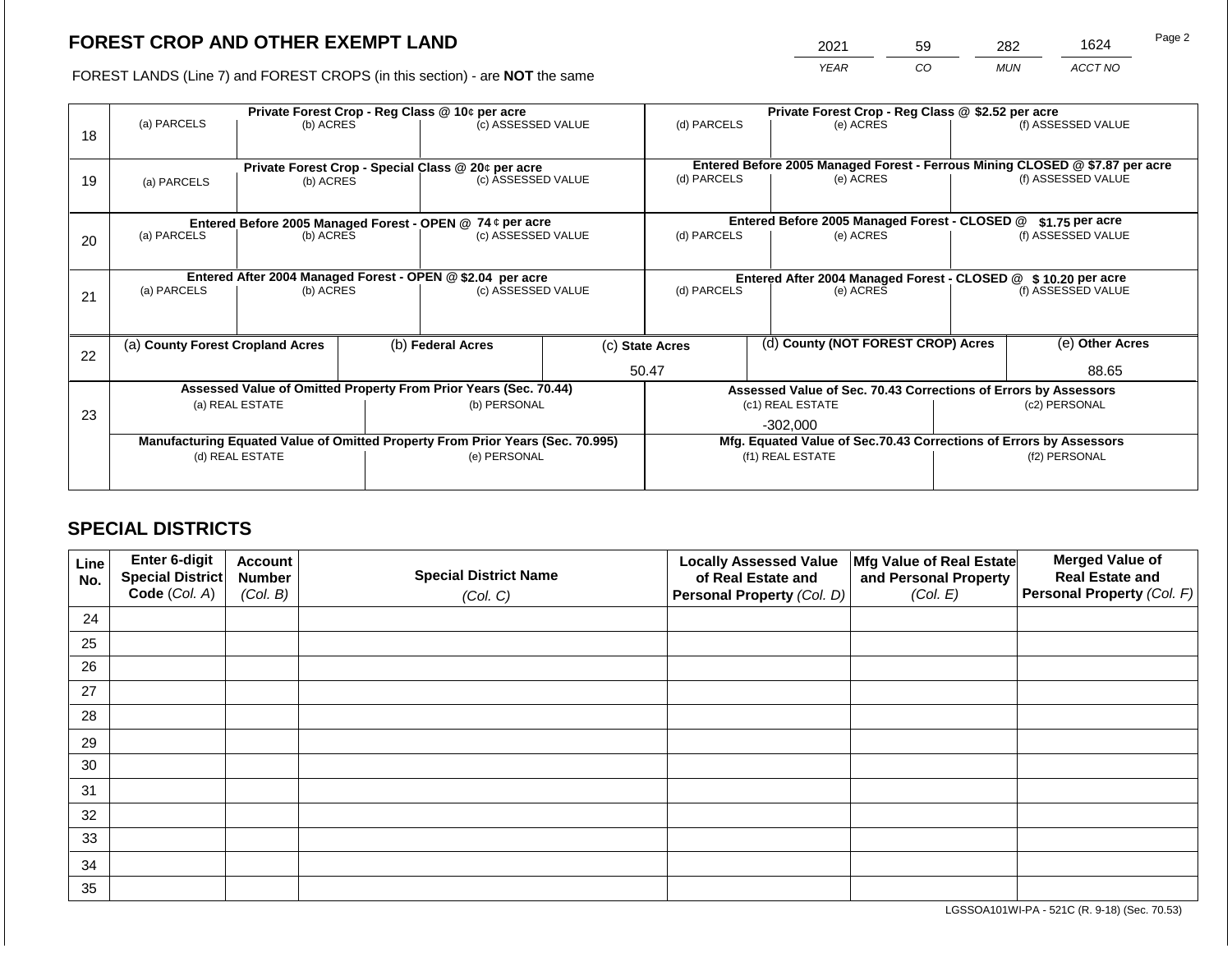#### *YEAR*   $\overline{co}$ *MUN ACCT NO*  **Line No. Enter 6-digit School District Code** *(Col. A)* **Account Number** *(Col. B)* **School District Name** *(Col. C)* **Locally Assessed Value of Real Estate and Personal Property** *(Col. D)* **Mfg Value of Real Estate and Personal Property** *(Col. E)* **Merged Value of Real Estate and Personal Property** *(Col. F)* **A. SCHOOL DISTRICTS (K-8 and K-12)** 36 37 38 39 40 41 42 43 44 45 46 47 48 49 50 TOTAL ASSESSED VALUE OF SCHOOL DISTRICTS (K-8 and K-12) **B. UNION HIGH SCHOOL DISTRICTS** 51 52 53 54 55 **C. TECHNICAL COLLEGE DISTRICTS** 56 57 58 TOTAL ASSESSED VALUE OF UNION HIGH SCHOOLS 595278 0354 SCH D OF SHEBOYGAN FALLS 581,531,700 581,531,700 001100 | 0010 | LAKESHORE TECHNICAL COLLEGE CLEV 78,782,500 660,314,200 78,782,500 660,314,200 581,531,700 78,782,500 660,314,200

 *I hereby certify, to the best of my knowledge and belief, this form is complete and correct.*

59 TOTAL ASSESSED VALUE OF TECHNICAL COLLEGES

| Name               |                                  | Title                            | Submission date  |  |  |
|--------------------|----------------------------------|----------------------------------|------------------|--|--|
| KENDRA NYHOF       |                                  | <b>COUNTY TREASURER'S OFFICE</b> | 2021<br>06<br>07 |  |  |
| Phone              | Email address                    |                                  |                  |  |  |
| 920<br>459<br>3015 | KENDRA.NYHOF@SHEBOYGANCOUNTY.COM |                                  |                  |  |  |

581,531,700

78,782,500 660,314,200

Page 3

| <b>SCHOOL DISTRICTS</b> |  |  |
|-------------------------|--|--|
|-------------------------|--|--|

2021 59 282

1624